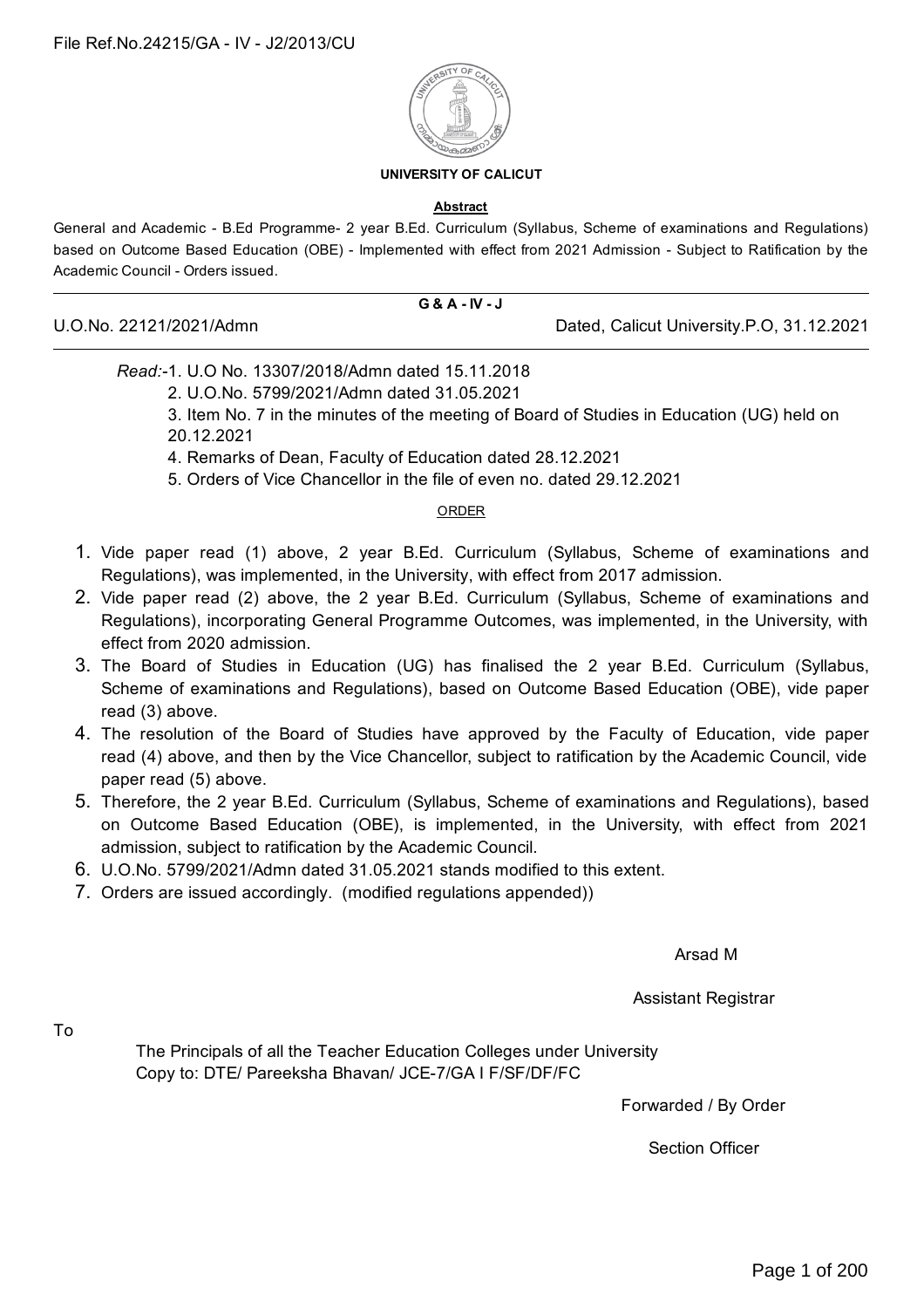# UNIVERSITY OF CALICUT



# CURRICULUM OF

# REVISED TWO YEAR BACHELOR OF EDUCATION (B.Ed.) PROGRAMME

# 2021 (With effect from 2021-2022 Academic Year)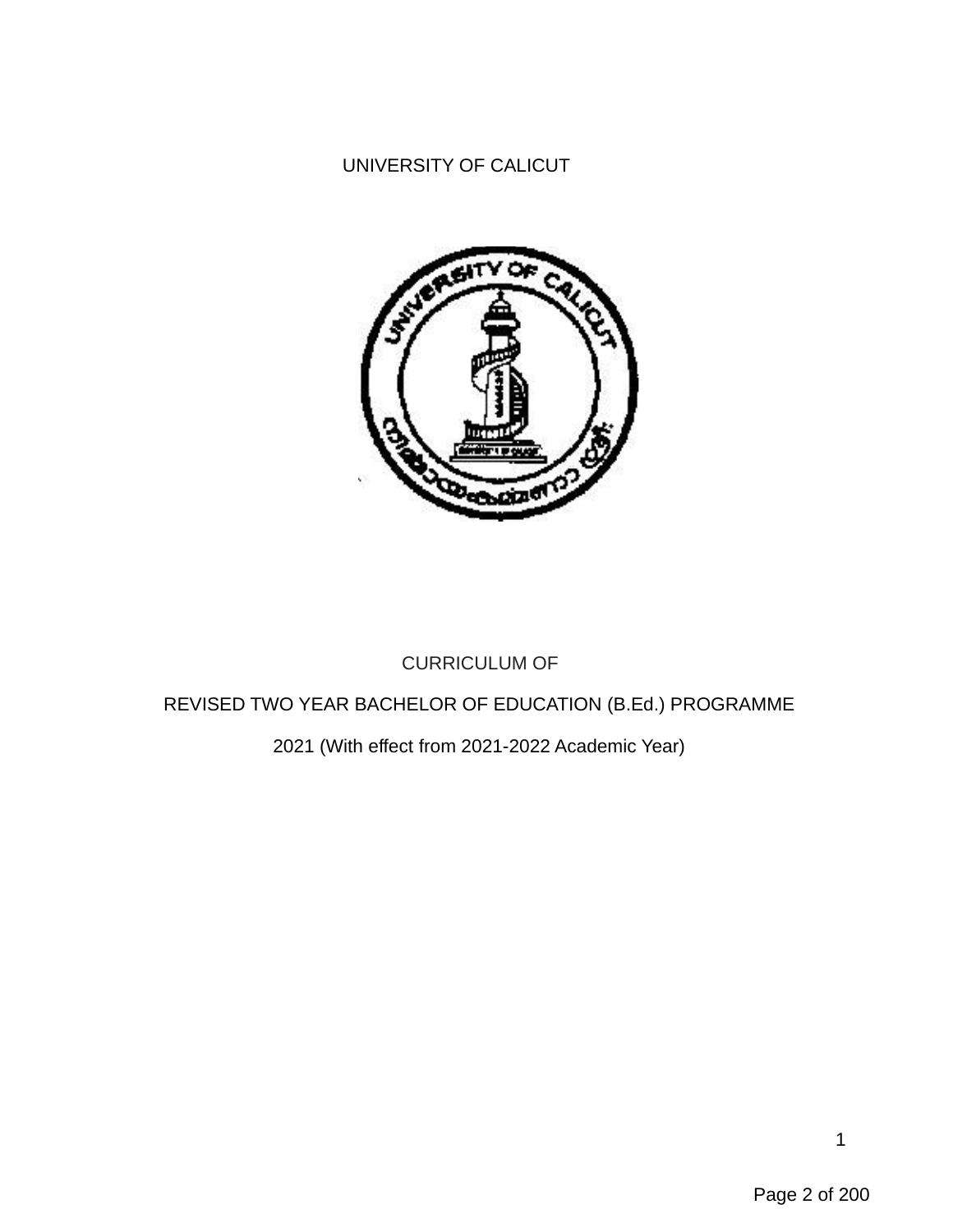#### PREFACE TO THE REVISED OUTCOME BASED TWO YEAR B. Ed CURRICULUM

University of Calicut has started two year B. Ed Programme as per the Directions of NCTE Regulations – 2014. The Board of Studies in Education (UG), Calicut University modified the curriculum of the existing two years B. Ed Programme in 2017. As per the direction from the University, the Board of Studies in Education (UG), Calicut University decided to modify the existing curriculum of the two year B. Ed programme to Outcome Based without changing the content of the curriculum. It was not possible to organize offline seminars and conferences related to change the curriculum to Outcome Based due to the COVID pandemic situation. The Board of Studies in Education (UG) convened many online seminars, conferences and creates whatsapp groups and discussed the matter incorporating all teacher educators affiliated to University of Calicut. Considering the opinion of teachers, the Board of Studies in Education (UG), Calicut University modifications were incorporated to make the existing curriculum as Outcome Based.

The Board of studies extends its sincere gratitude to Dr Jayaraj N, Honourable Vice Chancellor of Calicut University for his guidance and patronage extended to us. All the Board members worked hard to make the venture a success in this special situation. Board also extends its sincere thanks to all teacher educators who contributed to the modification of the two year B. Ed programme as Outcome Based.

C U Campus Dr Suresh Kumar K

16/08/2021 Chairman, Board of Studies in Education (UG)

University of Calicut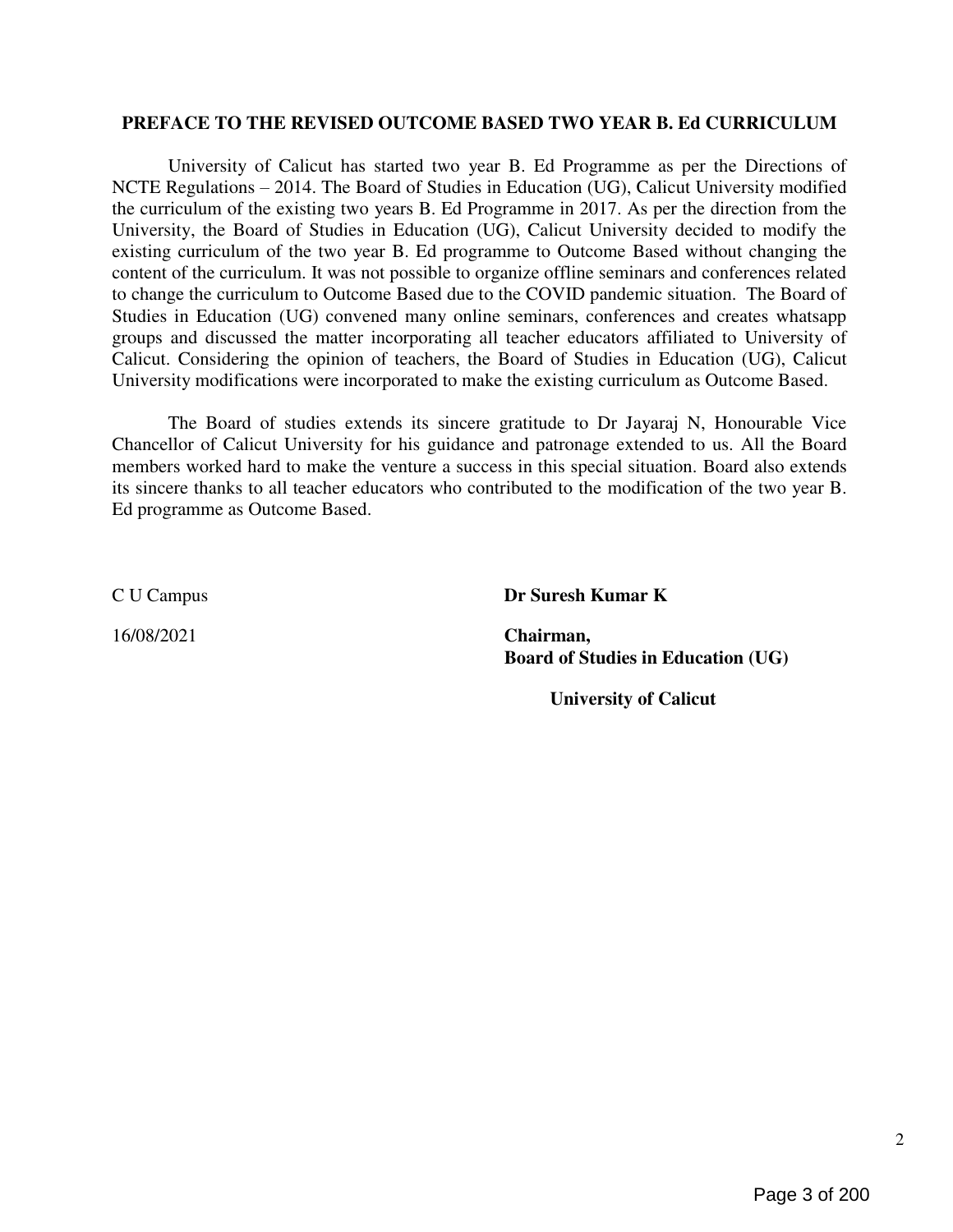#### PREFACE TO THE REVISED TWO YEAR B.Ed CURRICULUM

University of Calicut has started two year B.Ed Programme as per the Directions of NCTE Regulations – 2014. The students of first Batch of two year B.Ed Programme complete their programme in the year 2017. Considering the feedbacks fro different stakeholders, Board of Studies in Education (UG), Calicut University has decided to modify the existing two year B.Ed Programme. The revision will be applicable to 2017 admission onwards. For Revising the curriculum, Board of Studies has organized two regional workshops – one at NSS Training College Ottappalam for Teachers of B.Ed Colleges affiliated to Calicut University from Thrissur and Palghat District and Second one at Farook Training College, Calicut for teachers of B.Ed Colleges affiliated to Calicut University from Calicut, Malappuram and Wayandu Districts. Considering the opinion of teachers, minor modifications were incorporated to the existing curriculum. More clear guidelines are given to the conduct of School internship and other practicals. The modifications were done based on the suggestions of NCTE in their Model curriculum for B.Ed Programme.

Board of studies extends its sincere gratitude to Dr Mohammed Basheer, Honourable Vice Chancellor of Calicut University for his guidance and patronage extended to us. Board also extends its thanks to Internal Quality Assurance Cells of Farook Training College and NSS Training College ottappalam for collaborating with us in organizing workshop for revision of the curriculum. The Board Expresses its sincere thanks to all the teachers who contributed to the revision of two year B.Ed Programme.

C U Campus Dr Jayaprakash R K 31/03/2017 Chairman, BoS (UG) Education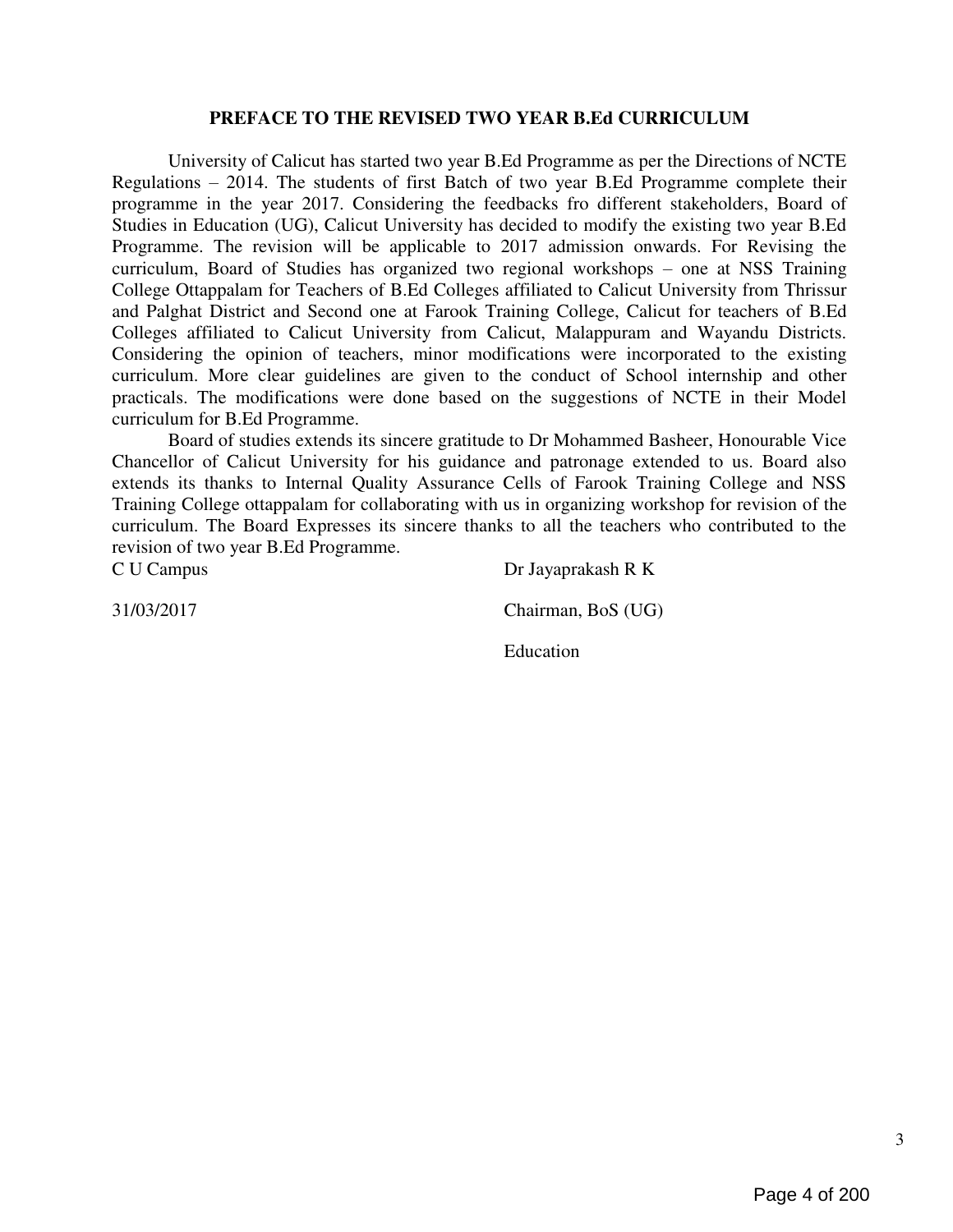#### PREFACE TO THE TWO YEAR B.Ed CURRICULUM

―The destiny of India is now being shaped in her classrooms‖, the Education Commission professed. The NPE 1986 also emphasized, "The status of the teacher reflects the socio-cultural ethos of the society; it is said that no people can rise above the level of its teachers". Such exhortations are indeed expressions of significant role played by the teachers. Hence education reforms invariably accord highest priority to improve teacher effectiveness. The issue of quality teacher education is closely tied up with the concern for the duration of initial teacher preparation programmes. Over the last two decades in India, the issue of curriculum renewal and extended duration of secondary stage teacher education has received serious attention. A perusal of the reports of various commissions and committees like Kothari Commission, Chattopadhaya commission and justice Verma committee indicate the preference for longer duration of B.Ed. programme. It was also endorsed by the Hon'ble Supreme Court of India. The NCTE made the recommendation for beginning a two-year B.Ed. programme to prepare quality teachers as per Regulation 2014. Accordingly, the two-year B.Ed. course aims at a complete development of the student-teacher; particularly in knowledge and skills, in individual care of the learner and also in methods and evaluation designed to facilitate learning. The curriculum retains the essence of student-teachers being active participants in the learning process and prepares the studentteachers for facing the emerging challenges resulting out of globalization and its consequences.

The curriculum could not have been completed without the dedication of the13 core committee members and 65 members of Expert committees. In the process of designing the B. Ed curriculum the Board of Studies in Education (UG) received valuable inputs from teacher educators through a series of intensive deliberations. The contribution of the IQAC of Farook Training College in organizing a workshop for developing the draft curriculum is duly acknowledged. . The draft curriculum was subsequently scrutinized by an expert committee.

It is with profound respect and gratitude we retrospect the inspiring guidance and patronage extended by the Honorable Vice Chancellor Dr.M. Abdul Salam in this venture. The Board of Studies specially places on record its deep gratitude to Prof (Dr.) K. Sivarajan, Dean, Faculty of Education for guiding us. We sincerely acknowledge the valuable contributions made by the faculty members of Farook Training College, Calicut, NSS Training College, Ottappalam, IASE, Thrissur and all other members of expert committee.

The Board of Studies dedicates this new curriculum to the teacher education community.

27/05/2015 Prof.A.Faziluddin Chairman, Board of Studies in Education (UG)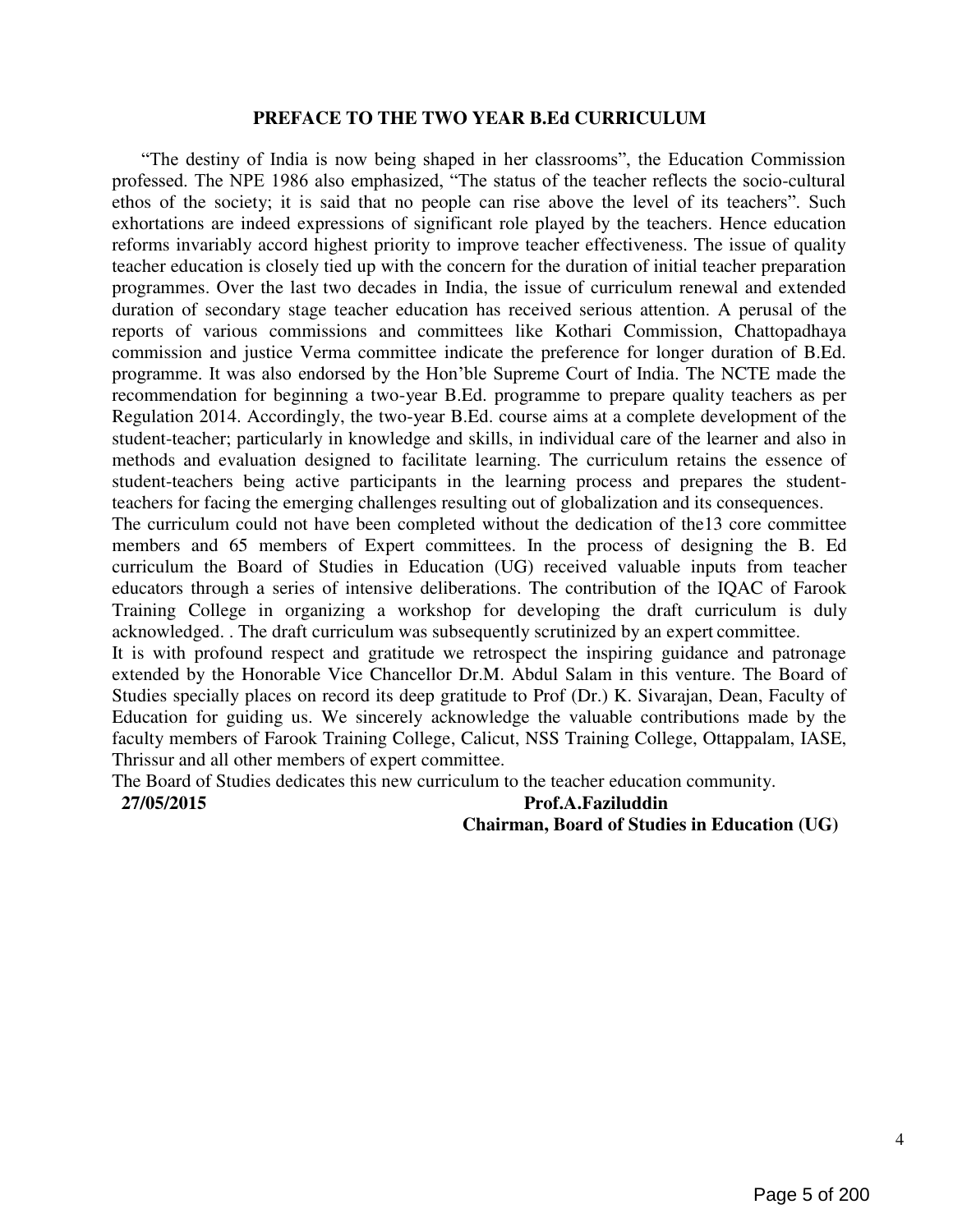# **CONTENTS**

| $SL$ No        | <b>Sections</b>                                                | Page No.    |
|----------------|----------------------------------------------------------------|-------------|
| $\mathbf{1}$   | <b>INTRODUCTION</b>                                            | 6           |
| $\overline{2}$ | STRUCTURE OF THE B. Ed. PROGRAMME                              | $8 - 12$    |
| 3              | REGULATIONS FOR THE B. Ed. COURSE                              | $13 - 15$   |
| $\overline{4}$ | SCHEME OF EXAMINATION & INTERNAL ASSESSMENT.                   | $15 - 20$   |
| 5              | PROGRAMME LEARNING OUTCOMES AND PROGRAMME<br><b>OBJECTIVES</b> | $21 - 22$   |
| 6              | DETAILS OF THEORY COURSES, SEMESTER- I                         | $23 - 78$   |
| 7              | DETAILS OF PRACTICAL COURSES, SEMESTER- I                      | $79 - 82$   |
| 8              | DETAILS OF THEORY COURSES, SEMESTER- II                        | $83 - 121$  |
| 9              | DETAILS OF PRACTICAL COURSES, SEMESTER- II                     | $122 - 124$ |
| 10             | DETAILS OF PRACTICAL COURSES, SEMESTER- III                    | $125 - 132$ |
| 11             | DETAILS OF THEORY COURSES, SEMESTER-IV                         | $133 - 187$ |
| 12             | DETAILS OF PRACTICAL COURSES, SEMESTER-IV                      | 188 - 197   |
| 13             | <b>ANNEXURE</b>                                                | 198 - 199   |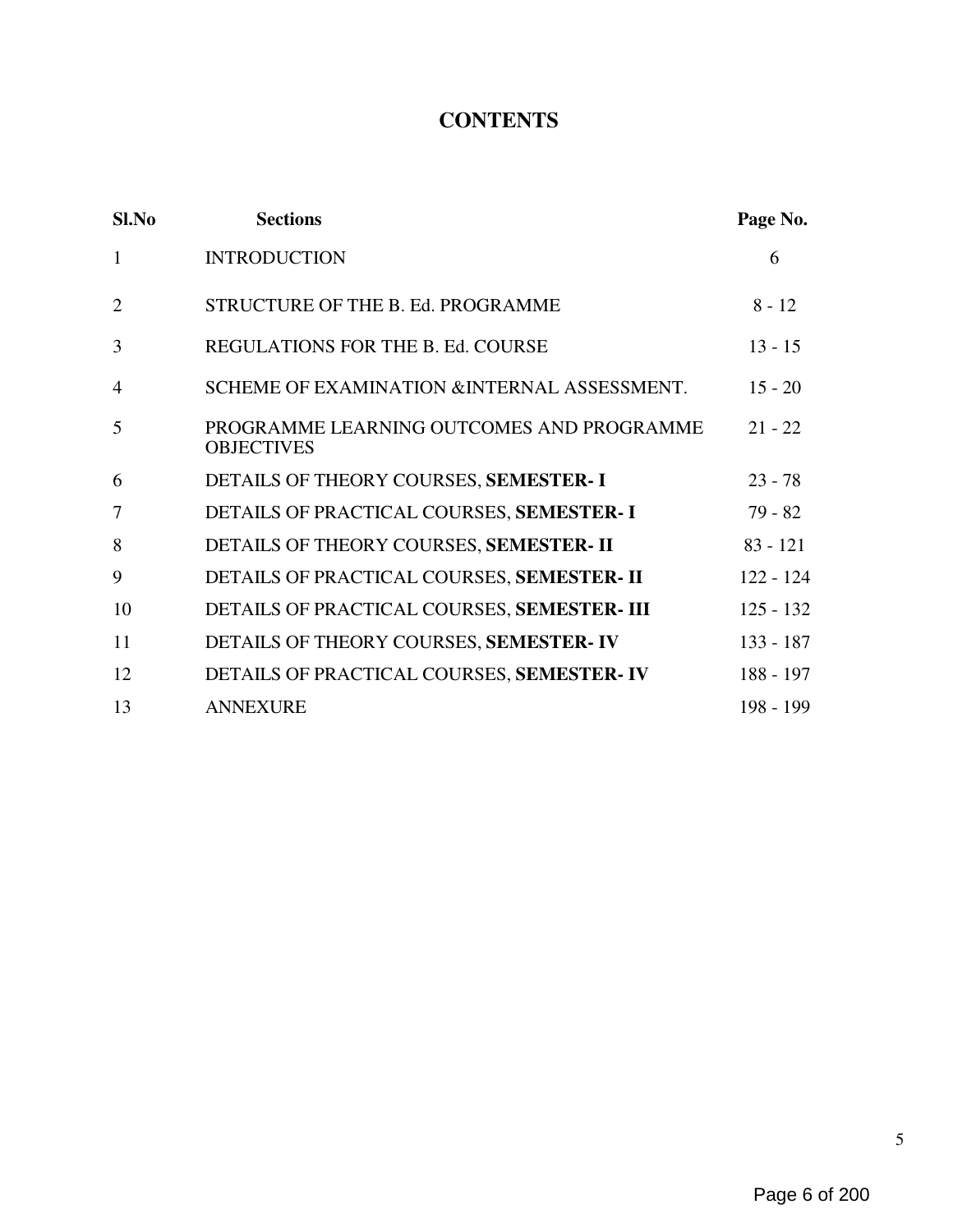

#### 1. INTRODUCTION

Bachelor of Education (B. Ed.) programme is a professional programme meant for preparing teachers for upper primary or middle level (classes VI- VIII), secondary level (classes IX-X) and senior secondary level (classes XI-XII)

It is well known that the quality of school education is determined primarily by teacher competence, sensitivity and teacher motivation. It is common knowledge too that the academic and professional standards of teachers are achieved only by a systematically conceived teacher education programme. The Teacher Education mission is to empower candidates to become ethical, knowledgeable, prepared individuals who can assume the role of teacher in elementary and secondary schools as well as prepare them for further career choices and advancement.

As envisioned by NCTE Regulation2014 the University of Calicut revises its teacher education programme for preparing professionally empowered teachers. The Board of Studies hopes that this revised Teacher Education Curriculum has tremendous potential to imbue the prospective teachers with the aspirations, knowledge base, repertoire of pedagogic capacities and human attitudes. The Two year B.Ed. programme shall be introduced with effect from academic year 2015-16. The modified curriculum of the two year programme shall be implemented from the academic year 2017-18.

The course structure offers a comprehensive coverage of themes and rigorous field engagement with the child, school and community. The programme is comprised of three broad inter-related curricular areas – I) Perspectives in Education, II) Curriculum and Pedagogic Studies, and III) Engagement with the Field. All the courses include in-built field-based units of study and projects along with theoretical inputs from an interdisciplinary perspective. Engagement with the Field is the curricular component that is meant to holistically link all the courses across the programme, while it also includes special courses for Enhancing Professional Capacities (EPC) of the student teachers. Transaction of the courses is to be done using a variety of approaches, such as, case studies, group presentations, projects, discussions on reflective journals, observations of children, and interactions with the community in multiple socio cultural environments.

#### **Definitions**

Programme: Programme means a patterned combination and sequences of courses in the discipline education spreading over four semesters, the successful completion of which would lead to the award of a bachelor degree in education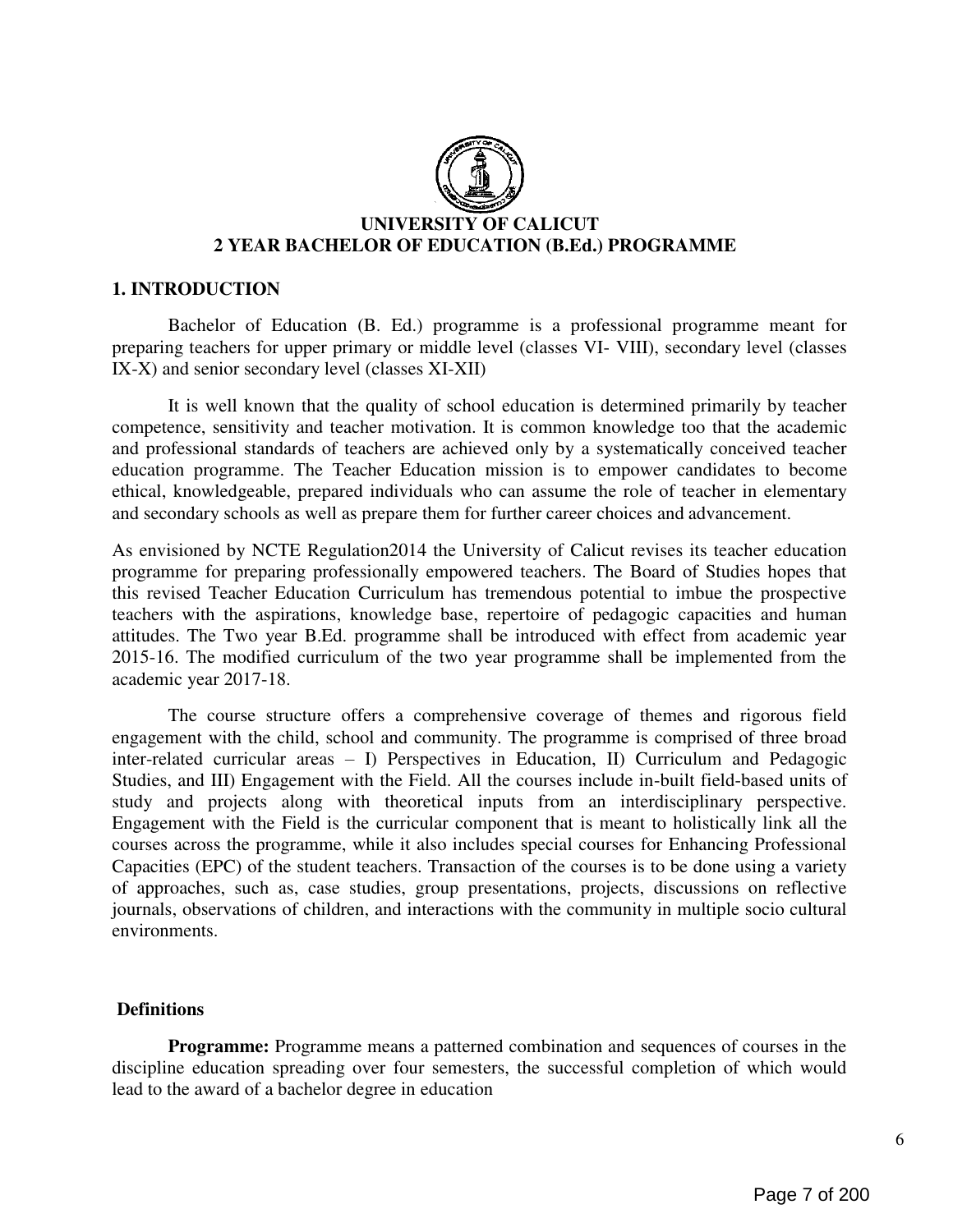The curriculum will be introduced in all the Colleges of Teacher Education affiliated to University of Calicut and the Calicut University Teacher Education Centers directly run by the University with effect from 2015-2016 admissions.

Course: Course is a complete integrated series of lessons / instructional content which are identified by a common title.

Semester System: An academic system with programme designed to be completed progressively within a period covering multiples of half an academic year. It is a pattern of the course in which the whole programme is divided into different parts and each part is intended for a specified period of time, called semesters. The B.Ed. programme includes four semesters.

## 2. STRUCTURE OF THE PROGRAMME

B. Ed. programme is a professional teacher education programme. The programme consists of four semesters of 100 days each. The structure of the course is in tune with the framework suggested by NCTE. The theory courses consist of seven (7) courses under Perspectives in Education, six (6) courses under Curriculum and Pedagogic Studies and one

(1) additional Optional Courses .Under the category Engagement with the Field apart from School Internship four (4) EPC courses are introduced for enhancing professional capacities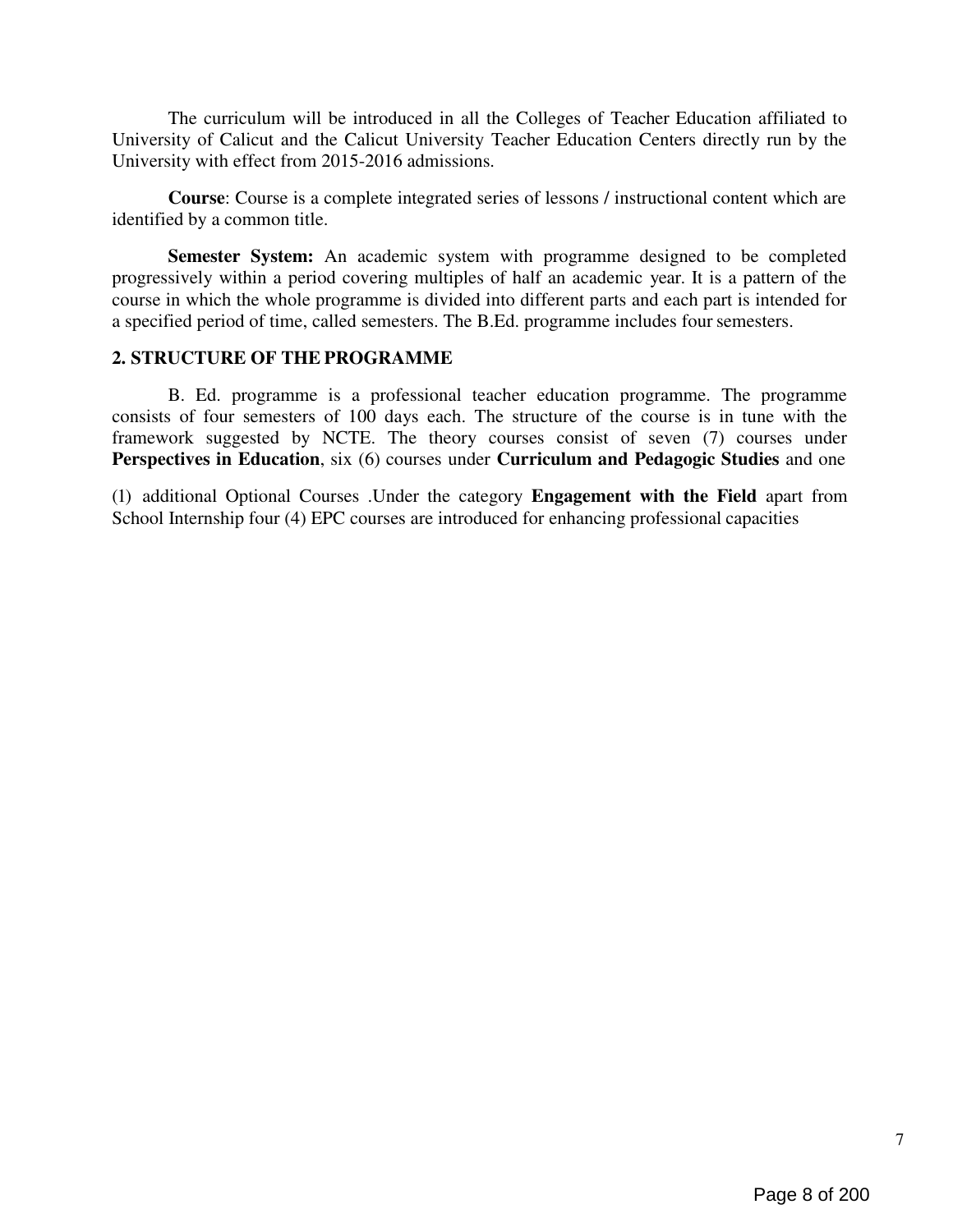# Structure of the B.Ed. Programme

| <b>Semester I</b> |                                                        |          |         |          |            |
|-------------------|--------------------------------------------------------|----------|---------|----------|------------|
| Course            | <b>COURSES</b>                                         | Hours/   |         |          |            |
| Code              | <b>Core Courses</b>                                    | Semester | Externa | Internal | Total      |
|                   |                                                        |          | 1       |          |            |
| <b>EDU 01</b>     | EDUCATION IN CONTEMPORARY                              | 100      | 80      | 20       | 100        |
|                   | <b>INDIA</b>                                           |          |         |          |            |
| <b>EDU 02</b>     | DEVELOPMENT OF THE LEARNER                             | 100      | 80      | 20       | 100        |
| <b>EDU 03</b>     | <b>SCHOOL ORGANIZATION</b>                             | 50       | 40      | 10       | 50         |
| <b>EDU 04</b>     | UNDERSTANDING DISCIPLINES                              | 50       | 40      | 10       | 50         |
|                   | <b>AND SUBJECTS</b>                                    |          |         |          |            |
|                   | <b>Optional Course(i)</b>                              |          |         |          |            |
| <b>EDU 05.1</b>   | THEORETICAL BASES OF                                   | 100      | 80      | 20       | <b>100</b> |
|                   | <b>TEACHING ARABIC</b>                                 |          |         |          |            |
| EDU 05.2          | <b>THEORETICAL BASES OF</b><br><b>TEACHING ENGLISH</b> |          |         |          |            |
| <b>EDU 05.3</b>   | THEORETICAL BASES OF                                   |          |         |          |            |
|                   | <b>TEACHING HINDI</b>                                  |          |         |          |            |
| <b>EDU 05.4</b>   | <b>THEORETICAL BASES OF</b>                            |          |         |          |            |
|                   | <b>TEACHING MALAYALAM</b>                              |          |         |          |            |
| <b>EDU 05.5</b>   | <b>THEORETICAL BASES OF</b>                            |          |         |          |            |
|                   | <b>TEACHING SANSKRIT</b>                               |          |         |          |            |
| <b>EDU 05.6</b>   | <b>THEORETICAL BASES OF</b>                            |          |         |          |            |
|                   | <b>TEACHING TAMIL</b>                                  |          |         |          |            |
| <b>EDU 05.7</b>   | THEORETICAL BASES OF                                   |          |         |          |            |
|                   | <b>TEACHING URDU</b>                                   |          |         |          |            |
| <b>EDU 05.8</b>   | THEORETICAL BASES OF                                   |          |         |          |            |
|                   | <b>TEACHING COMMERCE</b>                               |          |         |          |            |
| <b>EDU 05.9</b>   | <b>THEORETICAL BASES OF</b>                            |          |         |          |            |
|                   | <b>TEACHING COMPUTER SCIENCE</b>                       |          |         |          |            |
| <b>EDU 05.10</b>  | THEORETICAL BASES OF                                   |          |         |          |            |
|                   | <b>TEACHING MATHEMATICS</b>                            |          |         |          |            |
| <b>EDU 05.11</b>  | THEORETICAL BASES OF                                   |          |         |          |            |
|                   | TEACHING NATURAL SCIENCE                               |          |         |          |            |
| <b>EDU 05.12</b>  | THEORETICAL BASES OF                                   |          |         |          |            |
|                   | <b>TEACHING PHYSICAL SCIENCE</b>                       |          |         |          |            |
| <b>EDU 05.13</b>  | THEORETICAL BASES OF                                   |          |         |          |            |
|                   | <b>TEACHING SOCIAL SCIENCE</b>                         |          |         |          |            |
|                   | <b>TOTAL</b>                                           |          | 320     | 80       | 400        |
|                   | <b>Practical Courses</b>                               |          |         |          |            |
|                   | Tasks and Assignments for Courses EDU                  | 30(1)    |         |          |            |
|                   | $01 - 05$                                              | Week)    |         |          |            |
|                   | College based Practicum and Tests for                  | 30       |         |          |            |
|                   | courses 01-05                                          |          |         |          |            |
| <b>EDU 101</b>    | Micro Teaching                                         | 30       |         | 30       | 30         |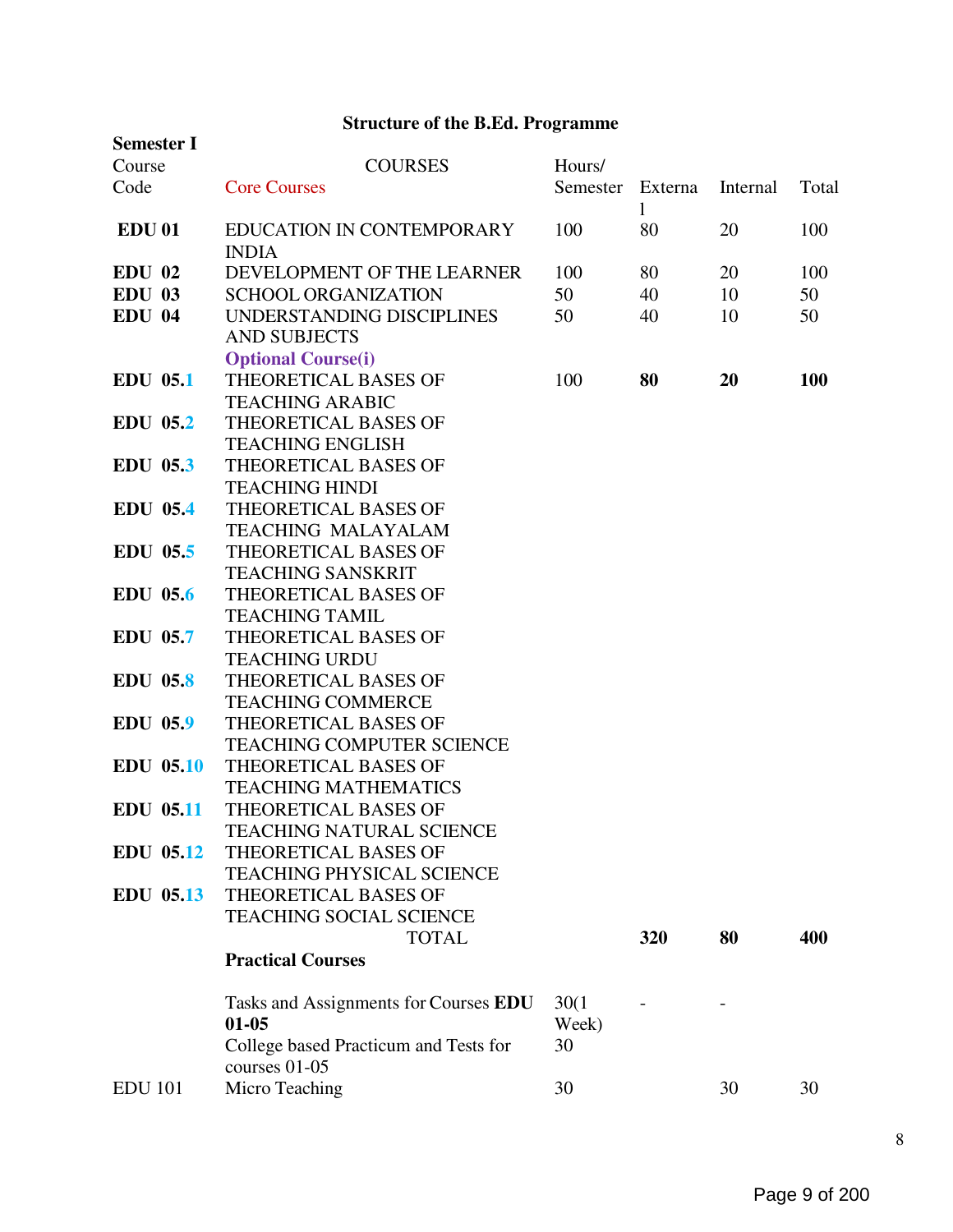| <b>EDU102</b>                | (EPC1) LANGUAGE ACROSS<br><b>CURRICULUM - READING AND</b><br>REFLECTING ON TEXTS | 50       |              | 50       | 50    |
|------------------------------|----------------------------------------------------------------------------------|----------|--------------|----------|-------|
| <b>EDU103</b>                | YOGA HEALTH& PHYSICAL<br><b>EDUCATION-1</b>                                      | 30       |              | 20       | 20    |
|                              | Co-curricular Activities/<br>Tutorials/Guidance /Utilizing Library<br>Resources  | 50       |              | 00       | 00    |
| <b>TOTAL</b>                 |                                                                                  | 600      | 320          | 180      | 500   |
| <b>Semester II</b><br>Course | <b>COURSES</b>                                                                   | Hours/   |              |          |       |
| Code                         | <b>Core Courses</b>                                                              | Semester | Externa<br>1 | Internal | Total |
| <b>EDU 06</b>                | PERSPECTIVES ON EDUCATION                                                        | 50       | 40           | 10       | 50    |
| <b>EDU 07</b>                | <b>FACILITATING LEARNING</b>                                                     | 100      | 80           | 20       | 100   |
| <b>EDU 08</b>                | <b>ASSESSMENT FOR LEARNING</b><br><b>Optional Course (ii)</b>                    | 100      | 80           | 20       | 100   |
| <b>EDU 09.1-</b>             | PEDAGOGIC PRACTICES OF<br><b>ARABIC</b>                                          | 100      | 80           | 20       | 100   |
| <b>EDU 09.2</b>              | PEDAGOGIC PRACTICES OF<br><b>ENGLISH</b>                                         |          |              |          |       |
| <b>EDU 09.3</b>              | PEDAGOGIC PRACTICES OF HINDI                                                     |          |              |          |       |
| <b>EDU 09.4</b>              | PEDAGOGIC PRACTICES OF                                                           |          |              |          |       |
|                              | <b>MALAYALAM</b>                                                                 |          |              |          |       |
| <b>EDU 09.5</b>              | PEDAGOGIC PRACTICES OF<br><b>SANSKRIT</b>                                        |          |              |          |       |
| <b>EDU 09.6</b>              | PEDAGOGIC PRACTICES OF TAMIL                                                     |          |              |          |       |
| <b>EDU 09.7</b>              | PEDAGOGIC PRACTICES OF URDU                                                      |          |              |          |       |
| <b>EDU 09.8</b>              | PEDAGOGIC PRACTICES OF                                                           |          |              |          |       |
|                              | <b>COMMERCE</b>                                                                  |          |              |          |       |
| <b>EDU 09.9</b>              | PEDAGOGIC PRACTICES OF<br><b>COMPUTER SCIENCE</b>                                |          |              |          |       |
| <b>EDU 09.10</b>             | PEDAGOGIC PRACTICES OF                                                           |          |              |          |       |
|                              | <b>MATHEMATICS</b>                                                               |          |              |          |       |
| <b>EDU 09.11</b>             | PEDAGOGIC PRACTICES OF                                                           |          |              |          |       |
|                              | <b>NATURAL SCIENCE</b>                                                           |          |              |          |       |
| <b>EDU 09.12</b>             | PEDAGOGIC PRACTICES OF                                                           |          |              |          |       |
|                              | PHYSICAL SCIENCE                                                                 |          |              |          |       |
| <b>EDU 09.13</b>             | PEDAGOGIC PRACTICES OF                                                           |          |              |          |       |
|                              | <b>SOCIAL SCIENCE</b>                                                            |          |              |          |       |
|                              | <b>TOTAL</b>                                                                     | 350      | 280          | 70       | 350   |

9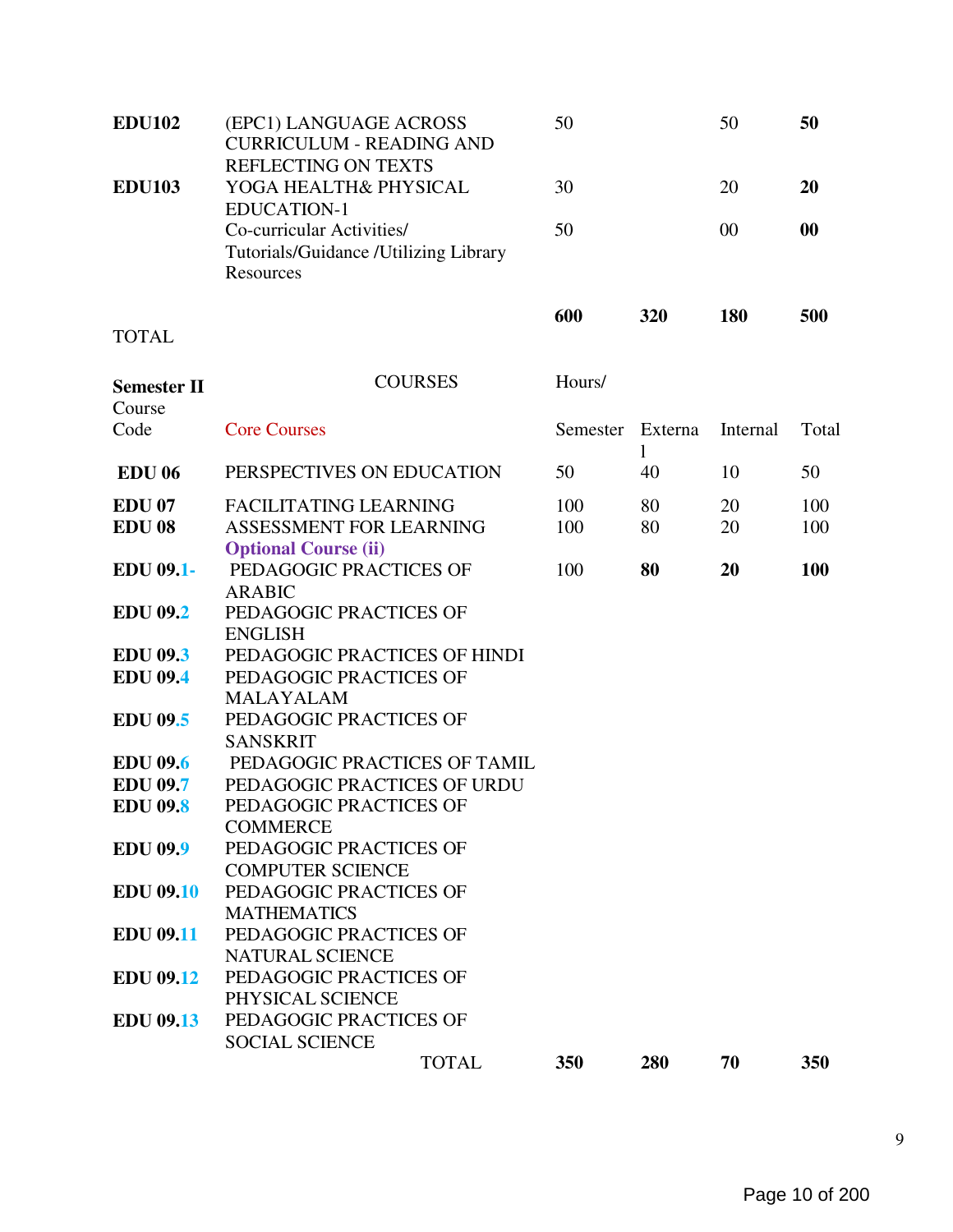|                             | <b>Practical Courses</b>                                                                                          |                |     |     |           |
|-----------------------------|-------------------------------------------------------------------------------------------------------------------|----------------|-----|-----|-----------|
|                             | Tasks and Assignments for Courses EDU                                                                             | 30(1)          |     |     |           |
|                             | $06-09$                                                                                                           | week)          |     |     |           |
|                             | College based Practicum and Tests for<br>courses 6-09                                                             | 30             |     |     |           |
| <b>EDU 201.1</b>            | PEER DISCUSSION LESSONS                                                                                           | 20             |     | 20  | 20        |
| <b>EDU 201.2</b>            | <b>OBSERVATION LESSONS &amp;FACULTY</b><br>DEMONSTRATION LESSONS                                                  | 10             |     | 10  | 10        |
| <b>EDU 201.3</b>            | PEER CRITICISM LESSONS                                                                                            | 20             |     | 30  | 30        |
| <b>EDU 201.4</b>            | <b>WORKSHOP ON TEACHER</b><br><b>ENRICHMENT (PREPARATION OF</b><br><b>TEACHING-LEARNING</b><br><b>MATERIALS</b> ) | 20             |     | 20  | 20        |
| <b>EDU 201.5</b>            | <b>INITIATORY SCHOOL EXPERIENCES</b>                                                                              | 30(1)<br>Week) |     | 20  | <b>20</b> |
|                             | Co-curricular Activities/ Utilizing<br><b>Library Resources</b>                                                   | 90             |     | 00  | 00        |
| $\sim$ $\sim$ $\sim$ $\sim$ |                                                                                                                   | 600            | 320 | 180 | 450       |

# TOTAL

# Semester III

| Sl. No         | <b>COURSES</b>               | Hours/   | Externa | Internal   | Total |
|----------------|------------------------------|----------|---------|------------|-------|
|                |                              | Semester | -1      |            |       |
| <b>EDU 301</b> | <b>SCHOOL INTERNSHIP</b>     | 16       |         | <b>260</b> | 260   |
|                |                              | Weeks    |         |            |       |
| <b>EDU 302</b> | (EPC2)ART AND DRAMA IN       | 30       |         | 30         | 30    |
|                | <b>EDUCATION</b>             |          |         |            |       |
| <b>EDU 303</b> | YOGA, HEALTH &PHYSICAL       | 30       |         | 30         | 30    |
|                | <b>EDUCATION-II</b>          |          |         |            |       |
| <b>EDU 304</b> | <b>COMMUNITY LIVING CAMP</b> | 30       |         | 30         | 30    |
|                |                              |          |         | 350        | 350   |
| <b>TOTAL</b>   |                              |          |         |            |       |

|               | <b>Semester IV</b>                  |          |         |          |       |
|---------------|-------------------------------------|----------|---------|----------|-------|
| Sl. No        | <b>COURSES</b>                      | Hours/   | Externa | Internal | Total |
|               |                                     | Semester |         |          |       |
| EDU 10        | <b>GENDER, SCHOOL AND SOCIETY</b>   | 50       | 40      | 10       | 50    |
| <b>EDU 11</b> | EDUCATIONAL THOUGHTS AND            | 50       | 40      | 10       | 50    |
|               | <b>PRACTICE</b>                     |          |         |          |       |
| <b>EDU 12</b> | <b>CREATING AN INCLUSIVE SCHOOL</b> | 50       | 40      | 10       | 50    |
|               | <b>Optional Course (iii)</b>        |          |         |          |       |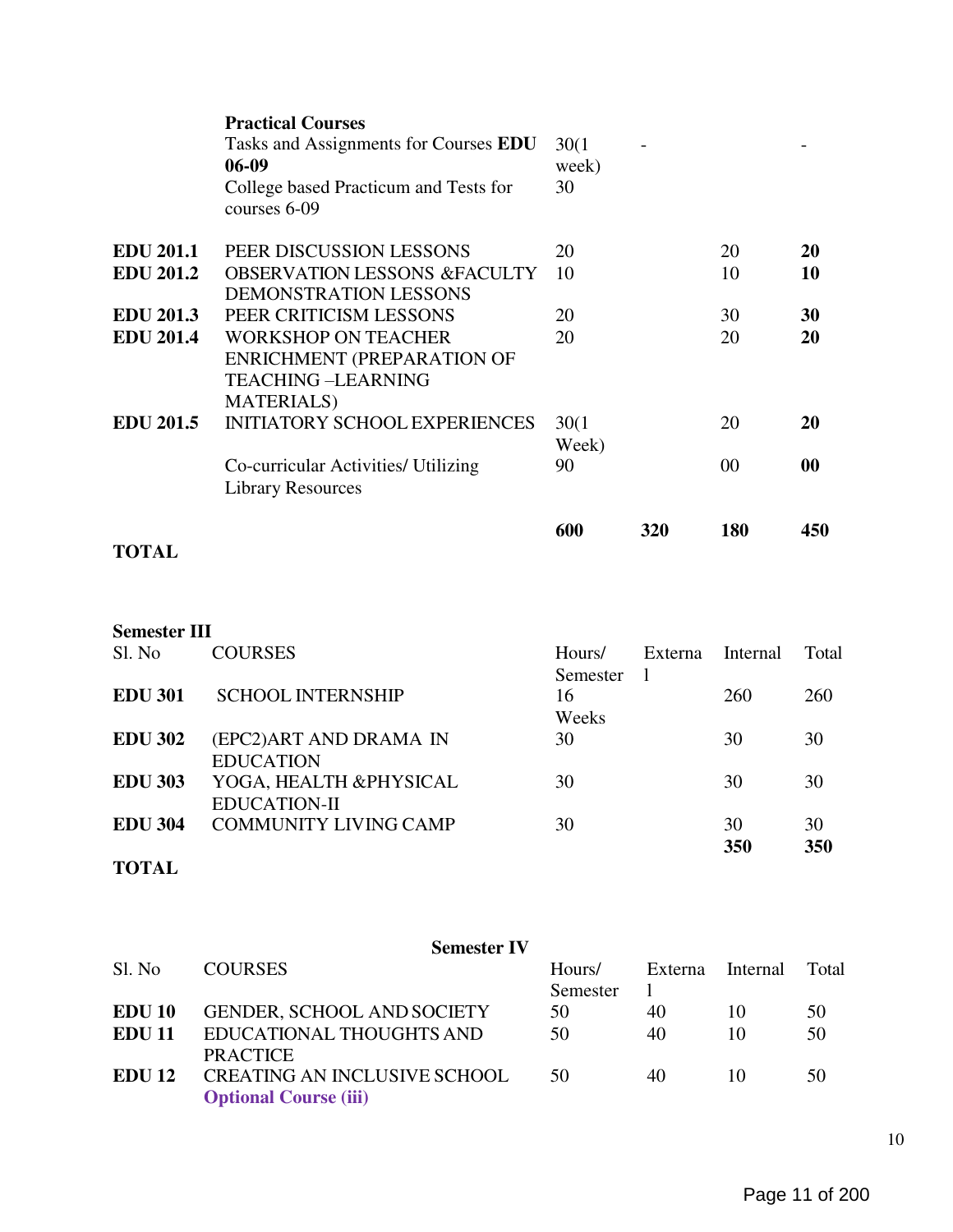| <b>EDU</b>     | PROFESSIONALIZING ARABIC                  | 50           | 40  | 10 | 50  |
|----------------|-------------------------------------------|--------------|-----|----|-----|
| 13.1           | <b>EDUCATION</b>                          |              |     |    |     |
| <b>EDU</b>     | PROFESSIONALIZING ENGLISH                 |              |     |    |     |
| 13.2           | <b>EDUCATION</b>                          |              |     |    |     |
| <b>EDU</b>     | PROFESSIONALIZING HINDI                   |              |     |    |     |
| 13.3           | <b>EDUCATION</b>                          |              |     |    |     |
| <b>EDU</b>     | PROFESSIONALIZING MALAYALAM               |              |     |    |     |
| 13.4           | <b>EDUCATION</b>                          |              |     |    |     |
| <b>EDU</b>     | PROFESSIONALIZING SANSKRIT                |              |     |    |     |
| 13.5           | <b>EDUCATION</b>                          |              |     |    |     |
| <b>EDU</b>     | PROFESSIONALIZING TAMIL                   |              |     |    |     |
| 13.6           | <b>EDUCATION</b>                          |              |     |    |     |
| <b>EDU</b>     | PROFESSIONALIZING URDU                    |              |     |    |     |
| 13.7           | <b>EDUCATION</b>                          |              |     |    |     |
| <b>EDU</b>     | PROFESSIONALIZING COMMERCE                |              |     |    |     |
| 13.8           | <b>EDUCATION</b>                          |              |     |    |     |
| <b>EDU</b>     | PROFESSIONALIZING COMPUTER                |              |     |    |     |
| 13.9           | <b>SCIENCE EDUCATION</b>                  |              |     |    |     |
| <b>EDU</b>     | PROFESSIONALIZING MATHEMATICS             |              |     |    |     |
| 13.10          | <b>EDUCATION</b>                          |              |     |    |     |
| <b>EDU</b>     | PROFESSIONALIZING NATURAL                 |              |     |    |     |
| 13.11          | <b>SCIENCE EDUCATION</b>                  |              |     |    |     |
| <b>EDU</b>     | PROFESSIONALIZING PHYSICAL                |              |     |    |     |
| 13.12          | <b>SCIENCE EDUCATION</b>                  |              |     |    |     |
| <b>EDU</b>     | PROFESSIONALIZING SOCIAL                  |              |     |    |     |
| 13.13          | <b>SCIENCE EDUCATION</b>                  |              |     |    |     |
| <b>EDU 14</b>  | <b>Additional Optional course*</b>        | 50           | 40  | 10 | 50  |
| <b>EDU14.1</b> | <b>CHILD RIGHTS EDUCATION</b>             |              |     |    |     |
| <b>EDU14.2</b> | <b>ENVIRONMENTAL EDUCATION</b>            |              |     |    |     |
| <b>EDU14.3</b> | EDUCATION FOR DIFFERENTIALLY              |              |     |    |     |
|                | <b>ABLED</b>                              |              |     |    |     |
| <b>EDU14.4</b> | <b>GUIDANCE AND COUNSELLING</b>           |              |     |    |     |
| <b>EDU14.5</b> | HEALTH AND PHYSICAL EDUCATION             |              |     |    |     |
| <b>EDU</b>     |                                           |              |     |    |     |
| 14.6           | <b>MANAGEMENT IN SCHOOL</b><br>EDUCATION. |              |     |    |     |
| <b>EDU</b>     | <b>VALUE EDUCATION AND PEACE</b>          |              |     |    |     |
| 14.7           | <b>EDUCATION</b>                          |              |     |    |     |
|                |                                           |              |     |    |     |
|                | <b>TOTAL</b>                              |              | 200 | 50 | 250 |
|                | Tasks and Assignments for Courses         | $30(1$ week) |     |    |     |
|                | <b>EDU11-14</b>                           |              |     |    |     |
|                | College based Practicum and Tests for     | 20           |     |    |     |
|                | courses 11-14                             |              |     |    |     |
| <b>EDU 401</b> | (EPC3)CRITICAL UNDERSTANDING              | 30           |     | 30 | 30  |
|                | OF ICT                                    |              |     |    |     |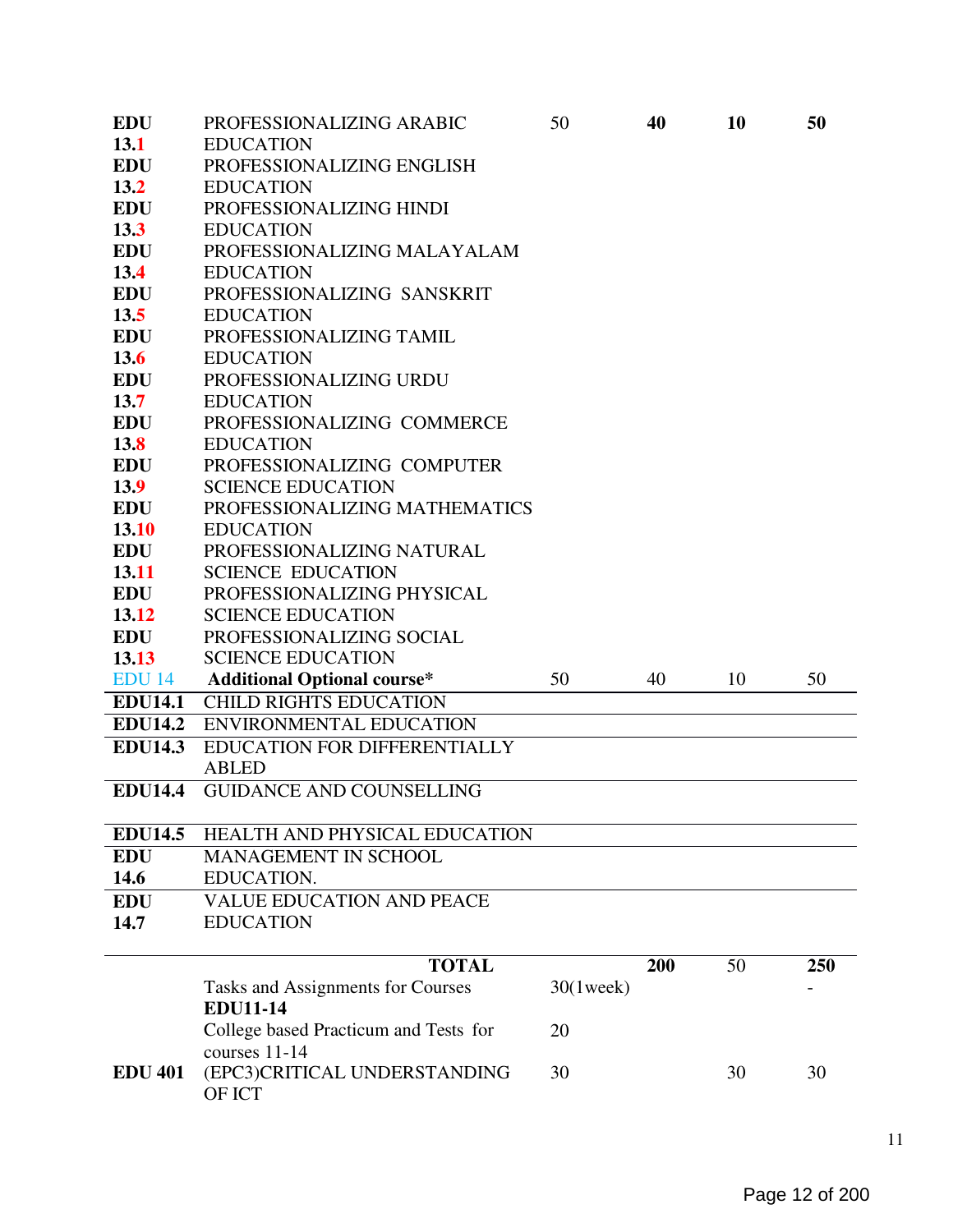| <b>EDU 402</b> | (EPC4)UNDERSTANDING THE SELF              | 30  |     | 30         | 30   |
|----------------|-------------------------------------------|-----|-----|------------|------|
| <b>EDU</b>     | <b>SUPW &amp; WORKING WITH</b>            | 30  |     | 20         | 20   |
| 403.1          | <b>COMMUNITY</b>                          |     |     |            |      |
| <b>EDU</b>     | <b>FIELD TRIP/STUDY TOUR</b>              | 30  |     | 20         | 20   |
| 403.2          |                                           |     |     |            |      |
| <b>EDU 404</b> | PRACTICAL EXAMINATION AND                 |     | 100 |            | 100  |
|                | <b>VIVA VOCE</b>                          |     |     |            |      |
|                | Seminar                                   | 50  |     |            |      |
|                | Co-curricular Activities/                 | 130 |     |            | 0    |
|                | Tutorials/Guidance / Utilizing Library/e- |     |     |            |      |
|                | Resources                                 |     |     |            |      |
|                |                                           | 600 | 300 | <b>150</b> | 450  |
| <b>TOTAL</b>   |                                           |     |     |            |      |
|                |                                           |     |     |            | 1750 |

#### GRAND TOTAL

The practical courses of the B.Ed. programme collectively come under the broad category Engagement with the Field. The practical courses are classified in to three groups-viz. College based, Community based and School based Practicals. These field attachment practical courses enable student teachers to engage with children and their contexts, schools and their contexts.

| <b>Semester</b>                 | <b>College based Practicals</b>                                                                                                                                                                                              | <b>Community based</b><br><b>Practicals</b> | <b>School based</b><br><b>Practicals</b>                |
|---------------------------------|------------------------------------------------------------------------------------------------------------------------------------------------------------------------------------------------------------------------------|---------------------------------------------|---------------------------------------------------------|
| <b>SEMESTER</b><br>I            | <b>EDU 101 Microteaching EDU102.</b><br>(EPC1)Language Across curriculum<br>-Reading and Reflecting on Texts<br>EDU103. Yoga Health & Physical<br>education-I                                                                |                                             |                                                         |
| <b>SEMESTER</b><br>$\mathbf{H}$ | <b>EDU 201.2</b> Peer discussion lessons<br><b>EDU 201.3 Observation lessons</b><br>&faculty demonstration lessons<br><b>EDU 201.4 Peer criticism lessons</b><br>EDU 201.5 Preparation of teaching $-$<br>learning materials | --------                                    | <b>EDU 201.6</b><br>Initiatory<br>School<br>Experiences |
| <b>SEMESTER</b>                 | EDU 302.( <i>EPC2</i> ) Art And Drama In                                                                                                                                                                                     | <b>EDU</b>                                  | <b>EDU 301.</b>                                         |
| Ш                               | Education                                                                                                                                                                                                                    | 304.Community                               | School                                                  |
|                                 | EDU 303. Yoga, Health & Physical<br>Education-II                                                                                                                                                                             | Living Camp                                 | Internship                                              |
| <b>SEMESTER</b>                 | <b>EDU 401.(EPC3)</b> Critical Understanding                                                                                                                                                                                 | <b>EDU 403.1 SUPW</b>                       | ----------                                              |
| IV                              | of ICT                                                                                                                                                                                                                       | & Working With                              |                                                         |
|                                 | <b>EDU 402.</b> ( <i>EPC4</i> )Understanding The                                                                                                                                                                             | Community                                   |                                                         |
|                                 | Self                                                                                                                                                                                                                         | EDU 403.2 Field                             |                                                         |
|                                 |                                                                                                                                                                                                                              | <b>Trip/Study Tour</b>                      |                                                         |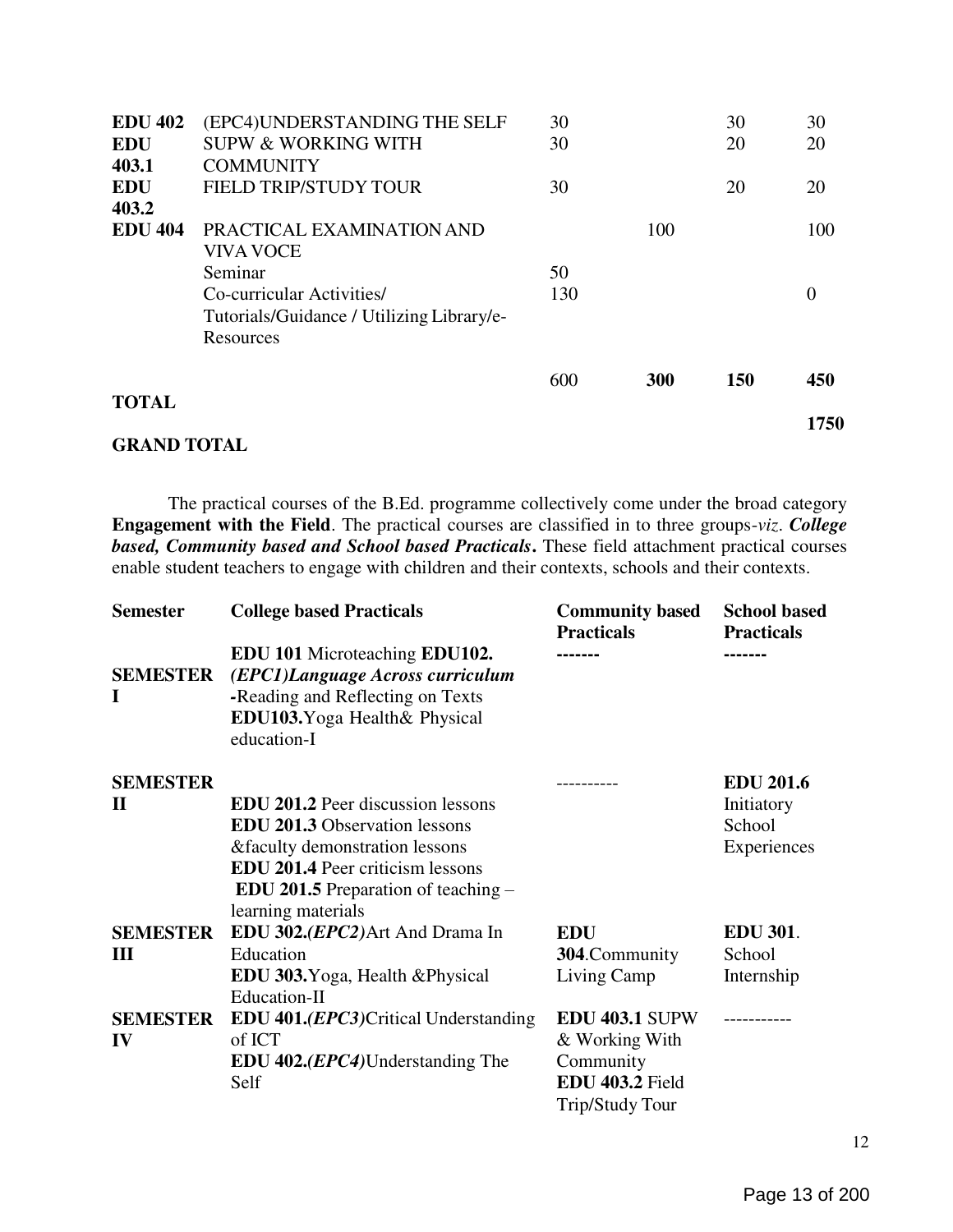## 3. COURSE REGULATIONS

#### Scope

The regulation provided herein shall apply to the regular B.Ed. programme conducted by the Affiliated colleges- Government/Aided/Unaided/ Self-financing, and Calicut University Teacher Education Centers with effect from the academic year 2015-2016 admission onwards. The provisions herein supersede all the existing regulations for the regular B.Ed. programme conducted by the teacher education institutions of the University of Calicut unless otherwise specified.

## Duration of the Programme:

The B.Ed. Programme is of four semesters spread over two years duration. However, the students shall be permitted to complete the programme requirements within a maximum of four years from the date of admission to the programme. Classes of First semester shall be started latest by July in all affiliated colleges of University of Calicut. The minimum number of working days in each semester shall be 100 and in each year shall be 200 excluding days of admission and examinations.

Eligibility for Admission: Candidates seeking admission to the B.Ed. programme shall be required to have

(i) at least 50% marks or an equivalent grade either in the Bachelor's degree and/or in the Master's Degree in Science/ Social Science/Humanity.

(ii) at least 55% marks or an equivalent grade in the Bachelor's degree in Engineering or Technology with specialization in Science and Mathematics (In case of B.Tech / B.E degree aggregate marks/grade in Science and Mathematics papers alone will be considered)

(iii) Any other qualification equivalent thereto OR the eligibility requirements, rules and regulations for B.Ed. admissions fixed by the University of Calicut from time to time

Relaxation in the marks will be allowed in the case of Candidates belonging to scheduled castes / Scheduled tribes/ socially and Educationally Backward classes/PWD and other applicable categories as per the rules of state government.

## Medium of Instruction:

The medium of instruction shall be English for all courses. However, in case of languages, instruction may be given partly in the language concerned. Medium of examination shall be English/Malayalam. The Language Optional papers shall be written in the language specified in the Question paper.

Attendance: A student shall be considered to have satisfactory attendance to appear the examination if he/she attends not less than 80% for all theory classes and course work and practicum and 90% for internship. Condonation of shortage of attendance shall be as per existing University rules. Candidates with shortage of attendance beyond condonable limit will not be eligible to register for the end semester University examination. In such cases the candidate has to repeat the course by taking re-admission from the University.

## Registration for each Semester

All the courses carrying score should be compulsorily attended by all the candidates for the successful completion of the course. Only such candidates are permitted to register for the End Semester University examination. Every candidate should register for all subjects of the endsemester examinations of  $1<sup>st</sup>$ , 2nd and  $4<sup>th</sup>$  semester before its closure. But for the  $3<sup>rd</sup>$  semester (Since having no End Semester Theory Examinations), registration is to be done after the closure of the semester. A candidate who does not register will not be permitted to attend the end-semester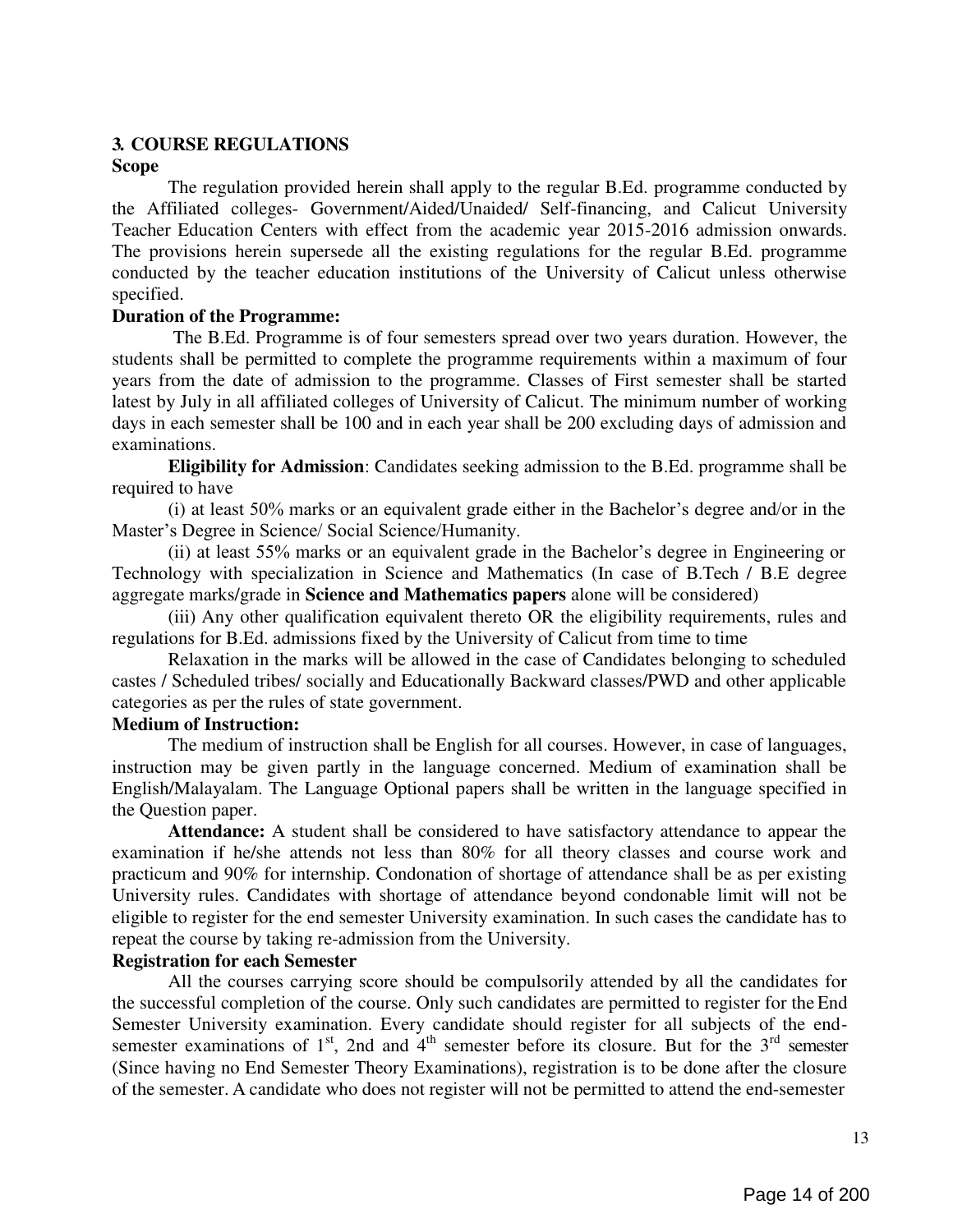examinations; he/she shall not be permitted to attend the next semester. A candidate shall be eligible to register for any higher semester, if he/she has satisfactorily completed the course of study and registered for the examination of the immediate previous semester. He/she should register for the semester before the stipulated date. University will notify the date of registration and the starting and closing dates for each semester.

Re-admission rules Those candidates who discontinue the course can be given the provision of readmission if otherwise eligible as long as the same scheme exists. There shall be provision for readmission in the same institution in the second, third and fourth semesters within a period of three years for those who have satisfactorily completed first, second and third semesters respectively and also registered for the previous semester University Examination, provided there is vacancy in the institution and the syllabus being the same. Re-admission shall be permitted during the first week of  $2<sup>nd</sup>$ , 3rd and  $4<sup>th</sup>$  semester.

#### Additional Optional

In the fourth semester, students shall choose one additional optional course from the subjects prescribed in the syllabus and offered by the institution.

## Seminar

Seminars are an important part of professional life. B.Ed. students are expected to present one seminar paper on an educationally relevant theme during the 4<sup>th</sup> semester. 50 hours is set apart for the seminar. The whole batch of students should be assigned seminar presentation.(Refer annexure-II)

Scheme of instruction: - There shall be 100 contact hours for the instruction of each theory course with *full weightage* (100 marks Course) Fifteen hours is also assigned for tasks and assignments, college based practicals/tests of each full weightage theory course.

50 contact hours is allotted for the instruction of each theory course with *half weightage* (50 marks Course) and eight hours is also assigned for tasks and assignments/ college based practicals/tests of each half weightage theory course.

There shall be basic unit of 50 students each for Core Papers and not more than 25 students per teacher educator for Optional papers and other Practical courses of the programme to facilitate participatory teaching and learning

For instructional purpose all courses under Perspectives in Education viz. EDU 01, EDU 02, EDU 06, EDU 07, EDU 10, EDU 11, EDU 12 and courses under Curriculum and Pedagogic Studies viz.EDU 03, EDU 04, EDU 08 are considered as CORE COURSES. However the specific area/ content in **EDU 04** could be dealt with by concerned optional teachers.

Courses EDU 05.1-13, EDU 09.1-13 and EDU 13.1-13 are optional courses

Courses EDU 14.1-7 are Additional Optional courses. Institutions with 50 annual intakes should offer a minimum of two courses from this; institutions with 100 annual intakes should offer at least three courses from this category. Faculty can cater to both Perspective and Pedagogy courses and also courses on EPC and be utilized for teaching in flexible manner so as to optimize expertise available.

#### Course Calendar

The course calendar, published by the University in advance, should be strictly followed for ensuring timely conduct of examinations and publication of results. Semester classes should be started and completed on the stipulated dates at all affiliated institutions as notified by the University. Regular classes for the subsequent semesters will be started only after completing the examinations of the just previous semester. Faculty members from affiliated institutions who are assigned duty by the University for Centralized Valuation Camp should strictly attend the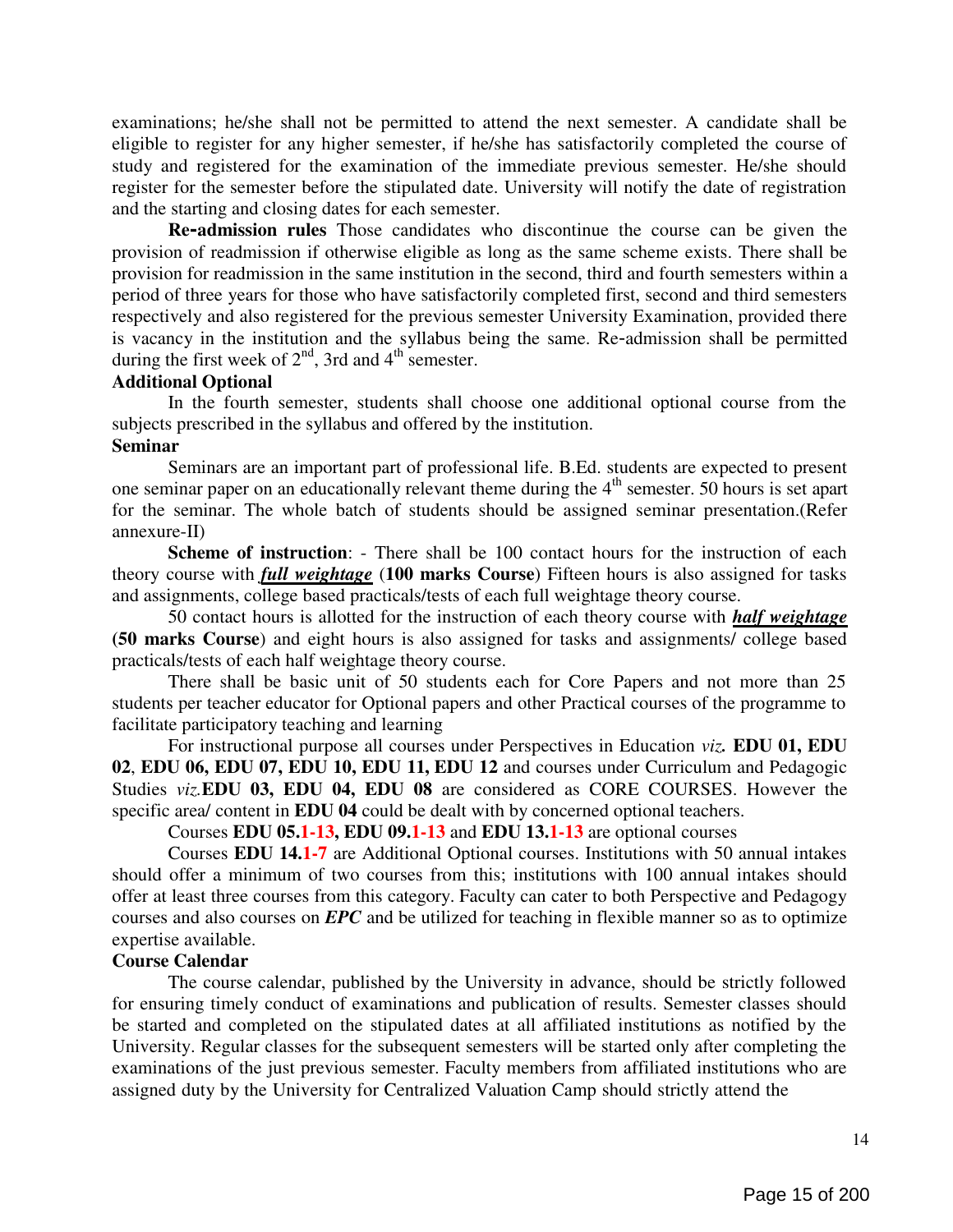valuation at the specified center; Head of each institution should ensure this. Suspending classes for the conduct of valuation camp is not a feasible procedure; Home valuation may be implemented for examinations of 1st semester. Faculty members appointed for Centralized Valuation Camp/home valuation should necessarily have minimum three years teaching experience at B.Ed. degree level. Within a week after the commencement of classes of each semester, Head of each Institution should forward the list of faculty members working in the college along with their qualification and years of teaching experience, to the University. This is a mandatory requirement which should be strictly followed by Head of each Institution. Head of each Institution shall ensure the availability of sufficient number of regular faculty members having experience and qualifications (as per NCTE Regulations) in the institution.

## Procedure for completing the course

A candidate shall be required to complete the B.Ed. programme after undergoing the prescribed courses of study in a college affiliated to the university for four semesters within a period of not less than two years; clear all the examinations prescribed and fulfill all such conditions as prescribed by the University from time to time. However the maximum duration permissible for taking the B.Ed. programme is fixed as 3 years after joining the course.

#### Eligibility for the Degree

No candidate shall be eligible for the B.Ed. degree unless he/she has undergone the prescribed course of study for a period of not less than two academic years in an institution affiliated to the University of Calicut and has passed all subjects as per the prescribed syllabus.

Revision of Regulation: Not withstanding all that has been stated above, the university has the right to modify any of the regulations, scheme and syllabus of the programme from time to time as per University rules.

#### 4. SCHEME OF EXAMINATION &INTERNAL ASSESSMENT.

#### Assessment of Students

Assessment of students for each subject will be done by internal continuous assessment and end semester examinations. Internal assessment shall be conducted throughout the semester. It shall be based on internal examinations, assignments (such as Tasks and assignments that run through all courses.) as specified in the syllabus. End-semester examinations of theory subjects will be conducted by the University and those of all practical subjects will be conducted at institutional level.

There shall be End Semester University Examinations in  $1<sup>st</sup>$ ,  $2<sup>nd</sup>$  and  $4<sup>th</sup>$  semesters.  $3<sup>rd</sup>$ semester is an exclusive Practical semester and hence there will be no End Semester University Examinations for theory in the 3rd semester. However results of the Practical courses internally evaluated will be published by the university. End-semester examinations will be conducted only once in a year; failed candidates will have to appear for the end-semester examinations along with regular students of the next batch. To ensure transparency of the evaluation process, the student should be made aware of the criteria / indicators of assessment well in advance and the internal assessment marks awarded to the students in each course (theory and practical) shall be published on the notice board at least one week before the commencement of external examination so as to enable the students to report any corrections. There shall not be any chance for improvement for internal marks. There shall be no separate minimum for internal assessment of theory courses. Students may seek redress of grievances of internal evaluation at the teacher educator level or at the college evaluation committee level. The consolidated mark lists of all courses of a semester shall be submitted to the University immediately after the closure of each semester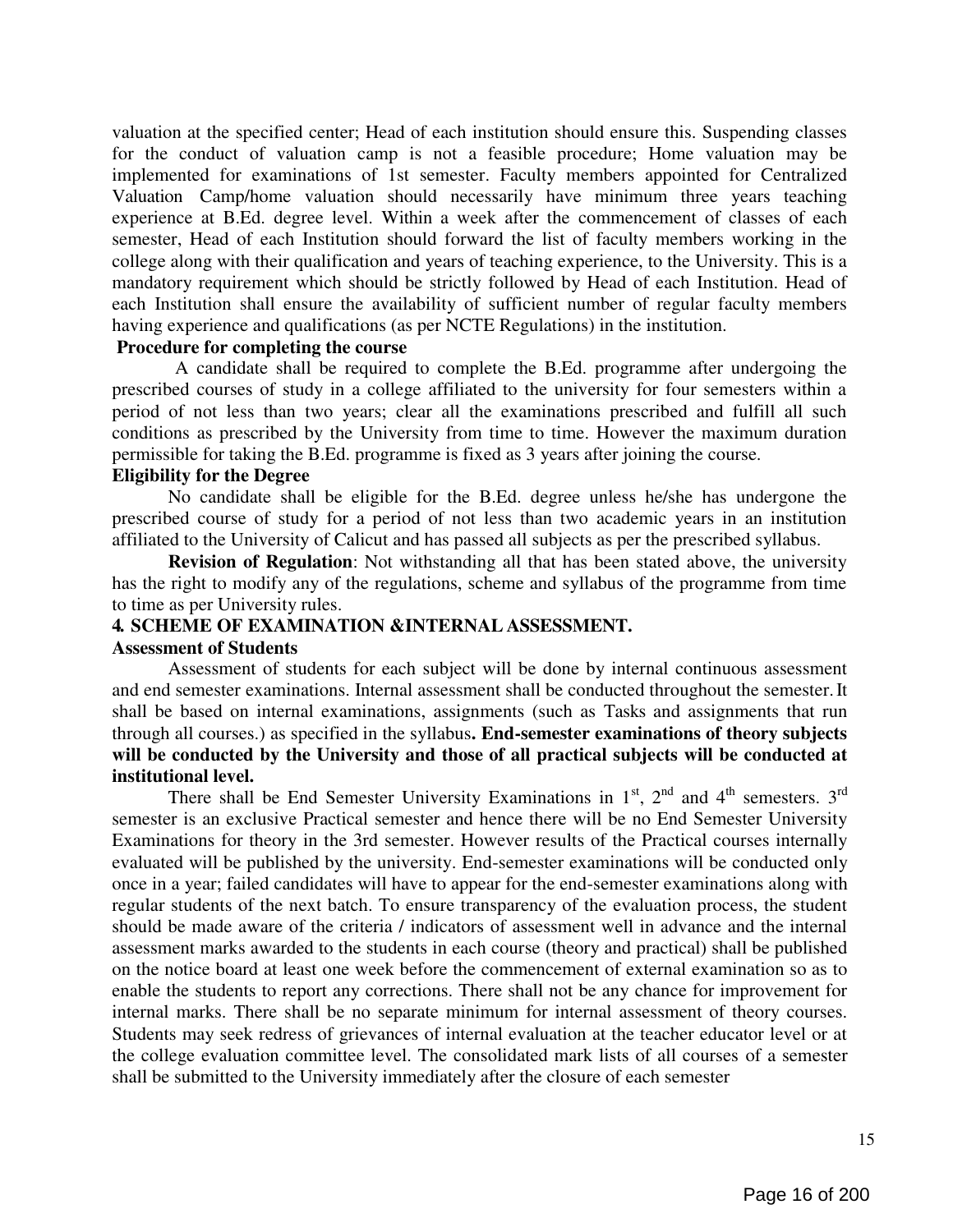#### Assessment in Theory Subjects

The ratio of internal to external examination for theory courses is 20:80.

The marks allotted for internal continuous assessment and end-semester university examinations shall be 20 marks and 80 marks respectively with a maximum of 100 marks for each theory subject with full weightage and shall be 10 marks and 40 marks respectively with a maximum of 50 marks for each theory subject with half weightage.

Internal evaluation: The internal evaluation of Theory courses shall be based on predetermined transparent system involving periodic written tests, practicum/tasks and assignments. The weightage to award internal continuous assessment marks should be as follows: Test papers (minimum two for 100 marks courses and one for 50 marks courses) –  $50\%$ Tasks and Assignments (two for 100 marks courses and one for50 marks courses) -50%

#### Semester wise Scheme of Assessment of Theory Courses

## Semester I

| Sl.No          | code & Course<br><b>Course</b><br><b>Title</b>                                    | <b>End Semester</b><br><b>Examination</b><br>(Theory) |              | <b>Internal</b> | <b>Total</b> |
|----------------|-----------------------------------------------------------------------------------|-------------------------------------------------------|--------------|-----------------|--------------|
|                |                                                                                   | <b>Duration</b>                                       | <b>Marks</b> |                 |              |
| $\mathbf{1}$   | <b>EDU 01 EDUCATION IN</b><br><b>CONTEMPORARY</b><br><b>INDIA</b>                 | 3 Hours                                               | 80           | 20              | 100          |
| $\overline{2}$ | <b>EDU 02 DEVELOPMENT</b><br><b>OF THE LEARNER</b>                                | 3 Hours                                               | 80           | 20              | 100          |
| 3              | <b>EDU 03 SCHOOL</b><br><b>ORGANIZATION</b>                                       | 2 Hours                                               | 40           | 10              | 50           |
| $\overline{4}$ | EDU 04<br><b>UNDERSTANDING</b><br><b>DISCIPLINES AND</b>                          | 2 Hours                                               | 40           | 10              | 50           |
| 5              | <b>SUBJECTS</b><br>EDU.05.1-<br><b>13THEORETICAL</b><br><b>BASES OF TEACHING*</b> | 3 Hours                                               | 80           | 20              | 100          |
|                |                                                                                   | <b>Total</b>                                          | 320          | 80              | 400          |

\*Arabic, English, Hindi, Malayalam, Sanskrit, Tamil, Urdu, Commerce, Computer Science, Mathematics, Natural Science, Physical Science, Social Science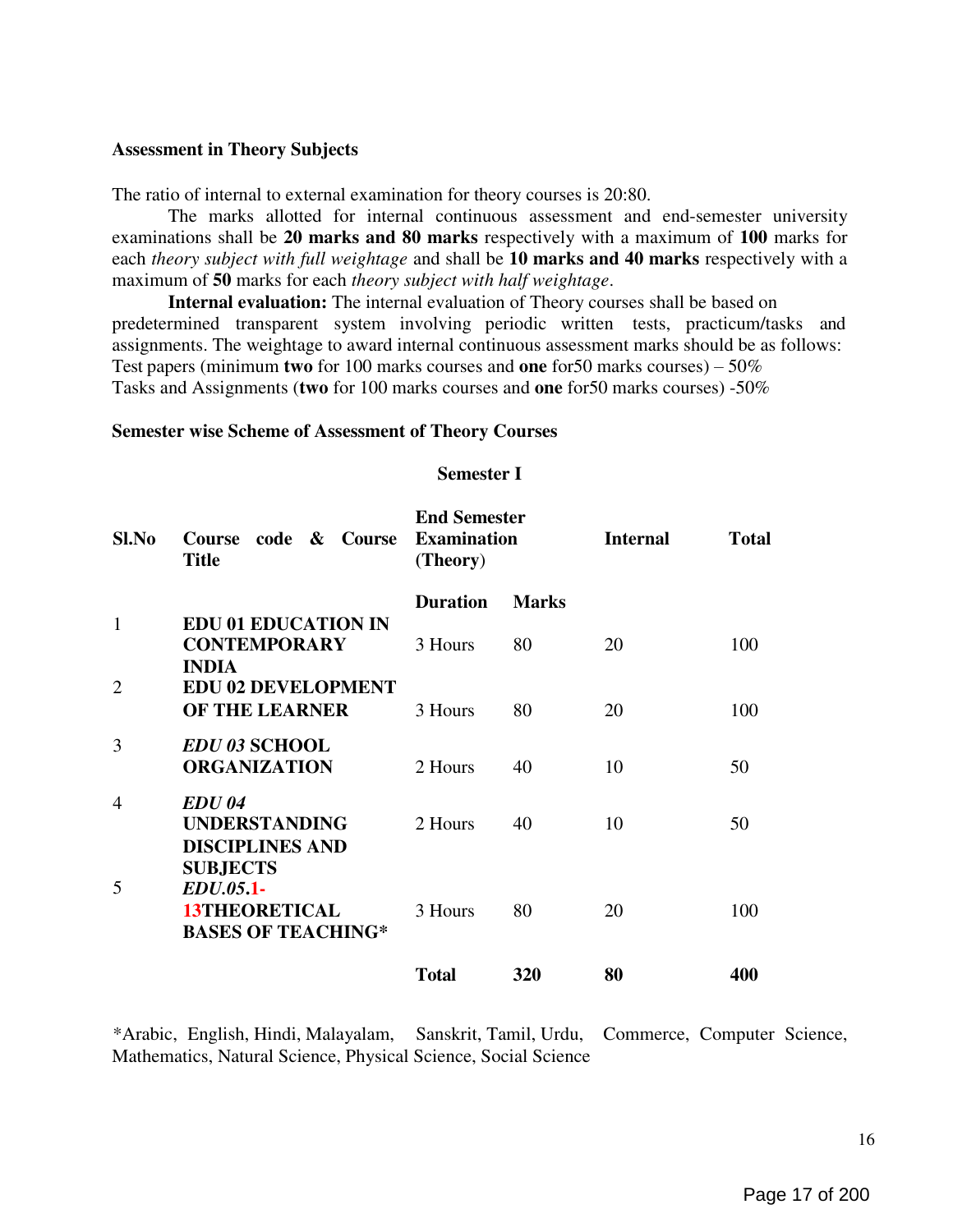## Semester II

| Sl.no          | Course code & Course Title                           | <b>EndSemester</b><br><b>Examination</b><br>(Theory) |              |    |     | <b>Internal</b> | <b>Total</b> |
|----------------|------------------------------------------------------|------------------------------------------------------|--------------|----|-----|-----------------|--------------|
|                |                                                      | <b>Duration</b>                                      | <b>Marks</b> |    |     |                 |              |
| 1              | <b>EDU 06 PERSPECTIVES ON</b><br><b>EDUCATION</b>    | 2Hours                                               | 40           | 10 | 50  |                 |              |
| 2              | <b>EDU 07 FACILITATING</b><br><b>LEARNING</b>        | 3 Hours                                              | 80           | 20 | 100 |                 |              |
| 3              | <b>EDU 08 ASSESSMENT FOR</b><br><b>LEARNING</b>      | 3Hours                                               | 80           | 20 | 100 |                 |              |
| $\overline{4}$ | <b>EDU 09.1-13 PEDAGOGIC</b><br><b>PRACTICES OF*</b> | 3Hours                                               | 80           | 20 | 100 |                 |              |
|                |                                                      |                                                      |              |    |     |                 |              |
|                |                                                      |                                                      |              |    |     |                 |              |

\*Arabic, English, Hindi, Malayalam, Sanskrit, Tamil, Urdu, Commerce, Computer Science, Mathematics, Natural Science, Physical Science, Social Science

Semester IV

Total 280 70 350

| Sl.no          | Course code & Course Title                | <b>EndSemester</b><br><b>Examination</b> (Theor Internal<br>${\bf y})$ |              |    | <b>Total</b> |
|----------------|-------------------------------------------|------------------------------------------------------------------------|--------------|----|--------------|
|                |                                           | <b>Duration</b>                                                        | <b>Marks</b> |    |              |
| 1              | <b>EDU 10 GENDER, SCHOOL AND</b>          | 2 Hours                                                                | 40           | 10 | 50           |
|                | <b>SOCIETY</b>                            |                                                                        |              |    |              |
| $\overline{2}$ | <b>EDU 11 EDUCATIONAL THOUGHTS</b>        | 2 Hours                                                                | 40           | 10 | 50           |
|                | <b>AND PRACTICE</b>                       |                                                                        |              |    |              |
| 3              | <b>EDU 12 CREATING AN INCLUSIVE</b>       | 2 Hours                                                                | 40           | 10 | 50           |
|                | <b>SCHOOL</b>                             |                                                                        |              |    |              |
|                | EDUI3.1-13 PROFESSIONALIZING              |                                                                        |              |    |              |
| 4              | EDUCATION*                                | 2Hours                                                                 | 40           | 10 | 50           |
| 5              | <b>EDU 14.Additional Optional course-</b> | 2 Hours                                                                | 40           | 10 | 50           |
|                | <b>EDU 14.1. CHILD RIGHTS</b>             |                                                                        |              |    |              |
|                | <b>EDUCATION</b>                          |                                                                        |              |    |              |
|                | <b>EDU 14.2. ENVIRONMENTAL</b>            |                                                                        |              |    |              |
|                | <b>EDUCATION</b>                          |                                                                        |              |    |              |
|                | <b>EDU 14.3.EDUCATION FOR</b>             |                                                                        |              |    |              |
|                |                                           |                                                                        |              |    |              |

17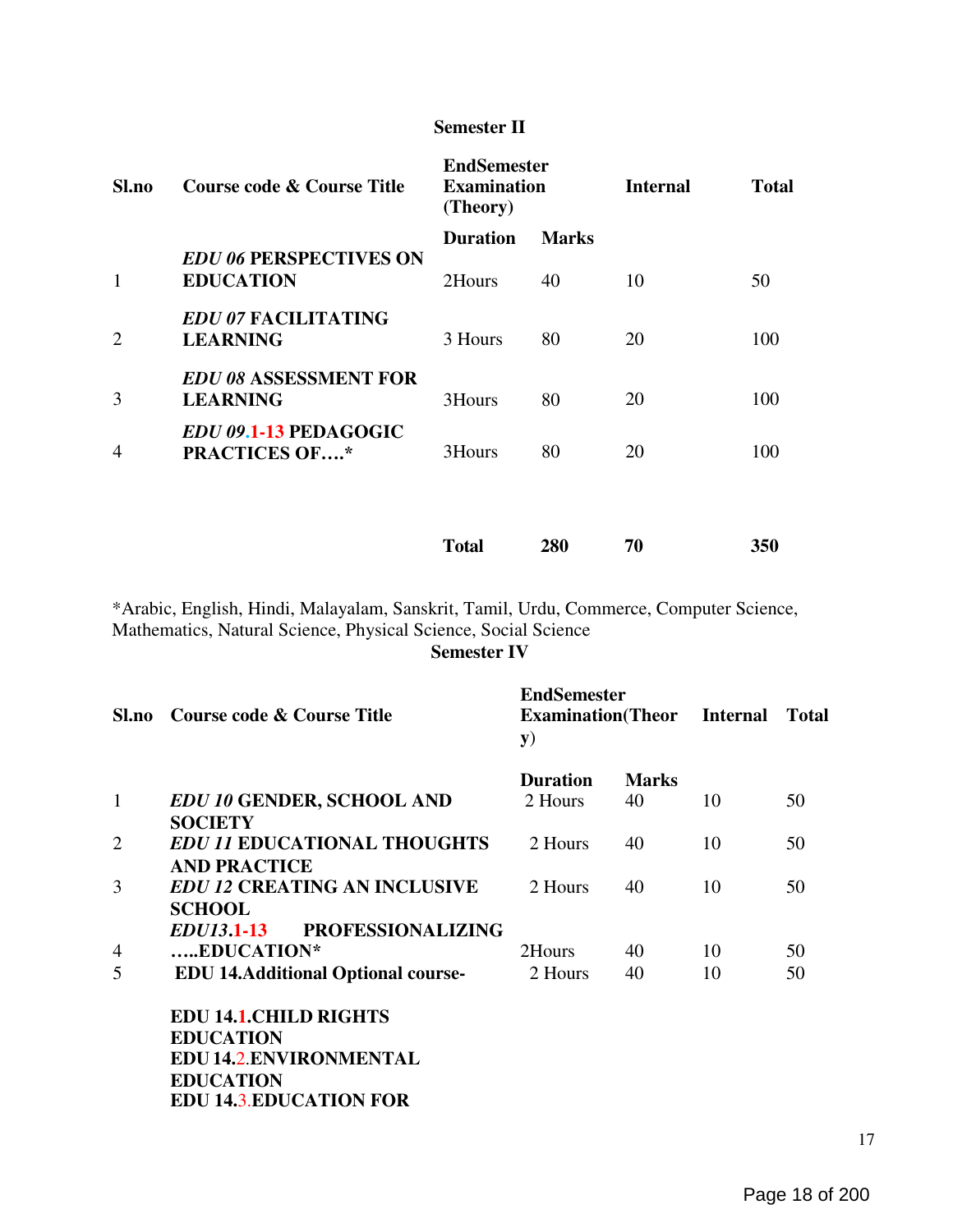DIFFERENTIALLY ABLED EDU 14.4. GUIDANCE AND COUNSELING EDU 14.5.HEALTH AND PHYSICAL EDUCATION EDU 14.6 MANAGEMENT IN SCHOOL EDUCATION. EDU 14.7.VALUE EDUCATION AND PEACE EDUCATION

Total 200 50 250

#### Assessment of Practical Courses

Practical Courses viz., School based, College based and Community-based Practical will be subjected to internal assessment through continuous evaluation Comprehensive assessment of the College, School & Community Based Practical for Semester I ( EDU101, EDU102, EDU203) ,for Semester II (EDU 201.1 EDU 201.2 EDU 201.3 EDU 201.4 EDU 201.5 ),for semester III(EDU301,EDU302, EDU303EDU304) and for semester IV (EDU401, EDU402,EDU403.1, EDU403.2 )will be done internally by the teacher educators concerned on the basis of the criteria fixed for the purpose. For assessing student performance, Criteria / Performa based on rubrics have to be developed for each task by the Teacher Educators to make assessment objective. Internal assessment of Initiatory school experiences (EDU 201.5) of Semester II and Internship (EDU 301) of Semester III will be carried out by Optional teachers. The only one external assessment for the practicals is for EDU 404 (Practical Examination and viva voce)

#### Pattern of Questions for End-Semester Examinations of Theory Subjects

End-Semester Examinations shall normally be conducted at the end of each semester. There are two types of theory examinations- 80 Marks-3 Hours Paper and 40 Marks-2 Hours Paper There shall be one end-semester examination of 3 hours duration in each *full weightage* theory courses and of 2 hours duration in each half weightage theory courses .The question papers of end-semester examinations of theory subjects shall be able to perform achievement testing of the students in an effective manner. The question paper shall be prepared in accordance with the following guidelines

A question paper may contain very short answer type, short answer type /annotation, short essay type questions, essay type questions /long essay type questions depending on its duration and marks. Different types of questions shall have different weightage to quantify their range. The pattern of questions for theory subjects shall be as follows:

## 80 Marks-3 Hours Papers (for courses EDU 01, EDU 02,EDU 07, EDU 08, EDU 05.1- 6 and EDU 09.1-13) should contain

a) 10 questions of 2 marks each= 20 (Answer 10 Questions out of 10)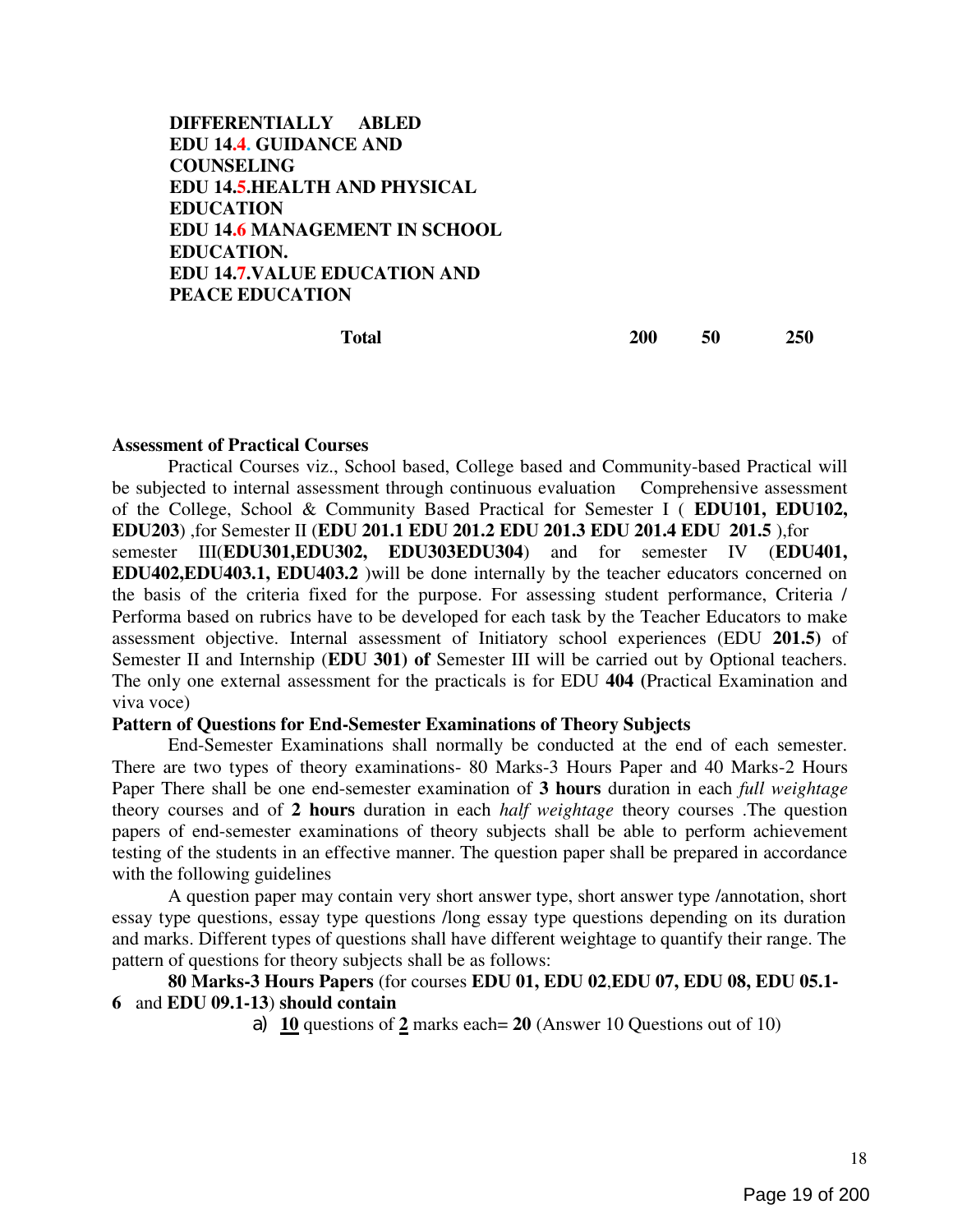- b) 10 questions of 4 marks each = 40 (Answer 10 Questions out of 12)
- c)  $\overline{2}$  questions of  $\overline{10}$  marks each=20 (Answer 2 Questions out of 3)

## (Maximum Marks: 80)

## 40 Marks-2 Hours Papers (for courses EDU 03, EDU 04,EDU 06, EDU.10, EDU.11, EDU.12, EDU.13, 1-13 and EDU.14.1-7) should contain

- a) 6 questions of 1 marks each =  $06$  (Answer 6 Questions out of 6)
- b) 04questions of  $\overline{2}$  marks each= 08(Answer 04 Questions out of 04)
- c) 04 questions of 4 marks each=  $16$ (Answer 04 Questions out of 06)
- d) 1question of 10 marks =10 (Answer 1 Questions out of 2)

## Maximum Marks: 40

Minimum for Pass A separate minimum of 45% marks for external is required for a pass for a Theory course. However (a) A candidate who secures not less than 45% marks in a subject at the end semester examinations and (b) not less than 50% of the total marks assigned to the subject, shall be declared to have passed the examination in that subject. The total marks assigned to a subject in the above calculations are the sum of maximum marks assigned to the end-semester examination and maximum internal assessment marks of that subject. Hence Minimum marks for a pass in each theory course shall be 50% (marks obtained in internal and external evaluation put together). A candidate shall be declared to have passed the programme if s/he obtains not less than 50% of marks in each Theory courses, in each Practical course, in each EPC courses and Internship as well as 50% of the total marks assigned to the whole programme

A student who does not secure this pass marks in one or more subject/component will have to repeat the respective course. Candidates shall not be allowed to improve the grade already obtained. However cancellation and reappearance will be permitted.

If under any circumstances, a candidate fails in School internship, he/she may be permitted to repeat the School internship after the completion of Semester II with special permission from the University as long as the same scheme exists. It will be considered as a Second appearance in all respects.

## Classification of Successful Candidates

No classification of results will be done during the first, second and third semesters. The classification of the results will be done after combining the marks of first, second, third and fourth semesters. The classification of results will be as follows.

(a) A candidate who qualifies for the degree, passing all the subjects of the four semesters, in 2 academic years after the commencement of his course of study and secures not less than80%marks in aggregate of all the semesters shall be declared to have passed the B.Ed. degree examination in First Class with Distinction (b) A candidate who qualifies for the degree, passing all the subjects of the four semesters within 2 academic years after the commencement of his course of study and secures not less than 60% marks in aggregate of all the semesters shall be declared to have passed the B.Ed. degree examination in First Class. (c) All other candidates who qualify for the degree passing all the subjects of the four semesters and not covered at least (b) shall be declared to have passed the B.Ed. examination in second class.

## Practical Examination and Viva Voce

Practical examination will be conducted in the  $4<sup>th</sup>$  semester by an External Examination Board constituted by the university. The present practice of zonal boards is to be continued. The Zonal Board will consist of a Chairman, Subject expert for each Optional Paper. The subject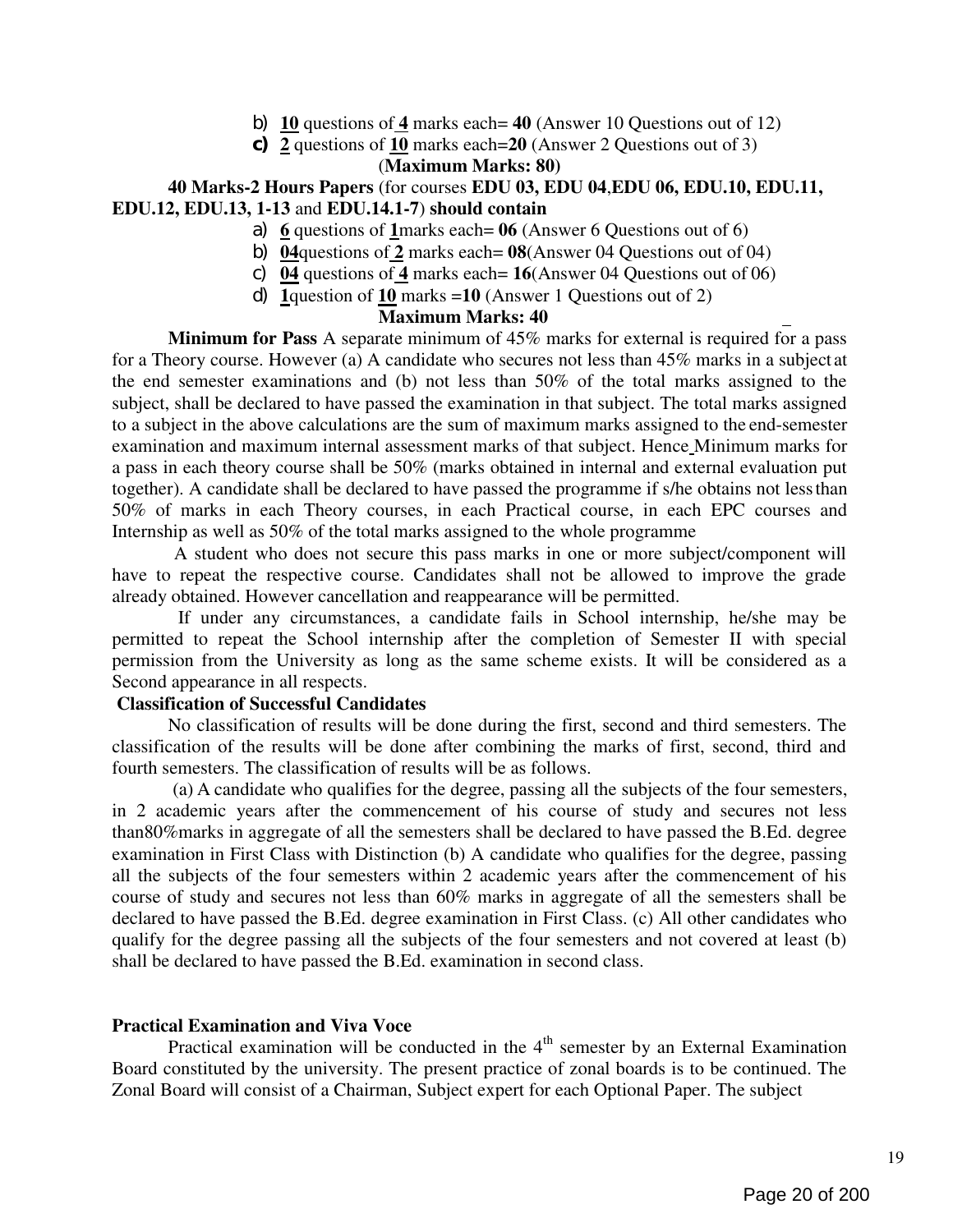expert for the Optional Paper will conduct Practical Examination for the concerned Optional. The board shall observe and assess the teaching competency of all candidates for a maximum of 75 marks and conduct a Viva-Voce on the subject. Each student should attend the viva-voce on pedagogy of their subject (for 25 marks). There shall be no minimum for a pass in viva-voce. If the number of candidates in an Optional subject is more than 20, an additional examiner can be appointed. The University will constitute the required number of Zonal Boards to complete the Practical Examination in all centers in a duration of 8-10 days. Practical examination will be scheduled and carried out simultaneously in all the colleges and completed at least two months before the end of Semester IV to facilitate a smooth completion of academic programmes in the Colleges. The duration of the Practical Examination in an institution will be two days for an intake of 100 students. Additional days will be provided depending on the intake of the institution. A Co-coordinating Chairman will be appointed by the University who will co-ordinate the work of zonal boards. The Coordinating chairman has to randomly check the assessment of Zonal Boards and make corrections, if necessary. The final Mark List of Practical Examination has to be forwarded to the Controller of Examination.

#### Special Duties of the chairman of the Board

.

The Chairman of the External Board of Examiners shall also examine the products and documents related to all practical courses and tasks and assignments of all theory courses (as per list given in annexure I) of the  $1<sup>st</sup>$ ,  $2<sup>nd</sup>$  and 3rd semesters of randomly selected students with a view to monitor the effectiveness of the carrying out of practicals which are internally evaluated. The Chairman of the Board of Examiners shall ask not less than 5% of the total students of the college to showcase the products and documents that have been internally evaluated in the college during the first three semesters. The chairman will assess the quality of work done in the college by physically examining the products and also through a viva voce of the selected students. He will not however see or manipulate the internal marks already given by the college in this regard. The Chairman of the External Board of Examiners will certify the standard of students' work done in the college by giving a signed statement in this regard (as given in pro forma I) to the Controller of Examinations along with marks statement of the practical examination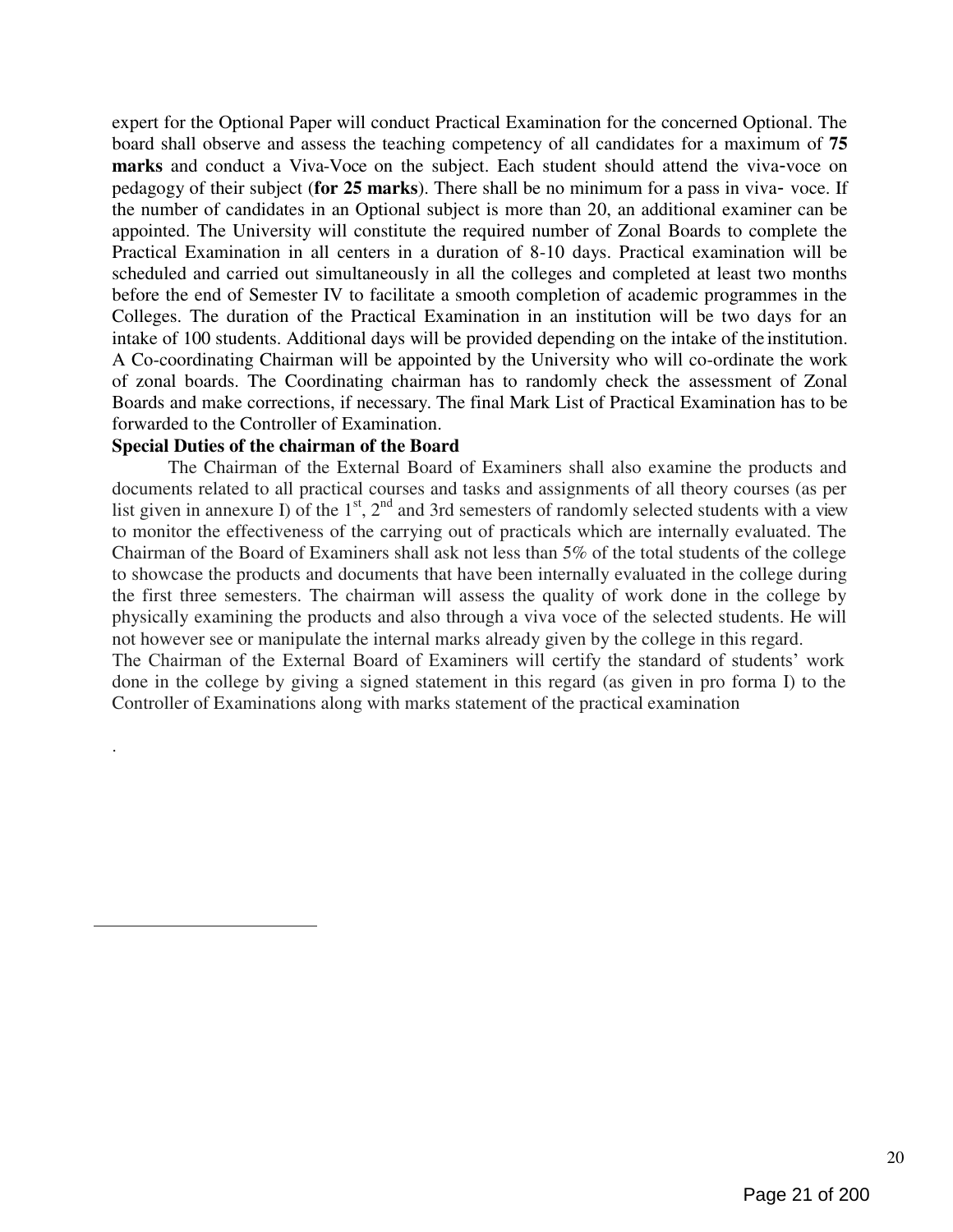## Proforma- I

I .......................................................................................................................................................... , Chairman of Board….. .have verified the products and documents related to practical courses/ tasks and assignments of randomly selected students of ………………………………………………………………… (Name of the College). I confirm that they are of EXCELLENT / HIGH / AVERAGE / BELOW AVERAGE / POOR standards.

Give the justification for your assessment in the form of bullet points.

## Annexure

## List of practicals

1. Products and documents of Tasks and Assignments that run through the theory courses 01-10

2. Products and documents of practical courses EDU101, EDU 102 , 103, EDU 201.1, EDU 201.2, EDU 201.3 , EDU 201.4, EDU 201.5 , EDU 201 , EDU301,EDU302, EDU303,and EDU304

## PROGRAMME EDUCATIONAL OBJECTIVES (PEO)

## Programme Educational Objectives 01: Enhance Professional Competencies

Equip prospective teachers with Techno Pedagogical Content Knowledge and competencies to handle the challenges of the present-day classroom, there by acquiring expertise in critically engage with the current reflective practices of the school education.

## Programme Educational Objectives 02: Personal Transformation:

Develop sensitivity towards local and global environment among prospective teachers through cognitive and affective transformation emphasizing harmonious living with oneself and with the society.

## Programme Educational Objectives 03: Develop Leadership

Transform the prospective teachers to competent leaders with organizational, administrative and managerial skills and aptitudes.

## Programme Educational Objectives 04: Continuing Education

Motivate the prospective teachers and lay down sound foundation for advanced learning in the area of education. It means aspire towards advanced studies in the realm of education.

## Programme Educational Objectives 05: Inculcate Values and Ethics

Provide opportunities and experiential learning to impart the ethics and values in personal and professional life.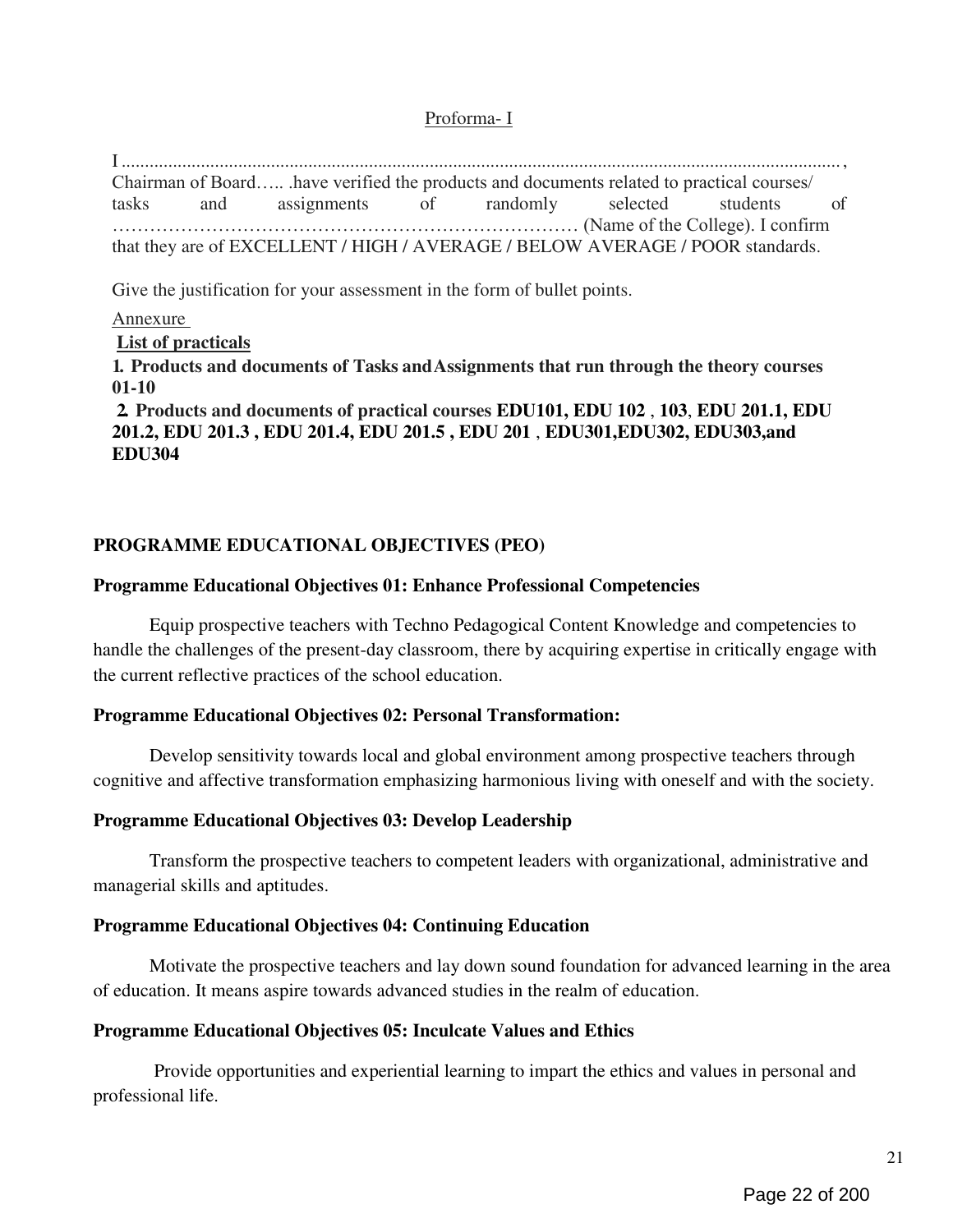## PROGRAMME OUTCOMES (PO)

#### On successful completion of the program the prospective teachers will be able to,

#### Programme Outcome 01:

Master in pedagogical knowledge, professional competencies and skills to become as a competent teacher

#### Programme Outcome 02:

Proficient in fundamental ICT skills indispensable for personal and professional development

#### Programme Outcome 03:

Competent to amalgamate various methods, strategies and approaches in teaching learning process

#### Programme Outcome 04:

Appreciate philosophical, sociological, cultural, political and environmental perspectives of education

#### Programme Outcome 05:

Motivate for lifelong learning and continuing education for professional development

## Programme Outcome 06:

Sensitize the effective ways in anticipating and solving the social problems and challenges of transforming society.

## Programme Outcome 07:

Analyze the trends, issues and challenges facing in the contemporary education system.

## Programme Outcome 08:

Proficient to apply the knowledge of educational management and administration in academic planning, organization and decision making

## Programme Outcome 09:

Acquire democratic and social values of an ideal teacher there by inspire the learners

## Programme Outcome 10:

Acquaint with the prominent role of educational psychology in identifying the individual differences of the learners and in facilitating their learning.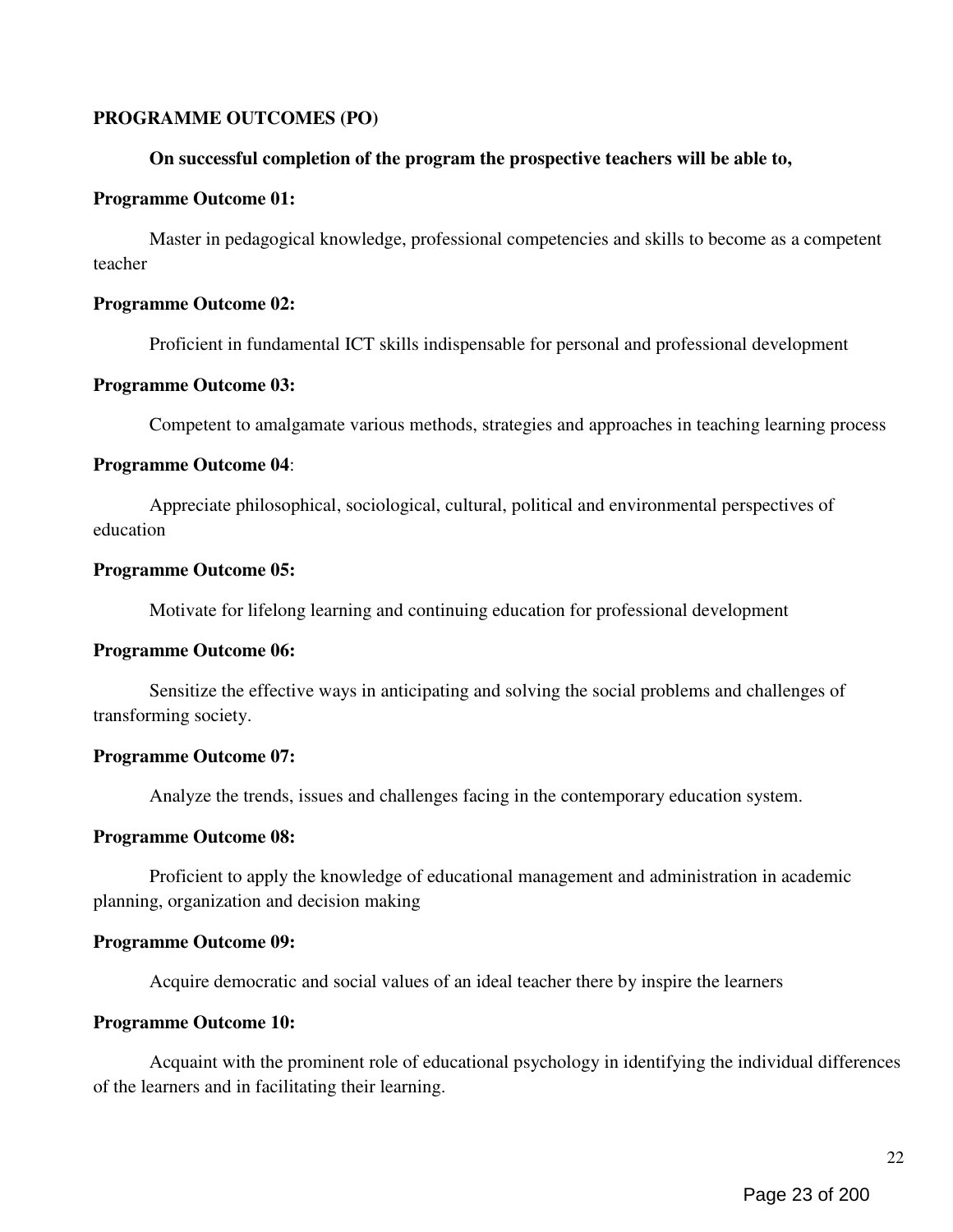# SEMESTER I

A .Theory Courses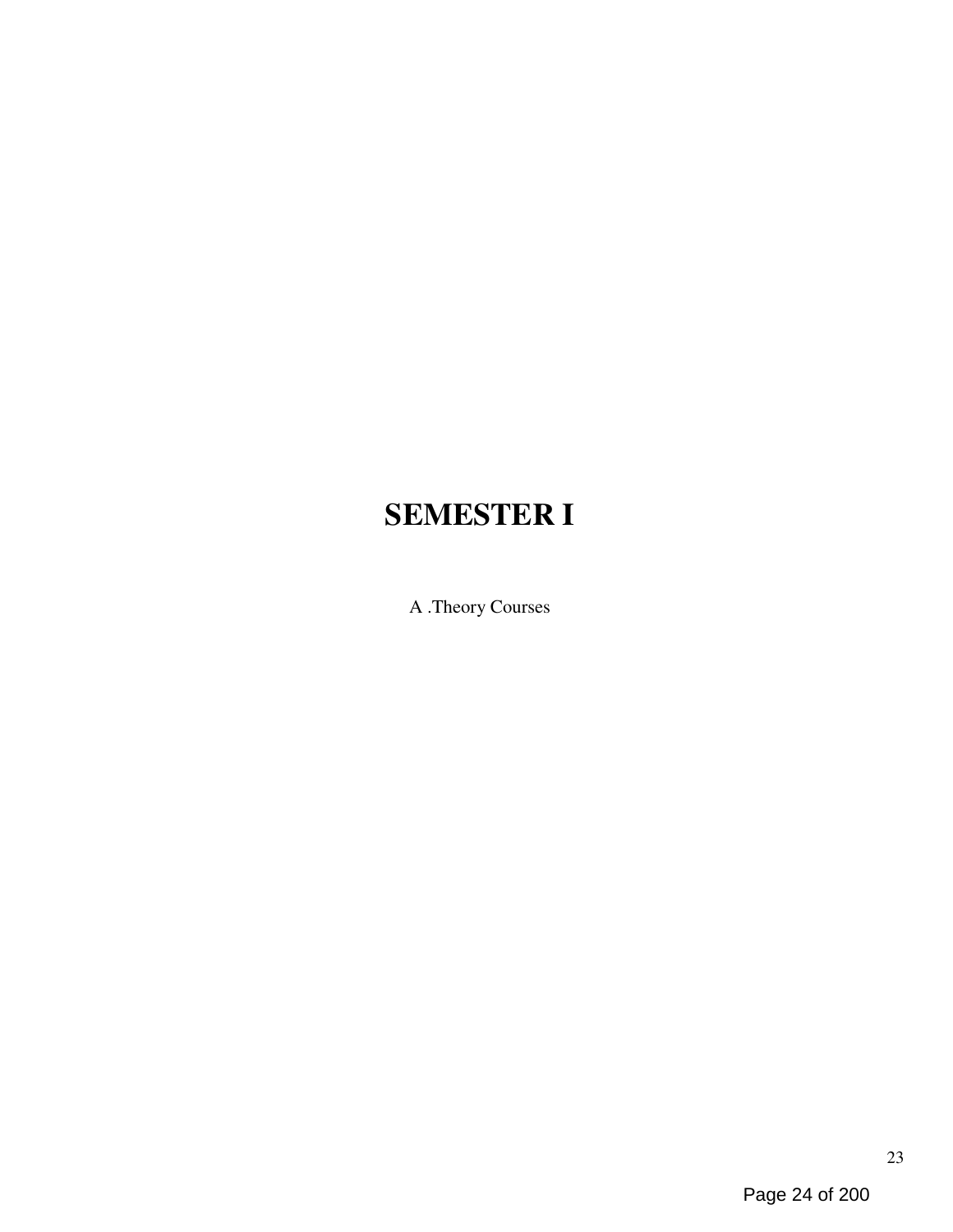# EDU 01 - EDUCATION IN CONTEMPORARY INDIA

Contact Hours: 100 (Instruction) Maximum Marks: 100 (External: 80, Internal: 20) Course

# EDU 01- EDUCATION IN CONTEMPORARY INDIA

# Course Learning Outcomes

On the successful completion of the course the learner will be able to,

- 1. Recognize the diversity of Indian society and role of education in respecting them
- 2. Describe the meaning, definitions, functions and aims of education
- 3. Differentiate various types and levels of education
- 4. Classify the ancient, medieval, colonial education and basic education
- 5. Develop the capacity to accept the progressive changes from ancient to modern education
- 6. Explain the constitutional provisions related to education in India
- 7. Organize different programmes related to issues of inequality and marginalization
- 8. Discuss the current issues of education in India
- 9. Summarize the recommendations of different policy frameworks of education in India
- 10.Analyze the evolution of education and developmental experience of Kerala

## COURSE CONTENT

## Unit I – Features of Indian society

- Concept of social diversity- diversity at individual level- regional diversities- diversity in language
- caste and class in Indian society- tribal groups in India and their diversities and anthropological features-racial diversities of Indian society
- physical diversities
- role of education in respecting diversities
- Analysis of case studies, educational statistics and field engagement with diverse groups
- Aspirations of Indian Society

## Unit II- Education and Contemporary India

- Education –fundamental understandings- meaning, definitions, functions and aims
- nature of education as a discipline
- types of education formal, informal and non-formal
- levels of education- pre-primary, primary, secondary, senior secondary, higher,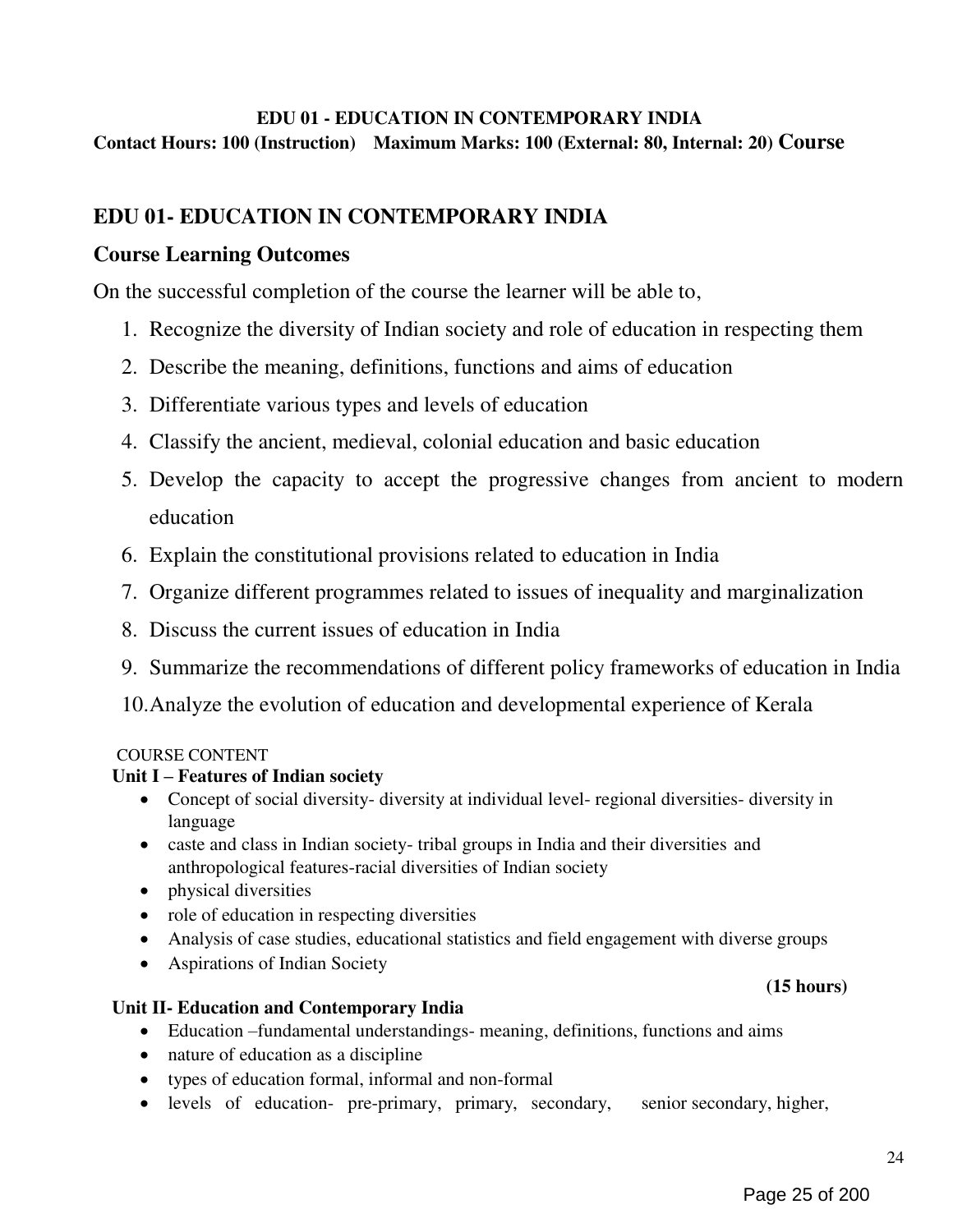professional, distance and optional education

• Inter disciplinary nature of education- philosophy, psychology, sociology, anthropology, politics, history- Role of education in respecting diversities.

# Unit III – Evolution of Education in India

- A brief history of education in ancient and medieval India- Gurukula education, Sangas and Viharas, Nalanda , Taxila, universities, Maktabs and Madrasas- patronage of learning under Gupta, Mauryas and Mughals
- colonial policy of education Macaulay's minutes, woods dispatch- oriental and occidental controversy, colonial critique of education- nationalistic education,
- experimentation with alternatives, basic education (Nai Talim)integration of life, work and education.

## (20 hours)

(15 hours)

## Unit IV – Constitutional safeguards of education

- Constitutional vision of independent India: then and now Preamble of the constitution-Rights and Duties of Indian citizen - directive principles of state policies
- Constitution and Education Concurrent status of education.
- Constitutional values related to aims of education, freedom, justice, equality and fraternity.
- Concepts of inequality, discrimination and marginalization Constitutional provisions related to the issues of inequality, discrimination marginalization and education.

#### (10 hours)

## Unit V – Policy framework of Public Education in India

- Historical background of current issues of education such as UEE, women education, education of Dalits and Tribals, medium of instruction, multilingual education, financial allocation, plebianisation, LPG and social stratification
- Recommendations of different policy frameworks- Kothari commission- NPE 1986 review committees on NPE- pedagogic and curricular shifts of 1990s and 2000- SSA, RMSA, Right to Education Act-2009, NCF 2005, NCFTE 2009.
- Transcending caste, class and gender through different programs and policies- SSA, RMSA,RTE Act, NCF 2005, NCFTE 2009-mid-day meal and other legal provisions.

#### (25 hours)

## Unit VI – Education in Contemporary Kerala society

- Evolution of education in Kerala- Salas, Budha viharas, Othupallis, Kalaries, Kudi Pallikoodam, Madrasas- role of Christian missionaries in education
- educational renaissance in Kerala in the 2oth century- Sree Narayana Guru, Vakkom Abdul Kadir Moulavi, Chattambi Swamikal, Ayyankali.
- Education after formation of Modern Kerala- KER- Kerala Development Experience and Education- Curricular shift in Kerala after 1990s.

## (15 hours)

## TRANSACTION MODE

Lecture method, Seminars, S mall group discussions Field survey/visit, Brainstorming sessions, Projects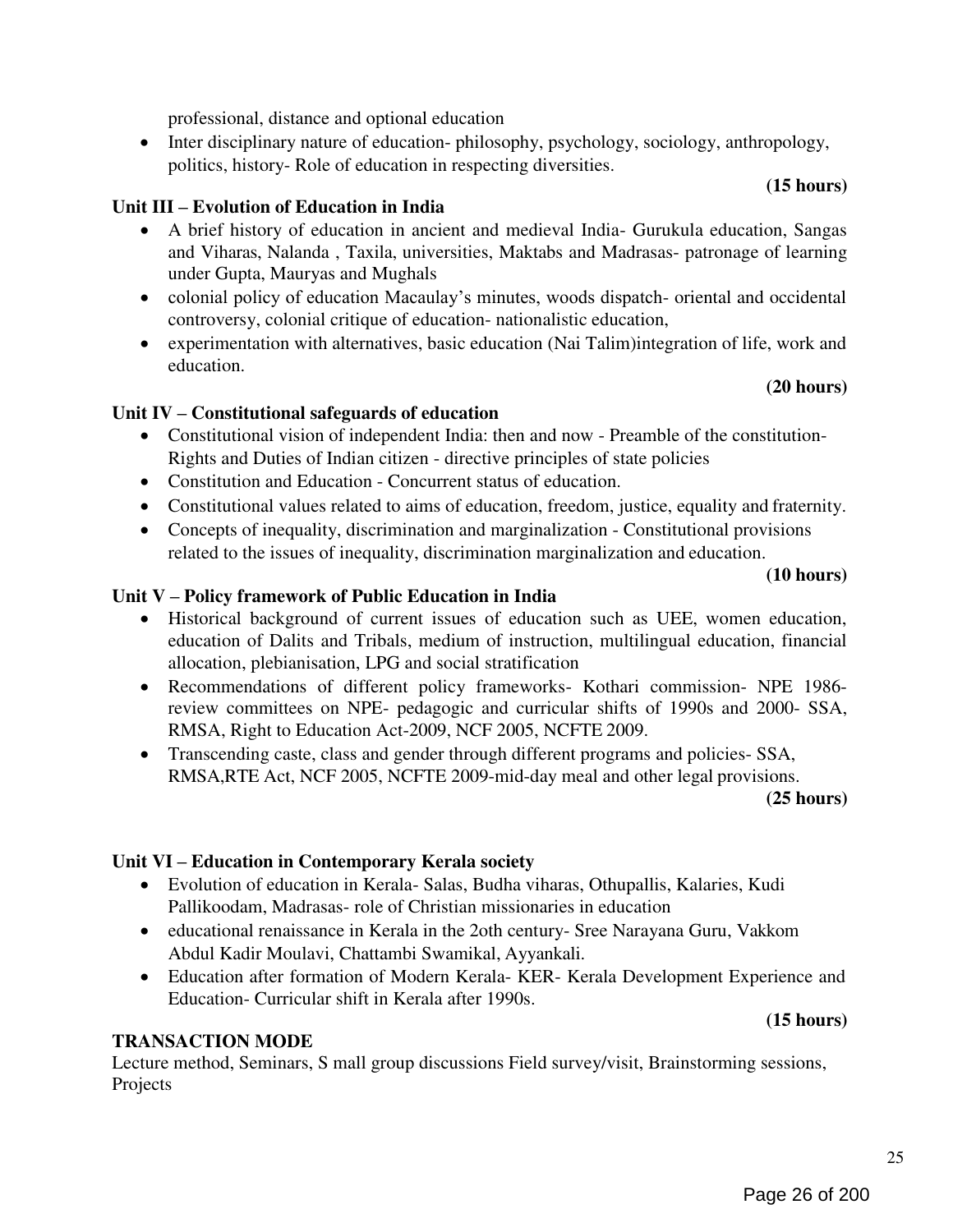## TASKS AND ASSIGNMENTS

- 1. Visit an institution having more than 50 years of history and study its development and present report
- 2. Study on the usefulness of government sponsored program and policies in the locality of the students OR

3. Conduct a field visit to understand the social and cultural diversities and prepare a report **REFERENCES** 

- Agrawal, S. P. & Aggarwal J. C. (1997). Development of Education in India. Newdelhi:Concept Publishing Company.
- Amartya Sen, and Jean Dreze (1997). India: Economic development and social Opportunity, Oxford India: Delhi. Select Chapters
- Chakravarty, Sukhamoy (1987). Development Planning: The Indian Experience Oxford University press: New Delhi.
- Chandra, B. (2005). Modern India. Newdelhi. NCERT
- Chandra, S. (2005). Medieval India. Newdelhi. NCERT
- Chinara. B. (1997) Education and Democracy, New Delhi APH
- Dash, B.N. (2002). Teacher and Education in the Emerging Indian Society. 2 Vols.
- Dash, M. (2000). Education in India: Problems and Perspectives. Newdelhi: Atlantic
- Dewey John (1900). The School and Society Chicago: The University of Chicago Press.
- Dewey John (1902). The Child and Curriculum. Chicago: The University of Chicago Press.
- Dewey John (1916). Democracy and Education, New York: MacMillan.
- Dewey John (1938). Experience and Education. New York: Macmillan.
- Dubey, S.C (2001). Indian Society, National Book Trust: New Delhi.
- Francis Abraham (2006) Contemporary sociology, an introduction to concept and theories, New Delhi: oxford
- Government of India (GoI) (1966). National Education Commission (1964-66), Ministry of Education: New Delhi.
- Government of India (GoI) (1986/92). New Education Policy, MHRD: New Delhi.
- Guha, Ramchandra (2007). India after Gandhi: the history of the world's largest democracy. Macmillon: Delhi. Select Chapters.
- Gore M.S. (1994). Indian Education Structure and Process. New Delhi: Rawat Pub.
- Humayun Kabir (1951). Education in New India. London: George Allen and Unwin Ltd. Hyderabad: Neelkamal Publication.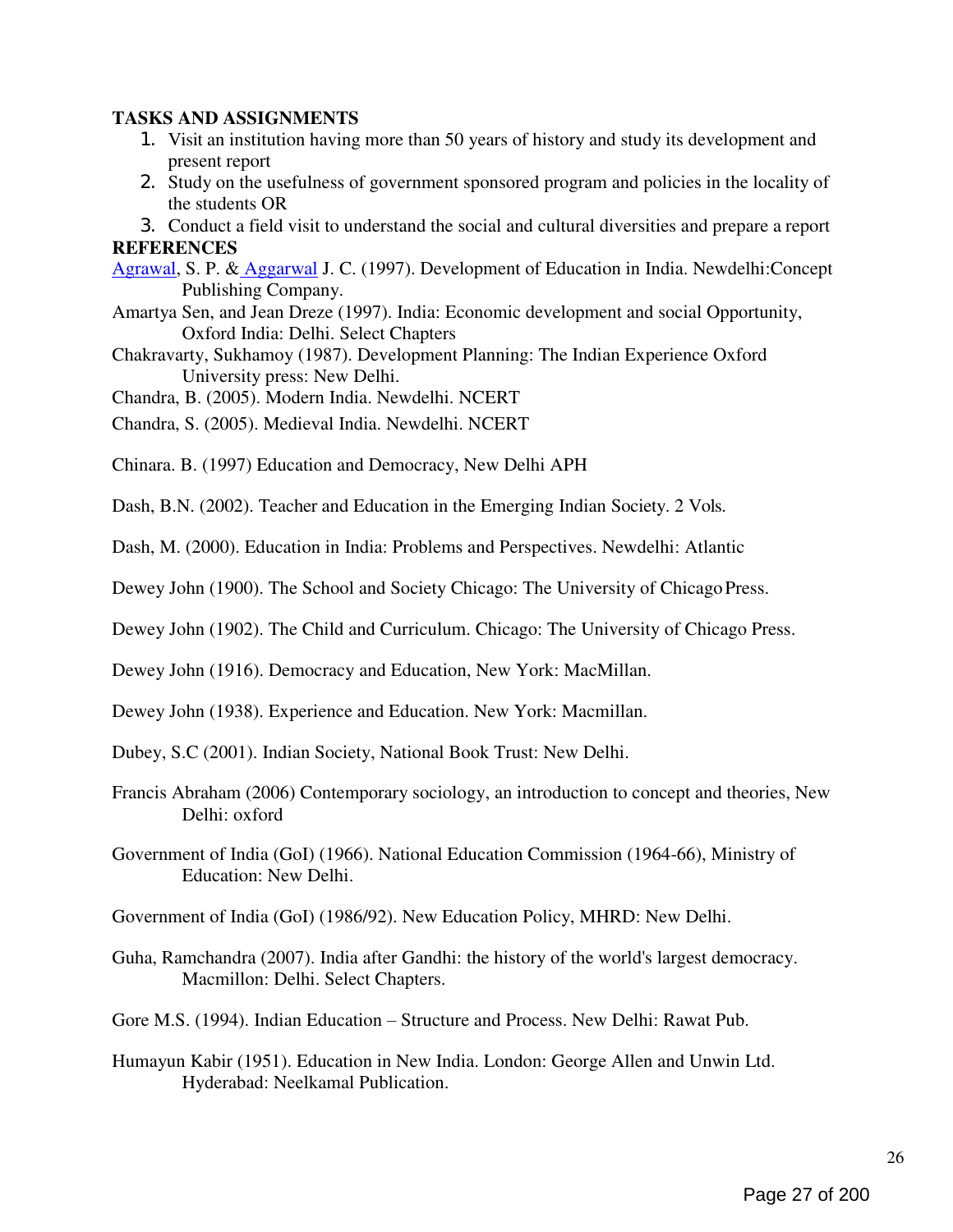Jagannath Mohanty (1998). Modern Trends in Indian Education. New Delhi: Deep and Deep

Jayapalan,N. (2005). History of Education in India. Newdelhi: Atlantic

Jayapalan,N. (2005). Problems of Indian Education. Newdelhi: Atlantic

Kashyap, S.C. (2009). The Constitution of India', National Book Trust: New Delhi. latest edition

Kohli, V.K. (1987). Indian Education and Its Problems. Haryana: Vivek Publishers.

Lal & Palod (2008) Educational thoughts and Practices, Meerat: Vinay Rakheja

Mathur S.S. (1988). Sociological approach to Indian Education. Agra: Vinod Pushtak Manir. Menon, A, S. (1996). History of Kerala. Trivandrum

Monroe, P. (1960). A Textbook of History of Education. London: Macmillan

Naik, J.P. (1998). The Education Commission and After. New Delhi: Publishing Corporation.

National Curriculum Framework for School Education (2005). NCERT

NCTE (1998). Gandhi on Education. New Delhi.

Pandey,VC (2001) Education and Globalisation, Delhi: Kalpaz publication

Passi,B.K. & Singh (1988). Value Education. Agra: National Psychological Corporation.

Pathak, R. P. (2007). Education in emerging India. Newdelhi: Atlantic publications.

- Rai B.C. (2001). History of Indian Education. Lucknow; Prakashan Kendra.
- Raina, Vinod (2009). Right to Education, Seminar 593 Unit 3
- Report of Secondary Education Commission. Kothari D.S. (1965). New Delhi: Ministry of Education.
- Saiyidain, K.G. (1966).The Humanistic Tradition in the Indian Educational Thought. Bombay: Asia Publishing House.

Sharma, R.N & Sharma, R.K. (1996). History of Education in India. Newdelhi: Atlantic

Sharma, R.S .(2005). Ancient India. Newdelhi. NCERT

Taneja. V.R. (2003). Educational Thoughts and Practice. New Delhi: Sterling Publishers.

Tiwari, S. (2007). Education in India. Newdelhi: Atlantic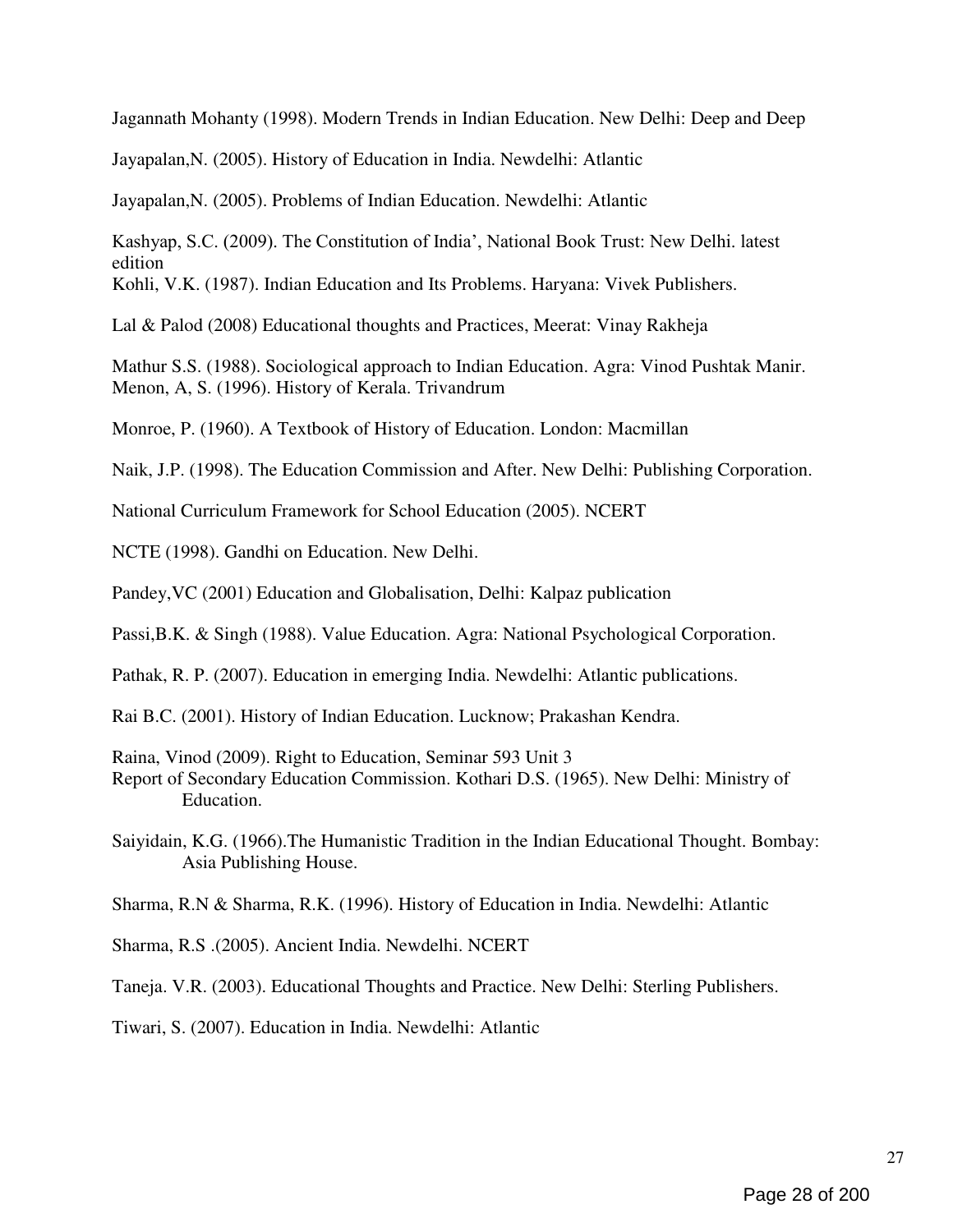## EDU 02- DEVELOPMENT OF THE LEARNER

# Contact Hours: 100 (Instruction) Maximum Marks: 100 (External: 80, Internal: 20) Course Learning Outcomes

On the successful completion of the course the learner will be able to,

- 1. Differentiate between Growth and Development
- 2. Identify and analyse the principles, factors, aspects and Stages of Development.
- 3. Identify and categorize the developmental tasks and hazards.
- 4. Apply the theories of development in educational contexts and design learning activities.
- 5. Analyse the different socio cultural aspects influencing the adolescence.
- 6. Analyse and contrast the theories of personality.
- 7. Judge the process of assessing the personality.
- 8. Classify the mental disorders.
- 9. Analyse the differences in individuals

10.Categorize the learning disabilities and suggest strategies to deal with.

## COURSE CONTENT

## Unit I

## Basic concepts about development

- Concept of growth and development, biological and socio-cultural aspects of development.
- factors affecting development-development as a result of interactions between individual potential(innate, acquired) and external environment(physical, socio-cultural, ecological, economic and technological)
- Principles of development
- Aspects of development: physical& motor, cognitive, emotional, social, moral and language development. Inter relationship between different aspects of development
- Stages of development

## Unit II

## Dimensions of development across different stages

- Physical and motor development: characteristics, influences
- Cognitive development: characteristics, influences, theories of Piaget and Bruner
- Development of emotions, attitudes values- stages of psycho-sexual development
- Social development: influence of parents, family, peer group-identity crisis- Erikson's theory of psycho social development
- Moral and ethical development: concept of morality, Kohlberg's theory
- Language development: LAD, theory of Chomsky and Vygotsky, development of speechspeech defects

## (10 hours)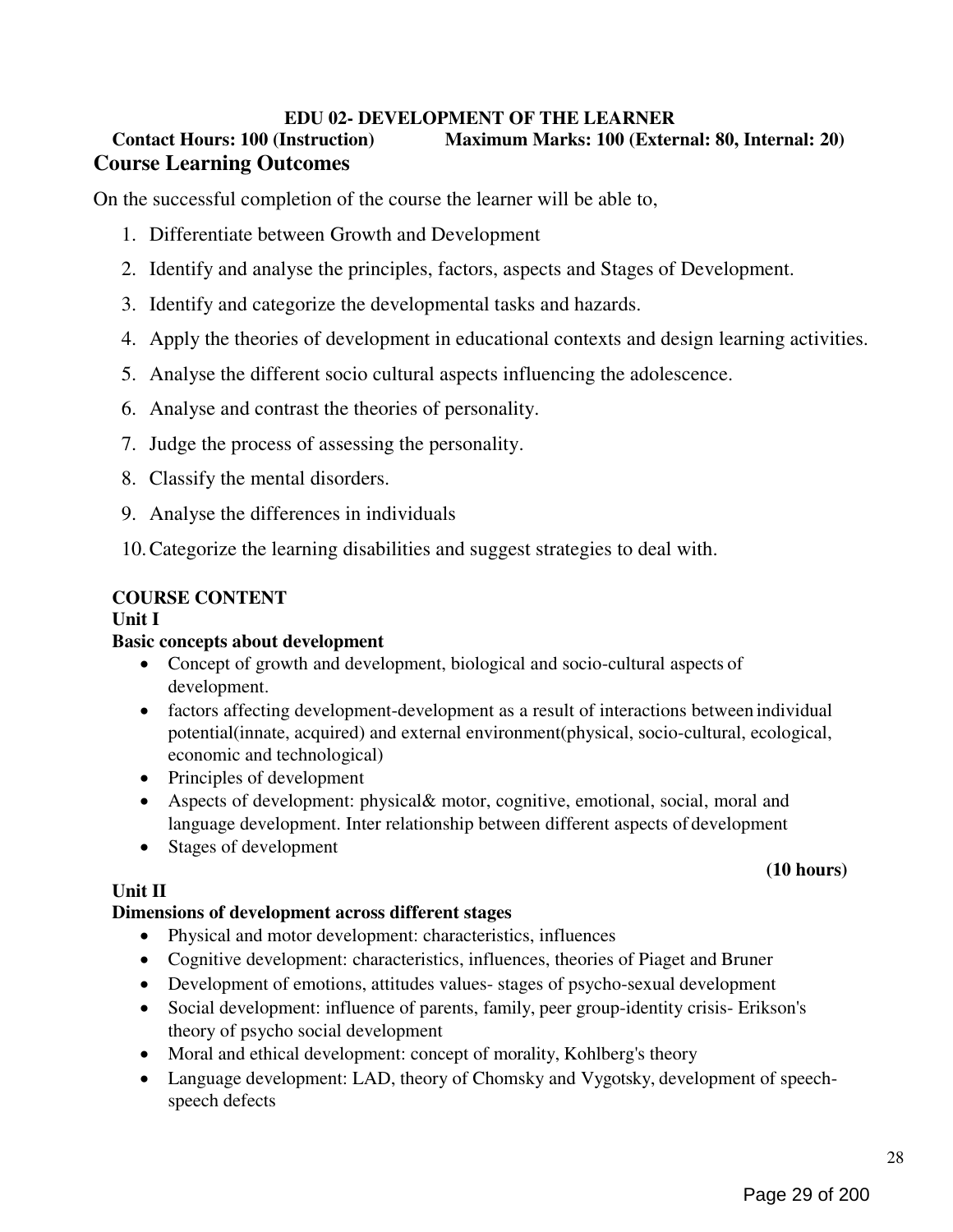## Unit III (20 hours)

## Tasks and hazards of development

- Developmental needs of various stages
- Developmental task: concept, tasks of each stage
- Developmental hazards

## Unit IV

## Adolescence in the milieu of present socio- cultural complexities (5 hours)

- Adolescence- problems and complexities
- Family influence- Brocken family, parenting style, changing family structures, Peer influences loneliness
- Influence of social media, Cybercrimes and related problems
- Substance abuse, Depression, suicidal tendencies
- Gender related problems
- Information overload
- Remediation of adolescent problems in the present socio- cultural complexities- role of teachers

## Unit V

## Personality and adjustment

- Personality: concept, definitions
- Approaches and theories to study personality: trait approach- theories of Allport, Eysenk and Cattel, Freud's theory of personality, Humanistic approach- Maslow and Rogers characteristics of mature personality
- Measurement of personality
- Transaction Analysis, NLP
- Adjustment and maladjustment
- Mental health and mental hygiene concept and importance, role of teacher in promoting mental health
- Mental disorders classification DSM

# Unit VI

# Uniqueness of the individual

- Areas of individual differences- role of heredity and environment
- Intelligence: concept- definitions- Theories of intelligence- Spearman, Guilford Theory of multiple intelligences - Theory of Emotional intelligence
- Creativity-meaning and nature- identification of creative learner- process of creativityteacher's role in fostering creativity
- Interest, attitude and aptitude basic concepts, definitions and measurement
- Understanding exceptional learners- categories, identification, characteristics, educational provisions
- Learning disability(LD)- Dyslexia, Dysgraphia, Dyscalculia, ADHD
- Educational provisions for learner diversities

## (15 hours)

(25 hours)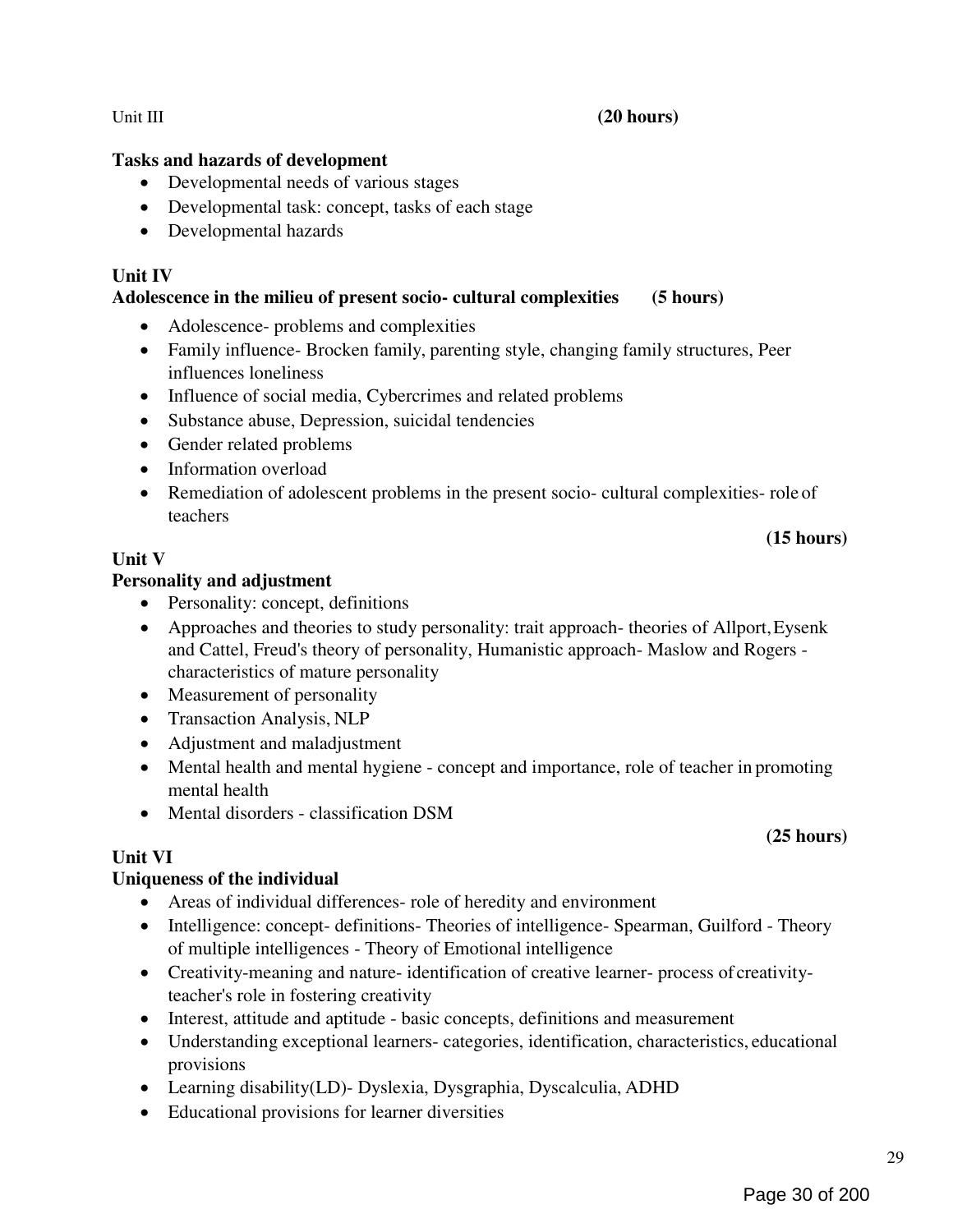## TRANSACTION MODE

Lecture method, Seminars, Small group discussions, Field survey Brainstorming sessions, Case study, Projects Video viewing and power point presentations, Peer learning

## TASKS AND ASSIGNMENTS

- 1. Identifying problem behaviour in children of elementary/secondary classes and preparing a case study report.
- 2. Administer any one standardised psychological tool to primary/secondary school students to identify individual differences among learners.
- 3. Conducting survey regarding incidence of drug menace, sexual abuse, cybercrimes and other social problems among school children and making action plan for remediation.

## **REFERENCES**

- A Teacher's Handbook on IED : Helping Children with Special Needs, Sharma, P.L.(1988), New Delhi: NCERT.
- Adolescent Development, Hurlock, E.B.(1955), New York: McGraw-Hill Co. Inc.
- Advanced Educational Psychology, Chauhan, S.S.(2006), New Delhi: Vikas Publishing House.
- Advanced Educational Psychology, Kakkar, S.B.(1992), New Delhi: Oxford & IBH Publishing Co.
- Advanced Educational Psychology, Mangal, S.K.(1997), New Delhi: Prentice Hall of India Pvt. Ltd.
- Child Development and Personality, Mussen, P.H., Conger, J.J. & Kagan, J.(1964), New York: Harper & Row.
- Counselling Psychology, Rao, S.N.(1981), New Delhi: Tata McGraw-Hills Publishing Co.
- Developmental Psychology: A Life-span Approach, Hurlock, E.B.(1995), New Delhi: Tata McGraw-Hills Publishing Co.
- Developmental Psychology A Lifespan Approach, Witting, A.F.(2001), New Delhi: McGraw-Hill Publishing Co.
- Developmental Psychology, Suhail, S. & Bapat, A.(1996), Bombay: Himalaya Publishing House.

Educating Exceptional Children, Kirk, S.A.(1962),New York: Oxford & ISH Publishing.

Educational and Vocational Guidance in Secondary Schools, Kochhar, S.K.(1993), New York: Sterling Publishers Pvt. Ltd.

Educational Psychology, Gates, A.I. & Jersild, A.T.(1970), New York: Macmillan.

Elements of Educational Psychology, Bhatia, H.R.(1968), Calcutta: Orient Blackswan.

Essentials of Educational Psychology, Aggarwal, J.C.(1994), New Delhi: Vikas Publishing House.

- Fundamentals of Psychology, Pillsbury, W.B.(1990), New Delhi : Deep & Deep Publications Pvt. Ltd.
- Games People Play: The Psychology of Human Relationship, Berne,E.

Guidance And Counselling In Colleges And Universities, Kochhar, S.K.(1984), New York: Sterling Publishers Pvt. Ltd.

- Handbook of Developmental Psychology, Wolman, B.B.(Ed)(1982), Englewood Cliffs, New Jersey: Prentice-Hall Inc.
- Human Development, Craig, Grace J.(1983), Englewood Cliffs, New Jersey: Prentice-Hall Inc.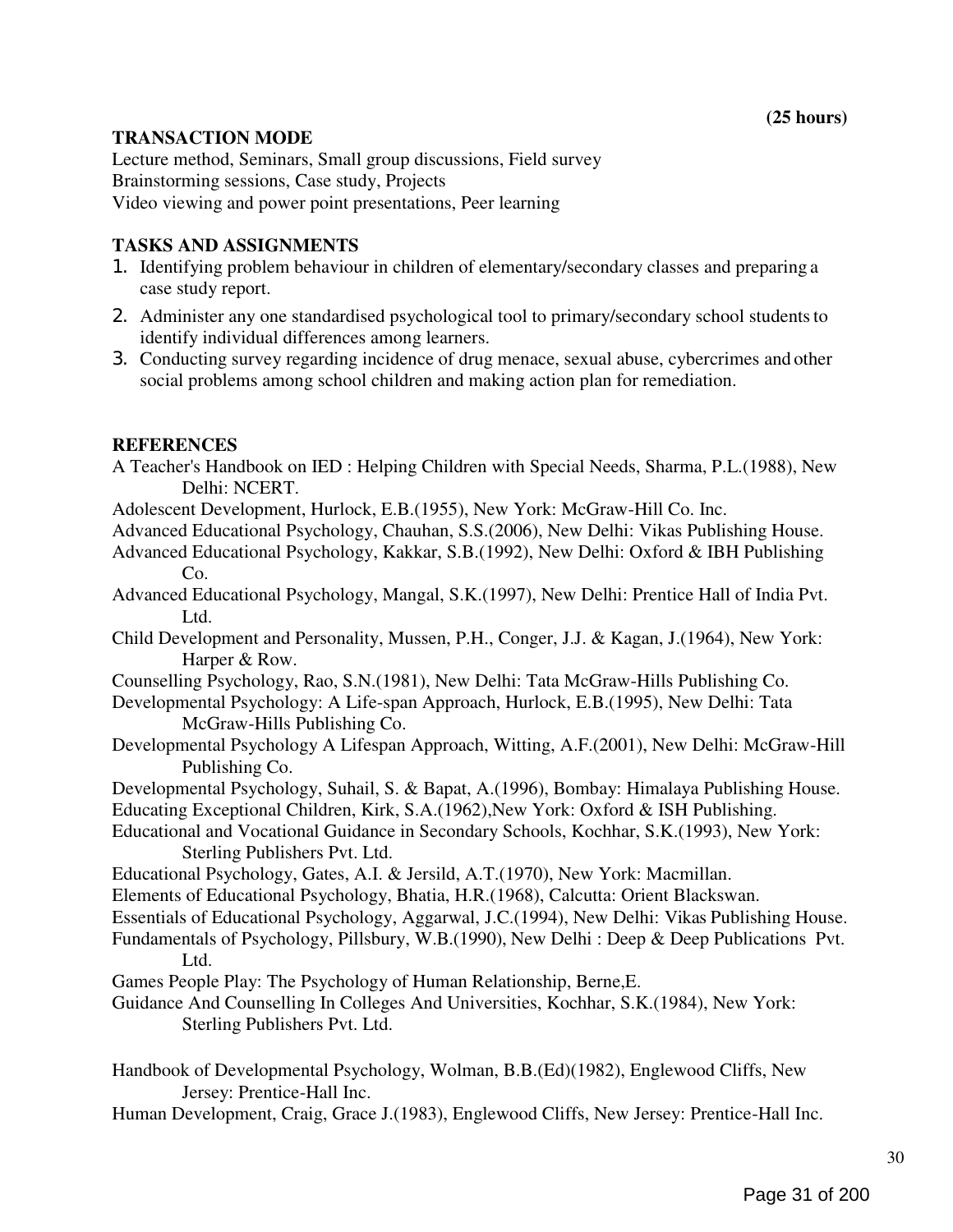Intelligence and Attainment Tests, Vernon, P.E.(1960), New York: Philosophical Library, Inc.

Introduction to Psychology, Morgan, C.T. & King. R.A.(1995), New Delhi: McGraw Hill.

Personality: A Psychological interpretation, Allport, G.W.(1937), New York: Henry Holt & Co.

- Personality: Classic Theories and Modern Research, Friedman, H.S. & Schustack, M.W.(2006), London: Dorling Kindersley.
- Personality and Motivation: Structure and Measurement, Cattell, R.B.(1959), New York: World Book Company.

Personality, Guilford,J.P.(2007), New Delhi: Surjeet Publications. The origin of intelligence in the child, Piaget, J.(1997), London: Routledge. The Scientific Study of Personality, Eysenck, H.J.(1952), London: Routledge & K. Paul. Theories of Personality, Hall, C.S. & Lindzey, G.(1978), Wiley Publishers.

Transactional Analysis in Psycho Therapy: Berne, E. (2012), Google Books.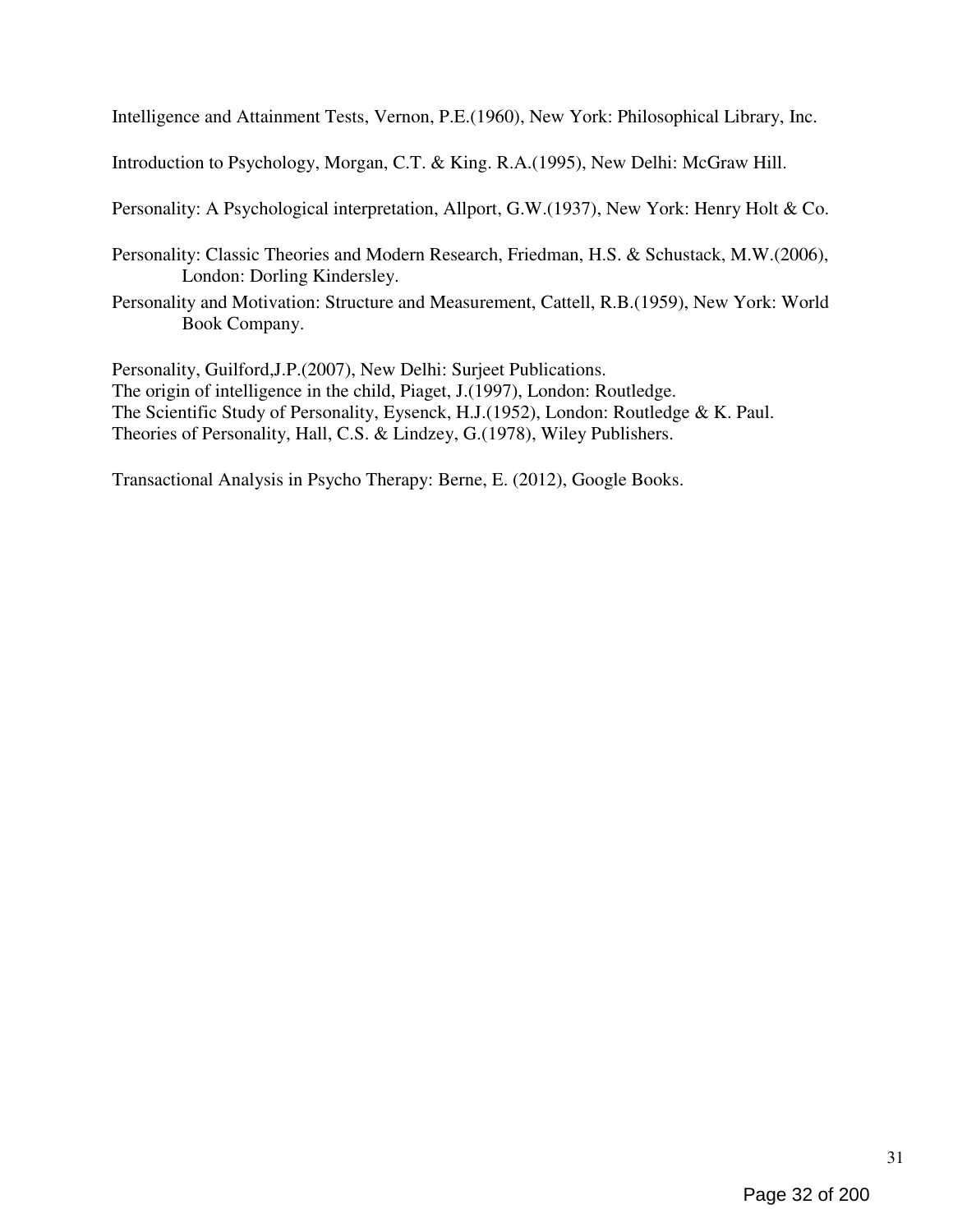## EDU 03 - SCHOOL ORGANIZATION

## Contact Hours: 50 (Instruction) Maximum Marks: 50 (External: 40, Internal: 10)

## Course Learning Outcomes

On the successful completion of the course the learner will be able to,

- 1. Summarize the significance of educational management and organization in schools
- 2. Check appropriateness of criteria for teacher appraisal
- 3. Discuss the importance of maintaining essential records in schools
- 4. Monitor adequacy of infrastructure in a school
- 5. Design time tables

6. Organize programmes that bridges the gap between school and community with active community participation

- 7. Identify relevance of physical and health education in schools
- 8. Ascertain motives for physically fit life
- 9. Deconstruct the biases regarding first aid for injuries commonly found in schools

10. Abstract few Asanas in Yoga and their benefits

## COURSE CONTENT

Unit I

## Educational management

- Concept Need, scope and functions of management Characteristics of democratic institutional climate
- Organisational process in school HM/Principal as a leader Duties and responsibilities of HM
- Performance Appraisal meaning and importance performance appraisal of Teachers.
- Importance of essential records Admission Register Attendance Register for Staff  $\&$ students - Stock Registers - Acquittance .Teaching Manual – Student Profile - Cumulative Record - Service Book

## (15 hours)

## Unit II

## Institutional planning

- Institutional Planning Meaning and Importance School Management Committee (SMC) – School Development Plan - Functions of staff council and student council.
- Timetable Types and Principles of timetable construction.
- Total Quality Management (TQM) Concept and Scope.

# (10 hours)

## Unit III

## Organizing physical and health education activities at schools

Concept of physical education ,meaning and definition, aims and objectives, needs and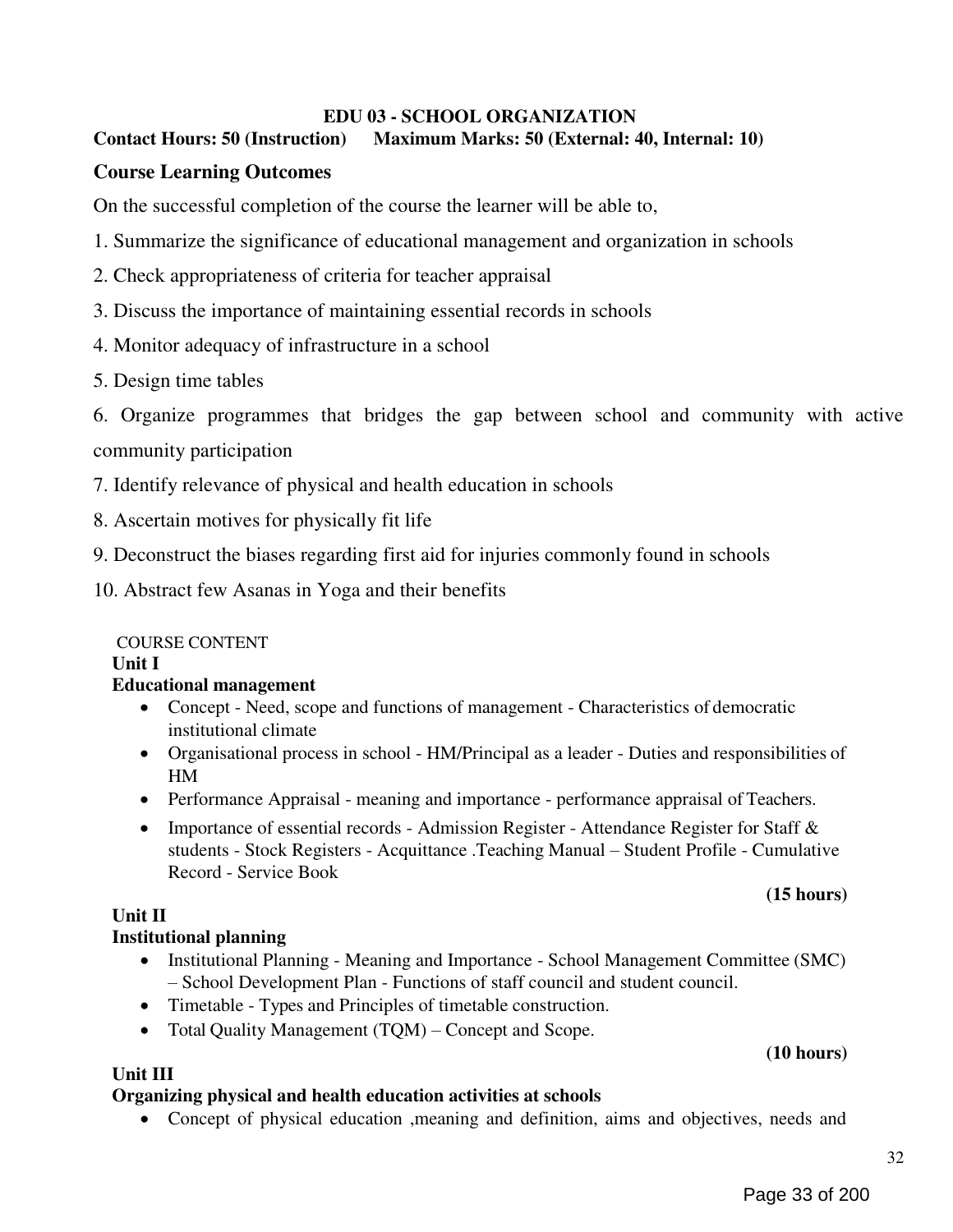importance

- Concept of health, aim and objectives of health education and health instruction in schools, importance of health education in teacher education programme, physical fitness and wellness, Types and components of physical fitness, physical fitness tests based on components
- Physical activity and exercise , Exercise and safe heart rate
- Hypo kinetic diseases and its management -Obesity, diabetes, hypertension, osteoporosis, coronary heart disease , back pain
- Importance of good posture, common postural deformities,

## (15 hours)

## Unit IV

## First aid, nutrition and yoga education in schools

- Food and nutrition: Nutritional balance, Caloric values, caloric requirements and energy expenditure
- Principles of first aid, CPR, first aid and emergency care in various situations- Electric shock, burns, drowning, accident, poisoning, heart attack and epilepsy
- First aid for Common injuries: head injuries, different wounds, sprain, strain, dislocation and fractures
- YOGA education-Meaning and definition ,history and types of yoga, benefits of yoga, general guidelines for yogic practices and misconceptions about yoga, ,importance of asanas and pranayamas, yoga and stress management

#### (10 hours)

## TASK AND ASSIGNMENTS (Any one)

- 1. Prepare a questionnaire for HMs for collecting data regarding his/her difficulties in performing duties and responsibilities
- 2. Prepare a sample master time table for secondary school
- 3. Assessment of Health related physical fitness (Any two variables)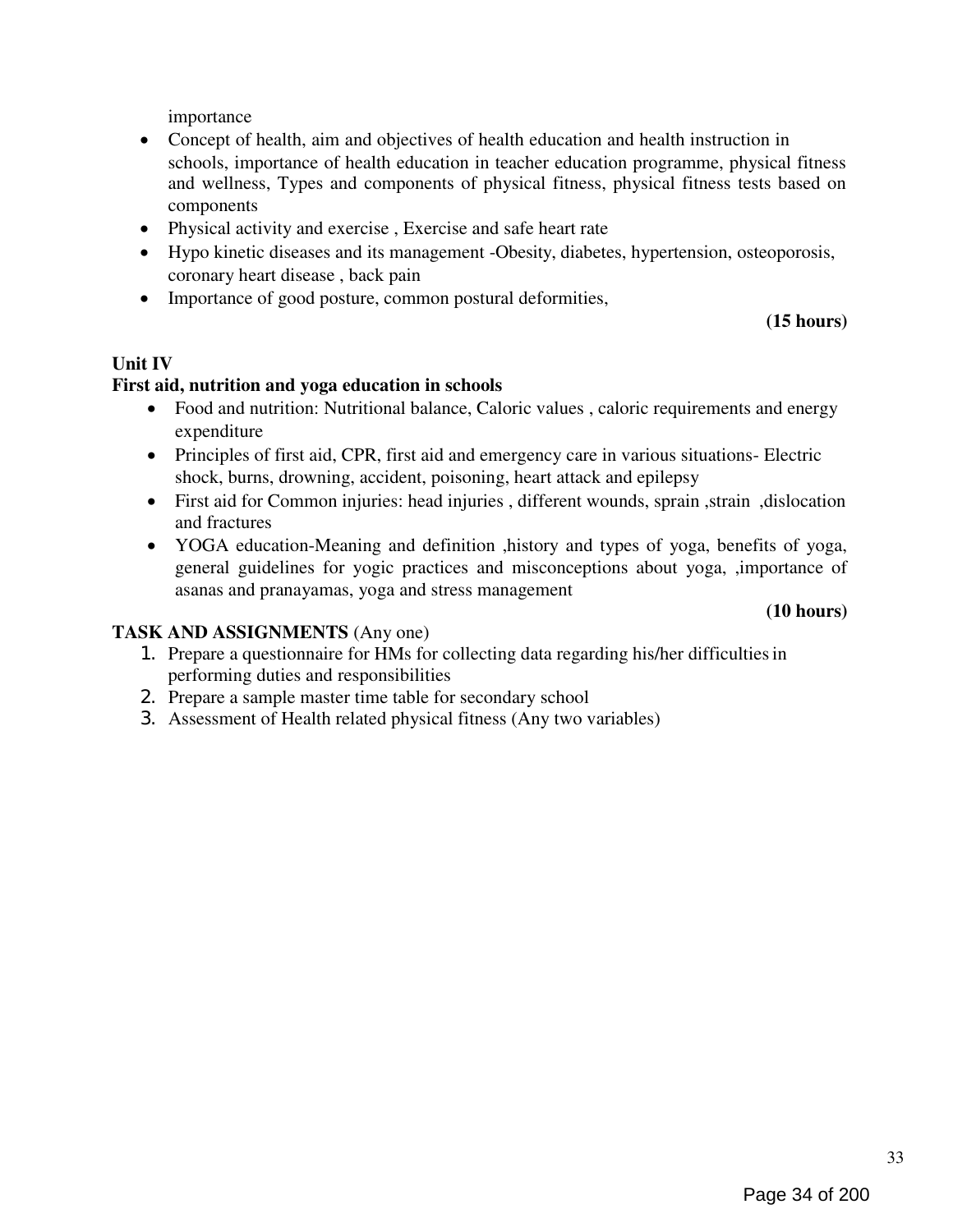## **REFERENCES**

Aggarwal J.C (1997) School Organization and Administration Management. New Delhi: Doaba House, Book sellers and Publishers

Alka Kalra (1997) Efficient School Management and Role of Principals, APH

Bhatnagar, RP and Agarwal, V (1986) Educational Administration and Management,

Bhatnagar, S.S. , & Gupta , P.K. (2006). Educational Management. Meerut: Lall Book Dept.

Buch, M.B, Institutional Planning for Educational Improvement and Development,

Chaube A Chaube. (2003). School Organization, New Delhi: Vikas

Chaudhary, N.R. (2001). Managements in education. New Delhi: APH.

Dr A Abdul Latheef,Dr A.M Antony and et al, Introduction to physical Education for Training colleges; Educare Printers and Publishers, 2009

Hardayal singh PhD,Science of sports training,DVS Publication New Delhi,1995

J C Aggarwal, health and physical education,Shipra Publications

Light on Yoga, Iyenkar, BKS, Harper Collins:Noida, 2011

Macnee, E.A. (2004). School Management and methods of teaching. New Delhi: Sonali.

Mohanty, J. (1990). Educational Administration, supervision and school management. New Delhi: Sonali

- Nair TKD. (2004). School Planning and Managements. A Democratic Approach. Delhi: Choudhari offset Process.
- Noll Victor H, (1957). Introduction to educational measurement. USA: Cambridge Mesachusetts.
- Sidhu, K.S. (2007). School organization and administration. New Delhi: Sterling.
- Sindhu, I.S. , & Gupta,S. (2005). School Managements and pedagogies of education. Meerut. International.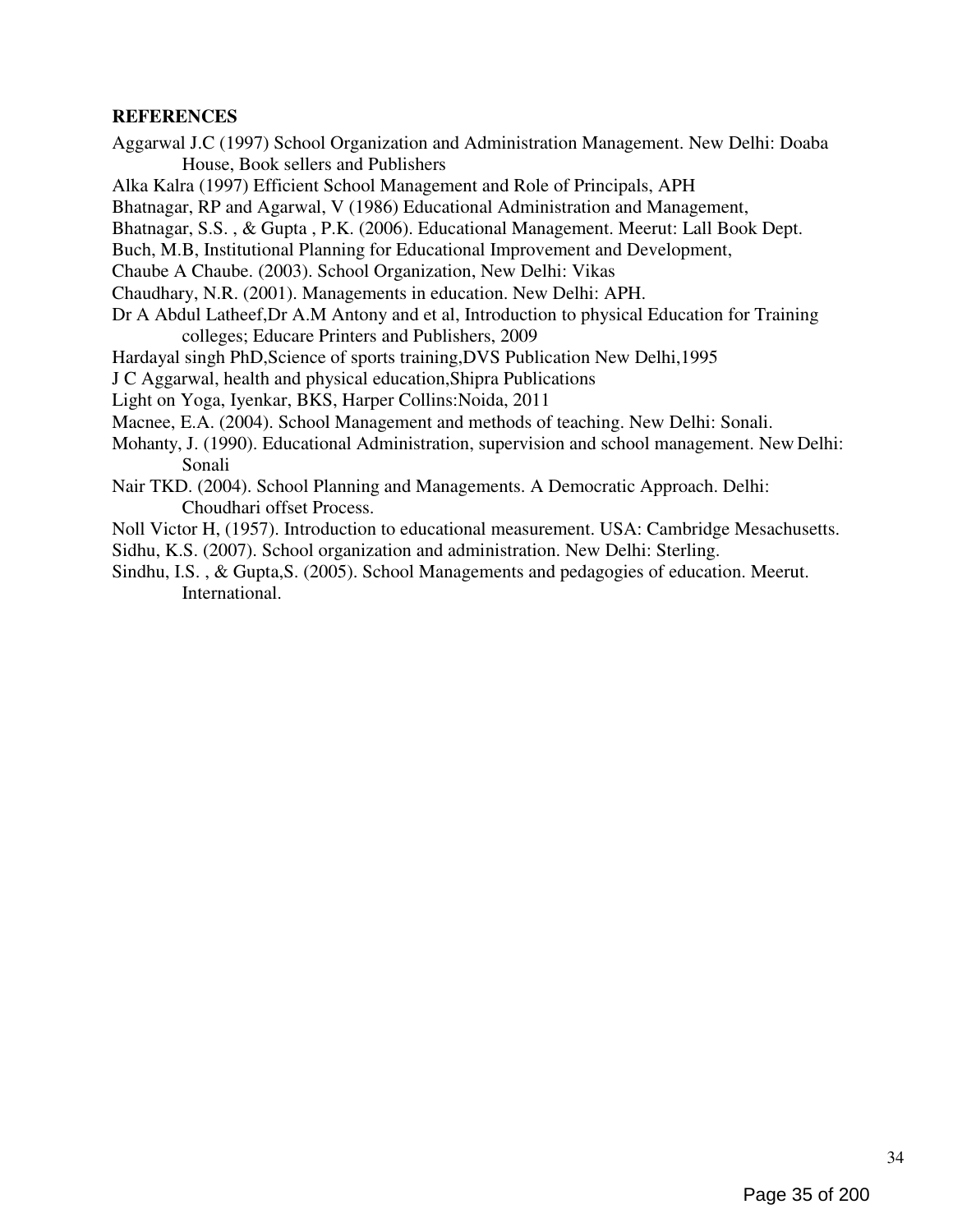# EDU.04.UNDERSTANDING DISCIPLINES AND SUBJECTS

Contact Hours: 50 (Instruction) Maximum Marks: 50 (External: 40, Internal: 10)

# Course Learning Outcomes

On the successful completion of the course, the learner will be able to:

- 1. Analyse the significance of different school subjects
- 2. Classify of academic discipline based on their nature and features
- 3. Differentiate the nature of different school subjects and their explain their evolution
- 4. Analyse and explain the process of emerging new academic disciplines
- 5. Critically examine the socio political dimensions of discipline and subjects

# COURSE CONTENT

#### Unit 1 School subjects

- - Major school subjects languages, social sciences, mathematics and sciences.
	- Reasons for including different subjects  $$ 
		- o languages Language related skills/communication skill.
		- o Social Sciences Understanding Social environment, citizenship. Historical mindedness, economic efficiency etc.-
		- o Science development scientific attitude and temper, critical thinking, technical skills.
		- o Mathematics Problem solving, Reasoning abilities etc.

## (10 hours)

# Unit 2

# Academic disciplines

- Meaning, definition and concept of academic discipline- Nature of discipline: discipline specific terminologies, method of inquiry, publications, experts and fraternity etc-
- differences and relationship between school subjects and academic discipline
- disciplines-classifications of disciplines (Biglan Model): soft Vs Hard, Pure lifeVs pure-Non-life, Applied life Vs Applied Non-life.
- Disciplinarites- disciplinary Interdisciplinaryand multidisciplinary

# (14hours)

# Unit 3

# Nature of different school subjects and their evolution

- History and nature of Languages.
- Subject nature and Subject history of Mathematics
- Subject nature and Subject history of Sciences.
- Subject nature and Subject history of Social Science

(14 hours)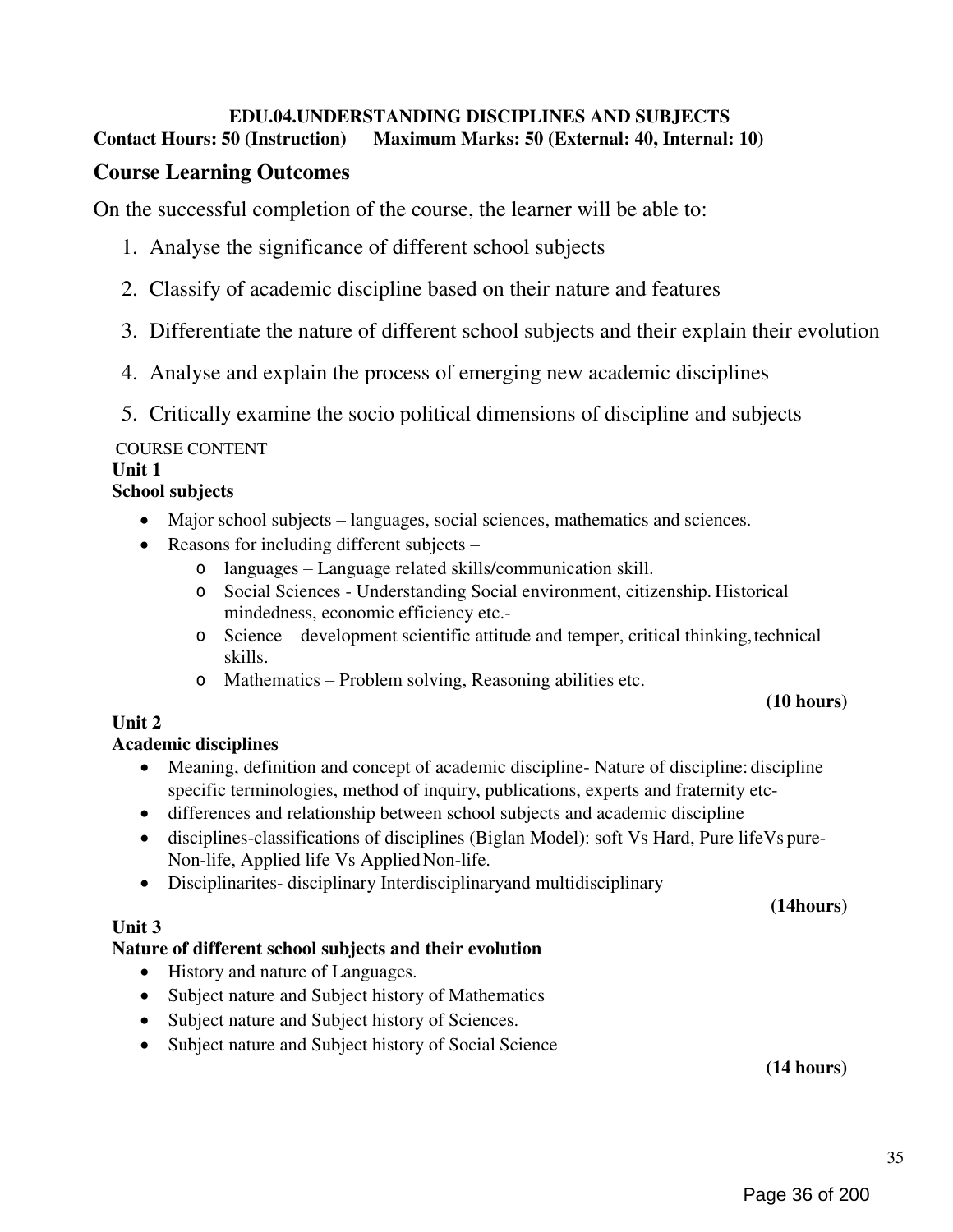Unit 4

#### Emergence of new disciplines

- Reasons for the establishment of new disciplines- changing social, political scenario, new researches and inventions- specialisations, interdisciplinary approach, inclusion of work related areas etc.
- Emerging subjects (Disaster management, Nano technology, Gemmology, Bio informatics, Immunology etc.)

#### (12 hours)

#### MODE OF TRANSACTION

Lecture, Discussion, Seminars, Assignments

#### TASKS AND ASSIGNMENTS

- 1. Select a topic from school subject and sketch the development the topic into an elaborated form in a discipline
- 2. Identify any 5 interdisciplinary subjects and list out their chief characteristics

#### References

- Deng, Z (2013), School subjects and academic disciplines. In A Luke, A woods & K weir (Eds.), Curriculum, Syllabus design and equity: A primer and model. Routledge.
- Hodson (1987), Science curriculum change in Victorian England: A case study of the Science common things in I Goodson (Ed). Inter National perspectives in curriculum history, Croom Helm.

Ivor F. Goodson and Colin J. Marsh, Studying school subjects, A guide (1996),Routledge.

Maisnam, P, Lanka, S, K. & Gandhi, A.(2016). Understanding Disciplines and subjects. Meerut. Vinay Rakheja

Makol, R & Makol,L. (2015). Understanding Disciplines and subjects. Bookman

Pande,R.(2015) Understanding Disciplines and subjects. Lall book depot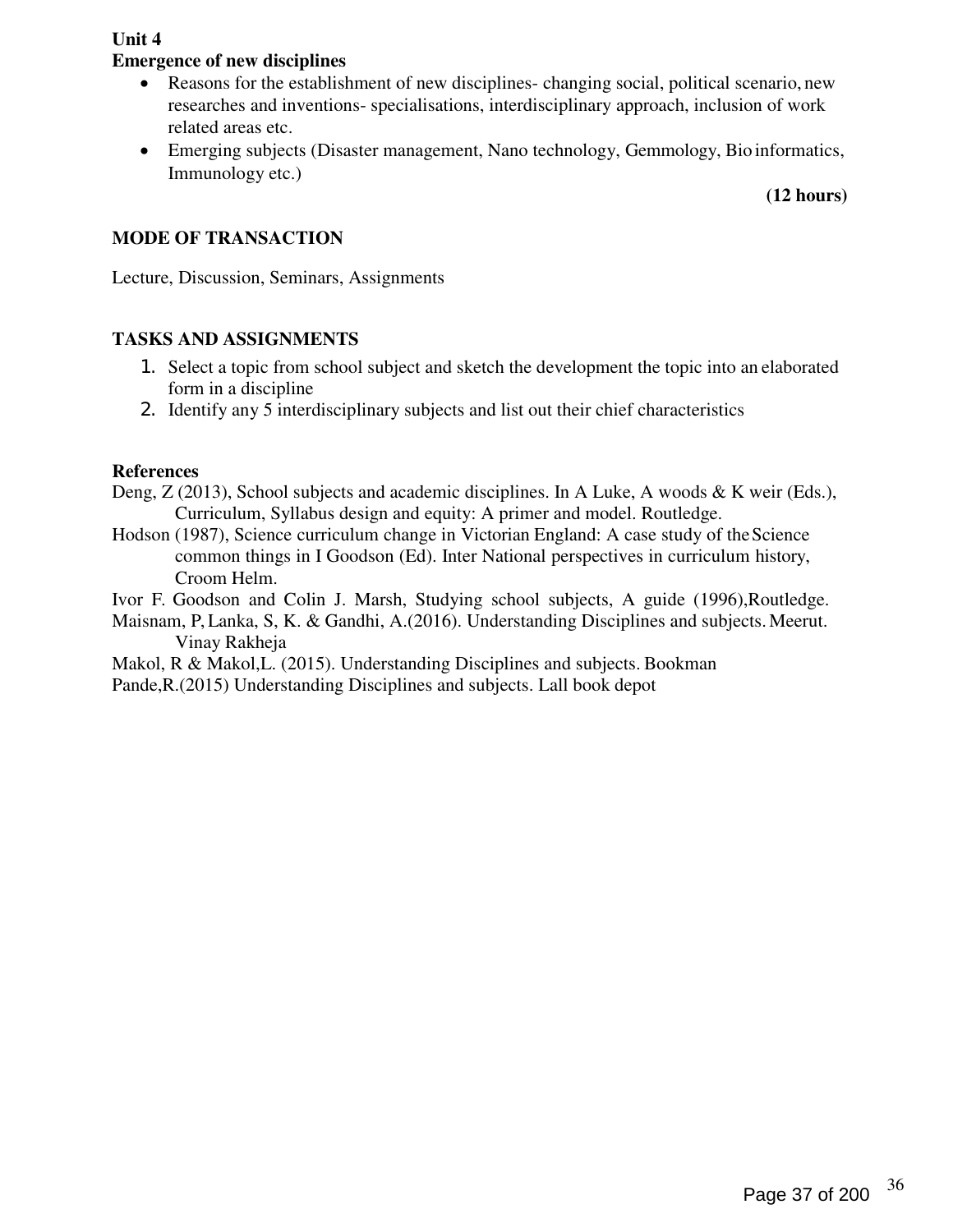# OPTIONAL COURSES

#### EDU 05.1.THEORETICAL BASES OF TEACHING ARABIC Contact Hours: 100 (Instruction) Maximum Marks: 100 (External: 80, Internal: 20)

## Course Learning Outcomes

On the successful completion of the course, the learner will be able to:

1Identify modern trendsin language teachinglearning processes.

- 2. Explain the concept oflanguage and its basics.
- 3. Distinguish global trends in Arabic pedagogicpractices.
- 4. Make acquaintance withlanguage skillacquisition strategies.
- 5. Practice teaching skillsin the actual classroomsocial system.
- 6. Develop interest in practicing different Arabic language teaching and learning

approaches, methods and strategies.

Unit 1

## General introducition to teaching and learning Arabic

- Language Learning : Perspectives
- Teaching and Learning : its nature and significance
- Teaching as an art and science
- Learner and Teacher
- Inter dependence of Teaching & Learning.
- Maxims of Teaching
- Changing concept of Teaching, learning, classroom environment; CWW (classroom without walls), VLE (Virtual Learning Environment.)
- Competency Based Language Teaching (CBLT)
- Language teacher competencies

(10 hours)

## Unit II

### Arabic language education

- Language :meaning &definitions, characteristics and functions
- Language and Culture
- Basic Concepts: Morphology, Phonology, Syntax, semantics.
- First Language, Second Language & Foreign language
- Arabic as a Second language & foreign Language
- Nature and Scope of Arabic Language
- Need & Significance of Arabic Language teaching and learning
- Problems of learning Arabic as a second language

## Unit III

#### Global trends in arabic language education

- Position of Arabic Language in the present day world
- Arabic language education in Kerala

(15 hours)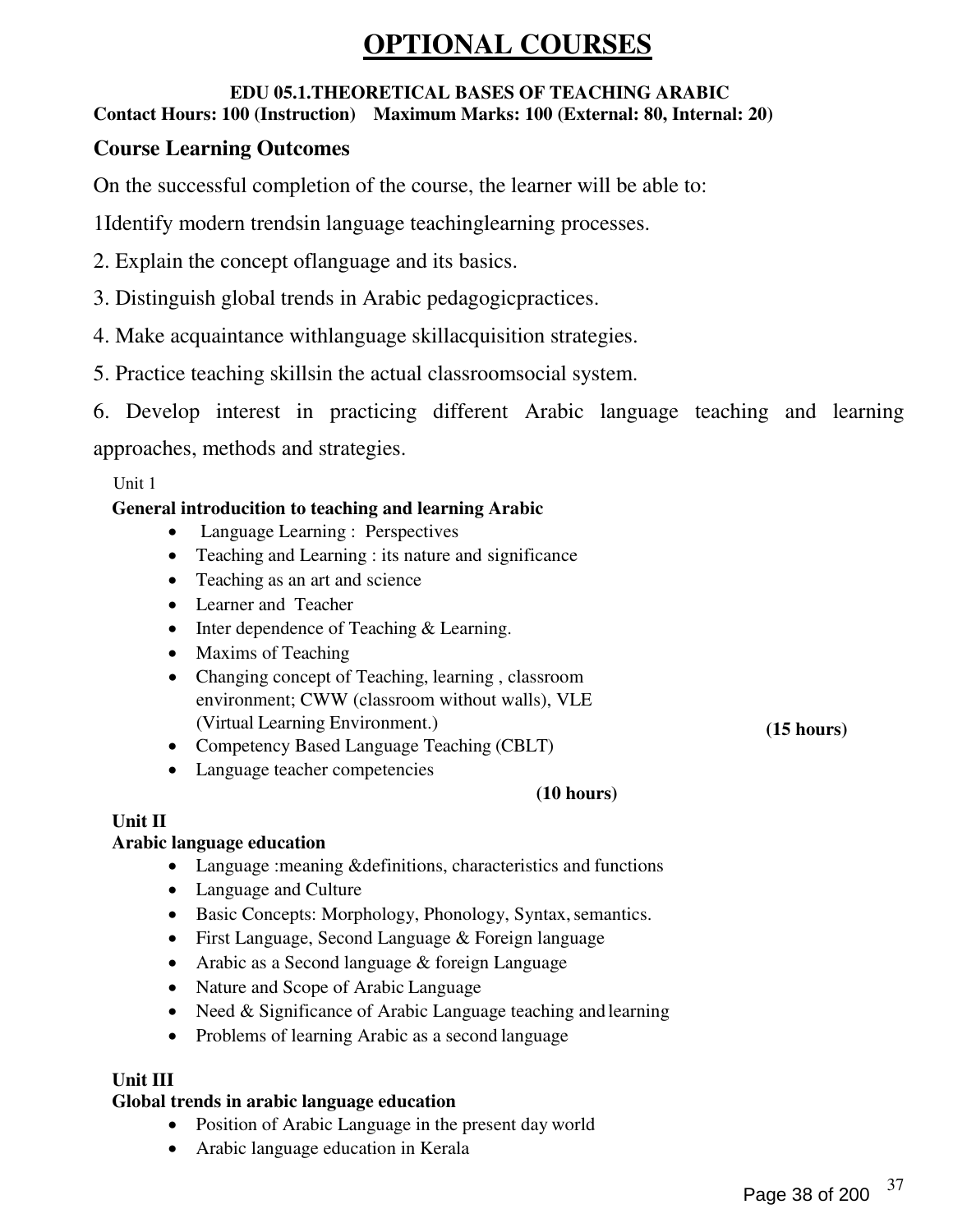- Pedagogic practices of Arabic Language in speaking / non speaking countries
- Critical study of teaching and learning Arabic in Kerala

(15 hours)

#### Unit IV

#### Language acquisition

- Language Skills: LSRW Receptive skills & Productive skills Listening skill ; Significance of listening Speaking skill :Importance of speaking, Pronunciation Reading skill: Importance of reading skill Loud Reading, Silent Reading Intensive reading, Extensive reading Skimming and scanning
- Writing Skill: Importance of writing skill

Types of writing, Characteristics of good handwriting Creative writing

Reference & Study Skills: Dictionaries & encyclopedias,Online references

(15 hours)

#### Unit V

#### Theories of teaching Arabic language

- Application of Psychological Theories & Principles : Behaviourism,Cognitivism,Constructivism,Social constructivism, Chomskyan Concept :( LAD & Universal Grammar),
- Teaching Skills: Pre teaching skills and post teaching skills
- Core skills in teaching : stimulus variation, introducing ,explaining, questioning, response management,
- Practicing teaching skills :
- Micro Teaching: Principles and definitions ,Micro teaching cycles, Link practice
- Preparing of Micro Teaching Lesson Plans

#### (20 hours)

#### Unit VI

#### Approaches, methods & techniques

• Traditional and Modern Methods :

Grammar Translation Method, Bilingual Approach, Direct Method, Structural approach,

Communicative Approach, Eclectic Approach, Play way Method, Project Method Role play, Dramatization, Narrative strategies

Discourse based language learning, Learning by doing, Activity Based Teaching and Learning

 Approaches Methods of teaching Language elements: Inductive and deductive methods, Functional and formal grammar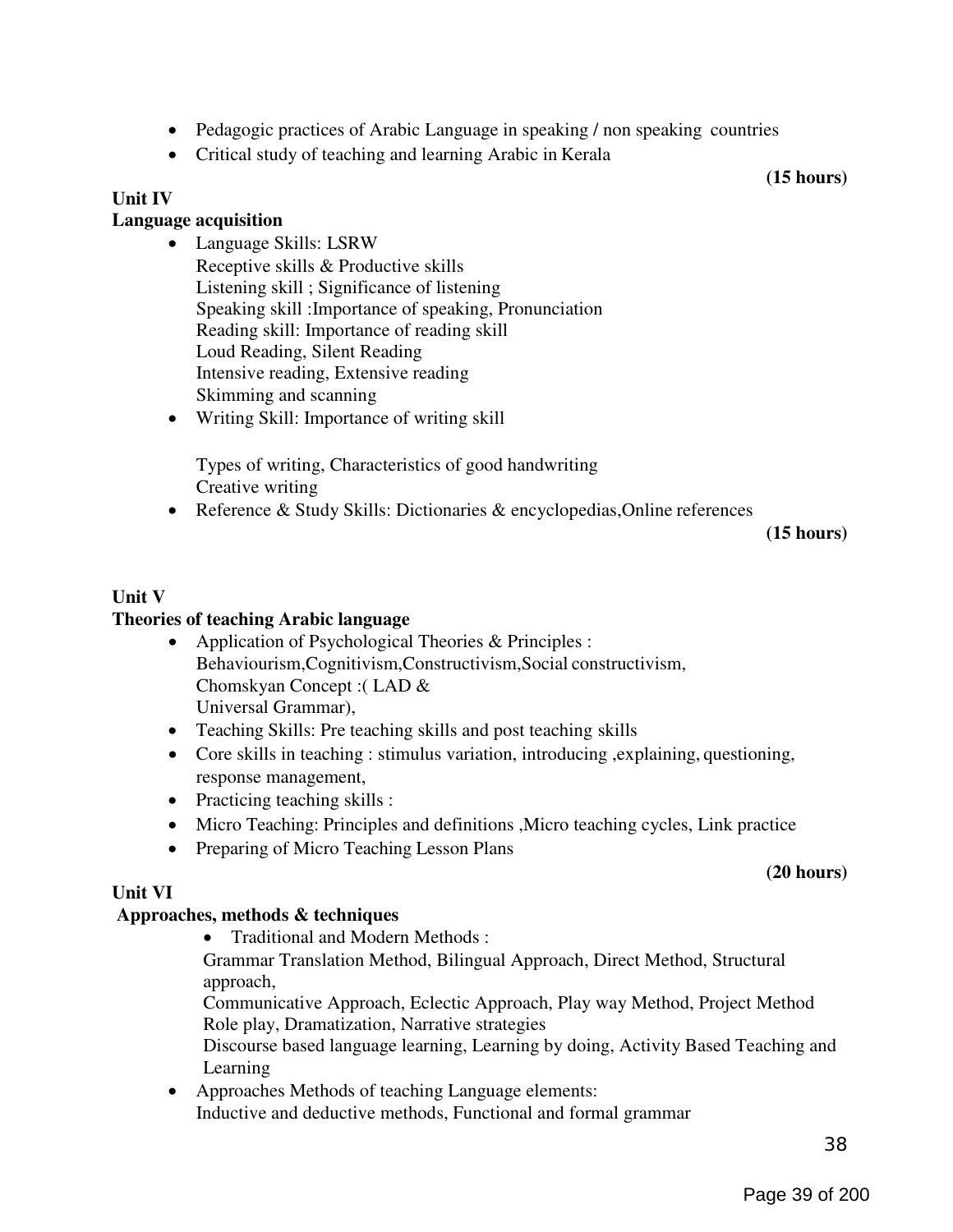- Approaches, Methods & techniques and of teaching Language skills: Listening Skill, Speaking skill Developing speaking & Listening Skill, Causes of bad pronunciation, Techniques for teaching good pronunciation Methods and techniques of teaching reading Methods and techniques of teaching Writing, Techniques of teaching writing, Dictation, Creative writing, Editing Process
- Modern Strategies in language teaching & learning Collaborative Learning & Co-operative Learning Workshop, Seminar, Symposia, Debates Video conferencing e-learning, Blended Learning, Virtual Learning e-tutoring, Discourse based teaching and learning

(25 Hrs )

#### MODE OF TRANSACTION

Lecture, Reading and reflection, discussion, seminar, debate TASK AND ASSIGNMENTS

- 1. Conduct a Seminar on any of the theories related to Arabic language Teaching (ALT) with Power Point presentation.
- 2. Critical analysis of any methods related to Arabic Language Teaching and submission of it as an online assignment.

#### REFERENCES: (For I,II and IV Semesters)

- 1. Al Muallim al Najih:, Dr. Abdullah al Amiri, Dar al shamil Al Nashir wa thouzeea'
- 2. Thatweeru Adai -al Muallim; kifayathu thaaleem wa thahleel al muthawasila : Hashim Uwaidha, Dar al Ilm al Malayeen , Labanan
- 3. Thaaleemu al lugha al arabiyya baina nadriyya wa thathbeeq: Dr Hasan Al Shahatha, Dar Misriyya wa llubnaniya
- 4. Mushkilathu thaaleemu llughal Arbiyya: Abbas M ahmood ; Dar alsaqafa, Qatar
- 5. Thareeqathu Thadreesi Wa strateejiyyathuhu: Dr Muhammed Mahmmod al Haila, Dar Al Kitab Al Jamia, Al ain, UAE
- 6. Al Mawajja Al Fanni
- 7. ''Thuruqu thadreesu lluathil arabiyya[1996]''Dr jodath arrukabi dimascus : darul fkr
- 8. ''Ilmu nnafsi tharbaviyyi'' Dr abdul majeed nashvathi : muassasathu rrisalath
- 9. ''Models of teaching'' Bruce choice and marsha veil prentice hall;New Delhi
- 10.''Txonomy of Educational objectives '' Bloom Benjamin :BOOK1 the cognitive domain David me kay Co inc New York
- 11.''Teaching language as communication'' Widdoson H(1978); Oxford university press .
- 12. ''Language teaching and Bilingual Methord'' Dodson CJ (1967) Pitman: New York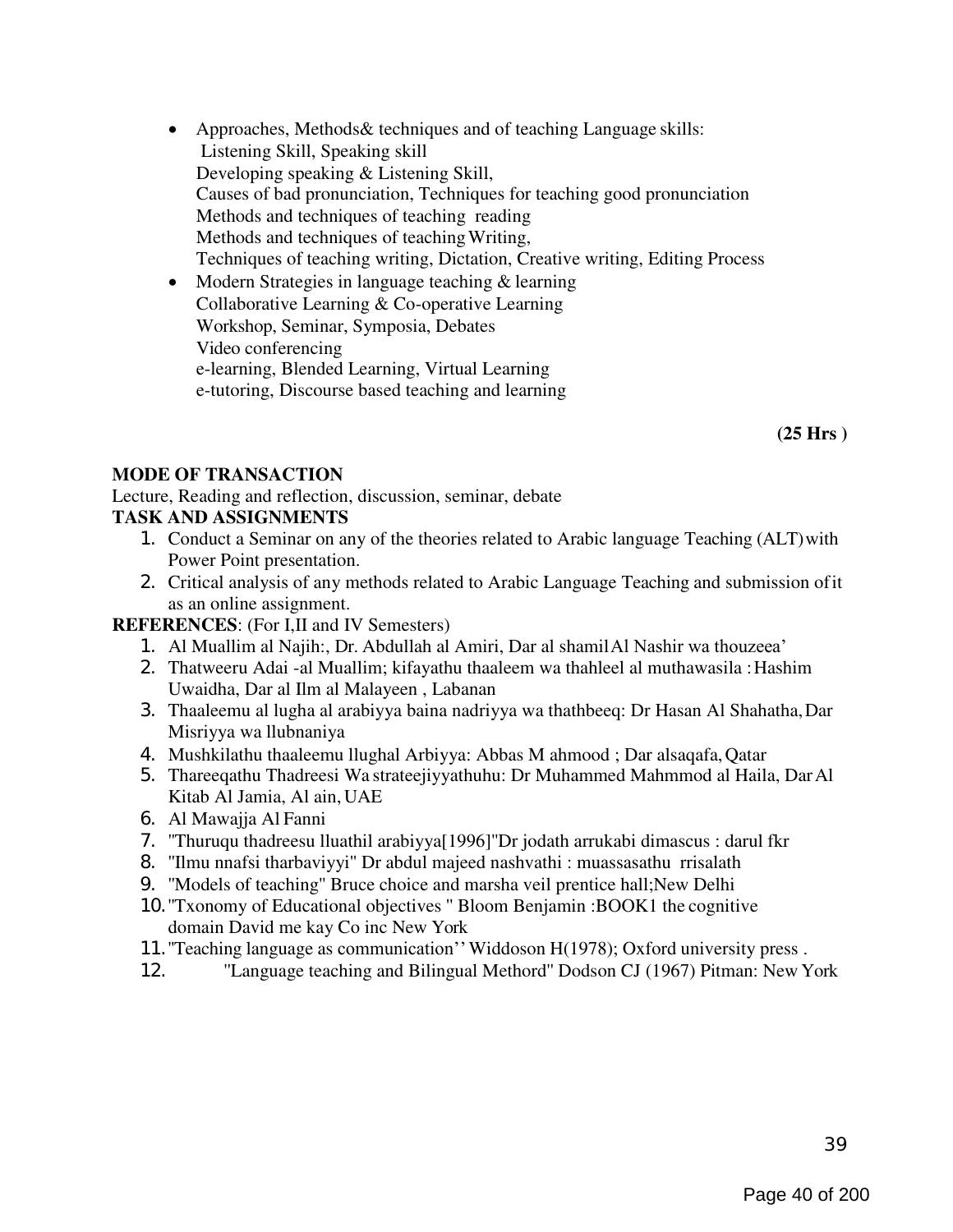#### EDU 05.2- THEORETICAL BASES OF TEACHING ENGLISH Contact Hours: 100 (Instruction) Maximum Marks: 100 (External: 80, Internal: 20)

## Course Learning Outcomes

On the successful completion of the course, the learner will be able to:

- 1. Extend knowledge about the meaning, importance, scope and characteristics of Englishlanguage
- 2. Identify the position of English in the Indo-European family and the roles played by English in thepresent scenario
- 3. Explain the different structural aspects of English language
- 4. Formulate the aims and objectives of teaching English at different stages.
- 5. Relate and apply the various principles of language teaching.
- 6. Select and make use of various psychological theories of language learning in classrooms.
- 7. Interpret the different language skills and manipulate these skills
- 8. Differentiate types of vocabulary and design language games.

## Define Micro teaching and demonstrate the core teaching skills.

#### Unit I Objective

To familiarize the feature of language, place of English language and its importance Language

#### Unit II Objective

Language – meaning and definition, role , characteristics Learning and acquisition First language and second language Place of English in the Indo –European family Role of English in the present scenario/English as an international link language

10 hours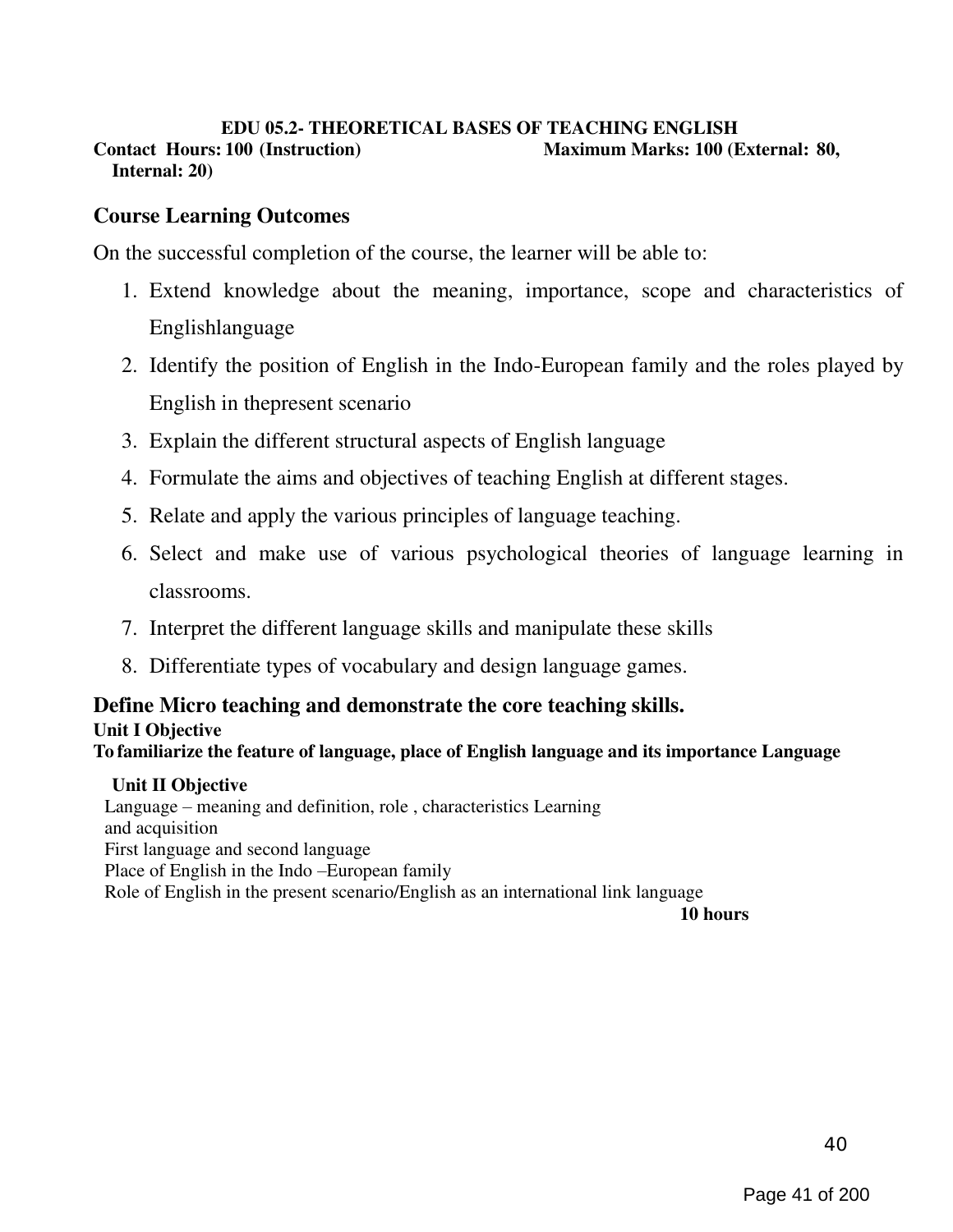#### To review the basic structure of language

#### Graphical structure of language

Structure of language, Phonetics - speech sounds - vowels , consonants, diphthongs, Phonemes, Morphemes, Allomorph, Syntax, Semantics, General Indian English , Received pronunciation, stress, intonation

#### Review of the grammatical aspects of English language

Functional grammar, Structural grammar, transformational generative grammar (Include all grammatical items)

Mechanics of writing -punctuation marks and capitalization 10hours

#### Unit 111

**Objective** 

#### To understand the aims and objectives of teaching English at different stages Aims and objectives of teaching English

Aims at junior stage, senior stage, secondary and university stage

Aims of teaching literature - general and specific aims

Taxonomy of educational objectives -- learner objectives and learning objectives-process objectives and product objectives

Maxims of teaching in Global context

Principles of language teaching - (Principle of purpose, Principle of habit formation, Principle of motivation, Principle of multiple line of Approach, Principle of interest, Principle of concreteness, Principle of selection and gradation, Principle of accuracy and correctness, Principle of teaching, Principles of philosophy, Principles of psychology, Principles of linguistics) 15 hours

#### Unit IV

**Objectives** 

#### To understand the application of various theories of language learning Psychological theories on Language

Behaviourism, Constructivism, Social Constructivism, Theory of Multiple Intelligence, Language Acquisition Device- Noam Chomsky, CBLT, CLL, Krashen. (20 hours)

#### Unit V

**Objective** 

# To familiarize the principles of teaching English and the four fold language skills

#### Teaching of English

Principles of teaching English

Four fold language skills:listening, speaking, reading, writing-their types and how to enhance and evaluate these skills, study skills or reference skills, English as a skill subject and content subject.15 Hours

#### Unit V1 **Objective** To have knowledge about types of vocabulary and techniques to develop; methods of teaching vocabulary, functions and pronunciation Vocabulary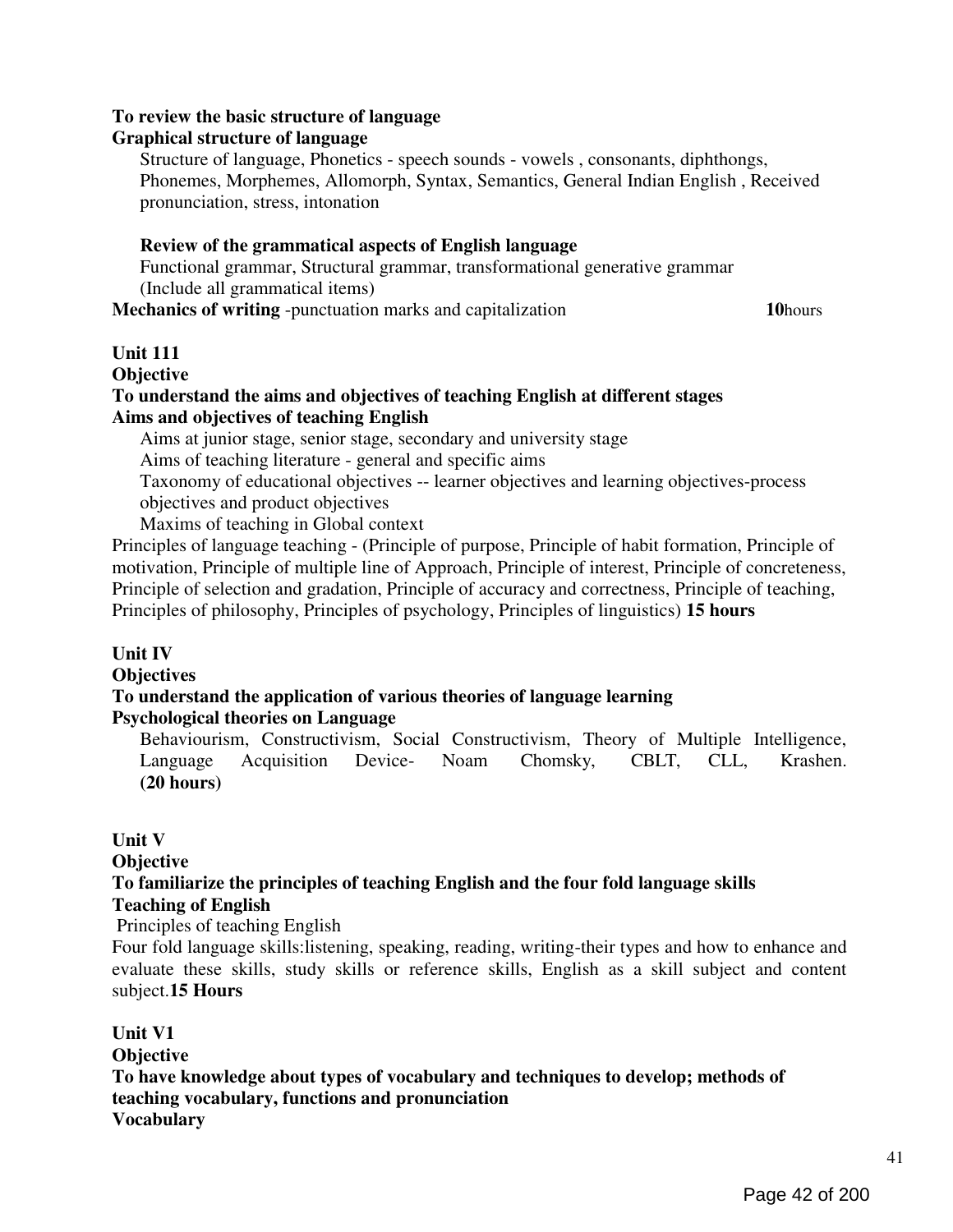Vocabulary –types, techniques to develop, use of dictionary, language games Functions and their structures, pronunciation

#### 10 hours

#### Unit V11 **Objective** To understand the core teaching skills and implement them in classrooms Micro teaching

- Micro teaching meaning and definition -features -steps or process in micro teaching-micro teaching cycle -merits and demerits
- Core teaching skills (8) -their components integration of skills or link practice

#### 20 hours

### MODE OF TRANSACTION

Lecture method, discussion, seminars, symposium, IT based learning, blended learning, community participation

### TASKS AND ASSIGNMENTS

1. Reading recent literary works or films and Preparation of a review

2. Preparation of manuscript magazine and dictionary

REFERENCES (For I, II and IV semester)

Arnold, (1986): An Introduction To Functional Grammar Halliday, M.. London

Bhattacharya, Indrajit (2002). An Approach to Communication Skills. New Delhi: Dhanpat Rai & Co. Books

Bloom, B.S. (1971). Handbook on Formative and Summative Evaluation of Student Learning. USA: McGraw Hill, Inc.

Doff, Adrian. (1988). Teach English: A Training Course for Teachers. Cambridge: Cambridge University Press

Ellis, Rod. (1990). Integrated Second Language Acquisition. Massachussetts: Basil Blackwell Inc. Heaton, J.B. (1988). Writing English Language Test: A Practical Guide for Teachers of English as a Second for Foreign Language. UK: Longman Group.

Nunan, David (1989). Syllabus Design: Language Teaching. Oxford: Oxford University Press.

Richards, J., & Rogers, T.. Approaches And Methods In Language Teaching Cambridge: Cambridge University Press

Roberts, Michael and Carol Griffiths. Errors Correction And Good Language Learners Cambridge Language Teaching Library

Sharon, A.R & Trina, L.V (2008) Constructivist Strategies for English Language learners. Crown press, USA.

Tickoo, M.L. (2004). Teaching and Learning English: A Source Book for Teachers and Teacher Trainees. New Delhi: Orient Longman.

Ur Penny and Andrew Wright (1992). Five Minute Activities: A Resource Book for Language Teachers. Cambridge: Cambridge University Press.

### Accompanied by Audio Cassettes

Getting on In English by John Haycroft (The BBC Intermediate Course).

Choosing Your English by John Haycroff & Terence Creed (The BBC Course for Advanced Learners).

Keep Up Your English by W. Stannard Allen (The BBC Course).

Advanced Spoken English through English Grammar and Simple Phonetics by Sharad Srivastava & Nidhi Srivastava (Franklin International).

A Text Book of Pronunciation of English Words by J. Sethi & D.V. Jinde.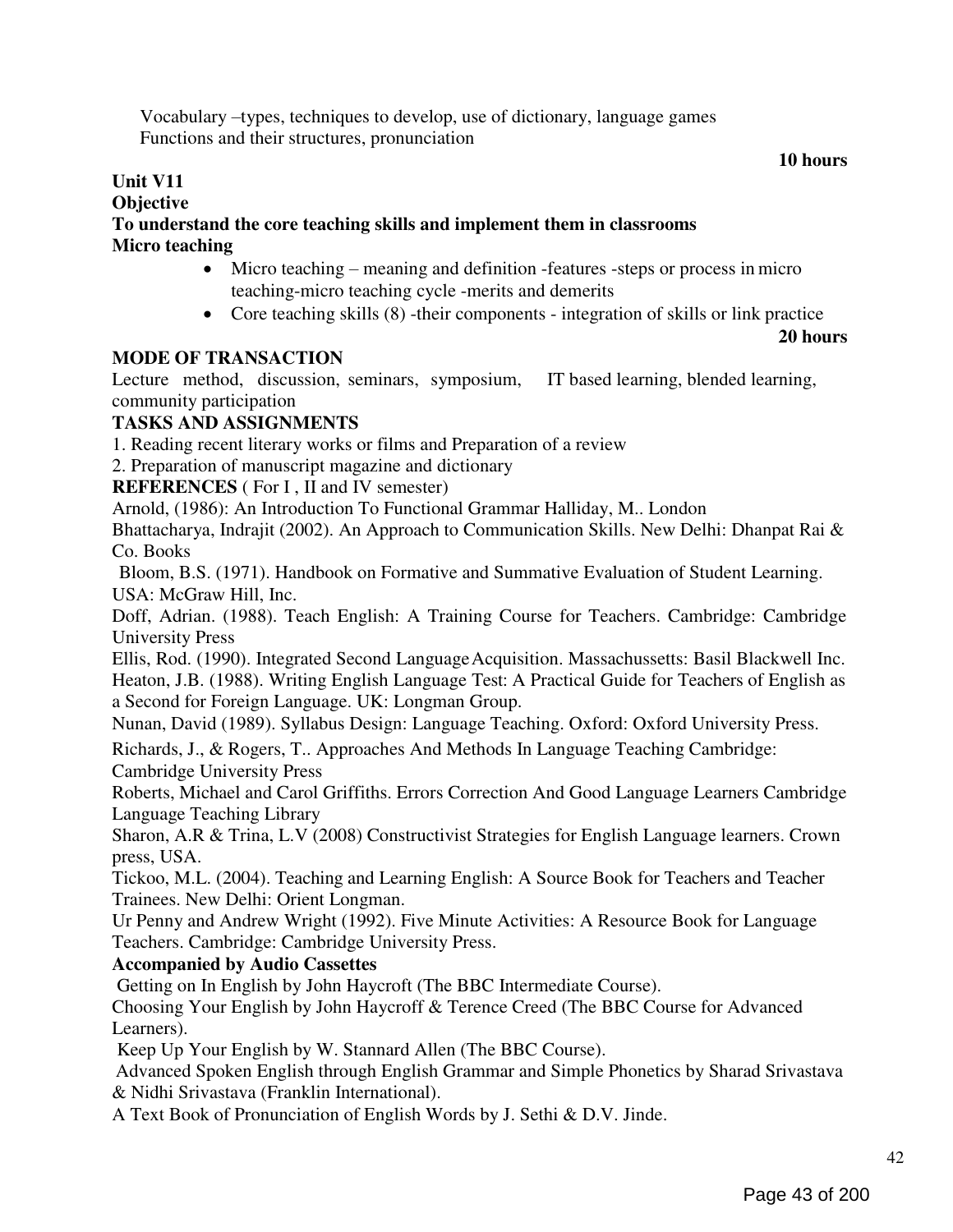#### EDU.05.3.THEORETICAL BASE OF TEACHING HINDI

#### Contact Hours: 100 (Instruction) Maximum Marks: 100 (External: 80, Internal: 20) COURSE OBJECTIVES Course Learning Outcomes

On the successful completion of the course, the learner will be able to:

1. Develop the concept about nature, growth and constitutional provisions of Language.

2. Construct idea regarding forms of language, need of language in communication and role

in Global context.

3. Create theory of Micro Teaching, Blooms taxonomy and Constructivist format.

4. Evaluate the role of Curriculum, and knowledge of textbook analysis.

5. Focus on theory of, Content analysis and difference between curriculum& syllabus.

6. Design concepts regarding Aim, Importance & Method of teaching Prose, Poetry, and

Composition, Drama, Story.

## 7. Organize the role of Resource material, teaching aid, media, Library & trips. COURSE CONTENT

## Unit I

## Background of language

- Nature and role of language in the present society.
- Role of language in modern Indian society with special reference to the social media impact.
- A comparative analysis of the place of languages in different curriculum exists in Kerala state.
- Constitutional provisions article 343-351
- Recommendations of various educational commissions in India Kothari commission 1964-66, National education policy 1986, National curriculum frame work 2005

#### 15 Hours

### Unit II

### Status and background of Hindi language

- A comparison of Hindi language in pre and post independent period.
- Forms of Hindi language
- Status of Hindi language
- The place of Hindi in school curriculum in the context of three language formula
- Multilingualism in India, Hindi as a link language, National language and official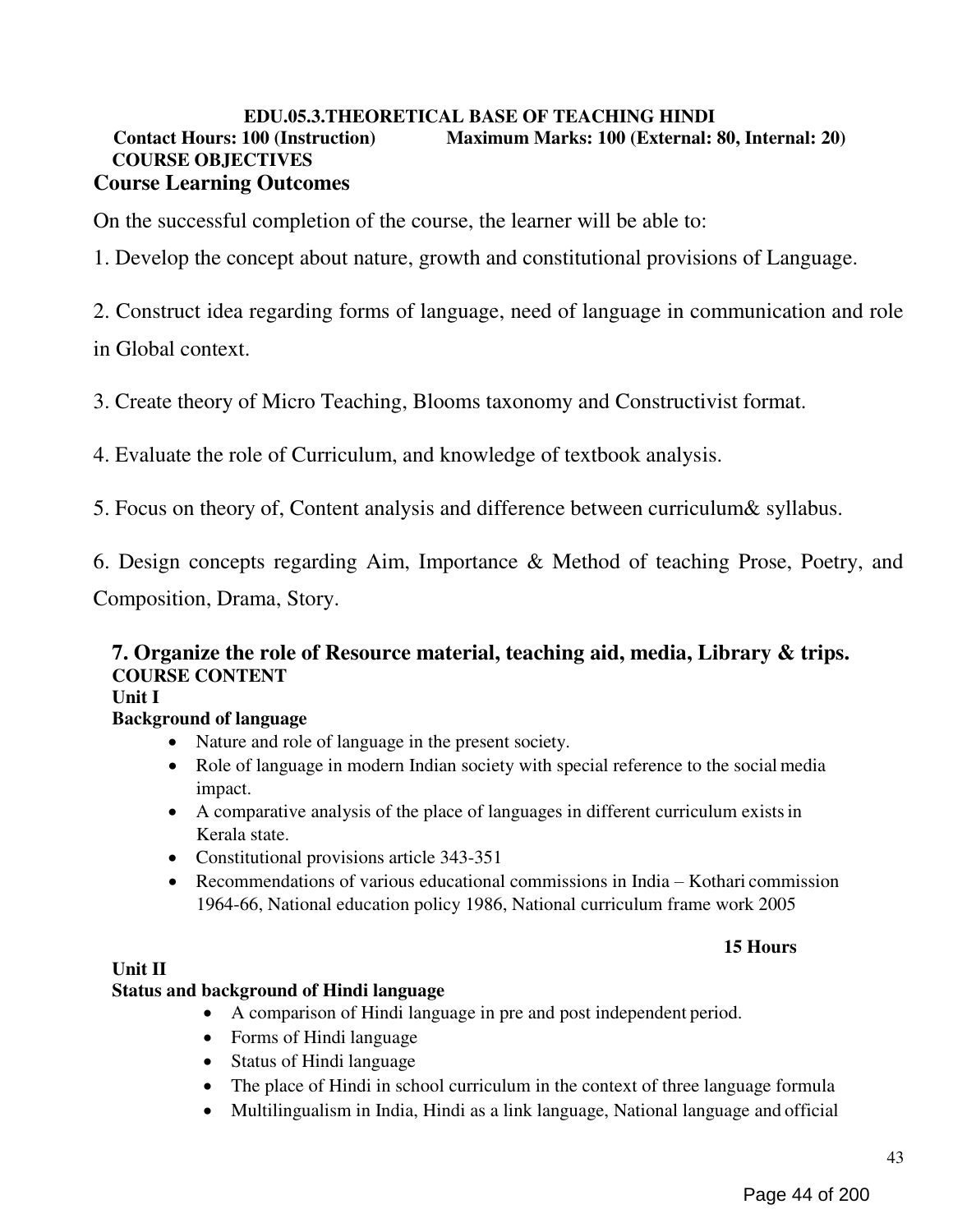- language.
- Scope of Hindi in International level.
- Scope of Hindi in Kerala.
- Problems and difficulties faced by Hindi teachers in handling Hindi.

#### Unit III

#### Instructional objectives and micro teaching skills

- Instructional objectives of Hindi with Blooms taxonomy
- Constructivist format and issue based curriculum.
- Micro teaching theory and practice.---

#### Unit IV

#### Curriculum, content and text book analysis

- Construction and organization of Hindi curriculum
- Difference between curriculum and syllabus.
- Critical analysis of text books and handbooks in Hindi prescribed at secondary school level from a pedagogic view point.
- Content analysis competency in subject matter and identify the additional knowledge required to teach the content.

#### 20 hours

10 hours

15 hours

#### Unit V

#### Discourse oriented learning

- Aims, importance, types and methods of teaching prose,
- Aims, importance, types and methods of teaching poetry,
- Aims, importance, types and methods of teaching composition, drama, story and grammar.

#### 10 hours

#### Unit VI Instructional support

- Resource materials in teaching Hindi syllabus, text books, workbook, handbooks, reference books, journals etc.
- Learning and teaching aids
- Media supported learning web based learning and social media.
- Library and its organization.
- Organization of field trips and study torus with their importance.

#### MODE OF TRANSACTION

Lecture, Reading and reflection, discussion, seminar, debate TASKS/ ASSIGNMENTS (any two of the following)

#### 10 hours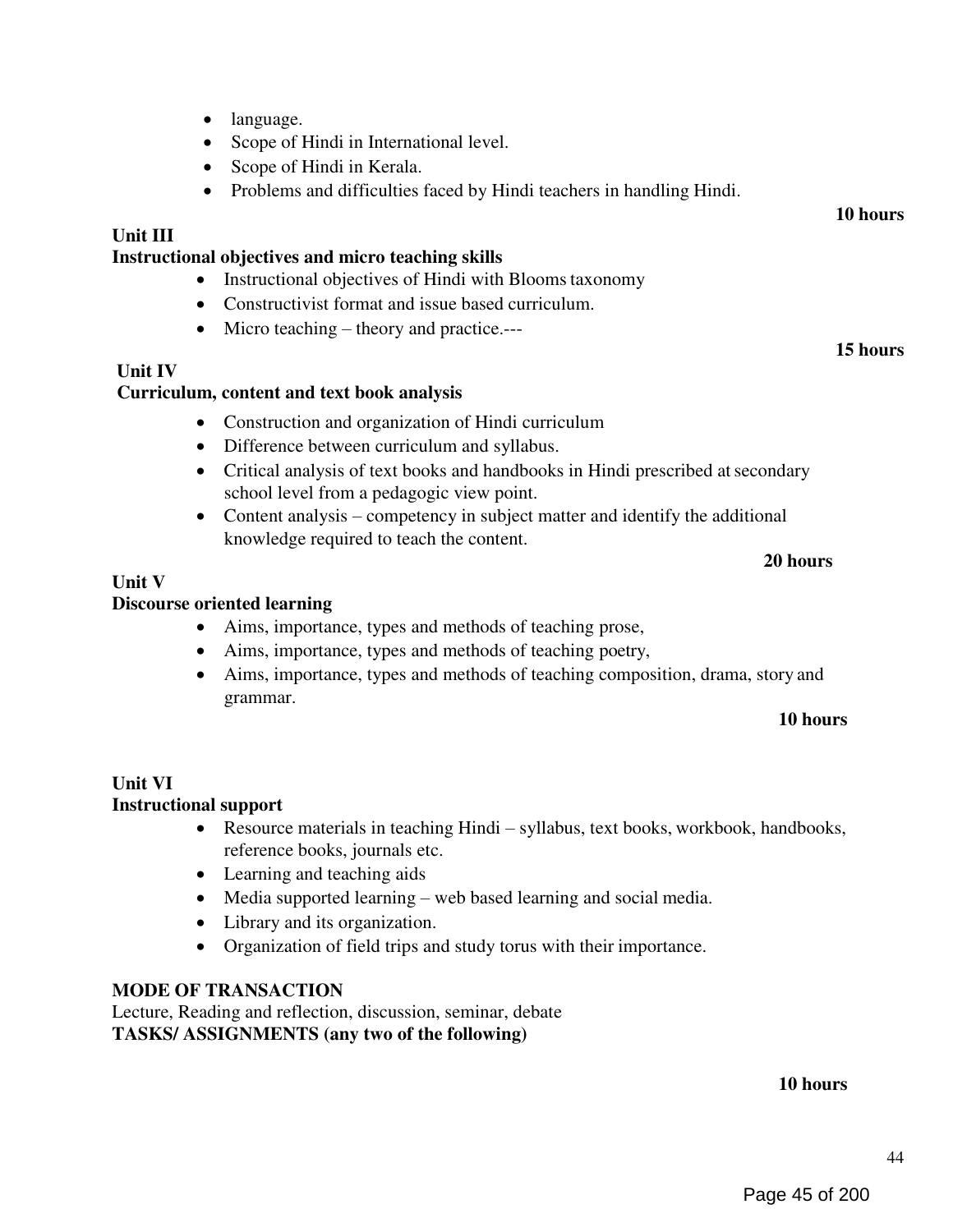- 1. Prepare report on the difficulties faced by students in reading and writing Hindi languages in two neighbouring schools.
- 2. A comparative analysis of the place of languages in different curriculum exists in Kerala state.
- 3. Observation and reporting of real class room situation and mock practices.
- 4. Preparation of power point presentation for teaching Hindi

#### REFERENCES (For I,II and IV Semester)

- 1. AcharyaChatursen,HindiSahityaKaParichay
- 2. AcharyaNanduDulareBajPeyi,HindiSahityaKaSamshipthaIthihas
- 3. AcharyaSitharanChaturvedi,Bhasha Ki Shiksha
- 4. Dr.G.C.Bhattacharya,AdhyapakShiksha,VinodPustakMandir,Agra
- 5. Dr.BholanathTiwari,HindiBhashaShikshan
- 6. Dr.SatyanarayanDube,ShikshanVidhiyamAadharbhhothThatv
- 7. Dr.ShailendraBhooshan,ShikshanAdhigamKe
- 8. BhaiYogendrajith, Hindi BhashaShikshan, AgrawalPublications,Agra
- 9. DhirendraVarma,HindiBhashaAurLipi
- 10. Dinesh Chandra Bharadwaj,BasicShikshaManovigyan, AgrawalPublications,Agra
- 11. DurgeshNandini,HindiShikshan,Sumith Enterprises
- 12. Prof.GaneshPrasesSidha,BhashaShikshanNidhi<br>13. Kamatha Prasad Guru, Hindi Vvakaran
- 13. Kamatha Prasad Guru, Hindi Vyakaran
- 14. Dr.K.P.Pandey,ShikshamemKriyatmakAnusandhan
- 15. Dr.S.S.Mathur,Shikshan Kala Eevam Naveen Padhathiyam, AgrawalPublications,Agra
- 16. Dr.S.N.Mukherji,RashtraBhasha Ki Shiksha
- 17. Dr.Nareshsharma,Shikshan Ki Avasthayem.VigyanBharathi,Gaziabad
- 18. Dr.RamshaklPandey, Hindi BhashaShikshan
- 19. Dr.SreedharanandaMukherji,RashtraBhasha Ki Shiksha
- 20. Dr.SitaramJaiswal,MahendraPalSharma,ShikshaKeThatwikSidhanth<br>21. P.D.Patak.ShikshaManovigvan. AgrawalPublications.Agra
- 21. P.D.Patak,ShikshaManovigyan, AgrawalPublications,Agra
- 22. P.G.Kamath,AnyaBhashaShikshanEakBhashaVaigyanikDrishti
- 23. RaveendranathSreevastav,BhashaShikshan,VaniPrakashan,New Delhi<br>24. K.M.Siva Ram Sharma.HindiShikshan Kala
- 24. K.M.Siva Ram Sharma,HindiShikshan Kala
- 25. Sadde,RashtraBhashaKaAdhyapan
- 26. B.L.Vats, Hindi Shikshan, AgrawalPublications,Agra
- 27. DevanagariLipiTadha Hindi Varthani,Kendriya Hindi Nideshalay,Hindi
- 28. RashtraBhashaBharathi (Patrika),GrihaMantralay,BharatSarkar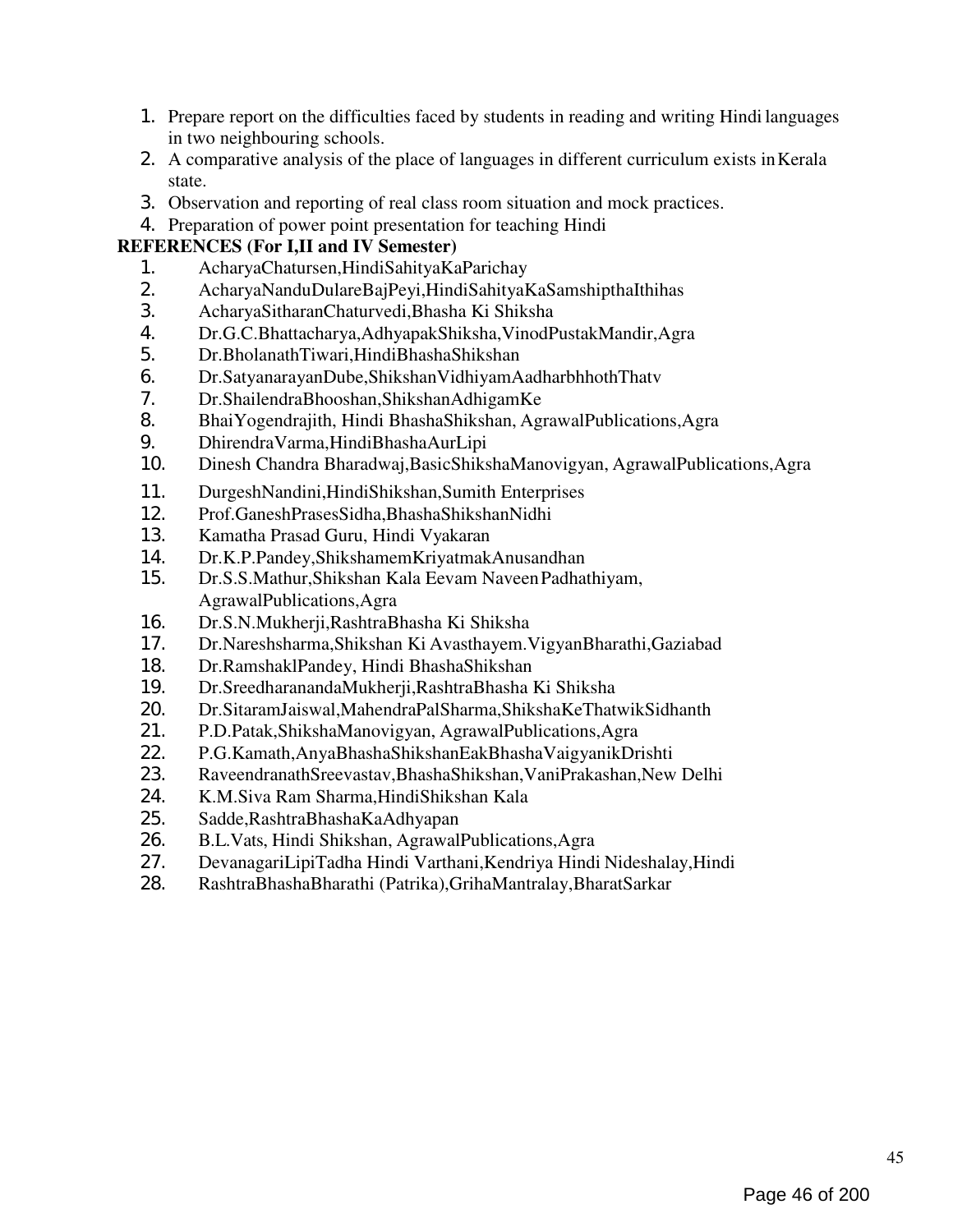### EDU 05.4. THEORETICAL BASES OF TEACHING MALAYALAM Contact Hours: 100 (Instruction) Maximum Marks: 100 (External: 80, Internal: 20)

## Course Learning Outcomes

On the successful completion of the course, the learner will be able to:

- 1. Develop a positive attitude towards Malayalam language and its culture
- 2. Understand the importance of mother tongue and realise the need to transfer it to the next generation
- 3. Understand the principles and theories of language teaching
- 4. Understand the aims and objectives of teaching Malayalam and develop the ability to find it.
- 5. Identify and understand the mental process skills contained in Malayalam teaching
- 6. Understand and analyse the basic language skills- listening, speaking, reading and writing- and its sub skills and create activities to develop these skills and will attain and enhance competence in the four modes of literacy
- 7. Familiarise with micro teaching and acquired core skills of teaching
- 8. Get acquainted with principles/ concepts of curriculum construction

## COURSE CONTENT

### Unit –I

### Significance of mother tongue

- Functions of language in a society
- Relevance of Mother tongue in a democratic society
- Mother tongue as a medium of thought and communication of ideas, emotions and experiences
- Mother tongue as a medium of instruction
- Mother tongue as an official language
- Importance of folklore in language development
- Language is a tool for cultural and social development

(12 hours)

#### Unit- II

#### Aims and objectives of teaching Malayalam

- Aims of teaching Malayalam
- Objectives of teaching Malayalam at secondary and higher secondary level
- Objective based instruction
- Instructional objectives of teaching MalayalamBlooms taxonomy and Revised Blooms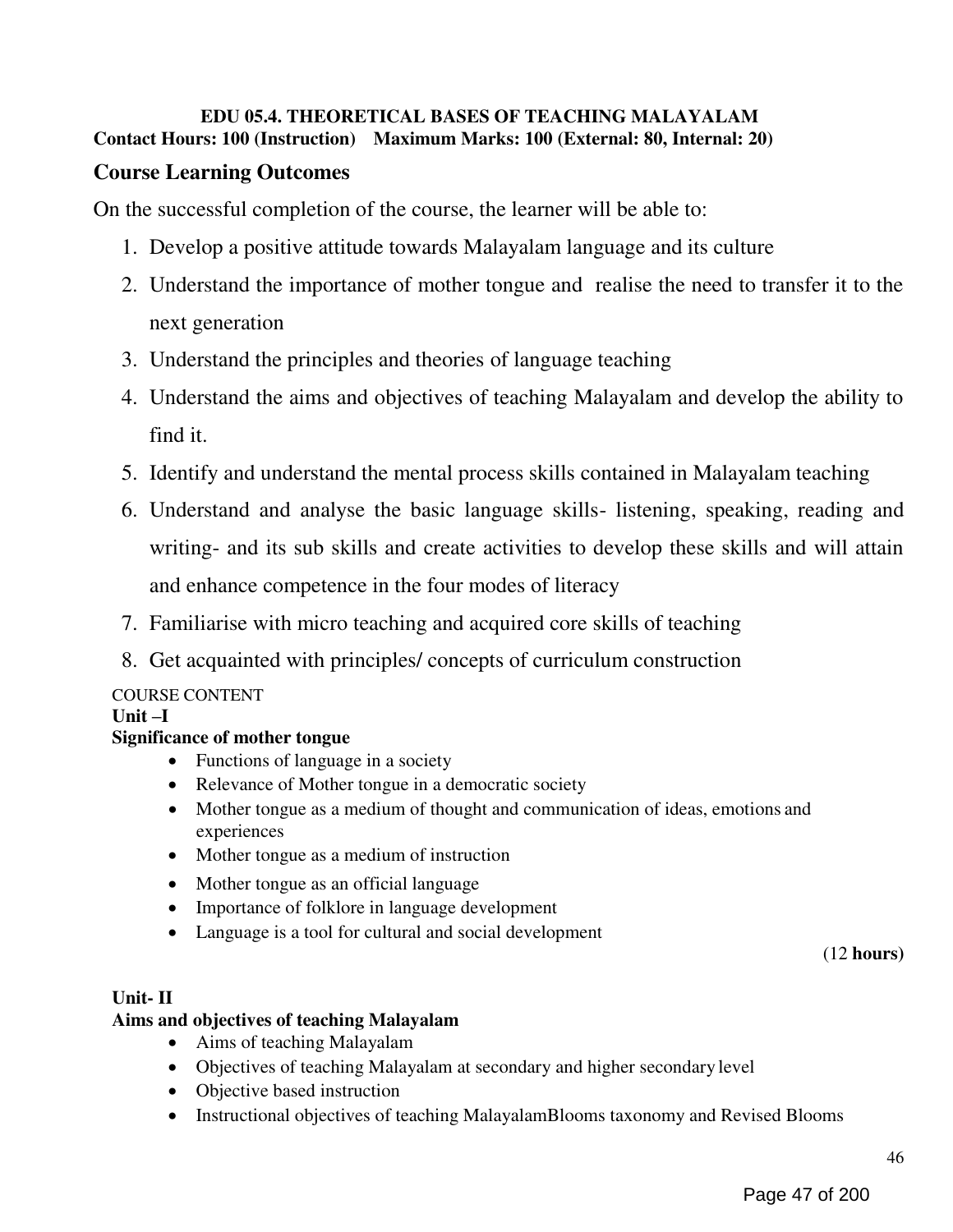taxonomy

- Objectives and Specifications
- Objectives framed by NCERT
- Mental process skills in Malayalam teaching

#### Unit-III Language skills

- Listening- Listening with comprehension as the most important and primary language skill
- Types and methods of teaching to listen
- Different activities for developing listening skills
- Speaking Aims and importance of Oral work
- Different activities for developing Speaking skills.
- Teaching pronunciation- problems of pronunciation
- Reading- Importance and methods of teaching to read
- Types of reading
- Writing importance of writing
- Different methods of writing
- Characteristics of good handwriting
- Errors in writing
- Ways to minimizing spelling errors in children

#### Unit- IV

#### Principles of language teaching and micro teaching

- General principles of language teaching
- Gradation in language teaching
- Maxims of language teaching
- Teaching skills-Core teaching skills and its components
- Micro teaching-Meaning and definition
- Procedure of micro teaching
- Integration of teaching skills
- Merits and Demerits of micro teaching

#### Unit VI

#### Malayalam curriculum

- Meaning and definition
- Principles of curriculum construction
- Different approaches of organizing curriculum
- Modern trends in curriculum construction
- General approaches on language learning in NCF and KCF.

( 20 hours)

(25hours)

25 hours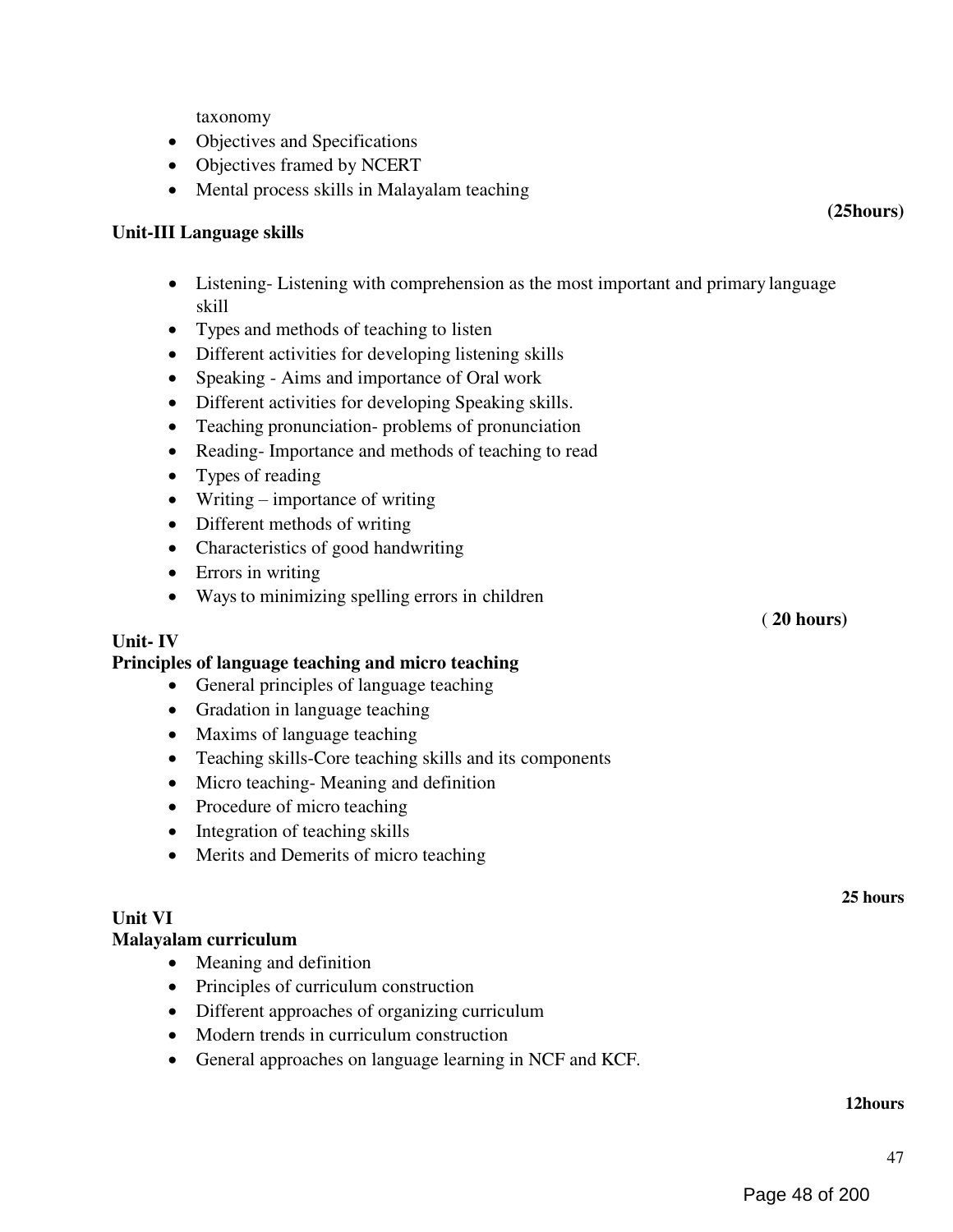#### MODE OF TRANSACTION

lecturer and discussion method, seminar, Assignment method

#### TASKS AND ASSIGNMENTS

- 1. Preparing Language games for teaching language skills
- 2. Prepare scrap book on Kerala folk art forms with a brief description.

## REFERENCES (For I II and IV Semester)

Allen,D & Ryan, K (1969). Micro teaching. London: Adison Wesley Bindhu,C.M(2nd Ed.)(2009). Mathrubhashabhodhanam: Pravanathakalum Reethikalum. Calicut: Scorpio Bloom.B.S.(1956). Taxonomy of Educational Objectives: cognitive domain, New York: David Mckay Co. Brooks,N(1964). Language and language learning: Theory and practice, New York:Harkcourt, Brace &world, Inc Chomsky,N (1975). Reflections on Language. New York:Random ouse. Dale,(1961). Audio visual methods in teaching, New York: Holt Rinehart & Winston Ebel,L.& Frisbie,A.(1991). Essentials of educational measurement. New York:McGraw Hill. Entwistle,N.J.(1981). Style of learning and teaching. London: John Wiley &Sons Fosnot,C. (1996).Constructivism: theory,perspectives and practice.Newyork:Teachers College Press. Gren,G.H.(1987).Planning the lesson.London: Logman Gronlund,N.E(1970) Stating Behavioural objectives for class room instruction.London: MacMillan Joyce, B & Weil, M (2oo3). Models of Teaching(5th Ed.) New Delhi.Prentice hall Kumar , S.P.K & Noushad.P.P(2nd Ed.) (2009). Social studies in the class room: Trends & methods, Calicut: scorpio Kumar,S.P.K & Bindhu C.M.(2002) Instructional Learning Strategies and Cognitive Entry Behaviour-An Experimental Analysis. Kanishka Publishers: NewDelhi. Lado,R (1979). Language teaching- a scientific approach.New York: McGraw Hill INC Lee,W.R(1972). Language teaching games and contexts. London: Oxford University press. Mayer,R.E(2003). Language and instruction, Upper Saddle River. Pearson education Nair, Chandrashekharan,C.K(2002) Mathrubhasha Bhodhanam. Trivandrum. Kerala bhasha institute. NCERT(2005)National Cruuiculum Framework.New Delhi:NCERT SCERT(2007),Kerala Curriculum Frame work.Trivandrum:SCERT Passy,B.K(Ed)(1976). Becoming better teacher: A micro teaching approach. Ahmadabad Pillai,P.E(1991) Malayala bhasha bhodanam.Kerala:chris printers kottayam.

Sivarajan,k & Sreemannuni,P.S.(2003) Malayalabhashadhyapanam.Central cooperative stores,Calicut university.

Variyar, Prabhakaran,K.M & A. Santha(1998). Modern linguistics, Trivandrum: kerala bhasha institute.

Ucharanam nannavan, Dr.VR Prabodhachandran, Kerala Bhasha Institute

Vidyabhyasa Parivarthanattinoru Amugham, Kerala Shaasthrasaahitya Parishad

Vidhyabhyasathil Viplavam, Osho, Silence, Kozhikkode

Vidyabhyaasa chinthakal, Asis Tharuvana, Olive, Kozhikkode

Nalla Malayalam, CV Vasudeva Bhattathiri, DC Books, Kottayam

Nammude Bhasha, EMS Namboothiripad, Kerala Bhasha Institute

Parivarthanonmugha Vidhyabhyabyasam, Guru Nithyachaithanya Yathi, Narayana Gurukulam, Varkala

Kuttikale Padanathil Sahayikkam, PK Abdul Hammed Karassery, DC Books, Kottayam

Malayala Bhasha Bodhanam, CV Vasudeva Bhattathiri, Kerala Bhasha Institute

Engane Malayalattil Blogam, Baburaj PM, DC Books, Kottayam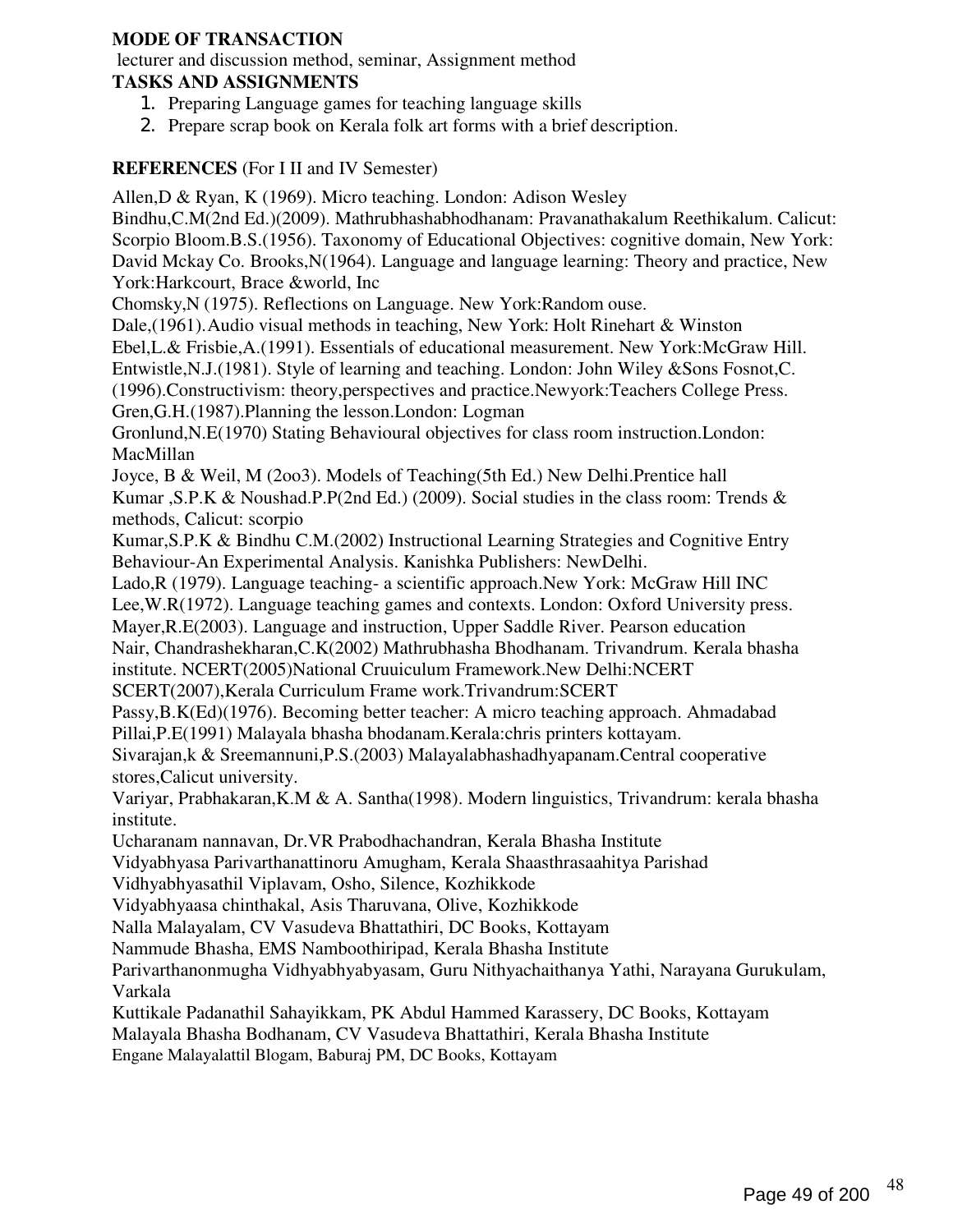# EDU.05.5.THEORATICAL BASES OF TEACHING SANSKRIT

### Contact Hours: 100 (Instruction) Maximum Marks: 100 (External: 80, Internal: 20) Course

## Course Learning Outcomes

On the successful completion of the course, the learner will be able to:

- 1. Interpret the historical development of Sanskrit language
- 2. Compare the influence of Sanskrit with other branches of sciences
- 3. Differentiate the language learning skills
- 4. Categorize the teaching of Sanskrit at various levels
- 5. Distinguishes blooms taxonomy and revised taxonomy in relation with Sanskrit learning
- 6. Classify the skills of reception and appreciation
- 7. Identify various steps and advantages of micro teaching
- 8. List the ways to minimize spelling errors

### COURSE CONTENT

#### Unit I

#### Sanskrit language

- History of Sanskrit- its influence in Indian languages, World language, classical language, Sanskrit and various sciences, Ancient Indian philosophy and Sanskrit
- Development of Sanskrit education in India-
- Reports of first Sanskrit Commission.
- Krishnawarrier Committee, Second Sanskrit commission

### 25 Hours

### Unit II

#### Language skills

- Teaching skills and Micro Teaching
- Skills of learning and teaching- basic language skills-L.S.R.W
- Skills of reception, Expression Appreciation, Teaching skills-Micro teaching

#### 20 Hours

#### Unit III

#### Methods and approaches of teaching

- Methods of teaching Sanskrit
- Ancient- Gurukula. Direct
- Medieval- Bhandarkar- text book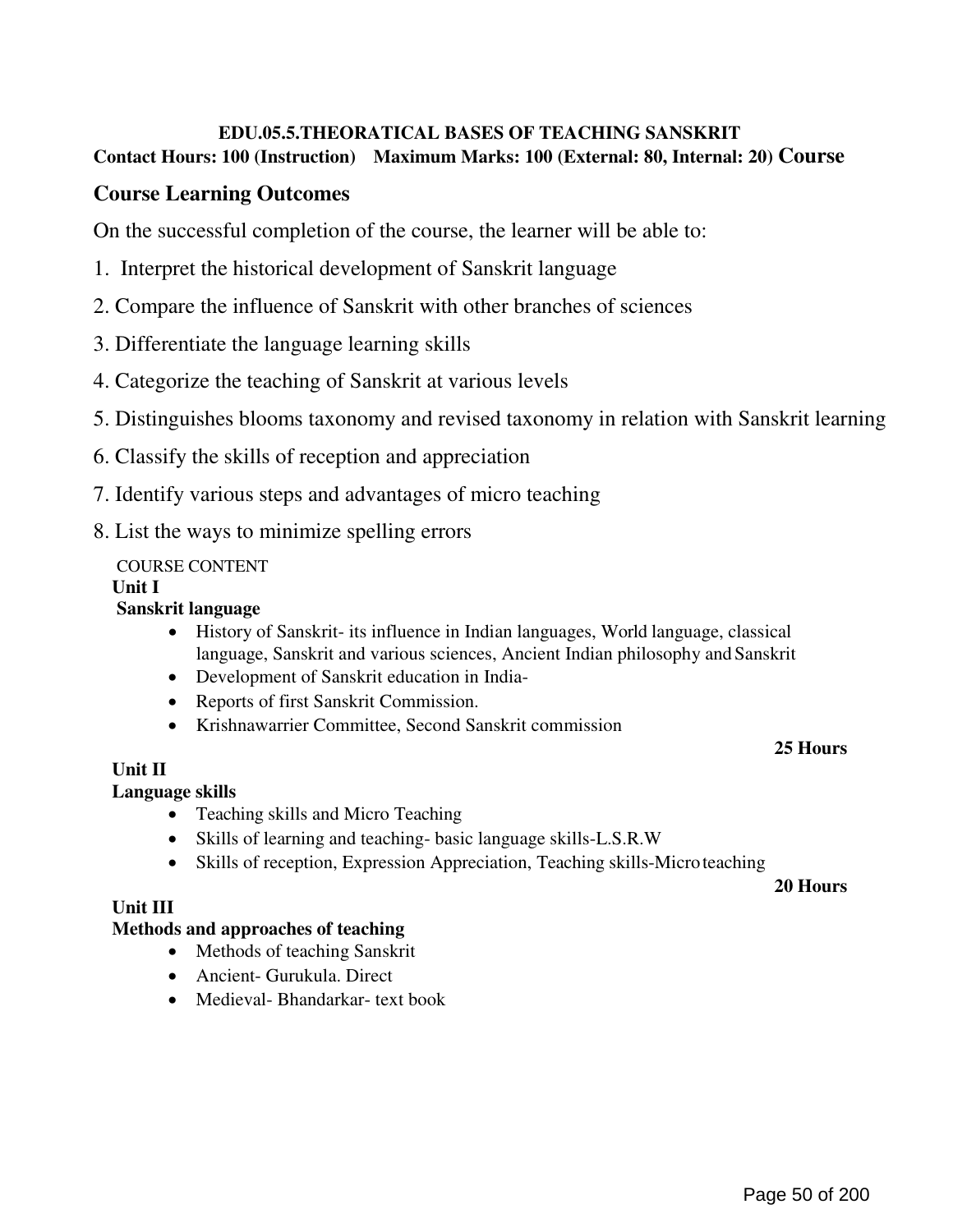50

- Mordern- Behaviorist, Constructivist- social constructivist, Critical Pedagogy
- Models of teaching- Concept attainment, Advance organizer
- Inductive Deductive Appraoches

#### Unit V

#### Co-curriculuar activities in sanskrit

- Co-curriculuar activities in Sanskrit
- Samskrutholsava- day celebrations- Manuscript magazines- assembly

#### MODE OF TRANSACTION

Lecture, Seminar, Assignments, Drill, Practice

#### TASKS AND ASSIGNMENT

1. Prepare a seminar paper and present it in the classroom based on any topic in the history of Sanskrit language education

2. Compare any two methods of teaching Sanskrit. Report be in ten pages or

3. Prepare report on the difficulties faced by students in reading and writing Sanskrit languages in two neighbouring schools.

#### **REFERENCES**

Mathrubhasha bodanamPravanathakalum reethikalum, Bindhu. C

Taxonomy of Educational Objectives, Bloom. B.S

Reflections on Language, Chomsky. N (1975)

Audio- Visual methods in teaching, Dale 1961

National curriculam frame work, NCERT( 2005) New Delhi Kerala Curriculam Framework,

SCERT, Trivandrum Practical Sanskrit Grammar,

PRD Sarma Tarkasamgrah,

Annambhatta First book of Sanskrit and Second Book of Sanskrit,

Bhandarkar A Sanskrit Grammar for Students,

Appayadikshita Vritarathnakaram,

Kedarabhatta Sidhanta Kaumudi,

Bhattogi Dhikshidar Laghusidhanta Kaumudi,

Varadaraja Panditan A Work book for Sanskrit Learners : Abhyasamanjari Vakyamritham Prayogaparichayam

25 Hours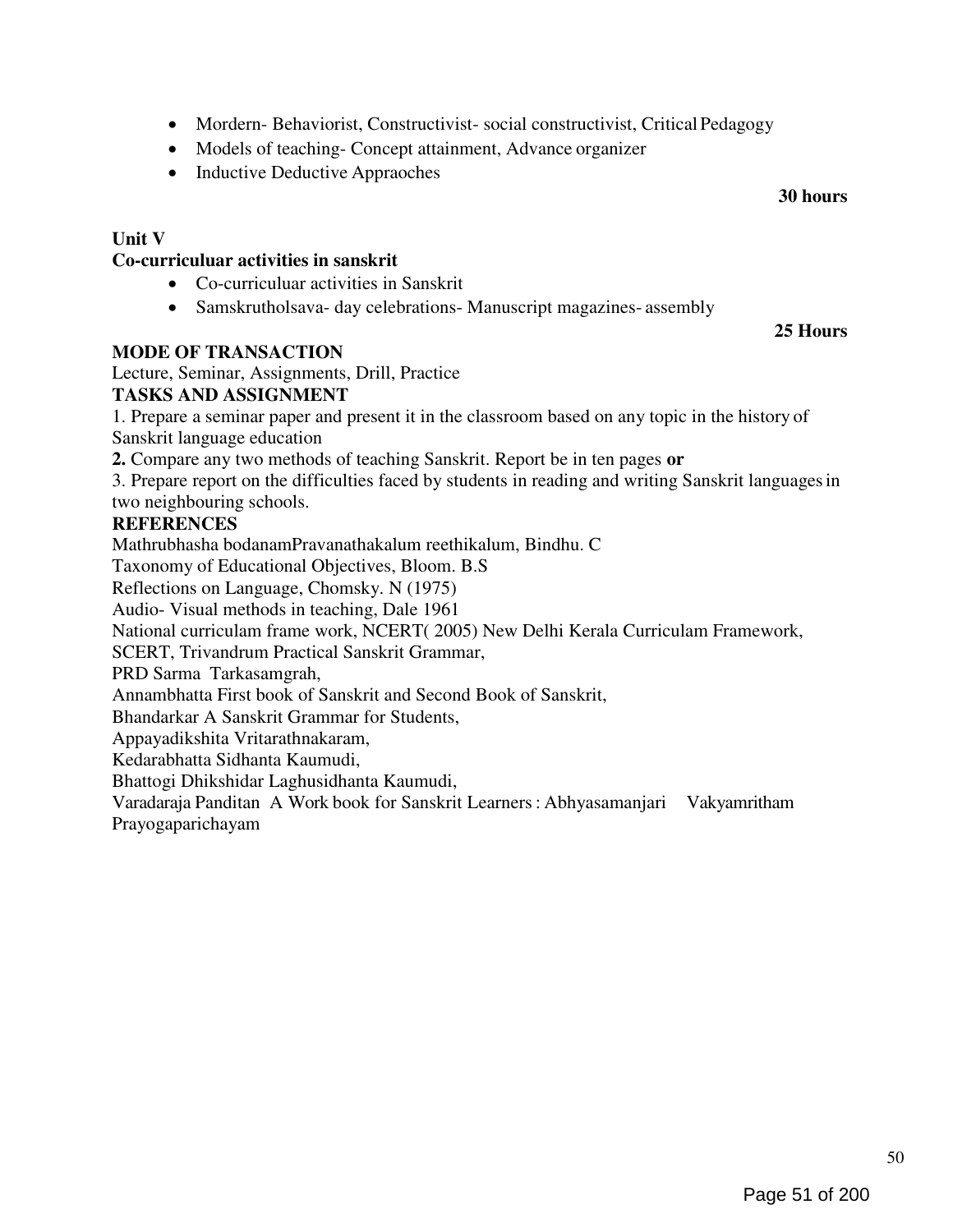#### EDU .05.6.THEORETICAL BASES OF TEACHING TAMIL Contact Hours: 100 (Instruction) Maximum Marks: 100 (External: 80, Internal: 20)

## Course Learning Outcomes

On the successful completion of the course, the learner will be able to:

1. Understand the nature and scope of Tamil language

2. Recognize and practice skills and activities for developing Tamil language

3. Describe and interpret theoretical bases of language development and integrate them in

Tamil language development among students at secondary level.

4. Critically appraise and prioritize the principles in the construction of language

curriculum

5. Selects appropriate approach and models of teaching in transacting Tamil lessons

6. Discover and experiment various modern techniques of Tamil teaching in secondary school classes

7. Design and adopt modern evaluation techniques in Tamil language education to

evaluate student's achievements

8. Acquires professional competency and skills in Tamil teaching

### COURSE CONTENT

Unit I

### Tamil language

- Nature of language-origin and growth-language learning. Language and its elements – Pronunciation, vocabulary, vocabulary expansion – classroom devices and exercises. Types of Tamil language – spoken Tamil – Colloquial to accepted forms – written Tamil Classical language characteristics of classical language Tamil as a classical language
- The aims of teaching the mother tongue. The mother tongue as medium of thought and communication of ideas, emotions and experiences, means of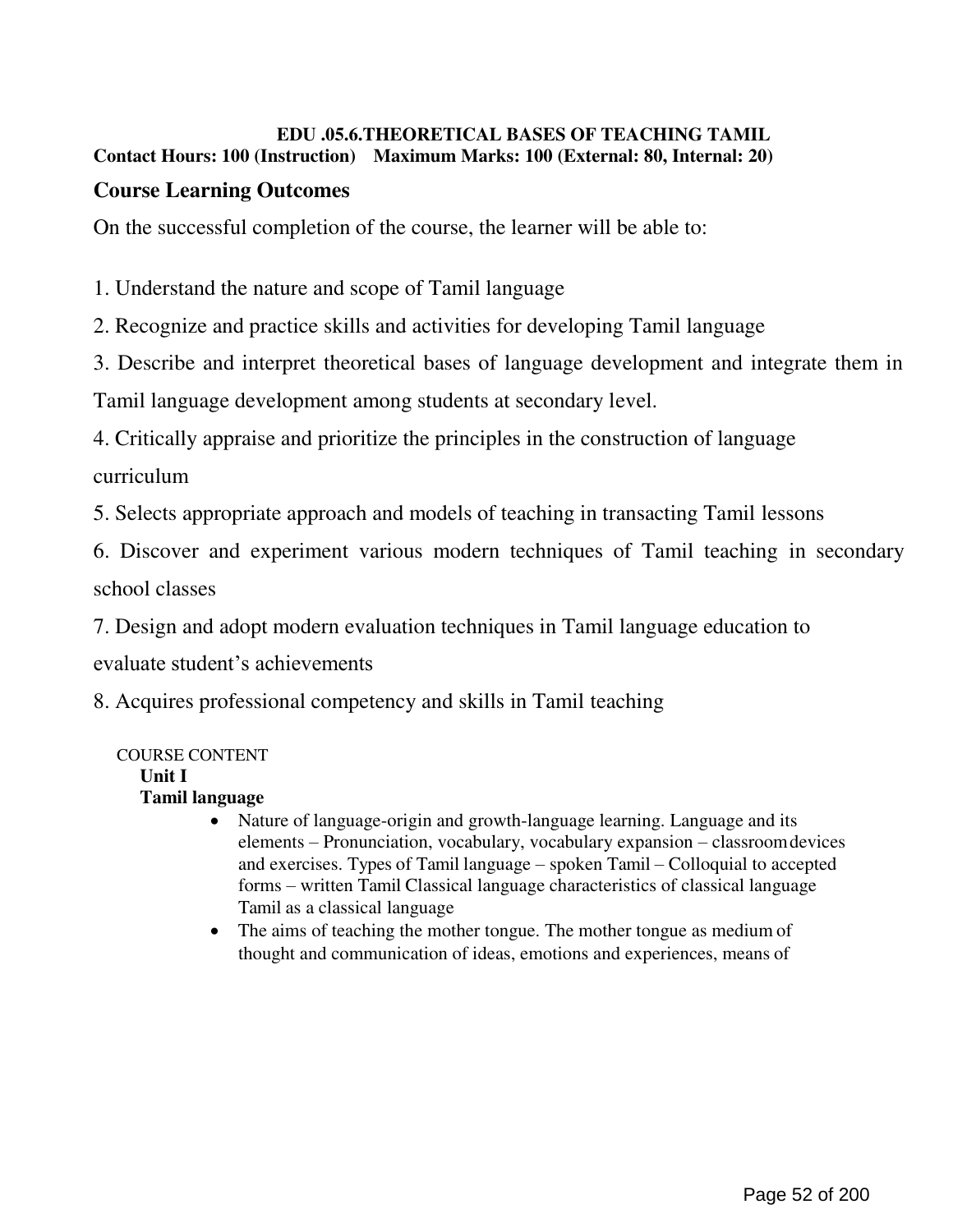developing imagination and aesthetic taste-language as cultural heritage and means to final development

#### 15 Hours

#### Unit II Language skills

- HEARING Learning by hearing encourage hearing habits get practice in paragraphing – briefing of paragraph and long paragraph – to attain various aims-knowing of news – appreciation etc. advertising for the above the difference between hearing and understanding.
- SPEAKING Speak with clarity-speak without grammatical mistaketraditional way proverbs-ability in speech in the initial stage debatesdiscussions question on time-make use of these in the primary, middle and high school classes.
- READING The aims of teaching reading methods, reading according to letters, reading according to words, their benefits and draw backs (merits and demerits), increase of vocabulary, to instigate in the studies, loud reading, methods, merits and demerits, making use of books, reading in libraries, dailies weeklies using, deep study, wide study, aims, merits and demerits
- WRITING Handwriting and writing without spelling mistakes, give practice for that, certain basic exercises. How to hold the pencil or pen, the characteristics of good handwriting, boldness, clarity, beauty, proper spacing, methods of writing exercise, writing on lines, copy writing, writing on hearing.

#### 20 Hours

#### Unit III

#### Methods of teaching tamil

- The methods of teaching mother tongue ancient way of teaching, play way, acting way, conversation way, study of supervision way, project way, kinder garden method, individual teaching way, submissions, and other modern trends-Co-operative and Collaborative learning b.
- Teaching of poetry-objectives-methods descriptive method-poets perspective-readers response-thematic reading - Teaching of proseobjectives-methods difference between teaching of prose and poetry -Teaching of grammar-objectives-methods deductive method-inductive method. The aims and methods of teaching composition-

#### 25 Hours

12 Hours

#### Unit IV

#### Approaches to teaching tamil

 Behaviourist approach b. Constructivism, Social Constructivism, Chomskyan Concept (Universal Grammar)

#### Unit V

Modern techniques in teaching tamil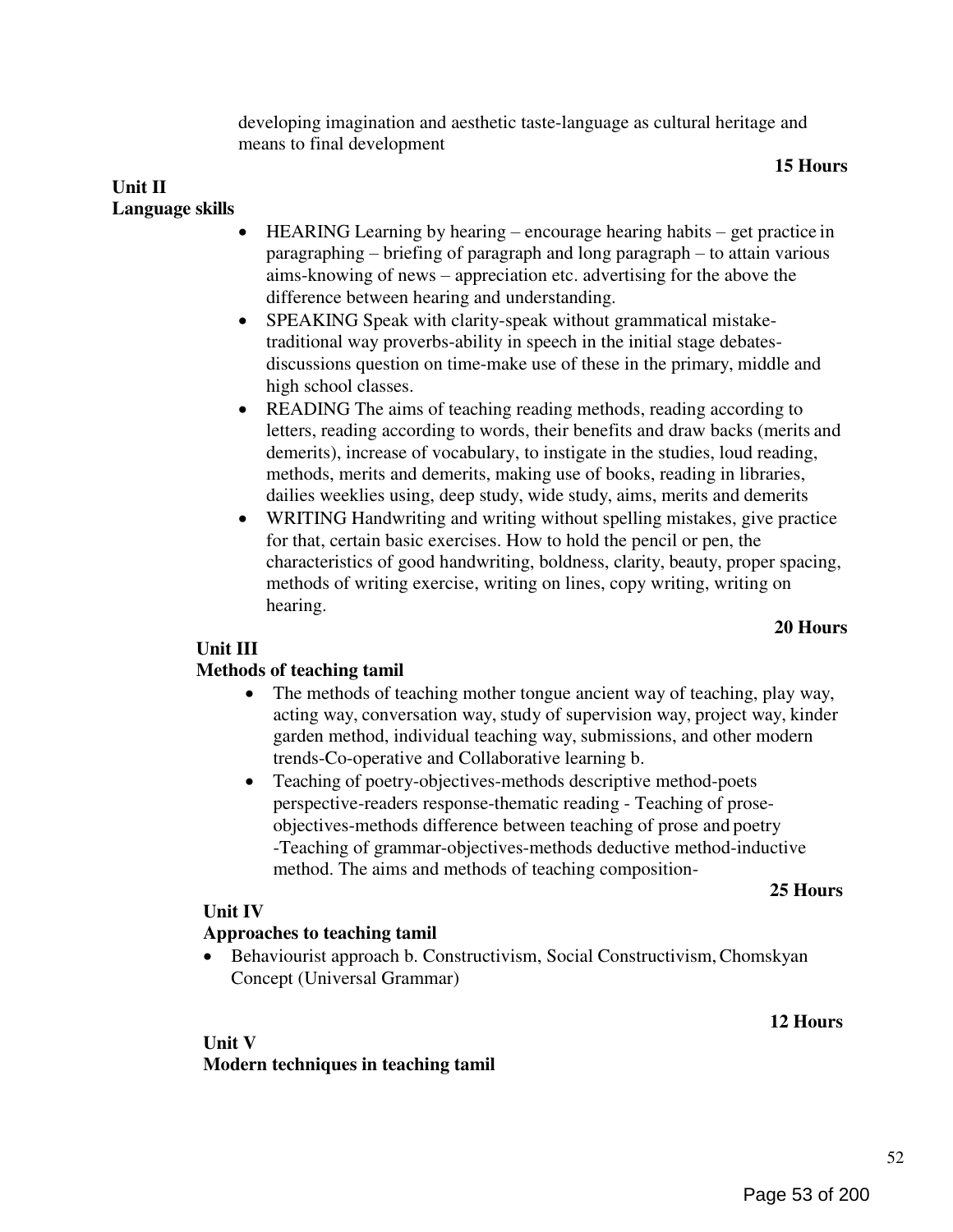- Collaborative Learning & Co-operative Learning, discussion, Seminar, team teaching-brain storming, techniques making the past
- utilizing community resources for teaching Tamil.
- Prepare a resource unit for any unit in Tamil text book

#### 16 Hours

#### Unit VI

#### Teaching skills and micro teaching

 Teaching Skills and their components-teaching skills essential for Tamil teacher. Qualities and competencies of a Tamil teacher –Microteaching

#### 12 hours

#### TASKS AND ASSIGNMENT:

- 1. Prepare report on the difficulties faced by students in reading and writing Tamil languages in a neighbouring school.
- 2. Prepare Language games for teaching language skills

#### REFERENCES(For I II & IV Semester)

Rediyar, subbu N, Tamil Karpium Muraikal Rajan, Govinda M, Nattamil Karpithalum Muraikalum Ponnappan P, Tamil Paadam Cholum Murai (vol I & II ) Nathan, Meenakshi S, Notes of Teaching Tamil, Manonmaniam sundarnar University Publication Parasuraman, S Tamil Kamithalil Paryerchikal Gurney P, Teaching of Mother Tongue Rylburn, Suggestion of Teaching of Mother Tongue Nathen, Meenakshi et al, Tamil Grammar of std VIII & IX (SCERT) Tamil Nadu Text Book society Publication, Tamil Grammer for std VIII & X Nannool Kaandikai Urai Pavanantham Pilla Commentary VisakaperimaiP, Annai llakkanaram. Saiva Sithandam Publication Iyengar, Ragava M. Porulathikara Arachichi Muthishanmugham, Thekkaiamoyliyiyai, Raja Ram, Tamil Phonetic Reader, Central Institute of Languages, Mysore Paranthamanar, A. Nalla Tamil Ezhuthu Karuthum Veluppillai, Tamil IIakkiyalin Kaalamum Karutum Varadarajan M, Tamil lakkiga Varalam, Sakitay Academy Pbulications s Mandstein CH , Modern Language Teaching Rediyyar, Subbu, Tamil Karpikkum Muraikal Govinda Rajan, M Nattamil Pariyuttum Nookam Muriyum Govinda Rajan, M. Paliluttu Paiurchium, Mozchiaciriyar-Gazhumy Govinda Rajan, Mozhi Thiregalghum, Cila cikkalaga-lum Billows, The techniques of language teaching, New Delhi: Longmans Dalki J, The Language Laboratory and Language Learning. New Delhi: Longmans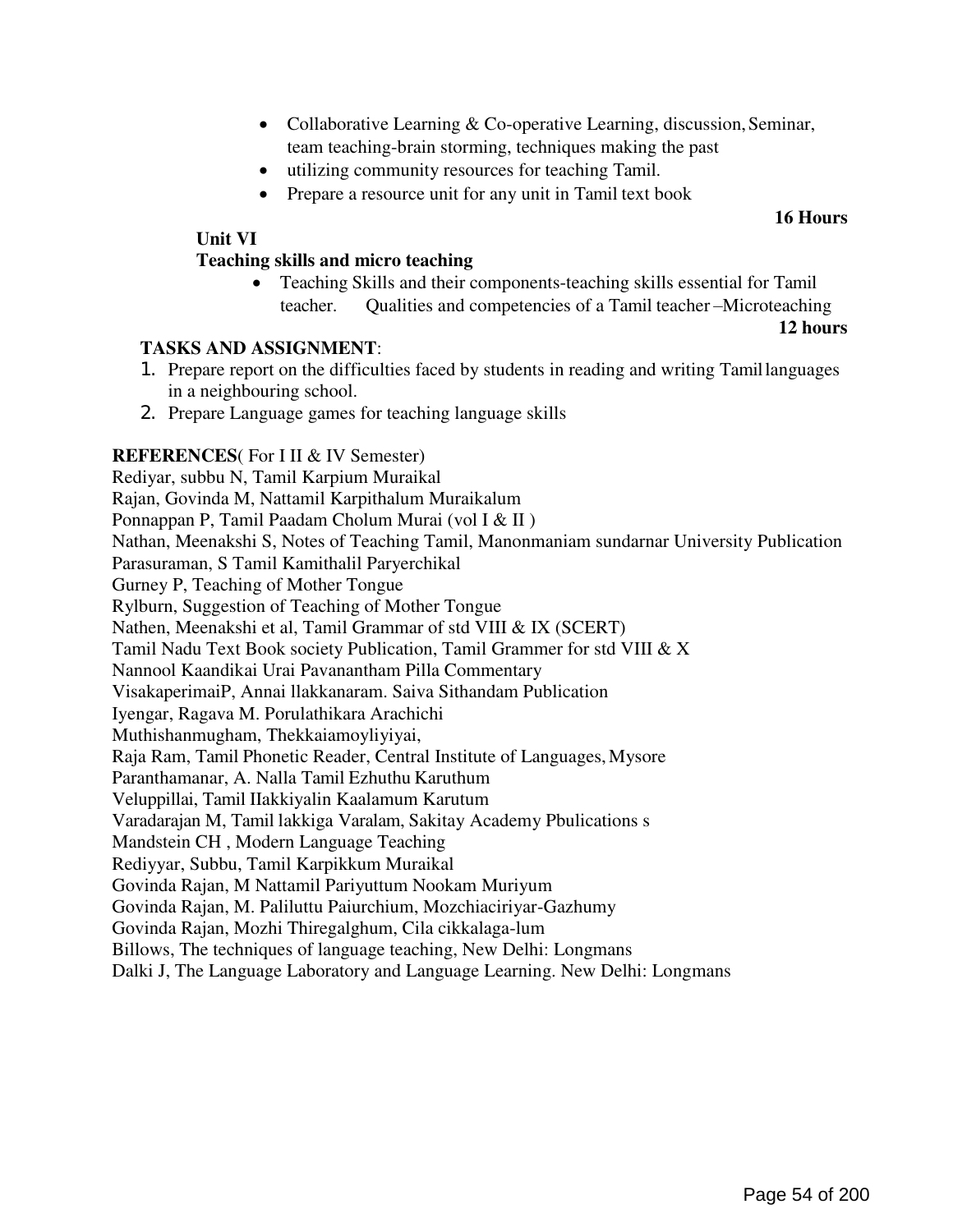#### EDU.05.7. THEORETICAL BASES OF TEACHING URDU

#### Contact Hours: 100 (Instruction) Maximum Marks: 100 (External: 80, Internal: 20)

#### Course Learning Outcomes

On the successful completion of the course, the learner will be able to:

- 1. Describe the scope of Urdu language and its teaching.
- 2. Explain the approaches, theories and methods of Urdu teaching.
- 3 Discuss the basic language skills and its importance in Urdu teaching.
- 4. Summarize the challenges facing by the Urdu teaching learning at present.
- 5. Review the present practices of teaching Urdu in the state of Kerala.
- 6. Demonstrate the basic teaching skills at micro level.
- 7. Create different techniques and strategies for Urdu teaching.

#### COURSE CONTENT Unit I Urdu language

- Language-Urdu Language-History and development Its relation with languages especially with Hindi and Persian Development of Urdu Literature.
- Challenges of teaching Urdu in Kerala.
- Measures for improvement

#### 12 Hours

#### Unit II Language skills

- Urdu as a Skill subject-- LSRW skills and the process skills.
- Techniques to develop LSRW skills

#### 13 hours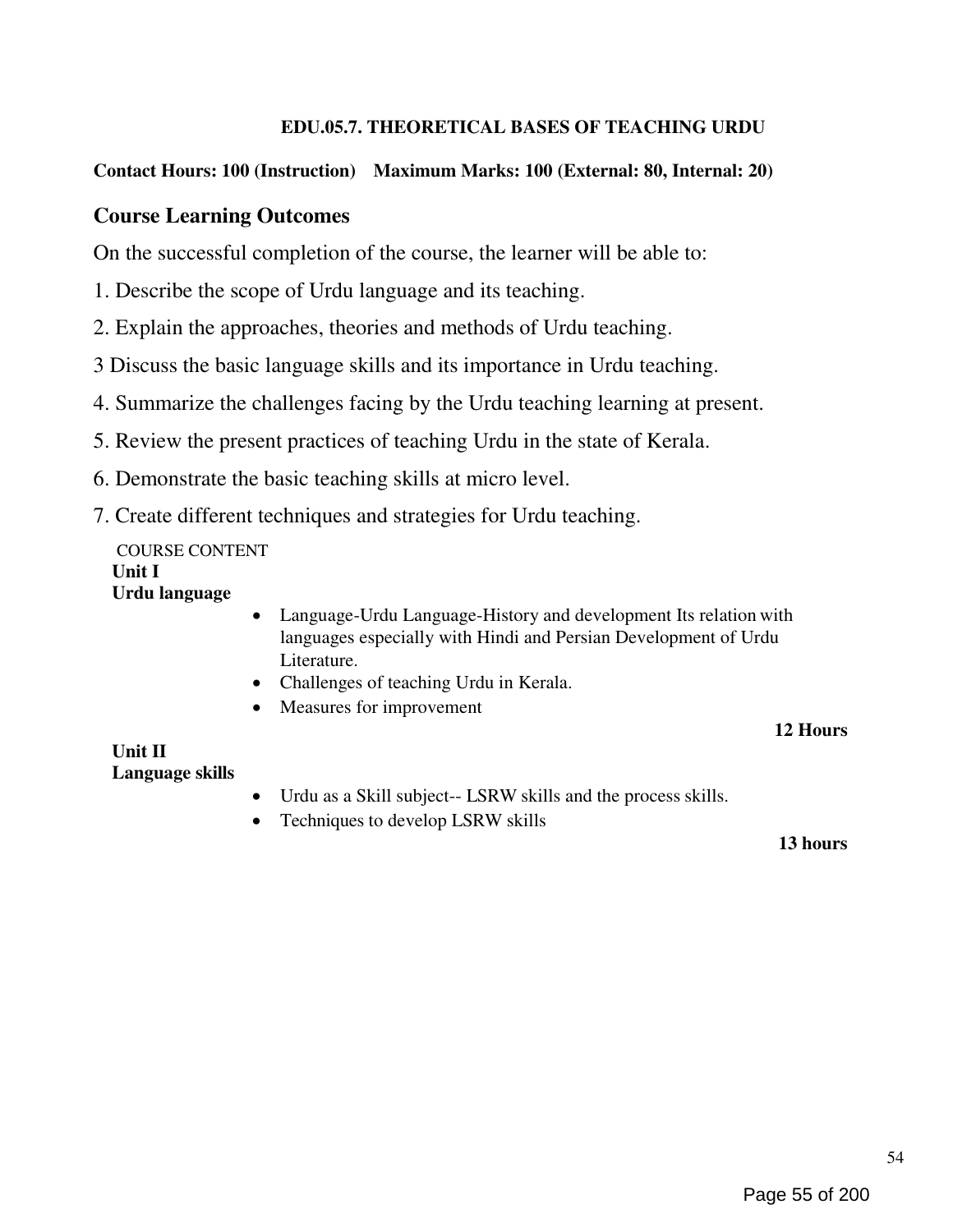#### Unit VI Teaching skills and micro teaching

- Skills for effective teaching Core skills. .
- Micro teaching—definition-principles micro teaching cycle, limitations.

15 hours

#### MODE OF TRANSACTION

Lecture, Reading and reflection, discussion, seminar, debate TASKS AND ASSIGNMENT

1. Prepare report on the difficulties faced by students in reading and writing Urdu

languages in a neighbouring school.

2. Prepare Language games for teaching language skills in Urdu

#### REFERENCES (For I II & IV Semester)

- 1. Principles of Language Study. H.E. Planer.
- 2. Language Teaching Robort Lado.
- 3. Method of Teaching the Mothertongue. Ryborn.
- 4. Tadrees-c-zaban-urdu-shervani
- 5. Urdu Ki Tadrees-Mainudheen
- 6. Urdu ki Dars 0 Tadrees Masayil- Haroon Ayoob.
- 7. Urdu Kaise Padayam –Mainudheen.
- 8. Evaluation in Language Education CIII. Mysore.
- 9. Dr. Abdul Haq. Quwayide-e-Urdu.
- 10. Rasheed Hassan Khan. Saheeh Imla.
- 11. Rambabu Saksena. Tareekh-Adab-c-Urdu
- 12. Syed Shafi Murteza. Ashaf-c-Adab-KO Irthiqa.
- 13. Prof. M.A. Zahid. Tarz-c-Nigarish.
- 14. Anjumen Tarqui-Urdu-Hind. Nazeemal Balagth.
- 15. Azeemul Haq Jincidi. Urdu Adb Ki Tareekh.
- 16. Habbcc Khan. Ghalib-sc-Iqbal tak-
- 17. Prof. Moinudheen. Hum Urudu Kaise Pad haayen.
- 18. Shafi Ahmed Saddiqui. Urdu Zaban Wa Quawaid. Part I & II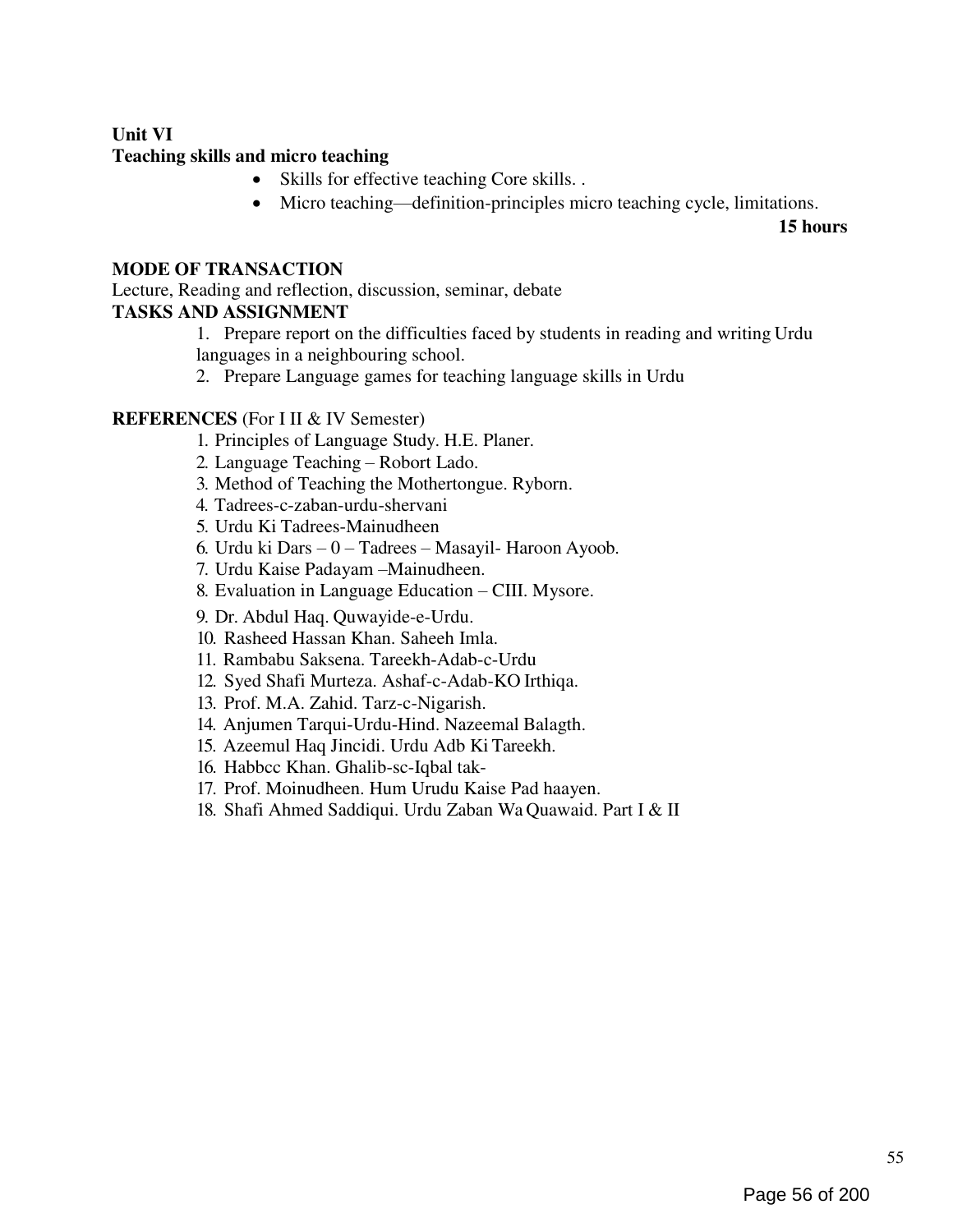## EDU0 5.8 THEORETICAL BASES OF TEACHING COMMERCE Course Learning Outcomes

On the successful completion of the course, the learner will be able to:

1. Explain the relevance of commerce education in past and present era

2. Implement various areas of commerce in to the modern commercial endeavour

3. Relate the aims, objectives and values of commerce education with teaching of commerce subjects at higher secondary level

4. Explore the implications of Bloom's taxonomy in commerce education

5. Determine appropriate approaches, methods, and techniques for teaching commercesubjects

6. Organize the principles and approaches of curriculum construction in selecting subjectmatter of commerce subjects

7. Judge the current trends in commerce curriculum at higher secondary level

8. Design micro lessons to develop skills in teaching commerce subjects

## Contact Hours: 100 (Instruction) Maximum Marks: 100 (External: 80, Internal: 20) Course

### COURSE CONTENT

Unit 1

#### Commerce as a unique discipline

- Commerce Meaning, Definition, Importance and Scope of Commerce as a subject
- Areas of Commerce and its recent development
- Accounting Meaning, definition, Importance and Scope (Cost Accounting, Computerized Accounting, Financial Accounting. DBMS)
- Vocational Education, Entrepreneurship Education, Consumer Education Meaning, features and importance
- Concept of Marketing Management, Financial Management, Human Resource Management, and its recent development.

(15 Hours)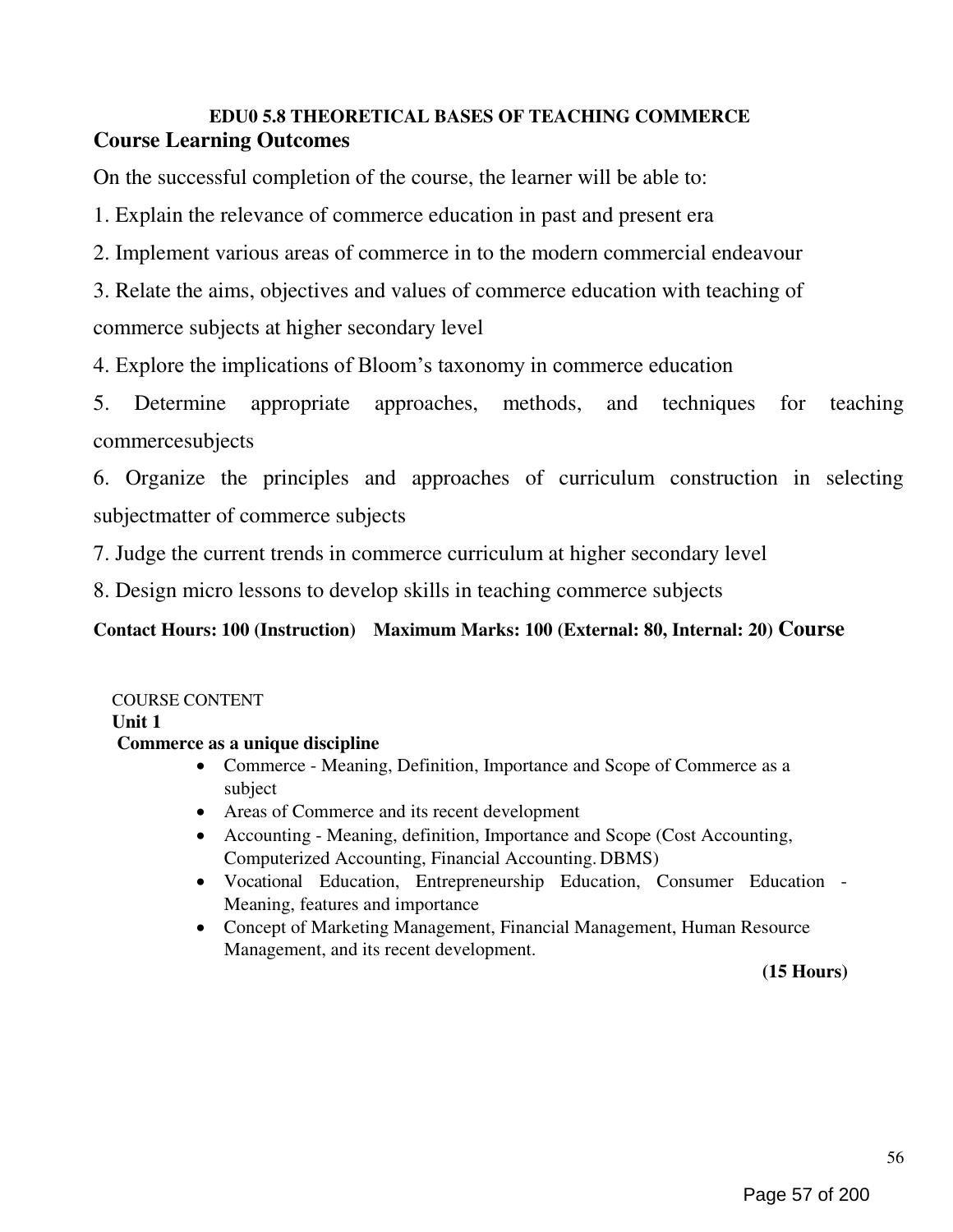- Approaches of Teaching Accountancy: Balance sheet approach, Equation approach and Spiral Development approach
- Methods of Teaching Commerce: Lecture method, Discussion- Group discussion and panel discussion, Debate, Seminar, Project method, Problem Solving method,

#### Commerce curriculum

- Concept of Curriculum –Meaning and Definition
- 
- 
- Approaches of Curriculum organization
- 
- evaluation

#### Unit VI

#### Approaches, methods & techniques of teaching commerce

- Maxims and Principles of Teaching Commerce.
- Meaning, Characteristics and Advantages of Learner centred approach, Competency based approach and Multi Media approach, Activity based approach- large group activity and small group activity

#### (20 Hours)

(15 Hours)

57

## (12 Hours)

# (8 Hours)

Unit II Commerce education

- Concept of Commerce Education, Meaning, definition, nature and Importance
	- Historical development of Commerce Recommendations of various committees on Commerce Education
	- Curricular reforms by KCF 2007 and NCF 2005-A brief outline of aims of education.

### Unit III

### Aims and objectives of teaching commerce

- Aims of Teaching Commerce
- Objectives of Teaching Commerce at Secondary and Higher Secondary Level.
- Values of Teaching Commerce
- Instructional Objectives of teaching Commerce- Revised Bloom's Taxonomy-Criteria for writing Instructional Objectives- Specifications
- Process skills in Commerce

#### Unit IV Micro teaching

## • Meaning, features, Steps and Phases of micro teaching

- Teaching Skills- Core Skills and its components –Lesson plans
- Integration of Skills and link Practice

#### Unit V

- 
- Principles of Curriculum Construction
- Types of Curriculum
- 
- Recent Trends in Construction of Commerce Curriculum
- Curriculum Evaluation Meaning, purpose, levels and techniques of curriculum

- 
-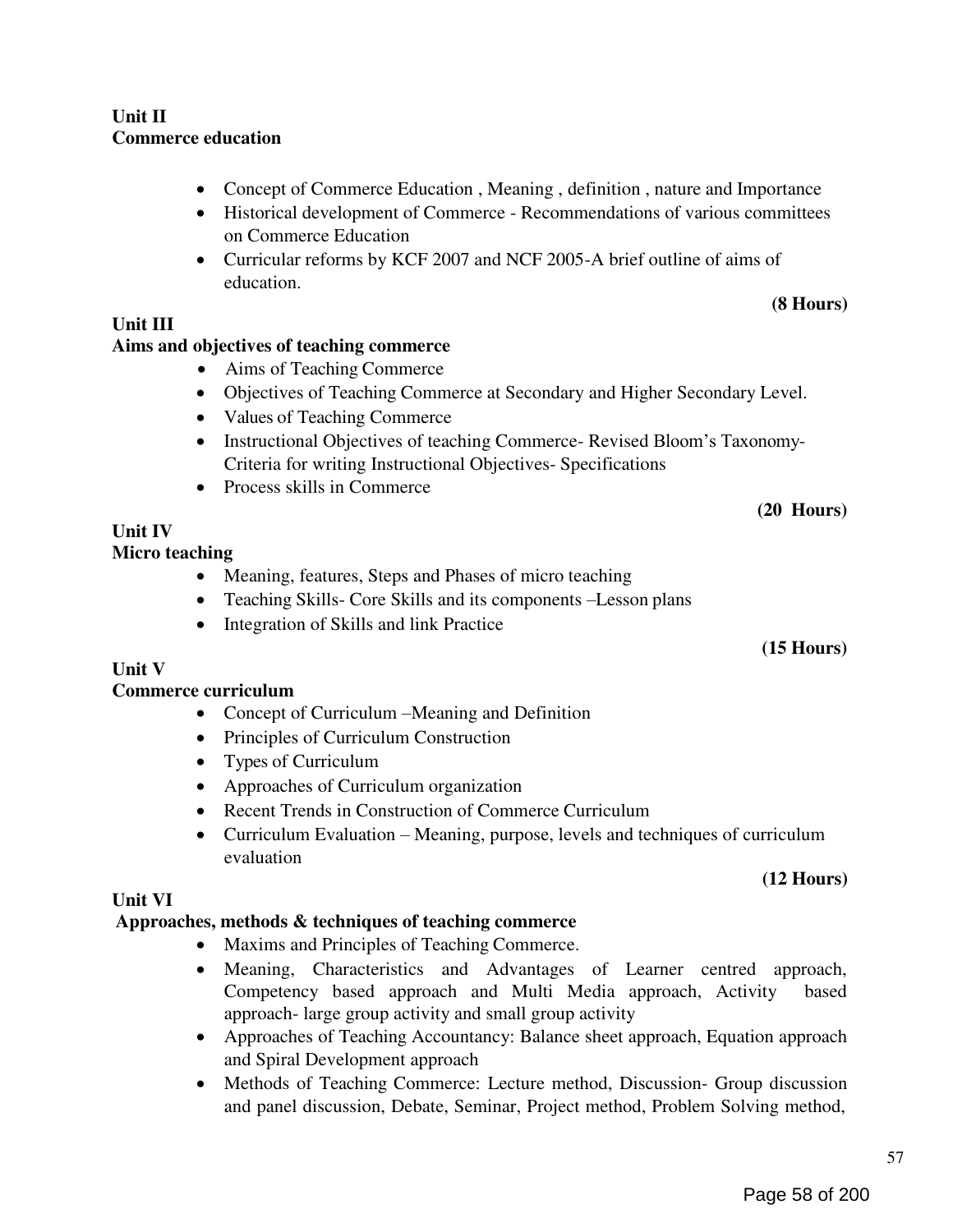Inductive and deductive method, Analytic and synthetic method , Case Study method, Market studies and surveys

- Techniques of Teaching Commerce Review, Role play, Simulation, Brainstorming.
- Teaching Strategies in Commerce Co-operative learning, Experiential Learning, Concept Mapping

#### MODE OF TRANSACTION

Lecture, Discussion, Group work and Project, Assignment, Seminar, Debate

#### TASKS AND ASSIGNMENT (20 Marks)

- 1. Undertake a Project on selected area from commerce
- 2. Compare the commerce curriculum of Higher Secondary Stage of Kerala state with that of the Central Board of Secondary Education based on curricular reforms.

#### **REFERENCES**

- 1. Aggarwal, J.C. (2003). Teaching of Commerce; A Practical Approach. New Delhi : Vikas Publication.
- 2. Anderson, W, L and Krathwohl, D, R (2001). A Taxonomy for Learning, Teaching, and Assessing: A Revision of Bloom's Taxonomy of Educational Objectives. Boston : Allyn & Bacon:.
- 3. Bloom, B. S. (1956). Taxonomy of Educational Objectives. Cognitive Domain. New York: David Mckay Co.
- 4. Borich,Gary.D. (2004). *Effective Teaching Method*. New Jersey : Prentice Hall Inc.<br>5. Boynton.L.D. (1963). *Methods of Teaching Bookkeeping and Accounting*. Ohio: So
- 5. Boynton,L.D .(1963). Methods of Teaching Bookkeeping and Accounting. Ohio: South Western Publication.
- 6. Chopra, H.K. & Sharma, H. (2007). Teaching of Commerce. Ludhiana: Kalyani Publisher..
- 7. Chauhan, S.S .(2006). Advanced Educational Psychology. New Delhi
- 8. Freire, P. (1998). *Pedagogy of the Oppressed*. USA: Continuum Pub. Co.<br>9. Gardner, H. (1983). *Frames of Mind: The Theory of Multiple Intelligence*
- Gardner, H. (1983). Frames of Mind: The Theory of Multiple Intelligences. New York: Basic Books
- 10. Gronlund, N.E. (1970). Stating Behavioural objectives for class room instruction. London: MacMillan
- 11. Joyce,B & Weil, M. (2003). Models of Teaching (5th Ed.). New Delhi: Prentice Hall.
- 12. Khan,M,Y & Jain,K,J. (2000). Management Accounting. New Delhi : Tata Mcraw Hill.
- 13. Khan.S.M.(1987). Commerce Education. New Delhi : Sterling Publishers.
- 14. Krathwohl.et.al. (1965). Taxonomy of Educational Objectives. Hand Book II: Affective Domain. New York:McKay.
- 15. Kumar, M. (2004). *Modern Teaching of Commerce*. New Delhi: Anmol Publications Ltd
- 16. Mangal, S.K. (2002). Advanced Educational Psychology. New Delhi : PHI Learning.
- 17. N.C.E.R.T. (1989). Instructional objectives of school subjects. New Delhi: N.C.E.R.T

(30 Hours)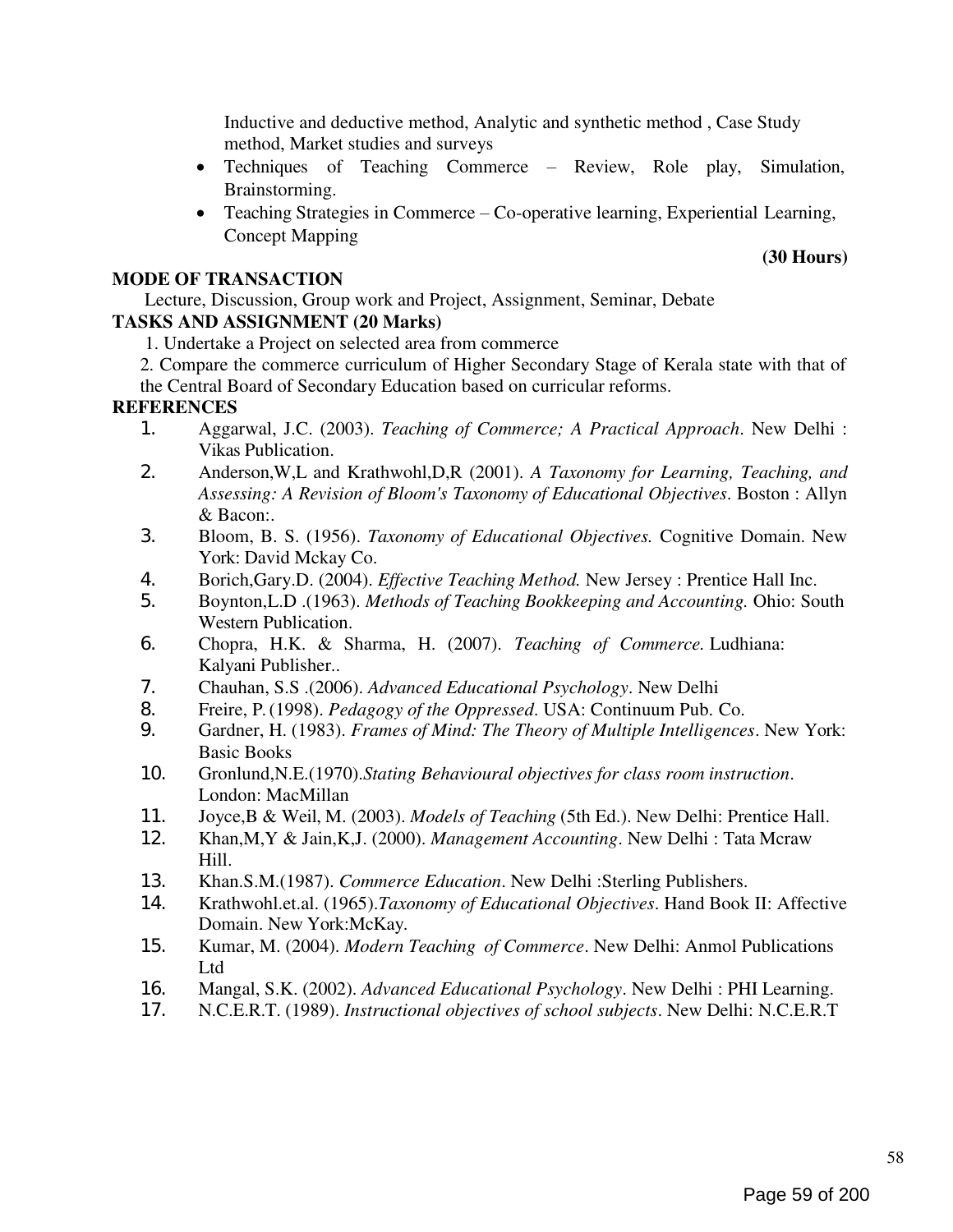- 18. Passi,B.K(1976). Becoming a Better Teacher: A Micro Teaching Approach. Ahamadabad: Sahithya Mundranalya.
- 19. Prasad, L,M.(2012). Principles and Practice of Management. New Delhi: Sultan Chand.
- 20. Pophan, Scharg & Blockhus. (1975). A Teaching Learning System for Business Education. New York:McGraw-Hill.
- 21. Raj, R, B. (1999). New Trends in Teaching of Commerce: Models of teaching and concepts of learning. New Delhi: Anmol Publications.
- 22. Rao, D,B. (2006) Methods of Teaching Commerce. New Delhi: Discovery publishing house.
- 23. Roa, S. (2005). Teaching of Commerce. Anmol Publications pvt. Ltd: New Delhi.
- 24. SCERT. (2007). Kerala Curriculum Framework. Trivandrum: SCERT.
- 25. Sharma, A. (2009). Contemporary Teaching of Commerce. Surjeet Publications: New Delhi.
- 26. Shukla, M, C, Grewal, T, S & Gupta, S, C. (1996). Advanced Accounts. New Delhi: S.Chand and Co
- 27. Singh, M, N. (1977). Methods and Techniques of Teaching Commerce. New Delhi :Youngman.
- 28. Singh, V.K (2006). Teaching of Commerce. New Delhi: A.P.H.Publishing corporations
- 29. Singh, Y, K. (2011). Teaching of Commerce. New Delhi : APH.
- 30. Tiwari, S.A.(2005).Commerce Education in the global Era. New Delhi : Adhyayan Publishers.
- 31. Vyotsky, L.S. (1978). Mind and Society: The Development of Higher Mental Processes. Cambridge:Mass University Press.
- 32. Higher secondary business studies and accountancy text book (Plus 1 & Plus 2)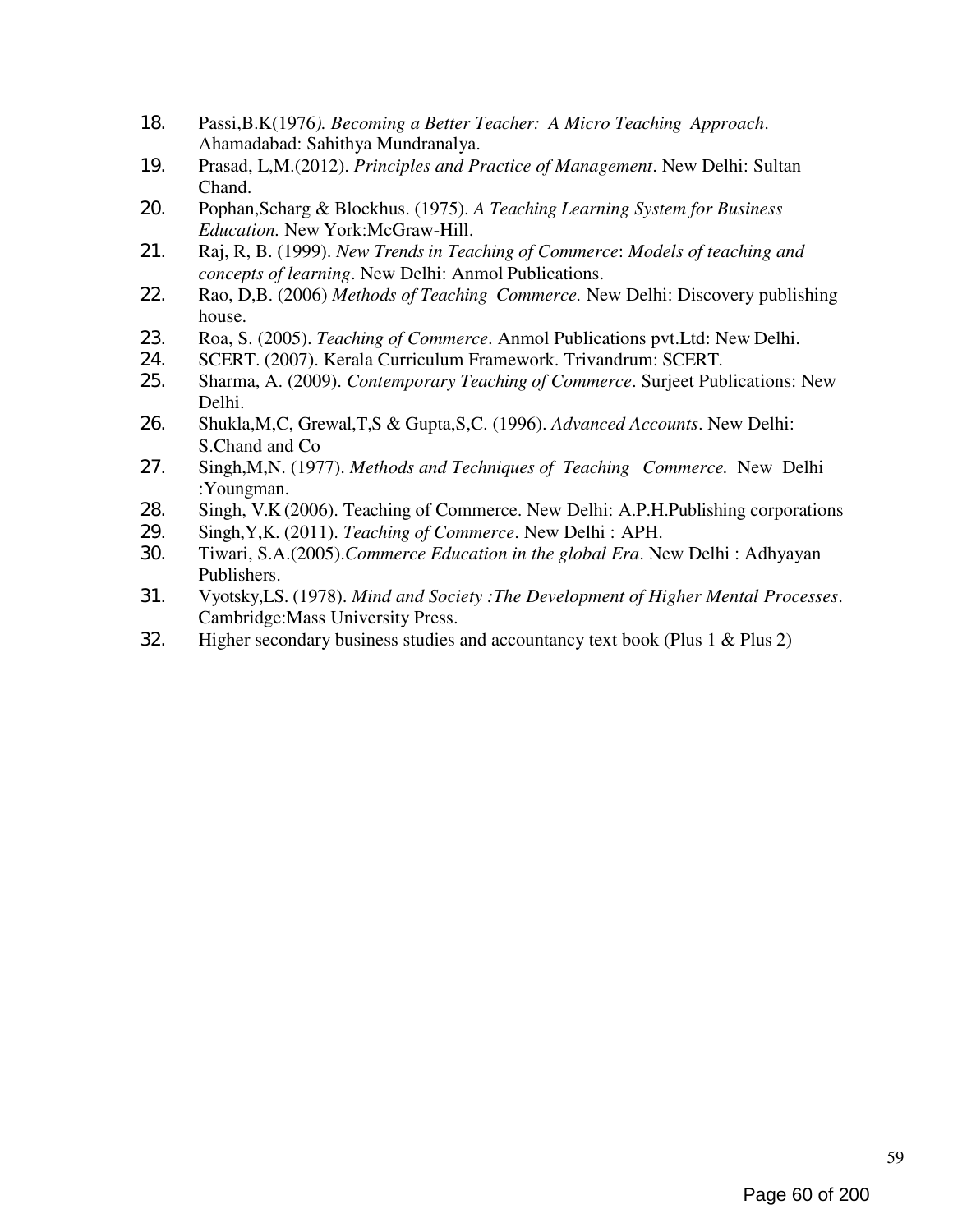#### EDU 05.9.THEORETICAL BASES OF TEACHING COMPUTER SCIENCE Contact Hours: 100 (Instruction) Maximum Marks: 100 (External: 80, Internal: 20) Course

## Course Learning Outcomes

On the successful completion of the course, the learner will be able to:

1. Explain the nature, scope, need, significance and future of Computer Science.

2. Illustrate the history and developmental trends in computer science education.

3. Describe the aims, objectives and values of teaching Computer Science in secondary andhigher secondary curriculum.

4. Sketch the conceptual overview of Revised Bloom's Taxonomy.

5. Identify the meaning, principles, phases and maxims of teaching.

6. Plan and practice micro teaching for the development of essential teaching skills.

7. Explain the principles, approaches and modern trends in the construction of curriculum by giving special focus to the subject Computer Science.

8. Use the scope of computer based learning management and evaluation in classroom.

9. Distinguish between the components and features of Individualized learning and collaborative learning.

10. Illustrate the use and importance of computers and Internet for implementing different learning strategies in individualized and collaborative learning environments.

### COURSE CONTENT

## Unit I

## Introduction to teaching computer science

- Meaning, definition, nature and scope of computer science
- An overview of the history of the development of computer science as a special discipline. Familiarisation of typical projects on computer education such as European school project, STREET project, etc.
- Need and significance of teaching computer science.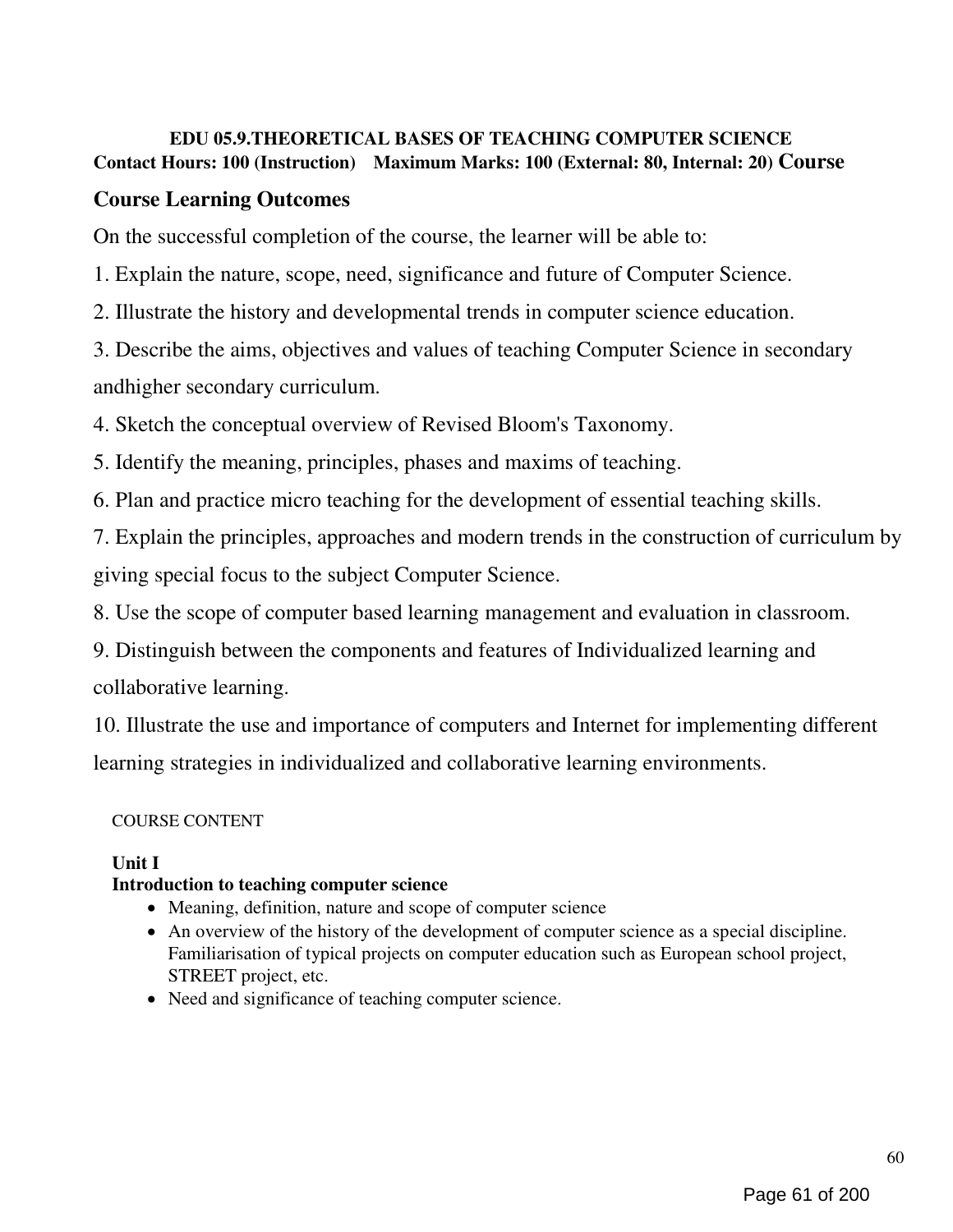61

## (20 Hours)

## Unit III

Unit II

## Teacher Behaviour and Micro Teaching

- Teaching -Meaning, Definition, Principles and Functions
- Phases of Teaching
- Maxims of teaching
- Teacher behaviour
- Teaching skills
- Micro teaching Meaning, Definition, Phases ,Micro Teaching Cycle , Link practice and preparation of micro teaching Lesson plan

## Unit IV

## Computer Science Curriculum

- Meaning and Definition of Curriculum
- Curriculum, Syllabus, Text book and Interactive textbook
- Principles of Curriculum Construction
- Fusion, Integration and Correlation in Computer science Curriculum
- Organizing science curriculum Topical, Spiral and Unit Approach
- Approaches to Curriculum Construction : Grass root approach, Administration approach, Demonstrative approach
- Modern Trends in Computer Science Curriculum
- Scope of Computer based Evaluation.

## Unit 5

## Method and Strategies of teaching computer sciences

 lecture method, Lecture cum demonstration method, Heuristic method, seminar, discussion method, problem solving method, Project Method

(16 Hours)

 Aims and Objectives of Teaching Computer Sciences at Primary, Secondary and Higher Secondary stages.

Computer Science as a core subject and its relation to other disciplines. Use of computers

- Conceptual, Inquiry, Skill and Affective Objectives of Computer science
- Bloom's Taxonomy of Educational Objectives

Aims , Objectives and Values of Teaching Computer Science

as a teaching aid for other subjects.

• Revised Bloom's Taxonomy by Anderson and Krathwohl

Future of computer science in view of unbelievably fast changes.

 Values of Teaching Computer Science : Practical values of Computer with reference to scientific and technological developments in all domains of knowledge, Cultural values with reference to Communication facilities binding humanity as a whole. Recreation and utilization of leisure time Spread of universal and continuing education.

# (20 hours)

# (20 Hours)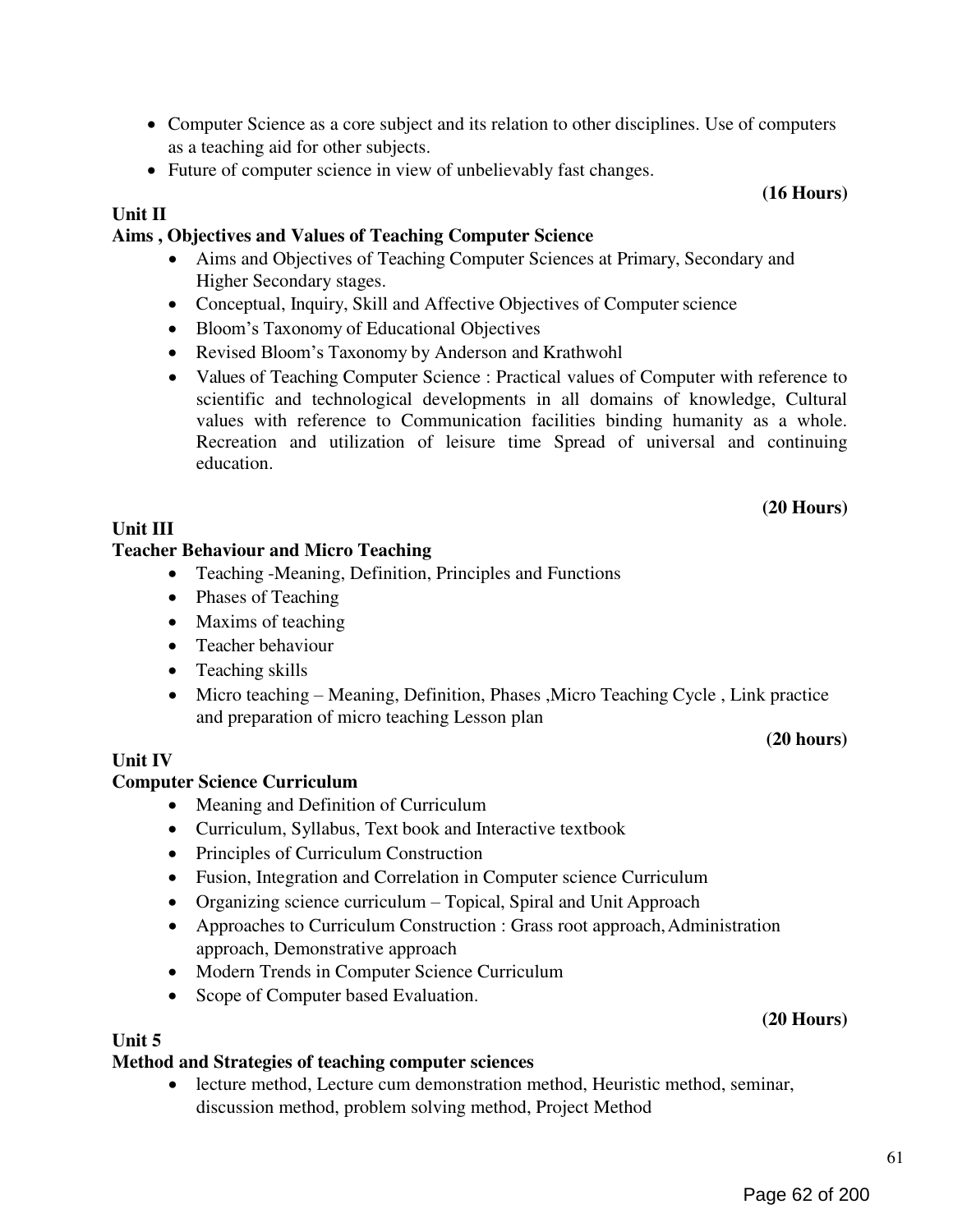- Collaborative learning, Managing Group learning in a classroom Critical Pedagogy
- ICT enabled learning: Self learning Programmed learning Computer assisted learning. e-learning, m-learning, LMSs.
- Web based discussions: chat rooms, discussion forums, etc.
- Learning Strategies : Meta-cognitive learning Strategies, Brain Based Learning, Exploratory and investigatory learning, Discovery Learning &Concept Mapping.
- Electronic resources & e-content, e-content development.

#### MODE OF TRANSACTION

(24 Hours)

Lecture, discussion, demonstration, small group activities, seminars etc.

#### TASKS AND ASSIGNMENTS

- Undertake a Project on selected area from Computer Science
- Compare the Computer Science curriculum of Higher Secondary Stage of Kerala state with that of the Central Board of Secondary Education based on curricular reforms.

#### REFERENCES (For I &II Semester)

- 1. Emerging Trends in Teaching of Computer : Ratho, T.N. and Ravi Prakash
- 2. Computer Education: (ed.) Venkataih
- 3. Computer Education: U.K.Singh and K.N.Sudarsan
- 4. Models of Teaching: Bruce Joyce and Marsha Weil
- 5. A Study of Thinking: Jerome S. Bruner et al.
- 6. Piaget for Classroom Teaching: Bavry J. Wadsmith
- 7. Cybernetic principles of Learning and Education Design: Karl U.Smith and margaret Edlts Smith
- 8. Behaviour therapy: Rimm and Masters
- 9. Synetics : William J.J. Gorden
- 10. Education in Digital Age: R.K. Ramana
- 11. Computer Assisted Instruction A synthesis of Theory, Practice and Technology: Stainberg
- 12. Microcomputers in Education: Smith, I.C.H.
- 13. Annotate C++: Stroustrup
- 14. Education via internet: Venkataiah S.
- 15. Education in the computer age-issue of policy, practice, and reform: Wldavsky A.
- 16. Oracle 8I The Complete Reference: Kevin Loney and George Kock
- 17. Object Oriented Modeling and Design: James Rumbaugh et al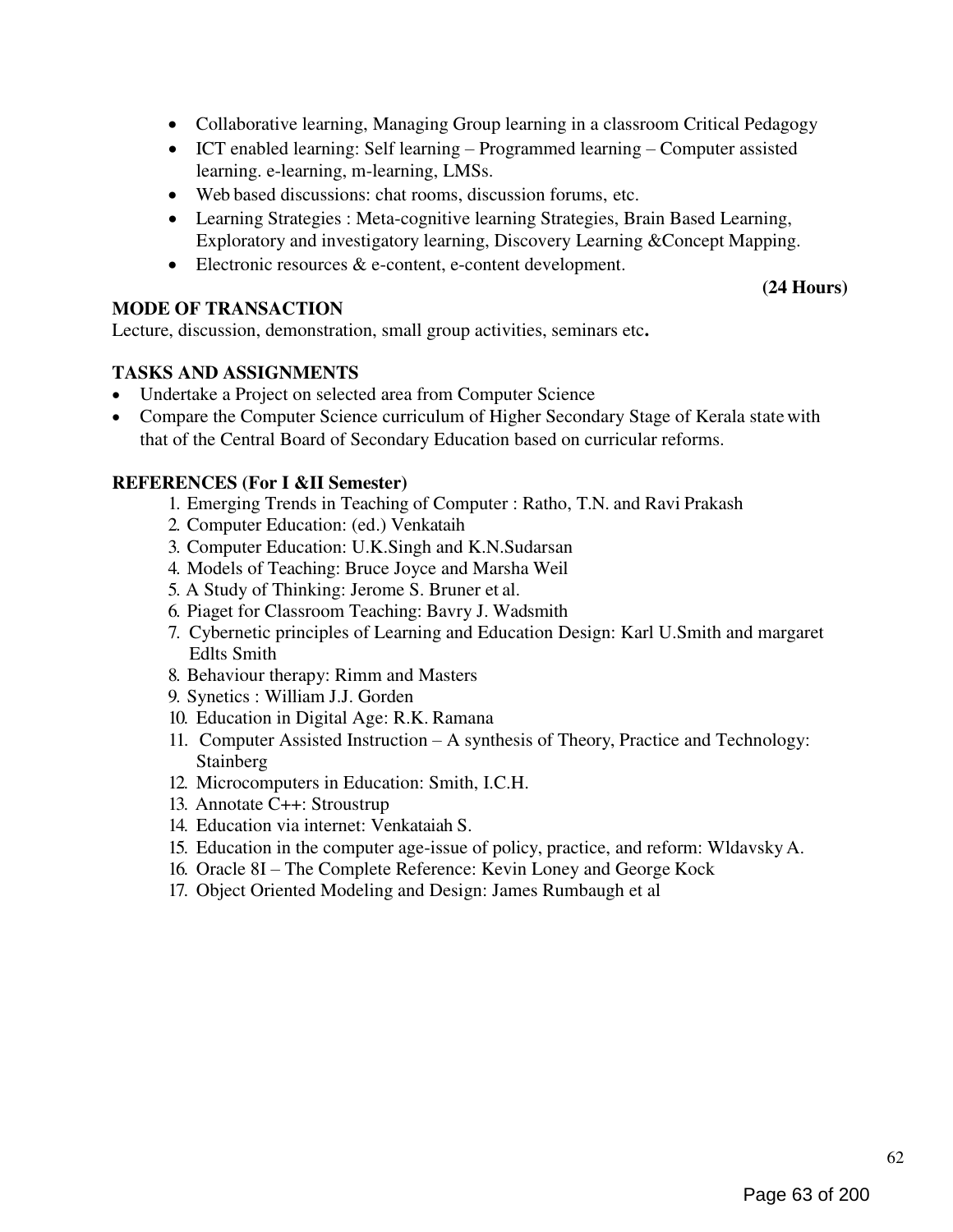### EDU.05.10. THEORETICAL BASES OF TEACHING MATHEMATICS Contact Hours: 100 (Instruction) Maximum Marks: 100 (External: 80, Internal: 20) Course

## Course Learning Outcomes

On the successful completion of the course, the learner will be able to:

- 1. Appraise the nature of mathematics as a science and its history
- 2. Explain the values aims and objectives of teaching mathematics
- 3. Formulate objectives/learning outcomes based on Bloom's Taxonomy/ RBT
- 4. Demonstrate individual teaching skills relevant to mathematics teaching
- 5. Select and make use of different methods and techniques for teaching mathematics
- 6. Explain the basic concepts of Curriculum

7. Appraise the present School mathematics curriculum with respect to the recommendationsof major curriculum reforms

#### COURSE CONTENT Unit I Nature of mathematics

- Mathematics- meaning and definition
- Nature of Mathematics- Mathematics as a Science, Mathematics as a game, Mathematics as a language, Mathematics as a tool. Difference between Mathematical science and basic science.
- Pure and applied Mathematics, Role of axioms and postulates,
- Fundamental branches of Mathematics (Arithmetic, Algebra, Geometry, Trigonometry)- Origin, nature of content, link between the branches
- Correlation of mathematics with other subjects and real life.
- Evolution of Mathematics as a discipline: Development as a science, History of Mathematics from ancient period to  $20<sup>th</sup>$  century
- Role of Mathematics in school curriculum in India-Recommendations of various Committees and commissions ( NPE, NCF, KCF.)

#### Unit II

### Aims and objectives teaching mathematics

- Values of learning Mathematics, aims and objectives of teaching Mathematics
- Objectives of teaching Mathematics at elementary, secondary and senior secondary levels with respect to NCF and KCF.
- Taxonomy of educational objectives- Blooms Taxonomy, Revised Bloom's Taxonomy- a conceptual overview

#### (17 Hours)

(20 Hours)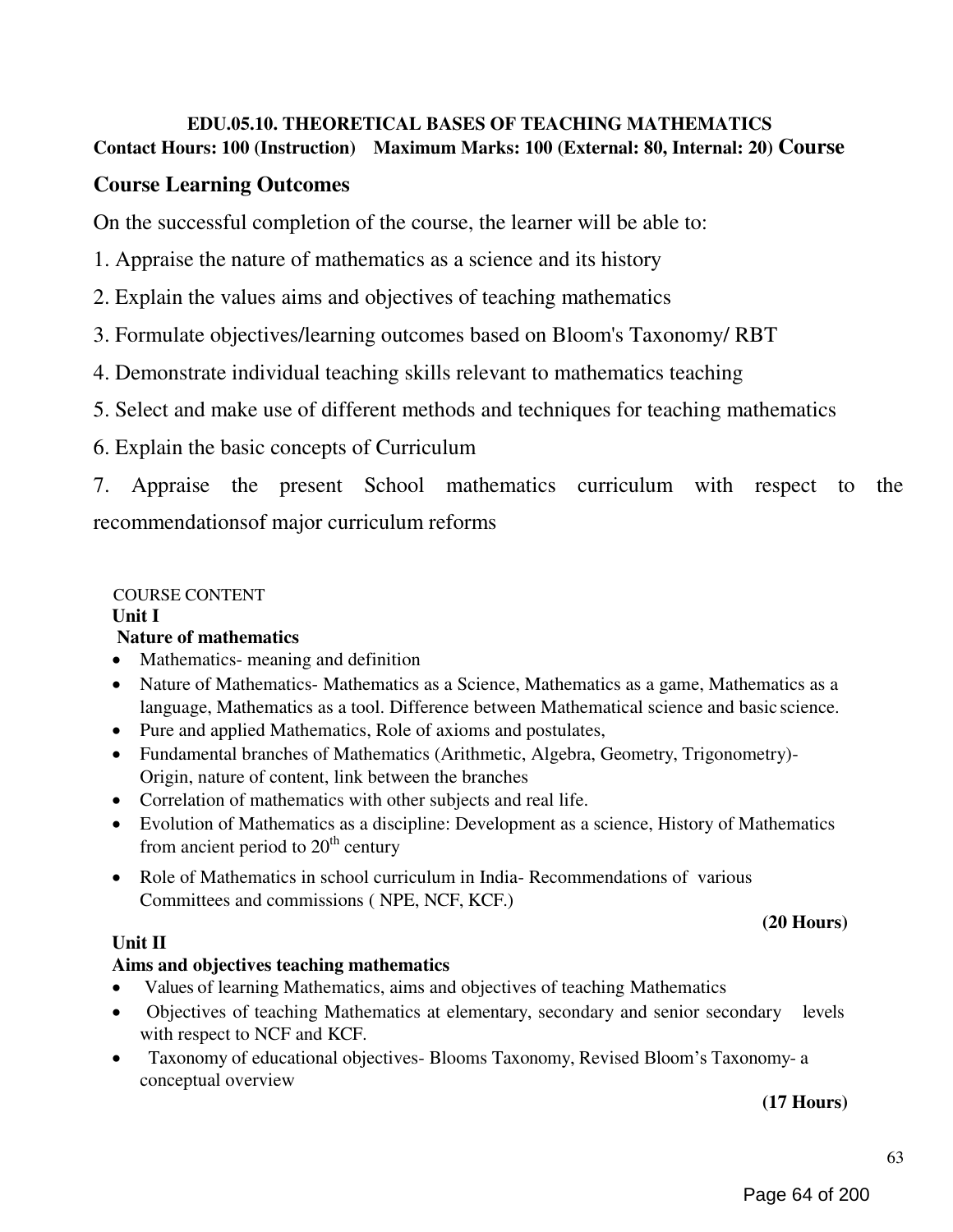## Unit III.

#### Micro teaching

- Teaching -Meaning, Definition, Principles and Functions
- Phases of Teaching
- Maxims of teaching
- Teaching skills
- Micro teaching Meaning, Definition, Phases ,Micro Teaching Cycle, Link practice and preparation of micro teaching Lesson plan

## Unit IV

### Approaches, methods and techniques of teaching mathematics

- Behaviourist approach, problem based learning, constructivist approach and heuristic approach
- Methods of teaching mathematics- Inductive-Deductive method, Analytic-Synthetic method, Project method, laboratory method, problem solving method
- Techniques of teaching mathematics- questioning, brainstorming, assignment
- Teaching for understanding proofs, Kinds of proofs- direct, indirect, by mathematical induction, by contradiction, by causes, the contra positive and disproof by counter example.

(23Hours)

(22 Hours)

### Unit V.

#### Mathematics curriculum

- Curriculum- meaning, types
- Curriculum development: Construction, organisation and evaluation-
- Principles of Mathematics curriculum construction, principles and approaches of curriculum
- Organisation
- Mathematics curriculum reforms SMP, SMSG, NCERT, NCF, KCF, Nuffield

#### (18Hours)

### MODE OF TRANSACTION

Lecture cum discussion, Brain storming, assignment and Seminar TASK AND ASSIGNMENTS

- 1. Critically analyse the implications of SMP/SMSG/Nuffield in secondary school mathematics curriculum in Kerala with the supporting evidences (interview/questionnaire, content analysis etc. Items for interview or questionnaire may be framed based on each dimension of the concerned reform)
- 2. Prepare a picture album of famous mathematicians (including western and Indian) with descriptions of their biography and contributions. (At least 10 mathematicians)

## REFERENCES (For I II & IV Semesters)

- 1. Anderson, W. L. &Krathwohl D. R. A taxonomy for Learning, Teaching and Assessing. Newyork: Longman.
- 2. Arnold V. et al (2000). Mathematics: Frontiers and perspectives AMS.
- 3. Backhouse, J. et al.( 1992). Improving the Learning of Mathematics. Cassel.London.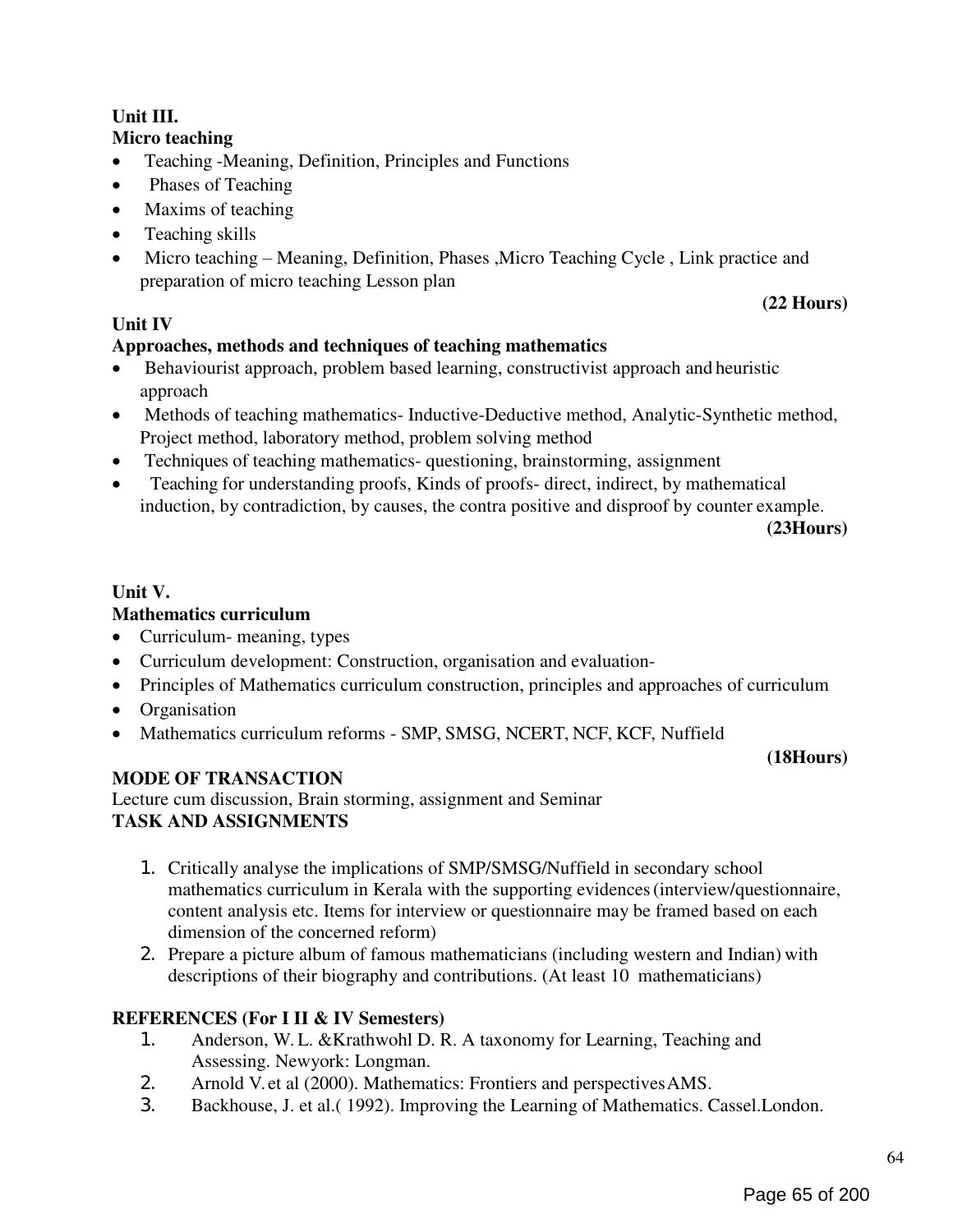- 4. Bender, W.N. (1992) Learning Disabilities characteristics, identification and teaching strategies. Allyn and Bacon. USA.
- 5. Bloom, B.S. et al.( 1968). Taxonomy of Educational objectives. Hand book I: Cognitive domain. David MckaycompanyInc New York.
- 6. Bruner, J.S.( 1966). Toward a theory of Instruction. Harvard University press. Cambridge, Mass.
- 7. Chambers,P.(2008). Teaching mathematics- developing as a reflective secondary teacher. NewDelhi, Sage.
- 8. Cooke,H.(2003). Success with mathematics.London, Routledge.
- 9. Eves, H.( 1963).The History of Mathematics. Holt RineHeart& Winston, New York.
- 10. Joyce, B. & Weil, M. (1986). Models of teaching (3rd ed.) New Jersey: Prentice-Hall Inc.
- 11. Krathwohl, D.R. et al (1964).Taxonomy of Educational objectives. Affective domain, David Makay, New York.
- 12. Kumar, P.K.S. &Bindu, C.M.(2002). Instructional Learning Strategies and Cognitive Entry Behavior. An experimental Analysis. Kanishka Publishers. New Delhi.
- 13. Kaput, J.(1992). Technology and mathematics education. In D. Grouws (Ed.), A handbook on research on mathematics teaching and learning (pp. 515-556). New York: Macmillan. Prentice Hall
- 14. Mangal. S.K. (1984).The Teaching of Mathemtics. FadonPrakash Brothers, Ludhiana.
- 15. N.C.E.R.T. (1989). Instructional objectives of school subjects. New Delhi: N.C.E.R.T. N.C.E.R.T. (1993). National curriculum for elementary and secondary education (rev. ed. ). New Delhi: N.C.E.R.T
	- NCERT . (2005)National Curriculum Frame Work New Delhi: NCERT
- 16. NCERT. A Text Book of content-cum- Methodology of teaching mathematics. New Delhi.
- 17. NCTE (1998). Pre-Service Education.
- 18. Nickson M. (2006). Teaching and learning mathematics, New York: Continuum.
- 19. Orlich, D.C.et al. (2001). Teaching Strategies. A guide to better instructions. Houghton Mifflin Co. New york.
- 20. Paintal Iris (1982). Micro Teaching : A Hand book for teachers. Oxford University Press. New Delhi,
- 21. Passi, B.K.(1976). Becoming Better Teachers: Micro Teaching Approach. SahithyaMudranalaya, Ahamedabad.
- 22. Piaget, J.( 1972.) Psychology of Intelligence. Little field, Adams & Co. NJ.<br>23. RaoAllaAppa(2010). Learning Disabilities. Neelkamal Publications Pvt Ltd
- RaoAllaAppa(2010). Learning Disabilities. Neelkamal Publications Pvt Ltd, New Delhi
- 24. Rao,N.M.(2008).A manual of Mathematics library, Neelkamal.
- 25. Russel, J. (2004) Teaching of mathematics. Campus books. New Delhi<br>26. S.K. Kochhar. Methods and Techniques of Teaching. Sterling Publishers
- 26. S.K.Kochhar..Methods and Techniques of Teaching, Sterling Publishers pvt ltd 2003
- 27. SCERT. (2007) Kerala Curriculum Frame Work Thiruvananthapuram: SCERT
- 28. Sidhu, K.S. The Teaching of Mathematics. Sterling Publishers. Banglore.
- 29. Simmons, M.( 1991).The Effective Teaching of Mathematics.Longman,New York.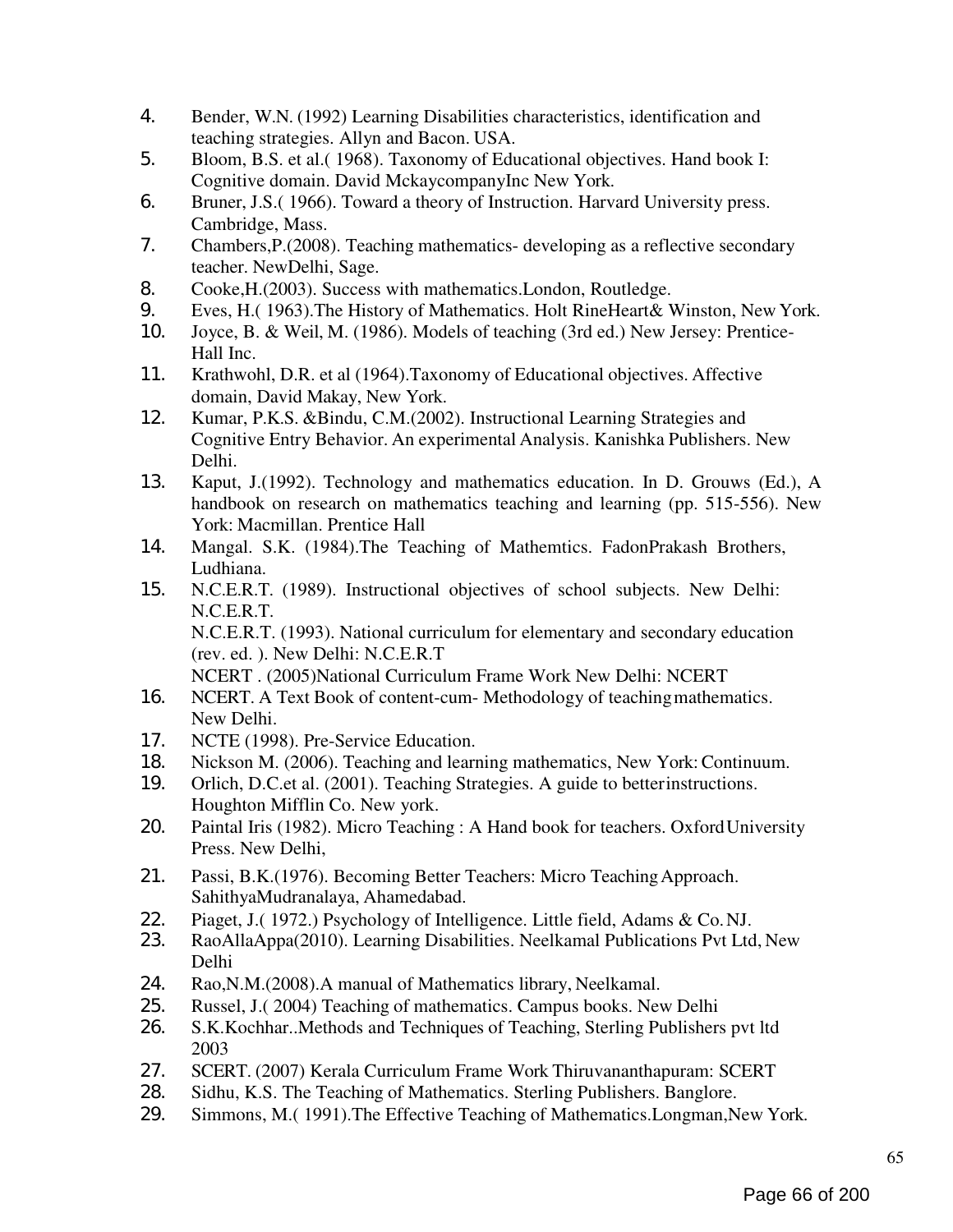- 30. Soman,K. (2000). Ganithasasthrabhodhanam. Trivandrum, Kerala Bhasha Institute.
- 31. State Text Books and Hand Books in mathematics of kerala, Class VII XII.<br>32. Sternberg, R. J. (2006) Cognitive Psychology. New Delhi : Thomson Wadswo
- 32. Sternberg, R. J.(2006) Cognitive Psychology. New Delhi : Thomson Wadsworth
- 33. Struik, D.J. .( 1967) A Concise History of Mathematics. Dower Pub. New York.
- 34. Topping, K. (1988). The peer Tutoring Hand Book: Promoting Co-operative Learning. Croom Helm.
- 35. Travers, J.K. et al (1977).Mathematics teaching. Harper & Row. New York.
- 36. Tanner, H., & Jones, S. (2000). Becoming a successful teacher of mathematics, London: Routledge.
- 37. Travers,J,K; Pikaart,L; Suydam,M.N&Runion,E,G. (1977). Mathematics teaching.New York, Harper&Row.
- 38. www.merlot.org/merlot/index.htm
- 39. www.ugc.ac.in/oldpdf/xiplanpdf/EContentxiplan.pdf
- 40. www.fisme.science.uu.nl/en/rme/
- 41. www.unesco.org/education/pdf/323\_22.pdf
- 42. www.wcer.wisc.edu/news/coverstories/promises\_of\_realistic\_math\_education.php
- 43. www.wisc-online.com
- 44. http://www4.ncsu.edu/unity/lockers/users/f/felder/public/Papers/CLChapter.pdf
- 45. Moersch, C. Informal Assessment Strategies: A-Z for the Math Math.http://loticonnection.cachefly.net/iste\_2010/Informal\_Assessment\_Strategies. pdf
- 46. http://unesdoc.unesco.org/images/0009/000911/091122EB.pdf
- 47. http://www.iitk.ac.in/mathold/pdf/Olmpd-broch-2014-15.pdf
- 48. http://www.allen.ac.in/pre\_nurture/pre\_nurture\_examcalender.asp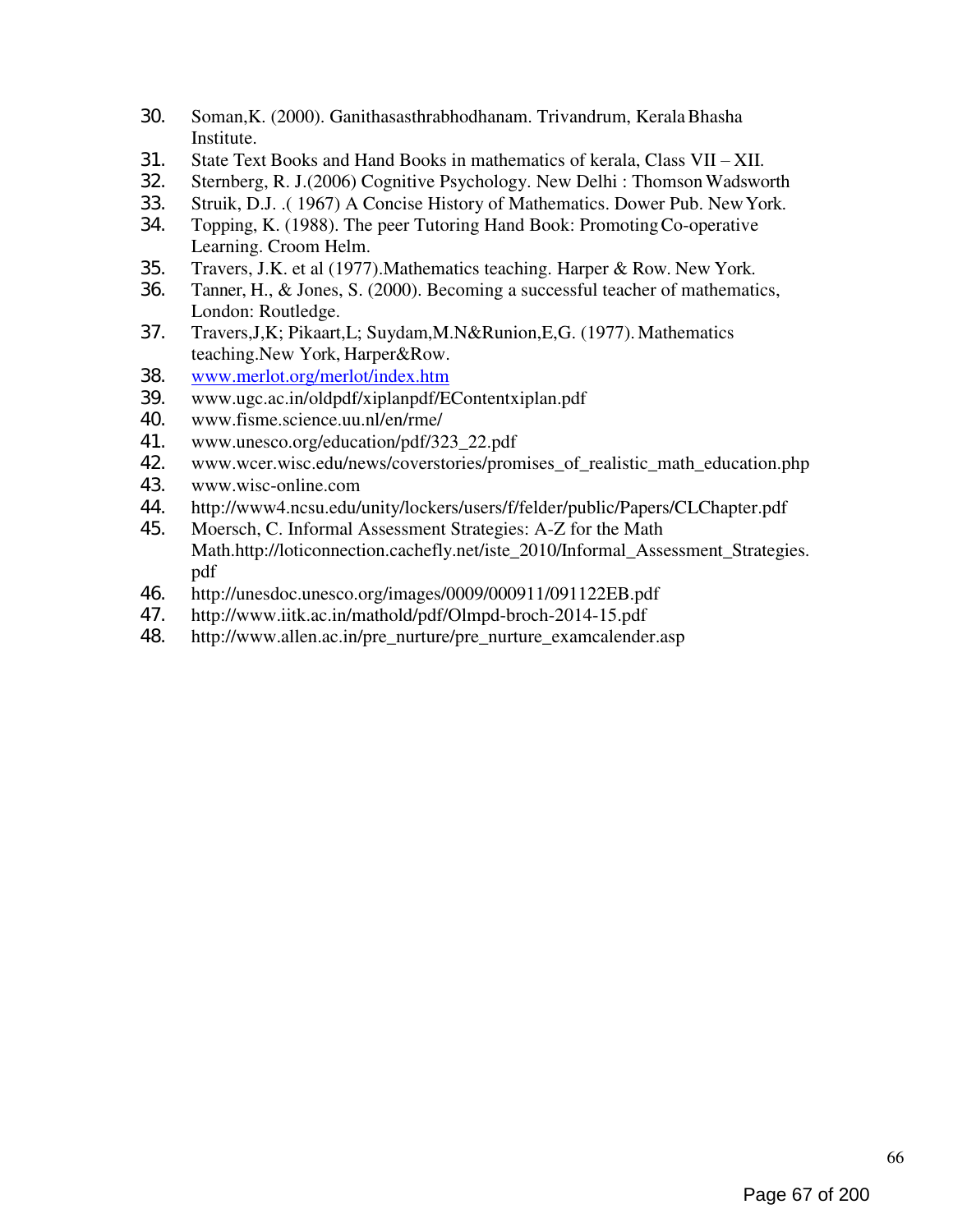## EDU.05.11. THEORETICAL BASES OF TEACHING NATURAL SCIENCE Contact Hours: 100 (Instruction) Maximum Marks: 100 (External: 80, Internal: 20) Course

## Course Learning Outcomes

On the successful completion of the course, the learner will be able to:

1. Analyse the nature and method of science

2. Detect the landmarks in the development of science and significance of science inKCF and NCF

- 3. Execute microteaching
- 4. Construct lesson plans based on different models of teaching
- 5. Select appropriate approaches, methods and techniques in teaching science
- 6. Analyse the theoretical bases of constructivism and familiarise techniques of

Implementing constructivism in class room

- 7. Review the latest happenings in the state schooling procedures
- 8. Focus the influence of science and science teacher in modern society
- 9. Analyse the principles and stages of curriculum construction
- 10. Evaluate the curriculum reforms abroad
- 11. Correlate science with other subjects

### COURSE CONTENT

### Unit I

### Introduction to science discipline

- Science-its meaning, definitions, and nature
- Science as a product and process
- Science as an on-going process of enquiry, importance of science as a school subject
- Scientific Method, steps of scientific method
- Scientific Attitude-Scientific Aptitude.
- Landmarks in the development of science education.
- Science Education as envisaged in the NCF (2005), KCF (2007).

(14Hours)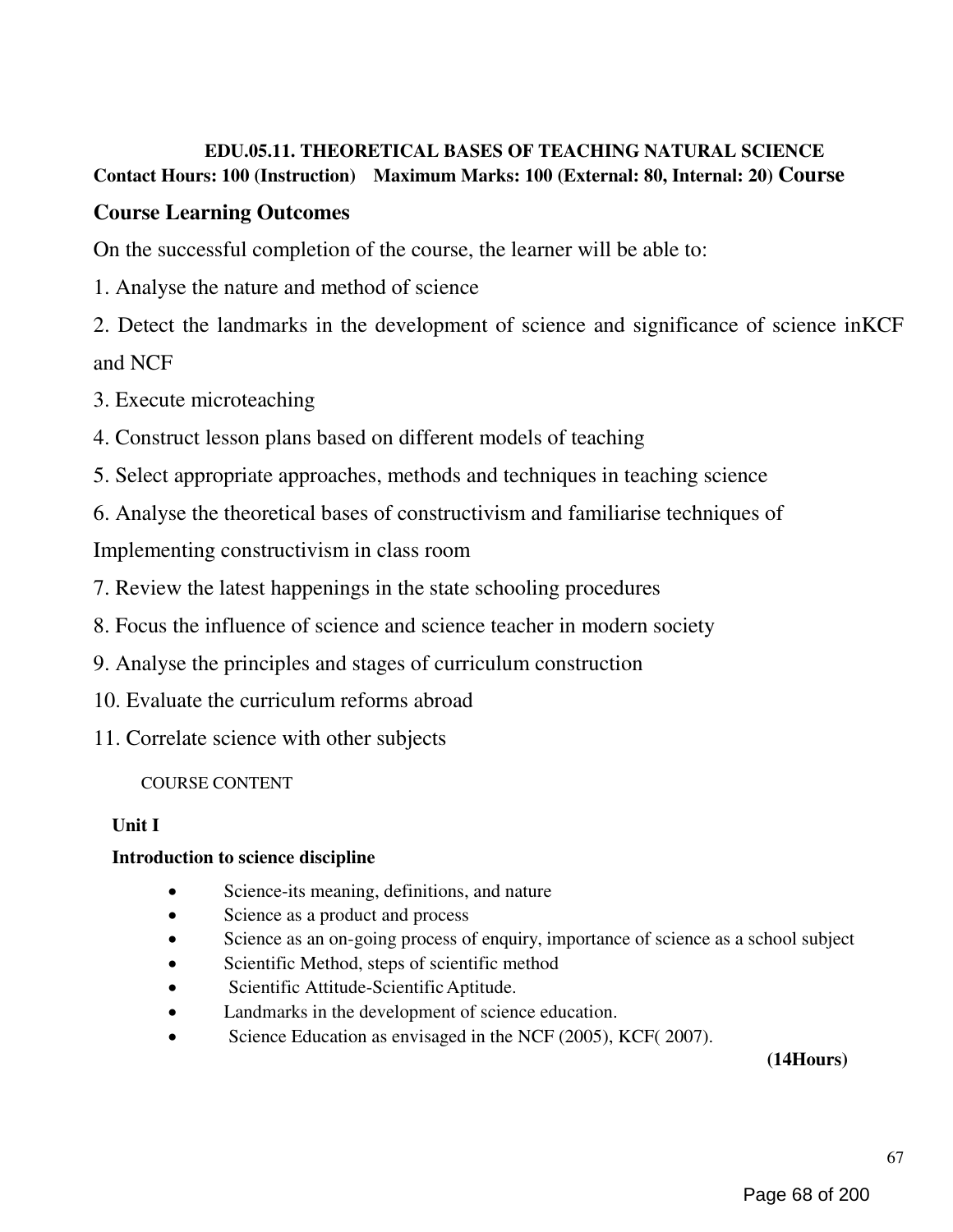### Unit II

#### Micro teaching and models of teaching

- Micro teaching-micro teaching cycle-Teaching skills for class room instruction, Essential skills for Science teaching, Micro teaching - a skill based practice.
- Models of Teaching –Meaning and concept, Families of Models of Teaching, Elements of a model
- Concept Attainment Model, Inquiry Training Model and Advance Organizer Model

#### (20 hours)

#### Unit III

#### Approaches, methods and techniques of teaching science.

- Teaching Maxims of teaching.
- Inductive, Deductive, Enquiry, Discovery and guided discovery Approaches .
- Methods of Instruction Lecture, Lecture cum demonstration method,
- Heuristic method, Project method, Problem solving method,
- Dalton Plan, Individual laboratory method and activity based learning (ABL)
- Teaching techniques and strategies- Questioning Technique, Discussion, Brain storming, Role Playing, simulation, Seminar and Debate and panel discussion

#### (24 Hours)

#### Unit V

#### Learning as a generative process

- Constructivism-conceptual frame and underpinning theories
- Cognitive Constructivism and Social Constructivism,
- Behaviourist approach Vs Constructivist approach.
- Collaborative learning, jig-saw learning-Managing Group learning in classroom
- .Learning as a Generative process- Role of a teacher and learner in these contexts
- Critical Pedagogy and issue based learning
- Review of the latest happenings in the state schooling procedures.

(20 Hours)

#### Unit V

#### Science education

- Science and society-Science as a social Endeavour; Scientific Literacy, Influence of science on society.
- Misconceptions in Science Examples of common misconceptions in students, Role of teachers in overcoming student misconceptions.
- The Science Teacher and Society. Roles of science teacher in modern society
- Science Curriculum -A conceptual analysis, Curriculum and syllabus, Hidden curriculum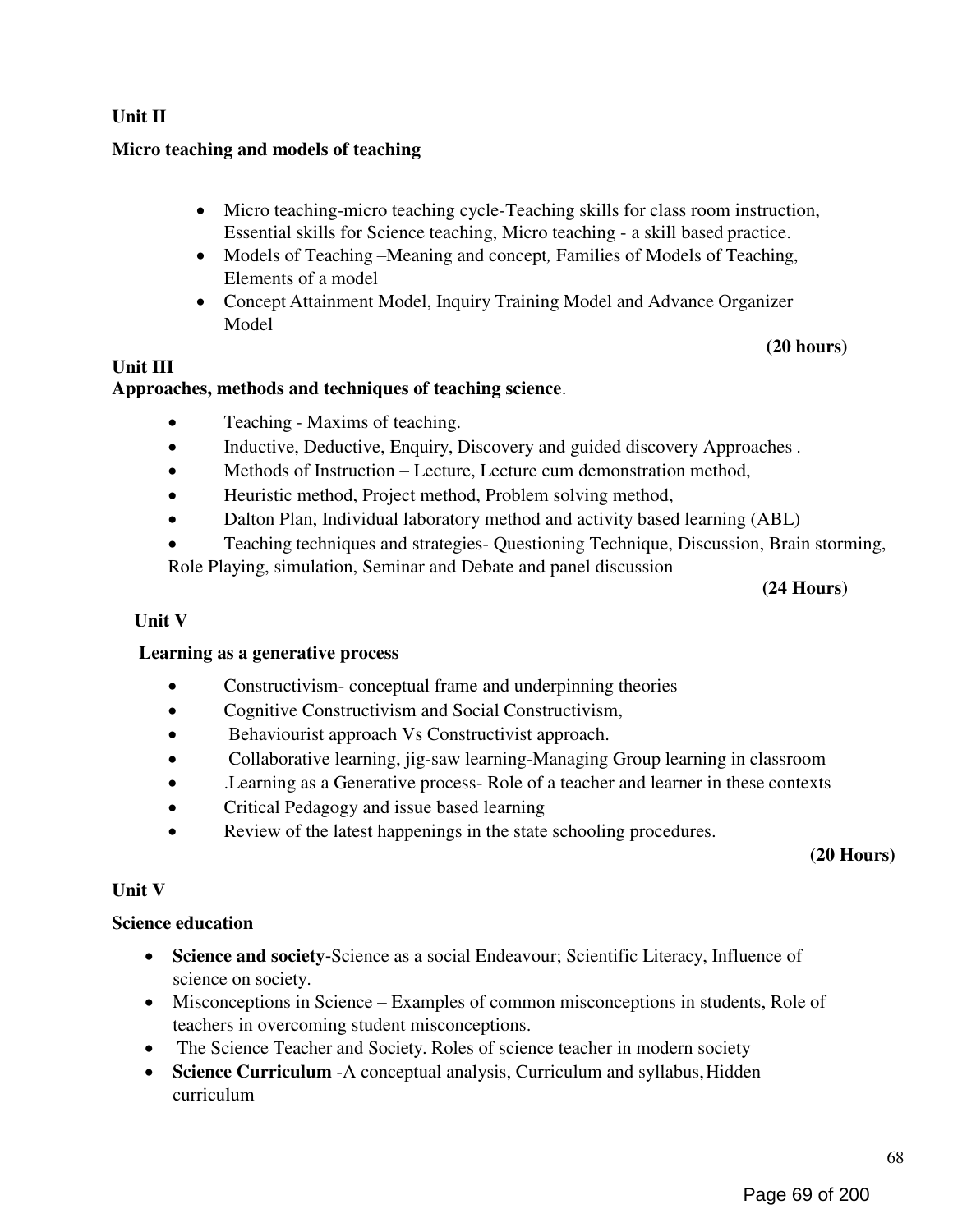- Principles of curriculum construction.
- Stages of curriculum development. Approaches to curriculum organization, Integrated, Disciplinary and Inter disciplinary approach.
- Curriculum reforms abroad-BSCS, Nuffield Foundation.
- Correlation in science teaching -Need and Significance, Types of correlations- Incidental correlation, Systematic correlation, Correlation of science with other subjects.

(22 Hours)

#### MODE OF TRANSACTIONS

Lecture, Demonstration, Seminars, Discussions

#### TASKS AND ASSIGNMENTS

- 1. Prepare a lesson transcript based on any one models of teaching prescribed in syllabus.
- 2. Write a script for the Role play of a Biological theme and enact it in a school class and reflect

#### REFERENCES (For I II and IV semesters)

Anderson, J.B. (1980). Cognitive Psychology and its Implications.SanFrancisco: W. H. Freeman and Company.

Anderson, C. and K. Roth. (1992). Teaching for Meaningful and Self Regulated Learning of Science. Advances in Research of Teaching, VoI. 1, J. Brophy, ed. Greenwich, Conn : JAI. Alsop, S. & Hicks, K. (2003)Teaching science. New Delhi: Kogan page India Private Ltd. Arons, A.B. (1983). Achieving Wider Scientific Literacy.Daedalus Spring 91—122. Aggarwal, D.D. (2001): Modern Methods of Teaching Biology. Sarup Teaching Series.Sarup& Sons, New Delhi.

BhaskaraRao, D. (2000): Teaching of Biology. Nagarjuna Publishers, Guntur.

Bhatt, B. D., & Sharma, S.R. (1996).Methods of Teaching Science. Delhi: Kanishka Publishing House. Bloom, B.S. (Ed). (1956). Taxonomy of Educational Objectives : New York :David Mekay Company. Bloom, B.S. (Ed.) (1956). Taxonomy of Educational Objectives, Handbook 1— Cognitive Domain,Harcourt Brace & World Inc., New York.

Chikara, M. S. and S. Sarma (1985): Teaching of Biology, Prakash Brothers, Ludhiana. Dale, E. (1967): Audiovisual Methods in Teaching.(2nd ed.). New York: The Drygen Press, Inc. 117

Das, R.C. (1985). Science Teaching in Schools. New Delhi: Sterling Publishers. Elkind, D. (1977). Piaget and Science Education.In.

Gagne, R.M., Briggs, L.J. & Wagner, W.W. (1986). Principles of Instructional Design (3rd ed.). Chicago: Holt, Rinehart and Winston Inc

Gentn, D. & Stevens, A.L.(Eds.).(1983). Mental Models. Hillsdale, New Jersey: Larence Erlbaum Associates, Publishers.

Gupta, S.K. (1985). Teaching of Physical Science in Secondary Schools. New Delhi : Sterling Publications (Pvt.) Limited.

Hull, D. L., (1988). Science as a process. Chicago: The University of Chicago Press.

Joyce, B. & Weil, M. (1986). Models of Teaching (3rd ed.) New Jersey: Prentice Hall Inc.

Kohli, V.K. (1986). How to teach Science.Ambala City, Haryana: Vivek Publishers.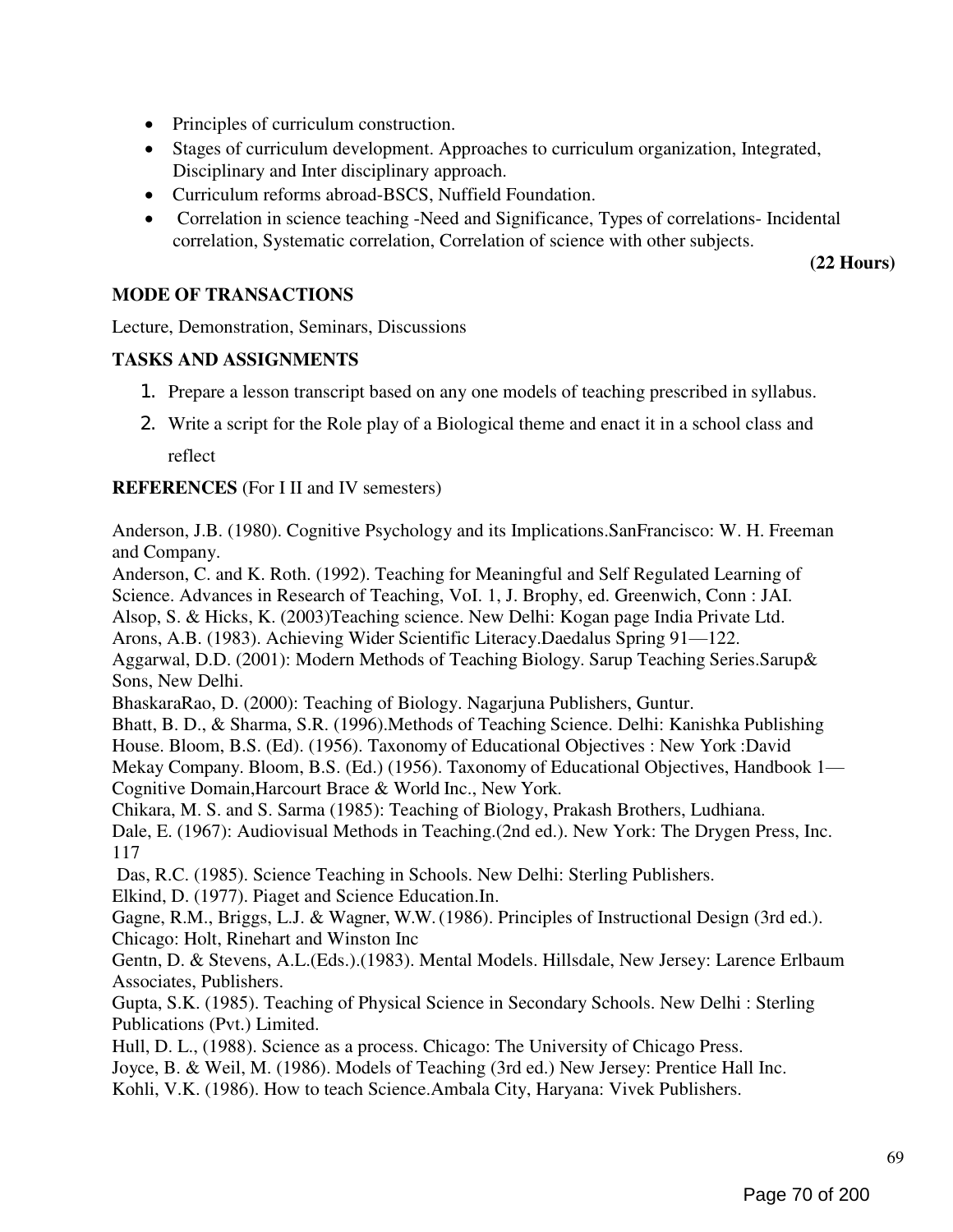Lowman, J. (1995). Mastering the Technique of Teaching. Second Edition, San Francisco. Mangal,S.K.,Teaching of Science, New Delhi:Arya Book Depot.1997.

Mohan, R (1995). Innovative science teaching for physical science. New Delhi: Prentice Hall. Mohan R (2011) Teacher Education, New Delhi Prentice Hall India Ltd

NarendraVaidya: Science Teaching in Schools for the 21st century, Deep and Deep Publications Pvt.Ltd.,1999.

N. Vaidya& J.S. Rajput (Eds.), Reshaping our School Science Education. New Delhi: Oxford & I.B.H. Publishing Company.

N.C.E.R.T. (1989).Instructional objectives of school subjects. New Delhi: N.C.E.R.T.

N.C.E.R.T. (1993). National curriculum for elementary and secondary education (rev. ed. ). New Delhi:

N. C. E. R.T. NCERT . (2005)National Curriculum Frame Work New Delhi: NCERT

Praveen, M. G. &Koya, H.M. P (2016). Teaching science: Resources, Methods and Practices, Nellkamalpublishers, Hyderabad

SCERT. (2007) Kerala Curriculum Frame Work Thiruvananthapuram:

SCERT S.Venkataih(Ed)..Science Education.Anmol publications Pvt Ltd.,2000

S.K.Kochhar..Methods and Techniques of Teaching, Sterling Publishers pvt ltd 2003

Sharma Jagdish, Model of Science Teaching,Raj Publishing House, Jaipur.(2006)

Siddiqui,N.H.andSiddiqui.M.N., Teaching of Science Today and Tomorrow.Delhi:Doaba

House.1983. Sivarajan, K &Faziluddin, A., Science Education—Methodology of Teaching and Pedagogic Analysis.Calicut University Co-Operative Store.

Sharma, R.C. (1985). Modern Science Teaching. New Delhi: DhanpatRai& Sons.

UNESCO,New UNESCO Source Book for Science, France UNESCO.

Yadav.M.S Teaching of Science, Mangaldeep Publication, N.Delhi 1992.

70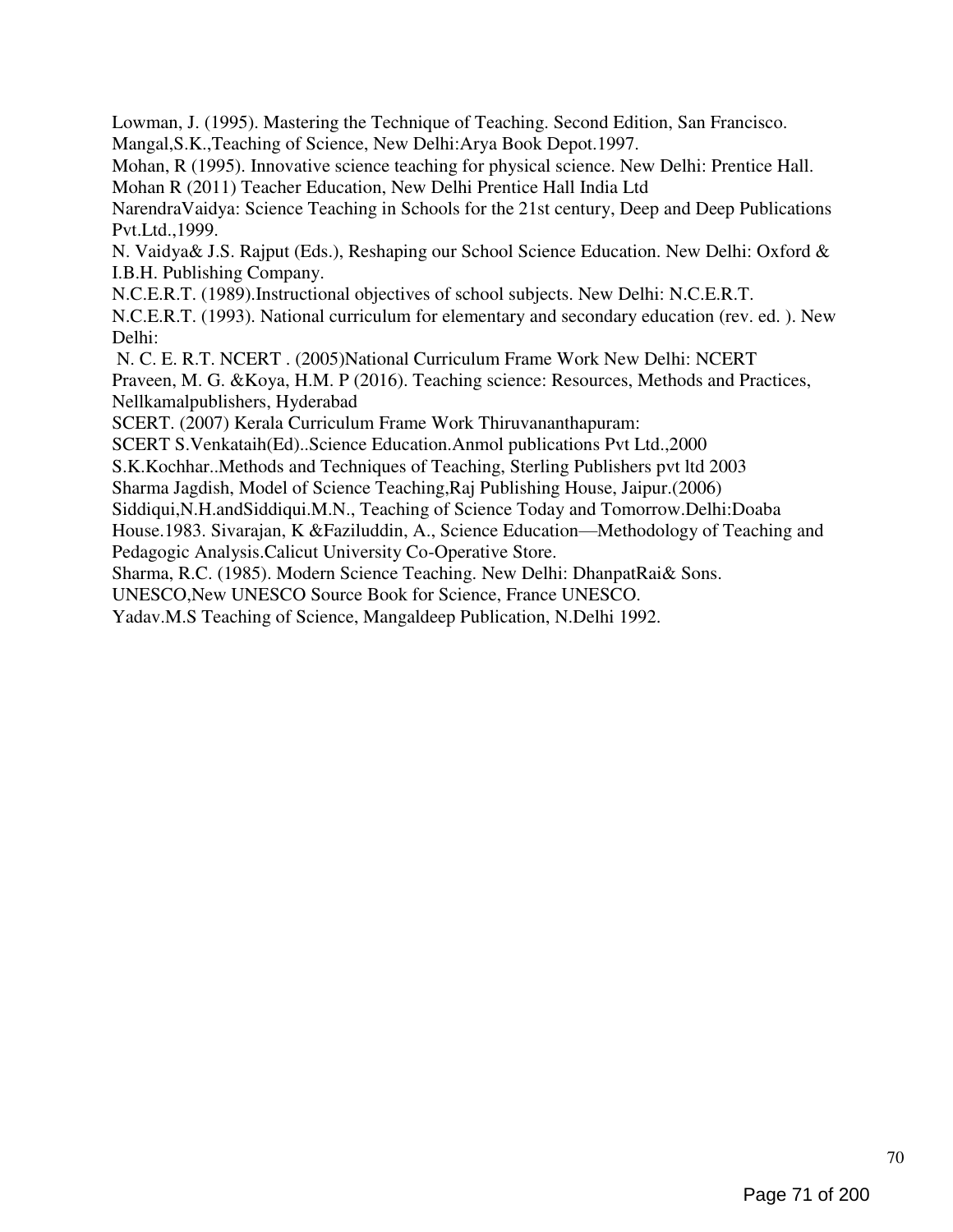#### EDU 05.12 THEORETICAL BASES OF TEACHING PHYSICAL SCIENCE

Contact Hours: 100 (Instruction) Maximum Marks: 100 (External: 80, Internal: 20)

# EDU 05.12-THEORETICAL BASES OF TEACHING PHYSICAL SCIENCE Course Learning Outcomes

On the successful completion of the course, the learner will be able to:

- 1. Explain nature, values, and evolution of physical science as asubjectand distinguish between scientific attitude and scientific aptitude
- 2. Design objectives, learning experiences, and evaluation proceduresbased on different taxonomies of instruction.
- 3. Plan some measures /strategies for developing science process skillsamong students
- 4. Explain and organize various procedural aspects of teaching.
- 5. Plan and implement micro teaching sessions.
- 6. Define and curriculum and it's principles
- 7. Correlate physical science with other subjects and integrate it inhis/ her classroom teaching and can critically analyse the different approaches of curriculumconstruction
- 8. Plan and execute various methods and strategies in teachingphysical science

### COURSE CONTENT

### Unit.1

## Introduction to teaching physical science

- Meaning, definition, nature and scope of physical science
- Science as a product and process
- Evolution and significance of physical science as a school subject
- Values of teaching physical science in the present context
- Scientific Attitude and Scientific Aptitude
- Branches of science, Emergence of interdisciplinary subjects

#### (16 Hours)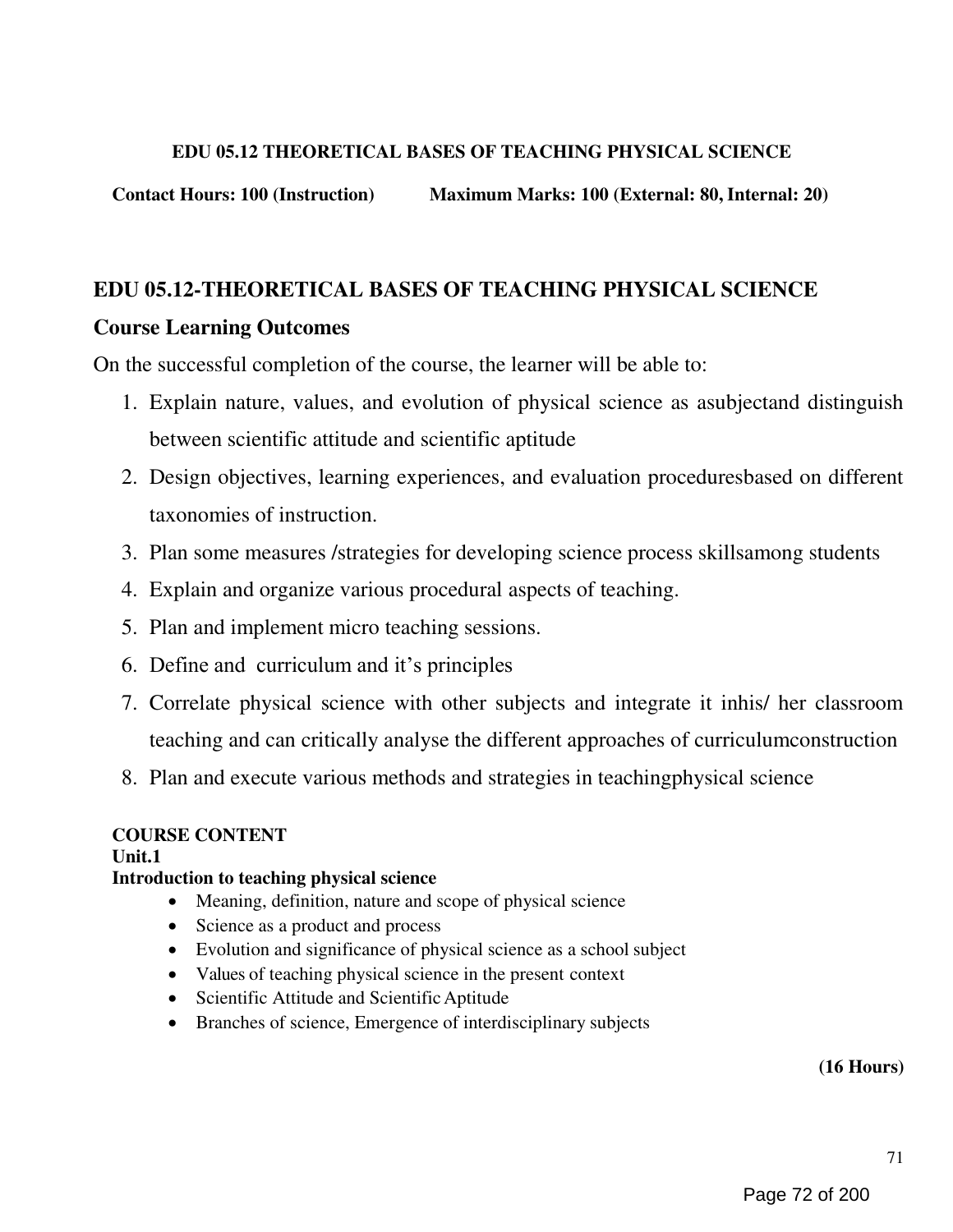#### UNIT II

#### Aims , objectives and values of teaching physical science

- Aims and Objectives of teaching Physical Science
- Objective based instruction and evaluation, objectives and specific objectives, learning experience and evaluation
- Bloom's Taxonomy of Educational Objectives
- Revised Bloom's Taxonomy by Anderson and Krathwohl
- Taxonomy of Mc Cormack & Yager
- Digital Taxonomy
- Process skills in Science at secondary stage, Developing process skills in students.

#### (20 Hours)

#### Unit III

#### Teacher behaviour and micro teaching

- Teaching -Meaning, Definition, Principles and Functions
- Phases of Teaching
- Maxims of teaching
- Teacher behaviour
- Teaching skills
- Micro teaching Meaning, Definition, Phases ,Micro Teaching Cycle , Link practice and preparation of micro teaching Lesson plan

#### (20 hours)

#### Unit IV

# Physical science curriculum

- Meaning and Definition of Curriculum
- Curriculum , Syllabus and Text book
- Principles, Foundation and Stages of Curriculum construction
- Correlation in science teaching
- Organizing physical science curriculum Topical, Spiral and Unit Approach
- Approaches to Curriculum Construction concentric plan, topic method, type study. Integrated, Disciplinary and Interdisciplinary Approaches Grass root approach
- CBA, CHEM, PSSC

#### (20 Hours)

#### Unit V

#### Method and strategies of teaching physical sciences

- Methods of Instruction: Lecture cum demonstration method, Project method, Problem solving method, Individualized laboratory method, Dalton Plan, Supervised study.
- Teaching techniques and strategies- Brain storming, Questioning Technique, Buzz discussion- Debate, Symposium, Panel Discussion, and Seminar. Concept map, Mind Map, Analogies, Blended learning, Problem-based Learning (PBL), Mnemonics, Graphic organizers

#### (24 Hours)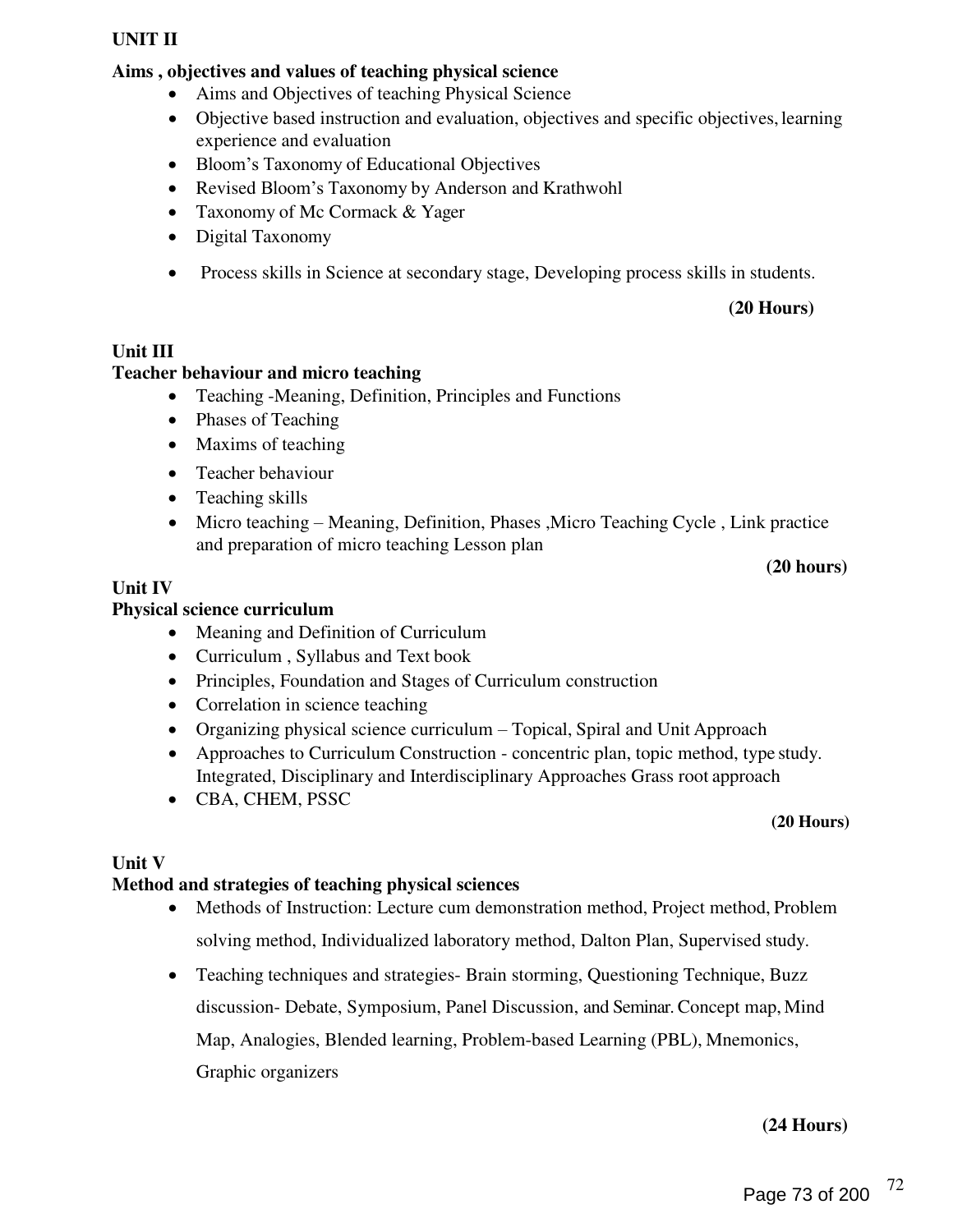# MODE OF TRANSACTION

Lecture, discussion, demonstration, small group activities, seminars etc.

## TASKS AND ASSIGNMENTS (Any Two of the following)

- 3. Construct a mind map for any topic in Physics or Chemistry at the higher secondary level.
- 4. Critically evaluate Physical Science Textbook at Secondary level based on Principles of Curriculum Construction
- 5. Develop a module for a single topic emphasising the development of any 5 process skills

in secondary students.

# REFERENCES (for  $1^{\text{st}}$  &  $2^{\text{nd}}$ Semester)

Ahmad J., (2009) Teaching of Biological Sciences.New delhi: PHI Pvt Ltd. Alsop, S. & Hicks, K. (2003)Teaching science New Delhi: Kogan page India Private Ltd.

Anderson, W.L & Krathwohl D.R. A taxonomy for Learning, Teaching and Assessing. Newyork: Longman.

Das, R.C. (1985) Science teaching in schools New Delhi: Sterling Publishers Ebel, L & Frisbie, A. (1991). Essentials of Educational Measurement. New York:McGraw Hill

Freire, P. (1998). Pedagogy of the Oppressed. USA: Continuum Pub. Co.

Gagne, R.M., Briggs, L.J. & Wagner, W.W. (1986). Principles of Instructional Design (3rd ed.). Chicago: Holt, Rinehart and Winston Inc

Harlen, W & Elstgeest (1992) UNESCO Source Book for Science in the Primary School New Delhi : National Book Trust

Joseph t. T., (1991) Modern Trends in Science Education, Kottayam: St Joseph Training College Joyce,B. & Weil,M. (1986). Models of Teaching(3<sup>rd</sup> ed.) New Jersey: Prentice Hall Inc.

Mangal, S.K. (2002). Advanced Educational Psychology. New Delhi :

Mathew, T.K. & Mollykutty (2012) Science Education-Theoretical Bases of Teaching & Pedagogic Analysis, Chengannur: Rainbow Publications

McCormack, A.J. & Yager, R.E. (1989) A New Taxonomy of Science Education. Science Teacher, v56 n2 p47-48

Menon, R.V.G. (2010) An Introduction to the History and Philosophy of Science.

Mohan, R (1995). Innovative science teaching for physical science. New Delhi: Prentice Hall Mohan, R (2007). Innovative science teaching for physical science. New Delhi: Prentice Hall Mohan,R(2011). Teacher Education. New Delhi: Prentice Hall of India Pvt Ltd.New Delhi:Dorling Kindersley Pvt Ltd.

Passi, B.K. (ed.) (1976). Becoming a better teacher; A microteaching approach, Ahmedabad: Sahitya Mudranalaya

Popper, (2002) The Logic of Scientific Discovery, Routledge Publishers

RajanKM.,(1999),Perspectives in Physical Science Teaching, Kottayam: Vidyarthimithram.

SCERT, Kerala (2009). Teachers' Hand Book, Standard VIII, Education Department, Government of Kerala.

Sharma, R. C. (1985) Modern science teaching. New Delhi: Dhanpat Rai &, Sons.

Singh & Sharma. Microteaching-Theory and Practice. Nat'l Psychological Coop, Andhra.

Sivarajan,K &Faziluddin,A.(2005) ScienceEducation.Calicut University : Central Co-operative stores.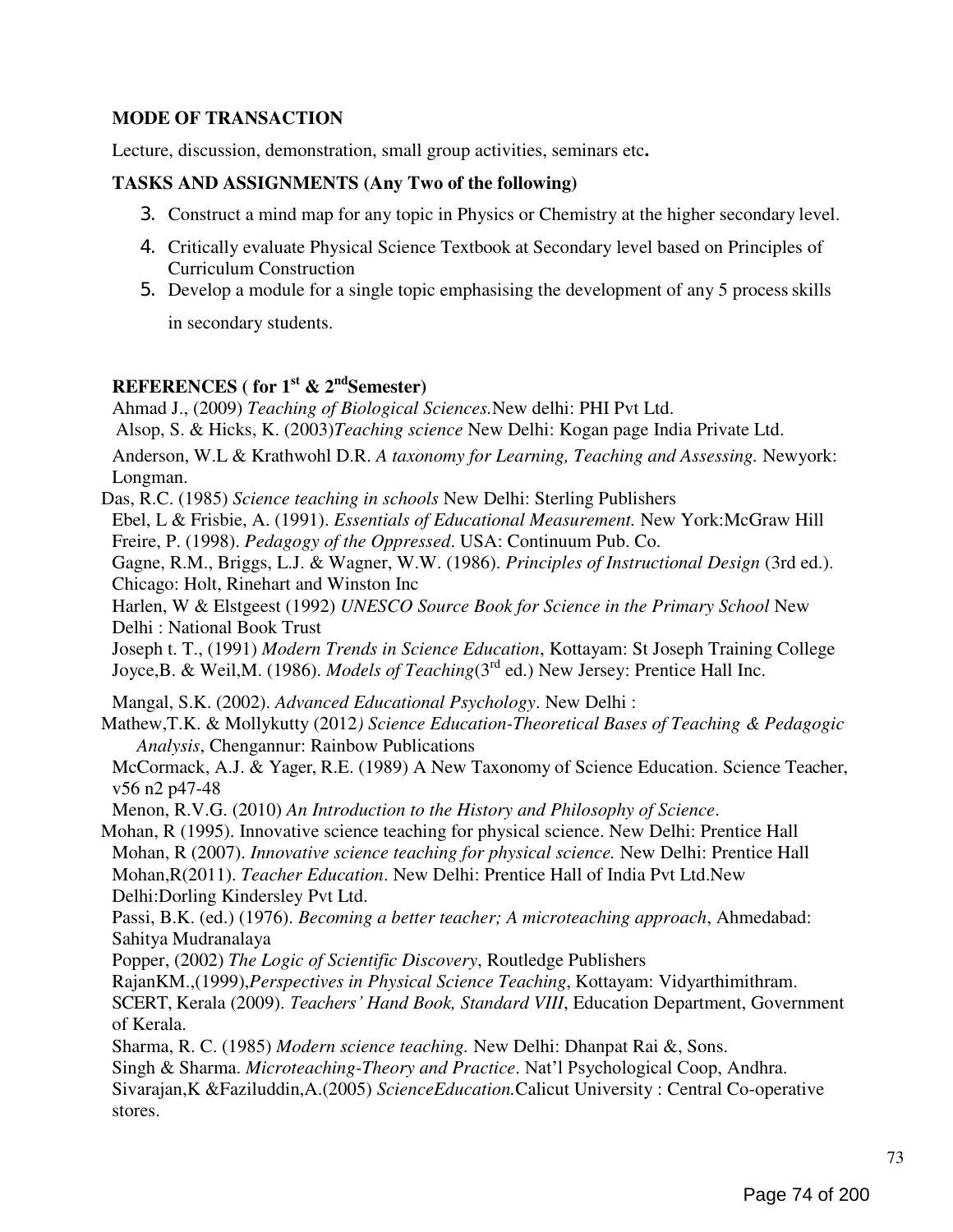AAAS(1965) An evaluation model and its application in science- a process approach

Problem Solving Cycle & types of problems- Sternberg,R.J., (2006) Cognitive Psychology, Thomson Wadsworth NPE Report(1968) Ishwarbhai Patel Committee Report(1977) NPE Report(1986) NPE Report(1992) Yash Pal committee Report NCF Report(2005) KCF Report(2007) 2http:www.iisc.ernet.in/insa/ch4.pdf http://eprints.utm.my/6048/1/ aziziyahcognitivepsy.pdf http://www.youtube.com/watch?v=T7xLD4XfqAw http://teachingcenter.wustl.edu/preparing-syllabus http://www.librariananurudh.com/images/LIBRARY--‐1--‐99.pdf http://www.freeinquiry.com/intro-to-sci.html http://www.godslasteraar.org/assets/ebooks/Gardner\_A\_Skeptical\_Look\_at\_Karl\_Popper\_sec.pdf http://plato.stanford.edu/entries/popper/ https://en.wikipedia.org/wiki/Technological\_Pedagogical\_Content\_Knowledge http://www.tpack.org/ www.citejournal.org/articles/v9i1general1.pdf SCIENCE, ALIENATION AND OPPRESSION by Robert M. Young Retrieved from http://www.human-nature.com/rmyoung/papers/pap103h.html Emancipatory Science Retrieved from http://www.republicancommunist.org/articles/EL008/EL008Robertson.html http://www.scientificliteracy.org/aboutus.htm http://www.curriculumsupport.education.nsw.gov.au/investigate/index.htm http://www.ncert.nic.in/programmes/talent\_exam/pdf\_files/Details.pdf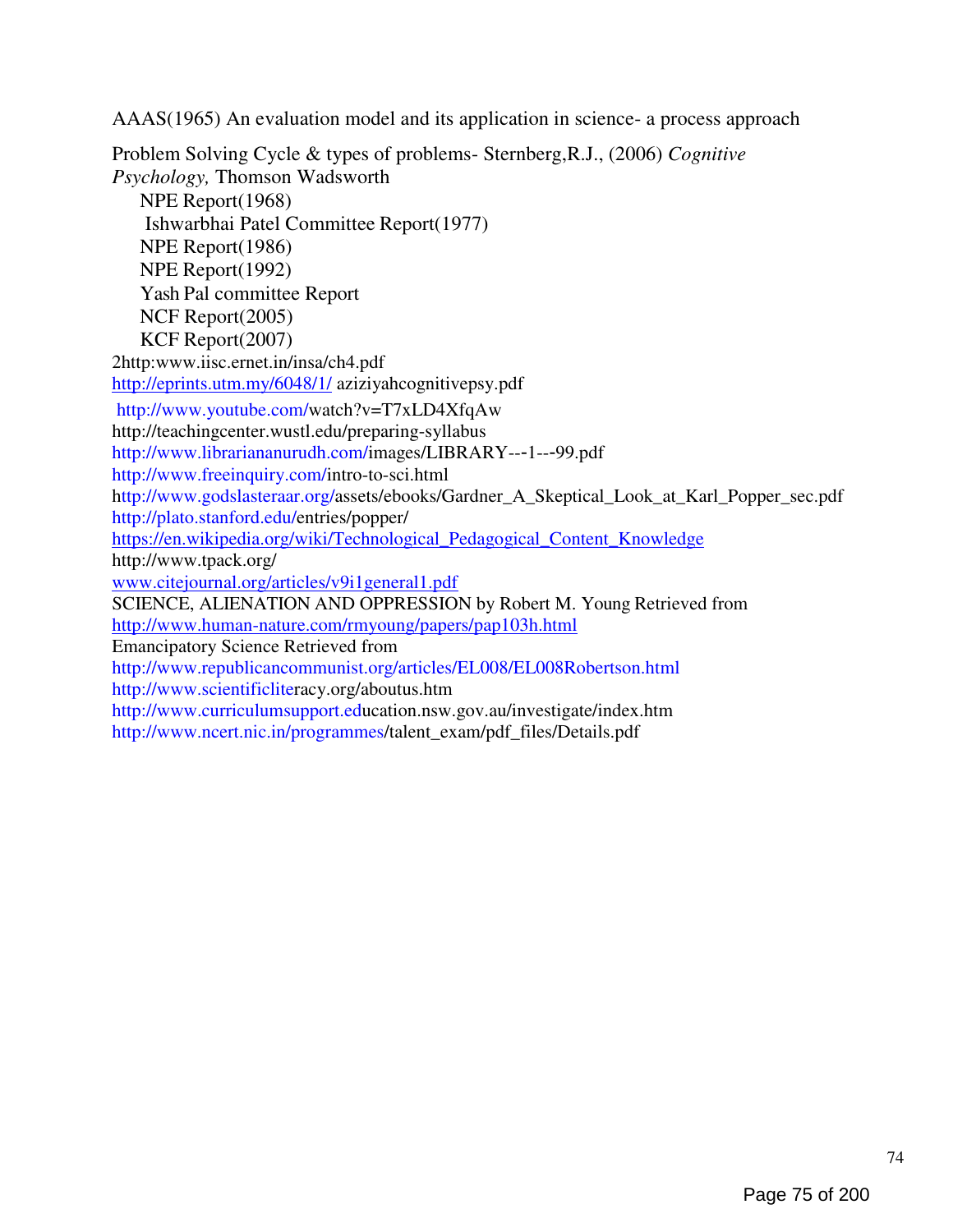# EDU 05.13 THEORETICAL BASES OF TEACHING SOCIAL SCIENCES Contact Hours: 100 (Instruction) Maximum Marks: 100 (External: 80, Internal: 20)

# Course Learning Outcomes

On the successful completion of the course, the learner will be able to:

1. Define and explain the meaning, nature and evolution of social sciences and its

correlation with other subjects

2. Document aims and objectives of teaching social sciences

3. Explicate the significance of the Blooms taxonomy and Revised Blooms

Taxonomy in teaching social sciences

4. Define and demonstrate the basic principles and phases of teaching, and the

aspects of Micro teaching in social science

5. Explain and illustrate the features and approaches of social science curriculum

# COURSE CONTENT

Unit.1

# Introduction to teaching social sciences

- Meaning, definition, nature and scope of social science
- Evolution of social science as a subject
- Need and significance of teaching social science in the present context
- Social Studies as a core subject and its relation to other core subjects- language, General science and mathematics.
- Social studies Vs Social sciences

# Unit II

# (16 Hours)

# Aims , objectives and values of teaching social sciences

- General aims of Teaching social Sciences
- Aims of Teaching Social Sciences at Secondary stage
- Objectives of Teaching History, Geography, Economics and Political Science.
- conceptual , Inquiry, Skill and Affective Objectives of Social science
- Bloom's Taxonomy of Educational Objectives
- Revised Bloom's Taxonomy by Anderson & Krathwohl
- Values of Teaching Social Sciences

(20 Hours)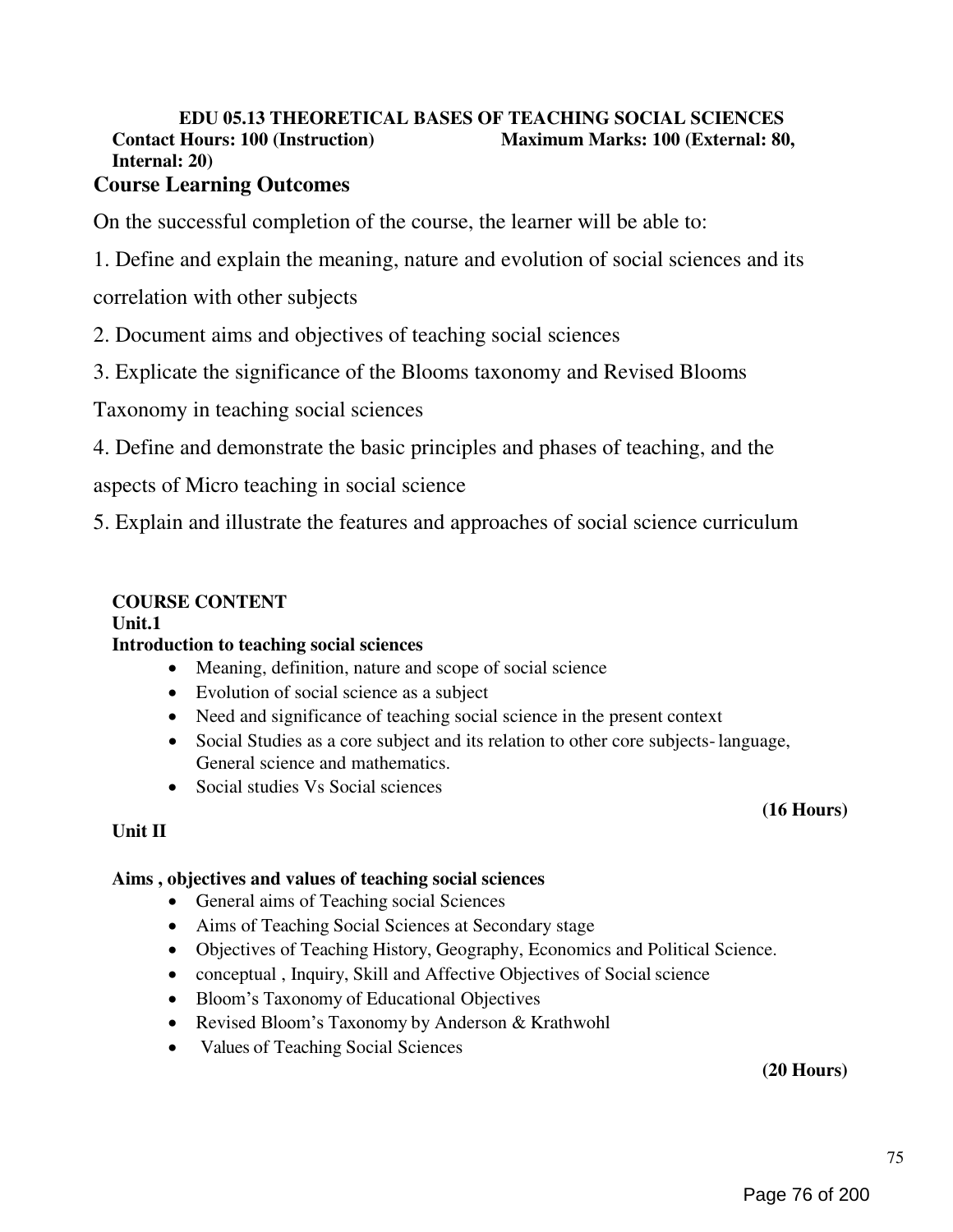# Unit III

## Teacher behaviour and micro teaching

- Teaching -Meaning, Definition, Principles and Functions
- Phases of Teaching
- Maxims of teaching
- Teacher behaviour
- Teaching skills
- Micro teaching Meaning, Definition, Phases ,Micro Teaching Cycle , Link practice and preparation of micro teaching Lesson plan

#### Unit IV

#### Social science curriculum

- Meaning and Definition of Curriculum
- Curriculum , Syllabus and Text book
- Principles of Curriculum construction
- Fusion, Integration and Correlation in Social science Curriculum
- Organizing social science curriculum Topical, Spiral and Unit Approach
- Approaches to Curriculum Construction
	- o Grass root approach
	- o Administration approach
	- o Demonstrative approach
- Modern Trends in Social Science Curriculum
- Evaluation of Social Studies Curriculum

(20 Hours)

(20 hours)

# Unit 5

#### Method and strategies of teaching social sciences

- Lecture method
- source method
- discussion method
- problem solving method
- Project Method
- Dialogical Method
- co-operative learning strategies
- Reflective Learning Strategies
	- o Meta-cognitive learning Strategies
	- o Brain Based Learning
	- o Exploratory and investigatory learning
	- o Discovery Learning &Concept Mapping

## (24 hours)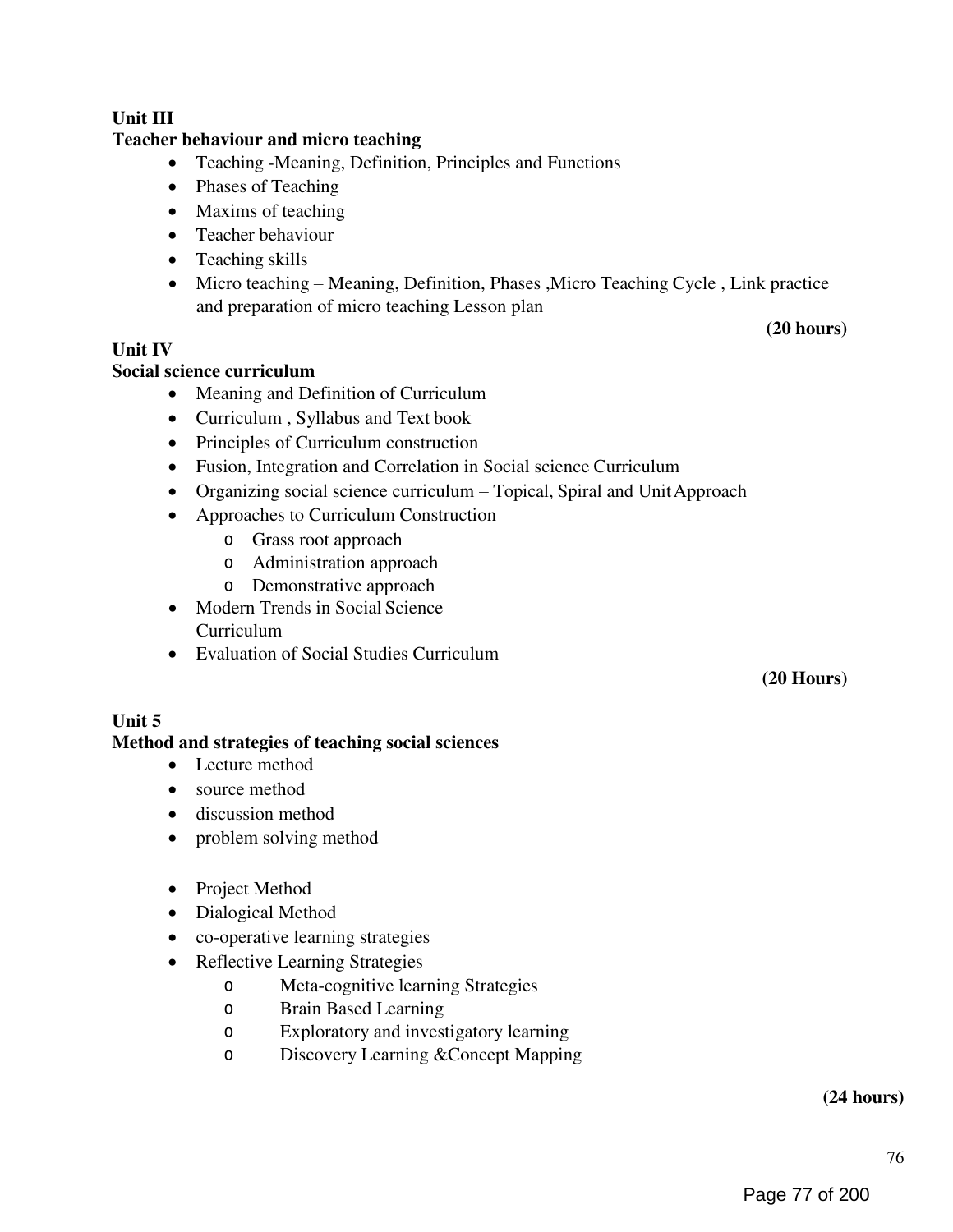## MODE OF TRANSACTION

Lecture, discussion, demonstration, small group activities, seminars etc.

#### TASKS AND ASSIGNMENTS (Any Two of the following)

- 1. Critically evaluate Social Science Textbooks at Secondary level based on Democratic and Secular values
- 2. A minor Project relevant to Social Science

## REFERENCES (for  $1^{\text{st}}$  &  $2^{\text{nd}}$ Semester)

Aggarwal, J.C. (2003). Teaching of Social Studies: A Practical Approach. Mumbai: Vikas Publishing House.

Aggarwal J.C (1995) Essentials of Education Technology Teaching Learning – Innovations in Education, Vikas Publishing House.

Alexey Semenov, UNESCO, (2005): Information and Communication Technologies in Schools: A Handbook for Teachers.

Atkins N.J and Atkins J.N, Practical Guide to Audio Visual Technique in Education Bining, A.C & Bining, D.H. (1952) Teaching Social Studies in Secondary Schools.New York: McGraw Hill

Battachaarjee Shymali, (2007). Media and Mass communication. An introduction. New Delhi: Kanishka Publishers.

Clark, L.H.(1973). Teaching Social Studies in SecondarySchools.

(2ndEd.)NewYork:McMillan.

Chandra Ramesh, (2005). Teaching and Technology for human development. New Delhi; Kalpaka Publishers

Dhand, H. (1991). *Research in Teaching Social Studies*. New delhi: AshishPublishing House Ebel, L & Frisbie, A. (1991). Essentials of Educational Measurement. New York: McGraw Hill

Entwistle, N.J. (1987). Understanding Classroom Learning. London: John Wiley Green, G.H. (1987). Planning the Lesson. London: Longman

Gross, R.E., Messick, R., Chapin, J.R & Sutherland. (1978). Social Studies for our Times. New York: John Wiley

High, J. (1967). Teaching Secondary School Social Studies. New York: John Wile Jarolimek, J. (1990). Social Studies in Elementary Education, New York: McMillan

Joyce, B & Weil, M. (2003). Models of Teaching (5th Ed.) New Delhi: Prentice Hall

Joshi, A.N & Salunke, S K (2006) Content Based Methodology,New Delhi: Prentice Hall

Kenworthy, L.S.(1962). Guide to Social Studies Teaching. California: Wordsworth Publishing SCERT (2013) Kerala School Curriculum General Approach

Kochhar, S.K. (2002). The Teaching of Social Studies. New Delhi: Sterling.

Koehler, M. J., & Mishra, P. (2009). What is technological pedagogical content

knowledge? Contemporary Issues in Technology and Teacher Education, 9(1), 60-70.

Kumar, S.P.K & Noushad,P.P.(2009). Social Studies in the Classroom: Trends and Methods.

Calicut University: Scorpio Publishers

Kumar, S.P.K.(2007) How Pupils Learn?New Delhi: Kanishaka

Michaelis, J.U & Garsia, J. (2000). Social Studies for Children: A guide to Basic Instruction. (12th Ed.) New York: Allyn & Bacon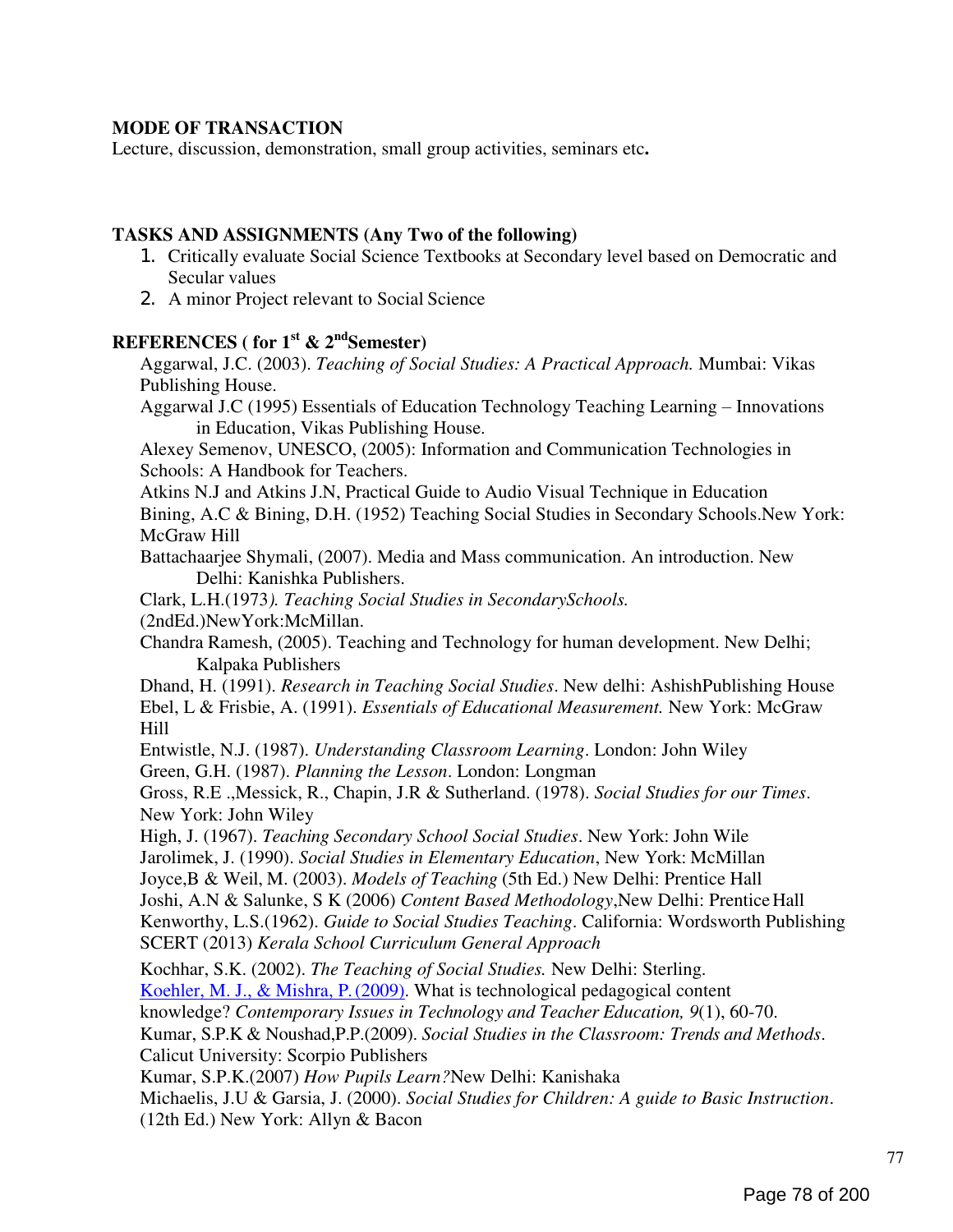Michaelis, J.U. (1976). Social Studies for Children in a Democracy: Recent Trends and Development (5th Edition)New Jersey: Prentice Hall

Michaelis, J.U. (1976). Social Studies for Children: A guide to Basic Instruction (7th Ed.)New Jersey: Engelwood cliffs

Mishra, P., & Koehler, M.J. (2006). Technological pedagogical content knowledge: A framework for integrating technology in teacher knowledge. Teachers College Record, 108(6), 1017-1054.

NCERT(2005) National Curriculum Framework. New Delhi: NCERT

Niess, M. L. (2005). Preparing teachers to teach science and mathematics with technology: Developing a technology pedagogical content knowledge Teaching and Teacher Education, 21, 509-523.

Noushad, P.P & Musthafa, M.N. (2010). Taxonomy Reframed: Educational Objectives for the 21st Century, Edutracks, 9, 16-22.132

Passi,B.K (1976). Becoming a Better Teacher: A Micro Teaching Approach Ahamadabad: Sahithya Mundranalya.

Roblyer, M.D. (2008). Integrating educational technology into teaching. New Delhi: Pearson. SCERT(2007). Kerala Curriculum Framework. Trivandrum: SCERT

Sills, D.L. (1972) International Encyclopedia of Social Sciences. New York: McMillan.

Wesley, E.B. (1937). Teaching the Social Studies Theory and Practice. New York: Heath

Yajnik, K.S. (1966). Teaching Social Studies in India. Bombay: Orient Longman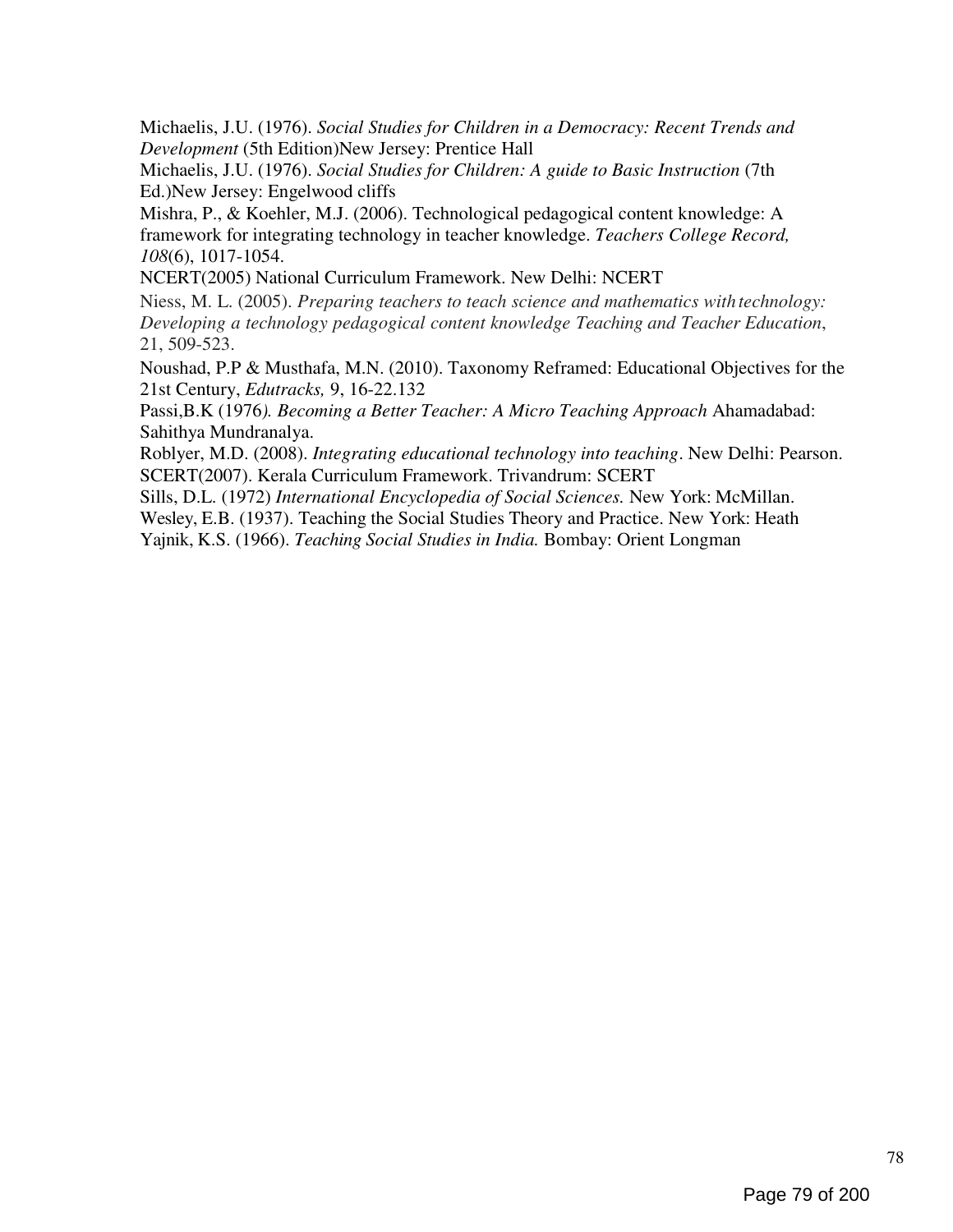# SEMESTER I B. Practical Courses

# EDU 101 MICRO TEACHING (30 Hours- 30 Marks) COUSE OBJECTIVES

- 1. To develop specific teaching skills
- 2. To build up confidence in teaching
- 3. To practice and refine teaching skills
- 4. To provide feedback for modification of teaching behavior

Student teachers shall practice and refine at least 5 *teaching skills* through micro practices and their Integration through Link practice. They have to prepare micro lessons, and receive feedback from peers and teacher educators. Keep a record of micro lessons, link practice lesson, and observation schedules on the skills practiced and improved upon.(Micro practice= 20 marks: Link practice=4 marks; Record=6 marks )

#### EDU 102 COURSE ON EPC 1: LANGUAGE ACROSS CURRICULUM – READING AND REFLECTING ON TEXTS (50 Hours -50 Marks)

#### COURSE OBJECTIVES

Upon completion of this course, the student teacher will:

- 1. Develops ability to comprehend the language of texts, teacher and learner and various other instructional contexts
- 2. Improve his/her proficiency in 'reading', 'writing', 'thinking', and 'communicating' in the language of instruction
- 3. Develop an interest in reading
- 4. Improve his/her ability to understand instruction

This is a major practical course suggested by NCTE curriculum framework. The course enable the learner to analyse the language of teacher, learner and text books of different subjects and contexts. This course also serve as a foundation to enable B.Ed. students to read and respond to a variety of texts in different ways and also learn to think together, depending on the text and the purposes of reading. Responses may be personal or creative or critical or all of these together. Students will also develop metacognitive awareness to become conscious of their own thinking processes as they grapple with diverse texts. In other words, this course will enable studentteachers to enhance their capacities as readers and writers by becoming participants in the process of reading. The aim is to engage with the readings interactively- individually and in small groups. This involves framing questions to think about, while preparing to read something, reading a text, and reflexively placing what one has read in the context of both the texts and one's own experiences.

This course offers opportunities to confront with use of language in different curricular contexts including textbooks, classrooms and other formal and informal learning contexts.

The learner also gets opportunity to read a wide variety of texts, including empirical, conceptual, and historical work, policy documents, studies about schools, teaching, learning, and about different people's experiences of all of these. The course will also include narrative texts,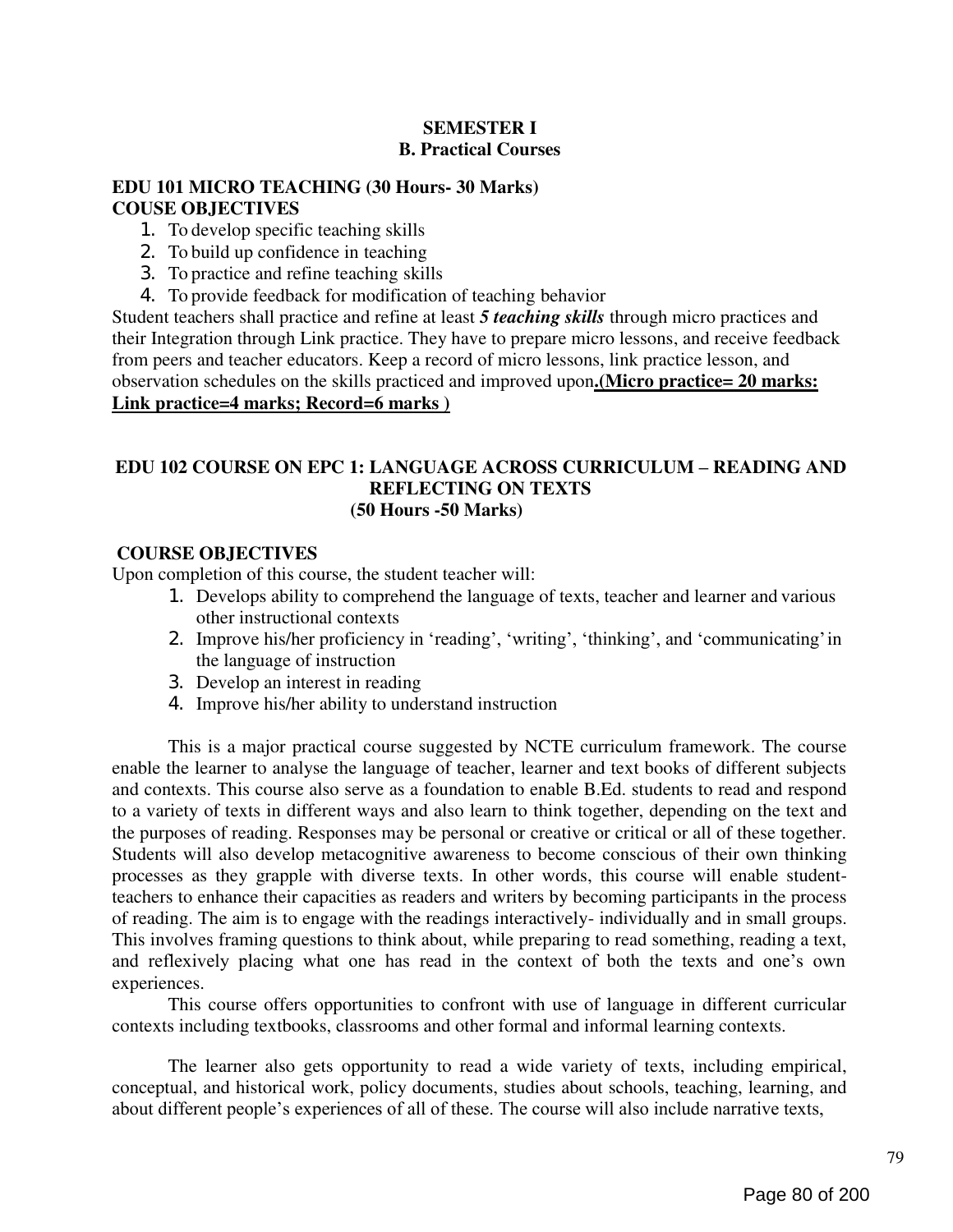expository texts from diverse sources, including autobiographical narratives, field notes, ethnographies, etc. to address different types of reading skills and strategies.

For expository texts, they will learn to make predictions, check their predictions, answer questions and then summarize or retell what they've read .Students will analyze various text structures to see how these contribute to the comprehension of a text. These readings will also provide the context for writing. Combining reading and writing leads to the development of critical skills. Student-teachers will get opportunities to write with a sense of purpose and audience, through tasks such as, responding to a text with one's own opinions or writing within the context of others' ideas.

# Tasks = 50 marks

- 1. Identify and analyse the specific languages used in different curricular contexts
	- Language of textbooks of different subjects, Language of Examinations, Language of articles seminars/debates/workshops etc and language usage in other Formal and informal instructional contexts. Prepare a report (10 Marks)
		- a. Activities
			- i. Prepare a list of terminologies in English and local language of a subject text book at primary/secondary/higher secondary level
			- **ii.** Analyse a question paper of an examination and prepare a list of usages for different types and levels of test items
			- **iii.** Make a comparative analysis of structure of presentation and Specific language used in an article/ seminar/ debate/ workshop etc and prepare a report (Utilise one sample article/ programme details of a seminar/workshop/debate)
- 2. Observe two subject classes of secondary schools and record the discipline based language, teacher language and student language while discourse. Make a comparative analysis (10 Marks)
	- a. Activities
		- **i.** Visit a school and interact with subject teachers on discipline specific language
		- ii. Observe two subject classes of two different teachers
		- **iii.** Identify and list the use of discipline specific language, teacher language and student language simultaneously
- 3. Engaging with narrative and descriptive accounts ( 6 marks )
	- a. Activities
		- i. Select a text (A short story/ chapter of a fiction/ dramatic incident/ part of a travelogue/ comic etc.)
		- **ii.** Preliminary reading (individually)
		- **iii.** Secondary reading (in small groups)
		- iv. Share a related life experience with small group
		- v. Reflect upon language, characters, situations in small groups and present the same for whole group
		- **vi.** Prepare and submit a summary of the text in one's own language
- 4. Engaging with popular subject-based expository writing (6 marks )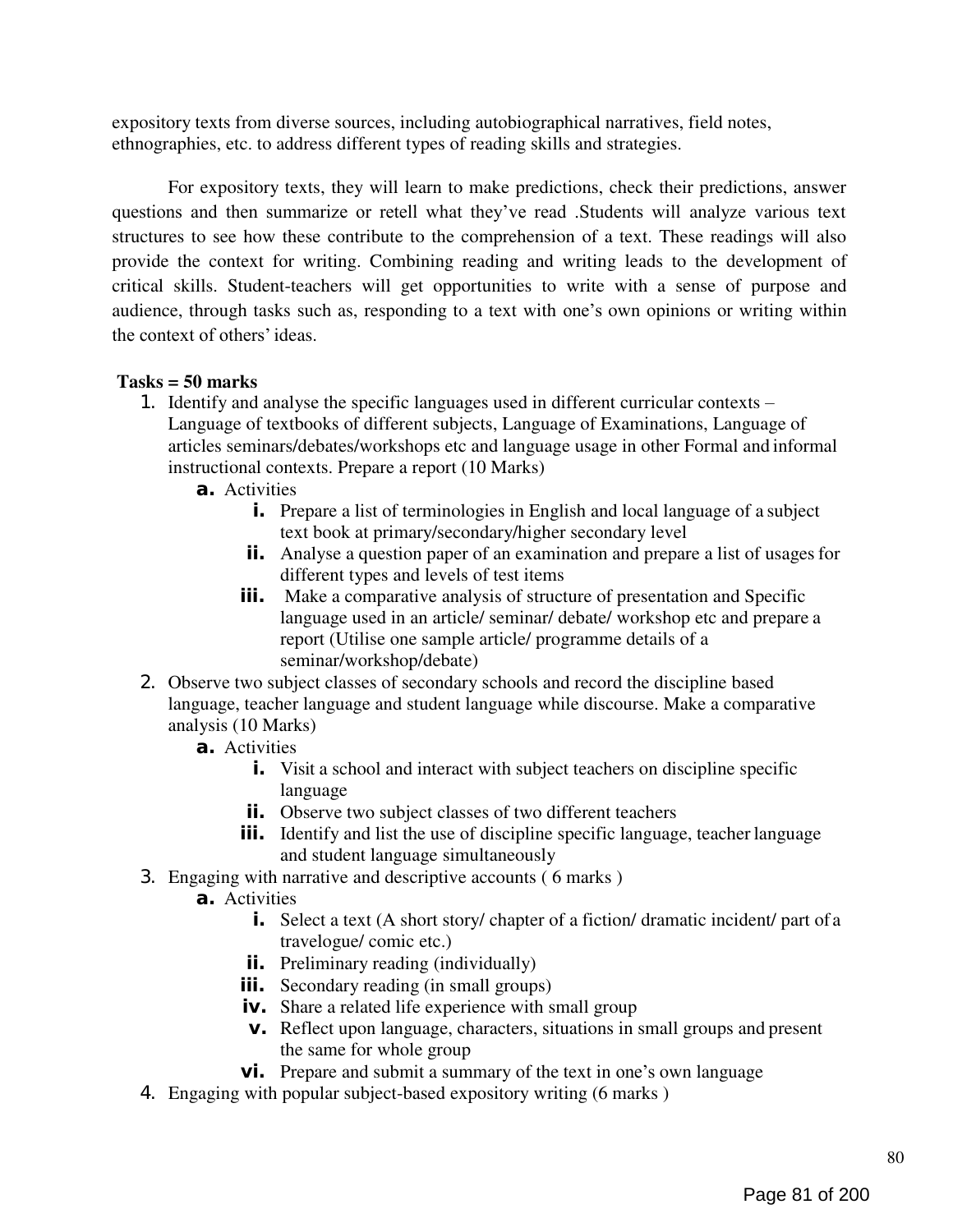- a. Activities
	- **i.** Select articles, biographical writing, or extracts from popular nonfiction writing, with themes that are drawn from the subject areas of the student teachers (various sciences, mathematics, history, geography, literature/language pieces etc.)
	- **ii.** Preliminary reading (Individually)
	- **iii.** Secondary Reading (in small groups formed based on subject interest)
	- iv. Identify major concepts and subordinate ideas and prepare notes using diagrams, concept maps, graphs etc (In small groups)
	- v. Prepare a separate note on writing style, view point of the author, subject specific vocabulary and references used (in small groups)
	- **vi.** Prepare and submit a review/ summary of the text incorporating conceptual as well as style element (Individual)
- 5. Engaging with journalistic writing (6 marks)
	- a. Activities
		- i. Select an article from newspaper or magazine of contemporary interest
		- **ii.** Initial reading Practice skimming and scanning for extracting information (Individually)
		- **iii.** Analyse structure of the article (in Small groups)
		- iv. Identify subheadings, key words, sequence, illustrations, statistical data in tables/graphs etc (In small groups)
		- v. Critical reading to identify view points, subjectivity or personal bias, journalistic and metaphoric language etc. (in groups)
		- vi. Writing a popular article on a topic of contemporary interest (Individually)
- 6. Engaging with subject-related reference books (6 marks)
	- a. Activities
		- **i.** Form small groups based on their subject
		- **ii.** Select a topic in their subject area by each group
		- **iii.** Identify reference books available in the library for the topic
		- iv. Scanning and skimming relevant information from reference books
		- v. Making and collating notes
		- **vi.** Organize the information under various headings
		- **vii.** Plan a presentation of concepts to whole group
		- **viii.** Presentation to whole group
			- **ix.** Conduct a question answer session
- 7. Engaging with educational writing (6 marks)
	- a. Activities
		- **i.** Select an essay, chapter or extract from popular educational writings deal with issues and topics related with education, schooling, teaching learning process
		- **ii.** Random grouping
		- **iii.** Reading and discussion on main ideas, arguments, terminologies and examples used
		- **iv.** Writing a review paper
		- v. Present the review to whole group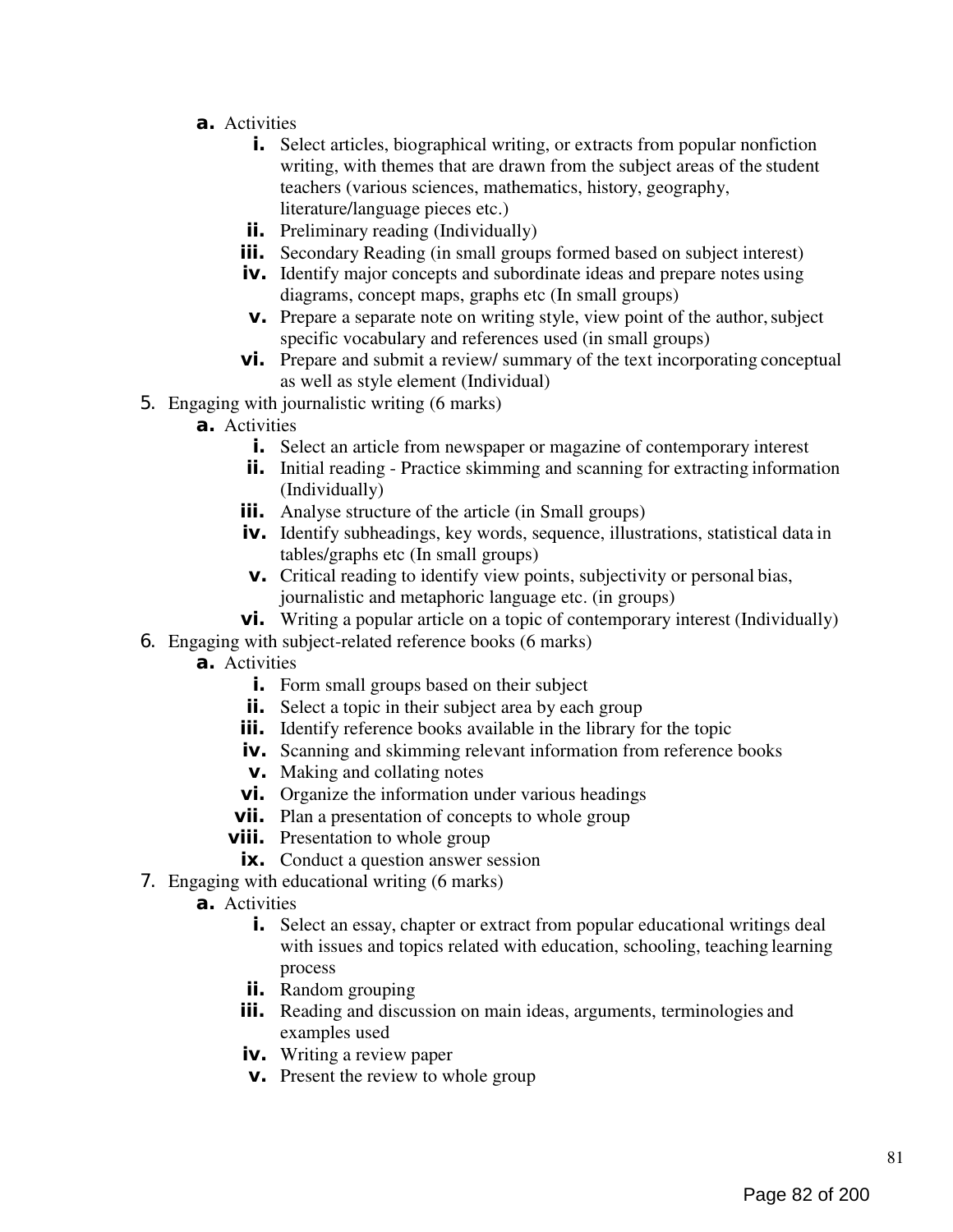# EDU 103.YOGA, HEALTH AND PHYSICAL EDUCATION-I - (30 Hours -20 Marks)

1. Practicing and recording of health related physical fitness activities. (Walking/ jogging/ aerobic dance/ weight training/ cycling )

8 marks

- 2. Practicing 15 yogasanas ( 5 each in standing, sitting, and laying positions) 8 marks
- 3. Body composition –BMI/body shape index/skin fold caliper 4 marks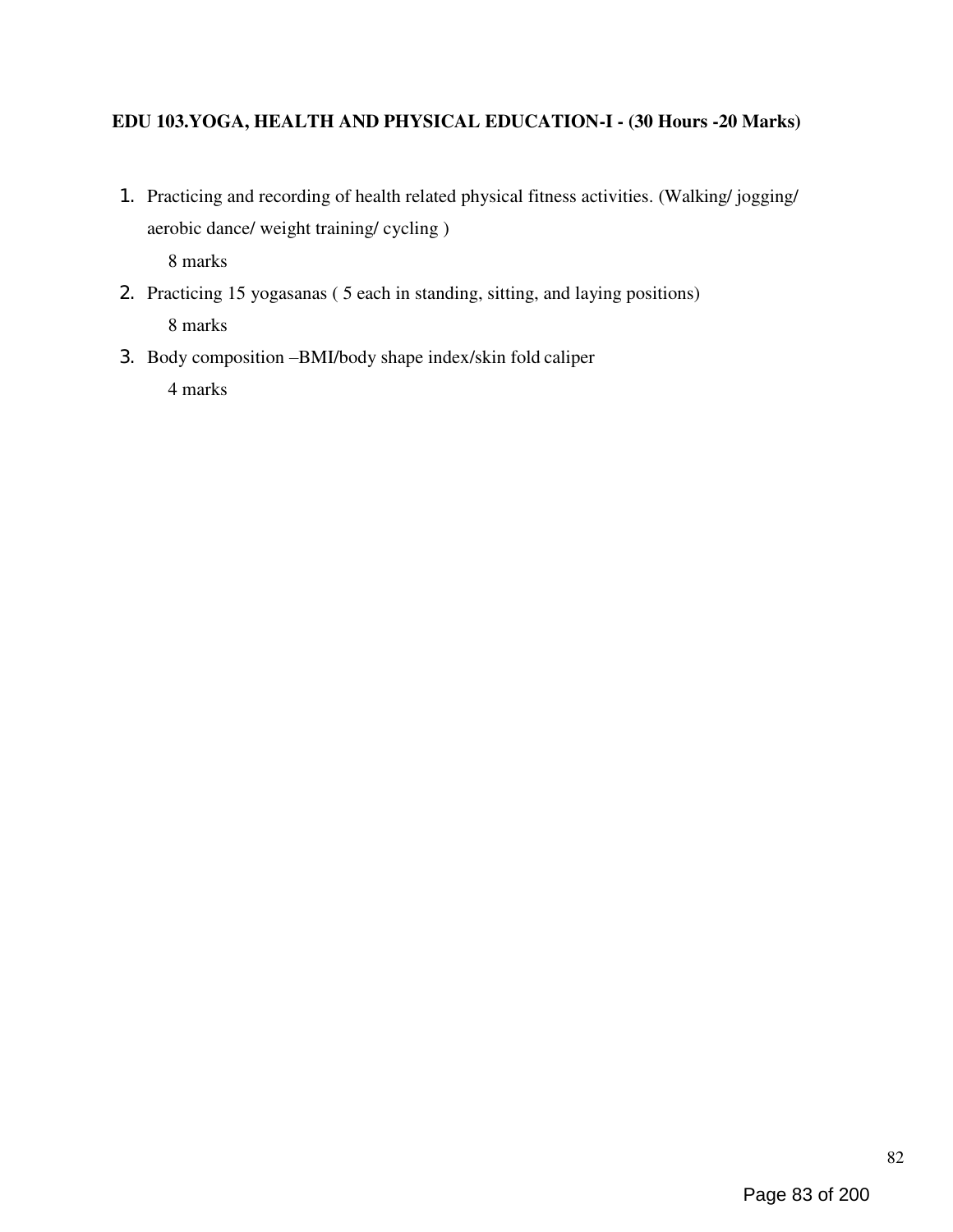# SEMESTER II

# A .THEORY COURSES

## EDU 06: PERSPECTIVES ON EDUCATION<br>Contact Hours: 50 (Instruction) Maximum Marks: 50 (Ext Maximum Marks: 50 (External: 40, Internal: 10)

# Course Learning Outcomes

On the successful completion of the course the learner will be able to

- 1. Analyse the role of teacher as a nation builder
- 2. Discuss the role of education to eradicate social evils in the contemporary society
- 3. Apply the knowledge of sociology and philosophy in teaching learning process
- 4. Differentiate eastern and western philosophical thoughts and its significance in education

# COURSE CONTENT

## Unit I

# Teacher and Education

- Education as a discipline Education as bipolar and tri polar process Child centered a life centered education –
- Teaching as a profession Teaching- An art and Science Teacher Qualities and Competencies Teacher Ethics- Teacher as a Leader -Role and Responsibilities of Teacher
- Teacher as a Change agent and Nation builder- Teacher as Social Transformer Role of education to curb Social evils like Corruption, Terrorism, Antinational activities, Violence against women, Drug abuse and Alcoholism etc.

(10 Hours)

# Unit II

#### Philosophy of Education

- Etymological and general meaning of Philosophy Major Definitions
- major philosophical divisions Axiology, Metaphysics, and Epistemology and its educational implications.
- Relation between education and philosophy
- Functions of philosophy.

# (10 Hours)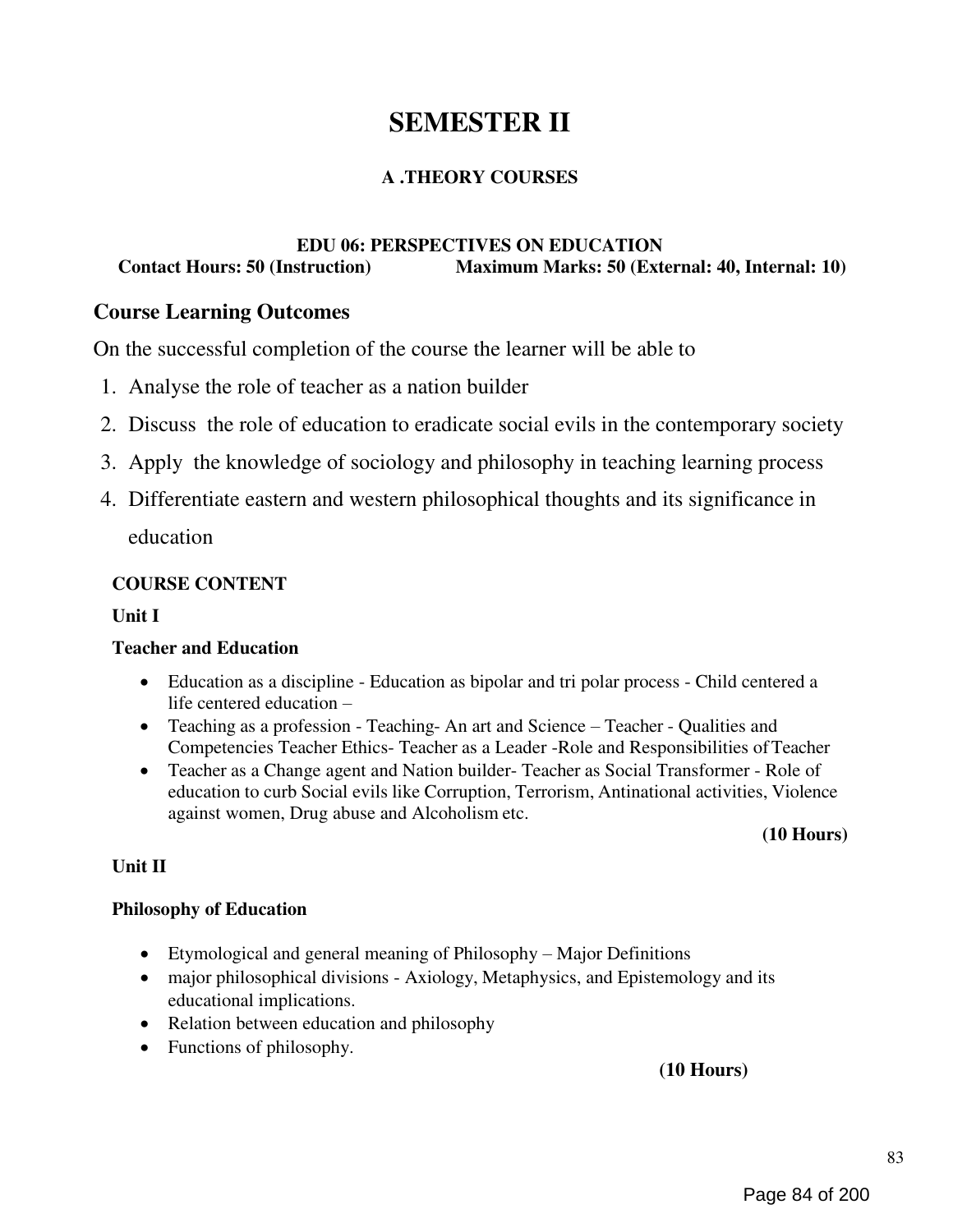#### Unit III Sociology of Education

- Sociology etymological meaning and definitions.
- Relationship between sociology and education.
- Educational sociology and its functions.
- Social Structure and Function Social System and Education as socialization.
- Agencies of education family, school, community, state and media.

# Unit IV

(10 Hours)

# Schools of Philosophy

- Eastern schools Vedas, Upanishads, Buddhism, Jainism, and Islamic philosophy - its aims, ideals, and its significance in education.
- Western schools- Basic ideals of Idealism, Naturalism, and Pragmatism and its educational implications.

(20 Hours)

# MODE OF TRANSACTION

Lecture, Reading and reflection, discussion, seminar, debate

# TASKS AND ASSIGNMENTS

Prepare a detailed report on the various agencies of education in the

socialization process of an individual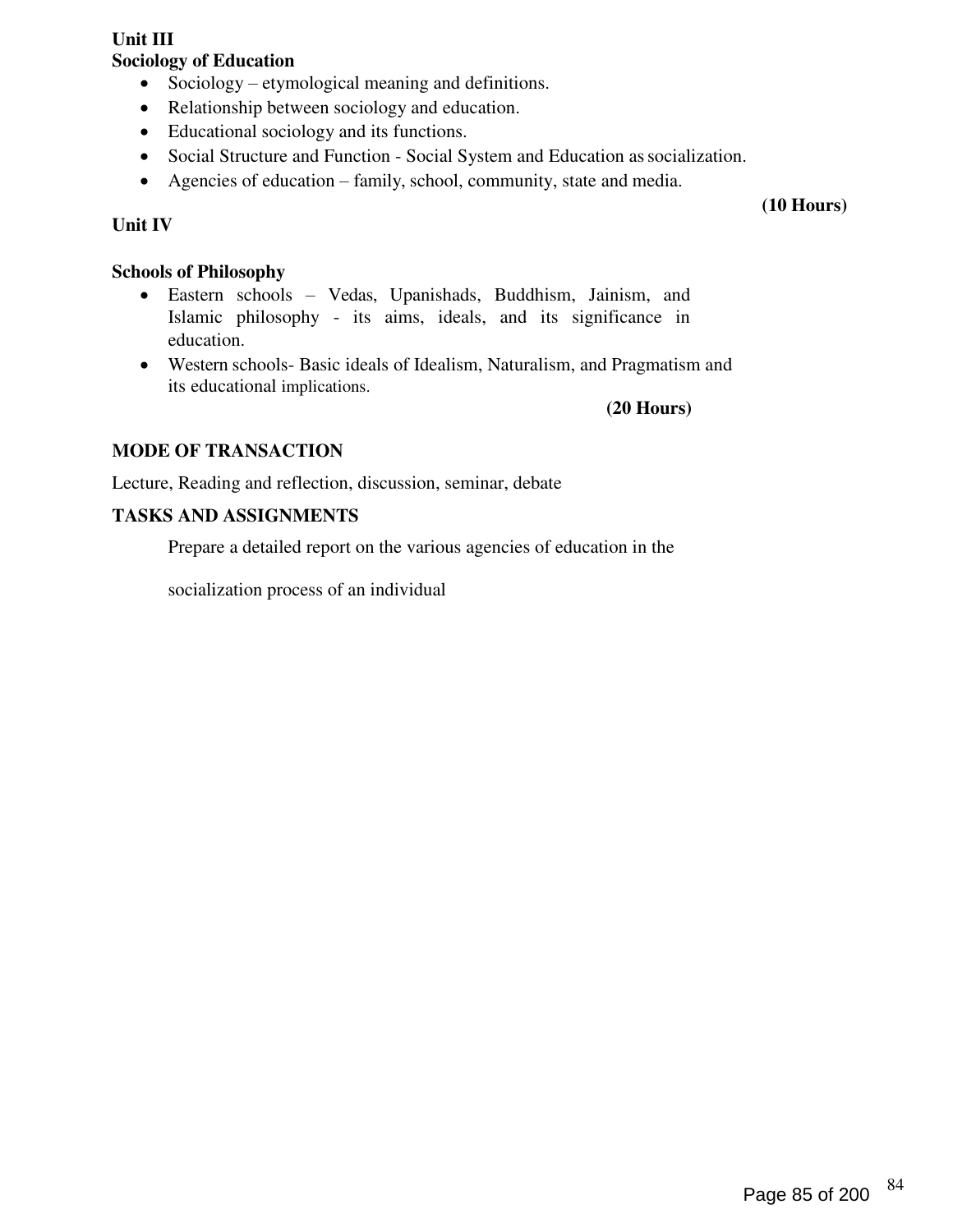#### **REFERENCES**

- Brubacher John. S (1962). Modern Philosophies of Education. New Delhi: Tata McGraw, Hill Publishing Co. Pvt. Ltd.
- Butter J. Donald (1951). Four Philosophies and Their Practice in Education and Religion New York: Harper and Brothers Publishers.
- Butter, J. Donald (1968). Four Philosophies and their Practice in Education and Religion. New York: Harper and Row.
- Chinara. B. (1997) Education and Democracy, New Delhi APH Dash, B.N. (2002). Teacher and Education in the Emerging Indian Society. 2 Vols. Hyderabad: Neelkamal Publication.
- Curren Randall (2007). Philosophy of Education. U.S.A; Blackwell.
- Dash, B.N (2004). Education and Society. Delhi; Dominant.
- Dewey John (1916). Democracy and Education, New York: MacMillan.
- Dewey John (1938). Experience and Education. New York: Macmillan.
- Freire, P. (1972). Pedagogoy of the Oppressed. Harmondsworth: Penguin George Thomas (2004) Introduction to Philosophy, Delhi, Surjeet Publication
- Humayun Kabir (1951). Education in New India. London:
- George Allen and Unwin Ltd. Jagannath Mohanty (1998). Modern Trends in Indian Education. New Delhi: Deep and Deep publications.
- Kohli, V.K. (1987). Indian Education and Its Problems. Haryana: Vivek Publishers.
- Lal & Palod (2008) Educational thoughts and Practices, Meerat: Vinay Rakheja
- Monroe, P. (1960). A Textbook of History of Education. London: Macmillan
- Moonband Mayes. A.S. (1995). Teaching and Learning in the Secondary School. London: Routledge.
- Naik, J.P. (1998). The Education Commission and After. New Delhi: Publishing Corporation. National Curriculum Framework for School Education (2005). NCERT
- NCTE (1998). Gandhi on Education. New Delhi.
- Pathak, R.P.(2012). Development and problems of Indian education. New Delhi; Pearson Rai B.C. (2001). History of Indian Education. Lucknow; Prakashan Kendra.
- Randall Curren (2007) Philosophy of Education an anthology, USA : Black well Publishing
- Report of Secondary Education Commission. Kothari D.S. (1965). New Delhi: Ministry of Education.
- Saiyidain, K.G. (1966).The Humanistic Tradition in the Indian Educational Thought. Bombay: Asia Publishing House.
- Sharma R.A. (1993). Teacher Education: Theory, Practice and Research. Meerut : International Publishing House.
- Taneja, V.R. (2003). Educational thoughts and practice. New Delhi; Sterling
- Taylor, P. (1993). The texts of Paulo Freire, Buckingham: Open University Press.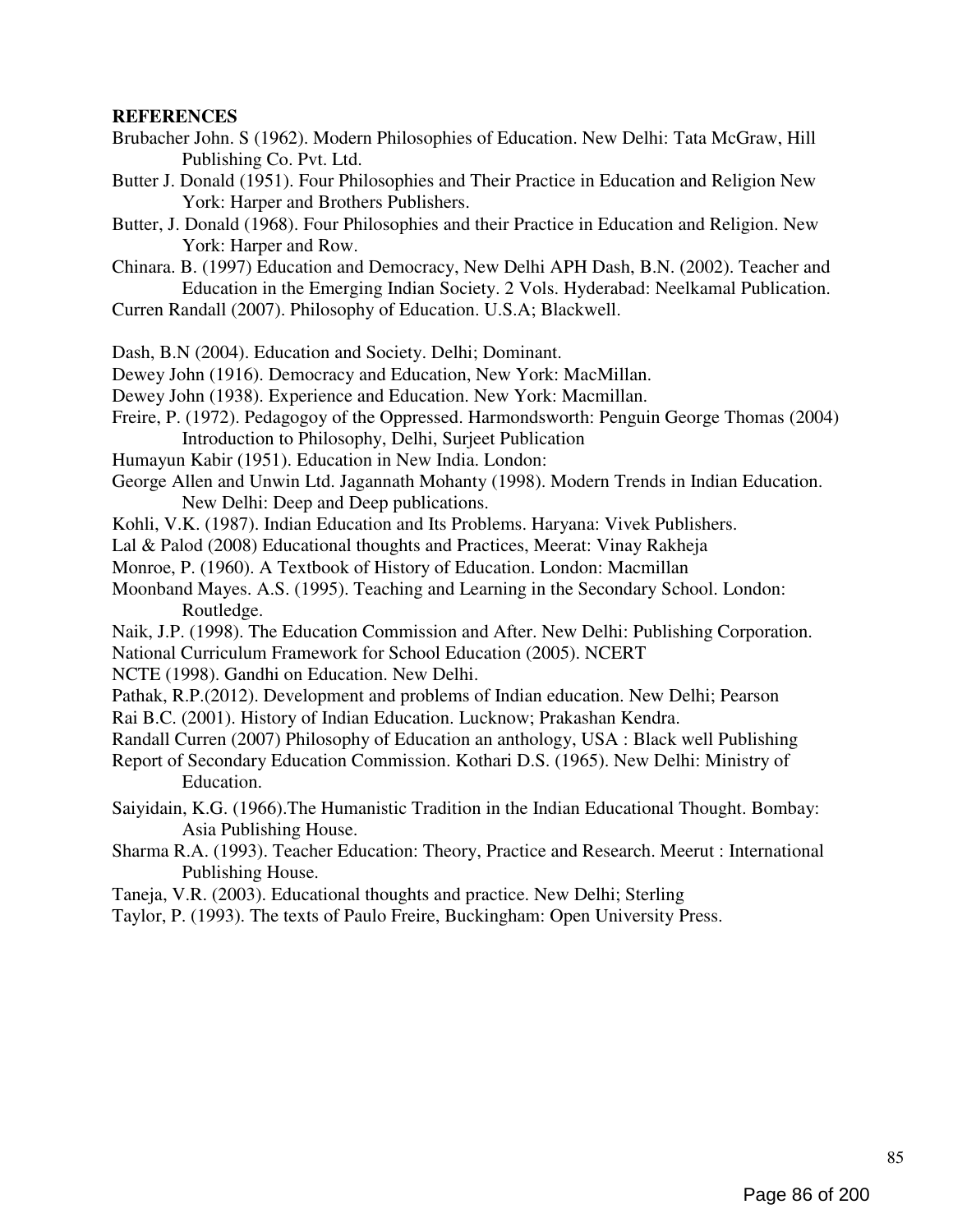# EDU 07- FACILITATING LEARNING Contact Hours: 100 (Instruction) Maximum Marks: 100 (External: 80, Internal: 20) COURSE OBJECTIVES Course Learning Outcomes

On the successful completion of the course, the learner will be able to:

- 1. Analyse the process, factors and theoretical bases of learning
- 2. Identify and apply different ways of motivating learners
- 3. Compare and contrast the different perspectives on learning
- 4. Analyse the process of remembering and forgetting
- 5. Create facilitative learning environment through reflective practices which will in turn

make self awareness and independent thinking

- 6. Examine the process of learning in learner's perspective
- 7. Diagnose problems of learning and assessing learning outcomes

# COURSE CONTENT

#### Unit I

#### Learning-a conceptual framework

- Concepts and definitions of learning- characteristics of learning process
- Learning and maturation
- Factors affecting learning: learner variables, task variables, method variables cognitive, affective and socio- cultural factors
- Types of learning

#### Unit II

#### **Motivation**

- Meaning and definitions, historical perspectives
- Types of motivation
- Achievement motivation meaning, characteristics, importance, developing achievement motivation
- Role of motivation in learning
- Classroom motivating techniques

# Unit III

#### Perspectives on learning

- Behaviourist views about learning- theories of classical conditioning-trial and erroroperant conditioning- educational implications
- Gagne's theory of learning and instruction- educational implications

(10 Hours)

(5 Hours)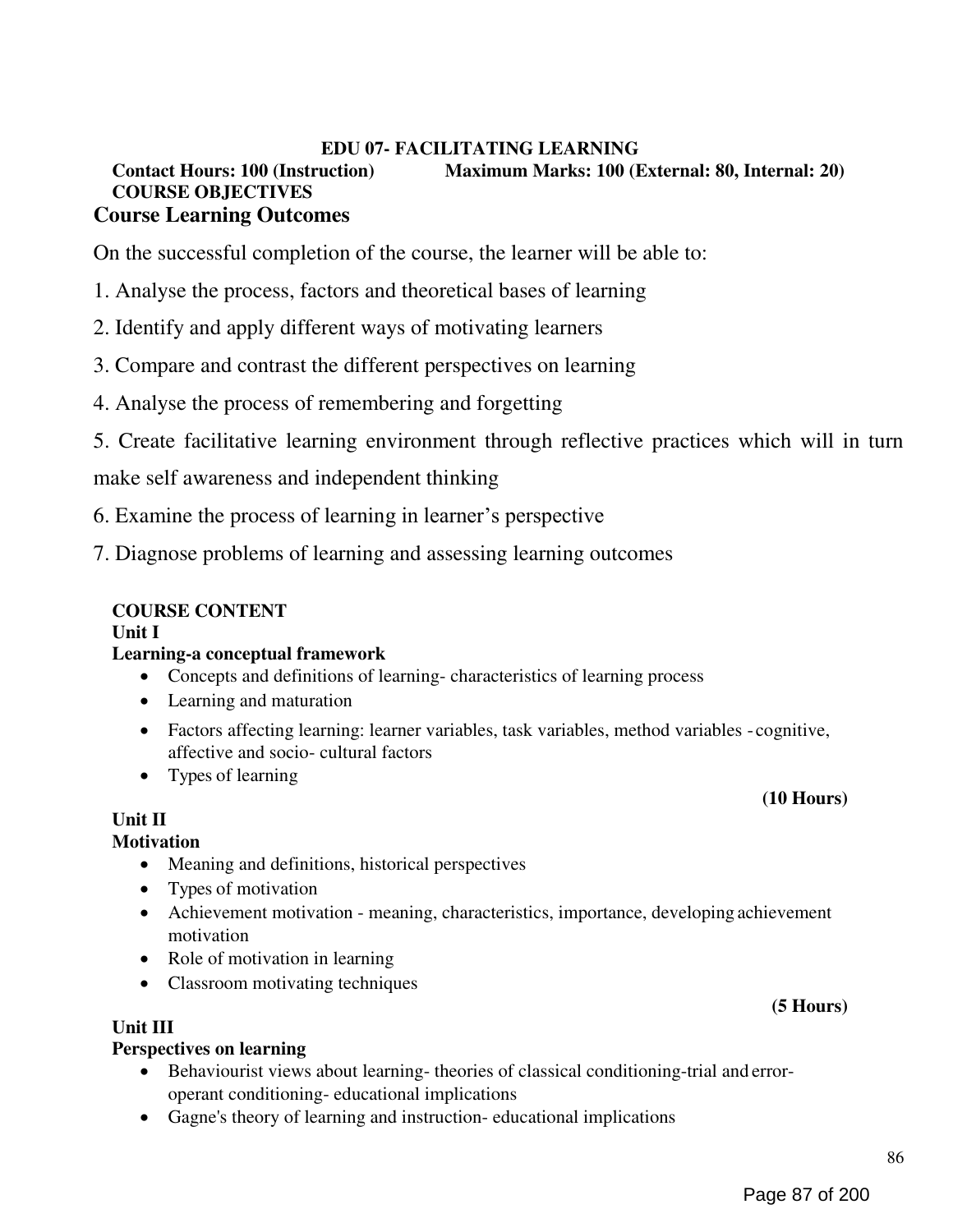87

- Cognitive views about learning- learning theories of Piaget, Bruner, Ausubel, Vygotskyeducational implications-
- Constructivist learning strategies: cooperative and collaborative learning, peer tutoring, concept mapping, brain based learning, cognitive apprenticeship, engaged learning
- Humanistic views on learning- Experiential learning (Carl Rogers)
- Social learning theory (Bandura) educational implications
- Transfer of learning: concepts and definitions- types of transfer- theories of transfereducational implications

# Unit IV

# Remembering and Forgetting

- Memory-concept and definitions- types of memory- strategies to improve memory
- Forgetting- concept and definitions- causes of forgetting-curve of forgetting-educational implications
- Multi-stage model of memory- theories of forgetting-

# Unit V

# Creating facilitative learning environment

- Learning environment- formal, informal- home learning environment-school environmentclass room climate- educational implications
- Teaching to facilitate learning: importance of teaching strategies- models of teaching (families, types, general overview)- Teacher's personality- role of teacher
- Learning in groups: concept of group- types of groups- characteristics of groups-Sociometry: use and importance - group dynamics- group cohesion-educational implications
- Guidance and counselling- concept- types- need and importance- role of teacher

# (25 Hours)

(15 Hours)

# Unit VI

# Learning in learner's perspective

- Meaning and definition of learning style- approaches to learning- orientations in learningclassification of learning style (Dunn & Dunn) - multiple intelligence as learning style -educational importance of style preferences
- Reflective practices- attending to the experience- returning to the experience- reevaluating the experience
- Meta cognition-planning, monitoring and evaluation

# TRANSACTION MODE

Lecture method, Seminars, Small group discussions, Field survey, Brainstorming sessions, Case study, Projects, Video viewing and power point presentations, Peer learning

# TASKS AND ASSIGNMENTS

- 1. Constructing Sociograms based on an elementary classroom group and a secondary classroom group and comparing them.
- 2. Conducting a study on style preferences in learning in a group of 15-20 children using any tool on learning style.

# (15 Hours)

(30 hours)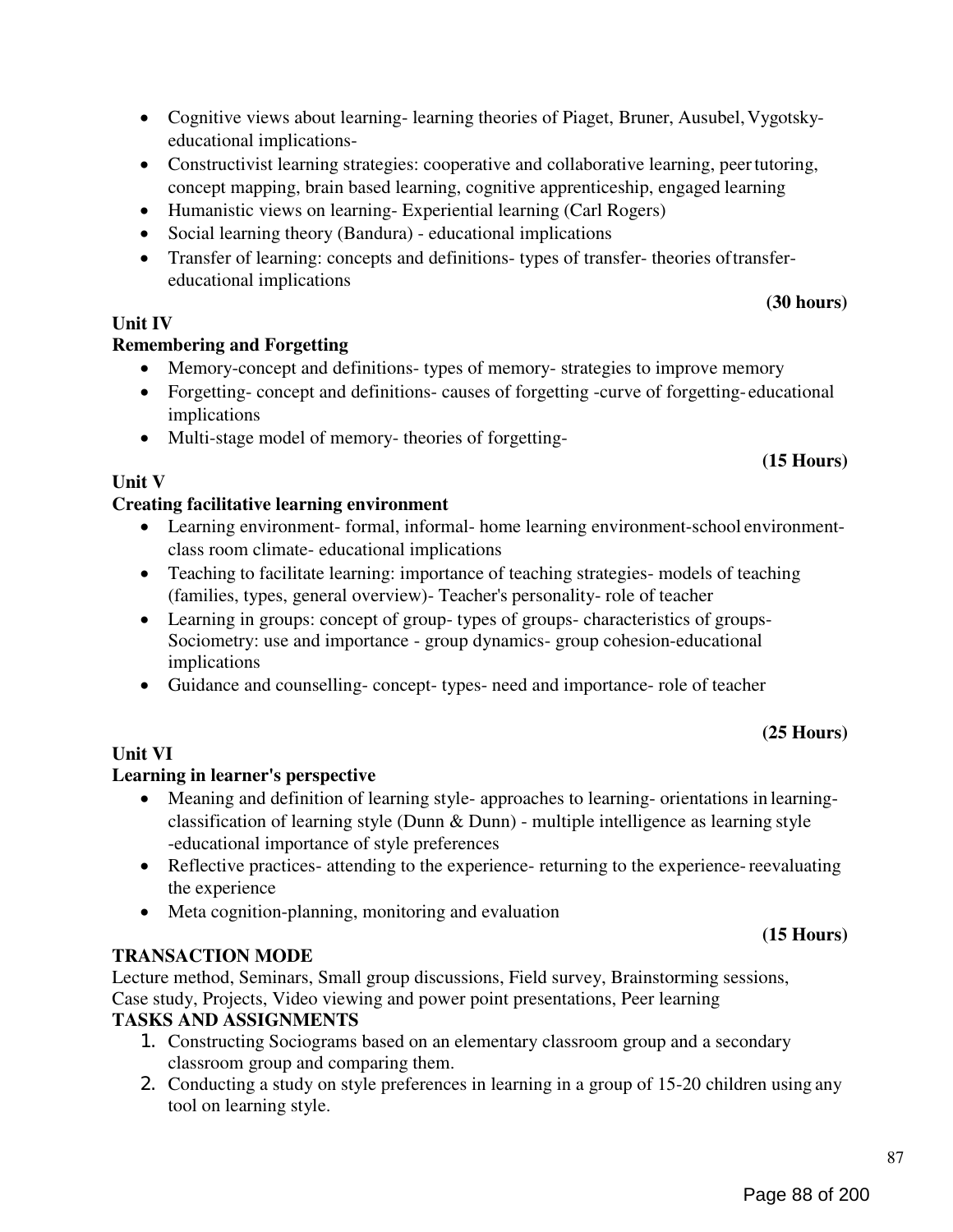# **REFERENCES**

A Text book of Educational Psychology, Bhatia, H.R.(1977), New Delhi McMillan India Ltd. Advanced Educational Psychology, Chauhan, S.S.(2006), New Delhi Vikas Publishing House Pvt. Ltd.

Child Development, Dinkmeyer, D.C.(1967), New Delhi, Prentice Hall of India Pvt. Ltd. Child Language, Elliott, A.J.(1981), Cambridge University Press

Educational Psychology, Crow, L.A. & Cros, A.(1973), New Delhi : Eurasia Publishing House. Educational Psychology, Duric, L.(1990), New Delhi : Sterling Publishers.

Educational Psychology, Mathur, S.S.(2007), Agra-2, Vinod Pustak Mandir.

Educational Psychology, Reilly, P.R. & Levis, E(1983), New York Macmillian Publishing Co. Ltd.

Educational Psychology, Skinner, E.C.(2003), New Delhi: Prentice Hall of India Pvt. Ltd. Educational Psychology, Woolfolk Anita (2004), Singapore: Pearson Education.

Essentials of Educational Psychology, Mangal, S.K.(2007), New Delhi: PHI Learning Pvt. Ltd.

Handbook of educational ideas and practices, Entwistle, N.J.(1990), London: Routledge.

Historical Introduction to Modern Psychology, Murphy, G. & Kovanch, J.K.(1997), New Delhi: Neeraj Publications.

Human Development and Learning, Crow, L.D. & Crow Alice(2008), New Delhi: Surjeet Publications.

Introduction to Psychology, Witting, A.F.(2001), America: Key word Publishing Services Ltd. Learning and Teaching, Hughes, A.G. & Hughes, E.H.(2005), New Delhi: Sonali Publications. Learning Theories an Educational Perspective, Schunk, D.H.(2011), New Delhi: Pearson Education.

Mental Hygiene, Carroll, H.A.(1984), New York: Prentice Hall Publishing Co.

Models of Teaching: Bruce,R.Joyce. & Marsha, Weil. (1972): Prentice Hall Publishing Co.

Personality, Guilford, J.P.(2007), New Delhi: Surjeet Publications.

Psychology of Learning and Teaching, Bernard, H.W.(1954), New York: McGraw-Hill Book Co. Social Context of Education, Shah, A.B.(Ed)(1978), Essays in honour of Prof. J.P. Naik, Bombay: Allied Publishers.

Student approaches to learning and studying, Biggs, J.B.(1987), Melbourne, Vic: Australian Council for Educational Research.

Styles and strategies of learning, Pask, G.(1976), British Journal of Educational Psychology,46,pp.128-148.

Styles of learning and teaching, Entwistle, N.J.(1981), New York, John Wiley.

Teacher and Learners, Santhanam, S(1985), Madras: Santha Publishers.

Teaching students through their individual learning styles, Dunn, R. & Dunn, K.(1978), Reston, V.A.: Reston Publishing Company Inc.

The Conditions of Learning, Gagne, R.M.(1965), New York: Holt, Rinehart and Winston. The experience of learning.(2nd ed.), Marton, Hounsell, D.J. & Entwistle, N.J.(Ed), Edinburg: Scottish Academic Press.

The growth of logical thinking from childhood to adolescence, Piaget, J(1958), New York: Basic Books.

The Psychology of Learning and Instruction, De Cecco, J.P.(1970), New Delhi: Prentice Hall India Pvt. Ltd.

Theories of Learning, Hilgard, E.R.(1956), New York: Appleton Century Crafts Inc.

Transactional Analysis in Psychotherapy, Berne, E.(1961), Paris: Grove Press.

Understanding classroom learning, Entwistle, N.J.(1987), London: Hodder & Straughton.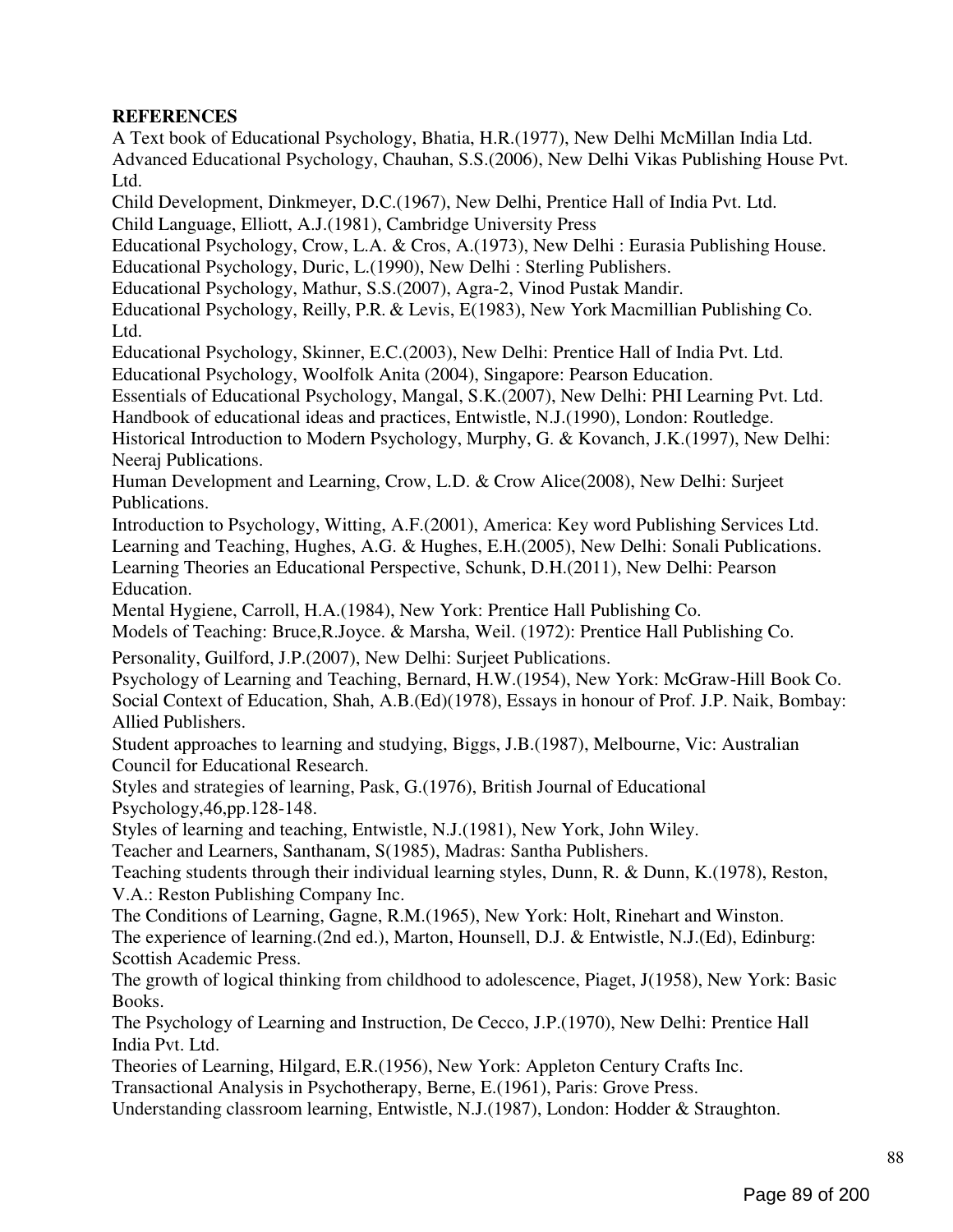# EDU 08-ASSESSMENT FOR LEARNING

# Contact Hours: 100 (Instruction) Maximum Marks: 100 (External: 80, Internal: 20) Course Learning Outcomes

On the successful completion of the course, the learner will be able to:

- 1. Describe the meaning, role and purpose of assessment in teaching learning process
- 2. Summarize the various types and principles of assessment

3. Critically anise the assessment process in various approaches of classroom teaching learning.

4. Design and create appropriate techniques and tools of good quality for classroom assessment

- 5. Classify the major issues in classroom assessment
- 6. Discuss the major reforms in assessment
- 7. Explain the assessment strategies for inclusive practices
- 8. Compute various statistical measures for reporting quantitative data

# COURSE CONTENT

Unit I

# Basics of Assessment

- Meaning, Related terms- measurement, evaluation, examination
- Role of Assessment in Learning- as learning, for learning, of learning
- Formative and Summative assessment
- Purposes of Assessment
- Principles of Assessment Practices –principles related to selection of methods for assessment, collection of assessment information, judging and scoring of student performance, summarization and interpretation of results, reporting of assessment findings

#### ( 10 hours)

# Unit II.

# Assessment for Learning in Classroom

- Student evaluation in transmission-reception (behaviourist) model of educationdrawbacks
- Changing assessment practices- assessment in constructivist approach-Continuous and Comprehensive evaluation- projects, seminars, assignments , portfolios; Grading
- Types of assessment- practice based, evidence based, performance based, examination based
- Practices of assessment- dialogue, feedback through marking, peer and self-assessment, formative use of summative tests

(12 hours)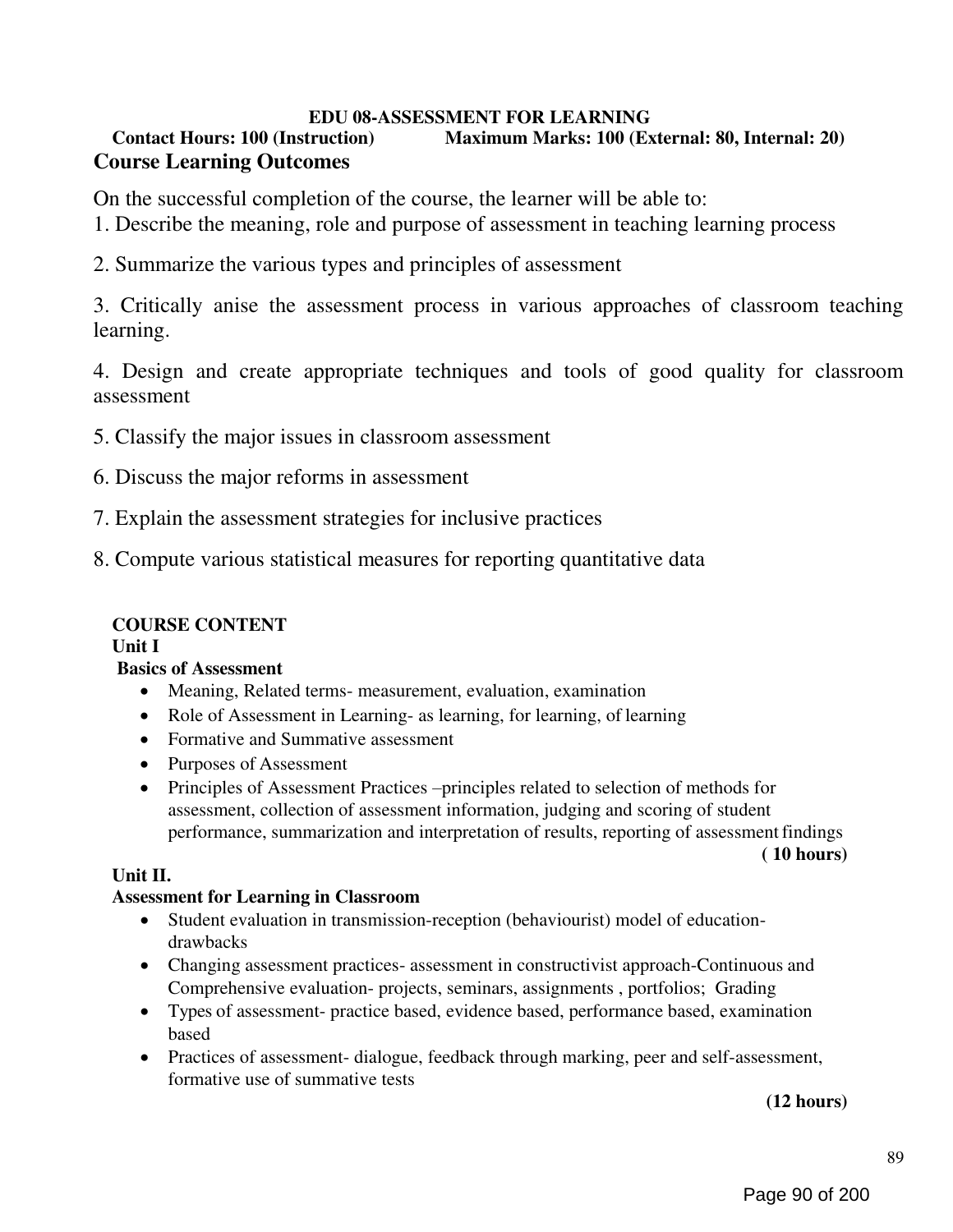# Unit III

# Tools & techniques for classroom assessment

- Tools & techniques for classroom assessment- observation, Self reporting, Testing; anecdotal records, check lists, rating scale, Test- types of tests.
- Rubrics- meaning, importance
- Assessment Tools for affective domain- Attitude scales, motivation scales-interest inventory
- Types of test items-principles for constructing each type of item

# Unit IV

# Issues in classroom assessment

- Major issues-commercialisation of assessment, poor test quality, domain dependency, measurement issues, system issues
- Reforms in assessment-open book, IBA, on line, on demand
- Examination reform reports

# Unit V. Assessment in inclusive practices

- Differentiated assessment- culturally responsive assessment
- Use of tests for learner appraisal-achievement test, Diagnostic test- construction of eachpreparation of test items- scoring key- marking scheme-question wise analysis
- Quality of a good test
- Ensuring fairness in assessment
- Assessment for enhancing confidence in learning- Relationship of assessment with confidence, self-esteem, motivation-ipsative assessment

# Unit VI. Reporting Quantitative assessment data

- Statistical techniques for interpreting and reporting quantitative data
- Measures of central tendency
- Measures of dispersion
- Correlation
- Graphs & Diagrams

# (20 hours)

(25 hours)

# TASK &ASSIGNMENT

- 1. Prepare a tool for measuring any of the affective outcomes of the learner, administer it to a group of students (N>30) and interpret the result.
- 2. Visit nearby school and collect information regarding the advantages and disadvantages of CCE from teachers and prepare a report

# TRANSACTION MODE

Lecture-cum-Discussion, brain storming, group discussion, individual and group exercises, assignments

(13 hours)

(20 hours)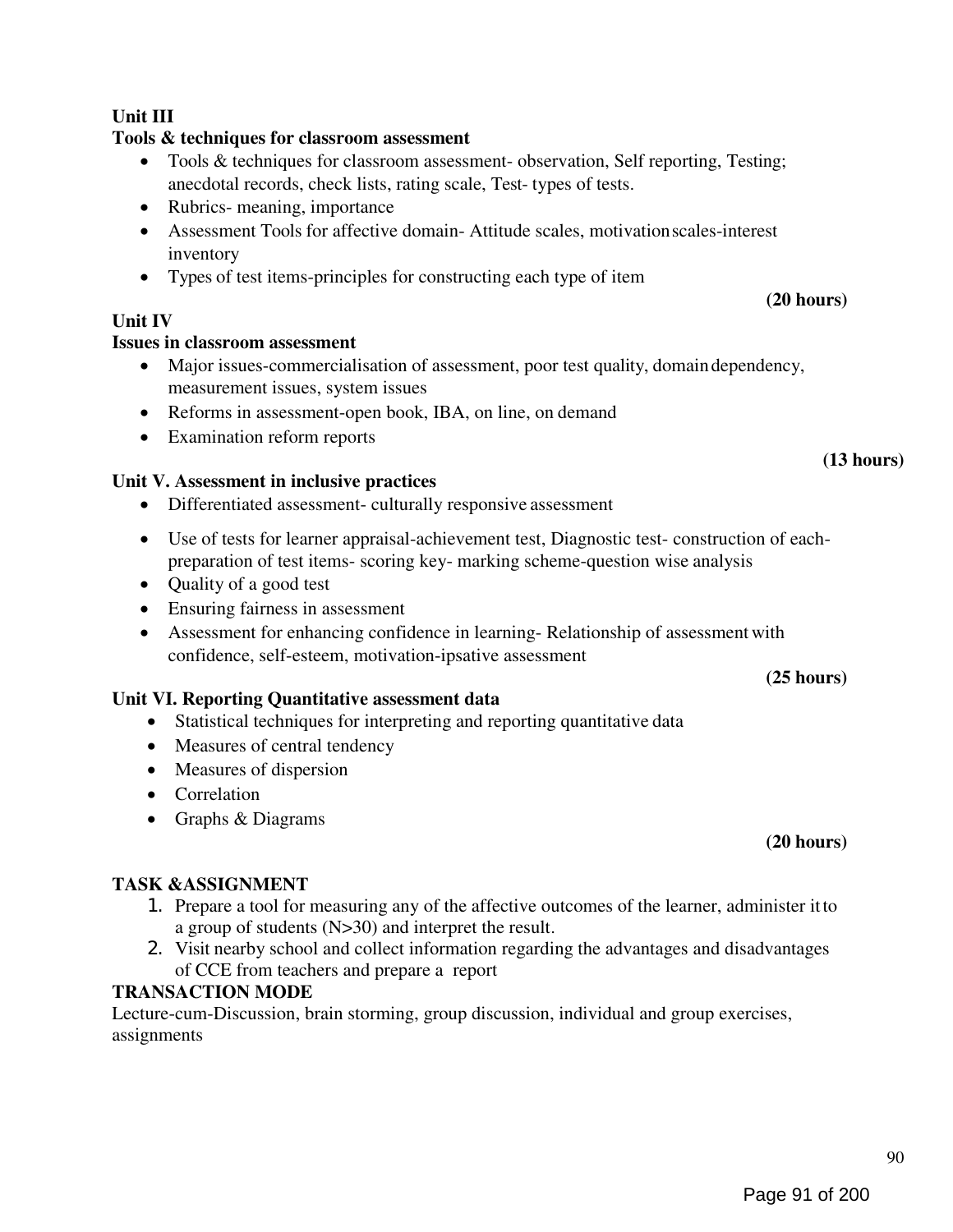#### REFERENCES

- Baker, E.L and Quellmalz, E.S Ed. (1980) Educational Testing and Evaluation. London: Sage Publications.
- Bloom, S.B. Hastings, J.T. and Madans, G.F. (1971) Handbook on Formative and Summative Evaluation of student Learning.New York: McGraw – Hill Book Co.
- Dave, R.H. and Patel, P.M. (1972) Educational Evaluation and Assessment, New Delhi: NCERT.
- Ebel, R. L. (1966). Measuring Educational Achievement. New Delhi: Prentice Hall of India Pvt. Ltd.
- Griffin, P., McGaw, B., & Care, E. (2012). (Eds.). Assessment and teaching of 21st century skills. New York: Springer.
- Gronlund, E.N. (1965) Measurement and Evaluation in Teaching. London: Collier Macmillan Ltd.
- Harper (Jr.) A. E. & Harper E.S. (1990). Preparing Objective Examination, A Handbook for Teachers, Students and Examiners. New Delhi: Prentice Hall,
- Hughes, G. Wood, E. & Okumoto, K.( 2009). Use of ipsative assessment in distance learning

Centre for Distance Education Report. University of London.

http://cdelondon.wordpress.com/2010/07/28/use-of-ipsative-assessment-in-distance-

learning/

Linn, R. L .& Gronlund, N.E.(2003).Measurement and Assessment in Teaching. New Delhi Pearson Education Pvt. Ltd. Camberwell:ACER

Masters, G.N.(2013). Reforming Educational Assessment: Imperatives, principles and challenges

Stella, A. (2001). Quality Assessment in Indian Higher Education: Issues of Future Perspectives. Bangalore: Allied Publishers Ltd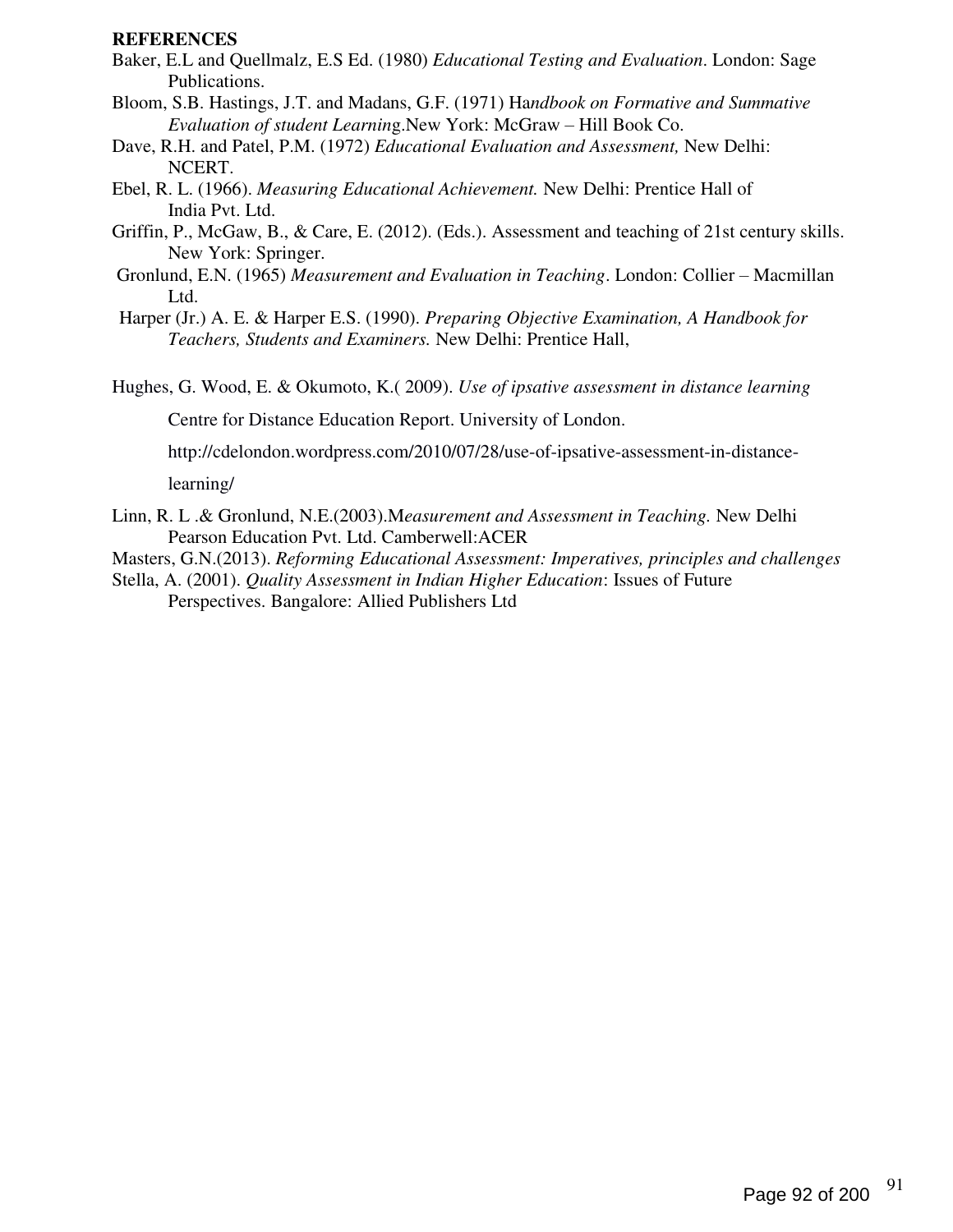## EDU 09.1 PEDAGOGIC PRACTICES IN ARABIC Contact Hours: 100 (Instruction) Maximum Marks: 100 (External: 80, Internal: 20)

# Course Learning Outcomes

On the successful completion of the course, the learner will be able to:

- 1. Design Techno Pedagogic content Knowledge of Arabic language teaching.
- 2. Transfer aims and objectives of Arabic language teaching into actual classroom process.
- 3. Develop instructional planning of Arabic language teaching.
- 4. Select and designappropriate teachinglearning resources forArabic languagelearning.
- 5. Design Arabic language curriculum.

6. Show expertness in development and use of assessment techniques for continuous andcomprehensiveevaluation.

# COURSE CONTENT

# Unit I

# Introduction to pedagogic content knowledge (PCK)

- Content Knowledge and Pedagogic Knowledge Pedagogic Content Knowledge Pedagogic Content Knowledge analysis: scope, principles and objectives
- Steps involved in pedagogic content knowledge analysis
- Pedagogic Analysis of language discourses :Conversation, poem, rhyme, slogan, speech, notice, report, message, letter, poster, advertisement, write-up, profile, biography, essay, story,

Quran and Hadith, narration etc.

- Pedagogic Analysis of language elements: grammar, vocabulary, structures, rhetoric  $\&$ prosody etc.
- Pedagogic Analysis of Arabic Text Books prescribed for the State Schools of Kerala From  $6^{th}$  std to  $12^{th}$  std
- Techno Pedagogic Content Knowledge Analysis (TPCKA)
- Inter relationship of Content Knowledge, Pedagogical Knowledge, Technological Knowledge
- Scope and challenges of TPCKA in Arabic language Teaching
- Teacher as a techno pedagogue
- Knowledge generation/ production
- Use of web based resources for TPCKA
- TPCK based content Analysis of selected units of TB of Secondary schools
- Critical Analysis of Arabic H B& TB for viii th to x th std of the state schools

#### 20 Hours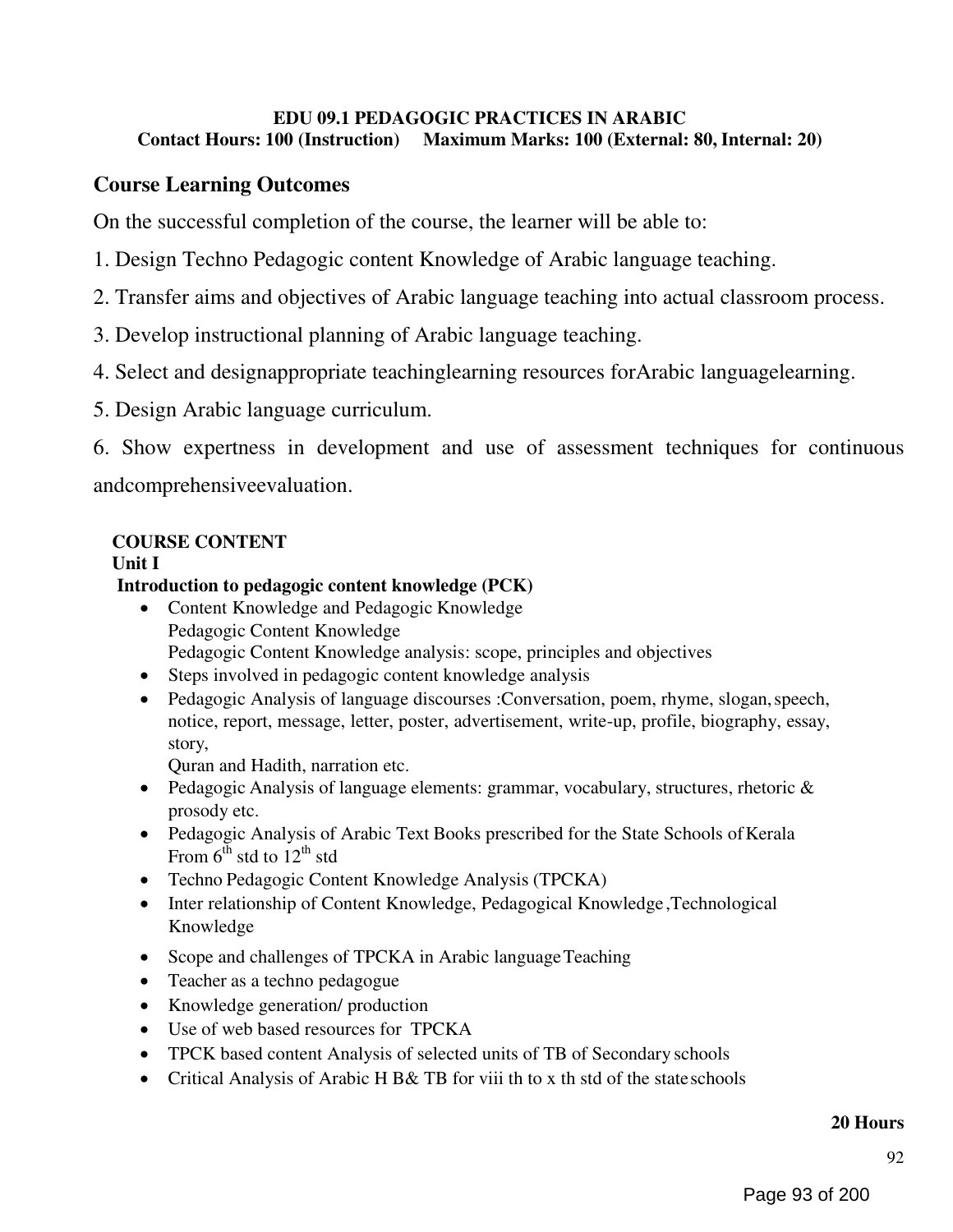# Unit II

# Aims and objectives of teaching Arabic language

- Aims and Objectives of Teaching and learning Languages
- Socio- cultural & utilitarian aims
- Principles of Language Learning
- Objective Based Instruction
- Bloom's Taxonomy of Educational Objectives (original & revised)
- Objectives and Specifications
- Process Oriented Teaching and learning
- Outcome based Learning (OBL)
- Developing communicative competencies
- Addressing learner sensibilities and abilities
- Aims and Objectives of Teaching and learning Arabic Language

### 15 hours

# Unit III

# Essential requirements for teaching Arabic language

- Application of ICT skills, Black Board, White Board, & Interactive Board
- Planning in Teaching : Importance of planning in teaching
- Objectives of Planning, Different levels of Planning :
- Year plan, Unit plan, lesson plan
- Planning and designing of lesson templates
- Steps involved in preparing lesson template
- Designing lesson templates for different language discourses& language elements
- Models of Teaching: Basic Concepts, families and Properties:
	- o Syntax, Social System, support system, principles of reaction, Instructional & nurturant effects
- Designs based on different models of teaching :
	- o Concept Attainment Model, Advance Organizer Model, Synetic Model

# 20 hours

### Unit IV Resources in teaching and learning of arabic language

- Teaching Learning Materials : Psychological Bases
- Teaching aids: its design and development
- Audio, video, audio-video, Graphic and improvised aids, Projected and non projected aids
- Animated and digital aids, Language Lab, Multi media aids
- Library: importance of library , types of library
- Activity Aids: Jamaiyathul Arabiyya al adabiyya, nadiyathu lluga, majallathul arabiyya wal jidariyya
- wa nuskhiyya, idaathul arabIyya, ialanathul arabiyya, maharjan al adabil arabi, al thaaleef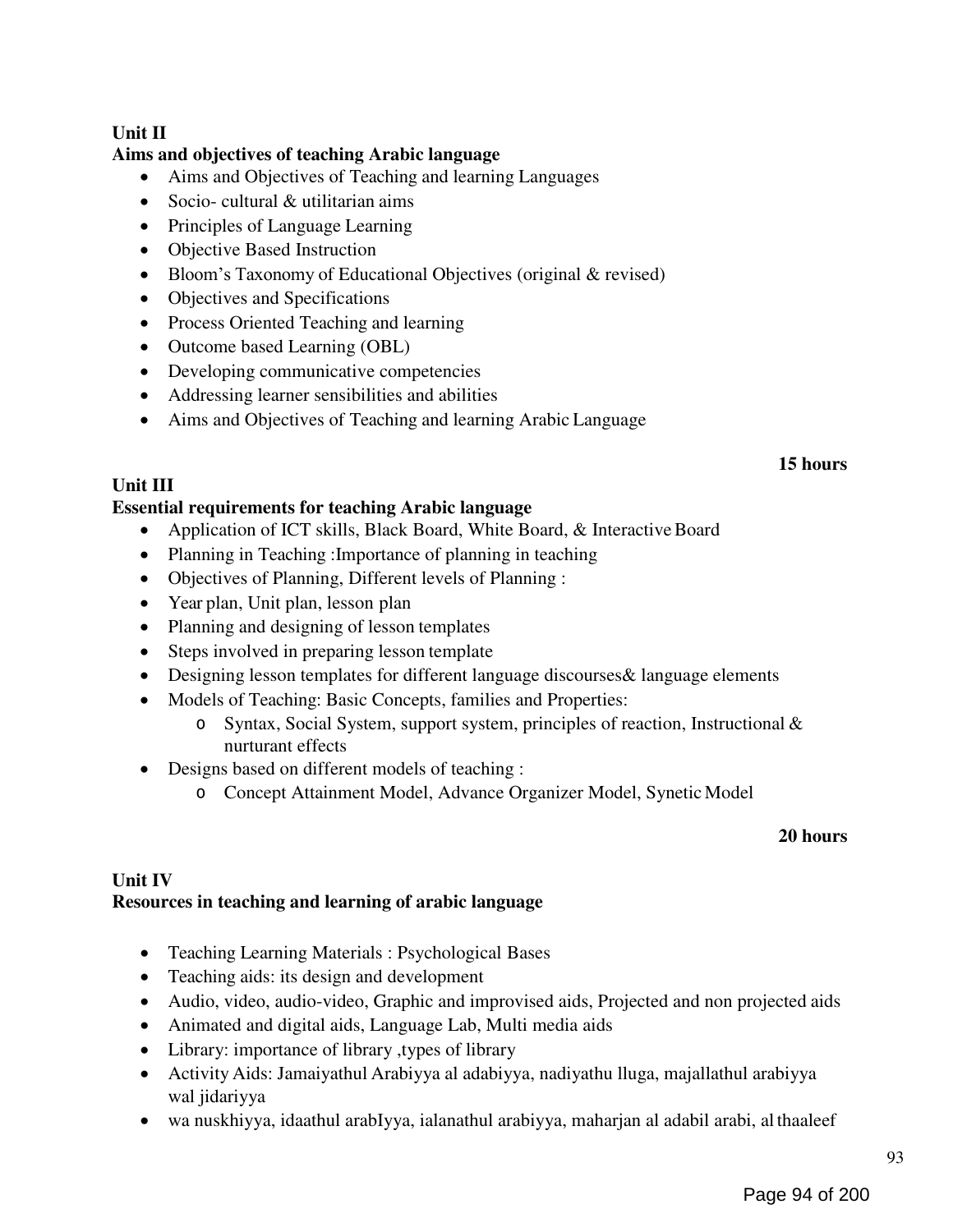wa thasdeer

- Wassahafa, al mushaira, al siyaha al dirasiyya, zawiyathul qiraa etc.
- Teaching learning resources:TB& HB, its characteristics and qualities
- Other resources: Supplementary Readers, Local Text, live Text, static text etc.
- Resource Mapping
- E- Learning and e teaching:
- Digital text books, Digital library & other online resources
- Designing of Digital text books, e-books and its application
- Adopting down loaded resources for teaching Arabic
- M-learning: smart phones as learning devices and its scope

### Unit V

# Curriculum design in Arabic language education

- Curriculum: Meaning, Definition and principles
- Approaches to curriculum construction Curriculum and syllabus, Types of Curriculum, language curriculum Criteria for selecting curriculum content
- Modern Trends in Curriculum Construction: Life Centered- Learner centered, - Activity centered, Issue Based, problem pausing, Process oriented

# 15 hours

20 hours

## Unit VI

# Assessment in Arabic Language Education

- Assessment / evaluation in teaching and learning Assessment of learner achievement Objectives of assessment, Tools& Types ;formative and summative Continuous Evaluation, comprehensives evaluation, Continuous and comprehensive evaluation Construction and administration of achievement tests Diagnostic tests and Remedial teaching Marking and Grading, Grading indicators
- Assessment using ICT
- Development of online tests Preparation and use online tests and its application Student evaluation: Self evaluation, Peer evaluation
	- Preparation of scoring indicators for CE and CCE
- Assessment Rubrics

10 hours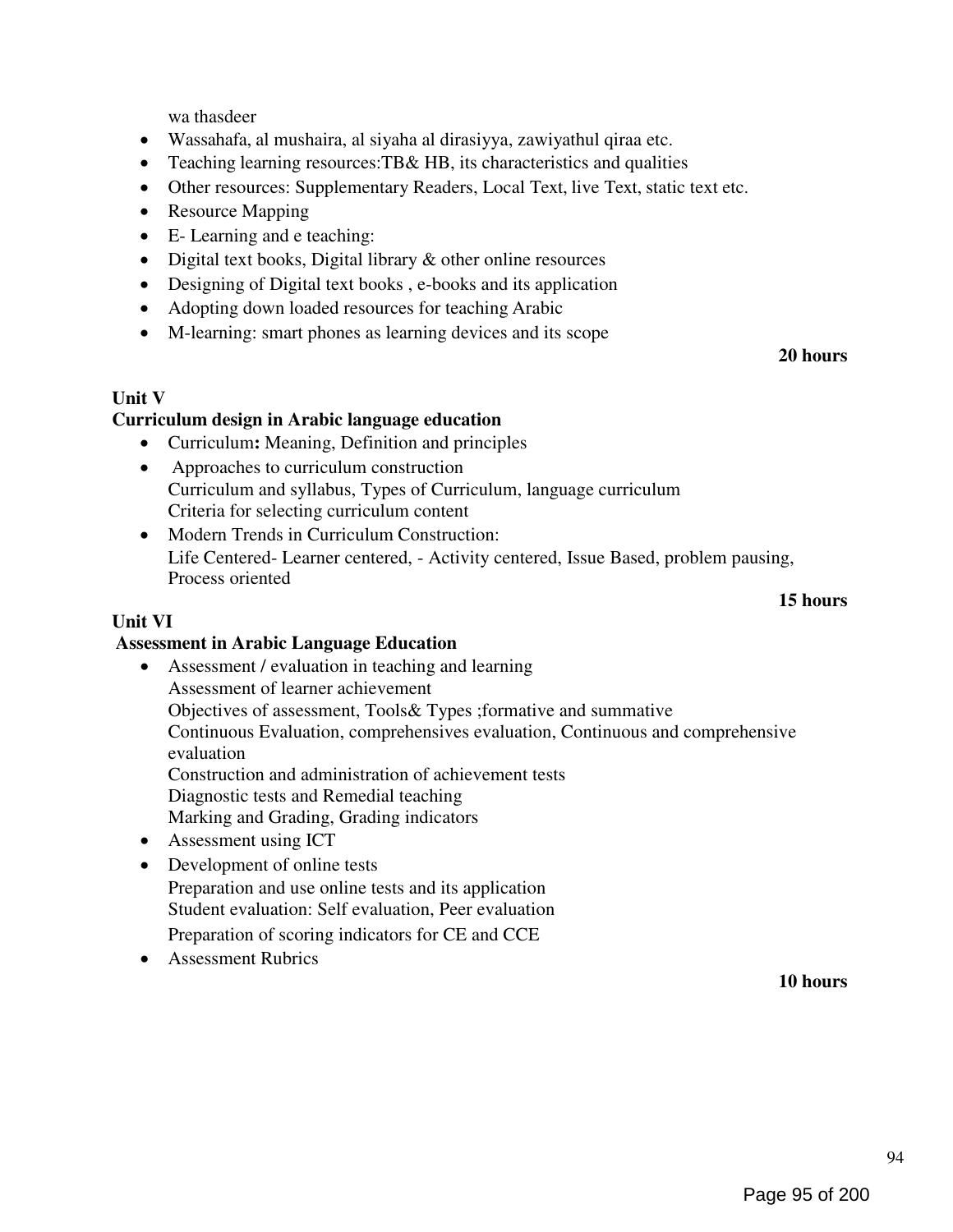#### MODE OF TRANSACTION

Lecture, Demonstration, Discussion, Seminar, Assignment, Reading and Reflection

#### TASK AND ASSIGNMENTS

1- Techno pedagogic content knowledge analysis of a unit each from standard VIII to XII of Kerala School Arabic Text books

2- Preparation of a manuscript magazine in Arabic language that may be used as a supplementary reader at Secondary Level.

#### REFERENCES:

Al Muallim al Najih:, Dr. Abdullah al Amiri, Dar al shamil Al Nashir wa thouzeea' Thatweeru Adai -al Muallim; kifayathu thaaleem wa thahleel al muthawasila : Hashim Uwaidha, Dar al Ilm al Malayeen , Labanan

Thaaleemu al lugha al arabiyya baina nadriyya wa thathbeeq: Dr Hasan Al Shahatha, Dar Misriyya wa llubnaniya

Mushkilathu thaaleemu llughal Arbiyya: Abbas M ahmood ; Dar alsaqafa, Qatar Thareeqathu Thadreesi Wa strateejiyyathuhu: Dr Muhammed Mahmmod al Haila, Dar Al Kitab Al Jamia, Al ain, UAE

Al Mawajja Al Fanni

''Thuruqu thadreesu lluathil arabiyya[1996]''Dr jodath arrukabi dimascus : darul fkr ''Ilmu nnafsi tharbaviyyi'' Dr abdul majeed nashvathi : muassasathu rrisalath

''Models of teaching'' Bruce choice and marsha veil prentice hall;New Delhi

''Txonomy of Educational objectives '' Bloom Benjamin :BOOK1 the cognitive domain David me kay Co inc New York

''Teaching language as communication'' Widdoson H(1978); Oxford university press . ''Language teaching and Bilingual Methord'' Dodson CJ (1967) Pitman: New York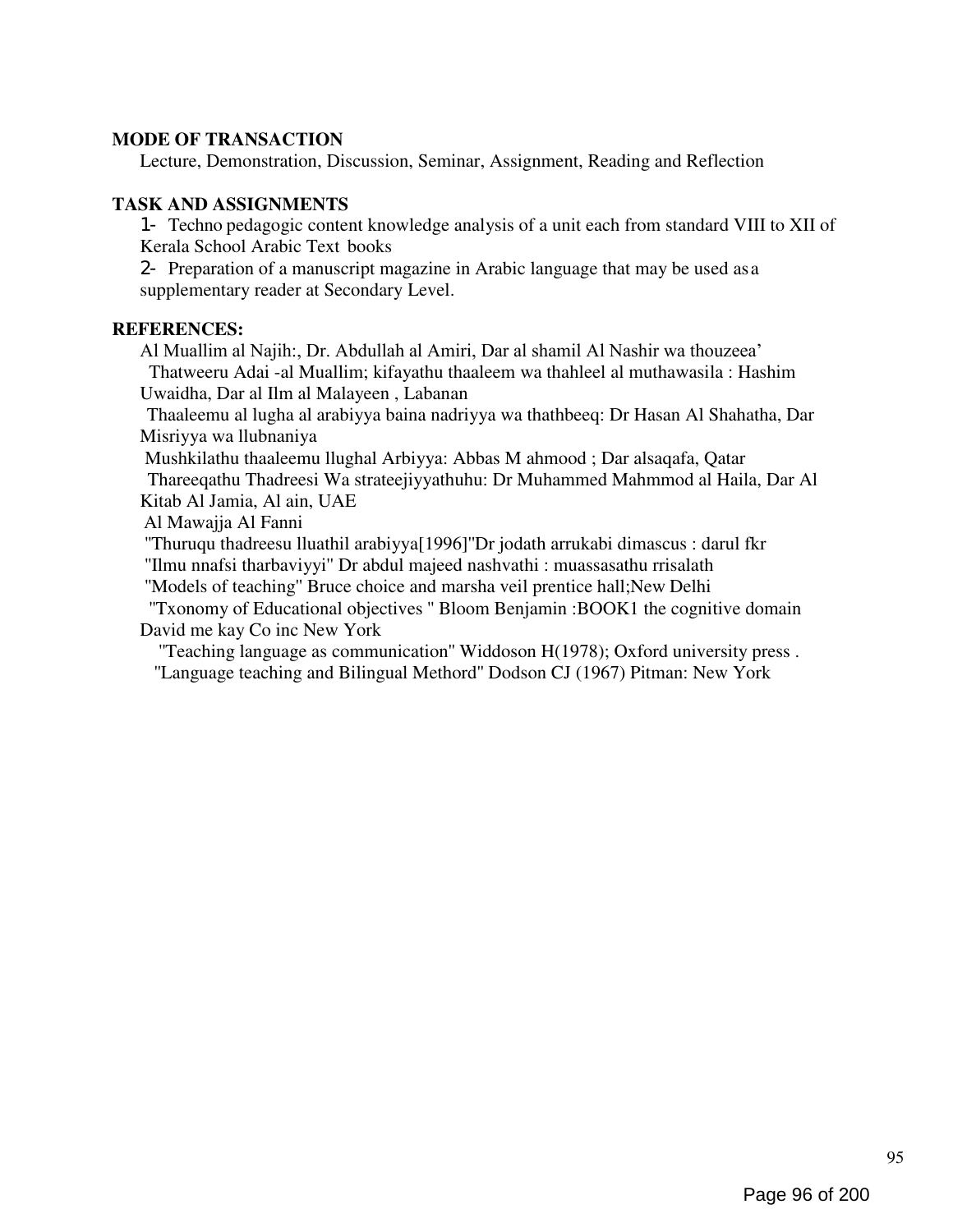### EDU 09.2 PEDAGOGIC PRACTICES IN ENGLISH

Contact Hours: 100 (Instruction) Maximum Marks: 100 (External: 80,

Internal: 20)

# Course Learning Outcomes

On the successful completion of the course, the learner will be able to:

- 1. Classify and compare different methods, approaches and techniques of teaching English.
- 2. Select and create appropriate aids for classroom instruction
- 3. Interpret and develop pedagogical analysis for course books.
- 4. Distinguish different forms of literature and plan discourses.
- 5. Identify and prepare different types of classroom planning
- 6. Distinguish between different types of tests and construct test designs
- 7. Modify instructional procedures for teaching-learning

8. Appraise library resources and make use of different library resources in teachinglearning

COURSE CONTENT Unit I

### To understand the various methods and approaches of teaching English Methods, approaches, techniques of teaching English

Methods – Grammar translation, Direct, Bi-lingual, Dr. West method. Approaches – Structural, Situational, SOS, Humanistic, Communicative, Whole language -- Features of each method, approach and limitations

# 20 hours

# Unit II

# To familiarize different audio-visual aids in teaching of English Audio visual aids

Importance and their limitations- Pictures, AudioCDs, realia, flashcards, flip charts, language lab , models, video clipping, films, documentaries, cartoons, advertisements, newspaper cutting , various IT resources.

15 hours

# Unit III

# To analyse the course books in English

Pedagogical Analysis and Content analysis

Pedagogical Analysis of Course Book : Varieties of literature –Intensive and Extensive eaders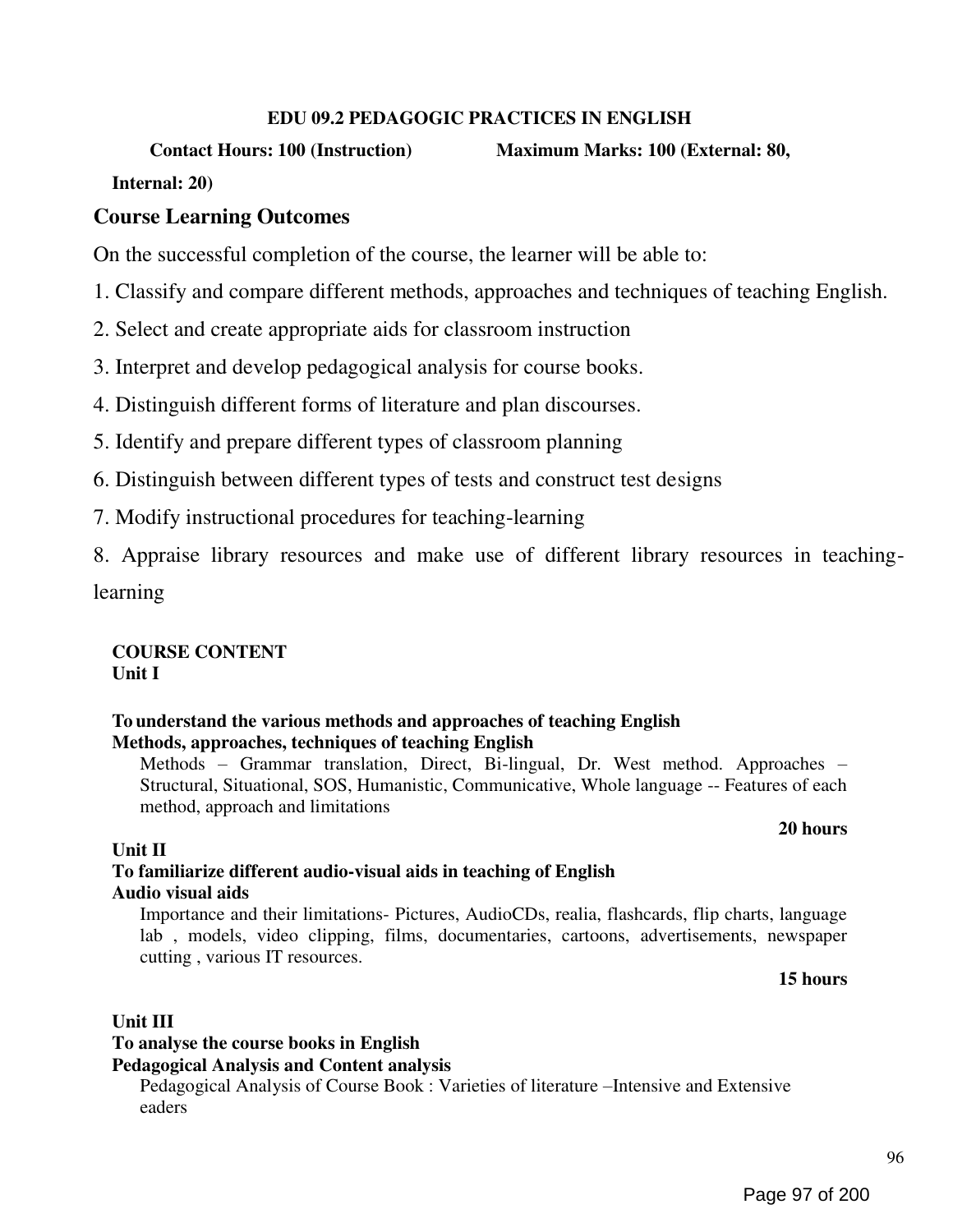(10 hours)

97

#### Content Analysis –meaning, objectives and advantages Teaching of Prose- Types of prose, Literary side, Steps of planning a lesson on Prose -- Central idea, Vocabulary-- active and passive, Discourses, Functions. Teaching of Poetry -Central idea, Poetic words / expressions, Poetic usages, Poetic techniques, Develop Literary Appreciation Teaching of Composition -types of composition : guided and free Pedagogy and Andragogy ( 20 hours)

# Unit IV

# To know the need and importance of planning Planning of instruction

Planning -need and importance ; types of planning -year plan, unit plan, lesson plan Herbertian steps of planning and Glover plan

Preparation of lesson plans for prose and poetry from behaviourism to latest followed in schools

( 20 hours)

# Unit V

# To understand the process of evaluation in English language Evaluation in language

Oral and written test -Importance of essay type -CCE -Grading -evaluation criteria for various discourses -Preparation of Test design and Blue- print for language evaluation-Remedial teaching -Preparation of Port-folio at the end of a course-Editing Text books, thematic editing, content editing, grammatical editing, and transcreation.

# (15 hours)

# Unit VI

# To acquaint with library resources Library

Importance, e- library, inflibnet, ELT journals

# MODE OF TRANSACTION

Lecture method, discussion, seminars, symposium, face to face communication, IT based learning, blended learning, community participation

# TASK AND ASSIGNMENTS

- 1. Preparing lesson plans for teaching prose and poetry
- 2. Preparation of portfolio at the end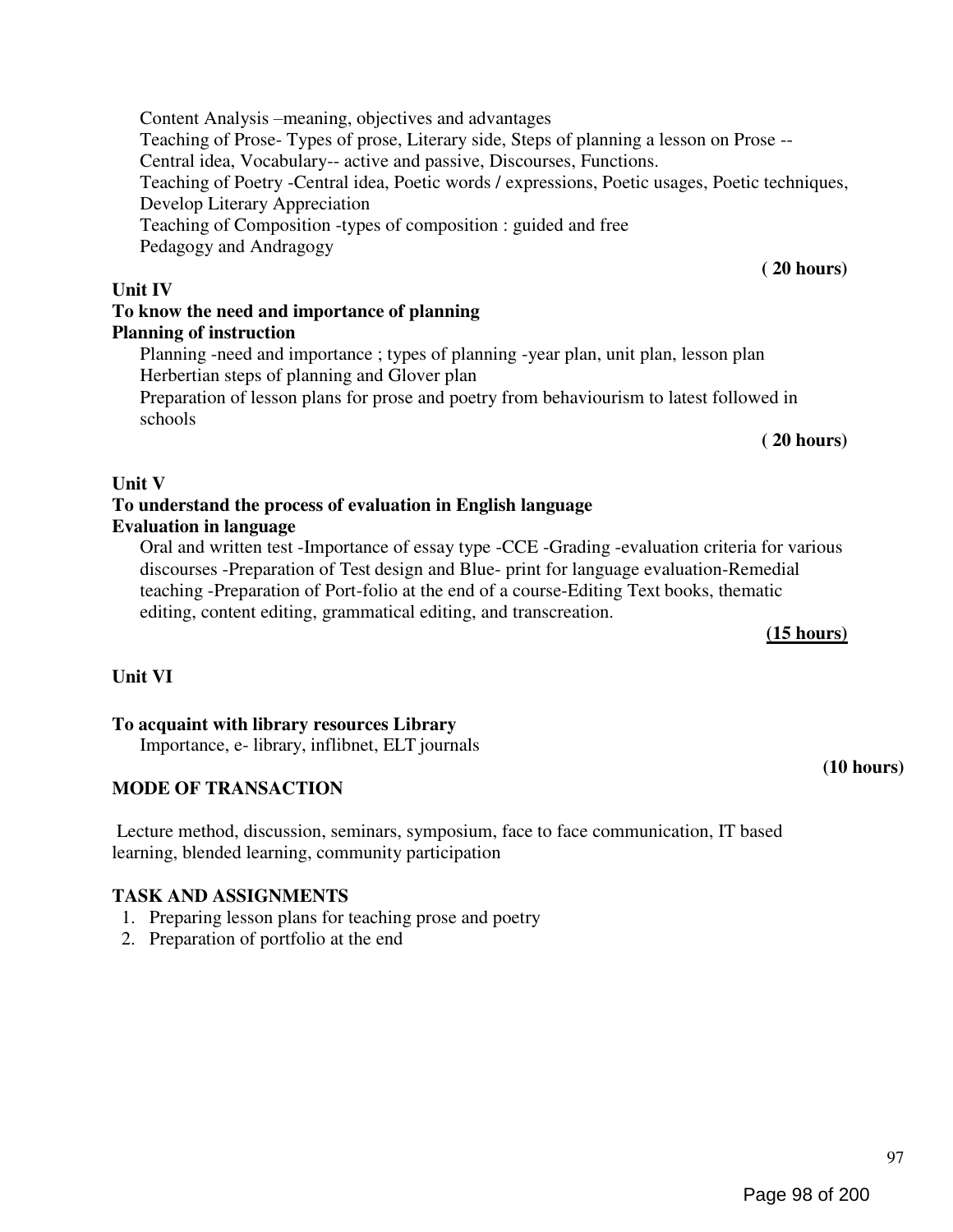# EDU 09.3 PEDAGOGIC PRACTICES IN HINDI

# Contact Hours: 100 (Instruction) Maximum Marks: 100 (External: 80, Internal: 20)

# Course Learning Outcomes

On the successful completion of the course, the learner will be able to:

- 1. Organizes the aims and objectives of teaching Hindi
- 2. Focuses on the principles and maxims of language teaching
- 3. Plans different methods of language teaching
- 4. Distinguishes structure of language and language skills in Hindi
- 5. Executes different teaching skills
- 6. Construct instructional plans and suitable instructional resources
- 7. Evaluates classroom practices and solving real classroom problems
- 8. Designs models of teaching for teaching Hindi

# COURSE CONTENT

UNIT I

# Back Ground of Hindi Teaching

- Principles of language teaching
- Maxims of language teaching
- Different methods of language teaching

#### Unit II Structure of language and language skills

- Listening-speaking-reading-writing.
- Grammatical forms and structure of language

10 hours

10hours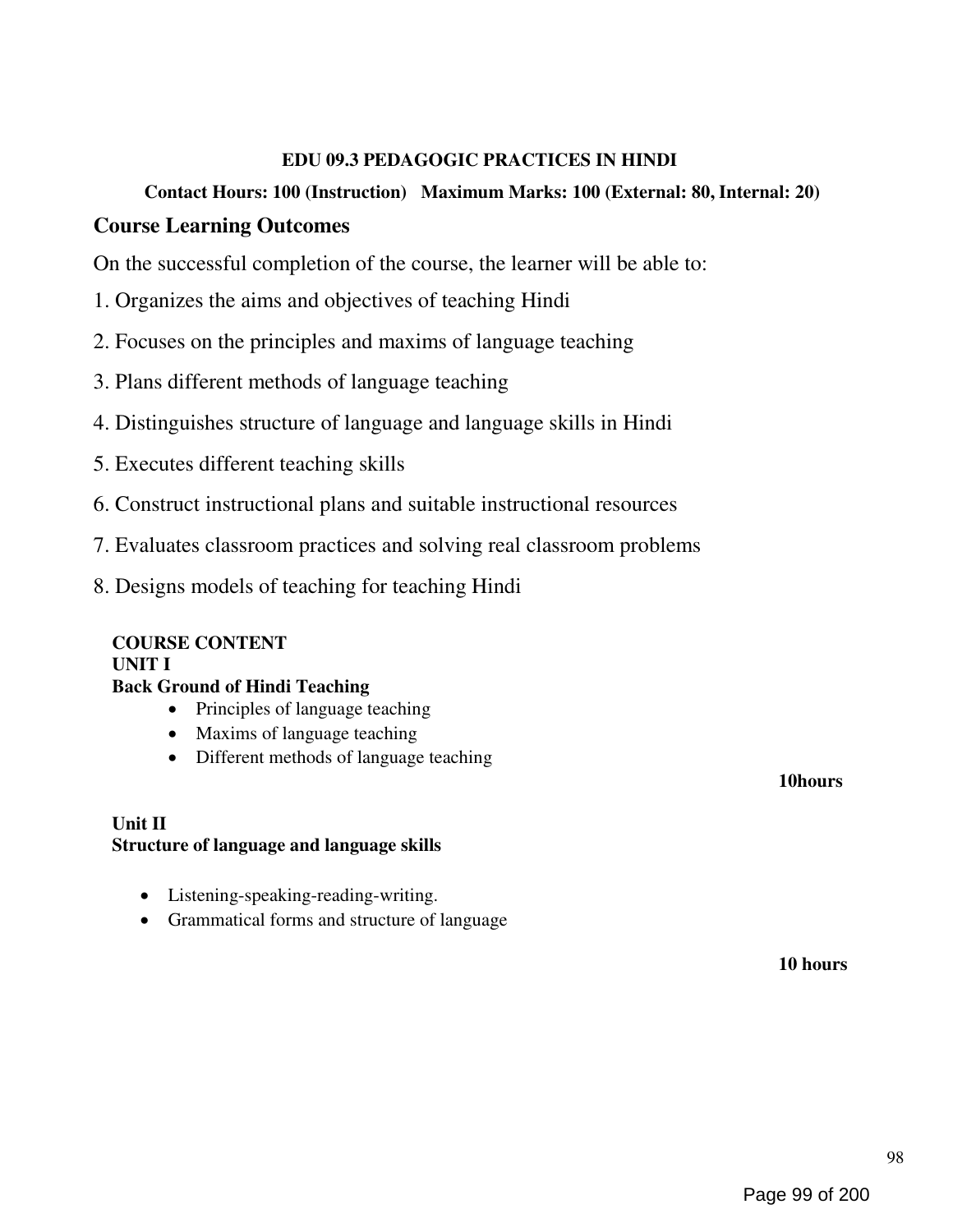# Unit III

# Instructional planning and designing

- Lesson planning Introduction developing skills types of learning experiences.
- Unit plan, year plan and teaching manual
- Opportunity for rectifying and modifying teaching skills by healthy criticism and video recording.

20 hours

# Unit IV

.

# Evaluation of classroom practices

- Opportunity of self-reflection self-evaluation peer evaluation
- Teacher evaluation of class room.
- Solving of real class room problems 15 hours

Unit V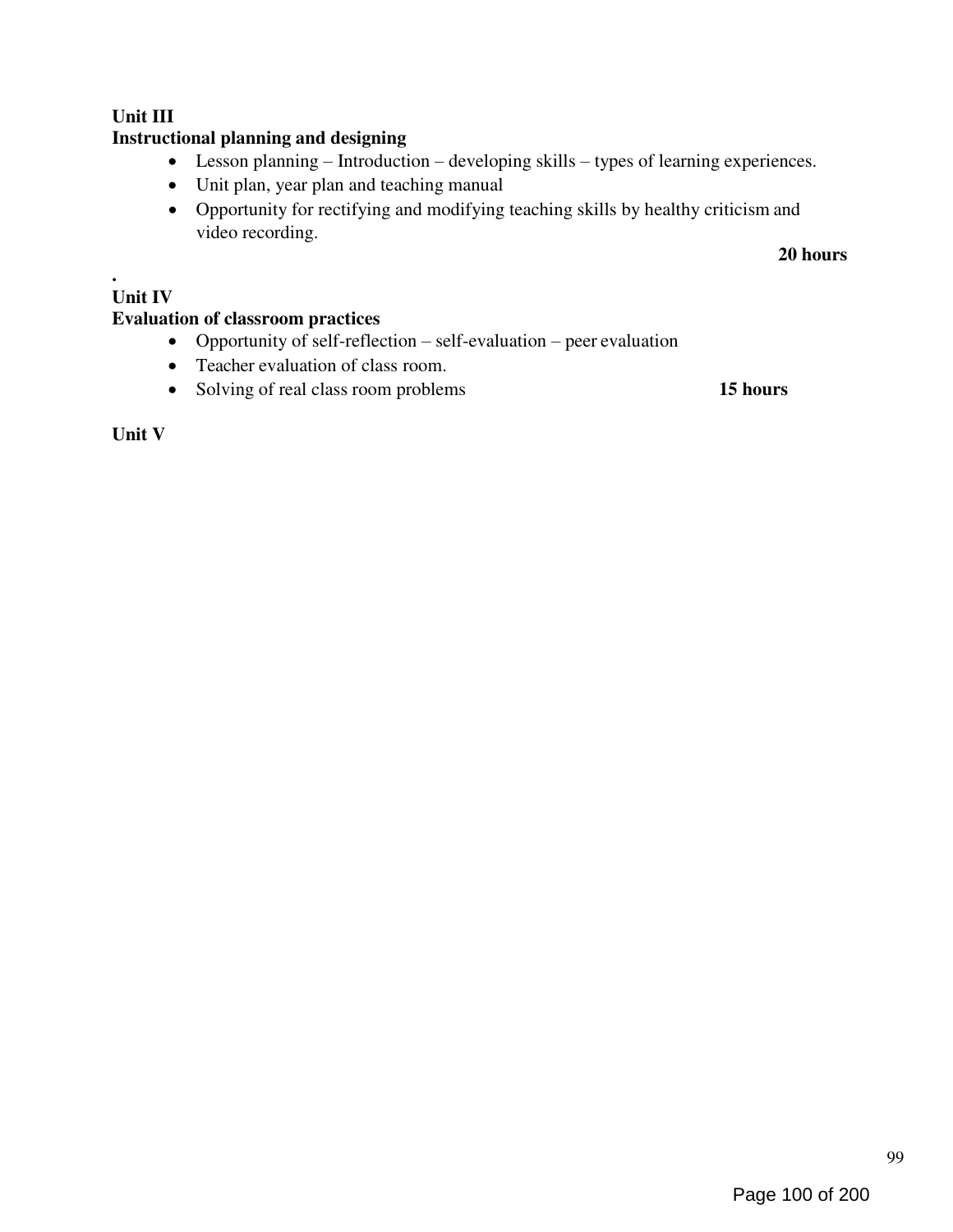# Models of teaching

- Concept definition p dimensions and classification of models.
- Types and families of models.
- Designing of important models that can be effectively used in language learning.

15 hours

## MODE OF TRANSACTION

Lecture, Demonstration, Discussion, Reading and Reflection

## TASKS AND ASSIGNMENTS (any two of the following)

- 1. Write various discussion lessons in various strategies demonstration criticism lessons according to constructivist pattern
- 2. Analysis of Hindi text book at secondary stage.
- 3. Conduct an action research on problem faced by the student teacher
- 4. Preparation of mark sheet and grade list with class wise and school wise performance analysis using spread sheets.

# EDU 09.4 PEDAGOGIC PRACTICES IN MALAYALAM

# Contact Hours: 100 (Instruction) Maximum Marks: 100 (External: 80, Internal: 20) Course Learning Outcomes

On the successful completion of the course, the learner will be able to:

- 1. Analyses pedagogical aspects and formulate pedagogical principles, prepares and analyzes the lessons on the basis of different aspects
- 2. Understand about the modern language and psychological theories applied in teaching
- 3. Summarize the teaching strategies, theories and methods and applies it in classroom situations
- 4. Explain the need for planning in teaching and applies it in classroom situations
- 5. Extrapolate resource materials for teaching learning and create teaching learning materials used in a variety of contexts
- 6. Explain the importance of evaluation and able to evaluate students cognitive skills and performances

# COURSE CONTENT

Unit –I

# Pedagogic analysis

- Meaning, Importance, Steps and Scope of pedagogic analysis
- Analysis of learning objectives/learning out comes
- Pedagogic analysis of text book of 8 to 12 standards
- Content analysis- meaning and process
- Gender analysis

# (15 hours)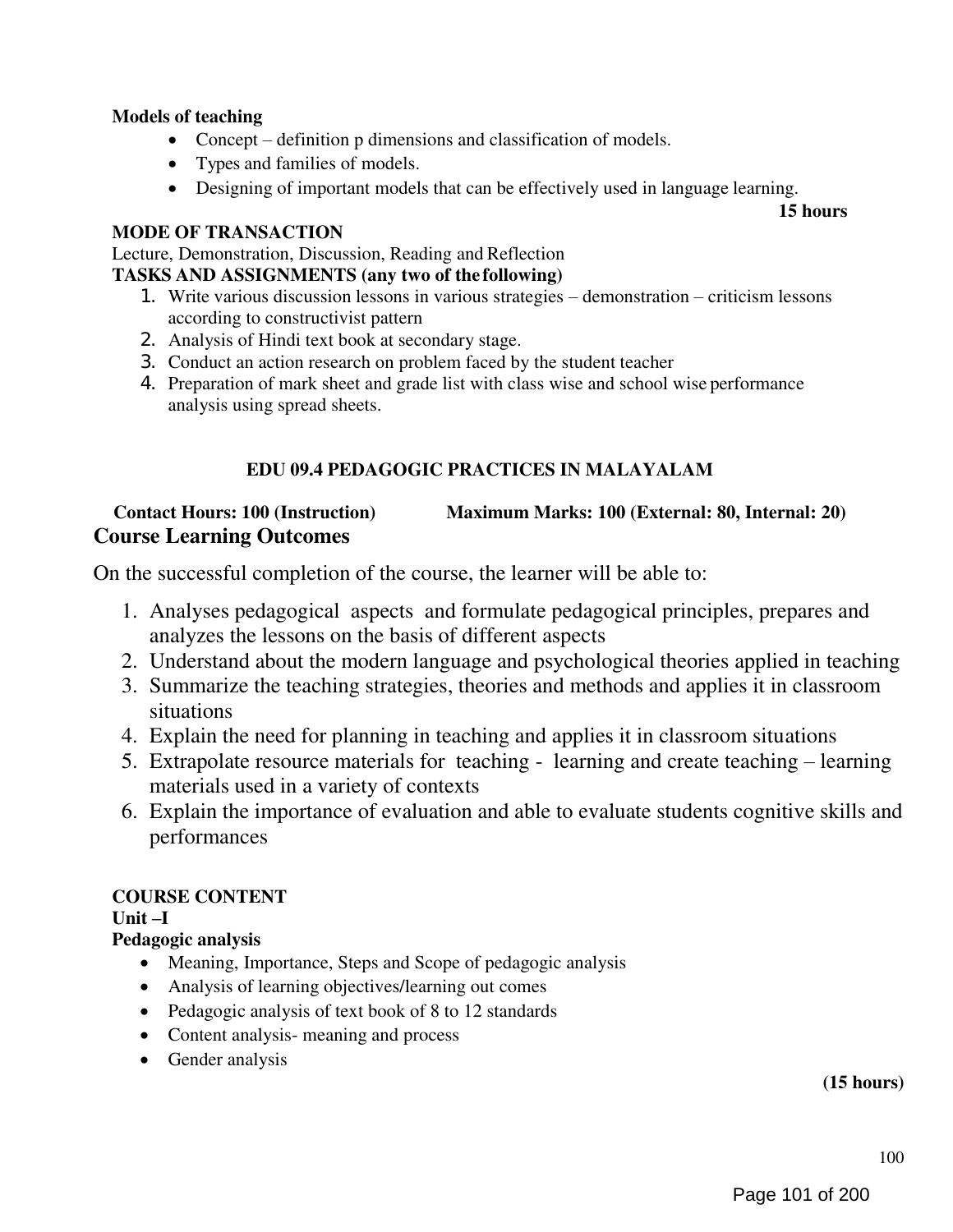# Unit –II

#### Modern Theories of teaching

- Constructivism-meaning and characteristics
- Cognitive and Social constructivism
- Theories of Piaget, Bruner, Vygotsky, Norm Chomsky and Gardner
- Critical pedagogy

## Unit –IV Methods, Techniques and Strategies of teaching Malayalam

- Meaning of methods of teaching Malayalam
- Lecturer method, Discussion method, Project method, Problem solving method, Assign method and inductive and deductive method
- Merit, Demerit and Role of teacher in each method
- Meaning and purpose of techniques in teaching
- Role play, Simulation, Dramatization and Brainstorming
- Merts, Demerits and Role of teacher in each technique
- Meaning and purpose of strategy
- Cooperative/Collaborative learning, Peer tutoring, Reflective learning and Experiential learning strategies.
- Merit, Demerit and Role of teacher in each strategy
- Different discourses used in language learning
- Models of Teaching- meaning and characteristics
- Concept Attainment Model and Synetics Model

#### Unit –IV

#### Planning in teaching

- Need and importance of planning
- Year plan, Unit plan and Lesson plan
- Lesson plan in behaviorism and constructivism

# Unit –V

#### Teaching learning resources in Malayalam teaching

Text books, Resource units, periodicals and handouts etc.

10 hours

25hours

20 hours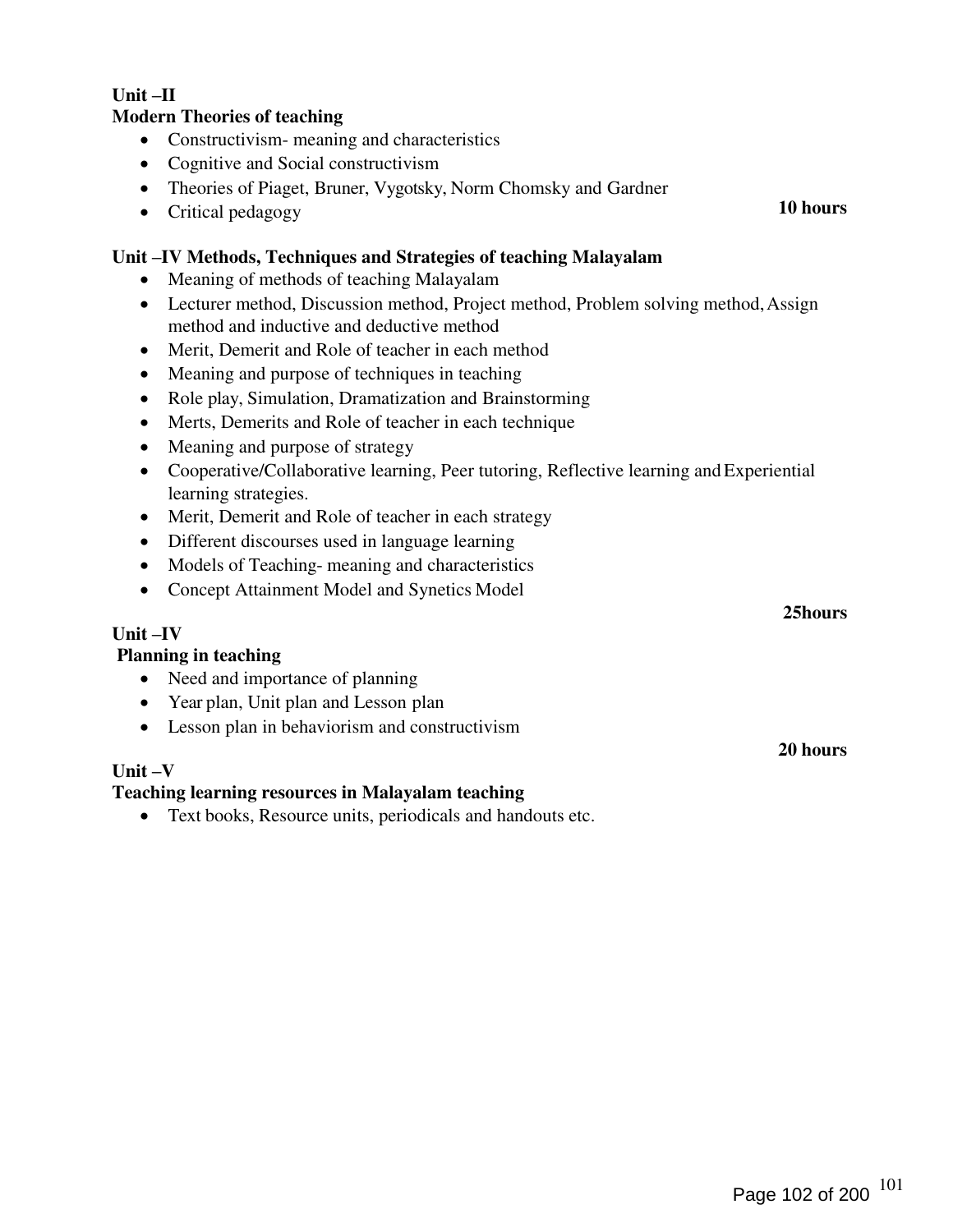- Dictionaries
- Different community resources
- Library and Language lab
- Audio-visual aids for language teaching

## Unit –VI

#### Assessing the Learner

- Construction and administration of Achievement test and Diagnostic test
- Evaluation of Language skills
- Evaluation criteria for different learning activities and discourses

# MODE OF TRANSACTION

Lecturer method, discussion, seminar, work shops

## TASKS AND ASSIGNMENTS

- 1. Prepare an Achievement test and a diagnostic test
- 2. Analysis of Malayalam text book of X Std.

10 hours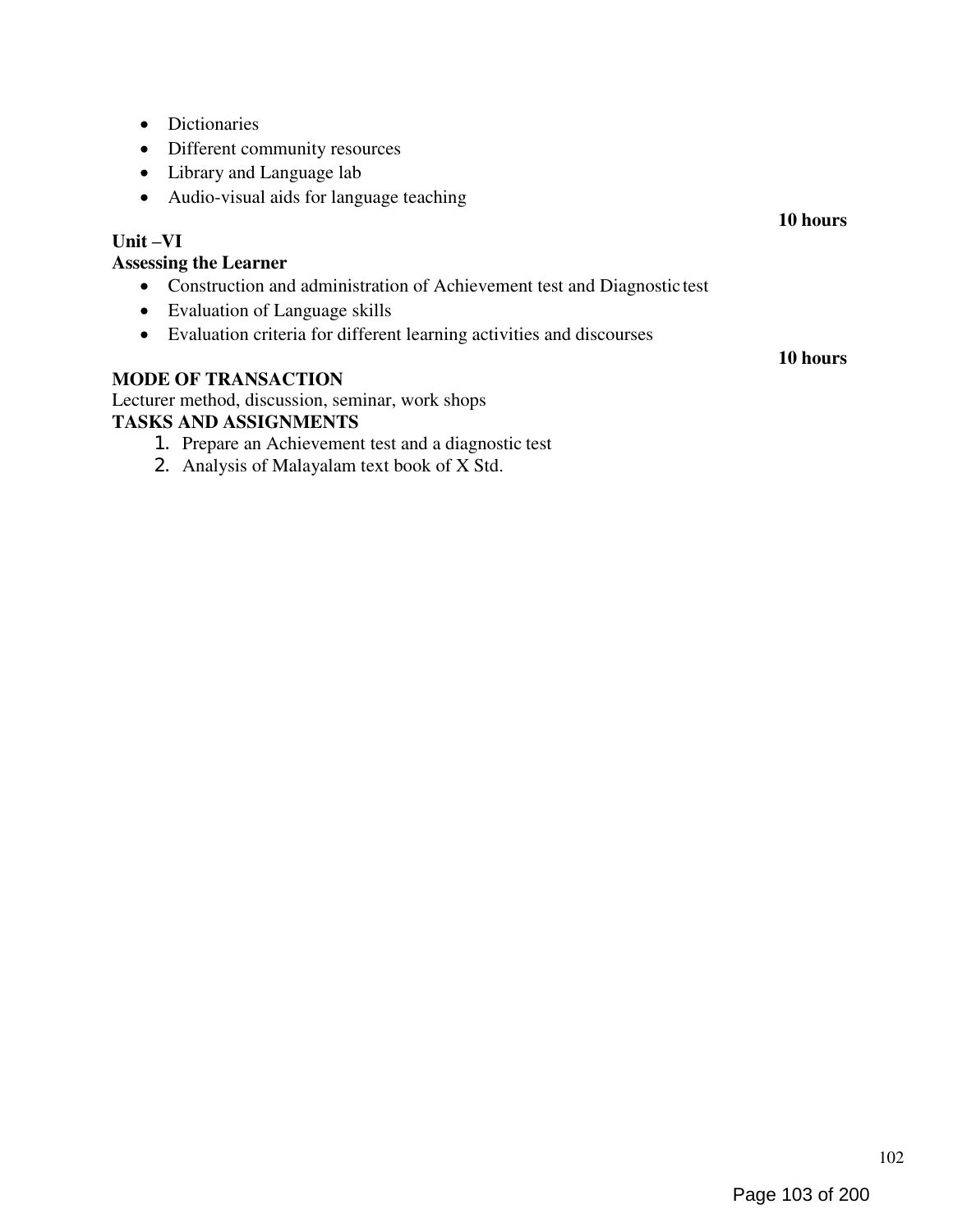# EDU09.5 PEDAGOGIC PRACTICES IN SANSKRIT

# Contact Hours: 100 (Instruction) Maximum Marks: 100 (External: 80, Internal: 20)

# Course Learning Outcomes

On the successful completion of the course, the learner will be able to:

- 1. Explain the concept pedagogy and content analysis
- 2. Do content analysis of textbooks
- 3. Describe the merits and demerits of ancient and modern methods
- 4. Identifyvarious strategies and techniques in Sanskrit teaching
- 5. Identify the importance of planning in Sanskrit teaching
- 6. Construct various tools of evaluation in Sanskrit learning

# Unit I

### Pedagogic Analysis

• Pedagogic analysis of Sanskrit text books -one to twelve of Kerala State

#### 25 Hours

# UNIT II

# Aims and Objectives of Sanskrit Teaching

- Blooms taxonomy- Revised Bloom's Taxonomy, Objective based learning, Issue based learning,
- Activity based learning, Process oriented learning, and Outcome oriented learning

25 hours

# Unit III

#### Planning of Instruction

• Planning-Year plan, Unit plan, Modular plan, various types of lesson transcripts

15 Hours

# Unit IV

# Resources of Sanskrit

Resourses of Sanskrit- Kavya, Katha, Drama, Subhashitha etc.

# MODE OF TRANSACTION

Lecture, Discussion, Seminar, Reading and Reflection

# TASKS AND ASSIGNMENT

- 1. Write Sanskrit text book analysis of any standard
- 2. Prepare a report about any resources of a high school unit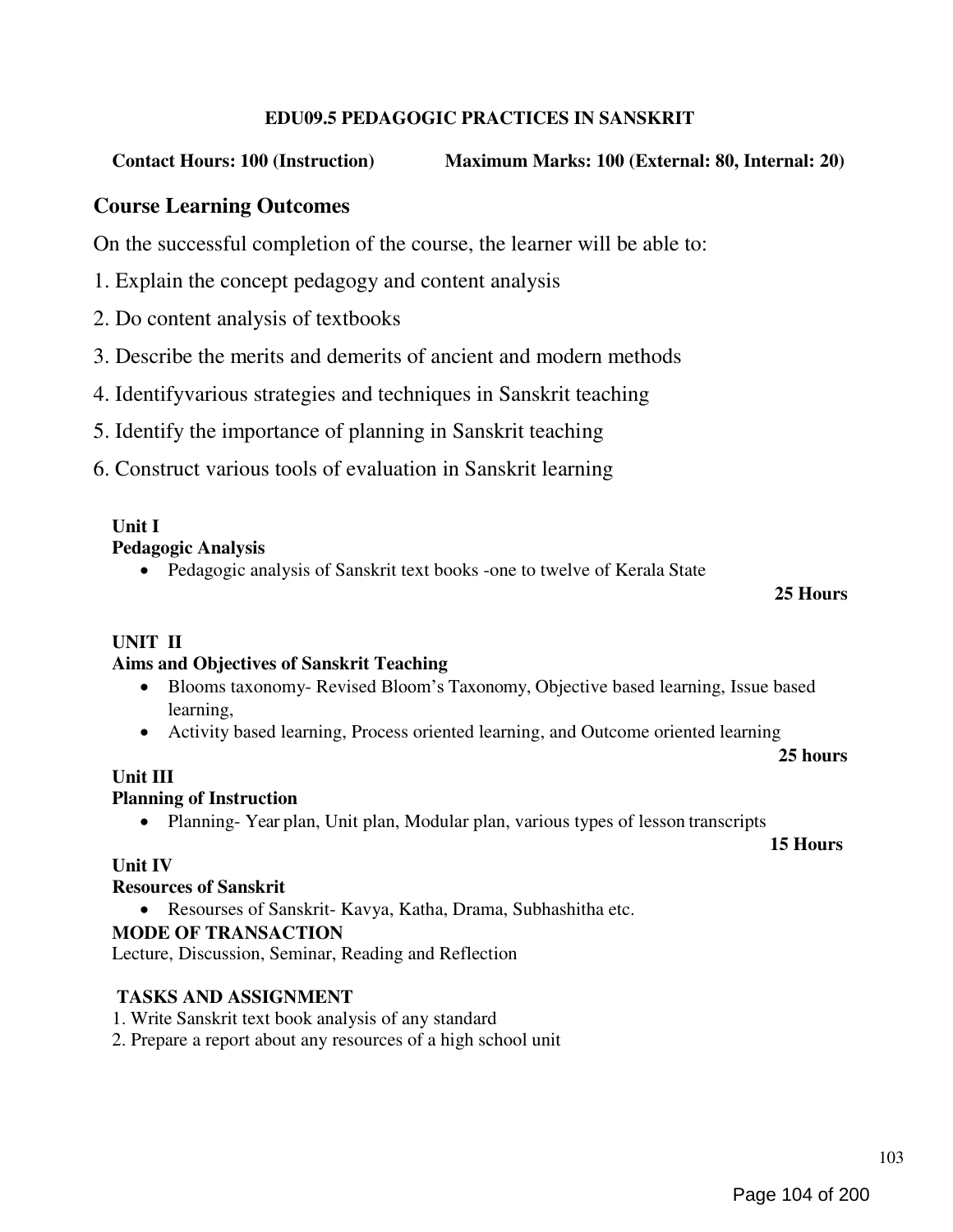# EDU 09.6 PEDAGOGIC PRACTICES IN TAMIL

# Contact Hours: 100 (Instruction) Maximum Marks: 100 (External: 80, Internal: 20) Course Learning Outcomes

On the successful completion of the course, the learner will be able to:

- 1. Understand the different dimensions of Pedagogic Analysis.
- 2. Distinguish the aims, objectives and specifications for teaching Tamil language.
- 3. Experiment the procedure and steps for planning different kinds of lesson
- 4. Critically evaluate Secondary Course Books of Tamil.
- 5. Integrate skills in designing appropriate learning aids.
- 6. Select and apply suitable strategies for assessment and evaluation.
- 7. Acquires skill for transaction of content in the class room.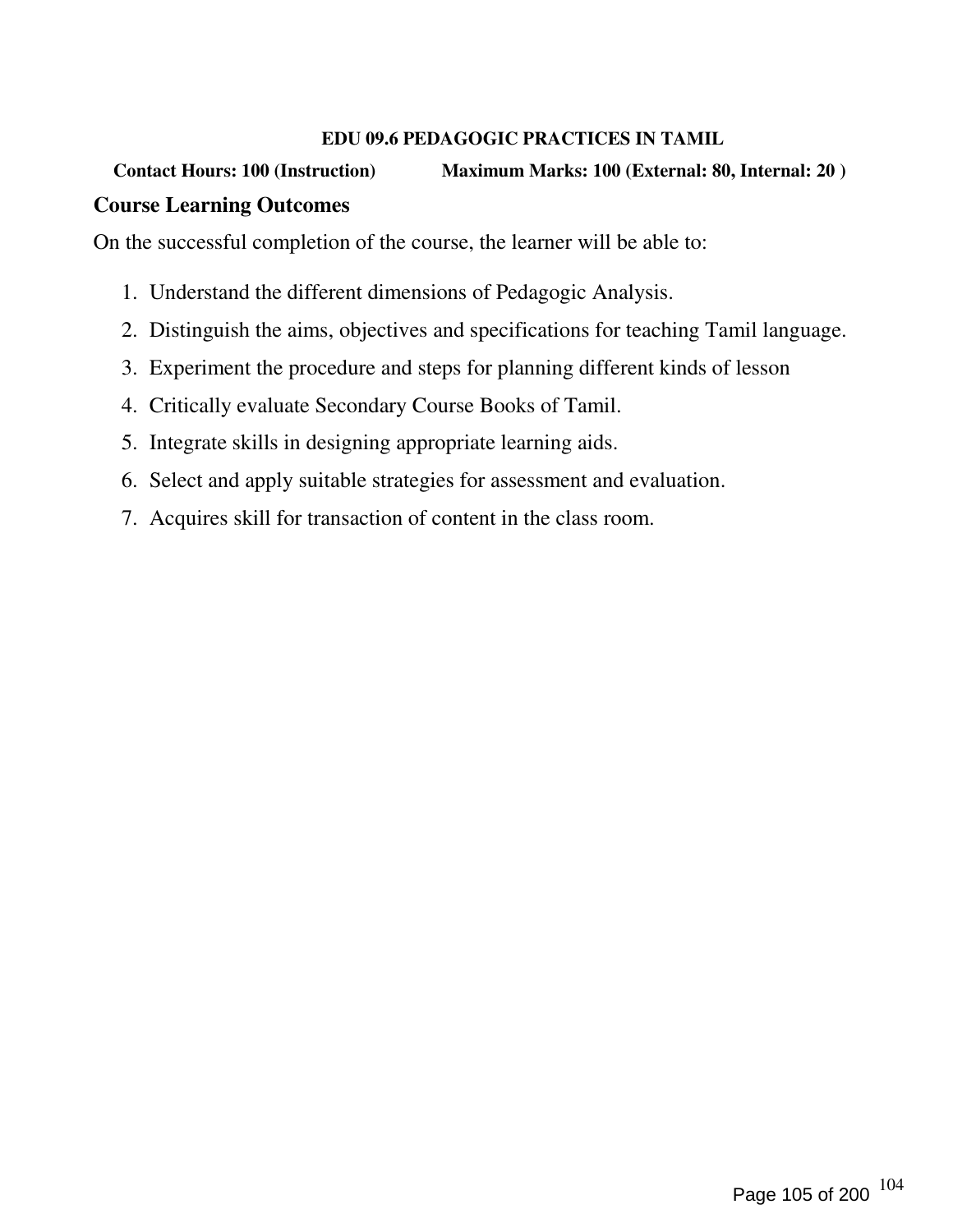# Unit I

# Aims and Objectives of Teaching Tamil

- General aims of teaching Tamil. a. Taxonomy of educational objectives, Bloom's Taxonomy, Revised Bloom's Taxonomy, Objectives of teaching Tamil.
- Cognitive, affective and psychomotor domains- Specific objectives of teaching Tamil.

# Unit II

# Trends in Tamil Teaching

• NCF-2005, KCF 2007-Issue based curriculum, Critical Pedagogy

# Unit III

# Pedagogic Analysis

 Pedagogic analysis of Tamil content of 8th and 9th standard, Kerala State into terms, facts, concepts etc. Pedagogic analysis of standard 8th Tamil text book

# 25 hours

15 hours

15 hours

# Unit IV

# Planning of Instruction

- Need and importance of planning
- Levels of planning-year plan, Unit plan, Lesson plan.
- Modern trends in planning instruction Behaviourist and constructionist model of planning.

# Unit V

# Curriculum, Models of Teaching and Evaluation

- Meaning and scope of curriculum construction a. Importance of curriculum construction b. Changing concept of curriculum and syllabus. Teacher as a curriculum developer. Library & its uses Language Lab, IT enabled education
- Models of teaching-Concept Attainment model, Advance organizer model, Inductive thinking model.
- Continuous comprehensive evaluation, system of grading a. Different types of test items Construction of Achievement test and diagnostic tests

25 hours

# MODE OF TRANSACTION

Lecture, Discussion, Reading and Reflection, Seminar

20 Hours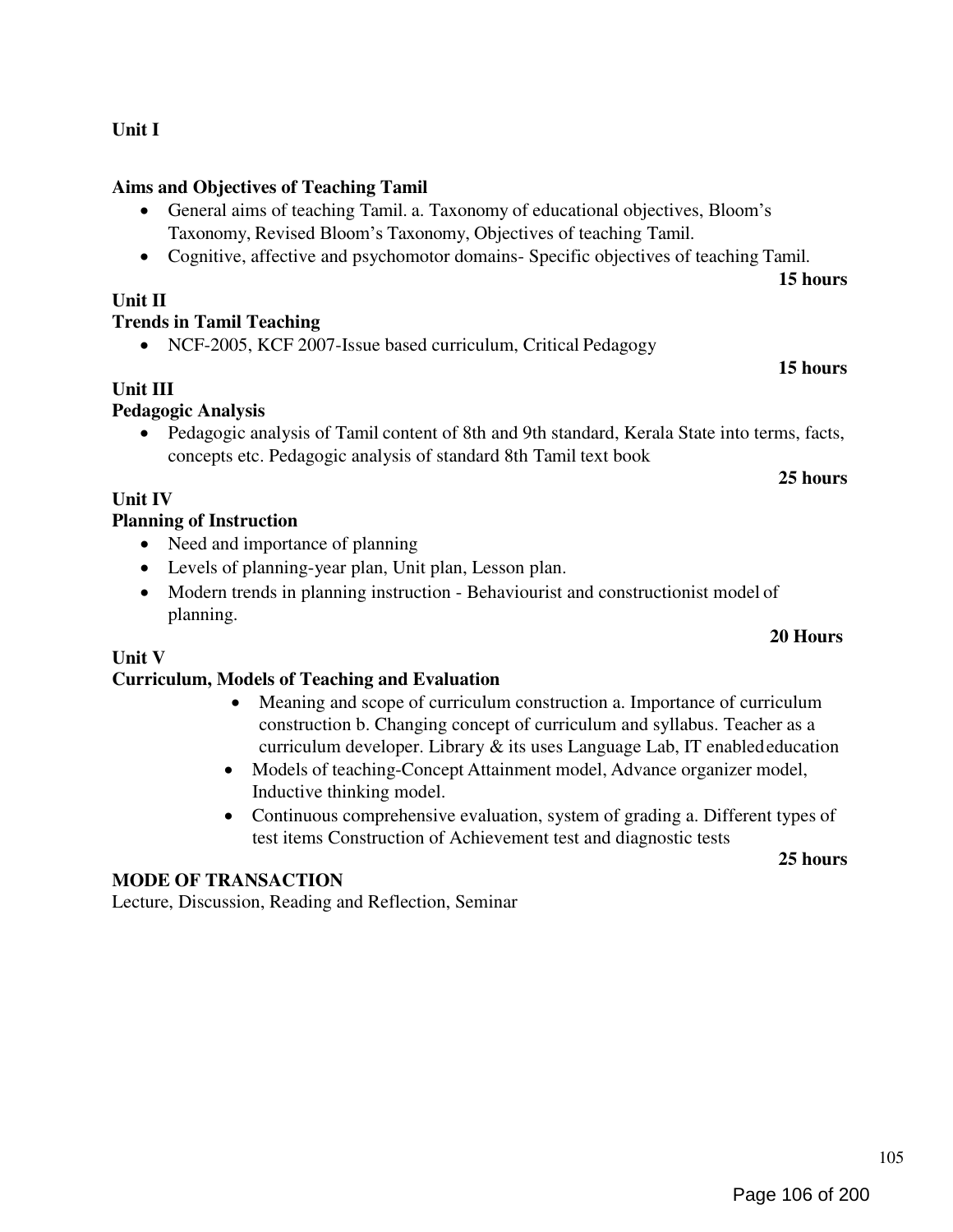# TASKS AND ASSIGNMENTS

- 1. Preparation and administration of a diagnostic test and a remedial lesson after its analysis
- 2. Preparation of mark sheet and grade list with class wise performance analysis using spread sheets.

# EDU.09.7 PEDAGOGIC PRACTICES IN URDU Contact Hours: 100 (Instruction) Maximum Marks: 100 (External: 80, Internal: 20)

# Course Learning Outcomes

On the successful completion of the course, the learner will be able to:

- 1. Discuss the aims and objectives of Urdu teaching at different levels.
- 2. Distinguish the learning outcomes and objectives based on taxonomy.
- 3. Describe the principles of language teaching.
- 4. Explain the principles of curriculum, syllabus and reading materialsdevelopment.
- 5. Analyse reading materials using pedagogic analysis procedure and methods.
- 6. Prepare stage wise teaching plans.
- 7. Select and uses teaching learning materials while teaching Urdu.
- 8. Create effective strategies for evaluation and remediation.

# COURSE CONTENT

Unit I

# Aims and Objectives of Teaching Urdu

- Aims of teaching Urdu. Objectives-types of objectives .Objectives of teaching Urdu at secondary level.
- Taxonomy of educational objectives
- Philosophical, psychological, sociological & technological principles of language teaching

# ( 10 hours )

#### Unit II Curriculum and Resources of Urdu

- Curriculum and Resources of Urdu—meaning, types. Principles of curriculum construction. Nature of language curriculum. Syllabus—types of syllabus features and limitations.
- Compare the styles of organisation of curriculum in IX std. text book.
- Course books, qualities of a good course book. Source books—work book. Supplementary reader—types. E-book, CD's etc.

20 hours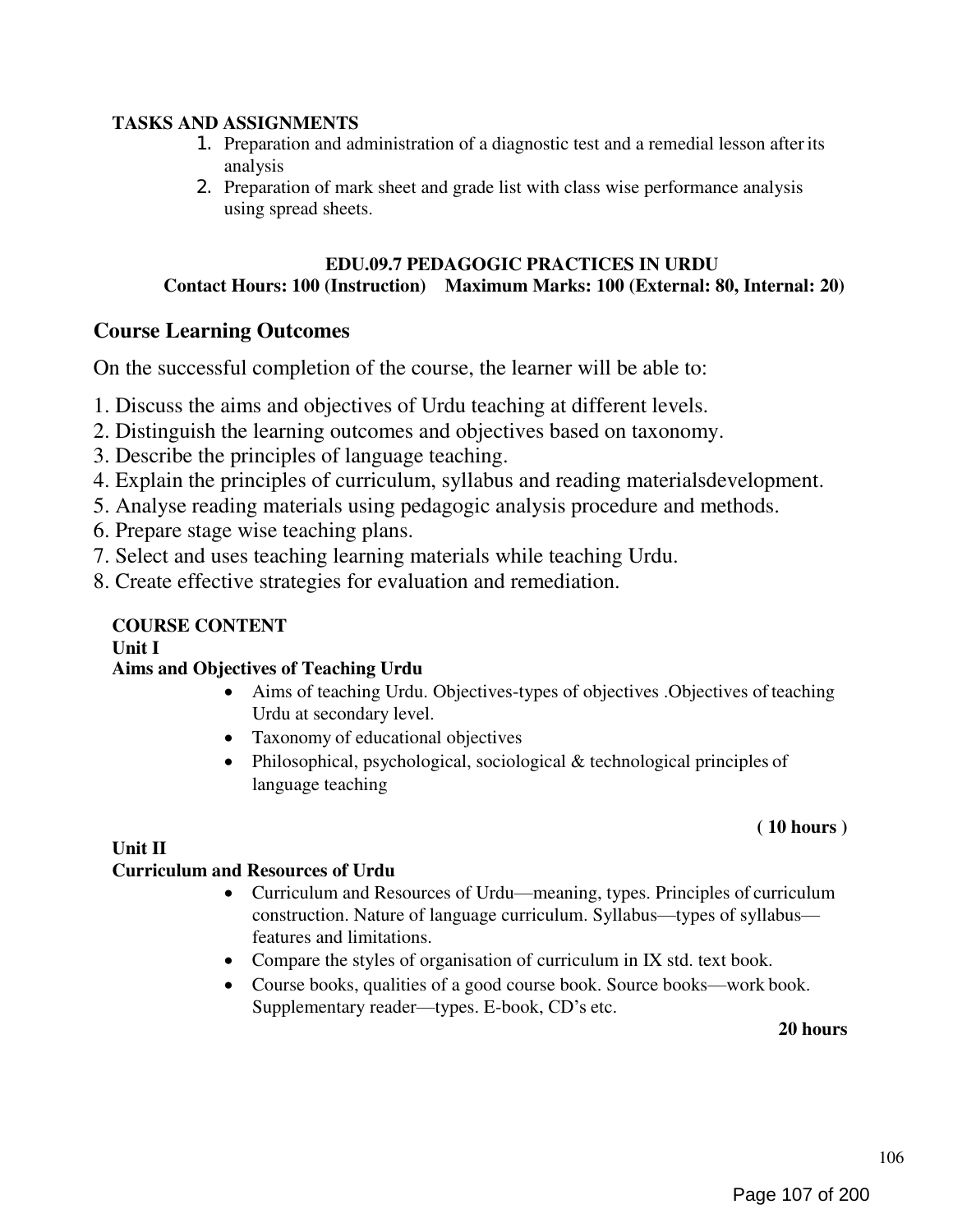# Unit III

# Pedagogic Analysis

- Pedagogy & Andragogy.
- Content analysis –Pedagogic analysis— objectives & components.
- pedagogic analysis of Urdu of8th & 9th standard. (25 hours)

## Unit IV

## Planning of Instruction

- Importance of planning—year plan, unit plan, lesson plan.
- Steps of lesson plan.
- Types of planning—behaviourist, constructivist---prose & poem.

( 20 hours ) .

### UNIT V

### Resources of Teaching

- Audio-visual aids—Radio, TV, Tape recorder, OHP, Computer, Language lab, Video clippings, pictures, charts, flashcards , models etc. Importance of library in language learning.
- E-library, Inflibnet. Principles of selecting language books.

( 15 hours )

#### Unit VI Evaluation

- Evaluation Different types of test items merits and demerits.
- Construction and administration of Achievement tests.
- Continuous and Comprehensive Evaluation,
- Diagnosis and remediation Diagnostic test-importance-process of construction –
- Remedial teaching— meaning.
- Grading—importance & types

#### (10 hours)

# MODE OF TRANSACTION

Lecture, Discussion, Seminar, Reading and Reflection TASKS AND ASSIGNMENTS

- 1. Preparation and administration of a diagnostic test and a remedial lesson after its analysis
- 2. Analysis of Urdu text book of IX Std.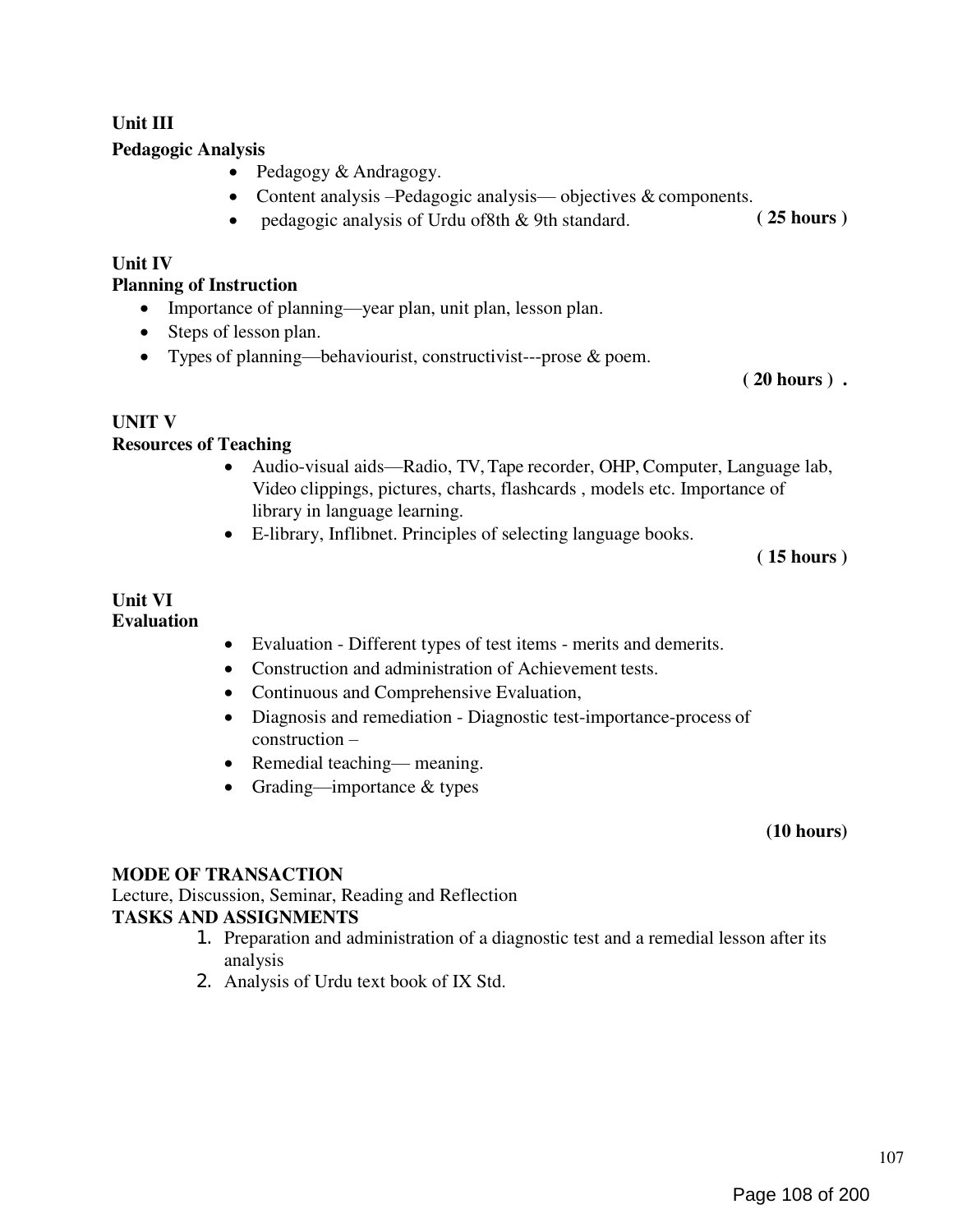## EDU 09.8 PEDAGOGIC PRACTICES IN COMMERCE

## Course Learning Outcomes

On the successful completion of the course, the learner will be able to:

1. Illustrate various models of teaching with examples from commerce subjects

2. Relate the theories of Behaviourism and Constructivism in teaching of commerce subjects

3. Deconstruct the content of Business studies and Accountancy at higher secondarylevel for transacting the curriculum effectively

4. Determine appropriate instructional aids, supplementary materials and community resources for teaching Business Studies and Accountancy

5. Construct year plan, unit plan and lesson plan for teaching of commerce subjects athigher

secondary level

6. Design innovative ICT lesson plans in commerce subjectsContact Hours: 100 (Instruction) Maximum Marks: 100 (External: 80, Internal: 20)

## COURSE CONTENT

Unit 1

## Pedagogic Analysis of Commerce Subjects (20 Hours)

- Pedagogic Analysis Meaning, Importance, Steps and Scope
- Content Analysis Meaning and Process-Terms, Facts, Concepts, Principles, Theory, **Process**
- Analysis of Business studies and Accountancy of plus one and plus two of Kerala state

Unit II

## Planning of Instruction (25 Hours)

- Meaning, importance and steps in Year Planning, Unit planning and Lesson Planning, Herbartian approach and Evaluation approach
- Resource Unit, Meaning and purpose.
- Theoretical base of Behaviourism
- Theoretical base of Constructivism- Piaget, Bruner, Vygotsky, Gardner
- Critical Pedagogy- Problem Posing Education
- Lesson Planning in Constructivist approach

## Unit III

## Teaching –learning Resources in Commerce (20 Hours)

• People as resource: The significance of oral data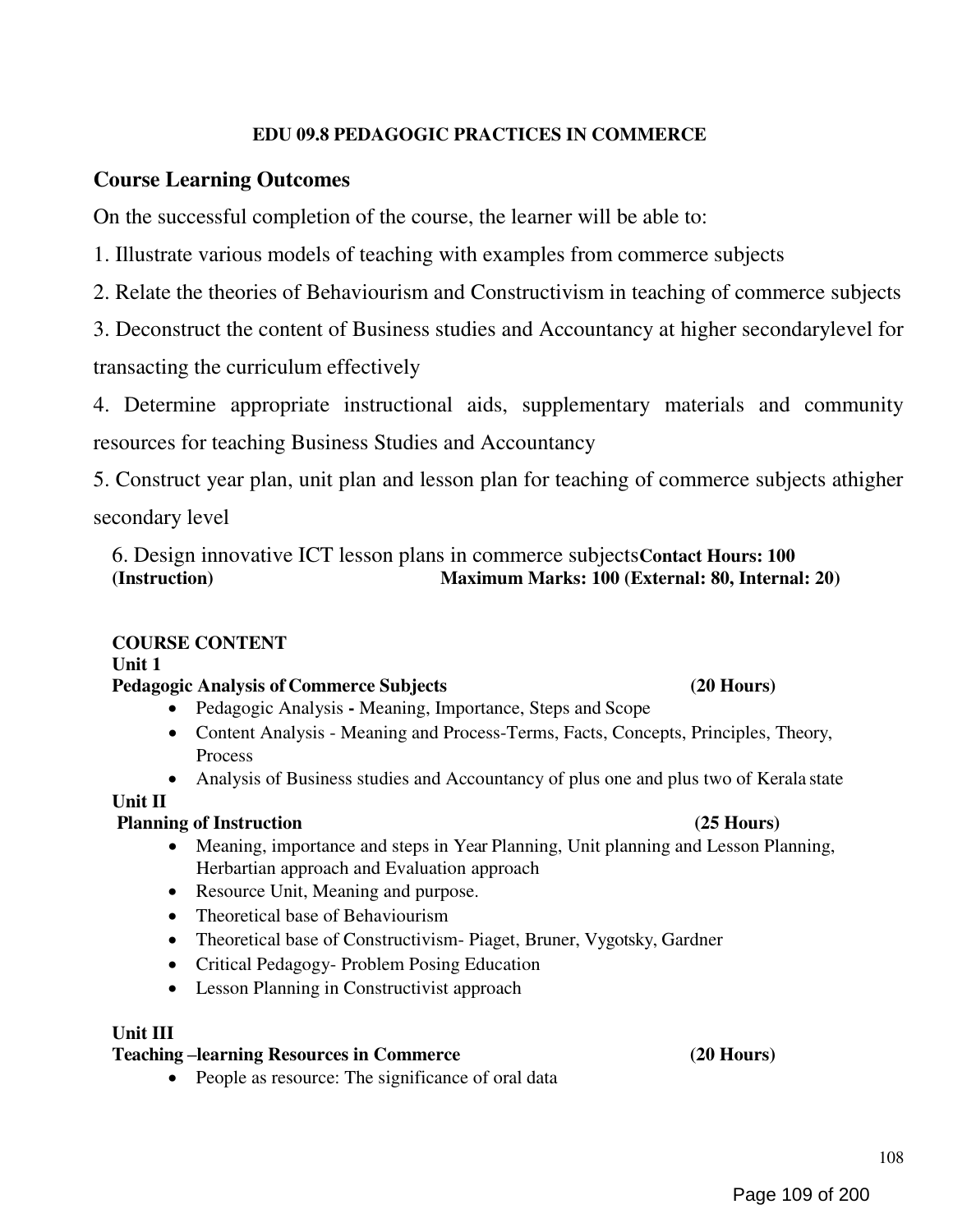- Primary and secondary sources: Field visits, textual materials, journals, magazines, newspapers etc.
- Community resources and ways of utilizing community resources
- Commerce Library-importance
- Commerce Textbook-qualities and functions, Criteria for selection-Textbook review.
- Workbooks, handbooks and reference materials
- Supplementary materials in Commerce- Need and Importance Source Documents used in teaching of commerce subjects
- Audio-Visual aids –Projected aids, Non Projected aids and Activity aids.
- ICT enabled lesson planning

# Unit IV

# Models of Teaching in Commerce (15 Hours)

- Meaning and definition of Models of Teaching
- Families of Models of Teaching
- Basic Elements to describe a Model
- Concept Attainment Model
- Advance Organizer Model
- Jurisprudential Inquiry Model

## Unit V

## Assessing the Learner (20 Hours) (20 Hours)

- Types of test items-merits and Demerits- prepare various types of test items from accountancy and business studies
- Construction and administration of Achievement tests
- Construction and administration of Diagnostic tests

## MODE OF TRANSACTION

Lecture, Discussion, Group work and Project, Assignment, Seminar, Debate

## TASKS AND ASSIGNMENTS (20 Marks)

- 1. Preparation of Resource Unit for any unit from Accountancy and Business Studies
- 2. Prepare Question Bank based on revised blooms taxonomy for various type of test items either from accountancy or from business studies

## **REFERENCES**

- Aggarwal, J.C. (2003). Teaching of Commerce; A Practical Approach. New Delhi: Vikas Publication.
- I Anderson, W,L and Krathwohl, D, R (2001). A Taxonomy for Learning, Teaching, and Assessing: A Revision of Bloom's Taxonomy of Educational Objectives. Boston: Allyn & Bacon:.
- □ Borich,Gary.D. (2004). *Effective Teaching Method*. New Jersey: Prentice Hall Inc.
- Boynton, L.D . (1963). Methods of Teaching Bookkeeping and Accounting. Ohio: Sath Western Publication.
- Chopra, H.K. & Sharma, H. (2007). Teaching of Commerce. Ludhiana: Kalyani Publisher.
- Ebel, L & Frisbie, A. (1991). Essentials of Educational Measurement. New York:McGraw Hil
- Gronlund, N.E. (1976). Measurement and Evaluation in Teaching. New York: Macmillan.

#### 109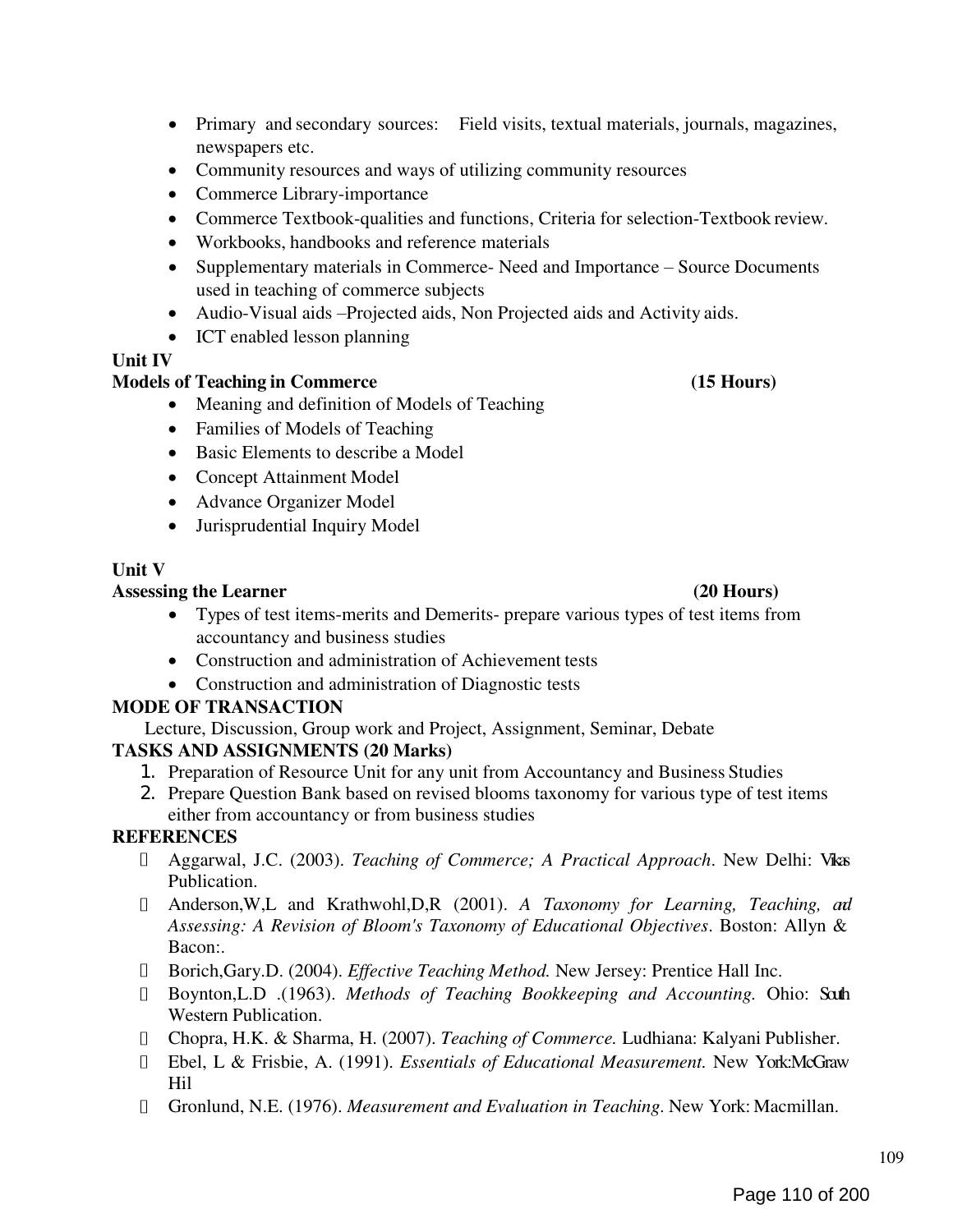- Khan.S.Mohammed.(1987). Commerce Education. New Delhi: Sterling Publishers.  $\Box$
- I Kumar, M. (2004). *Modern Teaching of Commerce*. New Delhi: Anmol Publications Ltd
- Passi,B.K.(1976). Becoming a Better Teacher: A Micro Teaching Approach. Ahamadabad: Sahithya Mundranalya.
- $\Box$  Raj, R, B. (1999). New Trends in Teaching of Commerce: Models of teaching and concepts of learning. New Delhi: Anmol Publications.
- Rao, D,B. (2006) Methods of Teaching Commerce. New Delhi: Discovery publishing house
- □ Roa, S. (2005). Teaching of Commerce. Anmol Publications pvt. Ltd: New Delhi.
- Sharma, A. (2009). Contemporary Teaching of Commerce. Surjeet Publications: New Delhi.
- Singh,M,N. (1977). Methods and Techniques of Teaching Commerce. New Delhi: Youngman.
- Singh, V.K (2006). Teaching of Commerce. New Delhi: A.P.H.Publishing corporations
- Singh,Y,K. (2011). Teaching of Commerce. New Delhi: APH.
- Tiwari, S.A.(2005).Commerce Education in the global Era. New Delhi : Adhyayan  $\Box$ Publishers.
- $\Box$  Higher secondary business studies and accountancy text book (Plus 1 & Plus 2)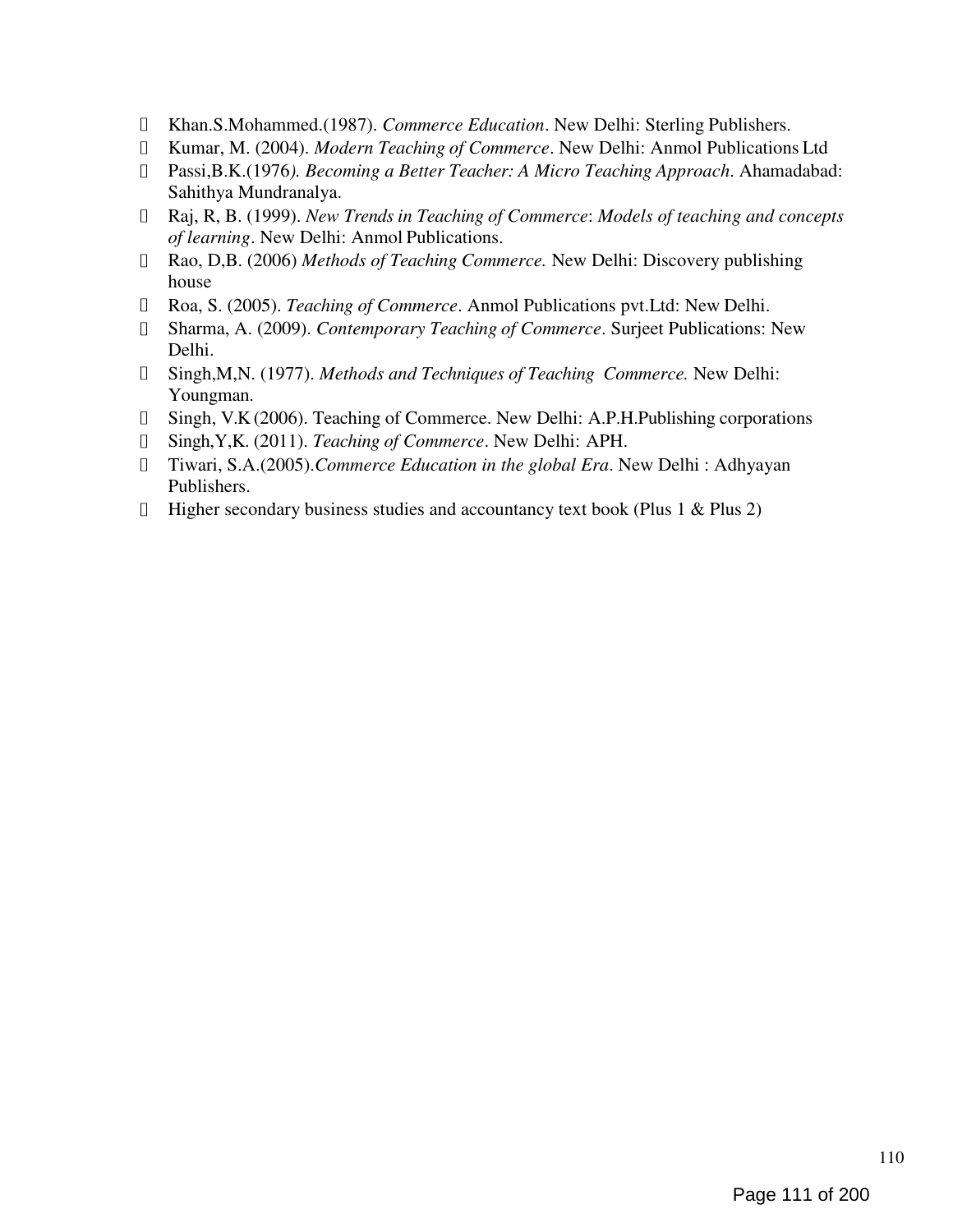## EDU 09.9 PEDAGOGIC PRACTICES IN COMPUTER SCIENCE Contact Hours: 100 (Instruction) Maximum Marks: 100 (External: 80, Internal: 20))

# Course Learning Outcomes

On the successful completion of the course, the learner will be able to:

1. Explain the meaning, need, objectives, stages and steps in pedagogic analysis.

2. Analyse the content of Higher Secondary Computer Science textbooks in order

toimplement critical pedagogy in a constructivist classroom.

3. Develop year plan, unit plan, Lesson plans and digital lesson plans..

4. Explain the need, characteristics and importance of teaching manual.

5. Illustrate the importance of ICT textbooks, digital interactive textbooks, workbooks and teacher texts.

6. Cites the use of web based resources and reference materials.

7. Organize the essential hardware and software infrastructures needed for setting up acomputer lab.

8. Describe models of teaching and its basic elements.

9. Distinguish between important teaching models like Concept Attainment, Jurisprudential and Inquiry models.

10. Plan and construct Achievement tests and Diagnostic tests after developing different types of test items.

# 11. Explain Continuous and Comprehensive Evaluation (CCE) and evaluation criteria for assignment, seminar, projects and other non cognitive areas. COURSECONTENT

Unit 1

# Pedagogic analysis

- Meaning and Definition
- Need and objectives of pedagogic analysis
- Stages and steps of pedagogic analysis
- Analysis of learning objectives/learning out comes
- Content analysis- Meaning , Importance, Elements and Methods of Content analysis
- Constructivist Learning Design and Critical pedagogy in computer science Classroom
- Selecting and Sequencing learning activities
- Inclusion of diverse needs of the learner

(25 Hours)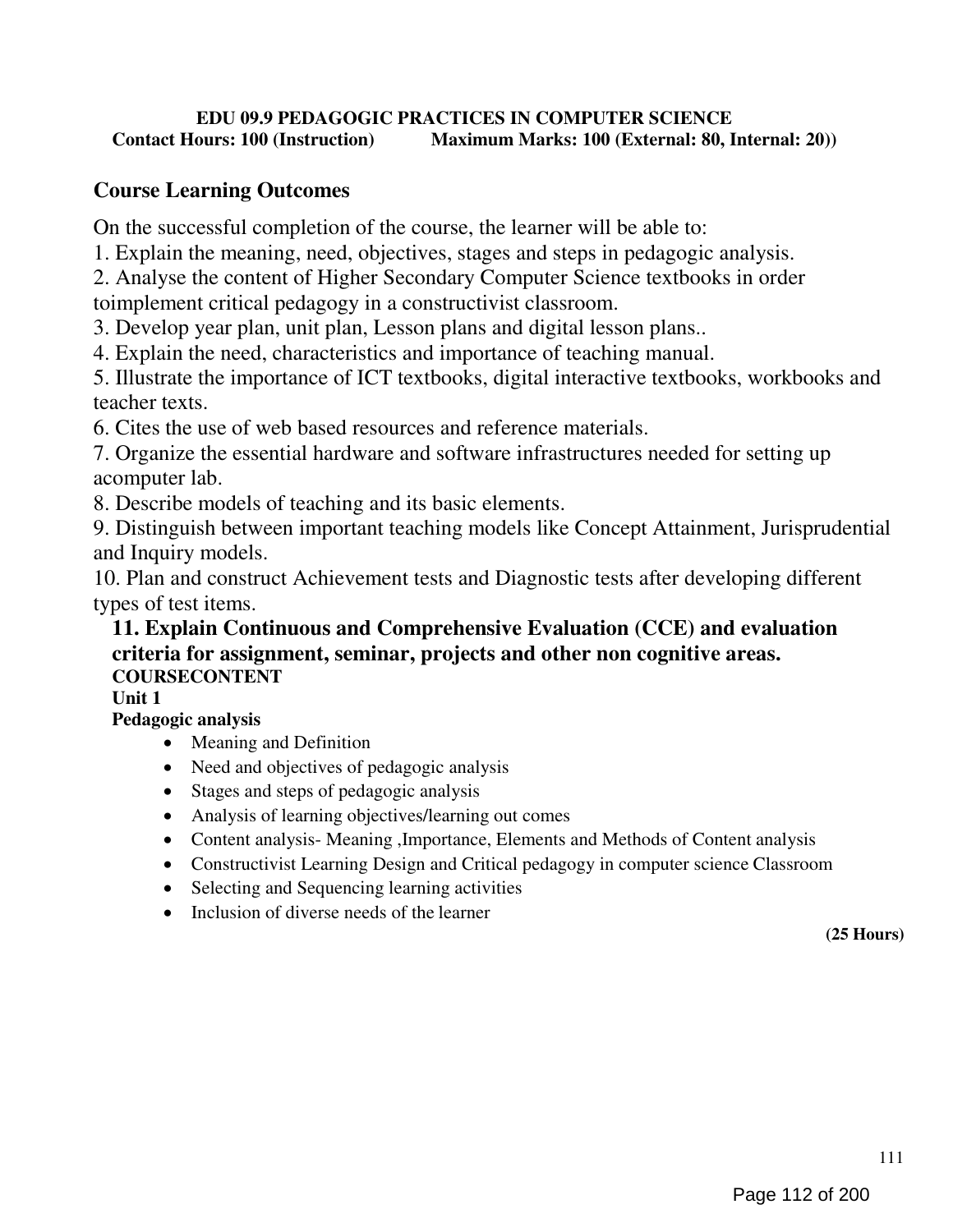## Unit II

## Planning of Instruction

- Needs and importance of planning
- Levels of planning year plan, unit plan and lesson plan
- Lesson plan/ Teaching manual– meaning, need and characteristics
- Steps of lesson planning
- Constructivist Lesson Planning
- Digital lesson Plan.

## Unit III

## Resources of teaching and learning computer sciences

- ICT Text books and digital interactive textbooks
- Work book and hand book/Teacher text
- Electronic resources and Reference materials
- Web based resources: Online directories, encyclopaedias, etc.
- Online activities: Online assignments, online quizzes/tests, wiki editing, chat rooms, discussion forums, etc.
- Need for planning the computer laboratory setting up a computer lab. Essential infrastructure – LAN topologies – Wifi and Lifi – advantages of using a LAN – Laboratory management – Lab. Routine for Pupils – arranging for pupils practical – maintenance of records.
- $\bullet$  IT club

## Unit IV

## Models of Teaching in Computer Sciences

- Meaning and definition of Models of Teaching
- Families of Models of Teaching
- Basic Elements to describe a Model
- Concpet Attainment Model
- Jurisprudential Inquiry Model

## Unit V

# Evaluation in Computer Science (15 hours) (15 hours)

- Construction of Achievement test Preparing dezign, Blueprint, item writing and editing etc.
- Writing different types of test items- Objective, Short answer and Essay
- Writing higher order test items
- Construction and administration of Diagnostic Test
- Continuous and Comprehensive Evaluation, Evaluation Criteria for Assignment, Seminar and Project. Evaluation of Non Cognitive Areas.

#### (15 Hours)

# (20 Hours)

(25 Hours)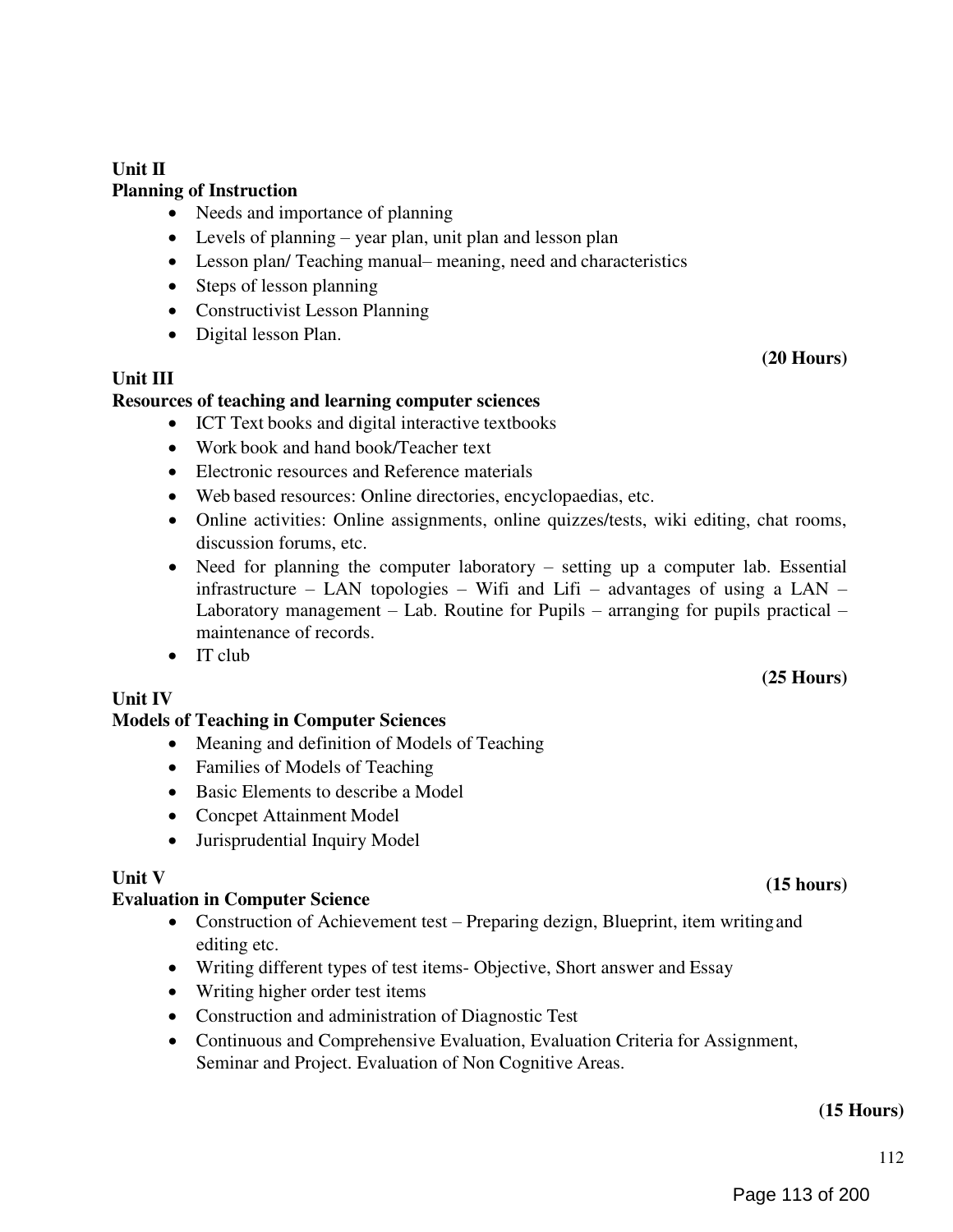## MODE OF TRANSACTION

Lecture, discussion, demonstration, small group activities, seminars etc.

#### TASKS AND ASSIGNMENTS

- 1. Pedagogic Analysis of unit of XII std.
- 2. Preparation of IT Resource for one unit from XII.
- 3. Prepare Question Bank based on revised blooms taxonomy for various types of test items from XI std.
- 4. Prepare a Year plan, Unit plan and a Lesson Plan for a Secondary level Computer Science Text book

## EDU 09.10 PEDAGOGIC PRACTICES IN MATHEMATICS Contact Hours: 100 (Instruction) Maximum Marks: 100 (External: 80, Internal: 20) Course Learning Outcomes

On the successful completion of the course, the learner will be able to:

- 1. Analyse the secondary/ higher secondary mathematical content pedagogically
- 2. Plan mathematics instruction at various stages
- 3. Appraise the role of models of teaching in mathematics education
- 4. Design lesson transcripts based on various models of teaching relevant to mathematicseducation

5. Select and use appropriate learning resources in mathematics instruction

6. Develop different assessment tools for mathematics learning

## Unit I

## Pedagogic Analysis (20 Hours)

.

- Pedagogic analysis- Meaning, importance, steps
- Pedagogic analysis of various topics in mathematics at various level of Schooling— Arithmetic, Algebra, Trigonometry, Statistics and Probability, etc.- listing objectives, pre requisites, resources, strategies for teaching, evaluation strategies etc.

113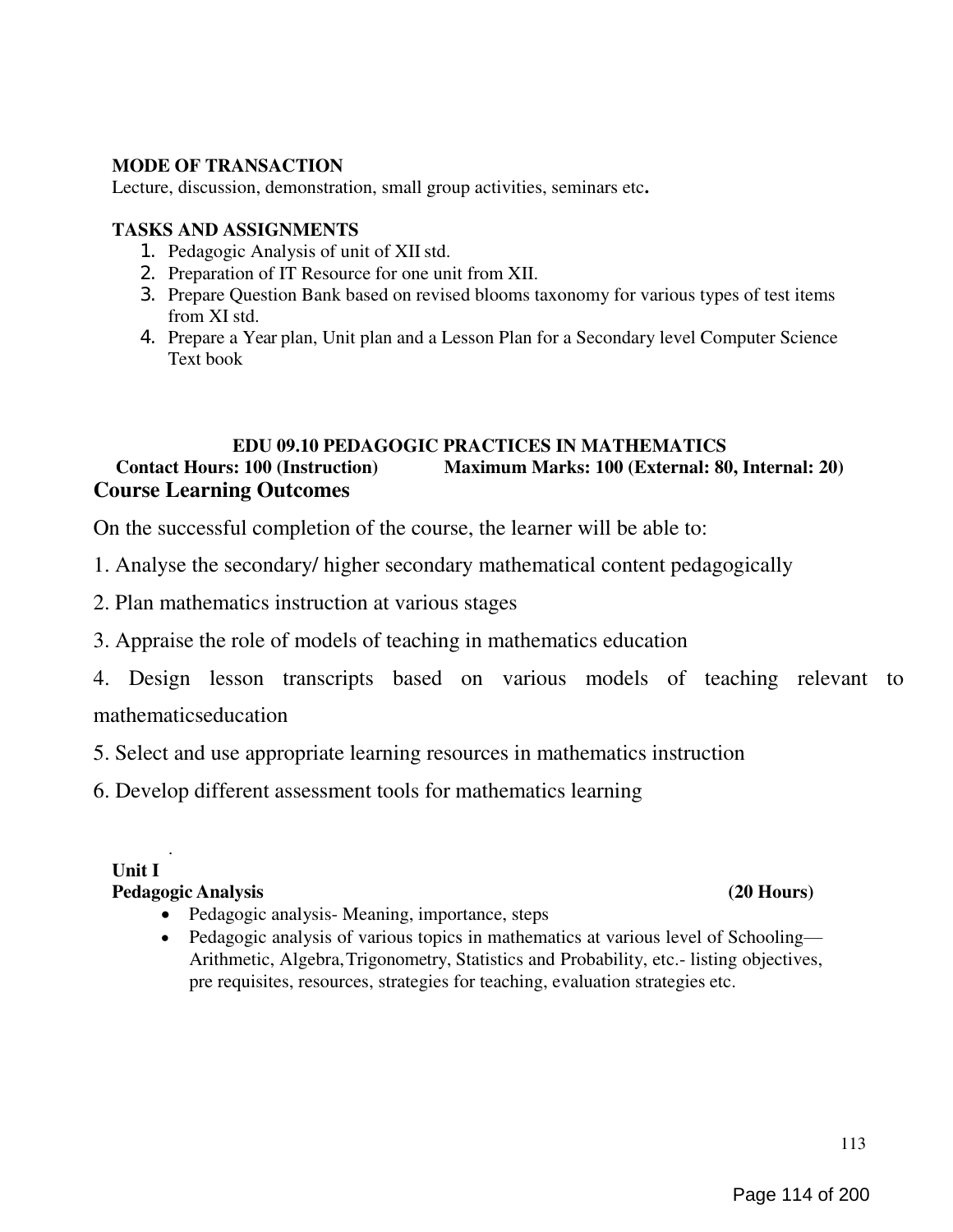### Unit II.

### Planning for Instruction (24 Hours)

- Stages of planning instruction- year plan, unit plan, lesson plan- importance and steps
- Planning of lessons in constructivist format and behaviourist format
- Implication of theories of Piaget, Bruner and Gagne in Mathematics teaching

## Unit III.

## Models of Teaching (16 Hours)

- Models of teaching-meaning, definitions, characteristics
- Families of models of teaching
- Concept attainment model, Inquiry training model, Inductive thinking modeltheoretical orientation, criteria for selecting a model for Mathematics teaching and lesson planning

## Unit IV

## Resources in Mathematics Education (20 Hours)

- Text books, hand books/teacher texts, work books, reference books, supplementary readers- Need and importance of each.
- Audio- visual aids, Improvised aids- Meaning and importance.
- Familiarising programmes for teaching mathematics in Edubuntu (Practical oriented)
- Mathematics lab- importance, organisation and equipments.
- Mathematics library- role, organisation and effective functioning

## Unit V

## Assessment for Mathematics Learning (20 Hours)

- Continuous and Comprehensive Evaluation in mathematics learning.
- Formal and informal tools/techniques for evaluating mathematics learning
- Formal: Achievement test, diagnostic test, observation, rating scale, checklist
- Informal assessment strategies: Application cards, exit cards, graphic organisers, guided reciprocal peer questioning.
- Construction of achievement and diagnostic tests- steps-types of questions (construction, merits & demerits of each) - interpretation of test results, diagnosis and remedial measures

## MODE OF TRANSACTION

Lecture cum Discussion, assignment, demonstration, Small group discussion TASK AND ASSIGNMENTS

- 1. Prepare a year plan for teaching Mathematics based on 8th / 9th standard text book in Kerala.
- 2. Prepare a work book on any unit in Mathematics of 9th standard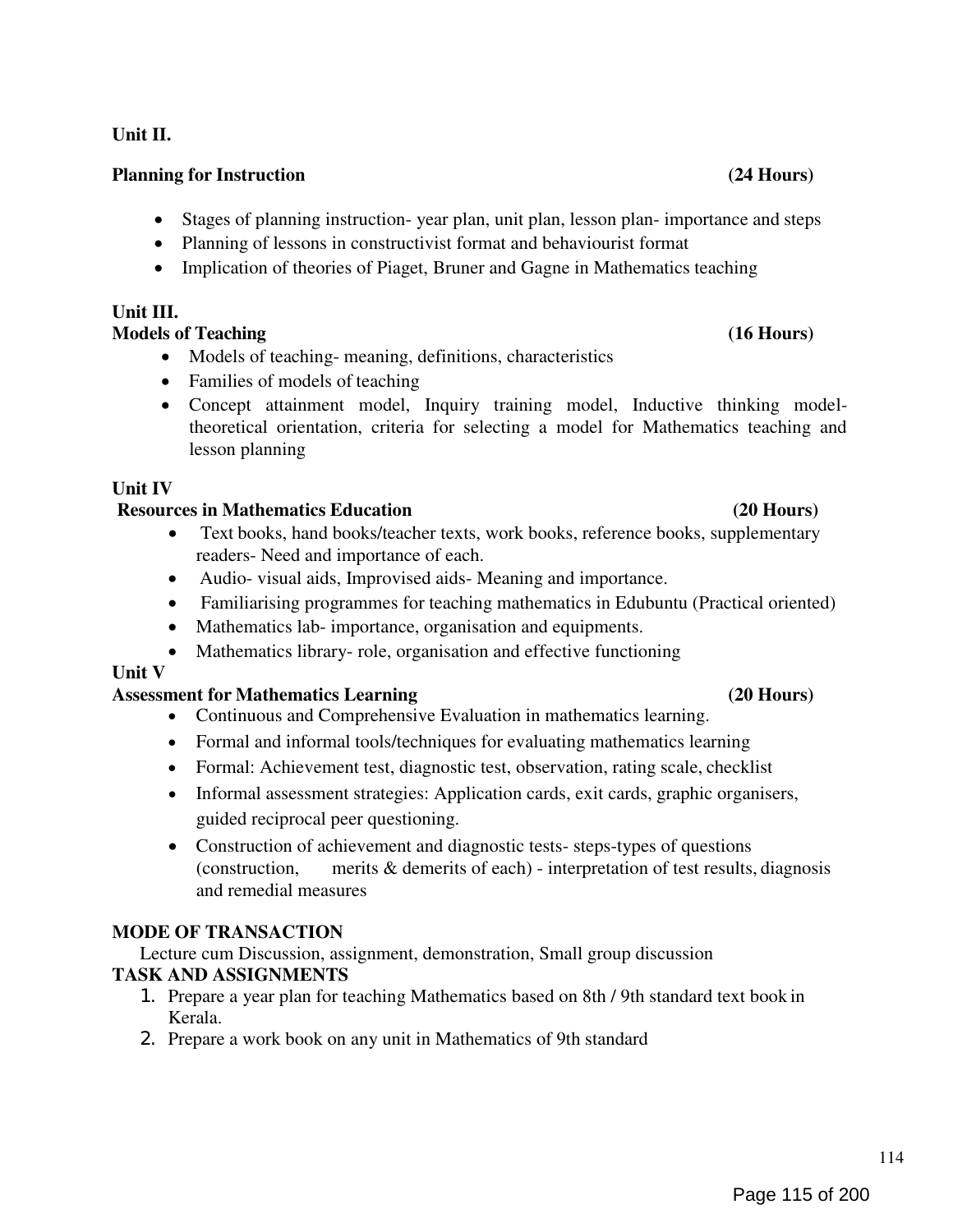## EDU 09.11 PEDAGOGIC PRACTICES IN NATURAL SCIENCE<br>Contact Hours: 100 (Instruction) Maximum Marks: 100 (External: 80. I Maximum Marks: 100 (External: 80, Internal: 20)

# Course Learning Outcomes

On the successful completion of the course, the learner will be able to:

1. Attribute the characteristics and organization of aims, objectives and nationalgoals of Natural Science.

2. Check the cohesiveness and organization of Pedagogic analysis and contentanalysis of 8th, 9th and 10th Std. Biology textbook.

3. Construct Lesson plan based on constructivist and behaviorist formats.

4. Check the validity and worth of various resource materials in teaching NaturalScience.

5. Plan the different co-curricular activities such as science club, science fair, science exhibition etc.

6. Judge the criteria and procedures of various co-curricular activities in teachingNatural science.

7. Design the science lab, science library in a school.

8. Plan different test items based on Biology text book.

9. Construct achievement test and diagnostic test based on Upper primary, Highschool and Higher secondary Biology text book.

10. Judge the criteria and standard of CCE.

# Unit I

## Aims and Objectives of Teaching Science

- Aims and Objectives of teaching Natural Science.
- Broad National Goals.
- Taxonomy of educational objectives-Bloom's Taxonomy
- cognitive affective and psychomotor domains
- Revised Bloom's Taxonomy,
- Mc Cormack &Yager Taxonomy. Process skills in Science at secondary stage, Developing process skills in students.

## (22 Hours)

## Unit II

## Pedagogic Analysis

- Pedagogic Analysis- A conceptual overview, Steps involved in Pedagogic Analysis
- Pedagogic Analysis of the Biology content portions of 8th and 9th standard textbooks of Kerala state.
- Analysis of learning objectives/Learning outcomes.
- Content analysis- meaning and steps involved in content analysis

### (22 Hours)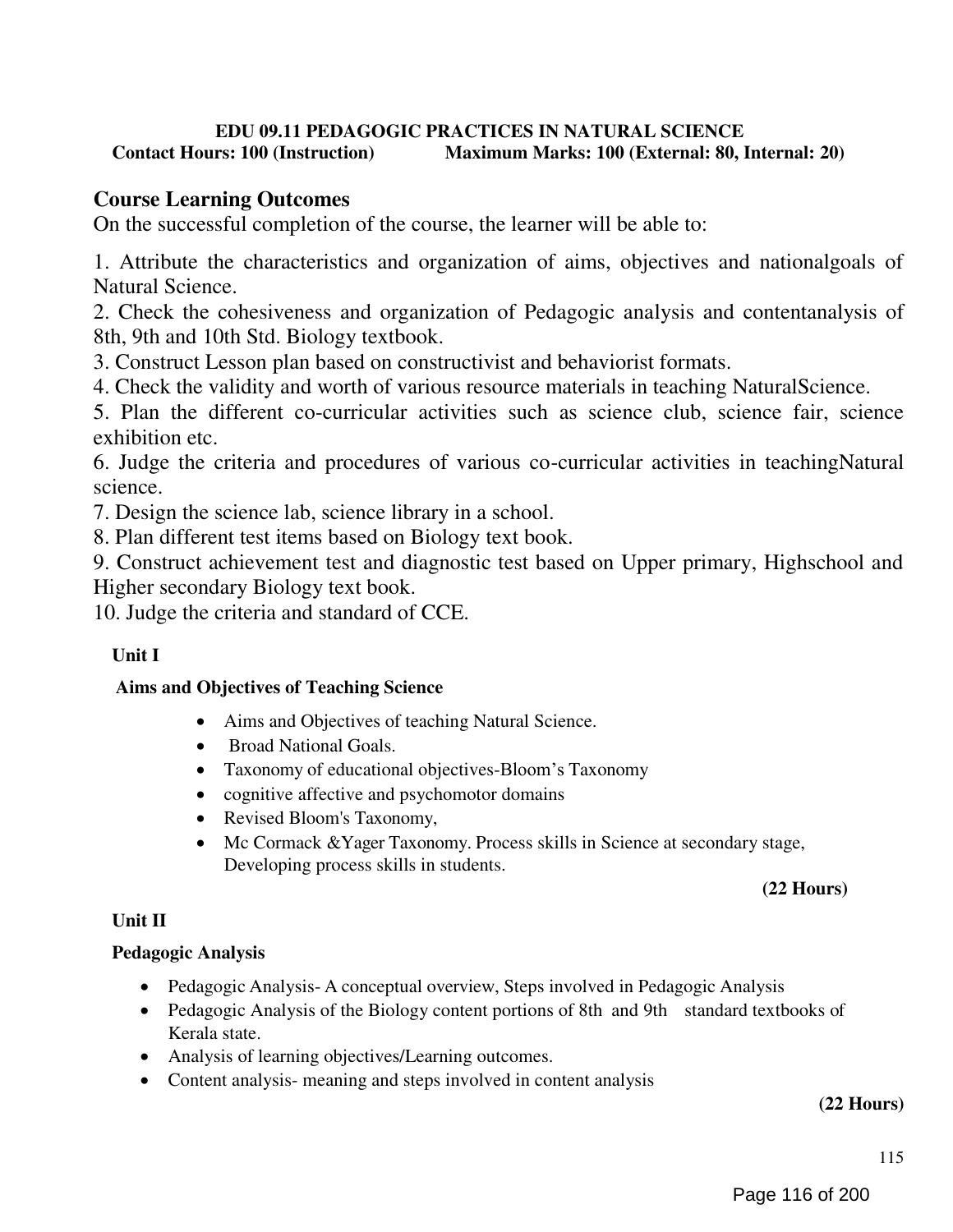## Unit III

## Planning of instruction

- Objective Based Instruction-interdependence of objectives, learning experience, and evaluation
- Planning of Instruction-Year Plan, Unit Plan, Resource Unit .Lesson planning Need, Stages (Herbartian steps)
- Lesson plan preparation based on The Constructivist format and Behaviourist format

## (20 Hours)

### Unit IV

### Resources in Teaching Science

 Resource materials in teaching Natural Science-Syllabus, Textbooks, Work Book, Teachers handbook, reference books, supplementary readers. Teaching aids. Biological drawings, specimens, video, power point presentation Laboratory and its organization, purchase and maintenance of chemicals, apparatus and equipments. Laboratory rules, accidents in the laboratory, precautions and First Aid. Science library and its organization.

 Co-curricular activities - organization of field trips and study tours, their importance. Science Club - its pattern, organization and activities such as Science fairs, Science exhibition, Science debates, Nature rambling, Nature calendar. Educational implication of science library and science laboratory Role of experiments in science

#### (20 Hours)

## Unit V

#### Evaluation in Science

- Evaluation Different types of test items merits and demerits. Construction and administration of Achievement tests and Diagnostic tests.
- Continuous and Comprehensive Evaluation, Evaluation Criteria for Assignment, Seminar and Project- Evaluation of non-cognitive areas like creativity, skill, and interest.

(16 Hours)

#### MODE OF TRANSACTION

Lecture, Demonstration, Seminar, Assignments

#### TASK AND ASSIGNMENTS

- 1. Construct a work book on any one unit in Biology of VIII standard.
- 2. Construct a Diagnostic Test on topic of your choice and administer it in school class.

Interpret the test and report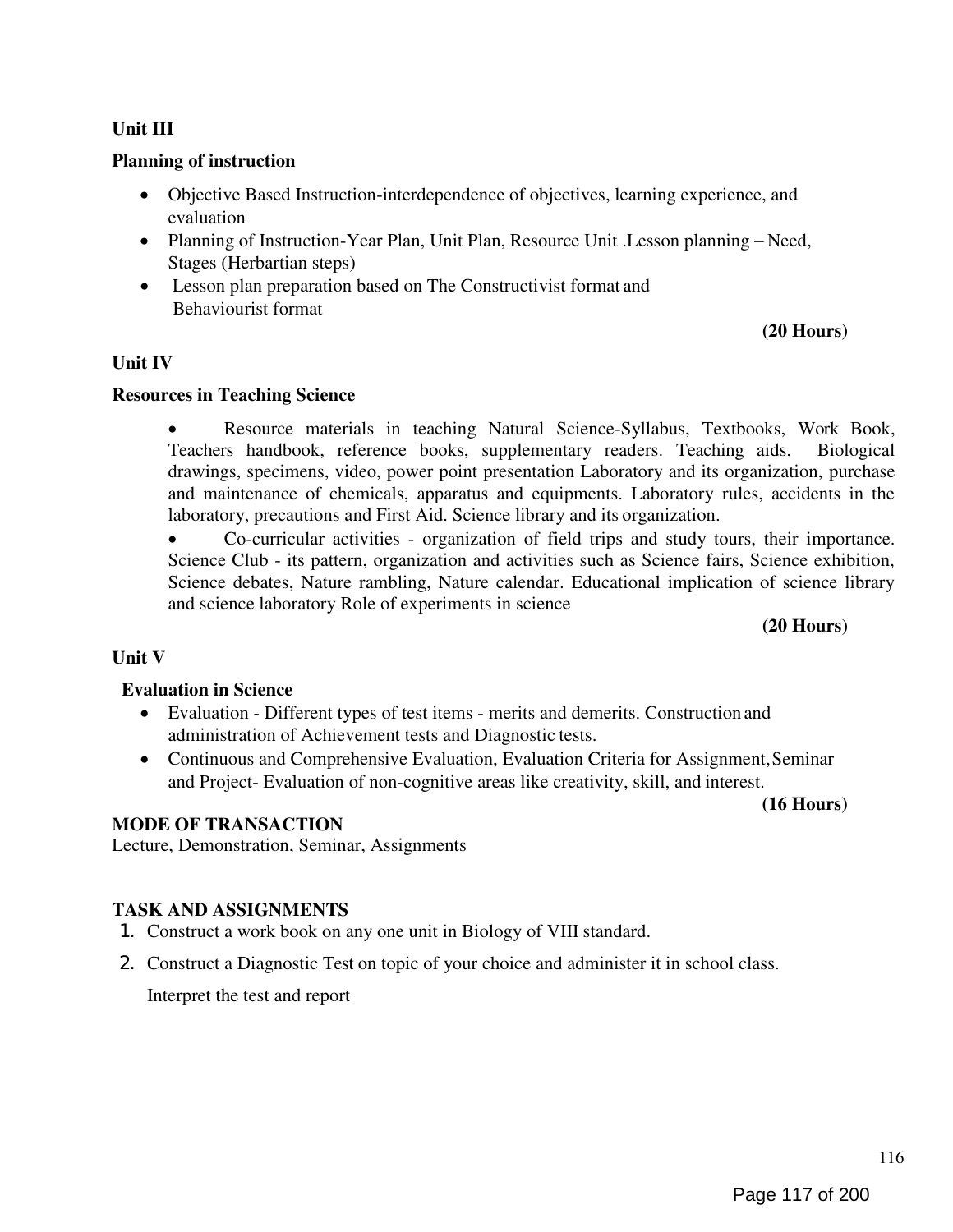## EDU 09.12 PEDAGOGIC PRACTICES IN PHYSICAL SCIENCE Contact Hours: 100 (Instruction) Maximum Marks: 100 (External: 80, Internal: 20) Course Learning Outcomes

On the successful completion of the course, the learner will be able to:

1. Develop competencies in pedagogic analysis and content analysis.

2. Critically analyze the suitability of various learning experiences tosatisfy the diverse needs of learner

3. Develop competencies in preparing different levels of planning ofinstruction for the effective transaction of Physical Science

4. Analyse variety of teaching- learning resources and utilize them effectively in the learning process.

5. Plan, organize and execute activity aids and utilitise community based resources in the learning process

6. Develop understanding of different families of Models of Teachingand competency in using appropriate Models in different learning situations.

7. Prepare lesson transcripts based on Models of Teaching.

8. Understand the significance of assessment and evaluation in thelearning process.

9. Construct evaluation tools using variety of test items of differentlevels to address student diversity.

## COURSECONTENT

Unit 1

## Pedagogic analysis

- Meaning and Definition
- Need and objectives of pedagogic analysis
- Stages and steps of pedagogic analysis
- Analysis of learning objectives/learning out comes
- Content analysis- Meaning ,Importance, Elements and Methods of Content analysis
- Constructivist Learning Design
- Critical pedagogy and physical science Classroom
- Selecting and Sequencing learning activities
- Inclusion of diverse needs of the learner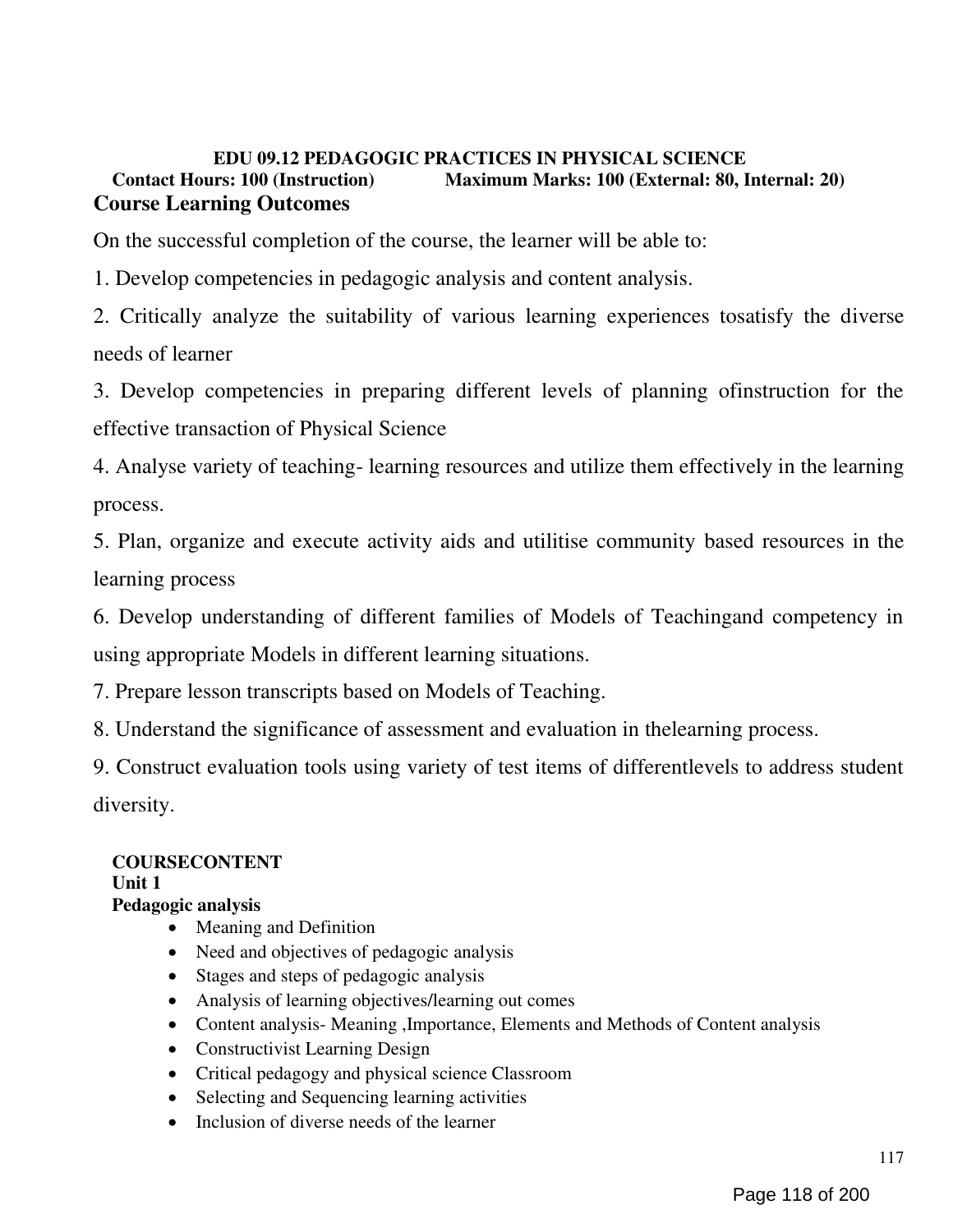# • Recent changes in physical science Teaching in the state of Kerala

# Unit II

# Planning of Instruction

- Needs and importance of planning
- Levels of planning year plan, unit plan and lesson plan
- Lesson plan/ Teaching manual– meaning, need and characteristics
- Steps of lesson planning
- Constructivist Lesson Planning

# Unit III

# Resources of teaching and learning physical sciences

- Physical science Text book
- Work book and hand book/Teacher text
- Reference materials and supplementary readings
- Audio visual technology and mass media
- Physical science Laboratory and its organization, purchase and maintenance of chemicals, apparatus and equipments. Laboratory rules, accidents in the laboratory, precautions and First Aid
- Science library and its organization.
- Teaching Aids, Improvised apparatus, Essential audiovisual aids
- Physical science club
- field trips and study tours, Science Club and activities such as science fairs, science exhibition, science debates.
- Community based resources- science exhibitions, fairs, science parks, museums

(25 Hours)

# Unit IV

# Models of Teaching in Physical Sciences

- Meaning and definition of Models of Teaching
- Families of Models of Teaching
- Basic Elements to describe a Model
- Concept Attainment Model
- Inquiry Training Model

(15 hours)



(20 Hours)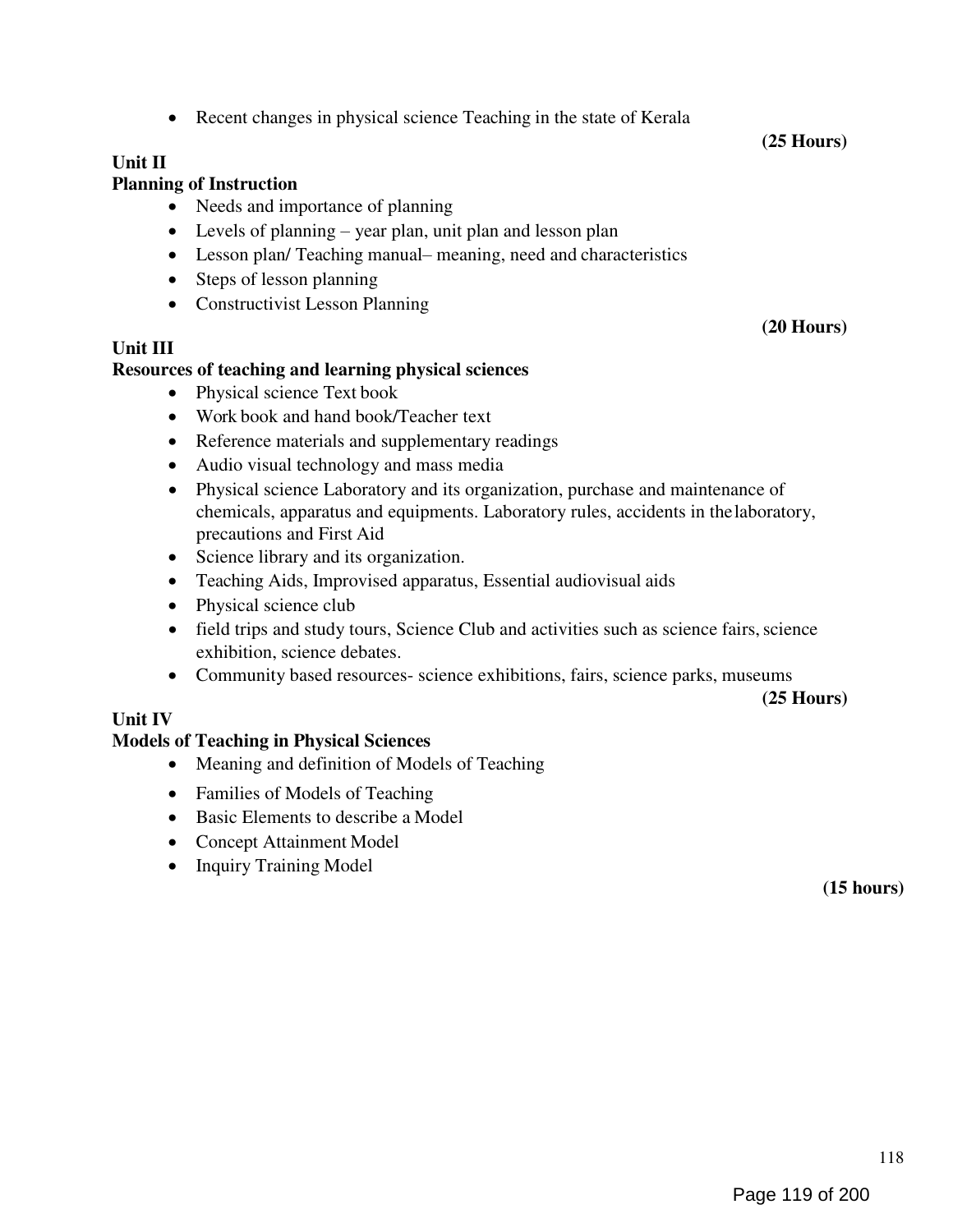## Unit V

## Evaluation n Physical Science

- Test, evaluation, assessment
- Construction of Achievement test Preparing design, Blueprint, item writing and editing etc.
- Writing different types of test items- Objective, Short answer and Essay
- Writing higher order test items
- Construction and administration of Diagnostic Test

## (15 Hours)

### MODE OF TRANSACTION

Lecture, discussion, demonstration, small group activities, seminars etc.

## TASKS AND ASSIGNMENTS (Any Two)

- 1. Pedagogic Analysis of unit of X std.
- 2. Prepare a Year plan, Unit plan and a Lesson Plan for a Secondary level Physical Science Text book
- 3. Preapre a lesson transcript based on any one model of teaching

## EDU 09.13 PEDAGOGIC PRACTICES IN SOCIAL SCIENCE

## Contact Hours: 100 (Instruction) Maximum Marks: 100 (External: 80, Internal: 20)

# Course Learning Outcomes

On the successful completion of the course, the learner will be able to:

1. Design the pedagogic analysis of Social Science subject for secondary school level

2. Demonstrate the aspects of critical pedagogy by analyzing school level social science texts in the socio - political contexts

3. Analyze the texts and resources of social sciences and competently practice the social science teaching

4. Explain and demonstrate the models of teaching in social sciences.

5. Design and administer the evaluation strategies and achievement tests in social **Sciences**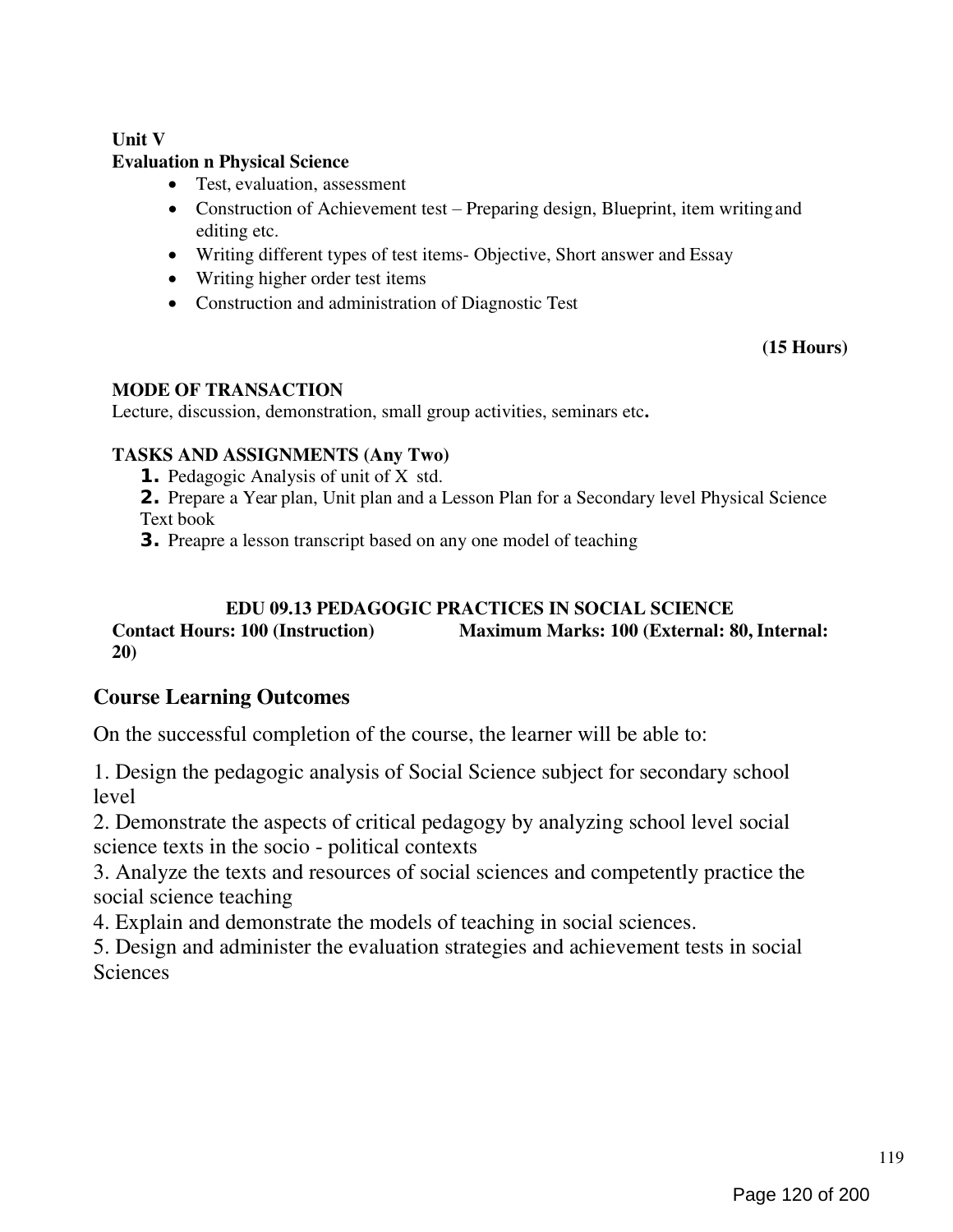## COURSE OBJECTIVES

- 6. To have a hands on competency in preparing pedagogic analysis of social science
- 7. To acquaint with Planning of instruction
- 8. To provide familiarization with resources for teaching and learning social science
- 9. To develop ability to prepare lesson transcripts based on models of Teaching
- 10.To understand the Evaluation techniques and prepare Achievement Test as per the existing state syllabus pattern in Social science

### COURSECONTENT

### Unit 1

### Pedagogic analysis

- Meaning and Definition
- Need and objectives of pedagogic analysis
- Stages and steps of pedagogic analysis
- Analysis of learning objectives/learning out comes
- Content analysis- Meaning , Importance, Elements and Methods of Content analysis
- Constructivist Learning Design
- Critical pedagogy and social science Classroom
- Selecting and Sequencing learning activities
- Inclusion of diverse needs of the learner
- Recent changes in social science Teaching in the state of Kerala

#### Unit II

#### Planning of Instruction

- Needs and importance of planning
- Levels of planning year plan, unit plan and lesson plan
- Lesson plan/ Teaching manual– meaning, need and characteristics
- Steps of lesson planning
- Constructivist Lesson Planning

#### Unit III

#### Resources of teaching and learning social sciences

- Social science Text book
- Work book and hand book/Teacher text
- Reference materials and supplementary readings
- Audio visual technology and mass media
- Community resources and ways of utilizing community resources
- Social science laboratory, Museum and Library
- Social science club
- Maps, Globes and Time line

#### Unit IV

#### Models of Teaching in Social Sciences

• Meaning and definition of Models of Teaching

(25 Hours)

(25 Hours)

(20 Hours)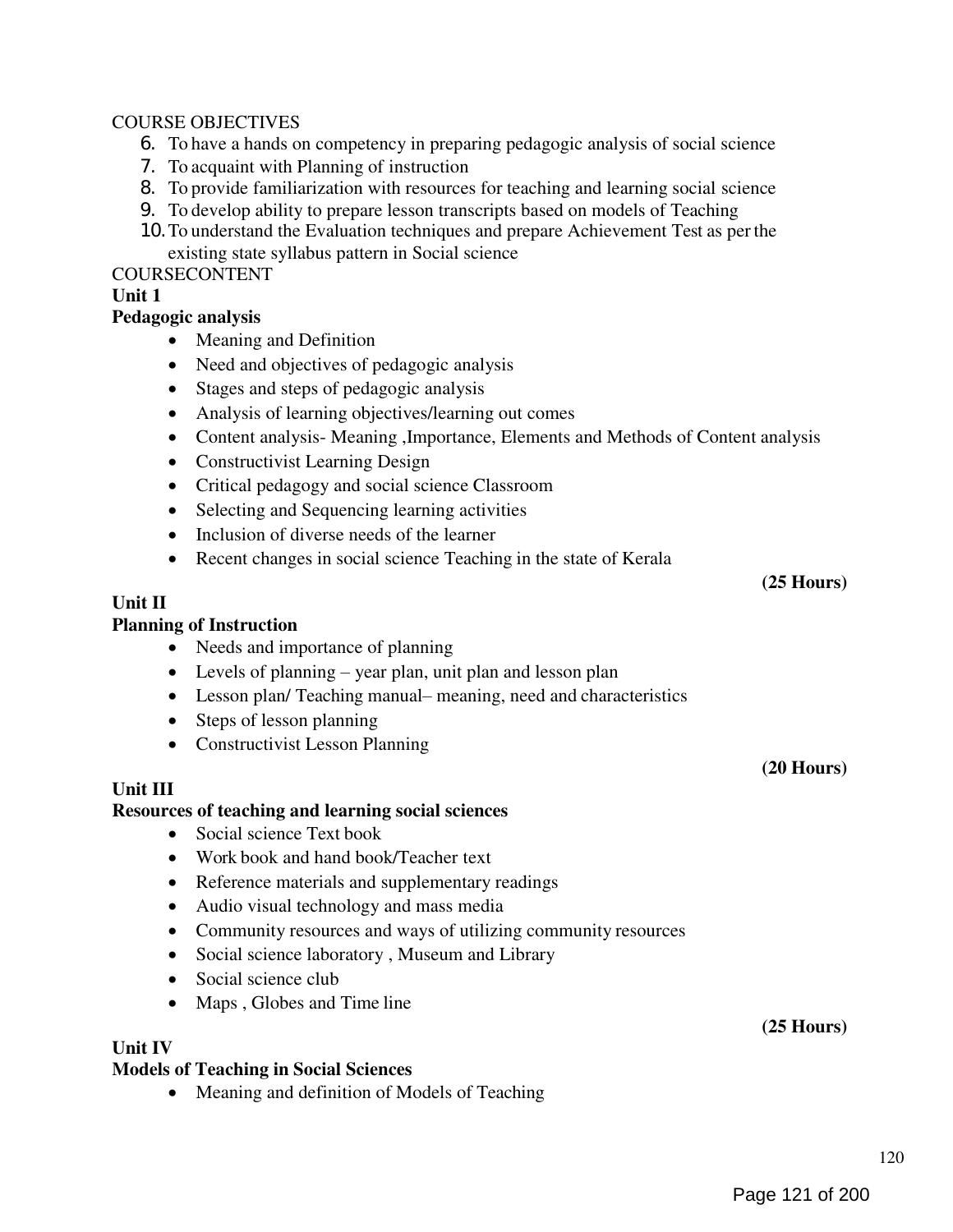- Families of Models of Teaching
- Basic Elements to describe a Model
- Concpet Attainment Model
- Jurisprudential Inquiry Model

## Unit V

### Evaluation in Social Science

- Construction of Achievement test Preparing dezign, Blueprint, item writing and editing etc.
- Writing different types of test items- Objective, Short answer and Essay
- Writing higher order test items
- Construction and administration of Diagnostic Test

## MODE OF TRANSACTION

Lecture, discussion, demonstration, small group activities, seminars etc.

## TASKS AND ASSIGNMENTS

- 4. Pedagogic Analysis of unit of X std.Geography
- 5. Prepare a Year plan, Unit plan and a Lesson Plan for a Secondary level Social Science Text book
- 6. Preapre a lesson transcript based on any one model of teaching

(15 hours)

(15 Hours)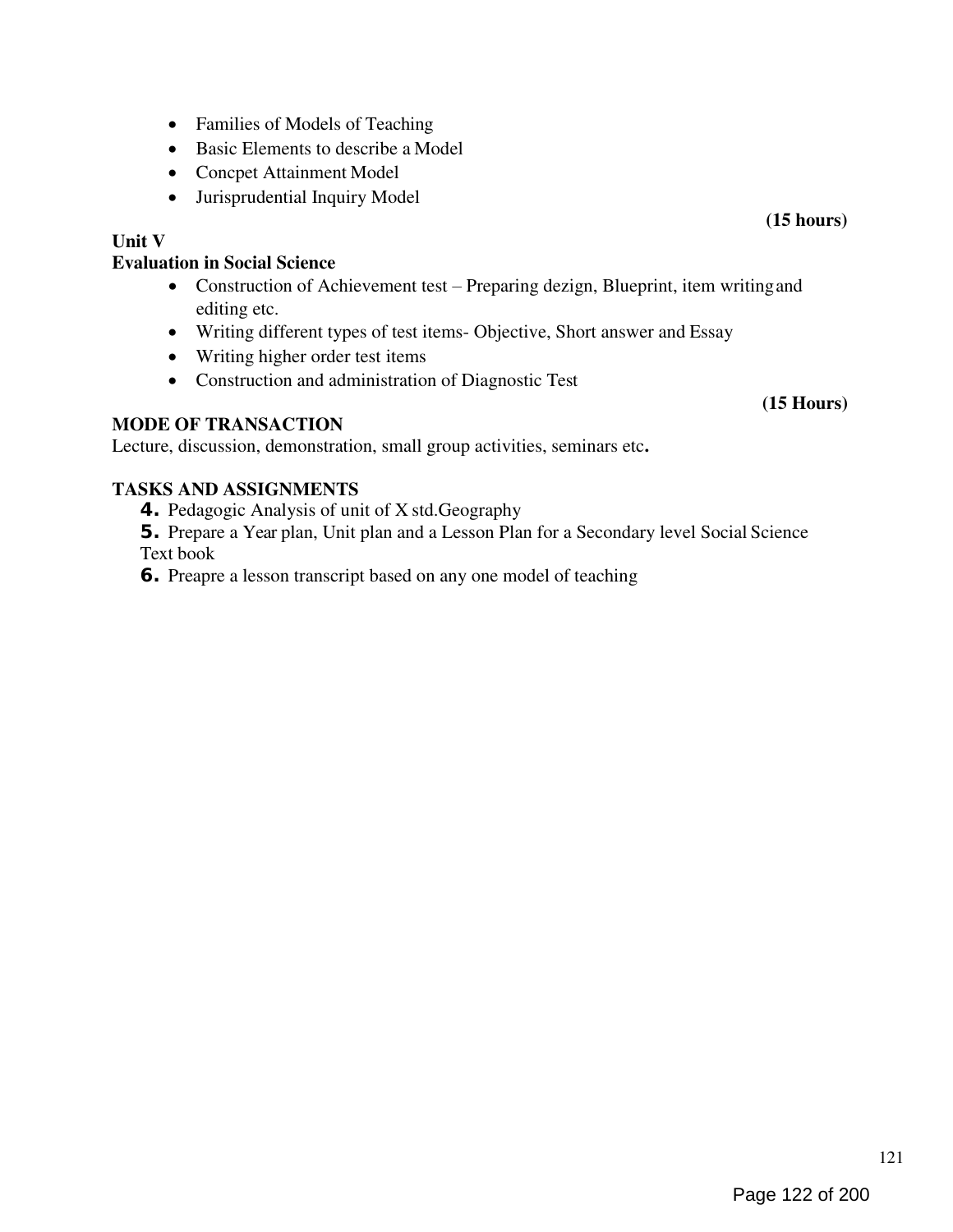## SEMESTER II

## B. .Practical Courses

## EDU201.1 PEER DISCUSSION LESSONS (20 Hours- 20 Marks)

## COURSE OBJECTIVES

- 1. To understand the concept and importance of Lesson Planning in classroom teaching
- 2. To strengthen the conceptions of lesson planning
- 3. To provide guidelines to you during teaching practice
- 4. To maintain the sequence of content presentation
- 5. To provide you a forum to discuss various facts of Lesson Planning
- 6. To develop attitude towards teaching
- 7. To prepare lesson plans on the basis of various approaches/methods of teaching
- 8. To discuss lesson plans with peers and teacher educators
- 9. To improve the competency of lesson planning Student teachers shall prepare at least 8 *discussion lesson plans* in constructivist format (VIII, IX & X)/XI & XII for trainees with PG) in groups and keep a record of them (Contribution of ideas and participation in discussion=10 marks; Record of lessons=10 marks)

# EDU201.2 OBSERVATION LESSONS& FACULTY DEMONSTRATION LESSONS (10 Hours- 10 Marks)

## COURSE OBJECTIVES

- 1. To observe teaching skills, and the participation of students in the lessons
- 2. To observe teacher/teaching behaviour in various teaching learning situations
	- a. Video lesson.

One Video Lesson of teacher educators/experts have to be observed by studentteachers individually or in groups and observation notes has to be prepared. (2 marks)

**b.** Student-teachers should observe *Four* Demonstration lessons in constructivist format by teacher educators and school mentors. Observe demonstration classes only with observation schedules. Keep a report of the observations made during demonstration lessons. (8 marks)

## EDU 201.3 CRITICISM LESSONS (30 Hours- 30 Marks) COURSE OBJECTIVES

- 1. To provide opportunity for a macro lesson in practice
- 2. To develop the skill of structured observation of classroom teaching
- 3. To get experience of preparing lesson plans for classroom teaching
- 4. To provide opportunity for debating on teaching performance.
- 5. To pool feedback of all observers of a specific lessons.

Criticism classes should be arranged optional wise.

- i) Student teachers shall have dual role in this activity.<br>
ii) As performers they have to conduct a macro lesson 1
- As performers they have to conduct a macro lesson for duration of 40 minutes in VIII or IX (X1 for commerce and Computer Science).
- iii) As observers they need to observe the Criticism Lessons taken by their peers.

122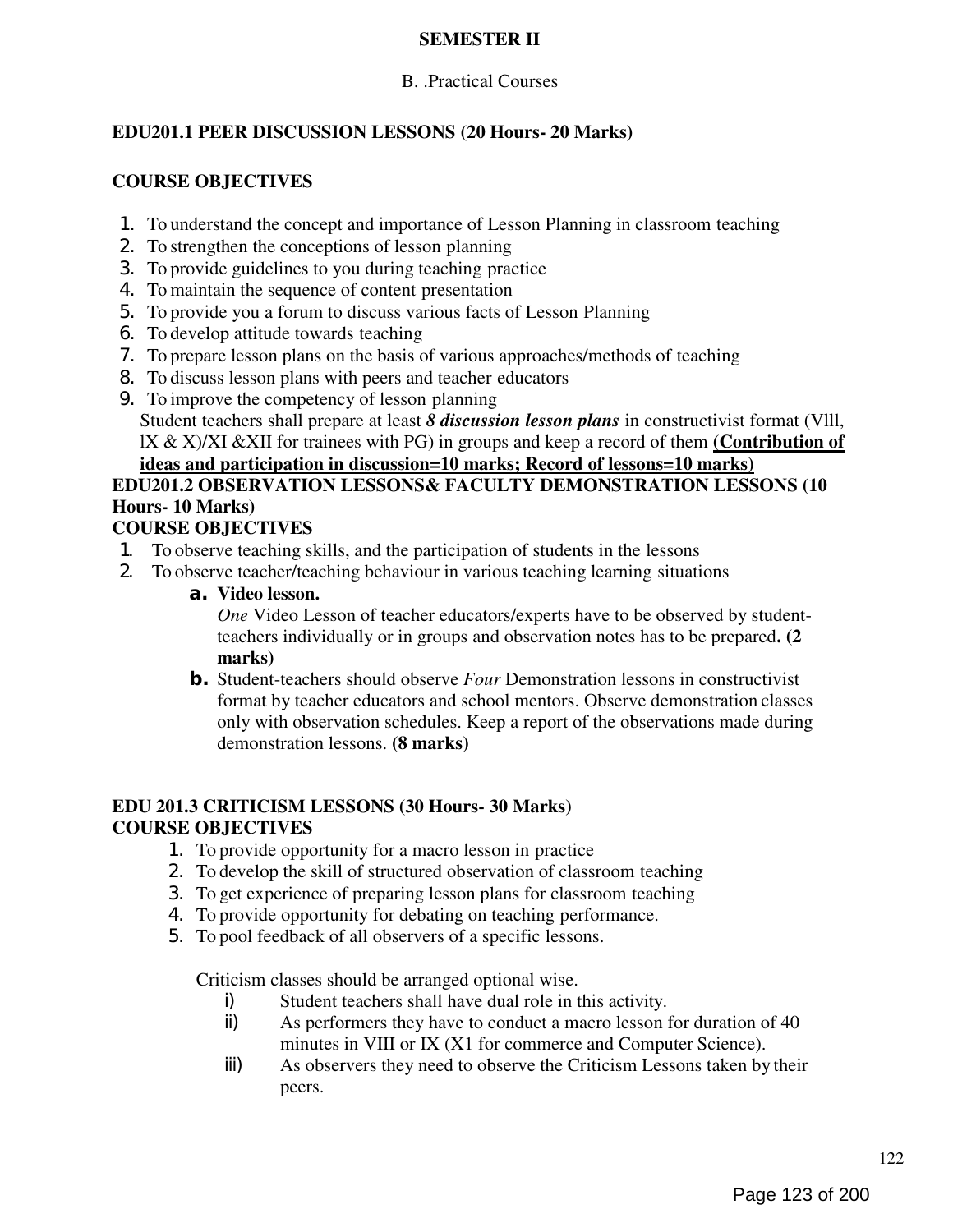- iv) A student teacher should observe and record criticisms of at least eight lessons (8) of his/her peers in the subject. For this purpose schedule of criticism classes and topics selected for them shall be published well in advance.
- v) Each student teacher shall prepare eight (8) lesson plans of the schedule and attend those criticism classes.
- vi) Observers will be permitted for criticism sessions only with self-prepared lesson plans.

If the number of student teachers in any optional falls below nine (9), repeat lessons should be conducted so as to enable all of them observe, record and debate eight criticisms lessons. (Sharing of valid feedback and participation in the debate=15 marks; Teaching performance =5marks; Record of lessons and criticisms=10marks)

#### EDU 201.4 PREPARATION OF TEACHING –LEARNING MATERIALS (WORKSHOP) (20 Hours- 20 Marks) COURSE OBJECTIVES

- 1. To nurture ideas of preparing relevant teaching aids for identified content areas
	- 2. To develop creative instincts
	- 3. To give chance for expression of ideas
	- 4. To develop feeling of conservation of thrown out materials
	- (i) Improvisation/ Preparation of handmade teaching aids/ learning aids from locally available resources. Student teachers shall visualize relevant aids in their subject areas and bring necessary materials to the college and prepare two models/teaching aids in a workshop conducted for the purpose (10 marks)
	- (ii) Charts and other graphic aids: Student teachers shall prepare charts, sketches, Symbols etc. in another workshop conducted for the purpose. 5 Charts- (Tabular Charts, Flow/Process charts. Tree charts. Flipcharts etc.(10 marks)

## EDU 201.5 INITIATORY SCHOOL EXPERIENCES (30 Hours- 20 Marks) COURSE OBJECTIVES

- 1. To provide the student-teacher an opportunity to have primary experiences with the functioning of the school.
- 2. To develop conceptual understandings about teaching and learning in school environment
- 3. To validate the theoretical understandings developed through various foundation and pedagogy courses
- 4. To understand and develop meaningful learning sequences appropriate to the specificity of different levels of learning
- 5. To mobilize appropriate resources for them.

This school attachment programme is for a period of five continuous working days, giving them an opportunity to acquaint with the school environment and the day-to- day functioning.

Student teachers recognize

(i) School as an 'organized' Endeavour Functioning within a 'structure' with defined roles and responsibilities Internal arrangements for coordinated functioning-time table, work allocation,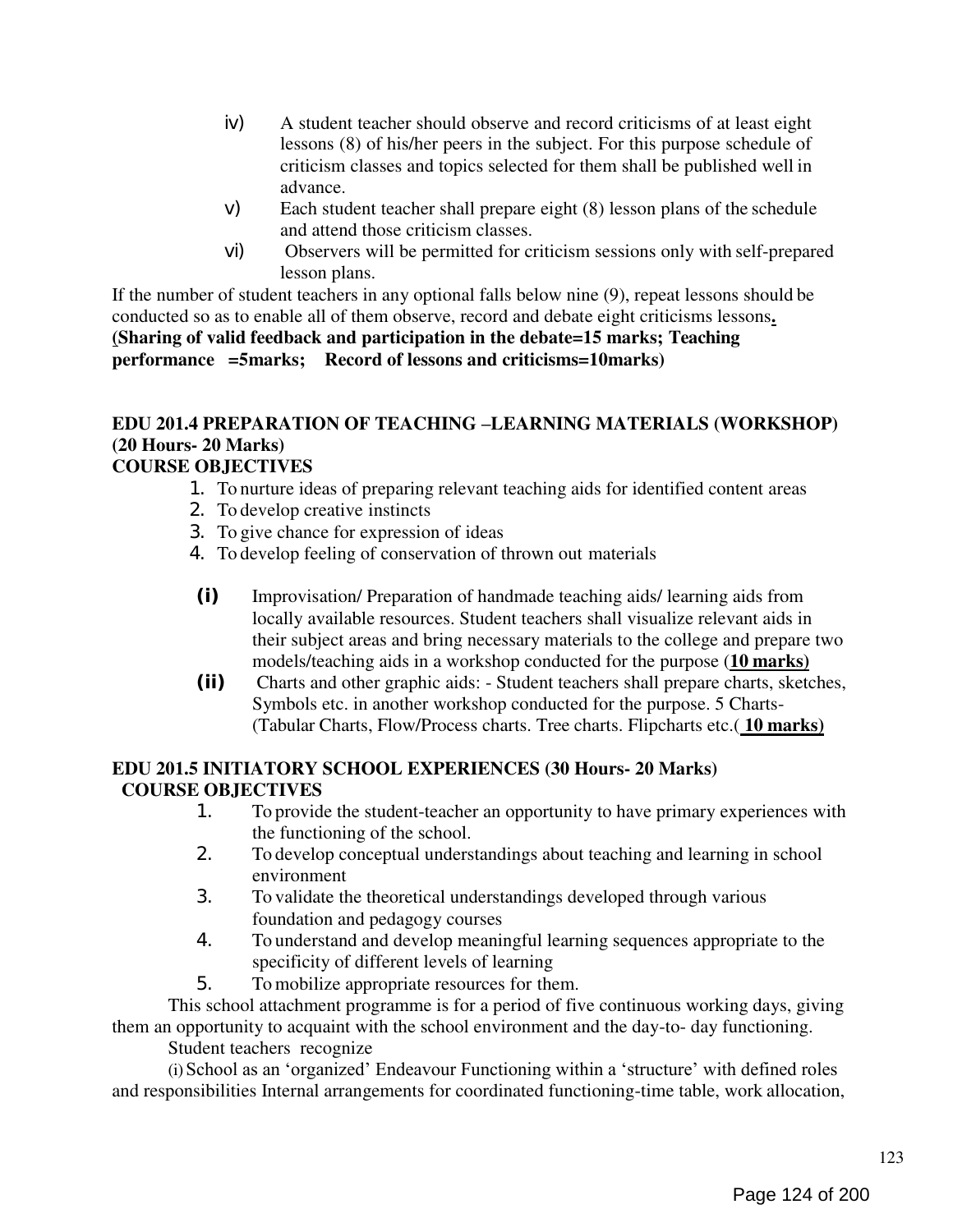differential responsibilities, planning and coordination procedures External liaison – with parents, community, authorities.

(ii) School as an 'Enabling Learning Environment'- What 'enables' learning in schools? Nature of school environment; Learner perceptions; teacher perceptions; parental/community perceptions Nature of inter relationships between and among learners-teachers; teachers; teacher principal; parents-school; office-teachers-learners Nature of 'impact' generated in school

(iii) Classroom as a Learning Site - modalities, learning resources used, student reactions and any relevant related points

Observation of lessons of senior teachers individually or in small groups, meeting the students informally to learn their background and their interest in learning, seeing the learning facilities in the school, observing the social climate in the school etc., are some of the activities to be undertaken during this period. Each student-teacher has to engage 3 lessons individually or as shared practice. In shared practice, student-teachers will be in small groups of three members. The lessons will be divided into three parts and each student teacher will practice one of the parts by rotation in the natural classroom situation. Lesson plans need not be written with the rigidity as employed for Practice Teaching lesson. The student-teachers have to maintain a detailed diary as a record of the visit.

After the initiatory school experiences, a reflection session should be organized in the college. Institutions can depute the Optional teacher for organizing and assessment of initiatory school experiences. 100% attendance is compulsory

|                | <b>Components</b>                                                     | <b>Marks</b>   |
|----------------|-----------------------------------------------------------------------|----------------|
|                | Teaching performance as Shared Practice                               | 4              |
| $\overline{2}$ | Teaching performance through individual effort                        | 4              |
| 3              | Observation of 5 lessons of senior teachers + Observation<br>report   | $\overline{4}$ |
| 4              | Observing the social climate and learning facilities in the<br>school |                |
| 4              | Maintenance of diary                                                  | $\overline{4}$ |
|                | <b>TOTAL</b>                                                          | 21             |

.

#### ASSESSMENT INDICATORS OF INITIATORY SCHOOL EXPERIENCE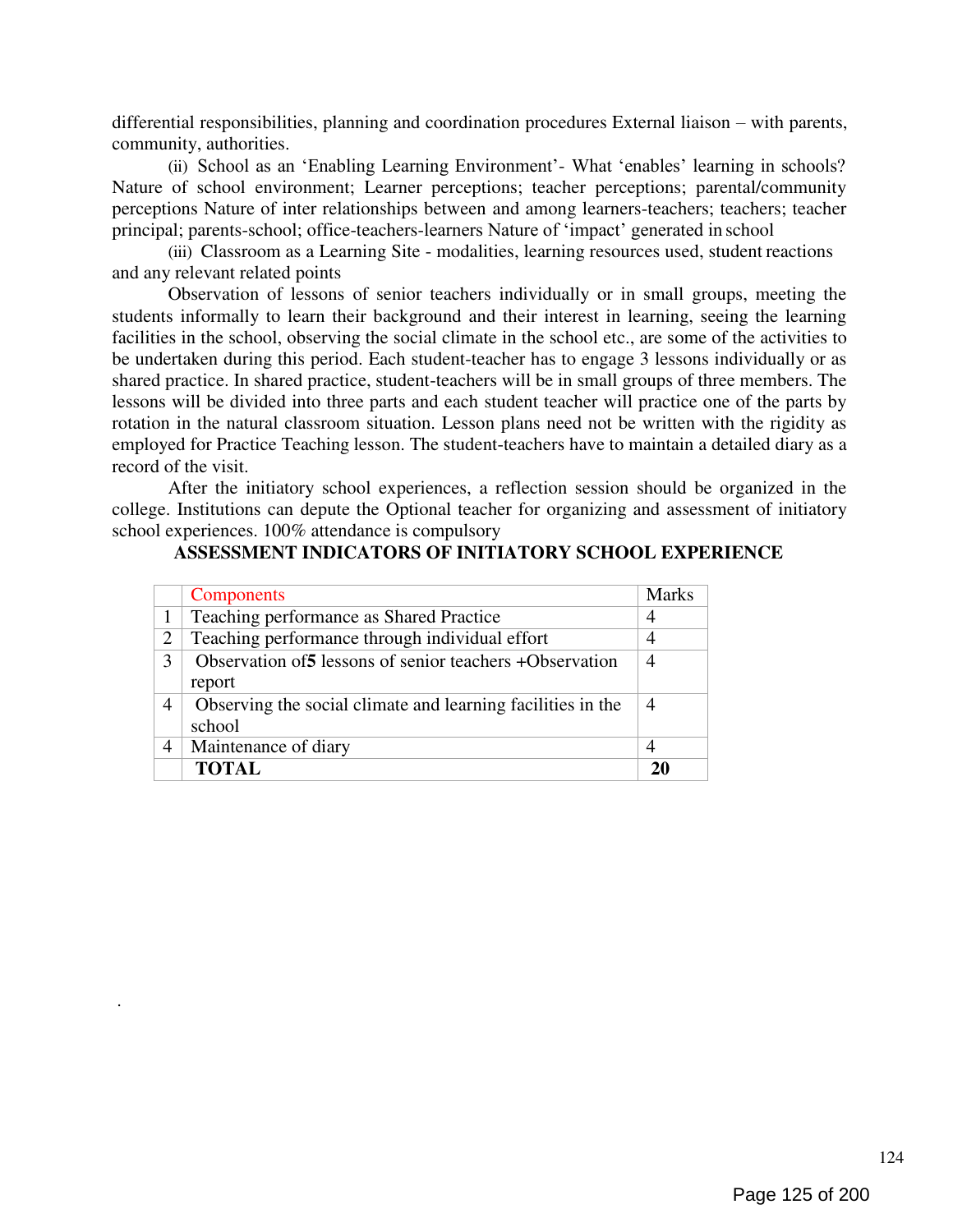#### SEMESTER III

#### Practical Courses

#### EDU.301.SCHOOL INTERNSHIP (16 weeks- 260 Marks)

The Internship Program forms an integral and important component of B.Ed. programme; internship serves as a capstone experience that informs about and prepares them for the expectations of and how to succeed in the profession. Student teaching internships is an essential component for a student's success as a professional teacher. Student Teaching Internships provides students the opportunity to practice what has been learned on the university campus and, more importantly, it is an opportunity to continue academic and professional growth.

#### COURSE OBJECTIVES

- 1. To observe children and the teaching learning process in a systematic manner.
- 2. To understand the content and pedagogical principles, issues and problems related to teaching
- 3. To develop a repertoire of resources which can be used by the intern later in her teaching– textbooks, children's literature, activities, games, and excursions
- 4. To participate in teaching school subjects for the children of Class VI to X.
- 5. To experience the school in its totality
- 6. To assume the role of a regular teacher with appropriate planning taking into account the diverse needs of students and the varying contexts that impact the teaching learning process.
- 7. To acquire competencies and skills required for effective classroom teaching, class management and evaluation of student learning, organization of co-curricular activities, and working with the community
- 8. To be able to innovate within existing systemic limitation
- 9. To critically reflect on her own school experiences and keep records of the same.
- 10.To learn to assess different aspects of children's learning without a focus only on Achievement.
- 11. To develop proper professional attitudes, values and interests.

To familiarize with the existing educational scenario of the respective states.

The school internship is designed to enable the student-teachers to connect theory to practice and to help them acquire a perspective regarding the aims of education within which their previously acquired knowledge and practices can be systematized and structured to enable them to teach effectively.

The purpose of the internship programme is to provide the student (intern) with the opportunity of undergoing a meaningful experience as a practitioner. As conceived, the programme should be structured so that it is a partnership between the school and the college. The intern must function as a regular teacher and therefore be immersed in all aspects of the school.

During the school-internship the student teacher is expected to observe classroom teaching of mentors/ peers, to get insights into student behavior, instructional practices, student learning, learning environments and classroom management.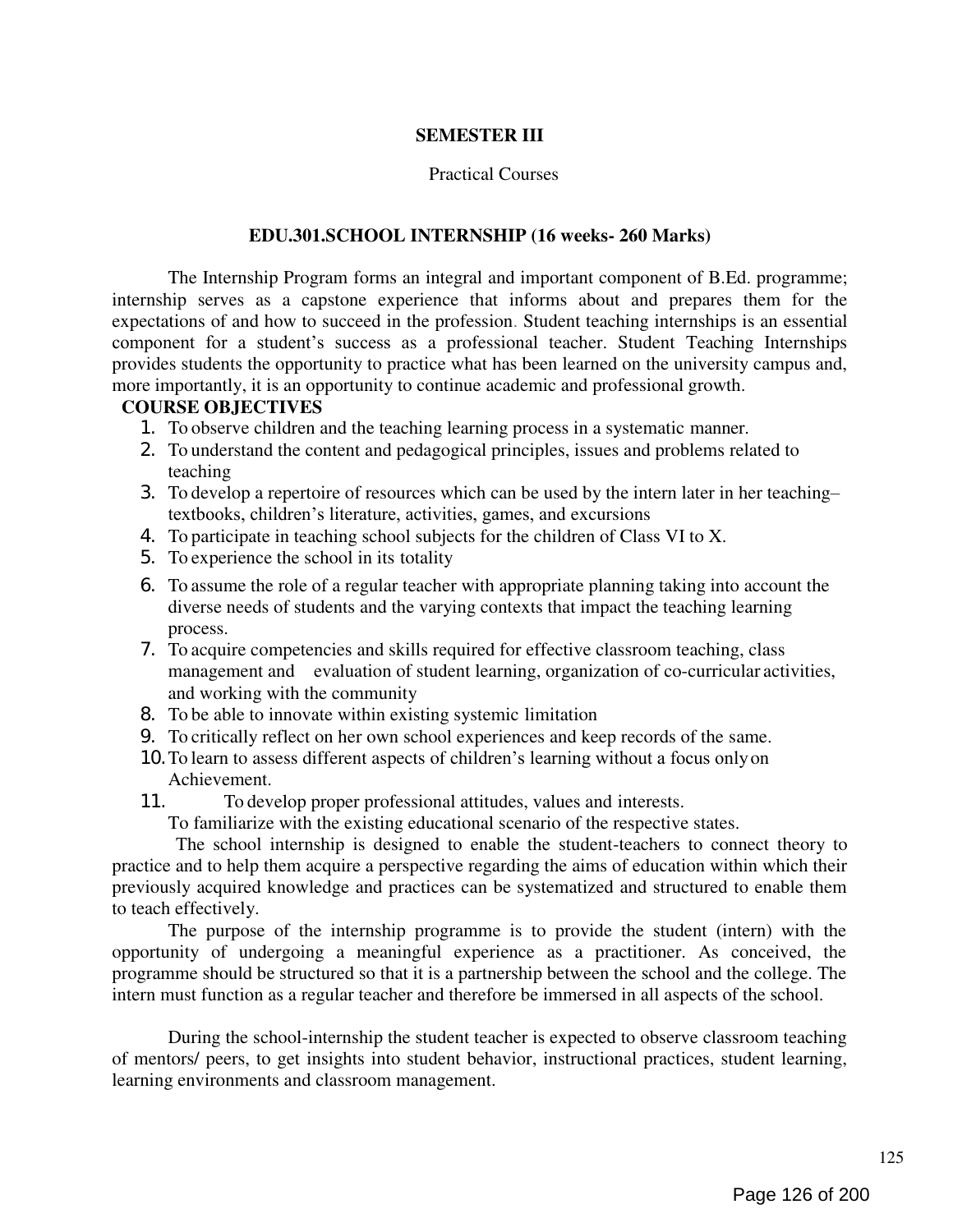The student-teacher is expected to critically reflect and discuss these practices and engage in activities like maintenance of records and registers, preparation of lesson and unit plans using different artifacts

and technology, classroom management, activities related to school- community- parent interface, and reflections on self-development and professionalization of teaching practice. The other component of school-based activities to be carried out during internship is delivering the lessons/units of pedagogic courses.

The activities undertaken during the internship period will be presented in Portfolios and Reflective Journals. The student-teachers are expected to record their experiences, observations and conclusions regarding all the activities undertaken. . The intern is also expected to maintain a daily reflective journal in which the intern will reflect on her practice and also attempt to draw linkages between pedagogy and the theory courses s/he has studied. The major purpose of the Reflective Journal is Reflection on-Action. Reflective Journal would include a brief description of how the class was conducted, how learners responded, reflective statements about his preparedness for the class, responses to learners' questions, capacity to include learners sharing of their experiences, responses towards their errors, difficulties in comprehending new ideas and concepts, issues of discipline, organization and management of group, individual and group activities etc.

The internship will be organized for a continuous period of 16 weeks in selected schools. Necessary orientation to the cooperating teachers and headmasters will be organized at the Institute. The School Internship Programme could include undertaking classroom-based research projects; developing and maintaining resources in the Internship schools, administering of diagnostic tests and identifying of learning difficulties, conducting a case study/action research, organizing curricular and co-curricular activities etc. The intern must create democratic ethos, where student autonomy is enhanced and all students are treated with fairness and with respect.

For each student-teacher, internship should be conducted preferably in one school for the entire 16 weeks. However, if the institute wants to provide an opportunity to understand the context of teaching in a government and private school or the dynamics of teaching at elementary and senior secondary levels, this period can be divided into two blocks. Internship may be arranged in two blocks in such a way that teaching in one school at a particular level (for example elementary or senior secondary) during one block, is followed by the teaching in another school or the same school at another level during the second block. Under any circumstances, the student-teacher should not be sent to more than two schools during her/his internship period. Graduate students can be assigned standards VI to X and for post graduates from VI to XII. Only those students having Post Graduate degree in the concerned Optional Subject are permitted to teach at Higher Secondary School level.

The intern will necessarily have supervisory support from the faculty in the form of subject supervision, who will also assess the intern. The intern will be required to develop unit plans for which she must choose and design appropriate activities. A record of these plans must be maintained. Assessment should be developmental in nature, with clear emphasis on growth of the intern. Assessment Evaluation of performance during internship will be done on the basis of assessment by institute supervisors, cooperating teachers, headmasters, records, reports and student activities/assignments. Post-internship Activities and Follow-up activities are to be taken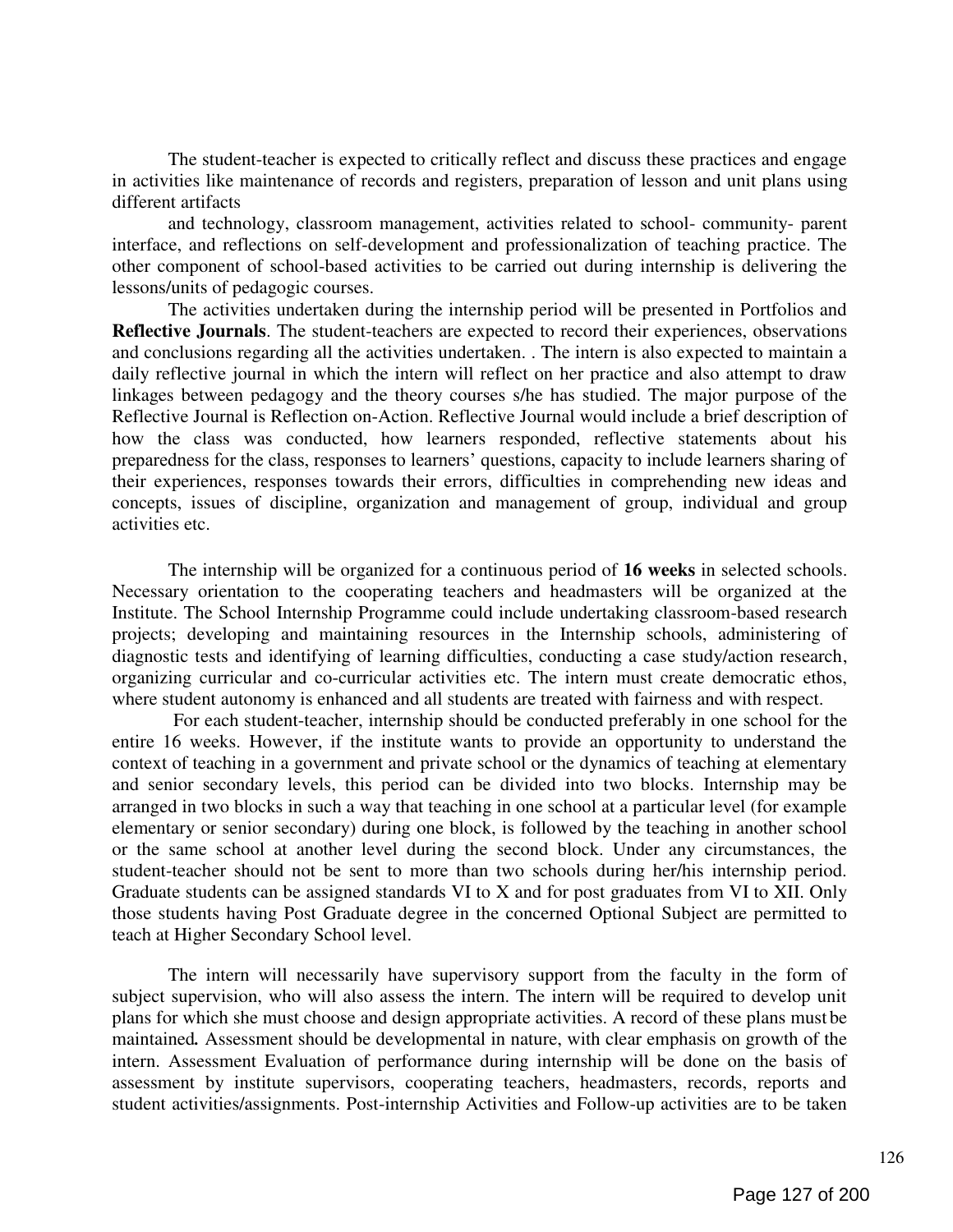up by the Institute.

## GUIDELINES FOR SCHOOL INTERNSHIP

- 1. The internship is to be organized as a single block program for a continuous period of 16 weeks -80 days in selected schools.
- 2. For each student-teacher, internship should be conducted preferably in one school for the entire 16 weeks -80 days
- 3. Students should be assigned classes in any two different standards that too in two different levels viz. elementary, secondary or senior secondary
- 4. For student-teachers, classes spread over VI to X.
- 5. For post graduate student-teachers, classes spread over VI to XII. (Only those students having Post Graduate degree in the concerned Optional Subject are permitted to teach at Higher Secondary School level.)
- 6. For student-teachers of Commerce and Computer Science, classes spread over XI to XII.
- 7. The continuous internship period of 16 weeks -80 days is of two parts of 39 days and 40 days with an interim one day Mid Internship Reflection Session conducted in the Teacher Education Institutions.
- 8. Each student-teacher has to teach and record a minimum of 60 lessons in the concerned Optional Subject- not less than 30 lessons in the first part (during the first 39 days) and not less than 30 lessons in the second part (during the next 40 days). Out of the 60 lessons each student-teacher has to include a minimum of 3 ICT enabled lessons.
- 9. Lesson plans/Records have to be maintained by all student-teachers
- **10.** During the school-internship the student teacher has to observe classroom teaching of mentors/ peers, and to record observations of not less than 10 lessons
- 11. The activities undertaken during the internship period should be presented in Portfolios

## The activities to be undertaken during the internship period are listed below

- Classroom teaching
- Observing classroom teaching of mentors/ peers,
- Lessons for Health & Physical Education-
- Preparation and administration of Diagnostic tests and identifying of learning difficulties (Appropriate remedial measures have to be adopted on the basis of the analysis of the Diagnostic test.)
- Preparation and administration of Achievement tests with quantitative and qualitative analysis of results
- Conducting a Case study/Action research
- Maintain a daily reflective journal
- Administration of any of the psychological tools like inventories, scales, projective techniques, Sociogram etc.
- Organizing Participating in the Co curricular activities of the school ( like organizing / helping in sports, youth festival, blood donation camps, society beneficial programmes, PTA meetings etc.)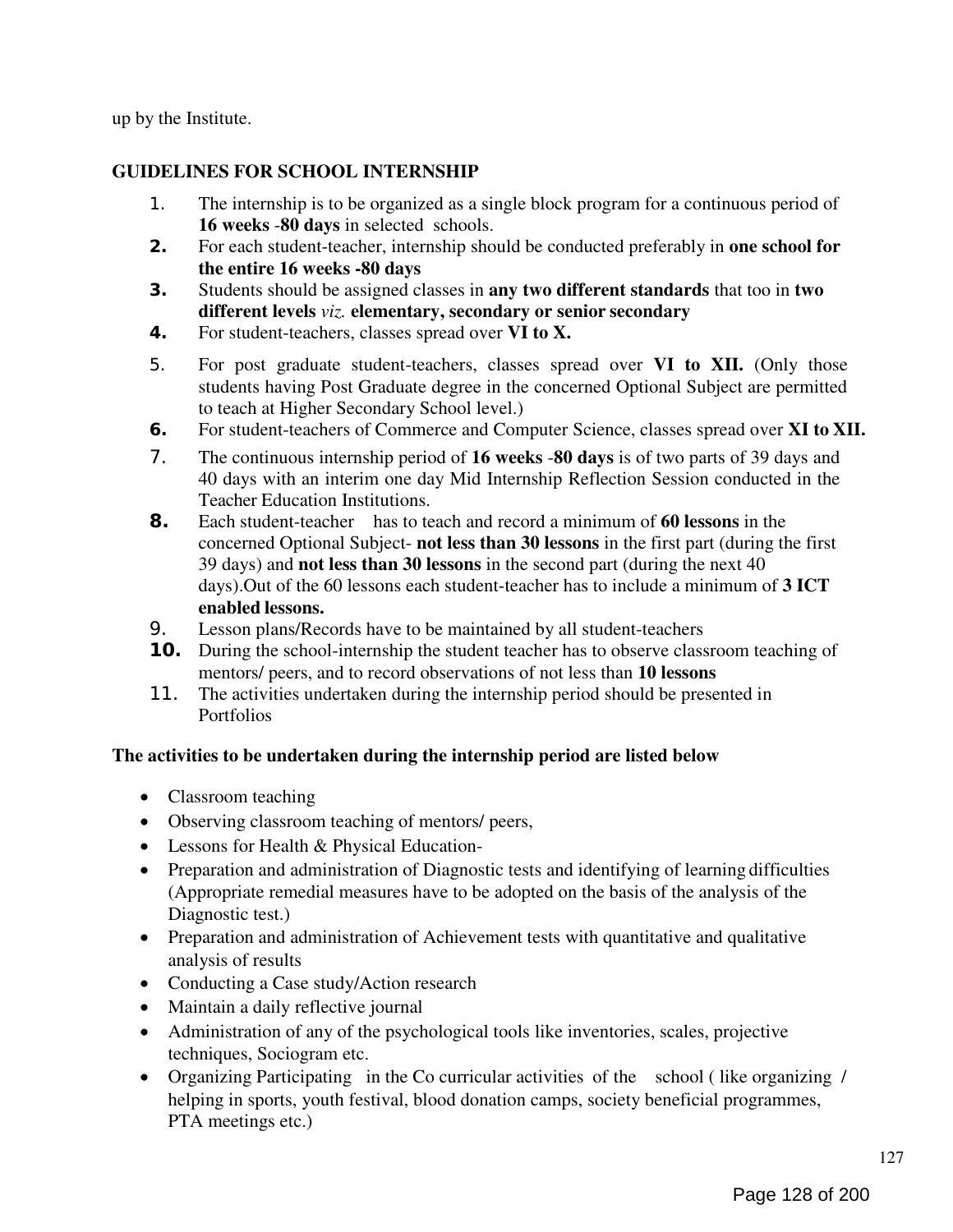- Innovative work during Internship (undertaking conscientization programmes, Minor Project, etc.)
- Participation in organizing 'Beyond the class Activities' in the school (lab cleaning, club activities, participation in organizing programmes like quiz, seminar etc.)

#### Supervision of School Internship

The supervision of Internship is a joint responsibility of the Colleges of Teacher Education and Practice-Teaching Schools. Continuous observation and briefing is essential for improving the teaching skill of the novice teacher and for capacity building. Observation of 5 lessons (preferably at the beginning, middle and at the end of Internship) by the Optional teacher is mandatory.

The Teacher Educators have to observe not less than 3 lessons of each student-teacher in the first part and not less than 2 lessons in the second part and enter their suggestions in the Supervision Diary maintained by the student-teacher. Similarly the School supervisors/mentors has to observe maximum number of classes and enter their suggestions in the Supervision Diary Assessment of Practice Teaching will be done on the basis of the given Indicators for assessment of internship

#### 90% attendance in mandatory for Internship. There is no condonation for Internship

|                | Teaching                                                                                                                        | <b>Marks</b> |
|----------------|---------------------------------------------------------------------------------------------------------------------------------|--------------|
| $\mathbf{1}$   | Teaching performance as evaluated by the teacher<br>educator                                                                    | 100          |
| 2              | Improvement in teaching skills on the basis of feedback<br>from the teacher educator.                                           | 10           |
| 3              | Mentor evaluation report on the intern                                                                                          | 10           |
|                | <b>Other interventions in the classroom</b>                                                                                     |              |
| $\overline{4}$ | Achievement test – scientific $\&$ robust blueprint, Quality<br>questions, scoring, statistical interpretation and Ranking      | 10           |
| 5              | Diagnostic testing and Remediation – systematic and<br>robust planning and execution                                            | 10           |
| 6              | Action research – systematic methodology                                                                                        | 10           |
| 7              | Administration of any of the psychological tools like<br>inventories, scales, projective techniques, sociogram or<br>any other. | 05           |
|                | <b>Documents</b>                                                                                                                |              |
| 8              | Observiation report of classroom teaching of mentors/<br>peers                                                                  | 05           |
| 9              | Record of lesson Plans                                                                                                          | 10           |
| 10             | Audiovisual aids made by the intern (which are <b>not ICT</b><br>related)                                                       | 05           |
| 12             | Improvised apparatus and learning aids made by the<br>intern                                                                    | 10           |
| 13             | Student artifacts generated in the class room like kai<br>ezhuthu masika, learning aids, charts, posters, albums<br>etc.        | 10           |

#### ASSESSMENT INDICATORS OF SCHOOL INTERNSHIP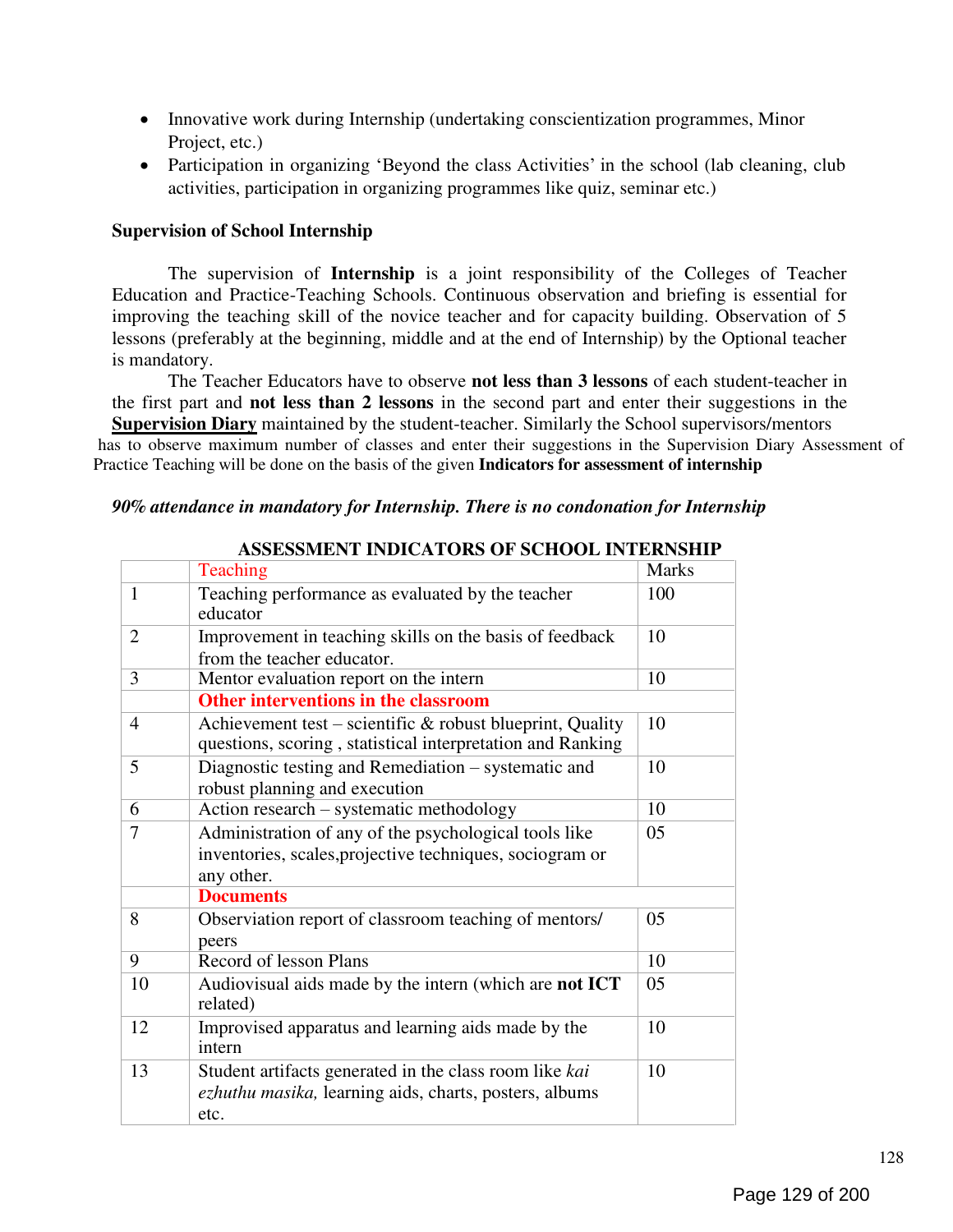| 14 | Originality of reflective journal                           | 10         |
|----|-------------------------------------------------------------|------------|
|    | <b>ICT</b> related expertise                                |            |
| 15 | ICT related artifacts used for teaching as incorporated in  | 10         |
|    | lesson plans (to be stored in a CD/DVD etc for evidential   |            |
|    | support)                                                    |            |
| 16 | Richness and variety of the ICT related artifacts used for  | 10         |
|    | teaching as incorporated in lesson plans.                   |            |
|    | <b>Liaison with school</b>                                  |            |
| 17 | Participation of intern in the Co curricular activities of  | 10         |
|    | the school (like organizing / helping in sports, youth      |            |
|    | festival, blood donation camps, society beneficial          |            |
|    | programmes, PTA meetings etc.)                              |            |
| 18 | Beyond the class Activities of the intern in the school     | 10         |
|    | (lab cleaning, club activities, participation in organizing |            |
|    | programmes like quiz, seminar etc.)                         |            |
| 19 | Any innovative programme organized by the trainee (if       | 15         |
|    | any) supported by an appreciation letter by the HM /        |            |
|    | Principal.                                                  |            |
|    | <b>TOTAL</b>                                                | <b>260</b> |

#### EDU.302. COURSE ON EPC 2: DRAMA AND ART IN EDUCATION (30 Hours- 30 Marks)

Transformational education involves reflection, introspection and action, with a deep relationship between the head, heart and hand. The National Curricular Framework 2005 (NCF) reminds us that the school curriculum must integrate various domains of knowledge, so that the ‗curricular' encompasses all, and is not separated from the co-curricular or extra-curricular. This has significant implications for the role of art, music and drama in education, to nurture children's creativity and aesthetic sensibilities.

Learning is enhanced through Drama in Education which helps learners to extend their awareness, through multiple perspectives, to look at reality through fantasy, and to predict everyday situations in order to cope with unpredictable unsettling experiences. Drama in Education transcends the here and now, to travel through time - to the past, to the future, while it also allows us to freeze time. Thus we can live or relive moments and evoke or even recreate situations that can help us accept them better. Drama in Education is not merely doing theatrics or 'acting' in a superficial manner, but is for creating that 'dramatic pressure' or tension, where the student would arrive at a .problem or an understanding in a new way

The challenge is for prospective teachers to understand the medium, in order to transpose learners into a different time and space, to shape their consciousness through introspection and imagined collective experience. For instance, activities such as 'hot seating' can be used to raise critical questions addressed to characters from the textbook or those in history, to think about significant developments within diverse social contexts. This also helps to stretch the learner into areas of 'discomfort' and 'confusion', to then seek resolution, clarity and understanding. In the present context where children are growing up in starkly segregated environments, bounded by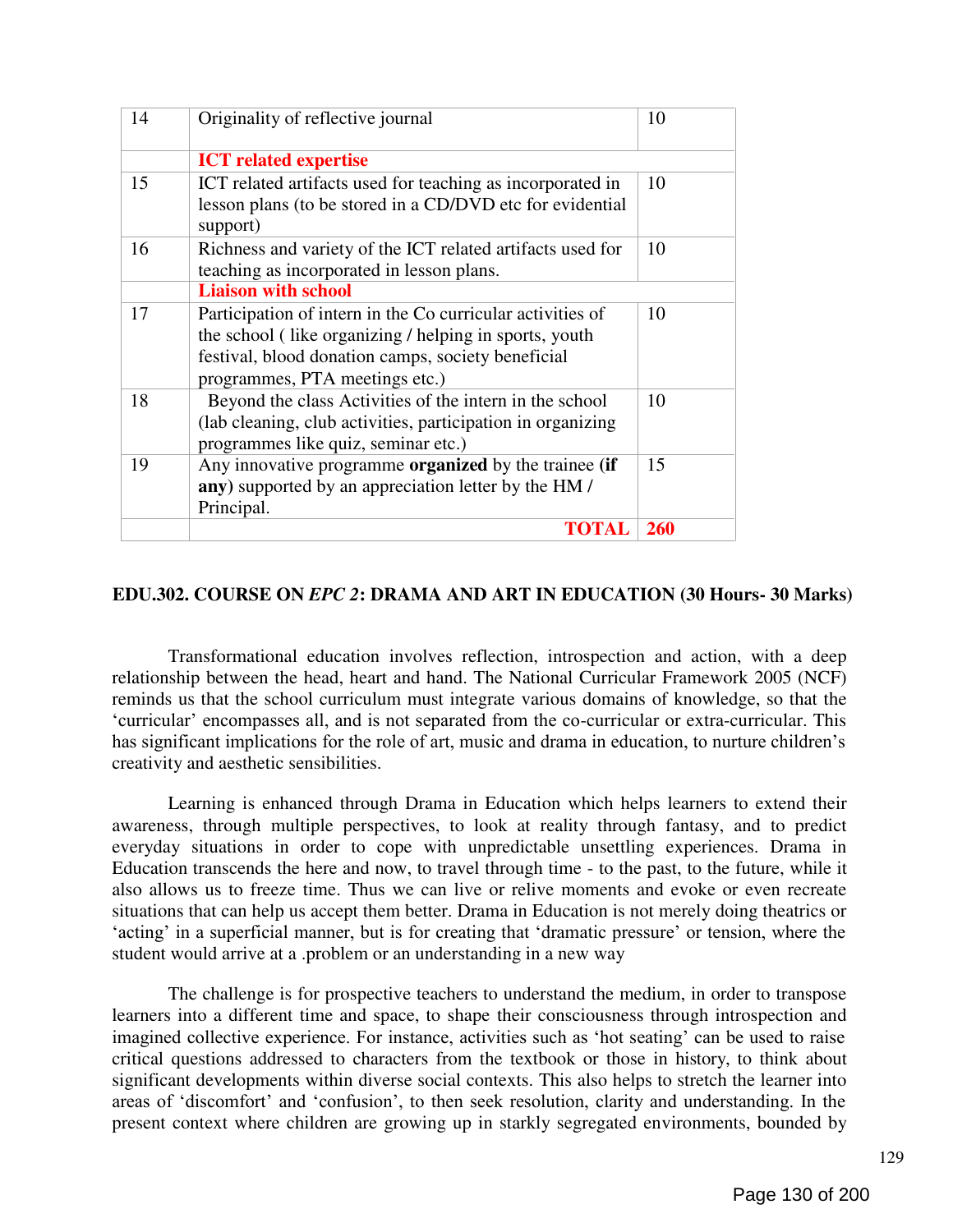caste, class, religion or gender, drama must be used to potentially interrogate these categories - Who is the other? Why? How is the process of 'othering' happening in different lives? Mere moral sermons do not help build sensitivities. The ability to feel empathy for and relate with the other can be nurtured through drama based on experience, emotion and interpretation. It also gives opportunities for learners to recognize their agency, for transformational action. Drama as ‗critical pedagogy' can move beyond the classroom, to invoke the collective consciousness and involve the community to participate in educational and social change. Teachers will need to experience different genres of street theatre that continue to engage with life, through folk and contemporary traditions, improvising and critiquing, while mobilizing for transformative action

The course on Drama and Art in Education also helps in understanding the self and as a form of self-expression for enhancing creativity. The components of fine arts aim to develop aesthetic sensibilities in student-teachers and learn the use of art in teaching-learning Student teachers will visit places of art, exhibitions and cultural festivals. Encouragement needs to be given to understand local culture and art forms and interpret art works, movies and other Media. Likewise other activities can be used to build trust and cooperation, the sense of responsibility, pursuing tasks collectively and exploring varied perspectives. Be it visual or performing, the practice of art deepens children's ability for perception, reflection and expression, providing them with alternative languages to experience and communicate subtle, diverse and unfamiliar territories, from human to the larger consciousness of nature The challenge of teacher-educators lies not only in expanding the landscapes of children's art, but in also perceiving their world, their artistic processes and then from that sense of understanding, explore ways of assessing their work.

#### Suggested Tasks

Workshop for working with artists/artisans to learn basics of Arts and Crafts and understand its pedagogical significance. The Arts forms learnt during the course should be relevant to the student-teachers in their profession. Activities, such as drawing, and painting, clay modeling, pottery, mixed collage, woodcraft, toy making, theatre, puppetry, dance, music, etc. The focus of the workshops should be on how art forms can be used as tool/ method of teachinglearning of Languages, Social Sciences, Mathematics and Sciences.(10 marks)

Participation and performance in any one PERFORMING ARTS: DANCE, MUSIC, THEATRE AND PUPPETRY -of the Regional Arts forms keeping in mind the integrated approach (6 marks)

• Planning a stage-setting for a performance/presentation by the student-teacher. (6marks) •Develop narratives in visuals, composition of an imagined situation, telling a story through comic strips

(8 marks)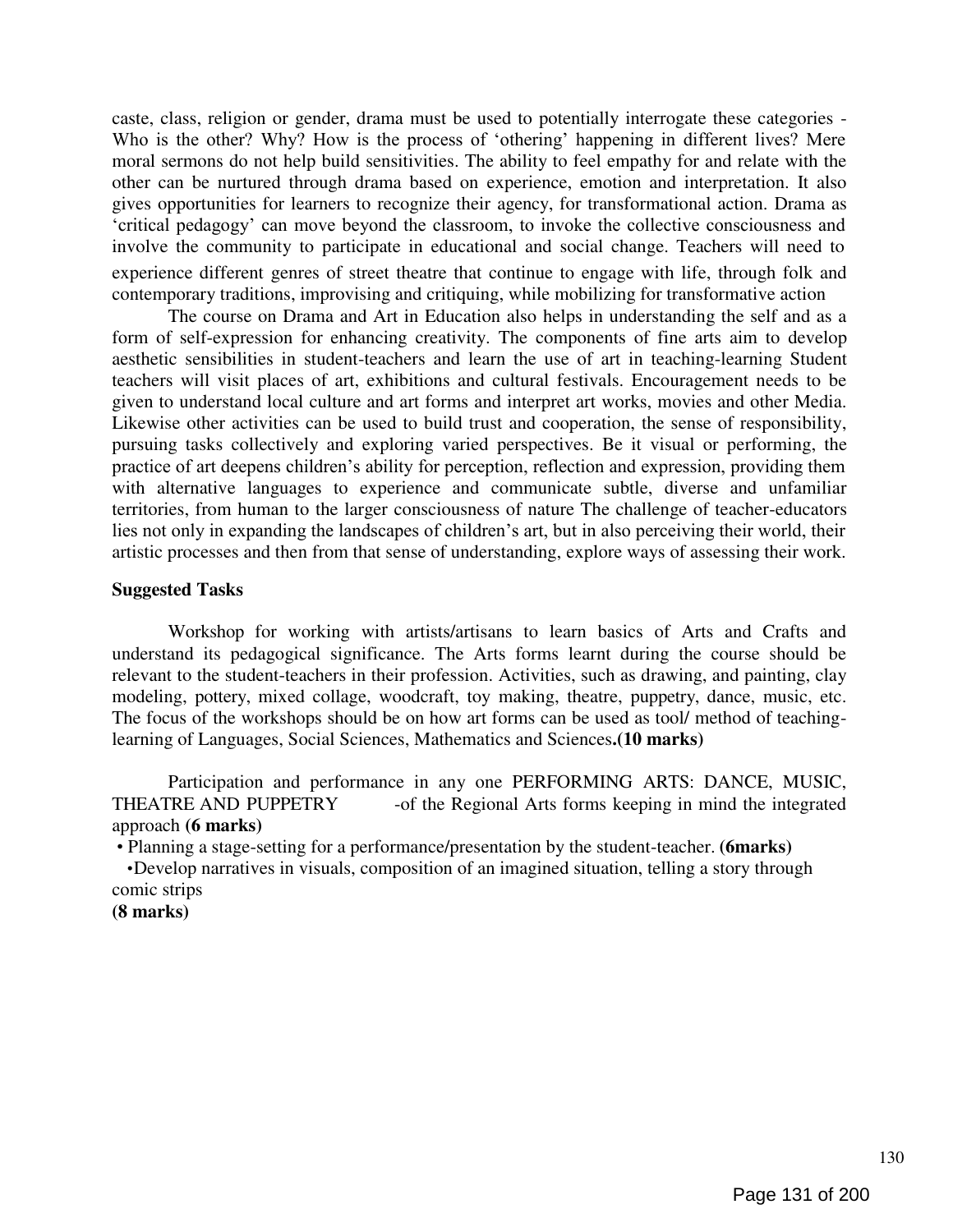## EDU.303 YOGA, HEALTH &PHYSICAL EDUCATION-II (30 Hours- 30 Marks)

## III semester

30 marks Internal (30 hours)

#### EDU.303 HEALTH ,FITNESS & PHYSICAL EDUCATION- PRACTICAL II

**1.** Plan lesson for HRPF programme 7 marks

2. Lesson plan on any one health and fitness education theory classes

(constructive approach) 7 marks

- **3.** Assisting/participation in annual athletic championship/intramural competitions 6 marks
- 4. Yogic practices to improve flexibility, pranayama techniques, the sun salutation, 10 marks shithilikarana vyayamas ,yoga and stress management

## EDU.304. COMMUNITY LIVING CAMP (30 Hours- 30 Marks) COURSE OBJECTIVES

- 1. To realize the aim of 'learning to live together'
- 2. To equip the students to live cooperatively in a society
- 3. To impart social values and skills (adjustment, sharing, tolerance, empathy etc.)
- 4. To impart personal values and skills (leadership, initiative, self-confidence, positive attitude, creativity etc.
- 5. To provide chances for democratic living, managing events, division of labour and dignity of labour.
- 6. To promote social accommodation and broaden the mental abilities of the student-teachers
- 7. To develop critical thinking about the issues related to the policies/approaches in Education
- 8. To inquire in to the cultural, social, scientific, educational and environmental aspects of a community
- 9. To manage events of various dimensions

All the colleges have to organize a **four-day** residential Community Living Camp in a convenient location of their choice. It is a joint camp of Student- Teachers and their Teacher Educators, keeping certain formalities and following a pre/well planned time table. Learning to live together co-operatively, participation in programmes for development of personal and social skills, practicing democratic living, providing chances for division of labour, community work etc., are the major outcomes expected of the programme. A record mentioning the objectives and all the activities have to be prepared and submitted by each Student Teacher. The report may also contain some photographs related to activity

Structure of a Report (Record) of Community Living Camp

- Community Living Camp- Introduction (need and significance)
- Main theme of the camp during the academic year
- Objectives
- Session wise details (objective of the session, programme/ activity, consolidation/ outcome with self assessment)
- Conclusion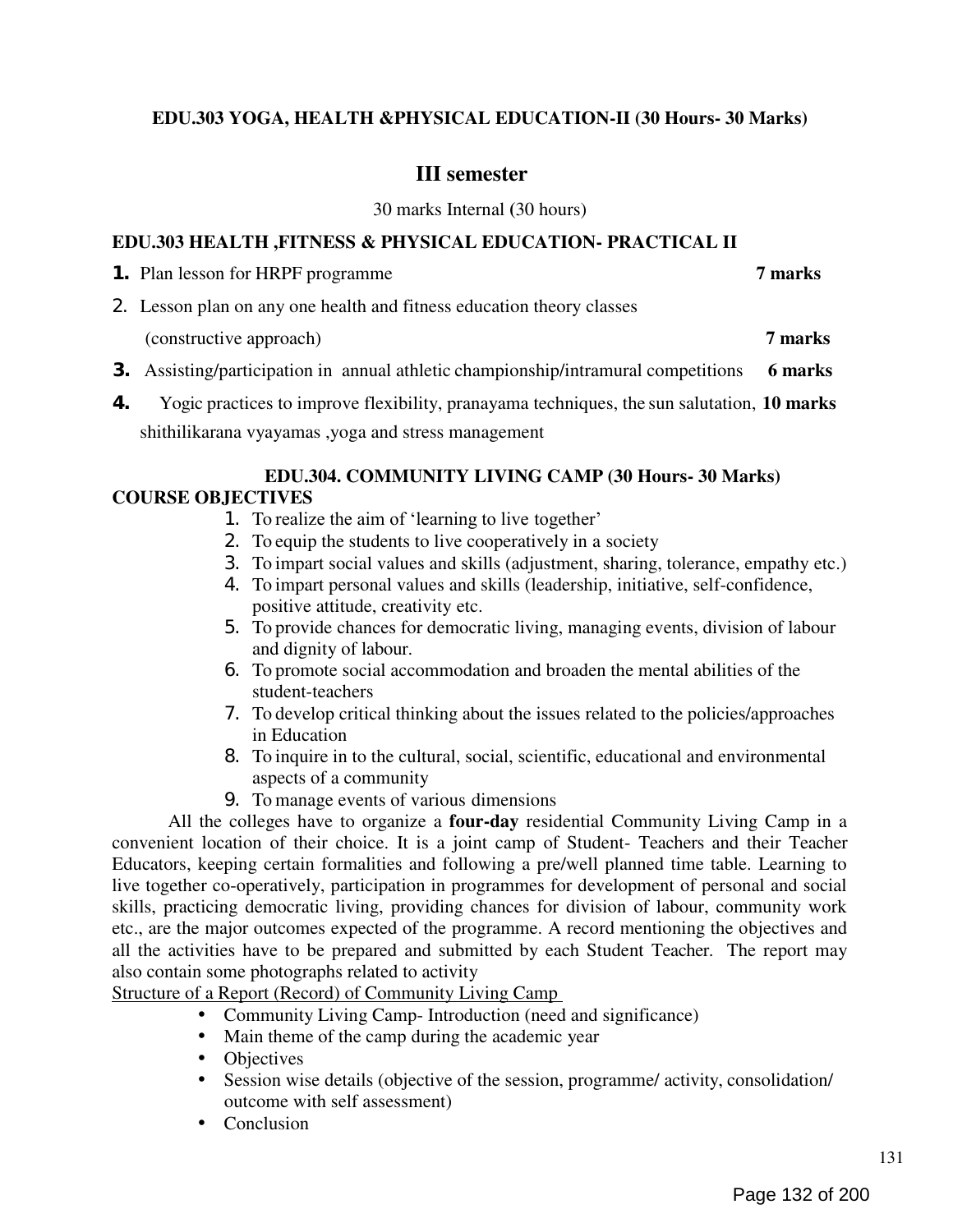- Appendix  $-$
- Organizing committee List of groups/ members Responsibilities (group wise) (Maximum 10 page)

#### Organization of the camp

Select a theme related to Education, Society, Culture and Environment for each year by each institution for the Community Camp. Objectives should be framed on the basis of the theme and prepare a module for the camp.

Programmes suggested for community living camp: Social and educational Surveys, visit to social institutions to study their functioning, undertaking community productive work, campus cleaning/beautification/agriculture, undertaking duties in the camp including preparation /serving of food, attending classes/seminars/etc., participation in games and recreational activities, mock Parliament activities etc.

#### CRITERIA FOR ASSESSING COMMUNITY LIVING CAMP

# Criteria Marks 1 Participation in planning and implementing educational 5 activities during the camp 2 Participation in the creative/ expressive/ demonstrative/ 8 presentation aspects of different sections 3 Leadership quality/ Democratic culture/ Social 6 accommodation & adaptability/ Group working skill 4 Participation in the community related programmes/ 7 activities 5 Comprehensiveness of report (Record) 4 30

#### TOTAL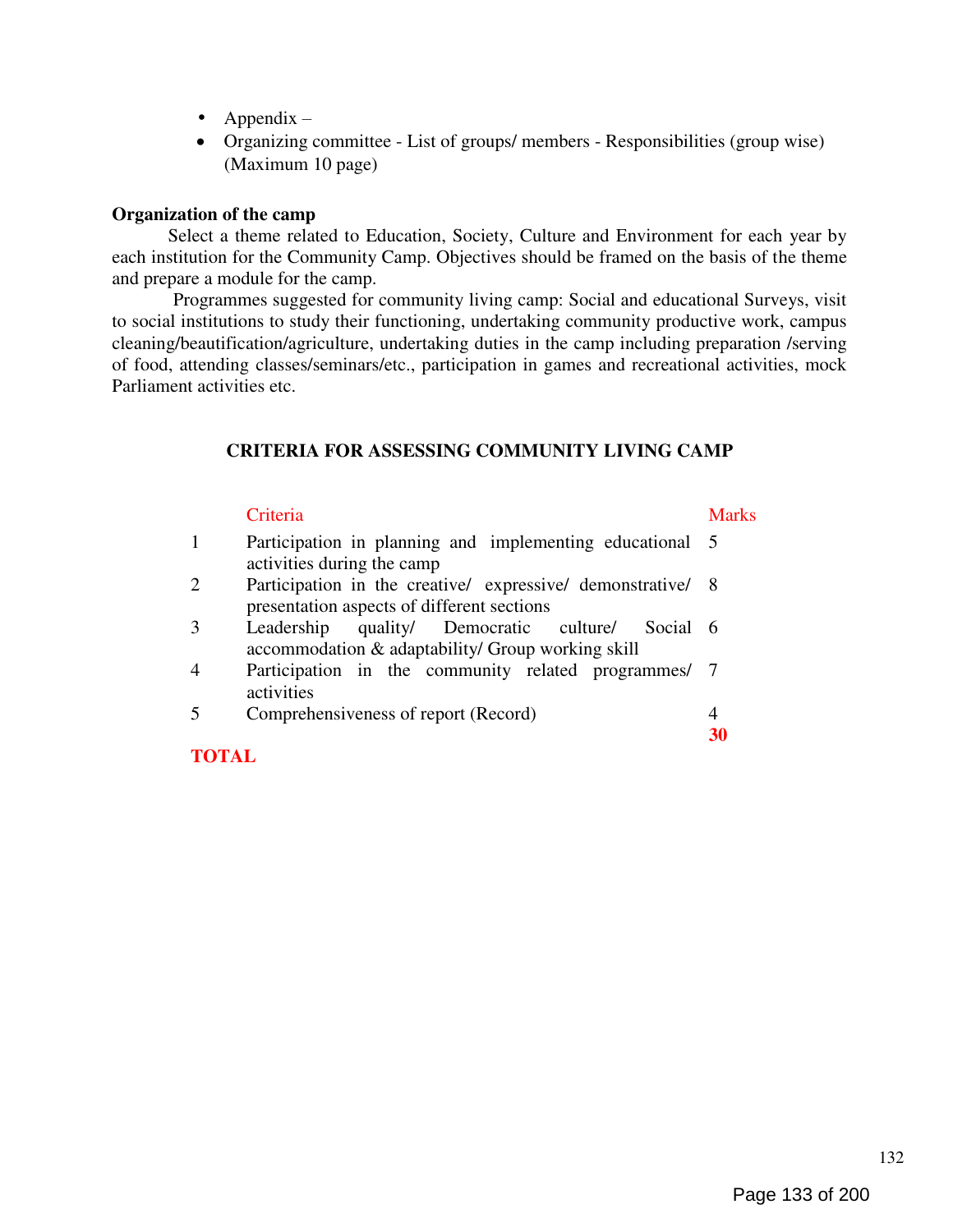## SEMESTER IV

### A. .Theory Courses

## EDU 10-GENDER, SCHOOL AND SOCIETY Contact Hours: 50 (Instruction) Maximum Marks: 50 (External: 40, Internal: 10)

## Course Learning Outcomes

On the successful completion of the course, the learner will be able to:

- 1. Comparatively describe and summarize the concept of gender as a social construct at different contexts
- 2. Suggest designs and resolves to gender issues in schools and educational settings
- 3. State the jurisprudence on gender related social issues and issues at institutions
- 4. Critically analyse and debate the recent issues associated with gender in school and society
	- 5. Monitor and document the inter-related functions of school and society

### Unit I

#### Gender as a Social construct

- Gender- distinction between gender and sex
- gender role- in family, caste, religion and culture
- patriarchy and gender
- status of women in different ages, ancient, medieval and colonial
- gender sensitivity
- gender stereotyping
- feminist perspectives, radical and liberal

#### Unit II

#### 10 hours

## Gender Issues in schools

- Problems of women in contemporary India
- Experience of being a boy or girl- unequal access to education
- gender identity construction in school- distribution of roles and responsibilities in classroom and schools
- child rights violation among girls- role of schools, peers, teachers, curriculum, text books classroom processes, and student-teacher interactions in challenging gender inequalities
- Working towards gender equality in the classroom

#### 15 hours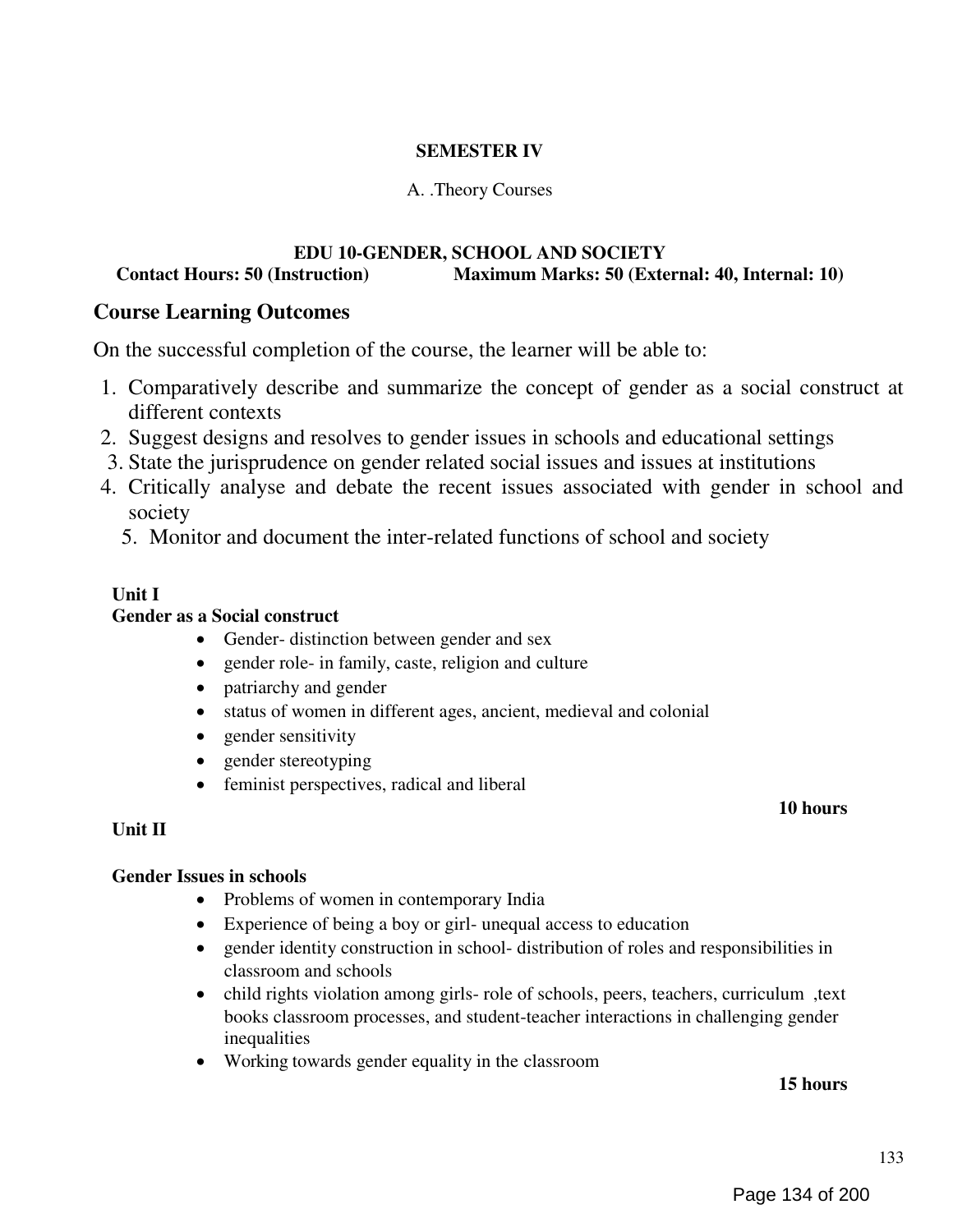## Unit III

# Recent Issues associated with Gender

- Schooling of Girls: Inequalities and resistances (issues of access, retention and exclusion).
- Safety at school, home and beyond- identification of sexual abuse/violenceverbalization of sexual abuse/violence-
- objectification of female body- propagation of popular beliefs through media- film, advertisements and songs- role of teachers, counselors, parents NGOs and other groups in reinforcing gender parity

## 15 hours

10 hours

## Unit IV – School and Society

- School as an agent of change- instrument of social change.
- Influence of type of management on the functioning of schools Government, Aided, Un-aided and Minority, recognized and non-recognized schools.
- Role of School in a democratic Society- School as a miniature society, functions of schools in society.
- Responsibilities of society towards Education

## TRANSACTION MODE

Lecture method, Seminars, Small group discussions, Field survey/visit, Brainstorming sessions, Projects

## TASKS AND ASSIGNMENTS

1. Collecting views from different newspapers on atrocities against girl students and prepare a report

OR

2. Visit a school and conduct interview with teachers and parents on problem faced by girl students

# **REFERENCES**

Bhattacharjee, Nandini (1999). Through the looking-glass: Gender Socialization in a Primary School in T. S. Saraswathi (ed.) Culture, Socialization and Human

Development: Theory, Research and Applications in India. Sage: New Delhi.

Diana, F. (1989). Essentially speaking feminism: Nature and differences. Newyork: Routledge

Chantal, M.( 1983). The sex/gender syatem and the Discurisve construction of women's subordination. Berlin Argument verlag

Constance, P. (1989). Feminism, Psycho analysis and the study of popular culture. Newyork: Routledge

Desai, M & Raj, K. (1999). Women and society in India. New Delhi. Ajantha Publications Ghai, Anita (2008). Gender and Inclusive education at all levels In Ved Prakash & K.

Biswal (ed.) Perspectives on education and development: Revising Education

Commission and after, National University of Educational Planning and

Administration: New Delhi

Jacqueline,R. (1986). Feminity and its discontents. London: Verso

Manjrekar, N. (2003). 'Contemporary Challenges to Women's Education: Towards an

Elusive Goal?' Economic and Political Weekly, 38 (43), 4577-4582Mitchel, J. (1974). Psych analysis and feminism. London: Allen lane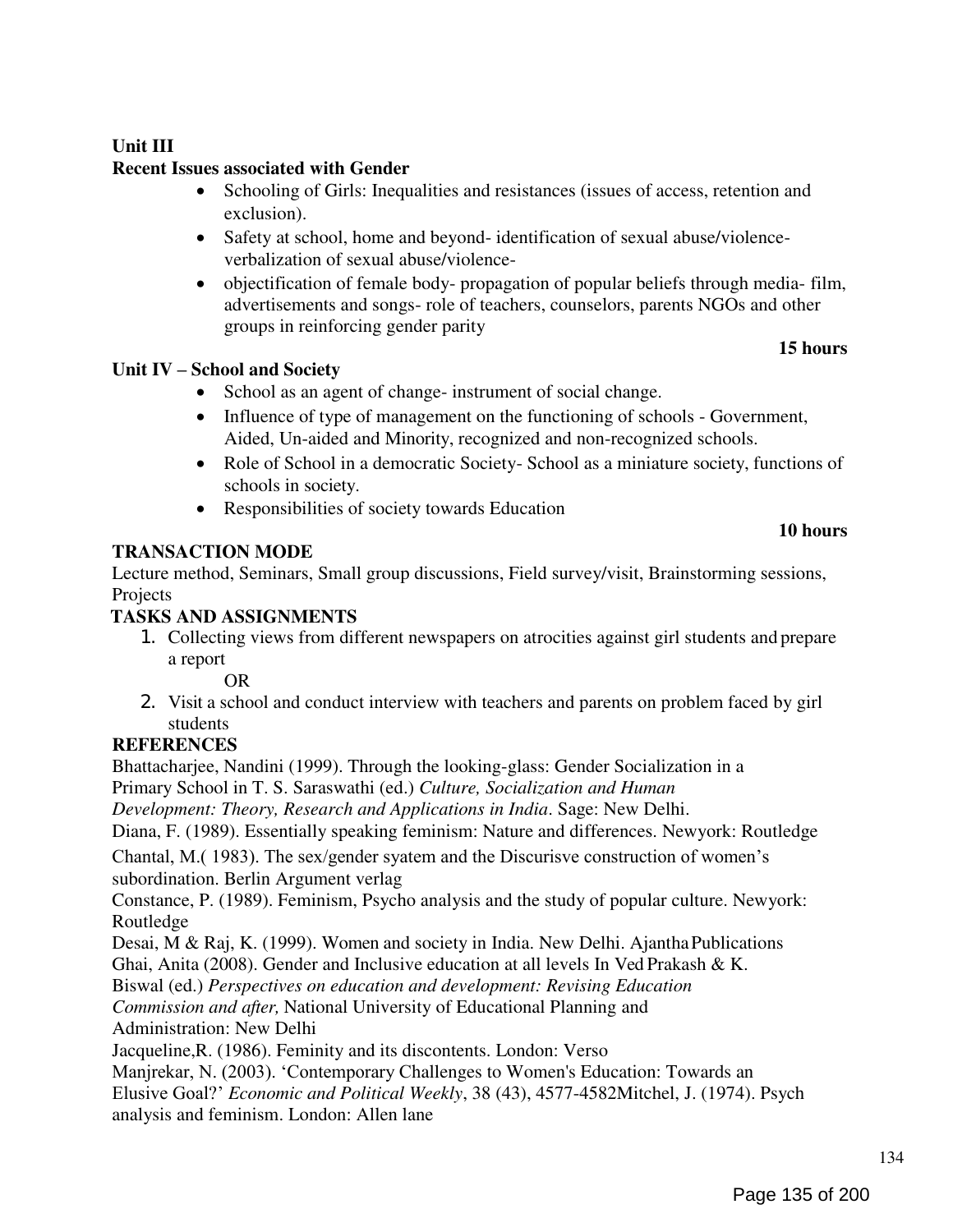Jain, D. (1998). Indian Women. Publication division Oakely, A. (1999). Sex, Gender and Society. New York: Harper and Row Wane, N.N. (2000). Equity in Schools and society. Ottawa: Canadian scholars press O'Brien, J. (2009). Encyclopedia of Gender and Society. New Delhi: Sage Ballantine, J.H., & Spade, J.Z. (2014). Schools and Society: A Sociological Approach to Education. Newyork: Sage Publications.

## EDU. 11 EDUCATIONAL THOUGHTS AND PRACTICES

## Contact Hours: 50 (Instruction) Maximum Marks: 50 (External: 40, Internal: 10)

## Course Learning Outcomes

On the successful completion of the course, the learner will be able to:

- 1. Compare the philosophical thoughts of Indian and Western thinkers on Education.
- 2. Recognize the impact of education in social processes.
- 3. Specify the educational provisions of the Indian Constitution.
- 4. Examine the implications of equality of educational opportunities on social justice.
- 5. Discuss the modern trends in curriculum development.
- 6. Summarize the curricular reforms suggested by NPE and NCF.

#### Unit 1

#### Philosophical thoughts on Education

- Philosophical thoughts on Education of Swami Vivekananda, Mahatma Gandhi, Rabindranath Tagore, Sri Aurobindo, J. Krishnamoorthy
- Philosophical thoughts of Western thinkers Plato, John Dewey, Rousseau, Paulo Freire
- Alternative thoughts Illich, Reimer,

#### (10 hours)

#### Unit II

## Education and Society

- Education and social change
- Social Change in India
- Modernization- Education and modernization
- Social mobility, Social stratification,
- Education and Culture Cultural lag, Acculturation and Enculturation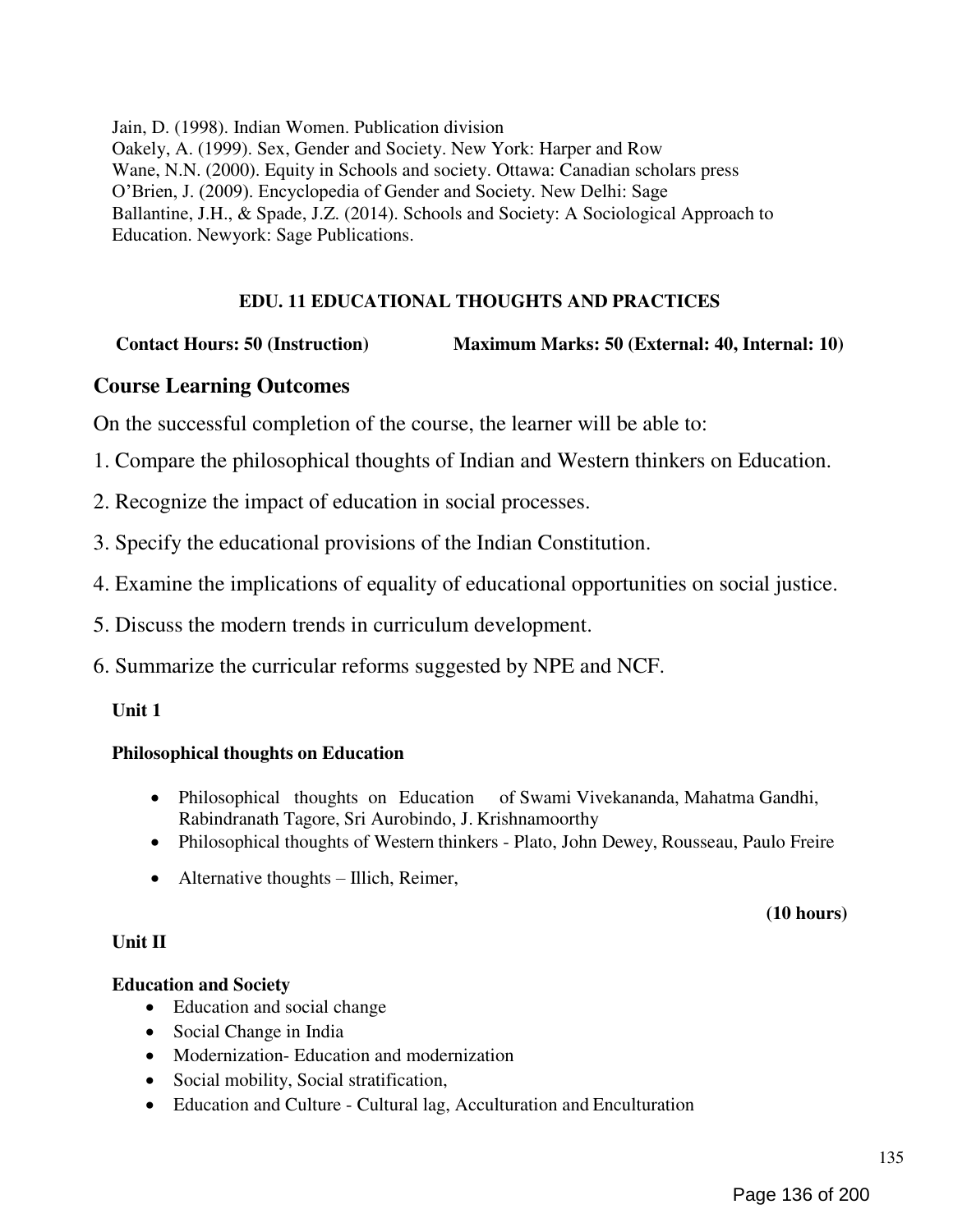- Multiculturalism
- Social control
- Education and National Development Education and Economic Development

## Unit III

# Constitutional provisions of Education

- Education and Democracy National values enshrined in the constitution concept of secularism, socialism, nationalism, internationalism, equality and their educational implications.
- Equality of educational opportunity. Equality and Justice in the Indian Constitution, differential school system and the idea of common neighborhood school-
- Equity and equality, individual opportunity and social justice and dignity with special reference to the contributions of Dr. Ambedkar.

## Unit 4 Curriculum Development

- Curriculum- meaning and definition-
- Bases of curriculum- philosophical and sociological
- Types of curriculum
- Modern trends in curriculum development
- Issues in curriculum development
- Curriculum for generating knowledge
- Education for a knowledge society
- Curricular changes suggested by NPE 1986.
- Systematic curriculum reforms NCF 2005.

# MODE OF TRANSACTION

Lecture, Discussion, Seminars, Document and Text analysis

## TASKS AND ASSIGNMENT

1. Narrate the educational contribution of any one of the Indian/ Western philosopher

OR

2. Critical appraisal of Constitutional values as practiced in an Educational Institution

## REFERENCES

Agrawal, J.C. & Agrawal S.P. (1992). Role of UNESCO in Educational, Vikas Publishing House, Delhi.

( 10 hours)

( 10 hours)

(20 hours)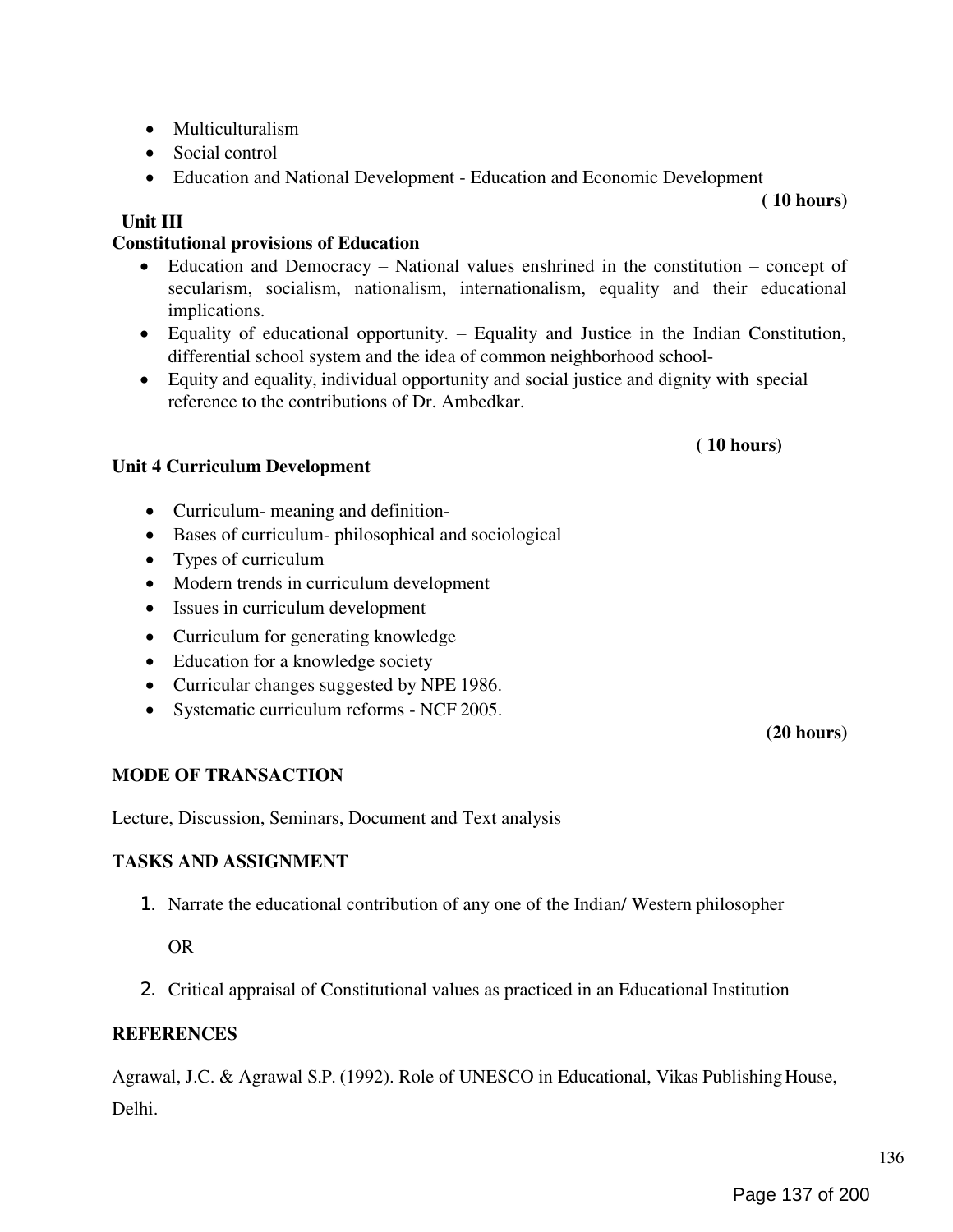Anand, C.L. et.al. (1983). Teacher and Education in Emerging in Indian Society, NCERT, New Delhi.

Bhatia, R.L. (2011). Modern Indian education & its problems. New Delhi; Surjeet.

Brubacher John. S (1962). Modern Philosophies of Education. New Delhi: Tata McGraw,

Butter J. Donald (1951). Four Philosophies and Their Practice in Education and Religion New York:

Harper and Brothers Publishers

Butter, J. Donald (1968). Four Philosophies and their Practice in Education and Religion. New York: Harper and Row.

Dewey, John (1916). Democracy and education. New York; MacMillan

Dewey John (1938). Experience and Education. New York: Macmillan.

Freire, P. (1972). Pedagogy of the Oppressed. Harmondsworth: Penguin

George Thomas (2004) Introduction to Philosophy, Delhi, Surjeet Publication

Humayun Kabir (1951). Education in New India. London: George Allen and Unwin Ltd.

Jagannath Mohanty (1998). Modern Trends in Indian Education. New Delhi: Deep and

Deep publications.

R. P. Pathak (2012) Philosophical and Sociological Principles of Education. New Delhi: Pearson Publication.

Randall Curren (2007) Philosophy of Education an anthology, USA : Black well Publishing Sharma R.A. (1993). Teacher Education: Theory, Practice and Research. Meerut : International Publishing House

Taylor, P. (1993). The texts of Paulo Freire, Buckingham: Open University Press.

Zhijian, L.The multirole of Teacher: Retrieved July 10, 2012, from Wuhan University of science and engineering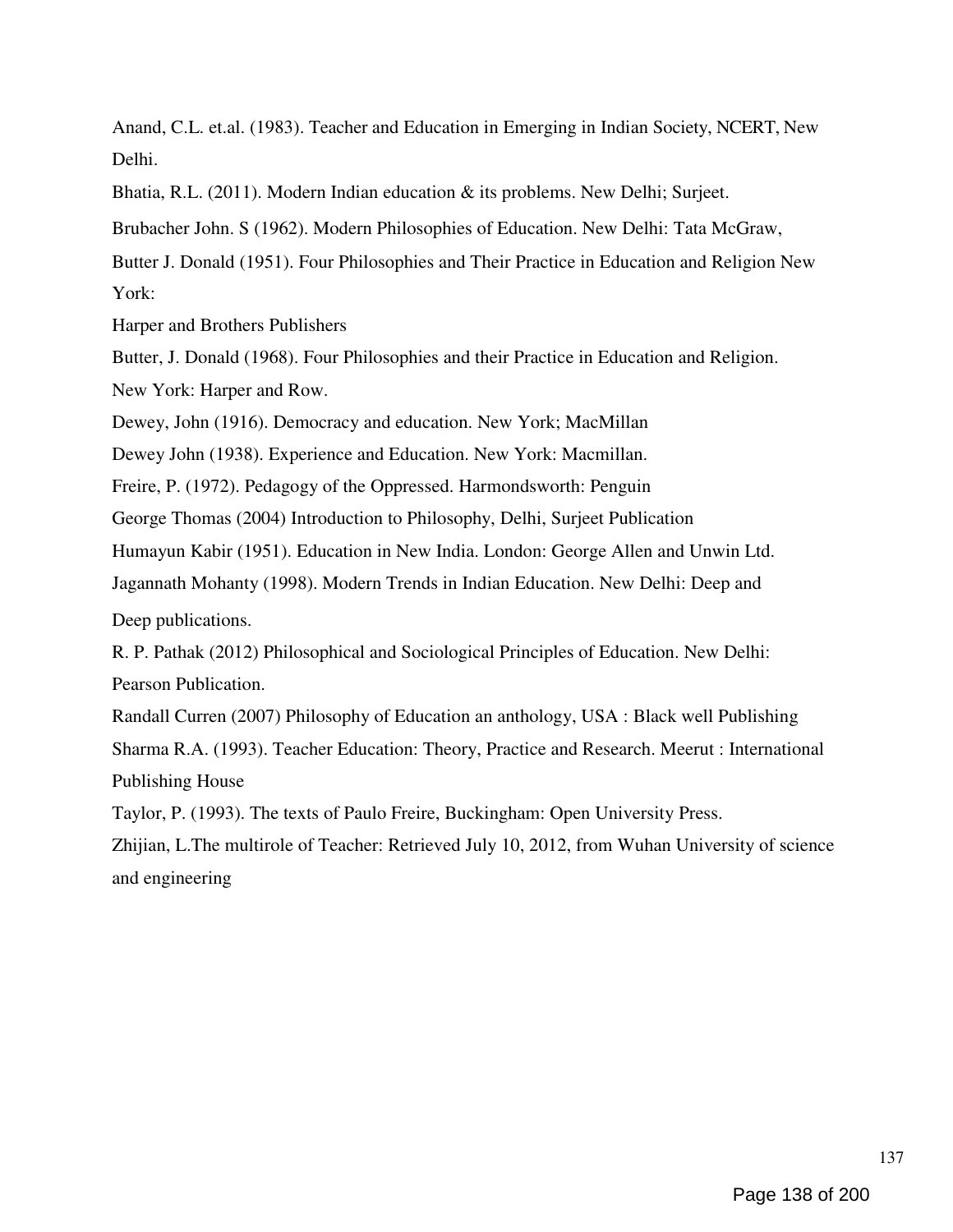## EDU. 12 CREATING AN INCLUSIVE SCHOOL

## Contact Hours: 50 (Instruction) Maximum Marks: 50 (External: 40, Internal: 10)

## Course Learning Outcomes

On the successful completion of the course, the learner will be able to:

1. Define the concept of disability and inclusion within an educational framework

2. Identify the dominating threads that contribute to the psychological construct of disability andidentify the barriers and challenges to inclusive learning and participation.

3. Describe the cultures policies and practices that need to be addressed in order to create an inclusiveschool.

4. Implement various methods and strategies that promote the integration of students with disabilitiesin the normal schools.

5. Design and implement University acceptable plan and procedure for making the schools moreinclusive.

## COURSE CONTENT

## Unit I

## Concept and Relevance of Inclusion

- Historical perspective of inclusive school
- Concept of inclusive school- Understanding the Difference: Inclusive, Integrated and Segregated Education
- definitions of mainstreaming and inclusion
- History of Special Education Policy and Inclusion in India- need and importance of inclusive school in view of Right to Education in India
- Inclusive schools as effective schools
- Barriers to inclusion- measures taken by GOI for Inclusive Education for Disabled at Secondary Stage (IEDSS)

#### (7 hours)

## Unit II

## Learner Diversity in schools

- Types of diversity ( with reference to special issues in education)– gender culture and language- marginalized- economic disparities- special ability groups
- Hearing Impairment, Visual Impairment, Physical Impairment Motor and Mobility Impairments, Cerebral Palsy, Developmental / Intellectual Impairment, Down's Syndrome.
- Specific Learning Difficulties
- Other Impairments and Disabilities
- Social, Emotional and Behavioural Difficulties
- Multiple Impairment

## (15 hours)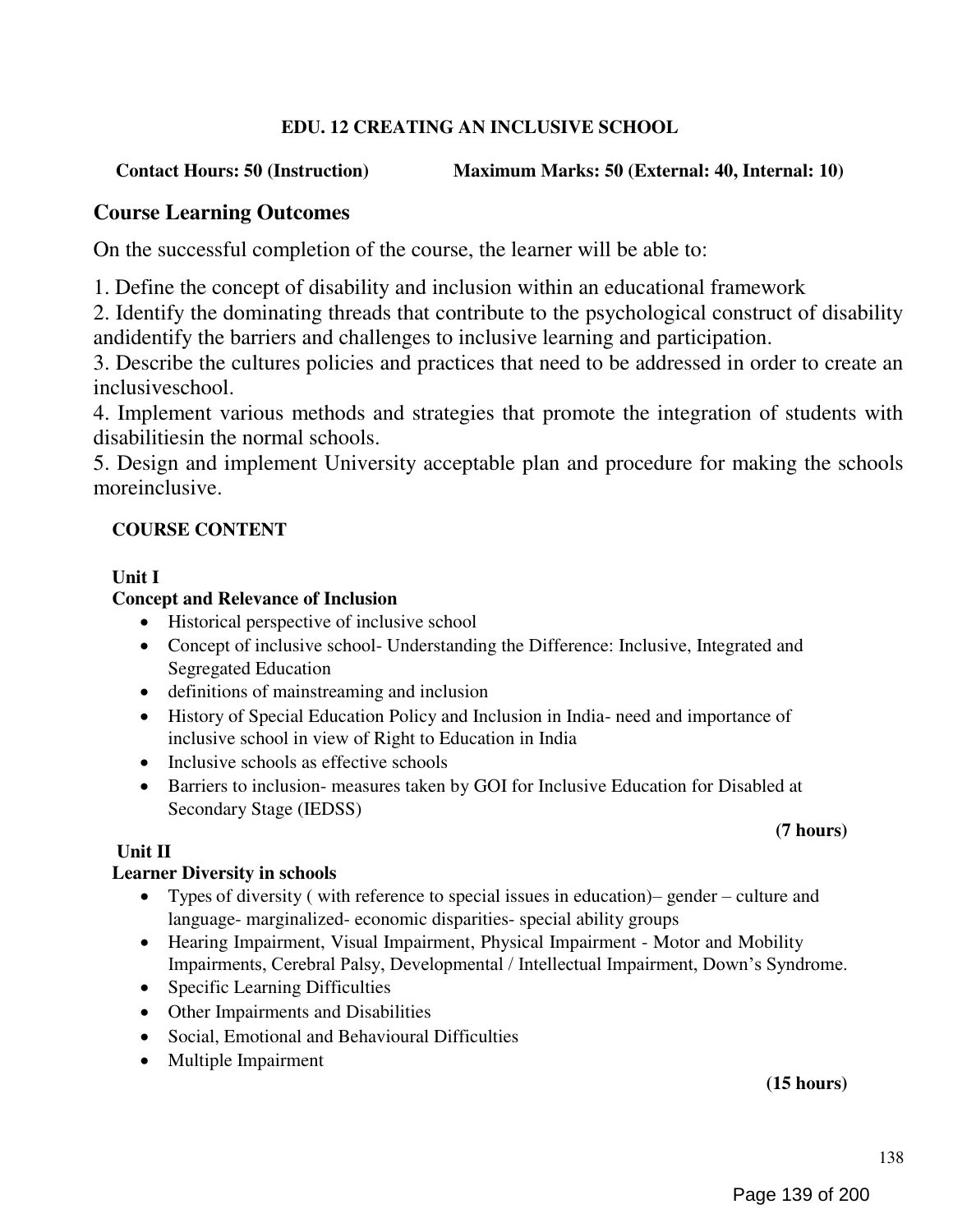#### Unit III Challenges in Inclusion

- Issues in Creating Inclusive Schools
- Common Features for Successful Inclusion
- characteristics of cultural and gender inclusion
- characteristics of inclusive learning friendly Environment
- Dealing with Diversity in the Classroom, Valuing and Encouraging Diversity , Including Different Kinds of Thinking, Learning, and Bias in the Curriculum and Learning Materials
- Gender and Teaching
- Diversity and Disability
- HIV/AIDS and Discrimination

#### (8 hours)

### Unit IV

### Making Schools More Inclusive

- Organizational Supports for Change toward Inclusive Schooling-Promising Practices That Foster Inclusive Education- Access to the General Education Curriculum for All: The Universal Design Process- methods of involving parents and communities in schools-Need for Leadership and Collaboration in Developing Inclusive Schools-
- Classroom practices in Inclusive school
- Strategies for meeting diversity in the classrooms-Concept of resource teacher- Major Activities of resource teacher- the Collaborative teaching by regular and collaborative teachers- concept and method of Multilevel Instruction-Inclusive evaluation-

(15 hours)

## MODE OF TRANSACTION

Lecture, Discussion, School visits, Seminars, Debates

## TASKS AND ASSIGNMENTS

Visit one school of your neighbourhood and Consider the following

- 1. Consider the special education and general education teachers in the school. Identify experiences and expertise that these teachers can offer to others as inclusive programs are developed or improved.
- 2. Reflect on your understanding of inclusion. How is your understanding similar to or different from other teachers and administrators in the school?
- 3. A recent school change or improvement effort undertaken by the school focusing on resistance was encountered during this effort and measures taken by the school to address this resistance?

## **REFERENCES**

Ainscow, M. (1994). Special Needs in the Classroom: A Teacher Education Guide.

Baglieri, S., & Knopf, J. H. (2004).Normalizing difference in inclusive teaching. Journal of learning disabilities, 37(6), 525-529.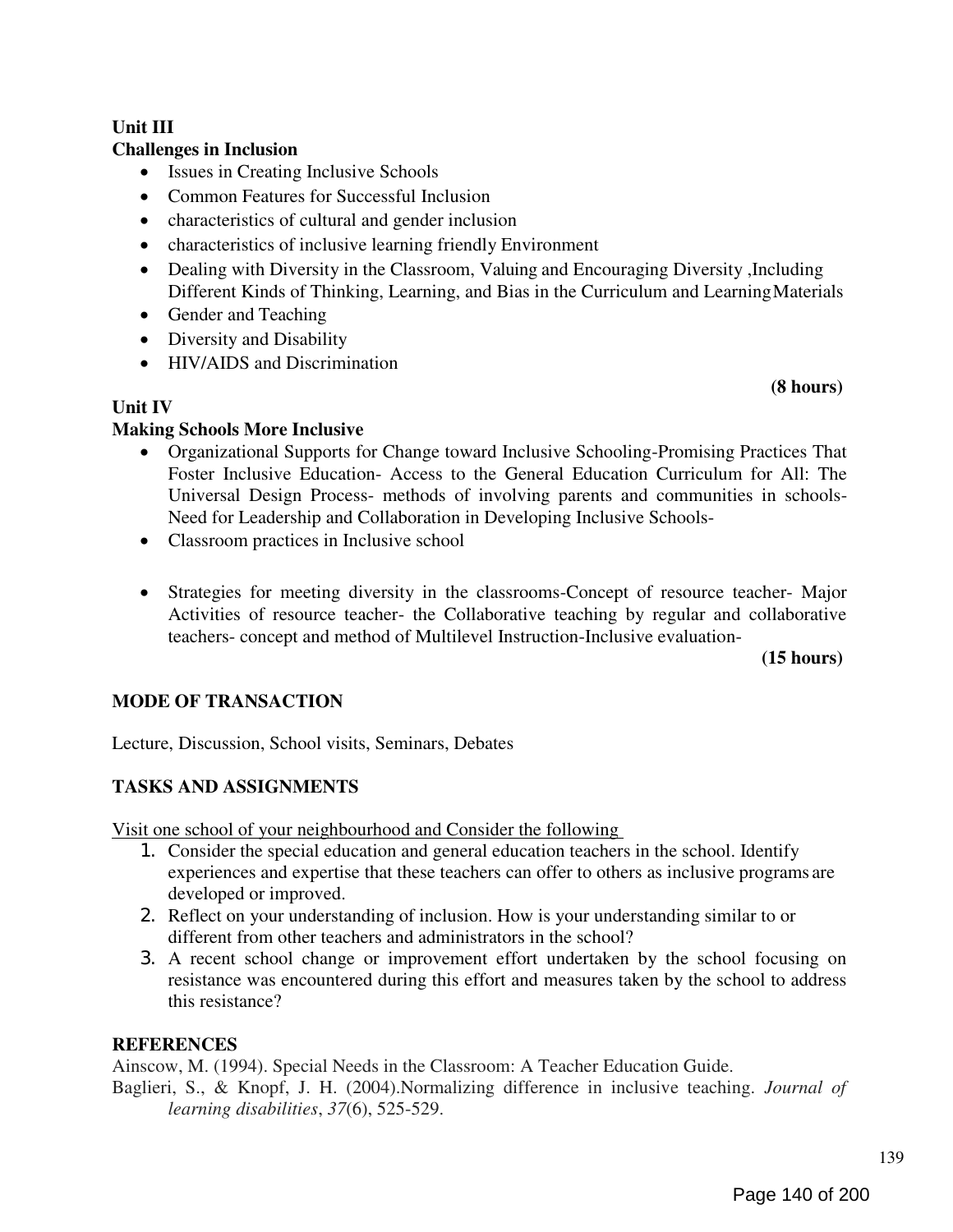- Booth T, Ainscow M, Black-Hawkins K, Vaughan M and Shaw L. (2000). Index for Inclusion: Developing Learning and Participation in Schools. Bristol: Centre for Studies on Inclusive Education.
- Frederickson, N., & Cline, T. (2002). Special educational needs, inclusion and diversity: A textbook. McGraw-Hill Education (UK)
- Harris, R., Miske, S., &Attig, G. (2004).Embracing Diversity: Toolkit for Creating Inclusive Learning-Friendly Environments. UNESCO Bangkok.
- Kohama, A. (2012). Inclusive Education in India: A Country in Transition.
- McConkey, R., & da Costa, A. M. B. (2001). Understanding and Responding to Children's Needs in Inclusive Classroms: A Guide for Teachers. Inclusive Education.
- Perner, D., & Porter, G. L. (2008).Creating inclusive schools: Changing roles and strategies. Research-based practices in developmental disabilities, 2, 527-532.
- Peterson, J. M., &Hittie, M. M. (2003). Inclusive teaching: Creating effective schools for all learners. Allyn& Bacon.
- Pinnock, H., & Lewis, I. (2008). Making schools inclusive: How change can happen. Save the Children's Experience, Save the Children Fund, London, 1-64
- Polloway, E. A., Patton, J. R., & Dowdy, C. A. (2001).Teaching students with special needs in inclusive settings.
- Salvia, J., Ysseldyke, J., & Bolt, S. (2012). Assessment: In special and inclusive education. Cengage Learning
- Tomlinson, C. A. (2014). Differentiated classroom: Responding to the needs of all learners. ASCD.
- Unesco (2009) Towards Inclusive Education for Children with Disabilities: A Guideline. Bangkok: UNESCO Bangkok, 2009.
- Villa, R. A., & Thousand, J. S. (Eds.). (2005). Creating an inclusive school. ASCD.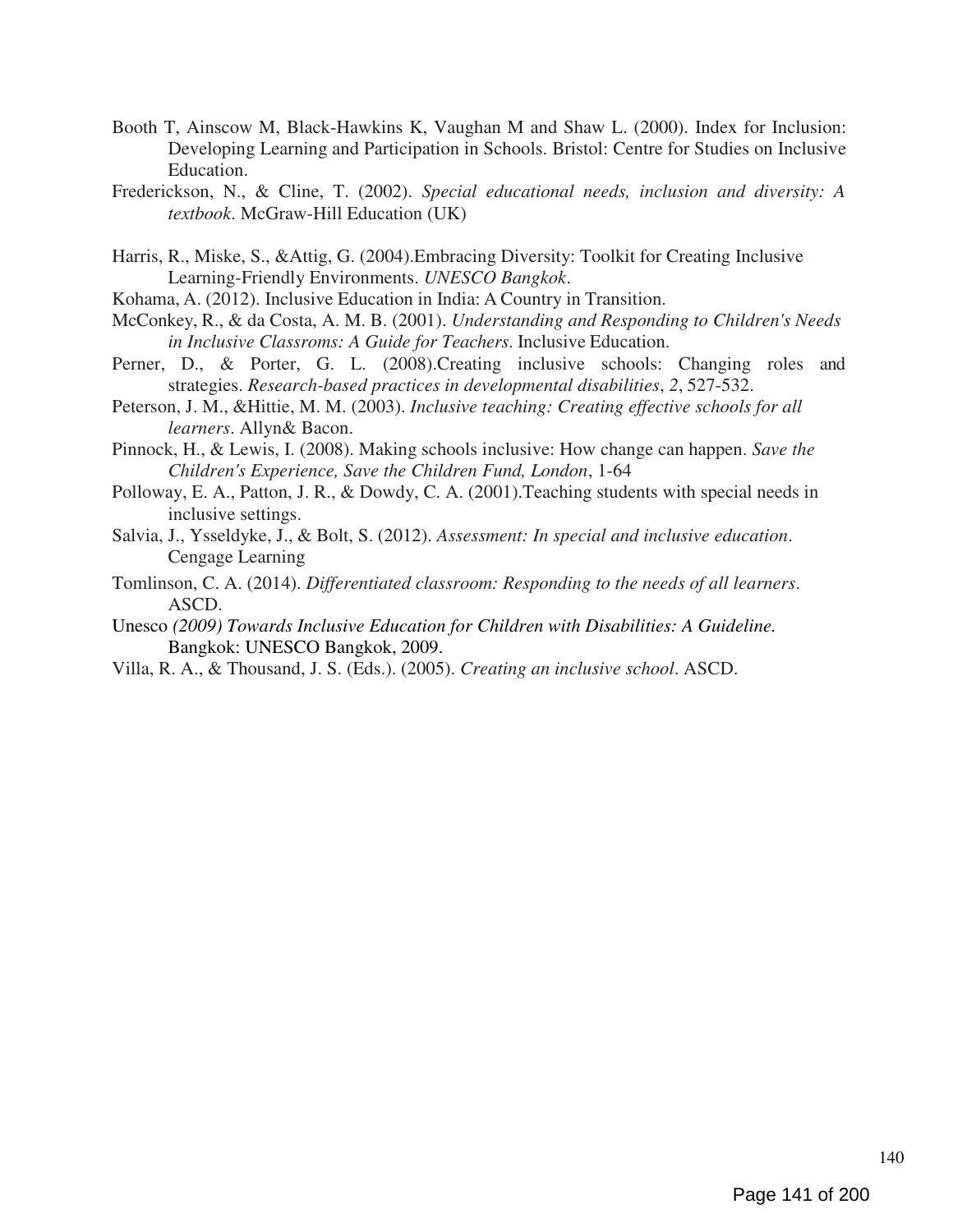## EDU13.1 PROFESSIONALISING ARABIC EDUCATION<br>Contact Hours: 50 (Instruction) Maximum Marks: 50 (External: 4 Maximum Marks: 50 (External: 40, Internal: 10)

# Course Learning Outcomes

On the successful completion of the course, the learner will be able to:

1. Identify andacquire qualities of aneffective Arabiclanguage Teacher.

2. Show appropriate attitudestowards research skillsto identify and locatesignificant concernsrelated to Arabiclanguage researchtrends.

3. Becomean expert in designand use of digitallearning tools andresources for Arabiclanguage learningprocesses.

4. Usevirtual workspace forinstitutional andprofessionaldevelopment.

5. Critically evaluateCommunity basedteaching & learningsystems.

## Unit I

## Teacher as a reflective practitioner

- Teacher : Teaching Profession, Professional Traits and competencies, Professional Ethics
- Arabic Language Teacher: His varying roles
- Oualities and qualifications
- Humanistic teacher attributes : Temperance, Empathy, Academic aristocracy, Commitment, Humour, Ethics, Reflection, Knowledge worker, Facilitator, Mentor, Social Engineer, Helper, guide
- Reflective Practitioner,
- Teacher Development, Professional Development, Continuing professional Development
- Teacher Accountability
- Rubrics for self assessment

15 hrs)

## Unit II

## Research inputs in Arabic language learning

- Researches in Arabic Language Education and Second Language Pedagogy
- Identifying and locating significant concerns related to Arabic language learning
- Action Research –Investigating learner issues
- Review of Recent Research Studies in Arabic Language Education
- Place of Arabic language as a source of knowledge

(10 hrs )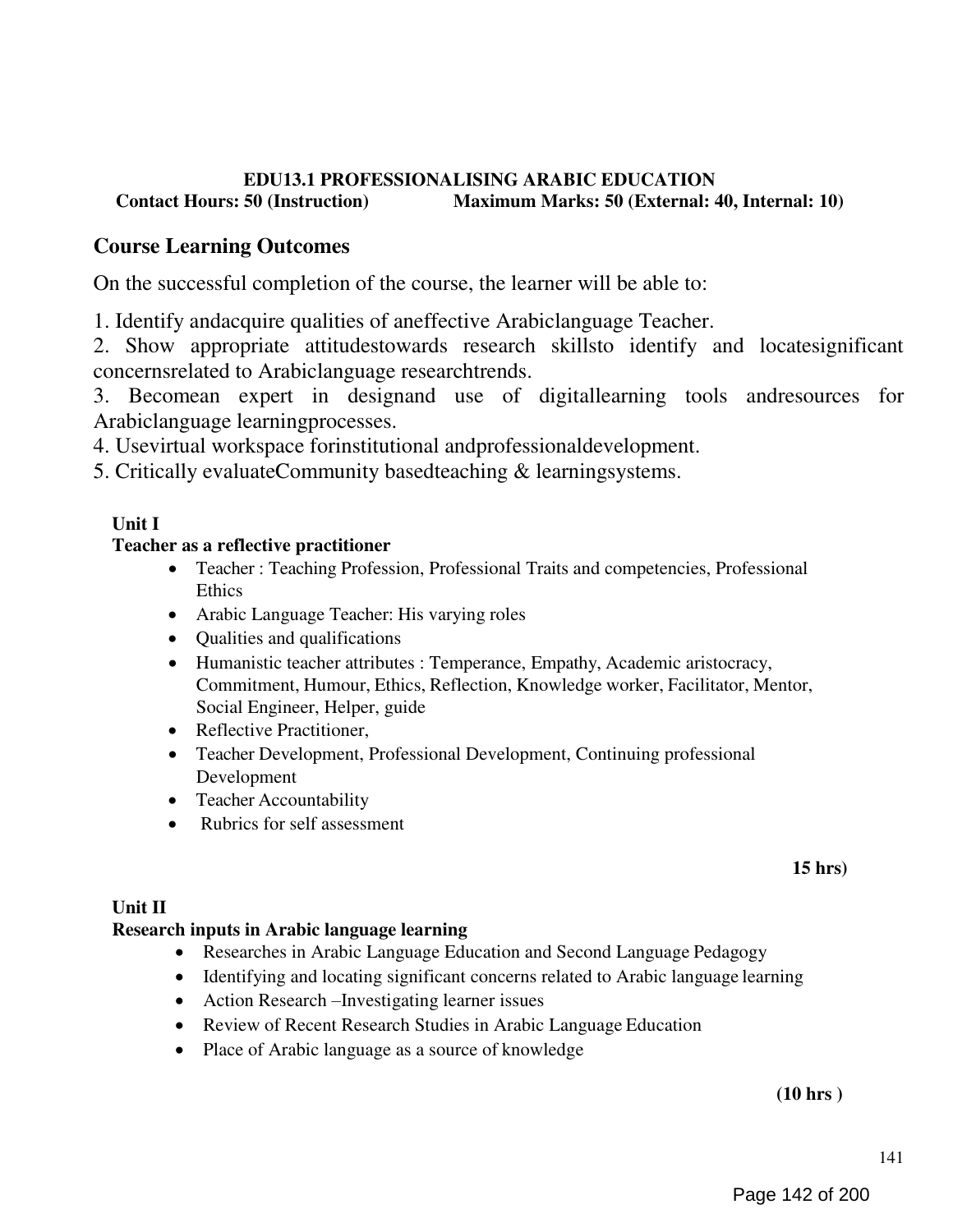## Unit III

## E-resources in teaching & learning of Arabic language

- E- learning and e teaching: Digital text books, Digital library & other online resources - Designing of Digital text books , e-books and its application, Adopting down loaded resources for teaching Arabic
- M-learning: smart phones as learning devices and its scope
- Networking in professional growth
- Professional communities : E-twinning for institutional & professional growth
- Forming forum of online learning
- Emails, blogs, teacher tube, for promoting teaching and learning of Arabic

(10 Hrs)

## Unit IV

## Community based teaching & learning

- Teaching and learning resources: Formal & Informal learning contexts
- Role of University Departments, Arabic Colleges, Dars system, religious madrasas on Arabic language learning
- Society as Language Lab
- Role of films and Theatres,
- News papers, magazines& electronic Medias etc.
- Language forums, Interview & Talks by Experts,
- Exposure to events of National Importance; Celebration of International Arabic Day

(10Hrs)

## MODE OF TRANSACTION

Lecture, Discussion, Text analysis, Practicals

## TASK AND ASSIGNMENTS

1. Preparation of an article based on any research thesis related to Language Teaching preferably Arabic

## REFERENCES:

Al Muallim al Najih:, Dr. Abdullah al Amiri, Dar al shamil Al Nashir wa thouzeea' Thatweeru Adai -al Muallim; kifayathu thaaleem wa thahleel al muthawasila : Hashim Uwaidha, Dar al Ilm al Malayeen , Labanan

Thaaleemu al lugha al arabiyya baina nadriyya wa thathbeeq: Dr Hasan Al Shahatha, Dar Misriyya wa llubnaniya

Mushkilathu thaaleemu llughal Arbiyya: Abbas M ahmood ; Dar alsaqafa, Qatar Thareeqathu Thadreesi Wa strateejiyyathuhu: Dr Muhammed Mahmmod al Haila, Dar Al Kitab Al Jamia, Al ain, UAE

## Al Mawajja Al Fanni

''Thuruqu thadreesu lluathil arabiyya[1996]''Dr jodath arrukabi dimascus : darul fkr ''Ilmu nnafsi tharbaviyyi'' Dr abdul majeed nashvathi : muassasathu rrisalath ''Models of teaching'' Bruce choice and marsha veil prentice hall;New Delhi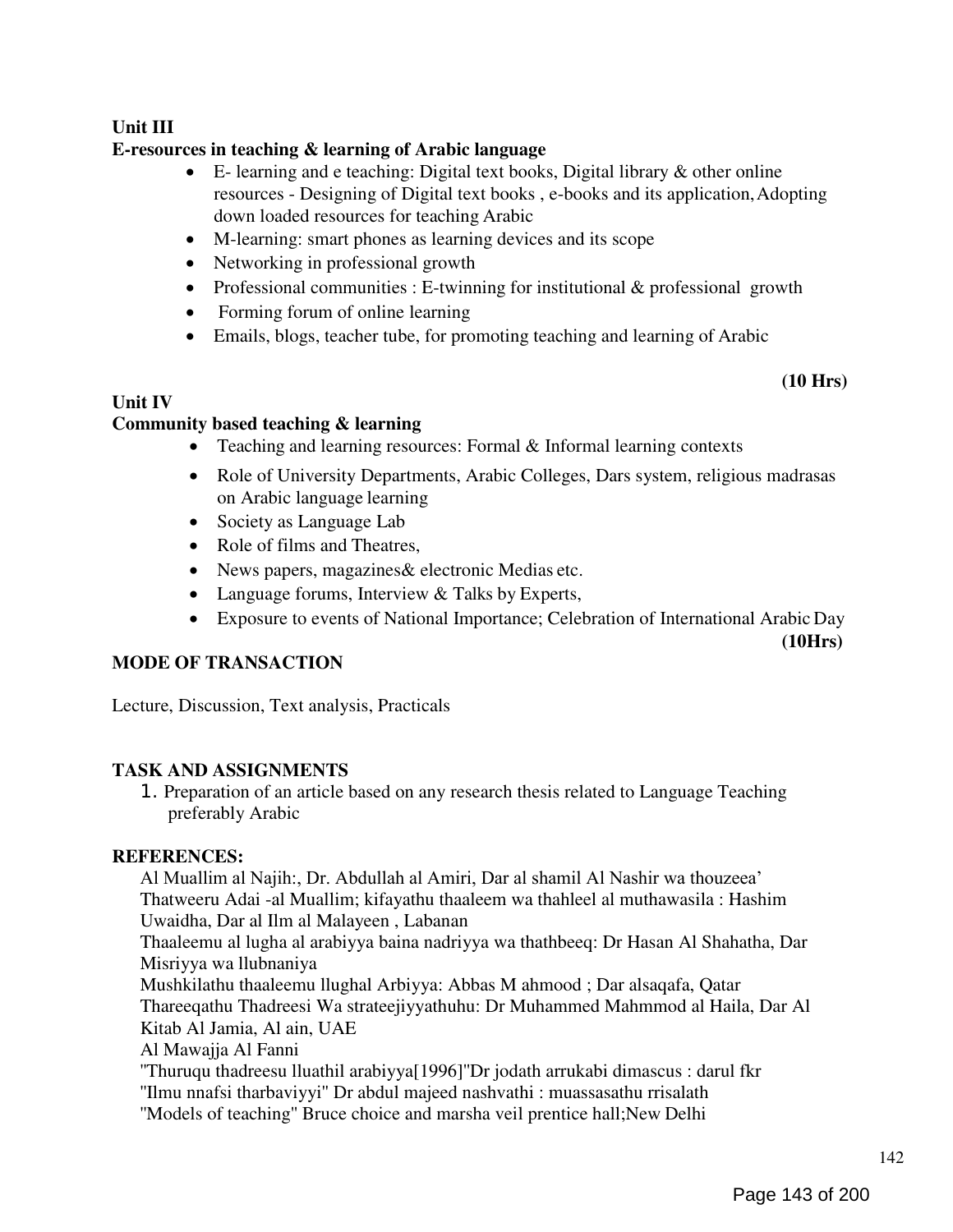''Txonomy of Educational objectives '' Bloom Benjamin :BOOK1 the cognitive domain David me kay Co inc New York

''Teaching language as communication'' Widdoson H(1978); Oxford university press . ''Language teaching and Bilingual Methord'' Dodson CJ (1967) Pitman: New York

### EDU 13.2 PROFESSIONALIZING ENGLISH EDUCATION

## Contact Hours: 50 (Instruction) Maximum Marks: 50 (External: 40, Internal: 10) Course Learning Outcomes

On the successful completion of the course, the learner will be able to:

1. Integrate knowledge, skills and experiences for becoming a professional in teaching

English.

- 2. Summarize the need for professionalism
- 3. Practice capacity building in English education as per the global demands.

4. Design outreach programs for the global scenario by preparing themselves for new careers.

5. Plan and prepare e-content materials for language learning

# COURSE CONTENT

## Unit I

## Professionalism

- Profession –professional ---professionalism-- meaning, need and importance
- Qualities of a professional teacher in English -ways to inculcate professionalism in teaching
- Professionalization of teaching
- In-service and pre service courses
- Leadership qualities and types

#### Unit II

#### Global demand of English teachers

- Job Attractions -challenges in the global level
- Qualifying Proficiency tests ; IELTS, TOEFL, etc.
- Equip teachers to meet global demands

#### Unit III

## New careers for English teachers

Language trainer -qualities; Content writers and their qualities content writing: meaning

(15 hours)

(10 hours )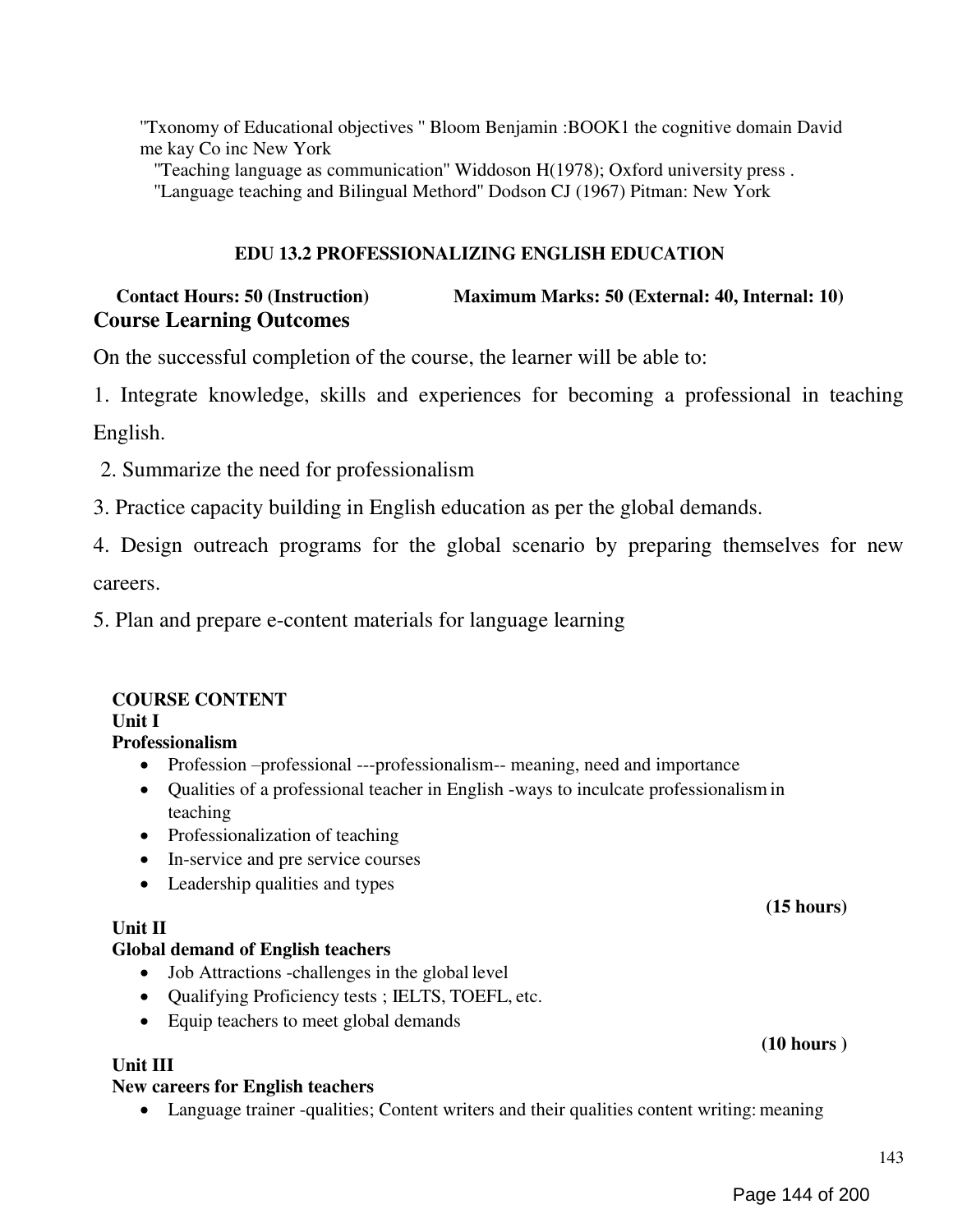and its importance

 On line teaching –features, merits and demerits; Anchoring –qualities of an anchor; Out sourcing –meaning , merits and demerits; Running commentary ; TV reporting; Tele conferencing ; event management ; social networking ; online editing (13 hours)

## Unit IV

# E- learning materials in English

- Nature of e-learning materials and its preparation
- Language related co-curricular activities and its organization
- Preparation of a multimedia package
- ELT journals

# MODE OF TRANSACTION

Lecture, Discussion, Presentations, Text analysis

# TASKS AND ASSIGNMENTS

1. Report on any 2 recent researches in English language teaching

( 12 hours)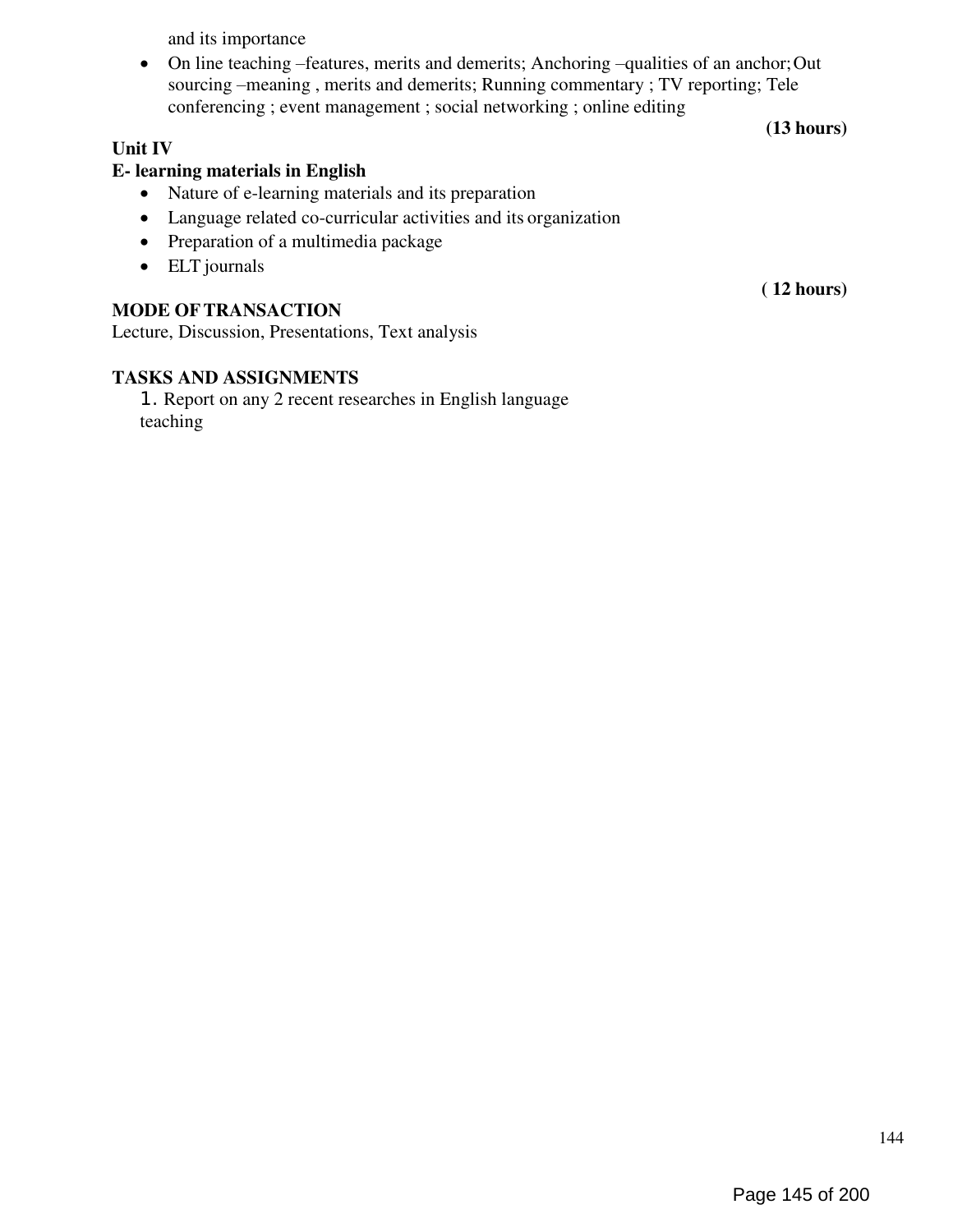# DU 13.3 PROFESSIONALIZING HINDI EDUCATION

Contact Hours: 50 (Instruction) Maximum Marks: 50 (External: 40, Internal: 10)

# Learning outcome of Semester IV

On completion of this course, the student will able to:

1. Recognize different grammatical structure and develop knowledge on short history of Hindi language.

2. Evaluate the role and importance of Hindi in present Indian context

3. Develop the professional skill to become a professional Hindi teacher

- 4. Develop tools of evaluation
- 5. Analyse types of assessment and evaluation
- 6. Develop co-curricular activities in Hindi

7. Illustrate the most modern technology of teaching, learning and professionalizing.

## COURSE CONTENT

Unit I

## Hindi literature and grammar

- A short history of Hindi language
- History of literature middle and modern with its importance in present Indian context.
- Parts of speech in Hindi Preparation of assignments on any branch in Hindi

#### 10 hours

## Unit II

## Professionalizing hindi teacher

- Definition of profession teaching profession professional ethics and teacher competencies.
- Teacher as a researcher.
- Role of SCERT, NCERT, NCTE etc. in the professional growth of the teacher.
- Qualities and qualifications of a Hindi teacher. Prepare a report on Quality Hindi teacher

10hours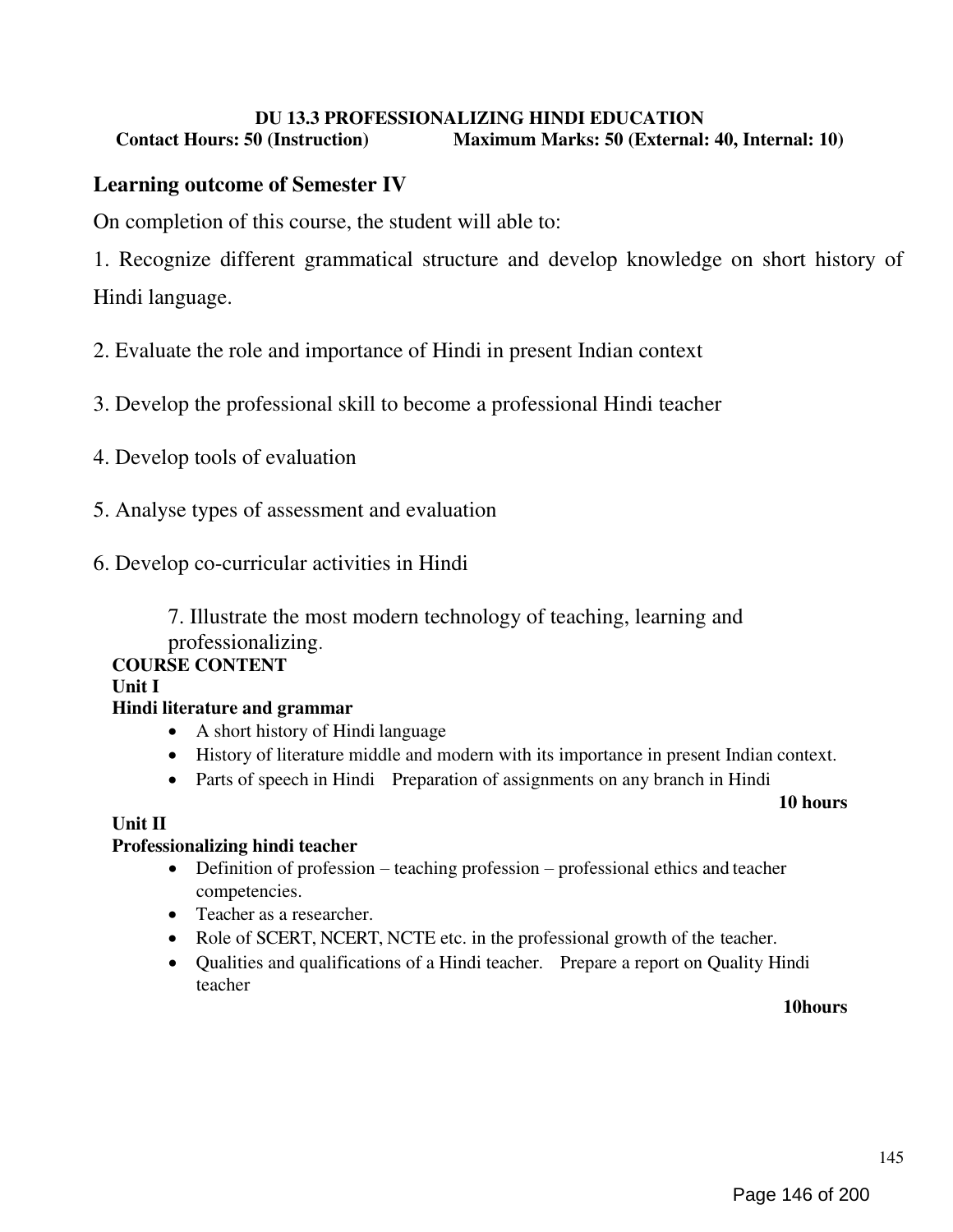# 146

## Unit III

# Assessment and evaluation

- Evaluation of student achievements tools of evaluation formative and summative methods – norm referenced test – criterion referenced test.
- CCE grading system and the new system of evaluation in Kerala.

# Unit IV

# Co-Curricular Activities

Co-curricular activities in Hindi, programmes – their rules and regulations

# Unit V

# Technology enabled innovative strategies in teaching hindi

- Methods and strategies of publishing articles and papers on line and offline.
- E-learning, E-schooling and virtual classrooms
- Role of web resources in professionalization
- Teacher tubes
- Preparation of short film/publication of paper based on the educational content.

10 hours

5 hours

5 hours

# MODE OF TRANSACTION

# Lecture, Disacussion, Text analysis, Seminars

# TASKS AND ASSIGNMENTS

# (any one of the following)

- 1. Prepare a report on Quality of Hindi teacher
- 2. Prepare a lesson plan on any topic using any models of teaching.
- 3. Prepare the list of web resources for teaching support.
- 4. Preparation of short film/publication of paper based on the educational content.

# **REFERENCES**

- 1. AcharyaChatursen,HindiSahityaKaParichay
- 2. AcharyaNanduDulareBajPeyi,HindiSahityaKaSamshipthaIthihas
- 3. AcharyaSitharanChaturvedi,Bhasha Ki Shiksha
- 4. Dr.G.C.Bhattacharya,AdhyapakShiksha,VinodPustakMandir,Agra
- 5. Dr.BholanathTiwari,HindiBhashaShikshan
- 6. Dr.SatyanarayanDube,ShikshanVidhiyamAadharbhhothThatv
- 7. Dr.ShailendraBhooshan,ShikshanAdhigamKe
- 8. BhaiYogendrajith, Hindi BhashaShikshan, AgrawalPublications, Agra<br>9. Dhirendra Varma. Hindi Bhasha Aur Lipi
- 9. DhirendraVarma,HindiBhashaAurLipi
- 10. Dinesh Chandra Bharadwaj,BasicShikshaManovigyan, AgrawalPublications,Agra
- 11. DurgeshNandini,HindiShikshan,Sumith Enterprises
- 12. Prof.GaneshPrasesSidha,BhashaShikshanNidhi
- 13. Kamatha Prasad Guru, Hindi Vyakaran
- 14. Dr.K.P.Pandey,ShikshamemKriyatmakAnusandhan
- 15. Dr.S.S.Mathur,Shikshan Kala Eevam Naveen Padhathiyam, AgrawalPublications,Agra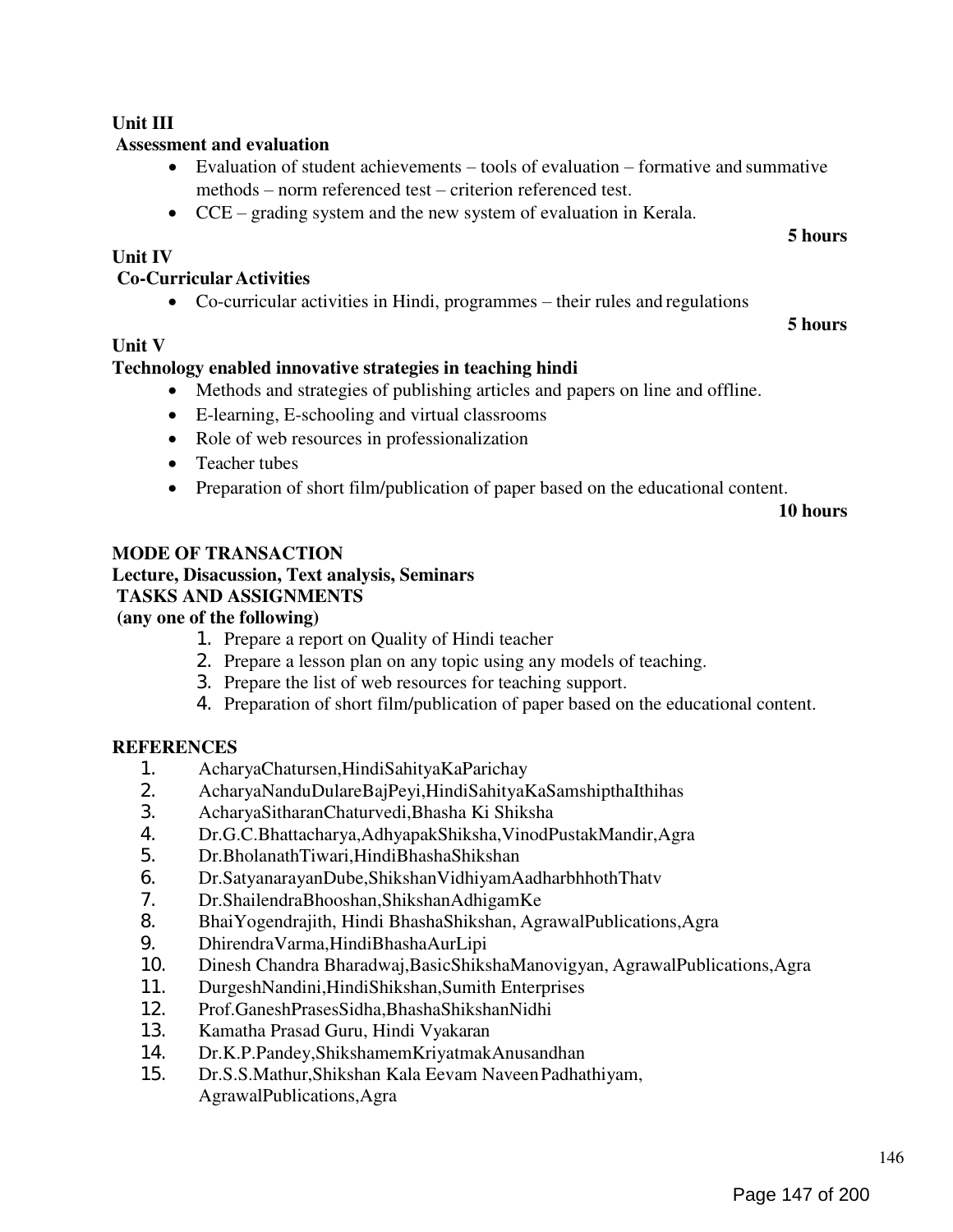- 16. Dr.S.N.Mukherji,RashtraBhasha Ki Shiksha
- 17. Dr.Nareshsharma,Shikshan Ki Avasthayem.VigyanBharathi,Gaziabad
- 18. Dr.RamshaklPandey, Hindi BhashaShikshan
- 19. Dr.SreedharanandaMukherji,RashtraBhasha Ki Shiksha<br>20. Dr.SitaramJaiswal.MahendraPalSharma.ShikshaKeThaty
- 20. Dr.SitaramJaiswal,MahendraPalSharma,ShikshaKeThatwikSidhanth<br>21. P.D.Patak,ShikshaManovigyan, AgrawalPublications,Agra
- 21. P.D.Patak,ShikshaManovigyan, AgrawalPublications,Agra
- 22. P.G.Kamath,AnyaBhashaShikshanEakBhashaVaigyanikDrishti
- 23. RaveendranathSreevastav,BhashaShikshan,VaniPrakashan,New Delhi
- 24. K.M.Siva Ram Sharma, HindiShikshan Kala<br>25. Sadde, Rashtra Bhasha Ka Adhyapan
- 25. Sadde,RashtraBhashaKaAdhyapan
- 26. B.L.Vats, Hindi Shikshan, AgrawalPublications,Agra
- 27. DevanagariLipiTadha Hindi Varthani,Kendriya Hindi Nideshalay,Hindi
- 28. RashtraBhashaBharathi (Patrika),GrihaMantralay,BharatSarkar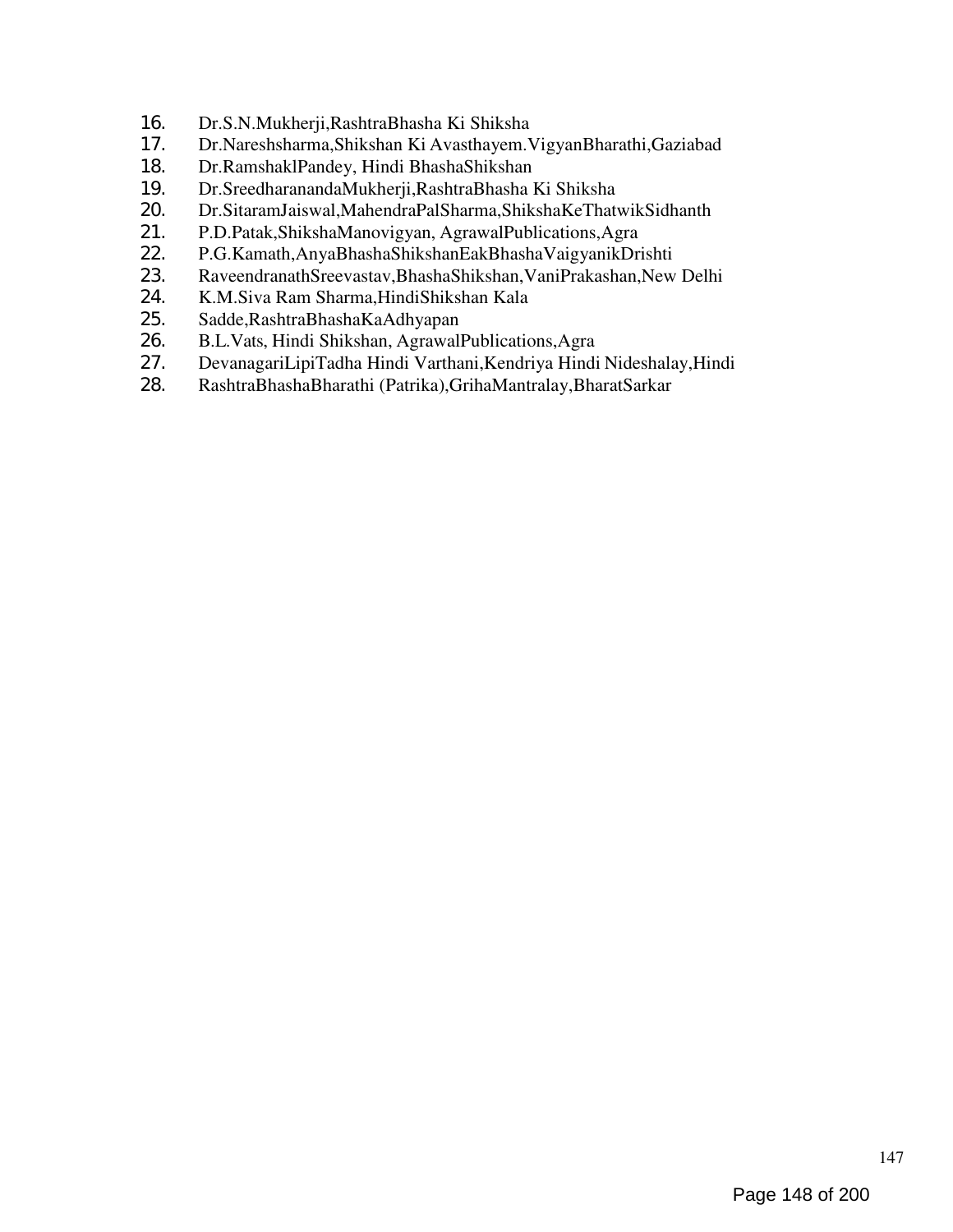## EDU 13.4 PROFESSIONALING MALAYALAM EDUCATION<br>Contact Hours: 50 (Instruction) Maximum Marks: 50 (External: 40, Maximum Marks: 50 (External: 40, Internal: 10)

# Course Learning Outcomes

On the successful completion of the course, the learner will be able to:

- 1. Recognise the need and scope of techno pedagogy in language teaching
- 2. Familiarise and equip with the various e resources used for teaching-learning Malayalam
- 3. Understand the IT integrated approach in teaching Malayalam
- 4. Recognize, reorganise and update oneself with the newly available e resources
- 5. Understand the need of professionalism in teaching
- 6. Understand the importance of professional growth
- 7. Understand the importance of teacher ethics
- 8. Develops the professional and personal qualities of a teacher
- 9. Acquaint with the competencies of teachers
- 10.Understand that teachers as a community of learners

11.Understand the importance of collaboration of schools with other institutions

# COURSE CONTENT

Unit- I

# Techno pedagogy

- Techno pedagogy meaning, need and scope
- Technological Pedagogical Content Knowledge (TPACK)
- Teacher as a Techno pedagogue

## Unit- II

Unit- IV

## Techno pedagogic skills

- Computer Assisted Instruction
- Digital taxonomy
- Digital lesson plans
- Unit- III Effective use of IT
- Using presentation software
- E- content
- Use of Malayalam blogs and important sites in teaching and learning Malayalam
- Use of social networks in enhancing and updating language learning and teaching

## 20 Hours

# Professionalizing Malayalam teacher

- Teaching as profession
- Professional growth

15 hours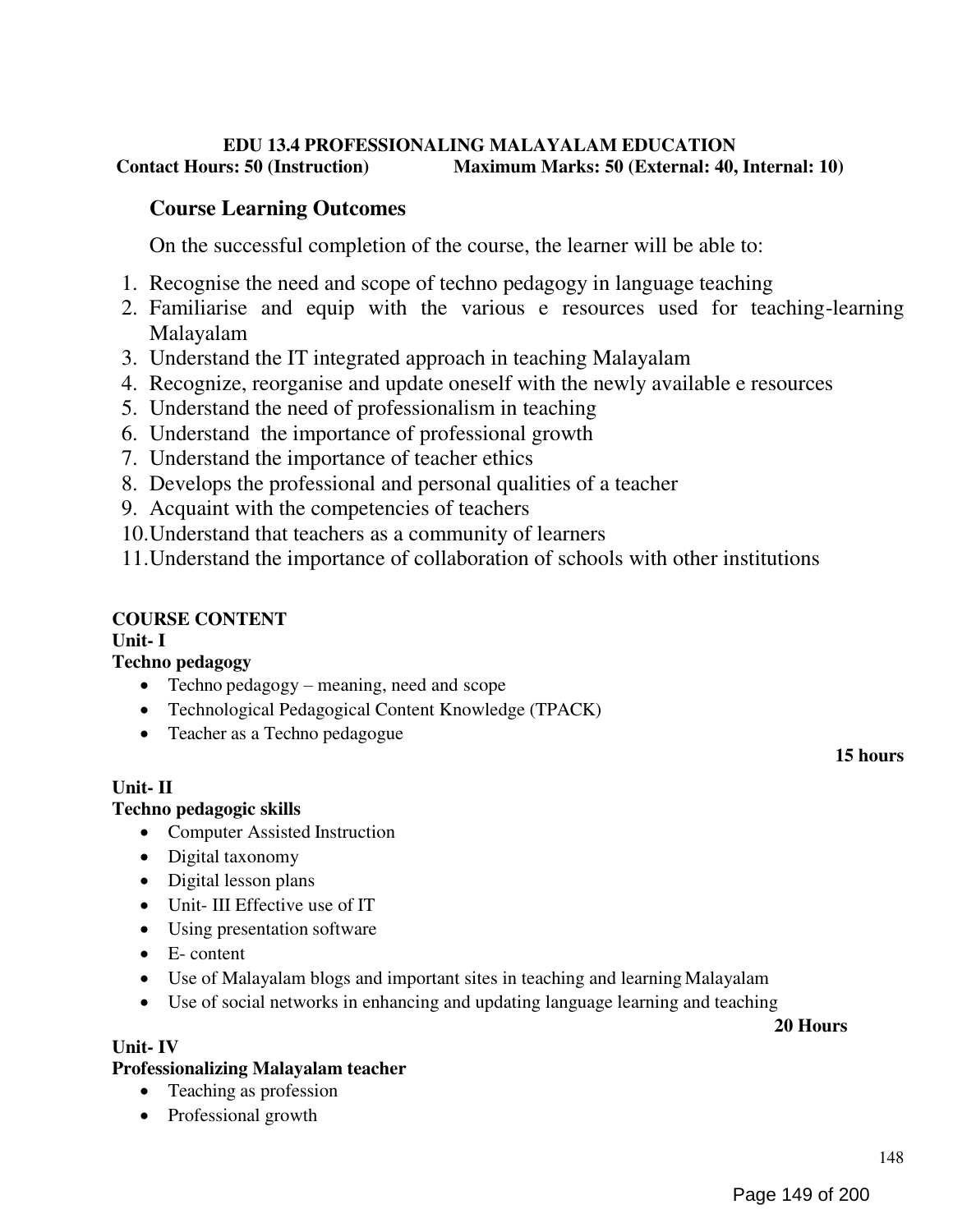- Ways and means of improving professional growth
- Professional ethics
- Teacher qualities- General and Professional
- Teaching competencies
- Teachers as a community of learners- Collaboration of schools with colleges, universities and other institutions.

## TRANSACTION MODE

## 15 hours

Lecturer and discussion method, Seminar, IT based teaching TASKS AND ASSIGNMENT Preparing an IT based lesson plan / Creation of a Malayalam Blog

# EDU-13.5 PROFESSIONALISING SANSKRIT EDUCATION Contact Hours: 50 (Instruction) Maximum Marks: 50 (External: 40, Internal: 10)

# Course Learning Outcomes

On the successful completion of the course, the learner will be able to:

- 1. List the qualities of good Sanskrit teacher
- 2. State the online teaching methods
- 3. Outline the major trends relevant with the Sanskrit curriculum revision
- 4. Instantiate the reports of various Sanskrit commissions
- 5. List various days for celebration
- 6. Organize various programs in Samskrotholsava

## Unit -1

## Techno pedagogy

- Use of blog, powerpoint, vidieo clips
- Concept-meaning- scope of techno pedagogy.
- Role of teacher as a techno pedagogue

#### 10 Hours

## Unit II

## I T Inputs

- Web based constructions
- Designing student teacher generated digital tenants.
- Adapting Free downloadable digital resources in Sanskrit -UBUNTU, ILEEP, ISM etc.

## 15 Hours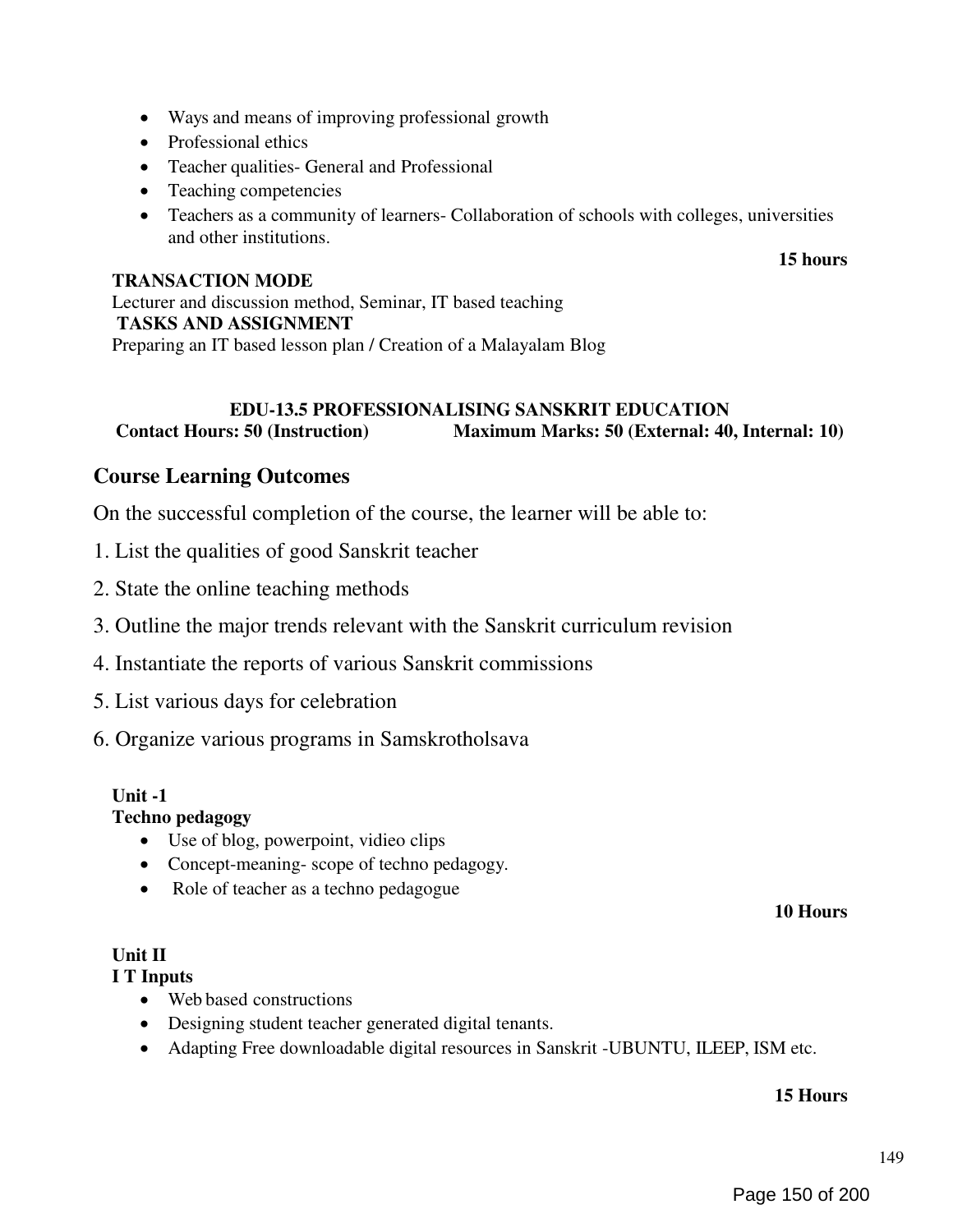# Unit III Digital Learning

- Networking, creation of IDBLOG, web-based instruction-
- Learning-management system

#### 10Hours

#### Unit IV Sanskrit Teacher

- Role perfomance,
- Teacher as a reflective practitioner, localized designing and
- Development of tools- posting reflections in blog, forums

#### 10 hours

## MODE OF TRANSACTION

Presentation, discussion, practicals TASKS AND ASSIGNMENT 1, Prepare an e- Magazine **REFERENCES** 

# 1-TEACHING SANSKRIT- G. SAHADEVAN

2, TEACHING SANSKRIT WITH NEW TECHNIQEUS- DR. C.H.L.N. SARMA 3, KERALEEYA SAMSKRITHADHYAPANAM- DR.K.R.HARINARAYANAN 4, PRACTICAL SANSKRIT GRAMMER- P.R.D. SARMA 5, FIRST BOOK OF SANSKRIT . R.G. BHANDARKAR 6, SECOND BOOK OF SANSKRIT. R.G.BHANDAERKAR 7, MODELS OF TEACHING- BRUCEJOYCE -MERSHA WEIN 8, REFFLECTION S OF LANGUAGE. NOM CHOMSKY 9, THE TEACHING OF SANSKRIT. D.G.APTE 10. SAMSKRUTHA SHIKSHANA – RAMSAKAL PANDEY 11, REPORT OF FIRST SANSKRIT COMMISSION – GOVT OF INDIA 12, KRISHNAWARRIER COMMISSION REPORT- GOVT OF KERALA 13,SECOND SANSKRIT COMMISSIN REPORT – GOVT OF INDIA AUDIO VIDEO MATIRIELS 1, A WORK BOOK FOR SANSKRIT LEARNER D.PI. KERALA. 2, ABHYASAMANJARI- D.P.I.KERALA 3, C.D OF RASTRIYA SANSKRIT SANSTHAN 4, PRAYOGA PARICHAYA C.D. BY D.P.I. 5, C.D. OF R.S.VIDYAPEETHA thirupathi

## websites

navavani . org .in nic.sanskrit.in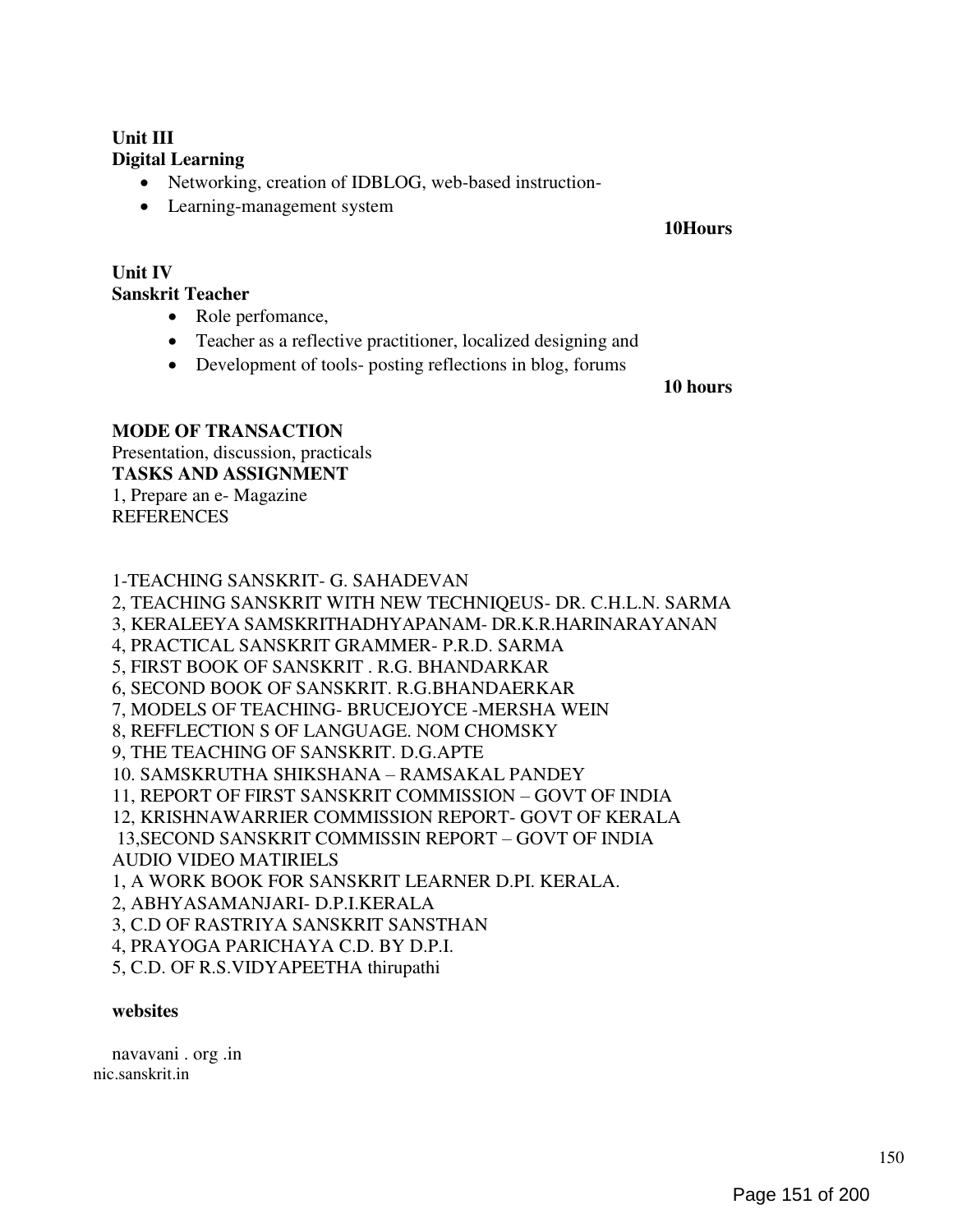## EDU 13.6 PROFESSIONALIZING TAMIL EDUCATION Contact Hours: 50 (Instruction) Maximum Marks: 50 (External: 40, Internal: 10)

# Course Learning Outcomes

On the successful completion of the course, the learner will be able to:

- 1. Recognize the role of Tamil in the Society.
- 2. Practice co-curricular activities in Tamil
- 3. Competent in of nurturing talented children
- 4. Acquires skills in IT related professional inputs of teaching Integrate skills and demonstrate attributes of a Professional Tamil Teacher

# COURSE CONTENT

# Unit I

## Values of Teaching Tamil

- Tamil and other languages-the importance of Tamil as a mother Tongue in learning Non-language subjects
- Researches in Tamil language Education and Second Language Pedagogy
- Identifying and locating significant concerns related to Tamil language learning
- Action Research –Investigating learner issues
- Review of Recent Research Studies in Tamil Language Education
- Place of Tamil language as a source of knowledge

## 15 hours

## Unit II Individual differences

- gifted children in Tamil language
- creativity, Nurturing talent and creativity In Tamil language

151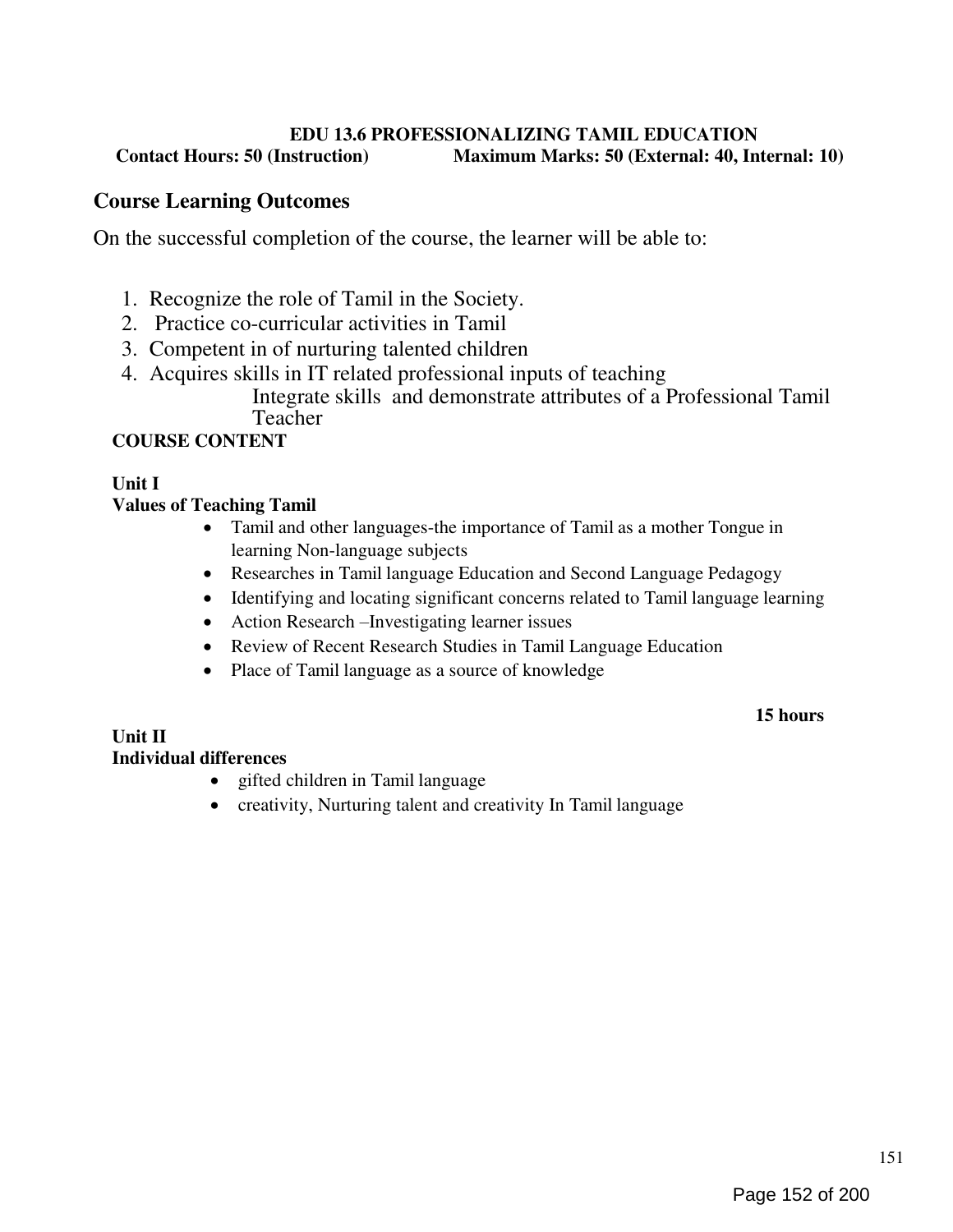# Unit III

# Technology in Tamil education

- Educational informatics and e- Learning E- learning and e teaching
- Digital text books, Digital library & other online resources

A buzz session to list techniques to identify and nurture talent.

# Unit IV

Tamil Teacher

- Definition of profession –Teaching as a profession. Professional ethics.
- Ways and means of improving professionalism
- Personal and Professional qualities of a Tamil teacher.
- In-service Teacher education Pre-service course Orientation and Refresher courses Self study
- Doing Research for self-development. Teacher as a researcher.
- Role of SCERT, NCERT, NCTE etc. in the professional growth of the teacher.

20 hours

# MODE OF TRANSACTION

Lecture, Discussion, Presentation, practicals Tasks and Assignment Prepare an enrichment material in Tamil for 8th Std. gifted students

# EDU 13.7 PROFESSIONALISING URDU EDUCATION<br>Contact Hours: 50 (Instruction) Maximum Marks: 50 (External: Maximum Marks: 50 (External: 40, Internal: 10)

# Course Learning Outcomes

On the successful completion of the course, the learner will be able to:

- 1. Describe the importance and nature of learning activities.
- 2. Evaluate the effectiveness of models of teaching in Urdu teaching.
- 3. Assess the teaching as a profession.
- 4. Justify the importance of thought process and creativity in teaching and Learning.

#### 8 hours

7 hours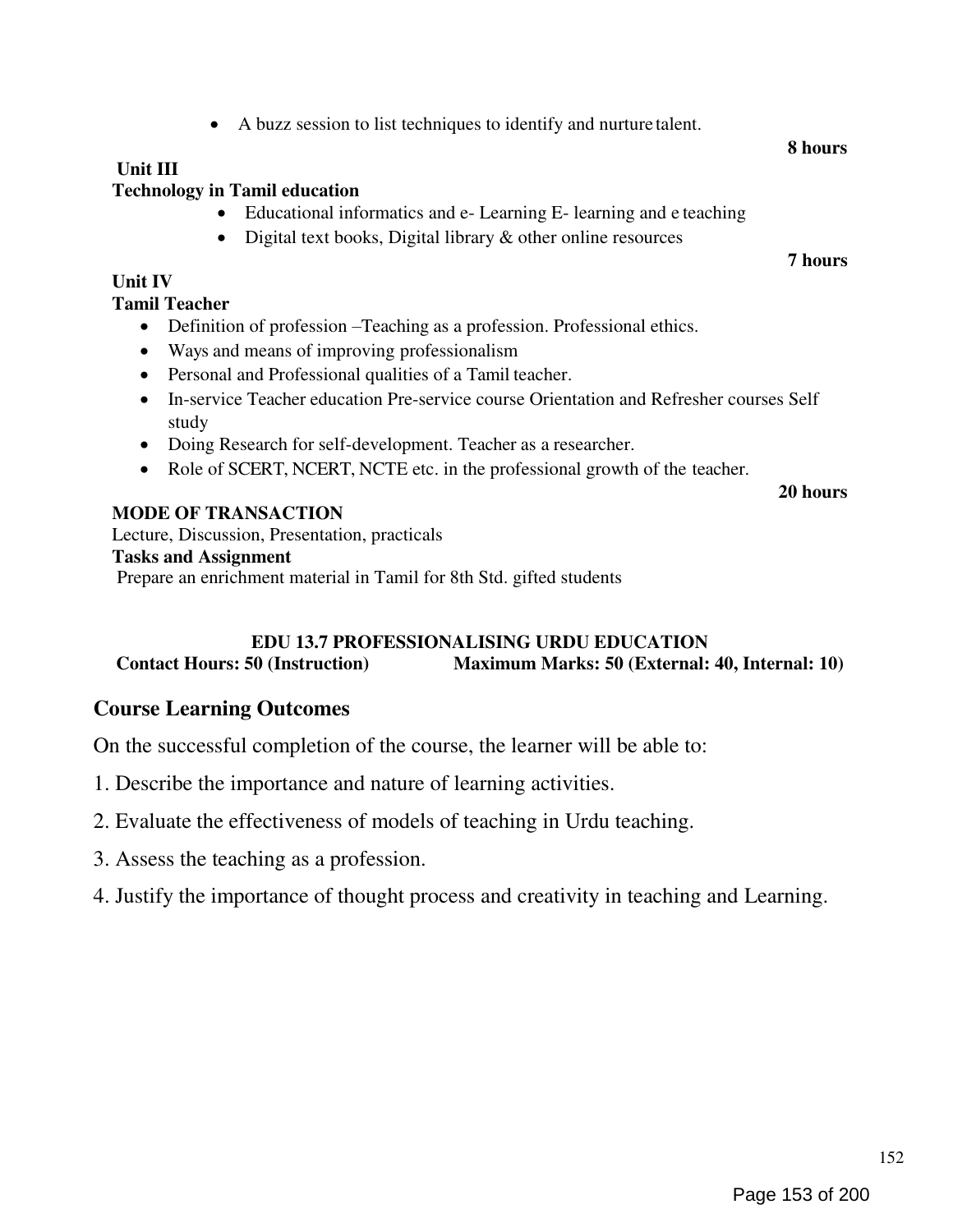## COURSE CONTENT Unit I

## Co-Curricular Activities

- Co-curricular activities- their importance,
- organization of field trips and study tours, language club

# Unit II

## Individual Differences

- Multiple intelligence
- Characteristics of talented children
- Identification of Creativity and Critical thinking
- Techniques of nurturing talented children

## Unit III

## Technology in Urdu education

- Computer Assisted Instruction-Urdu typing ability- Educational informatics and e-Learning - E- learning and e- teaching: Digital text books, Digital library & other online resources
- Models of Teaching- Concept definition p dimensions and classification of models.
- Types and families of models. Designing of important models that can be effectively used in language learning.

## Unit IV

## Urdu Teacher

- Definition of profession, teaching as a profession.
- Traits of professionalism, Professional ethics, Qualities and virtues of an Urdu Teacher,
- Teacher Competencies listed by NCTE
- Soft Skills
- Professional growth of Urdu teacher
- Ways and means of improving professionalism
- Research journals in Urdu. Role of SCERT and NCERT in the professional growth of a teacher.
- In-service Teacher education Orientation and Refresher courses, Self-study Doing Research for self-development. Teacher as a researcher-
- Identifying and locating significant concerns related to Tamil language learning
- Action Research –Investigating learner issues- Teaching , Research and Extension -Professional organizations of teacher

## MODE OF TRANSACTION

Lecture, Discussion, Presentation, Practicals TASKS AND ASSIGNMENT

Prepare an enrichment material on a selected topic in Urdu

# 16 hours

8 hours

10 hours

16 hours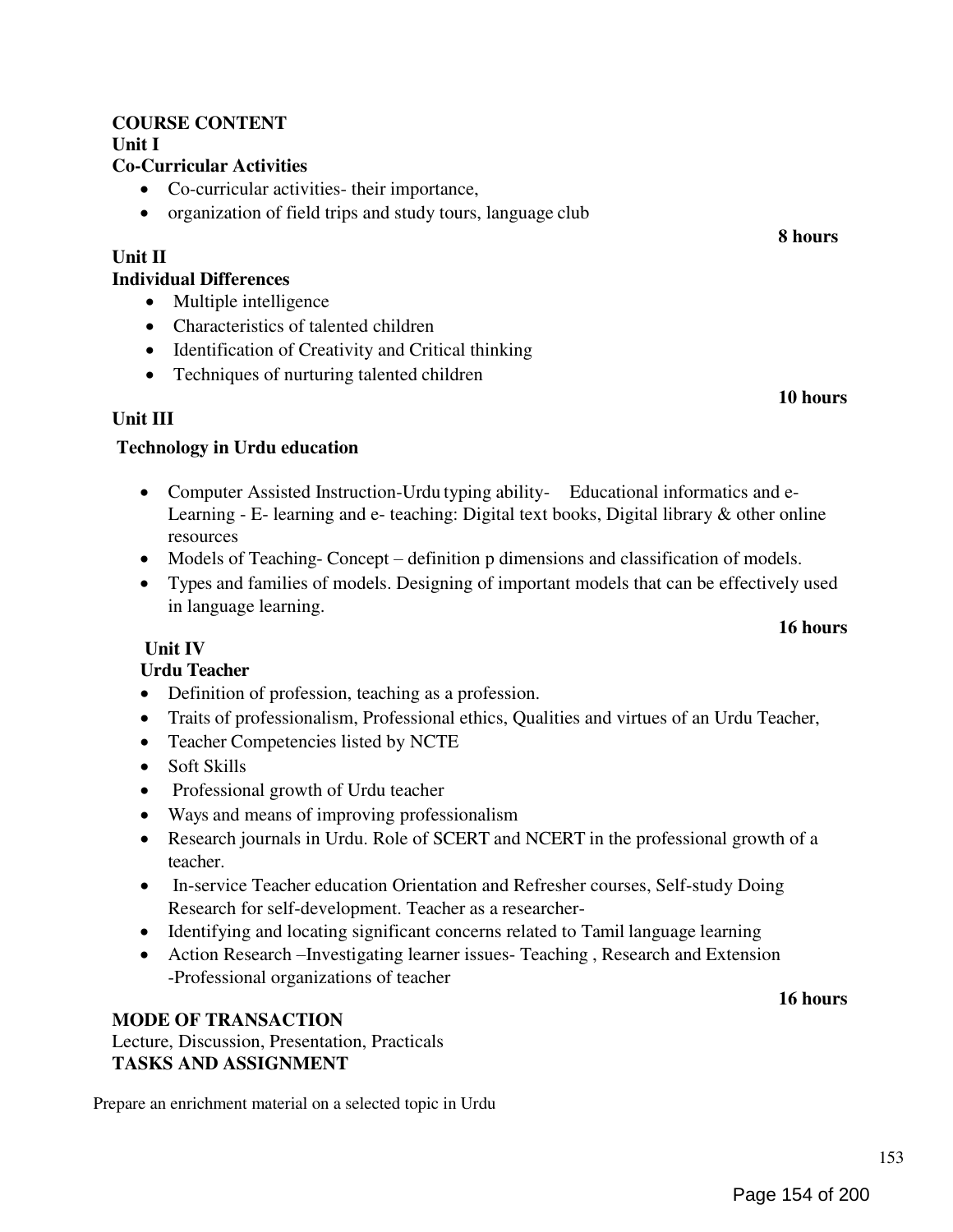# EDU 13.8 PROFESSIONALIZING COMMERCE EDUCATION

# Contact Hours: 50 (Instruction) Maximum Marks: 50 (External: 40, Internal: 10) Course Learning Outcomes

On the successful completion of the course, the learner will be able to:

- 1. Identify various e-learning resources to lead virtual commerce classrooms effectively
- 2. Describe personal qualities and professional competencies of a commerce teacher
- 3. Execute the knowledge of TPACK in transacting commerce subjects

4. Judge the interdisciplinary nature and role of co-curricular activities in relation tocommerce subjects

5. Design digital lessons for topics in business studies and accountancy

## COURSE CONTENT

Unit I

## Professionalizing Commerce Teacher

- Commerce teacher -Teacher Qualities, Professional competencies listed by NCTE
- Teaching as a Profession Traits of Professionalism
- Professional Ethics
- Professional growth ways and means Role of Commerce Teachers Association ,SCERT and NCERT

## (13 Hours)

## Unit II

## Techno Pedagogic Content Analysis

- Meaning and purpose of Technological Pedagogical Content Knowledge Analysis
- Interrelationship between Technology, Pedagogy and Contents of commerce subjects at HSS level.
- Teacher as a Techno pedagogue : Meaning and Qualities
- Prepare Digital Lesson Plan for suitable topic from business studies and accountancy

(13 Hours)

## Unit III

## Techno Pedagogic Skills

- CAI and CMI
- E-learning meaning and features –How the web will change the classroom
- Video conferencing and Tele conferencing in teaching of commerce.
- Virtual libraries and Digitized books
- Web Based Learning
- Use of Websites like ERIC , INFLIBNET etc.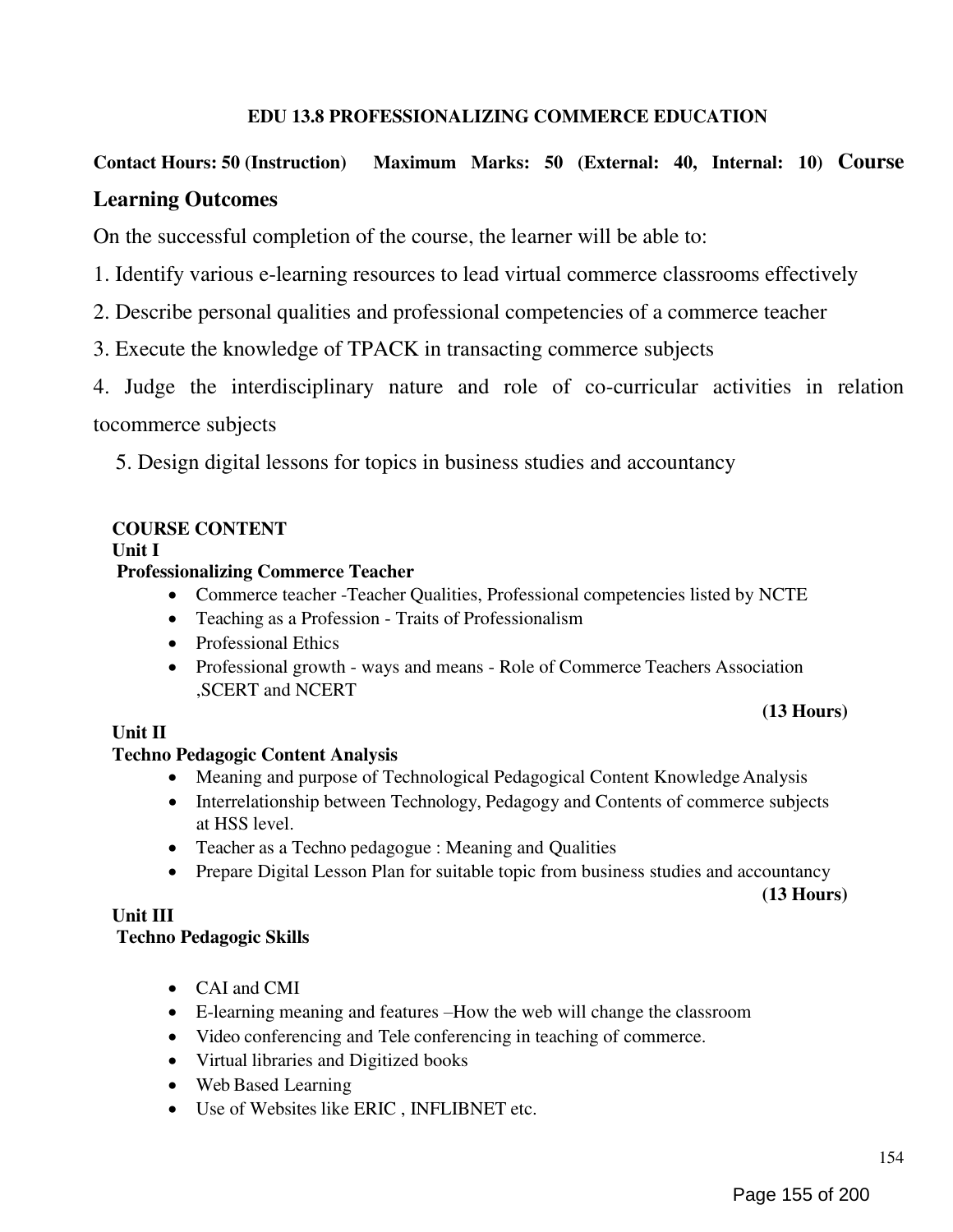155

## Interdisciplinary approach in teaching Commerce

Forum,Youtube Resources etc

• Meaning and importance of interdisciplinary approach in commerce teaching

ICT inputs as learning resources- Facebook, Blog, Wiki, Twitter, Discussion

 Commerce and its branches- Relationship of Commerce subject with its branches like insurance, banking, marketing, income tax, management etc.

e‐content development – concept, forms of e‐content and steps in the preparation of e-

- Relation of commerce with other subjects Relationship of commerce subject with other subjects like economics, geography, politics, mathematics, statistics, information technology etc.
- Co-curricular activities in Commerce- Meaning and importance.
- Commerce club

content

• M-Learning

Unit IV

• Running of school bank and cooperative store.

## TRANSACTION MODE

Lecture, Discussion, Group work and Project, Assignment, Seminar, Debate

## TASKS AND ASSIGNMENT

1. Techno pedagogic content analysis of any five suitable topics and prepare the digital materials (Selected units of higher secondary Accountancy and Business Studies text book)

## **REFERENCES**

- Aggarwal, J.C. (2003). Teaching of Commerce; A Practical Approach. New Delhi: Vikas Publication.
- Borich,Gary.D. (2004). Effective Teaching Method. New Jersey : Prentice Hall Inc.
- Boynton,L.D .(1963). Methods of Teaching Bookkeeping and Accounting. Ohio: South Western Publication.
- Chopra, H.K. & Sharma, H. (2007). Teaching of Commerce. Ludhiana: Kalyani Publisher
- Gehlawat,M. (2012). Information Technology in Education. New Delhi: Pearson Education.
- Khan.S.Mohammed.(1987). Commerce Education. New Delhi: Sterling Publishers.
- Krathwohl.et.al. (1965).Taxonomy of Educational Objectives. Hand Book II: Affective Domain. New York:McKay.
- I Kumar, M. (2004). *Modern Teaching of Commerce*. New Delhi: Anmol Publications Ltd

# (14 Hours)

(10 Hours)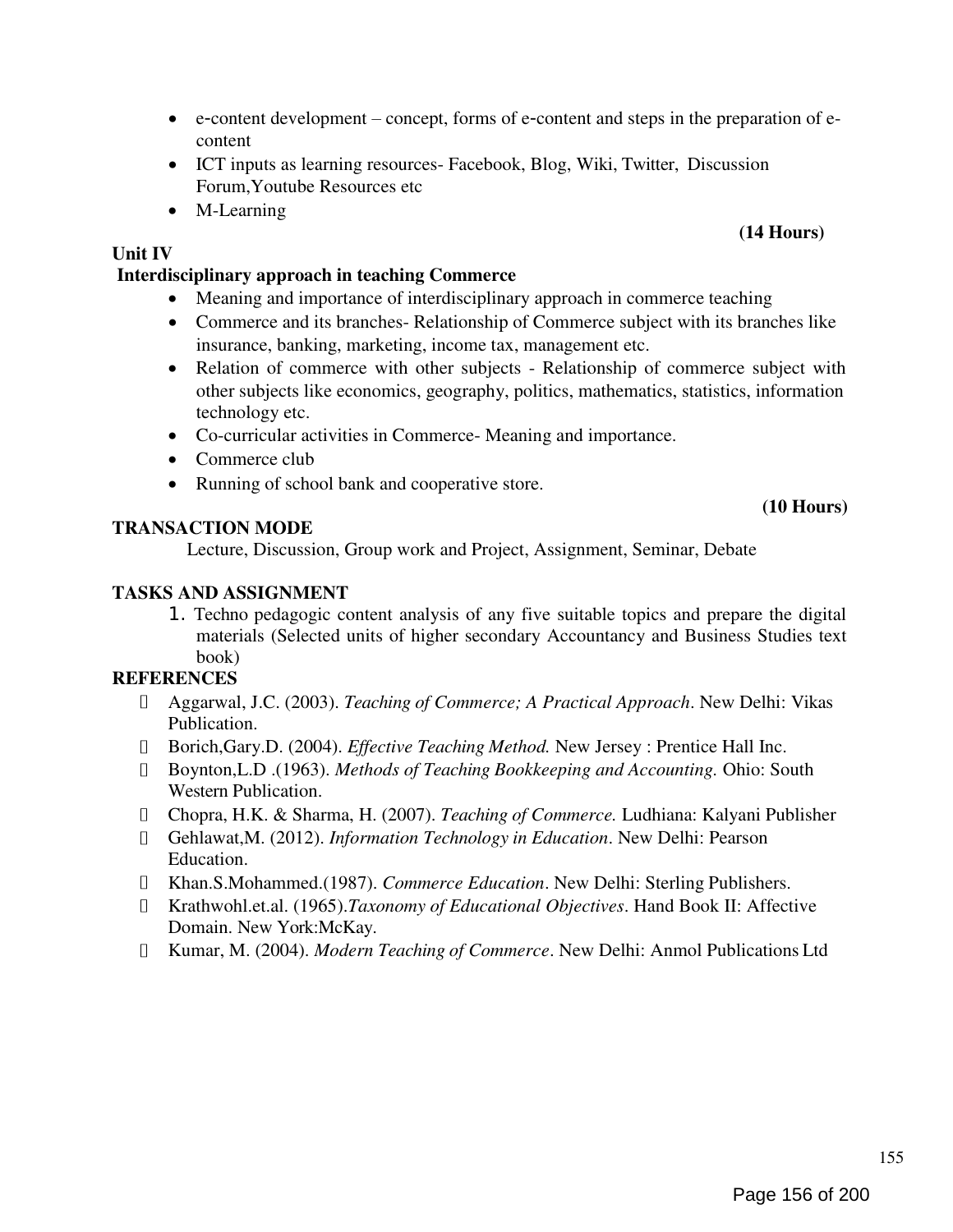- Raj, R, B. (1999). New Trends in Teaching of Commerce: Models of teaching and concepts of learning. New Delhi: Anmol Publications.
- Rao, D,B. (2006) Methods of Teaching Commerce. New Delhi: Discovery publishing house
- Roa, S. (2005). Teaching of Commerce. Anmol Publications pvt.Ltd: New Delhi.
- SCERT. (2007). Kerala Curriculum Framework. Trivandrum: SCERT.
- Sharma, A. (2009). Contemporary Teaching of Commerce. Surjeet Publications: New Delhi.
- Singh,M,N. (1977). Methods and Techniques of Teaching Commerce. New Delhi :Youngman.
- Singh, V.K (2006). Teaching of Commerce. New Delhi: A.P.H.Publishing corporations
- Singh,Y,K. (2011). Teaching of Commerce. New Delhi : APH.
- Tiwari, S.A.(2005).Commerce Education in the global Era. New Delhi: Adhyayan Publishers.
- http://teachinghistory.org/issues-and-research/roundtable
- $\Box$  Higher secondary business studies and accountancy text book (Plus 1 & Plus 2)
- www.5learn.co/e-content-development  $\Box$
- www.aptaracorp.com/digital-content-production/econtent-development
- www.ntu.edu.sg/home/sfoo/publications/2002/02ecdl\_fmt.pdf
- blog.ebayclassifieds.com
- www.net-security.org cybercoyote.org/security/safe-web.html

# EDU 13.9. PROFESSIONALIZING COMPUTER SCIENCE EDUCATION Contact Hours: 50 (Instruction) Maximum Marks: 50 (External: 40, Internal: 10)

# Course Learning Outcomes

On the successful completion of the course, the learner will be able to:

1. Explain different levels of computer literacy and responsibilities of Computer Science teachers.

2. Integrate mentoring skills and professional ethics with teaching skill to become a professional teacher

3. Make use of techno pedagogical skills and Technological Pedagogical Content Knowledge (TPACK) in education.

4. Use ICT tools and content management systems for the development of educational resources.

5. Illustrate the importance and advantages of using free and open source software.

6. Identify the role of computer science teacher in e-content development, management and the development of leaning modules.

7. Describe the emerging areas in computer Science education like expert systems, robotics, nano technology, internet of things, etc.

8. Explain the use of Learning Management Systems and the importance of creative common licensed materials.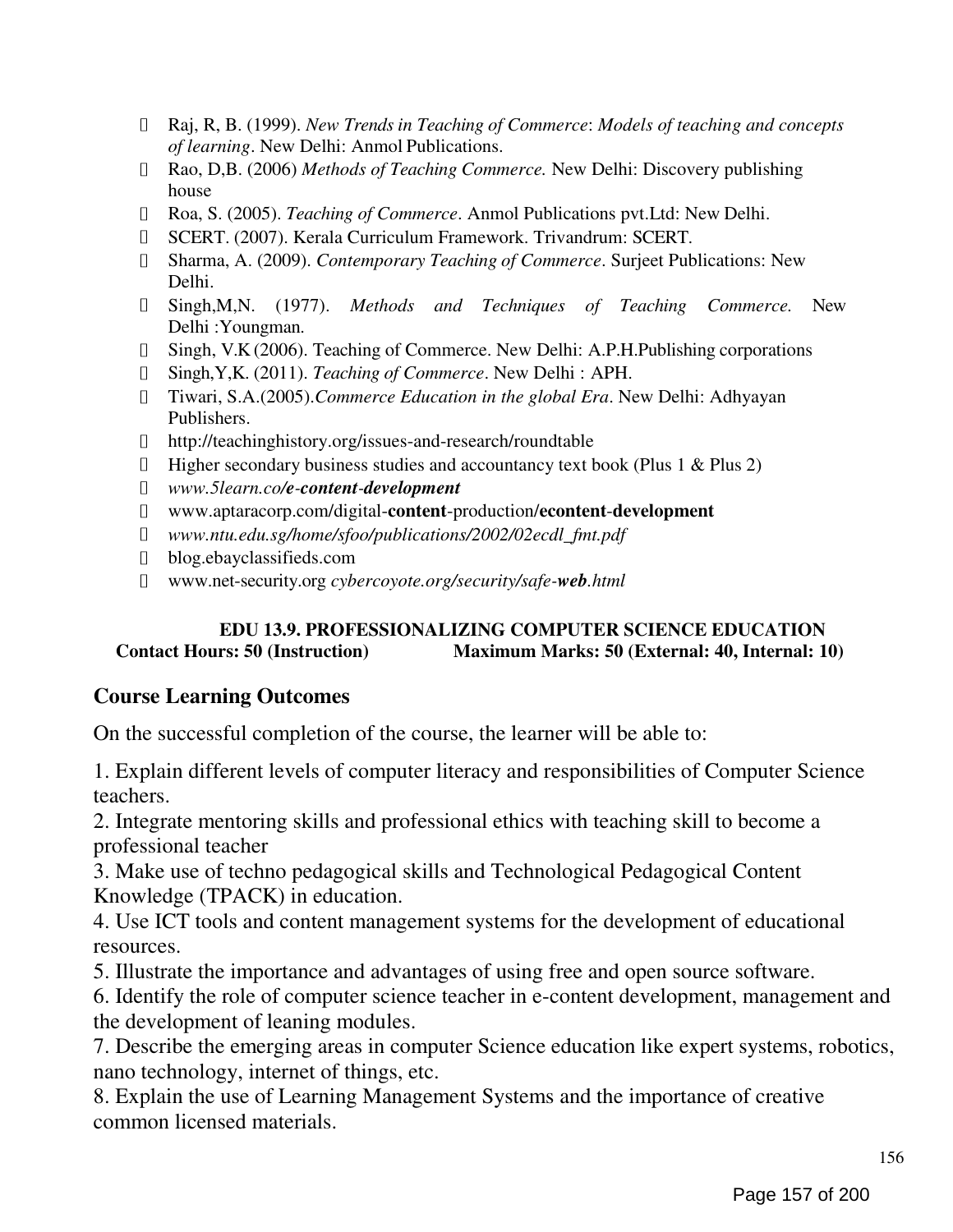## COURSE CONTENT

Unit.1

## Professionalizing Computer science teacher

- Teaching as a profession
- Responsibility of computer science teacher
- Teacher as a Mentor and Mentoring Skills
- Different levels of computer literacy, Qualities of a computer science teacher
- Ways and means of improving professionalism
- Professional Ethics

# Unit II

## Techno pedagogy in computer science Teaching

- Techno pedagogy meaning, need and scope
- Computer Science Teacher more than an techno pedagogue
- Technological Pedagogical Content Knowledge (TPACK)
- Techno-Pedagogical Skills
- Analysis of school text book units using ICT Tools
- ICT tool development. Content Management System(CMS), Animation software, audio/video editing software.

## (15 Hours)

(10 Hours)

## Unit III

## Software selection for Computer science learning

- Free and Open source software
- Advantage of using open source software
- Role of Computer Science teacher in E- content development
- Learning objects and modules
- Utilising Tele conferencing and video conferencing
- Scope of blogs, wiki and social media in computer science learning
- Review of IT@School Ubuntu.
- Practical use of concept map tools
- M-learning, role of mobile apps in present learning

## Unit IV

## Emerging areas in Computer Science education

- Expert systems and robotics
- Nano technology
- Creative Commons Licensing
- Internet of things
- Learning Management Systems MOODLE

(15 Hours)

(15 Hours)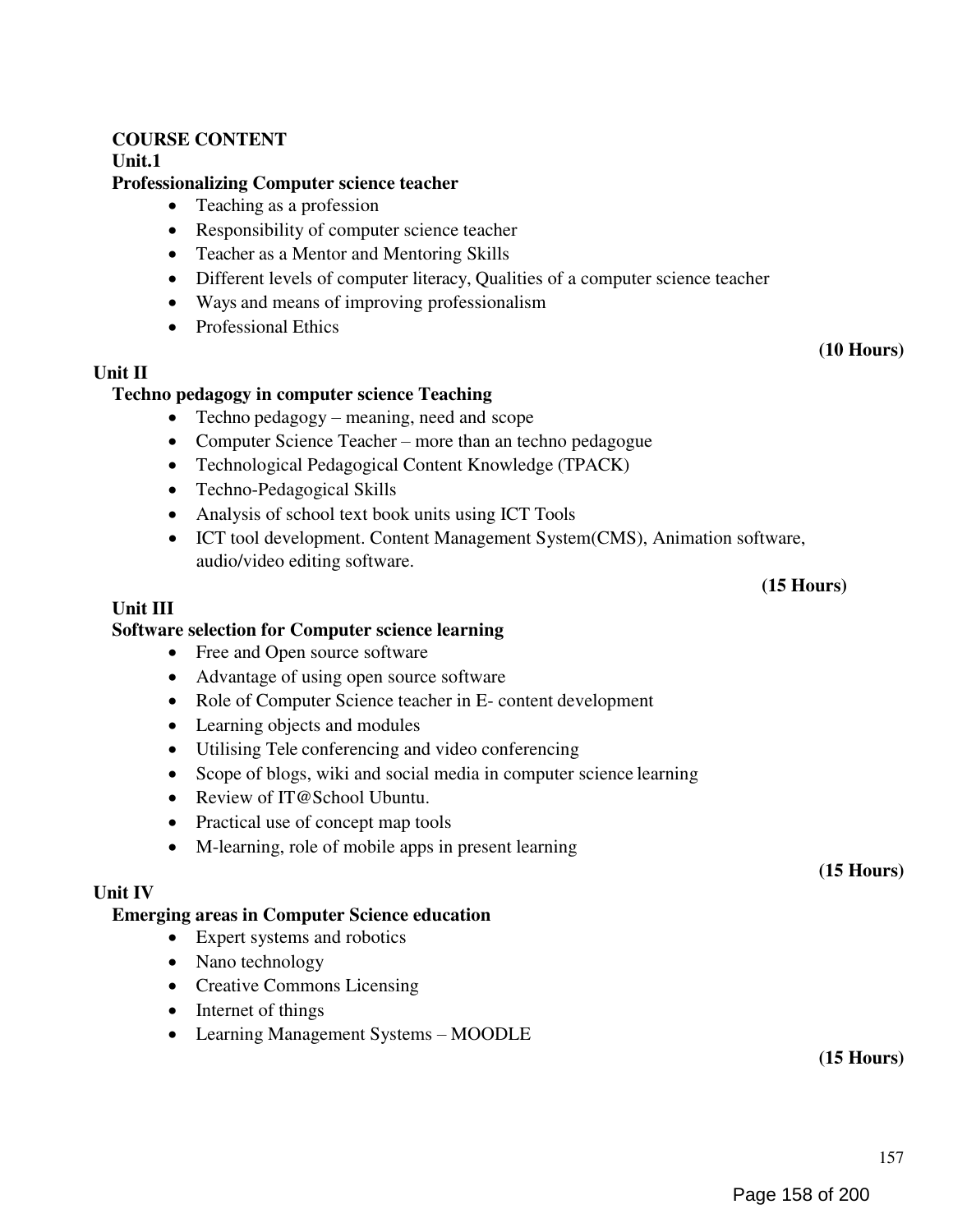# MODE OF TRANSACTION

Lecture, discussion, demonstration, small group activities, seminars etc.

## TASKS AND ASSIGNMENTS

- Prepare a Techno pedagogic Content Analysis of a Unit from Higher Secondary School level Text Book
- Prepare an enrichment material for gifted students in computer science on a concept of standard XI

# EDU 13.10 PROFESSIONALIZING MATHEMATICS EDUCATION Contact Hours: 50 (Instruction) Maximum Marks: 50 (External: 40, Internal: 10)

# Course Learning Outcomes

On the successful completion of the course, the learner will be able to:

1. Identify the causes of poor performance in mathematics

2. Organize different activities for making mathematics learning enjoyable

3. Identify the exceptional children in mathematics and develop special programs for them

4. Appraise the role of governmental and non-Governmental initiations in nurturingmathematics learning

5. Design e- content material in mathematics

6. Identify various aspects of professionalizing mathematics education

7. Outline techno pedagogical skills for mathematics instruction

# Unit I

# Mathematics for All

- Causes for poor performance in mathematics,
- Mathematics phobia among learners- Causes and Remedies
- Role of recreational activities in mathematics learning (mathematical games, riddles, quiz, puzzles, Sudoku etc.)
- Mathematics club-Activities, importance and organisation
- Mathematics fairs

## Unit II

# Exceptional Children in Mathematics

- Concept of Multiple Intelligences
- Exceptional children in mathematics- Mathematically gifted, slow learners, under achievertheir characteristics; special programmes for each
- Learning difficulty in mathematics (dyscalculia)- characteristics and remedial measures
- Mathematical creativity- characteristics, Role of teacher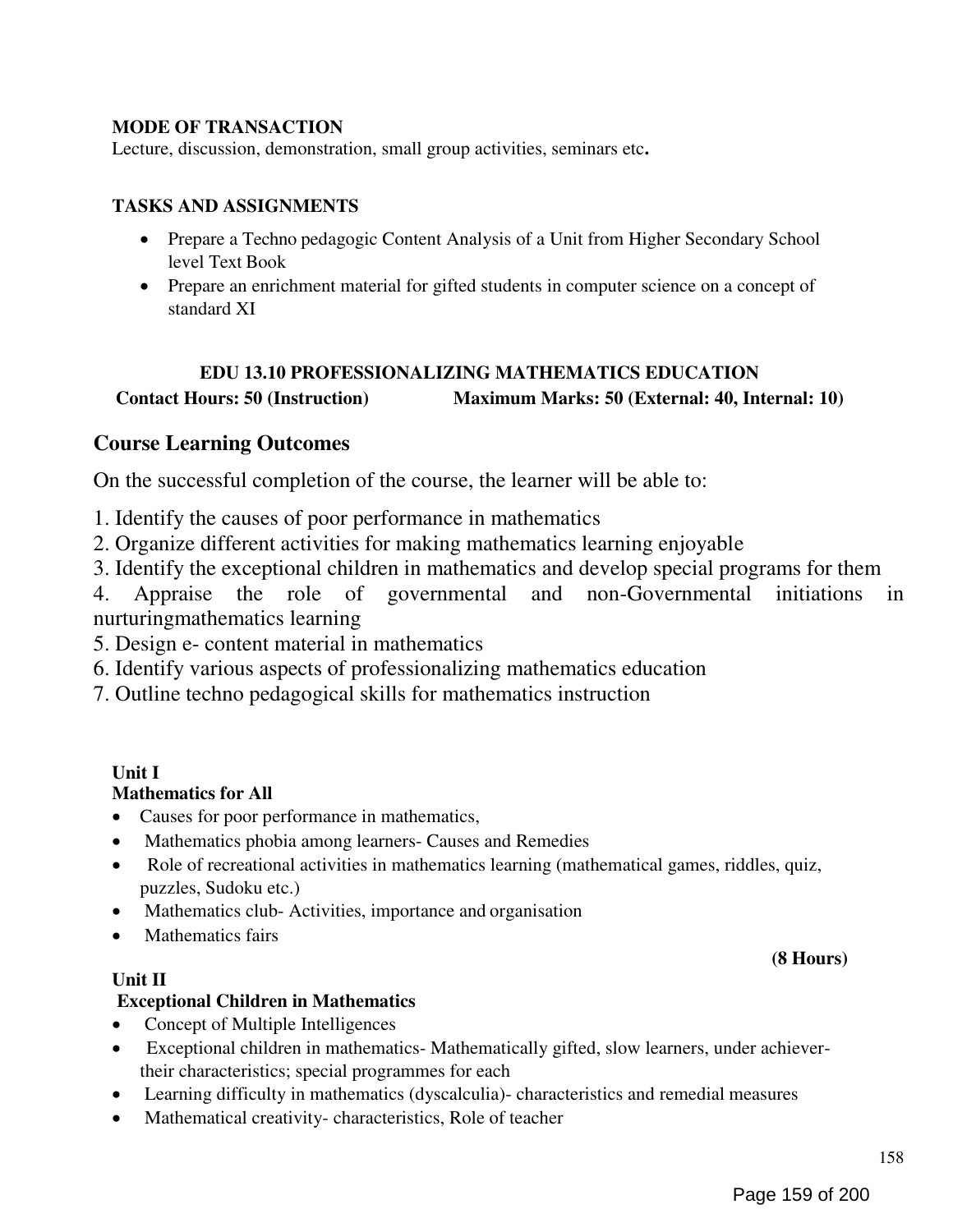## Governmental and non-governmental initiatives in improving mathematics learning; Field medal, Mathematics Olympiad, NUMATS, NTSE, MTSE.

# Unit III

# ICT in Improving Teaching Performance

- E-content development- concepts, formats, steps for preparation, script writing for e-content
- Using internet for accessing information, Websites for authoritative information like ERIC, INFLIBNET
- E-resources for teaching and learning- Websites, blogs, E-books, E-journals, wikis, discussion forums, social networking sites & Apps.

## Unit IV

# Professionalizing Mathematics Teacher

- Teaching as a profession, professional ethics in teaching, Traits of professionalism
- Qualities of a Mathematics teacher- General qualities, specific qualities, Personal qualities..
- Soft Skills for teachers
- Professional growth of Mathematics teacher. Teaching, Research and Extension.

# Unit V.

# Techno pedagogy in Mathematics Teaching

- Techno pedagogy meaning, need and scope
- Technological Pedagogical Content Knowledge (TPACK)
- Techno-Pedagogical Skills of social Mathematics teacher

# MODE OF INSTRUCTION

Lecture, assignment, small group discussion, Seminar

# TASK AND ASSIGNMENTS:

1. Prepare a script for an e-content material for any topic in mathematics at secondary level

# (15 Hours)

(15 Hours )

(4 hours)

(8 Hours)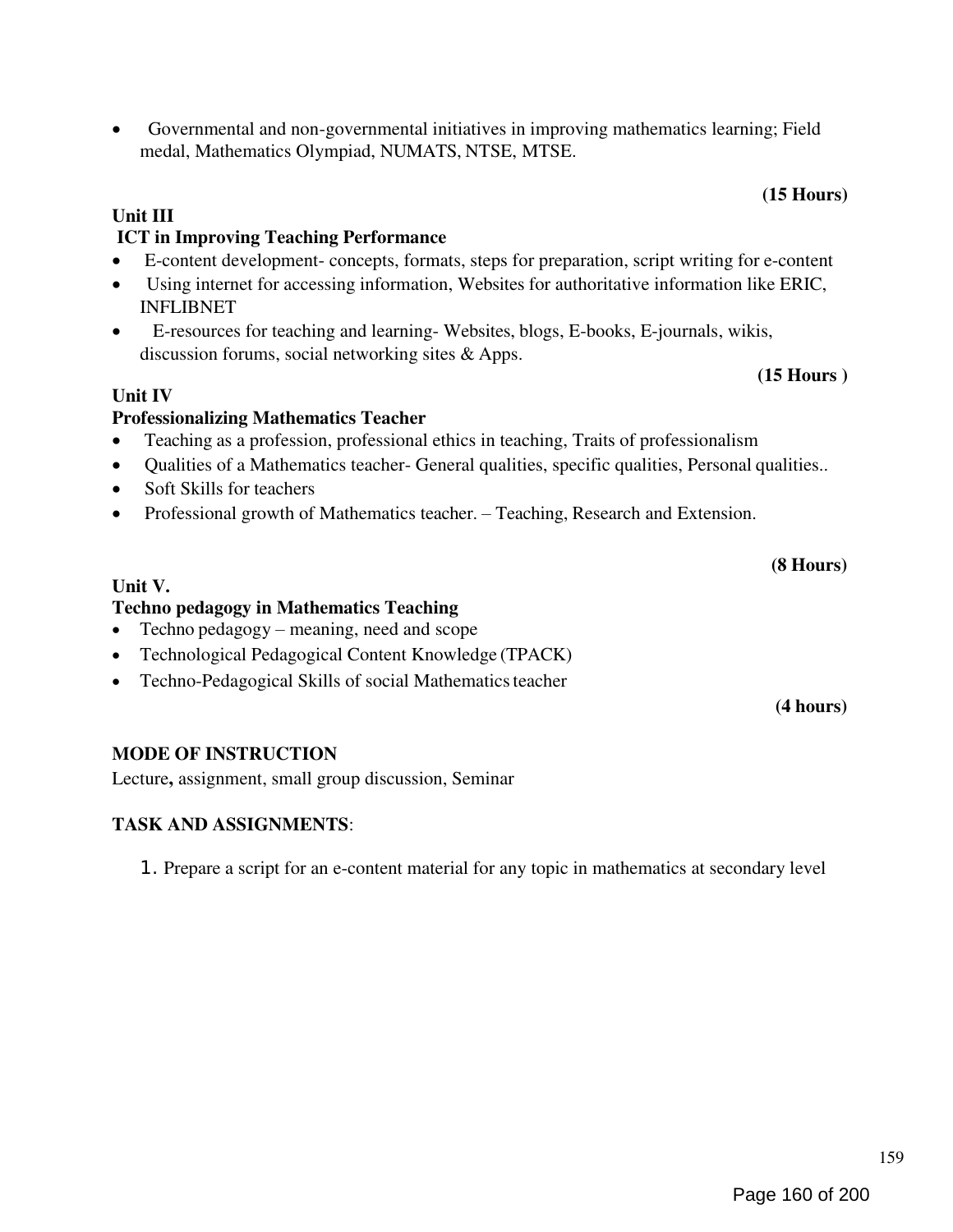# Course Learning Outcomes

On the successful completion of the course, the learner will be able to:

1. Co-ordinate seminar on teaching profession, competency, andsoft skills.

2. Judge the relevance of resources and agencies in professionalgrowth of science teacher.

3. Prepare a review based on the information collected from ERICand INFLIBNET.

4. Analyse the relevance of techno pedagogy, TPACK, technonpedagogic skills of natural science teacher.

5. Create digital resource, online publishing and analyse schoolbiology topic by using appropriate ICT tools.

6. Evaluate the nature of scientifically gifted students.

7. Analyse the use of information communication technology inscience classroom.

8. Evaluate the significance of IT resources and dynamic learningenvironment in teaching learning process.

9. Construct an e-content in biology.

# Unit I

# Professional Science Teacher

- Definition of profession, Teaching as a profession Professional ethics, Traits of professionalism
- Teaching competencies required by a science teacher. Teacher Competencies listed by **NCTE**
- Soft Skills required for a teacher
- Professional growth of Science teacher. Teaching, Research and Extension, Research journals in Science & Science Education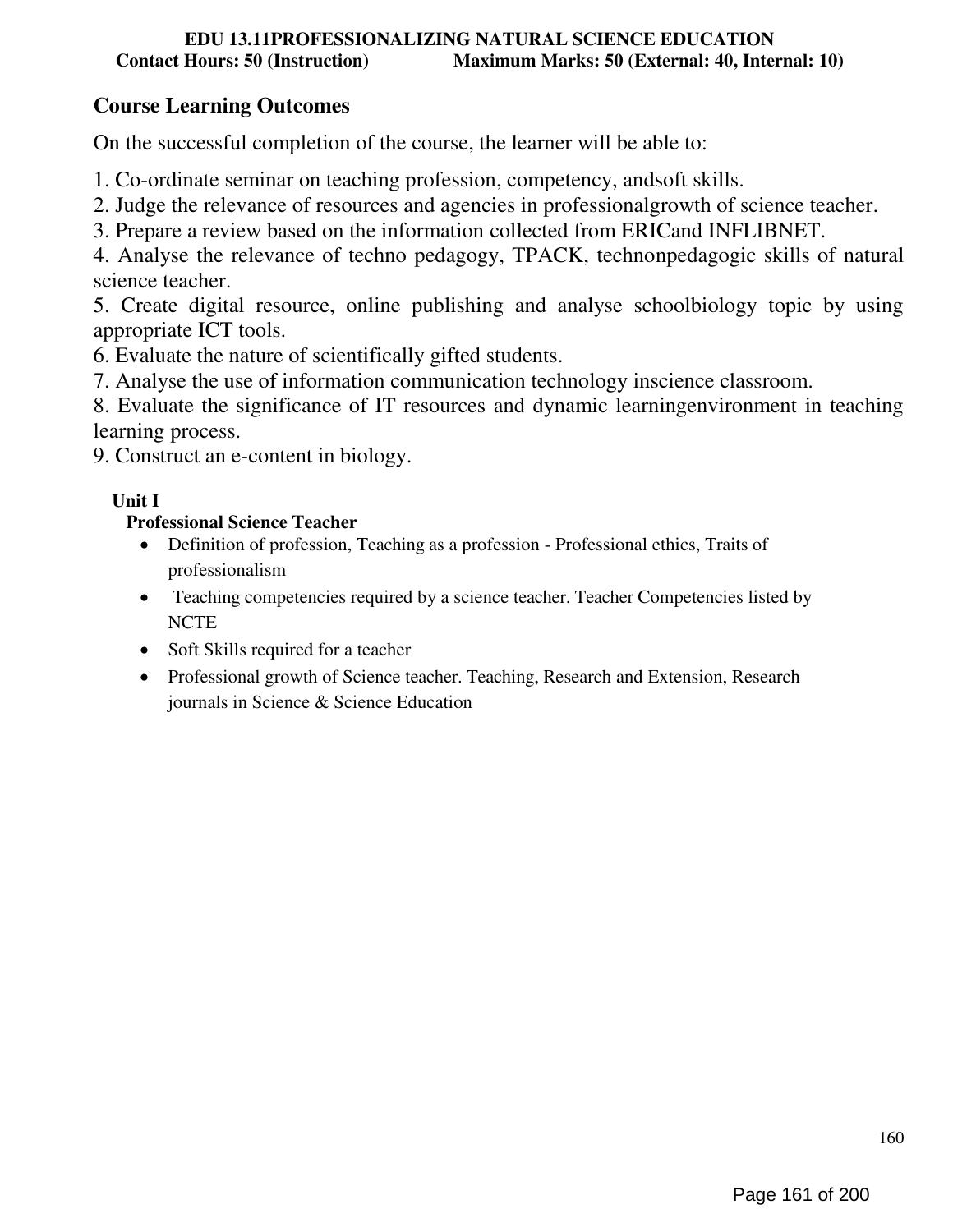Page 162 of 200

# • Role of SCERT and NCERT in the Professional growth of Science teacher. Internet resources and websites for professional growth of science teachers like ERIC, INFLIBNET etc.

# Unit II

# Technological Pedagogical Analysis of content Knowledge (TPACK)

- Techno pedagogy meaning, need and scope
- Technological Pedagogical Content Knowledge (TPACK)
- Science teacher as techno pedagogue-
- Techno-Pedagogical Skills of Natural Science teacher
- Digital Resources –CD, DVD, Websites, m-learning.
- Analysis of school biology topic using ICT Tools
- Relevance of Online Publishing using blogs, forums, wikis, online journals etc.

## 15 hours

15 hours

# Unit III

# Gifted students in science

- Identifying and nurturing the scientifically gifted children-charecteristics strategies to foster giftedness.
- Creativity –components of creativity Critical thinking in Science. NTSE(National Talent Search Examination by NCERT),

## 10 hours

# Unit IV

# Science and technology

- Complementarities between Science and Technology use of ICT in science Educational uses of e-mail, e-discussion, chat, Wiki , Blog in education - how to use blog in education, utilizing social net working effectively,
- Communication Technology- Technology based new emerging communication media [Tele-conferencing, webinar, video conferencing, micro blogging etc] . Virtual class room and virtual reality, virtual labs (iLab Project at MIT )
- Computer Aided Teaching, Expert System and Intelligent Tutoring Systems, Module preparation for e-content Development, Course ware, Free softwares in Science - Learning Management Systems – MOODLE

## 10 hours

# MODE OF TRANSACTION

Lecture, Discussion, Presentations, Practicals

# TASKS AND ASSIGNMENTS

1. Prepare a summary of an article related to science education from an e-journal.

OR

2. Prepare a Techno pedagogic Content Analysis of a biology lesson from Secondary level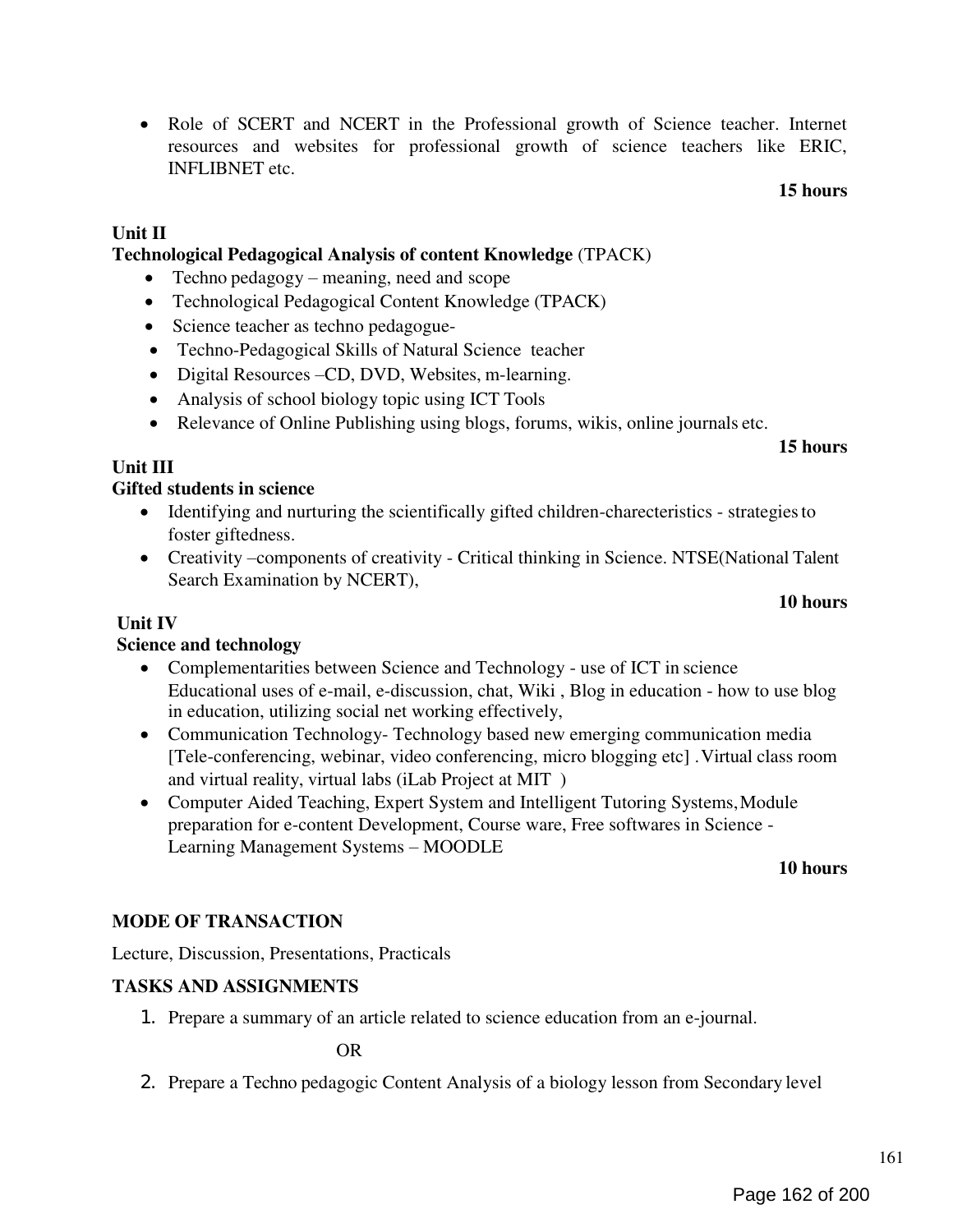# EDU 13.12 PROFESSIONALISING PHYSICAL SCIENCE EDUCATION

# Contact Hours: 50 (Instruction) Maximum Marks: 50 (External: 40, Internal: 10) Course Learning Outcomes

On the successful completion of the course, the learner will be able to:

1. List the qualities; identify the mentoring skills and critically analyzethe accountability of a Physical Science teacher.

2. Appraise professional ethics in various situations and collaboratewith others in a professional manner.

3. Explain the need and scope of TPACK and analyse physical science content based on TPACK

4. Analyse various ICT tools and design e-content incorporating socialmedia and web- based tools in physical science teaching

## COURSE CONTENT Unit.1 Professionalizing physical science teacher • Teaching as a profession

- Teacher as a Mentor and Mentoring Skills
- Professional Ethics
- Qualities of a physical science teacher
- Ways and means of improving professionalism
- Physical science teacher and teacher accountability

(10 Hours)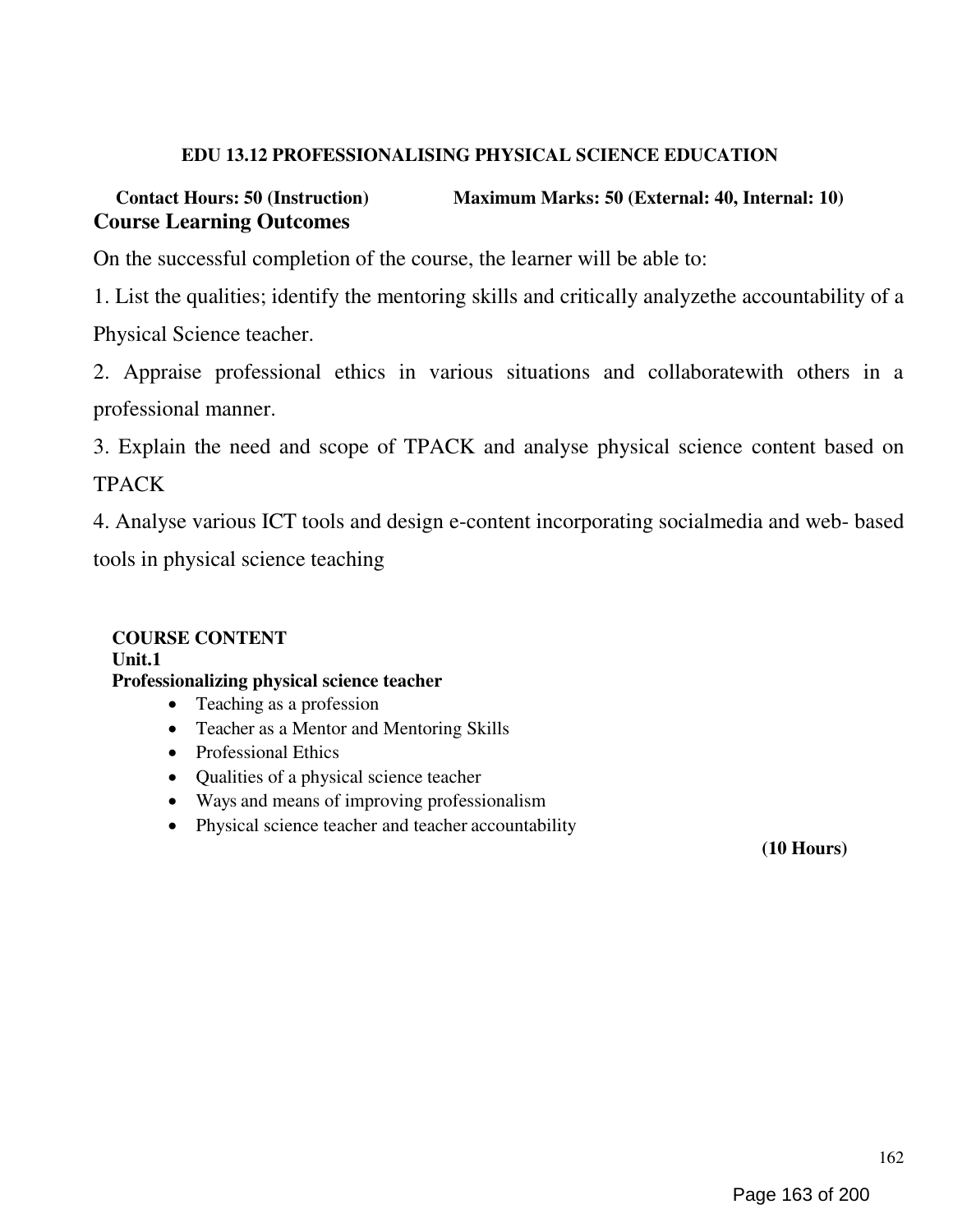# Unit II

## Techno pedagogy in physical science Teaching

- Techno pedagogy meaning, need and scope
- Technological Pedagogical Content Knowledge (TPACK)
- Techno-Pedagogical Skills of physical science teacher
- Analysis of school text book units using ICT Tools

## Unit III

## ICT inputs in physical science learning

- Using presentation software
- E- content
- Learning objects
- Tele conferencing and video conferencing
- Scope of blogs, wiki and Google map, Web 2.0 tools
- Use of INFLIBNET
- Edubuntu
- Free soft wares in physical science –IHMC concept map tools
- M-learning
- Physical Medias as learning inputs face book, whatsapp , Twitter, etc.

## (15 Hours)

(15 Hours)

## Reaching out to Society

- Science as a social Endeavor
- Science and Technology, complementarities between Science and Technology. Scientific Literacy, Influence of science on society.
- The Science Teacher and Society. Role of science teacher in eradicating superstitions in Society.
- Identifying and nurturing the scientifically gifted children. Creativity and Critical thinking in Science. NTSE(National Talent Search Examination by NCERT), Olympiad programme in Science by Homi Bhabha Centre for Science Education (HBCSE), KVPY scholarships by the Department of Science and Technology.

## MODE OF TRANSACTION

Lecture, discussion, demonstration, small group activities, seminars etc.

## TASKS AND ASSIGNMENTS

Prepare a Techno Pedagogic Content Analysis of a Unit from Secondary School level Text Book

(10 Hours)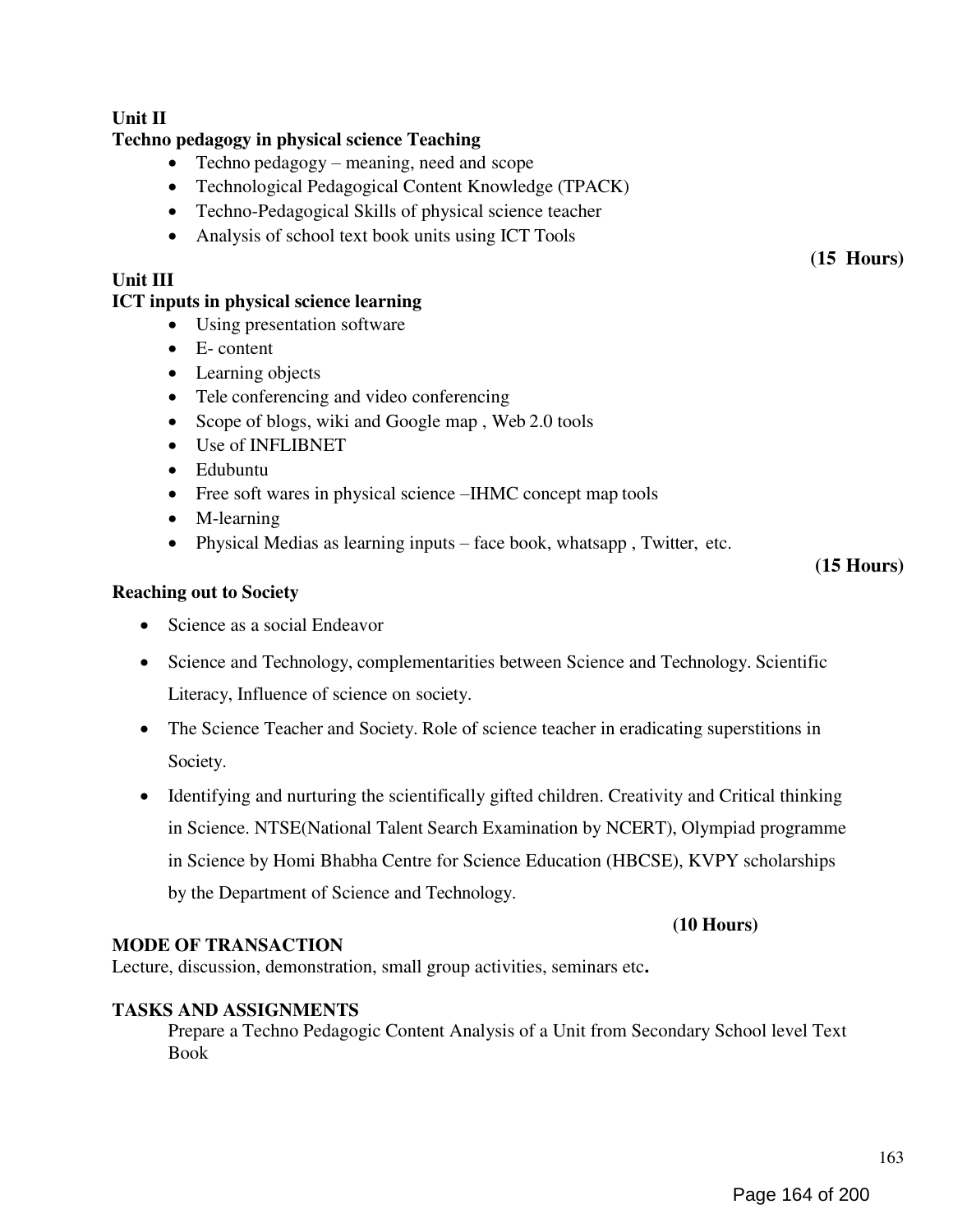# EDU 13.13 PROFESSIONALISING SOCIAL SCIENCE EDUCATION

# Contact Hours: 50 (Instruction) Maximum Marks: 50 (External: 40, Internal: 10) Course Learning Outcomes

On the successful completion of the course, the learner will be able to:

- 1. Generate Teacher accountability and professional ethics of Social Science Teachers
- 2. Perform Techno Pedagogic skills in Social Science teaching
- 3. Demonstrate various ICT inputs in social science learning
- 4. Evaluate and report the emerging areas in Social Science Education

# COURSE CONTENT

## Unit.1

## Professionalizing social science teacher

- Teaching as a profession
- Teacher as a Mentor and Mentoring Skills
- Professional Ethics
- Qualities of a social science teacher
- Ways and means of improving professionalism
- Social science teacher and teacher accountability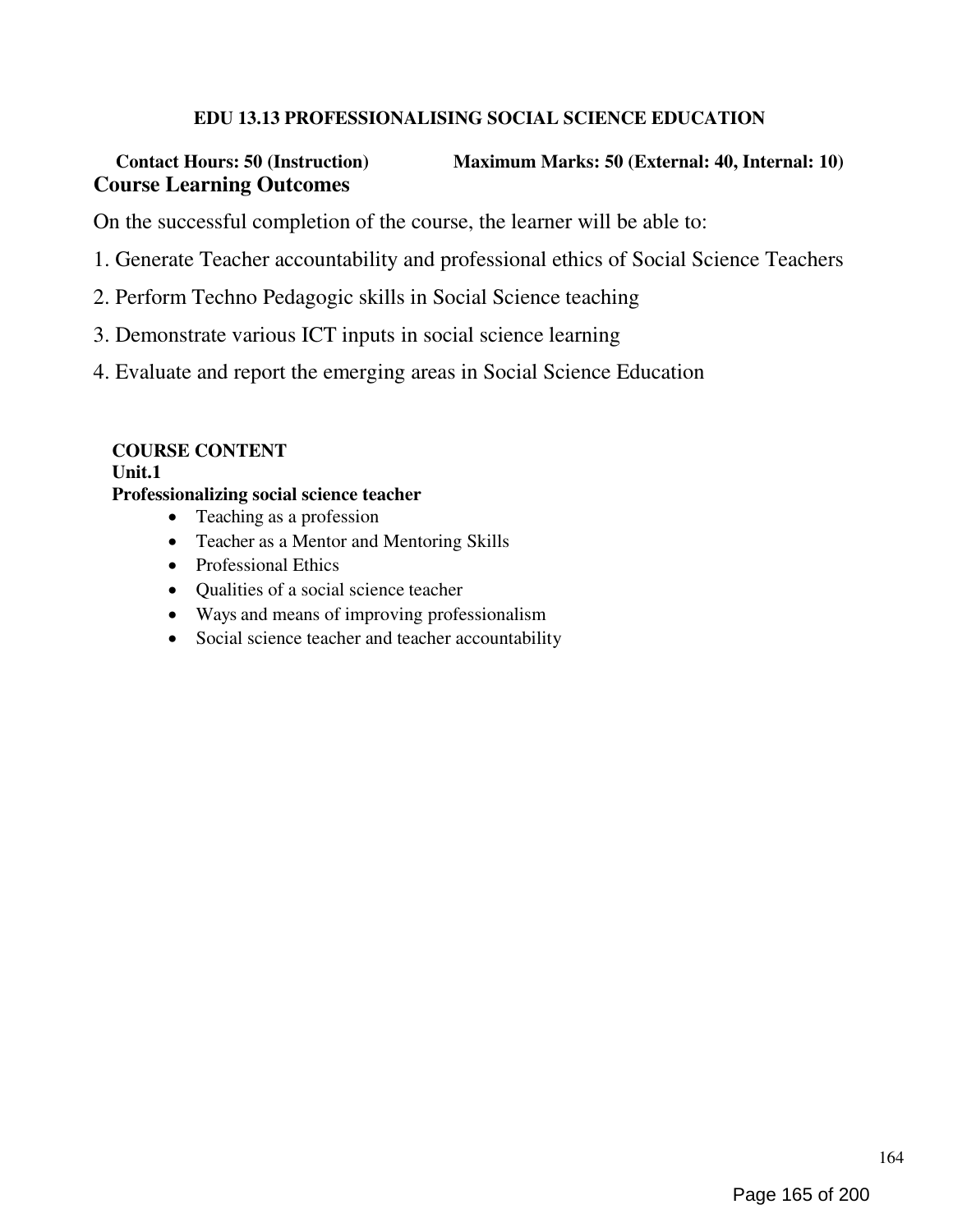Unit II Techno pedagogy in social science Teaching • Techno pedagogy – meaning, need and scope Technological Pedagogical Content Knowledge (TPACK) Techno-Pedagogical Skills of social science teacher • Analysis of school text book units using ICT Tools Unit III ICT inputs in social science learning Using presentation software • E- content • Learning objects • Tele conferencing and video conferencing • Scope of blogs, wiki and Google map Use of INFLIBNET Edubundu • Free soft wares in social science –IHMC concept map tools • M-learning Social Medias as learning inputs – face book, whatsapp , Twitter, etc. UNIT IV Emerging areas in Social Science education • Teaching of current affairs • Controversial issues • Consumer education • Law focused education • Human rights education ( 15 Hours) ( 15 Hours )

# MODE OF TRANSACTION

Lecture, discussion, demonstration, small group activities, seminars etc.

## TASKS AND ASSIGNMENTS

Prepare a Techno pedagogic Content Analysis of a Unit from Secondary School level Text Book

(10 Hours)

(10 Hours)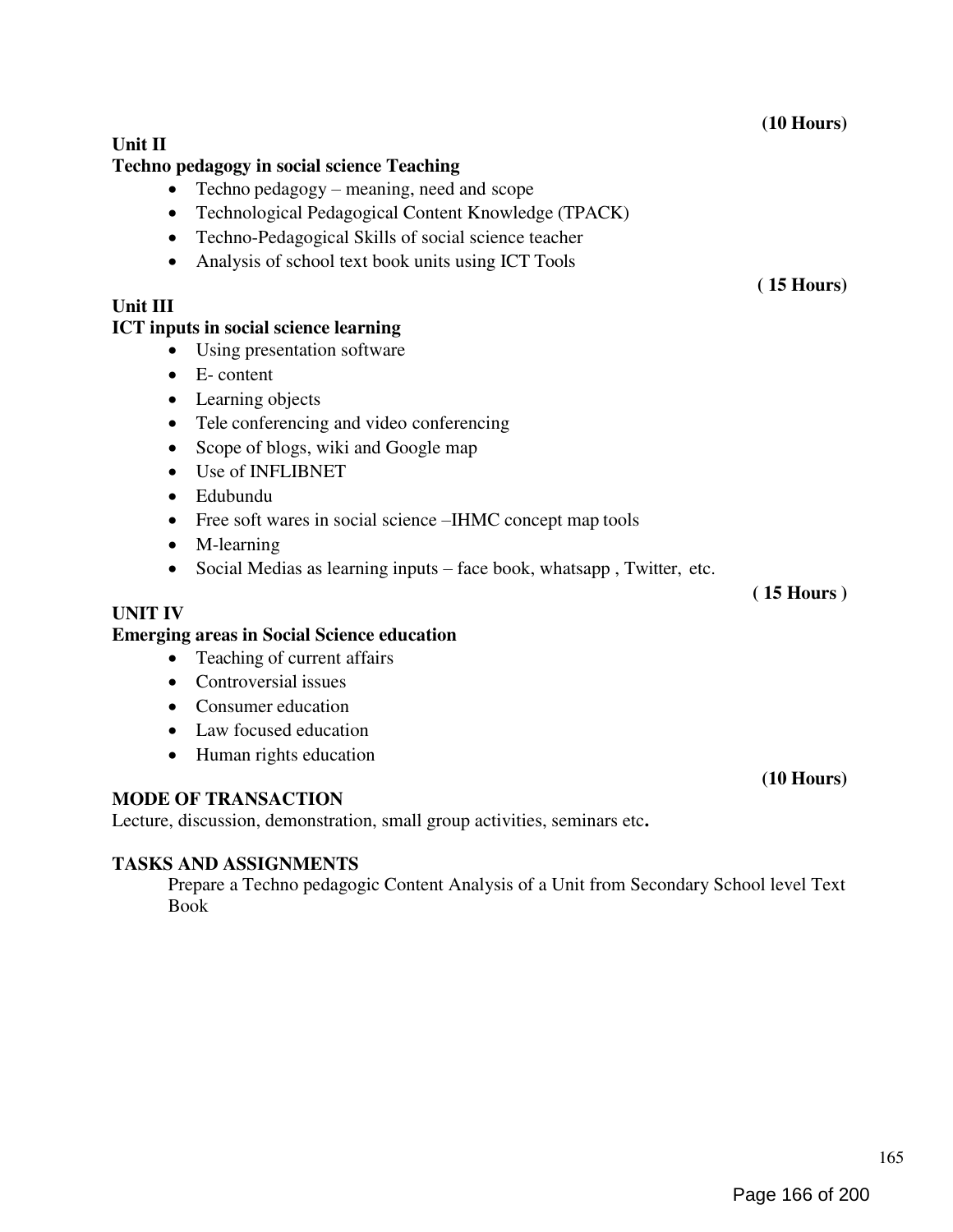# ADDITIONAL OPTIONAL COURSES

# EDU14.1- CHILD RIGHTS EDUCATION

# Contact Hours: 50 (Instruction) Maximum Marks: 50 (External: 40, Internal: 10) Course Learning Outcomes

On the successful completion of the course, the learner will be able to:

- 1. Explain the need and significance of child rights education
- 2. Design a collage about the violations in children's fundamental rights
- 3. Develop a project on the contributions of voluntary organizations in protecting the rights

ofchildren in your locality

4. Explain the important movements for child rights around the world

5. Critically analyse the situation of children in India with reference to child rights

movement inIndia

6. Make a survey in your nearest cities to trace out the child labours

## COURSE CONTENT

Unit: I

## Conceptual Analysis of Child Rights

- Meaning-Definition- of Child Rights -Nature of Child Rights
- Types of Child Rights-Freedom of speech, thought, fear, choice and the right to make decisions , Ownership over one's body, etc Right to Survival, Right to Protection, Right to Participation, Right to Development Differences from related concepts-
- Women's right, Youth rights and Human rights.

## Unit: II

## Child Rights Education

- Meaning and definition for child rights education-
- Need and Significance of Child Rights Education-
- Child Rights Education as learning about rights, learning through rights and learning for rights-

(7 Hours)

(6 Hours)

## Unit: III

## Movements for Child Rights

• Important Movements for Child Rights around the World- -United Nations Conventions for Rights of the Child (1959&1989) and Declarations on the Rights of the Child by UN.International Organizations for Child Rights- UNICEF, AMNESTY

166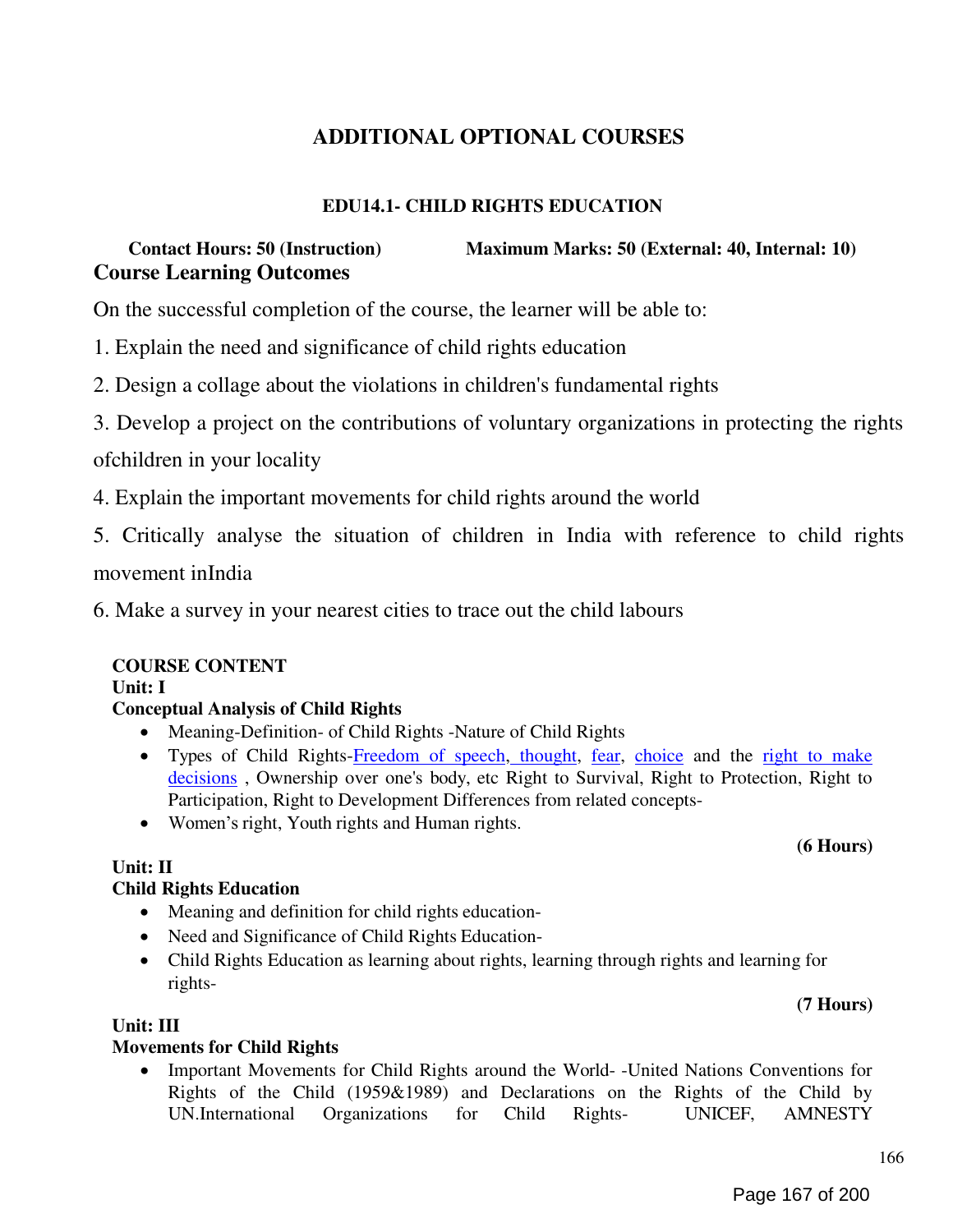international,IFCW,IICRDS,UNHCR,etc.

- Child Right Movements in India- Critical Analysis of the Situation of Children in India-Contributions of CRY, Kailash Satyarthi (Bachpan Bachao Andolan).
- Conventions of Child Rights

# (10 Hour)

# TASKS AND ASSIGNMENTS

Prepare a collage by using paper cuttings about the violations in children's fundamental rights. OR

A project on the contributions of Voluntary organizations in protecting the rights of Children in your locality OR

Make a survey in your nearest cities to trace out the child labours.

# References:

1.Bhaskara Rao D ,United Nations Decade for human Rights Education,DPH,New Delhi 2. Dr, Savitha Bhakhry, ‗Children in India and their Rights', National Himan Rights Commission. 2006.

3. Child Rights Education Toolkit. Rooting Child Rights in Early Child hood Education, Primary and Secondary Schools, UNICEF Private Fundraising and Partnerships Division (PFP), 2014 4.UN Briefing Papers,Human Rights Today: A UN Priority, New York

# EDU 14.2 ENVIRONMENTAL EDUCATION Contact Hours: 50 (Instruction) Maximum Marks: 50 (External: 40, Internal: 10)

# Course Learning Outcomes

On the successful completion of the course, the learner will be able to:

- 1. Organize a seminar on ecosystem.
- 2. Evaluate the significance of ecological processes.
- 3. Criticize environmental problems at global, state and local level.
- 4. Judge existing environmental protection movements.

5. Recommend suitable approach, methods and techniques andCo-curricular activities for environmental education transaction.

6. Constructs appropriate tools and techniques of evaluation inenvironmental education.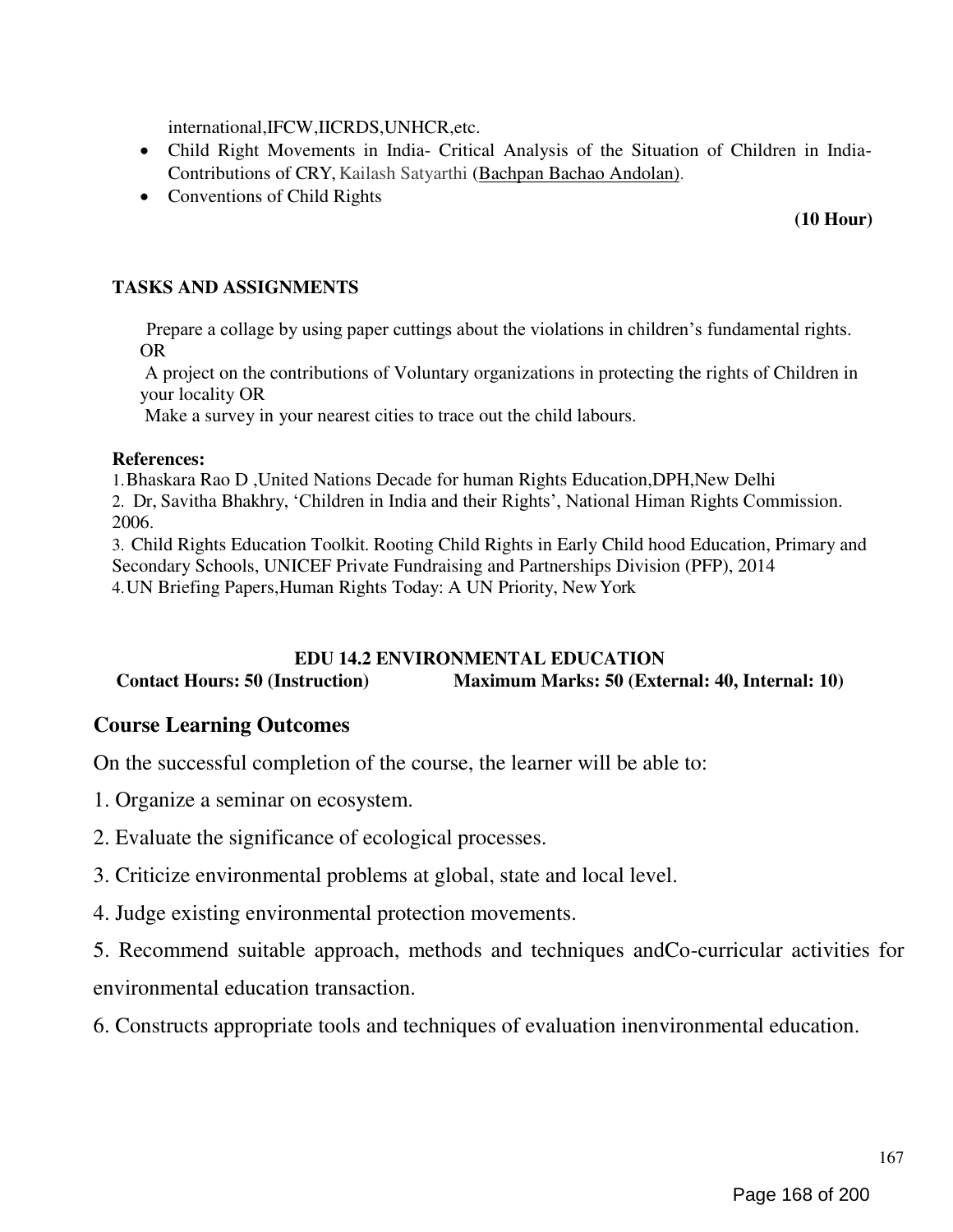# COURSE CONTENT

## Unit II

## Introduction to our Environment

- Meaning, Importance and components of Environment- Principles of
- Environment (interdependence and interrelationships)-
- Ecosystems- Meaning, types, characteristics and ecological balance.

## (5 Hours)

## Unit II Ecological Process

 Biosphere, Flow of Energy, Nutrient Cycles, Carrying Capacity, Conservation of natural resources. Bio- magnification

#### (5 Hours)

## Unit III Conservation of Natural Resources - Problems, Perspectives and Management

- Natural resources (renewable and non-renewable) Bio diversity-socioeconomic and cultural factors including poverty leading to exploitation and degradation of natural resources, changing life styles and its impact on environment.
- Pollution- Water, land, air, sound and radioactive
- Environmental Problems- Global, Regional and Local.
- Problems at the global level:
	- o Population explosion, Global warming and Greenhouse effect, Acid rain ozone depletion and CFCs, Deforestation, Extinction of Species, Loss of Habitat and Biodiversity, Industrialization and Urbanization, Commercialization of agriculture
- Problems at the State level:
	- o Soil erosion, Deforestation, Bad water management
	- o Solid waste and its disposal, Destruction of mangroves
	- o Over fishing and marine pollution, shrinking of back waters
	- o Quarrying , Sand mining, Food adulteration, Changing cropping patterns and land use
- Problems at the local/ immediate environment
	- o Specific environmental issues pertaining to the district
- Concept of Sustainable Development need and requirement for attaining
- Sustainable development.
- Important Environmental Movements in the country with special reference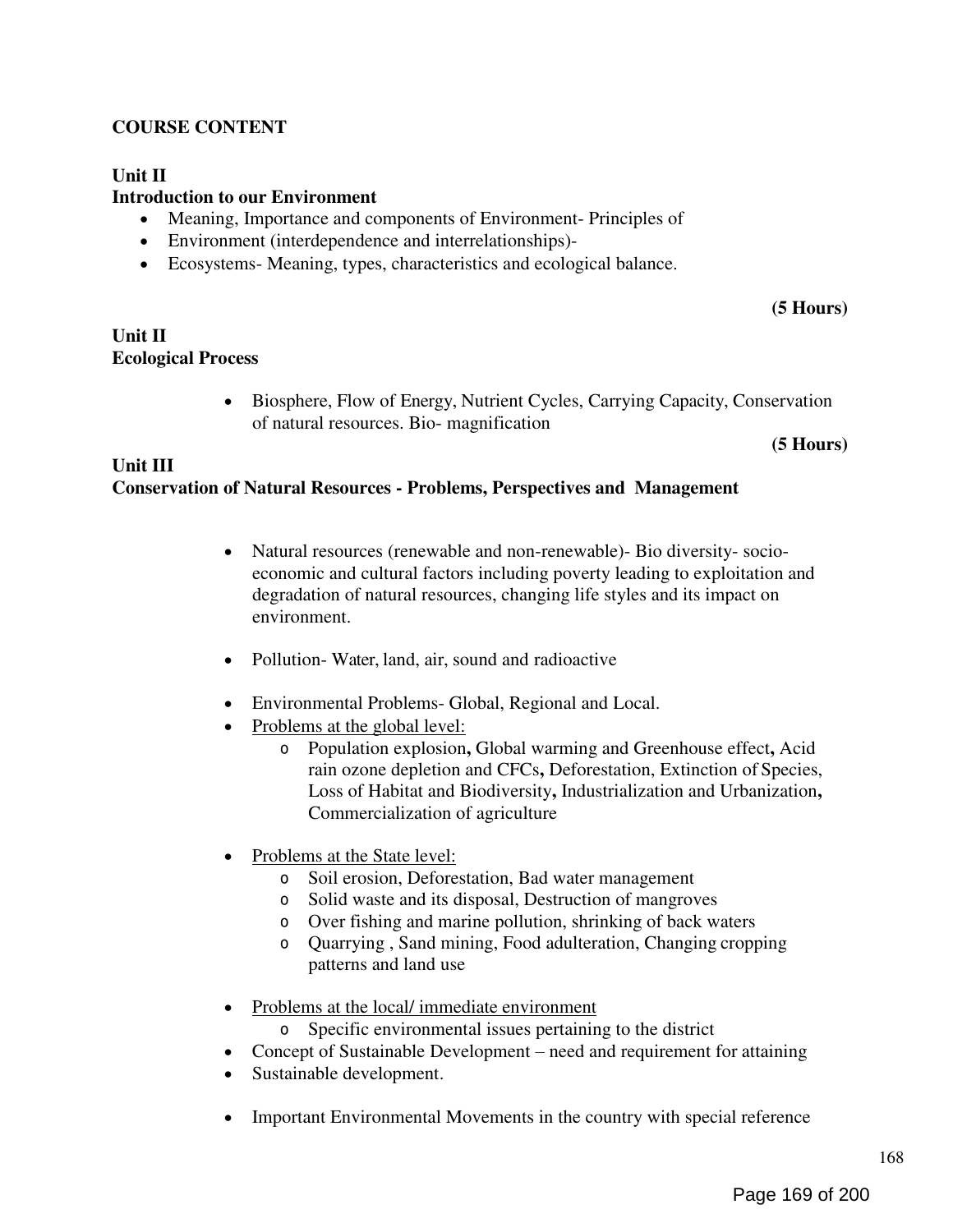to Environment Movements in Kerala. Legislative measures in India for Protection of environment

#### (20Hours)

## Unit IV Teaching- Learning strategies in Environmental Education

- Environmental Education- meaning, need, significance and characteristics, Objectives and principles of Environmental Education. Role of national and international organizations and movements in the promotion of Environmental Education
- Approaches- Infusion and problem-solving
- Methods Discussion, Demonstration and Project
- Techniques -Observation, Nature games, Nature walk, Quiz, Role- play, Brain storming, Survey, Dramatization, Puppetry, Case study, etc.
- Co- curricular activities- Field trips, Collection, Exhibitions, Film shows, Video Shows, eco clubs.
- Evaluation in Environmental Education
- Use of appropriate tools and techniques of evaluation- Achievement tests, questionnaire, rating scale, observation schedule and Case studies, Evaluation of projects

## (20 Hours)

## MODE OF TRANSACTION

Lecture, Discussion, Field visits, seminars, workshops

# TASKS AND ASSIGNMENTS

Visit a place of severe environmental pollution in your locality and analyse the sociopolitical causes of pollution there.

# **REFERENCES**

1. Capra, F.(1999). Eco‐literacy : The challenge for next century. Liver pool Schumacher Lectures.

2. Orr, D (1992) . Ecological Literacy : Education and transition to a post modern worlds. Albany: State University Press, New York.

3. Goleman, D.( 2010) Ecological Intelligence, Penguin Books, London 136

4. Odum , E.P. (1971) Fundamentals of Ecology WB Saunders

5. Speth & James,G. (2006) Global Environmental challenges: Transition to a sustainable world, Orient Longmann

6. Firor, John & Judith E ,J. (2003) Crowded Green House, University Press 7. Brown , Lester R (2002) Eco Economy : Building an economy for earth , Orient Longmann

8. Gardner HS( 2006) Frames of Mind. Harvard University Press

9. Bharucha E (2005) , Text book of Environmental Studies, University Press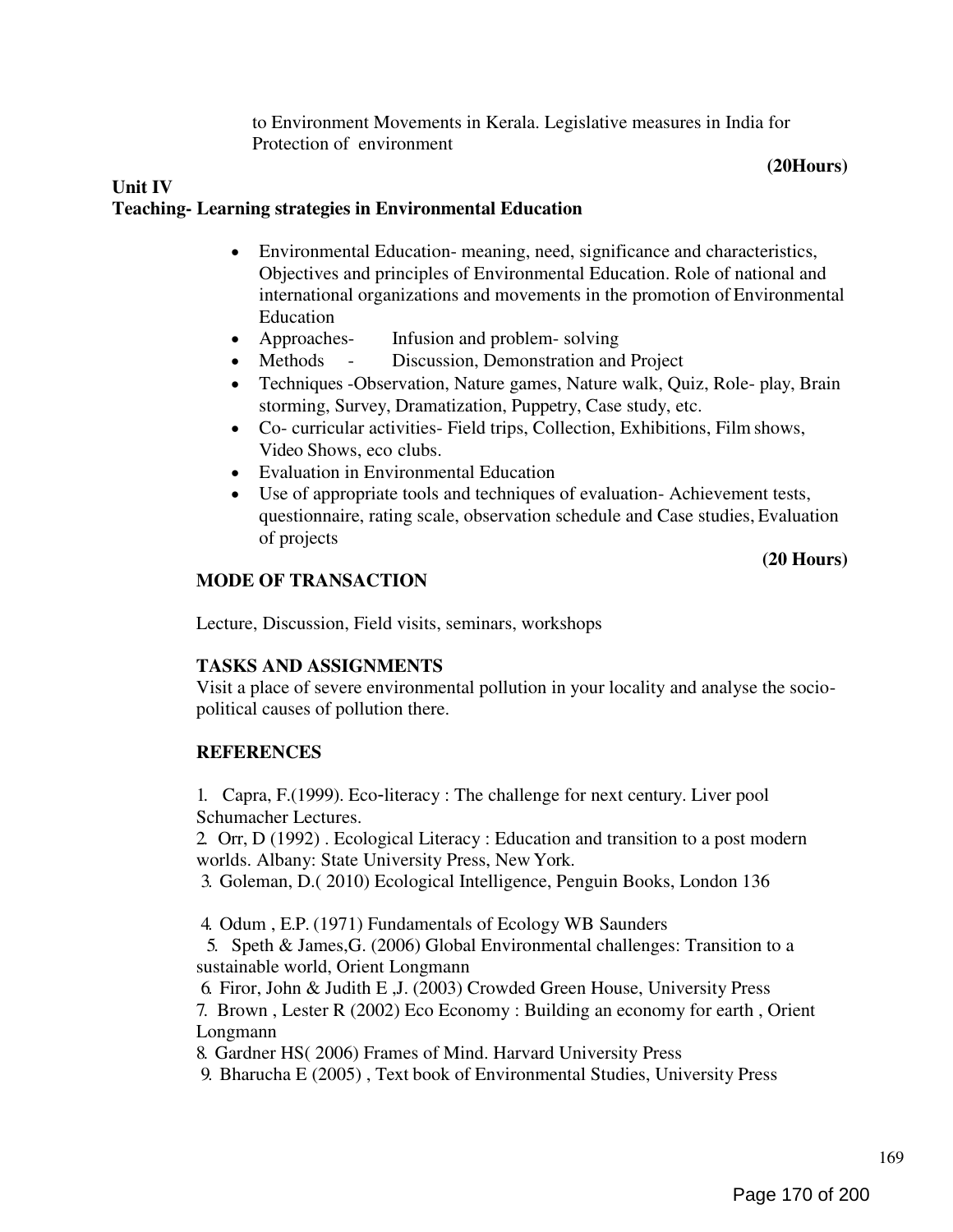10. Dani, H.M. (1986), Environmental Education, Chandigarh: Publication Bureau, Panjab University.

11. Bhall, S.C. &Khanna, H. (2007), Environmental Education, New Delhi: Regal 12. Publication.

13. Nagra, V. (2006), Environmental Education, Jalandhar : Sharma Publications.

14. Nanda, K.V. (1997), Environmental Education, New Delhi : APH Publishing Corp.

15. Nasrin (2007). Education, Environment and Society, New Delhi: APH Publishing Corp.

16. Saxena, A.B. (1986), Environmental Education, Agra: National Psychological Corp. 17. Sharma, R.C. (1981), Environmental Education, New Delhi: Metropolitan Book Co. 18. Shrivastva, K.A. (2007), Global Warming, New Delhi: APH Publishing Corp.

19. Shukla, K.S. and Srivastva, R.P. (1992). Emerging pattern of Environmental Structure, New Delhi : Commonwealth Publishers.

20. Singh, K.Y. (2005). Teaching of Environmental Science, New Delhi: Chairman

21. Kumar, V.K. (1982). A Study of Environmental Pollution, Varanasi : Tara Book Agency.

22. Vyas,H. (1995), Paryavaran Shiksha, New Delhi : Vidya Mandir

## EDU 14.3 EDUCATION FOR DIFFERENTLY ABLED Contact Hours: 50 (Instruction) Maximum Marks: 50 (External: 40, Internal: 10)

# Course Learning Outcomes

On the successful completion of the course, the learner will be able to:

1. Recognize and identify different levels of differencesamong differently abled.

2. Define and distinguish various categories of differencesin differently abled students.

3. Select and use appropriate early identification andintervention strategies in order to make conducivesocial/ learning environment.

4. Examine and choose suitable placement opportunitiesfor differently abled.

5. Develop critical understanding of recent trends anddevelopments in the education of differently abled inorder to cultivate appropriate teacher adaptation.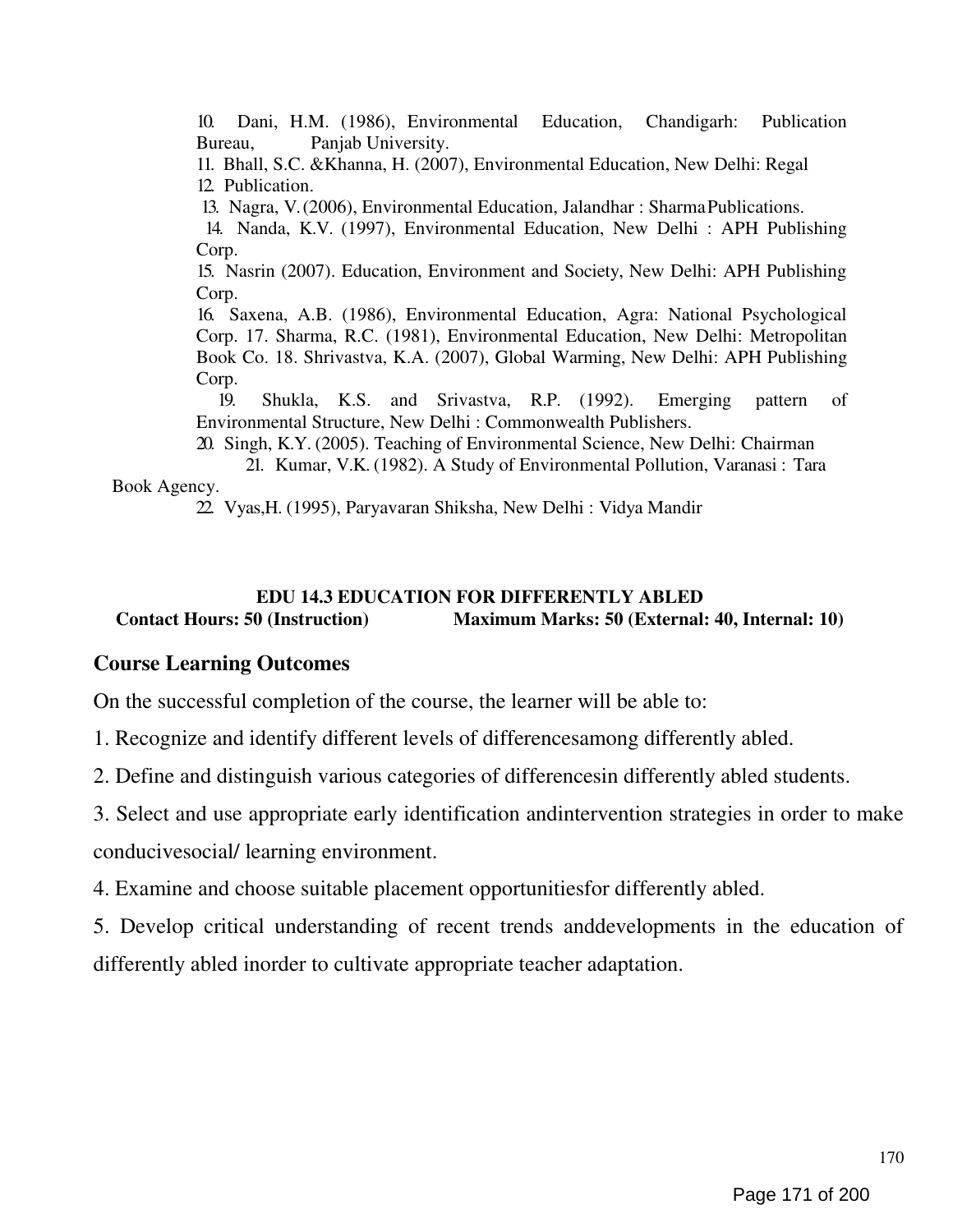## Unit 1 Understanding the Disabilities

- Concept and Definition of Impairment, Disability and Handicap.
- Historical and National developments and constitutional obligations for children with special needs.
- Categories of disability as per the PWD Act 1995.
- Social and Educational Needs of children with special needs.

# Module II

# Definition, Types and Characteristics

- Hearing Impairments: Definition, Types and characteristics
- Visual Impairment : Definition, Types and characteristics
- Mental Retardation: Definition, Types and characteristics
- Neuro-muscular and Loco motor disabilities: Definition, Types and characteristics

(10 hours)

(8 hours)

## Module III

# Identification and Early Intervention

- Need for early identification and Intervention
- Assessment procedures for educational placement.
- Intervention of later identified children
- Early Educational Intervention strategies.

(10 hours)

# Module IV

## Educational practices for students with differently abled

- Special school education
- Integrated Education
- Inclusive Education
- Education of gifted students

(10hours)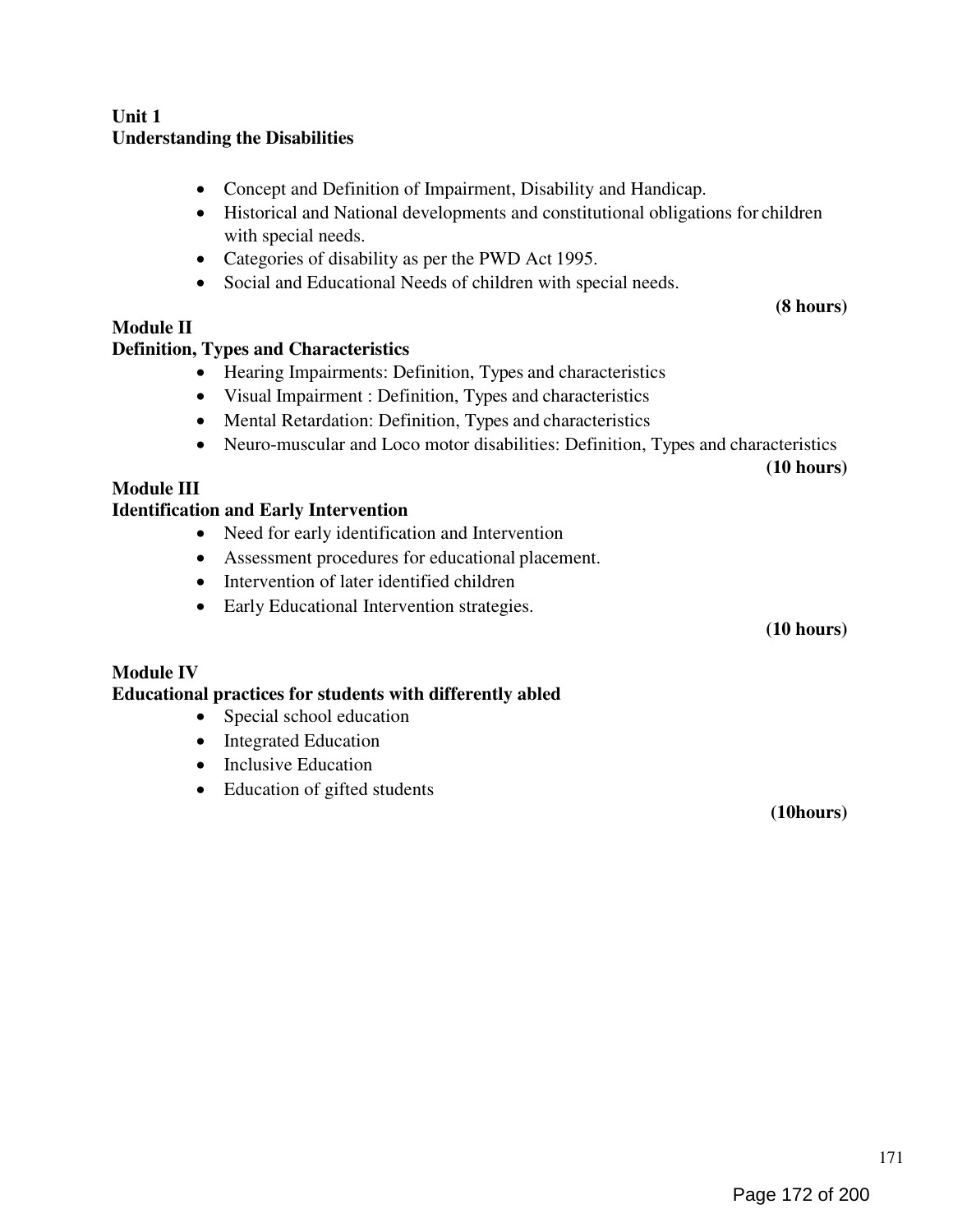## Module V Trends and Developments in the education of differently abled

- National Institutes NIVH, NIMH, AYJNIHH, NIOH.
- Acts and Schemes NPE 1986, POA 1992, RCI Act 1992, PWD Act 1995, NT Act 1999.
- Role and Responsibilities of Pre-school teacher, Regular teacher, Resource teacher and special teacher.
- Community Based Rehabilitation (CBR)

# MODE OF TRANSACTION

(7 hours)

Lecture, Discussion, Field visits, seminars etc

## TASKS AND ASSIGNMENTS ( Any One)

- 1. Visit special school and make classroom observation report (HI/VI/MR)
- 2. Visit General school where practicing inclusive education and conduct interview with resource teacher and prepare report regarding inclusive education. Take three cases (students with HI/VI/MR/LD) and make reports with special reference to education.

# **REFERENCES**

- 1. Alan H. and Ravic R. (1992), Introduction to Special Education, Allyn and Bacon, Boston
- 2. Chauhan.S.S(2002)Education of Exceptional Children
- 3. Hegarty S.(2002).Educaton and Children with Special Needs in India: Sage Publications, India Pvt. Ltd.
- 4. Panda, KC (1997) Education and Exceptional Children, Vikas Publishing House, New Delhi
- 5. Seamus Hegarty, Mithu Alur (2002) Educaton and Children with Specials Needs: From segregation to Inclusion
- 6. Smith, D.D, and Luckasan, R. (1992), introduction to Special Education, Allyn and Bacon, Boston
- 7. Vicki L. Schwean, Donald H. Saklofske (1999) Handbook of Psychosocial Characteristics of Exceptional Children

# EDU14.4 GUIDANCE AND COUNSELLING

# Contact Hours: 50 (Instruction) Maximum Marks: 50 (External: 40, Internal: 10) Course Learning Outcomes

On the successful completion of the course, the learner will be able to:

- 1. Identify the meaning, need, scope and principles of guidance and its different forms.
- 2. Execute diverse guidance activities at school through proper planning and organization.
- 3. Develop a clear concept about counselling.
- 4. Define mental health and describe what leads to poor mental health.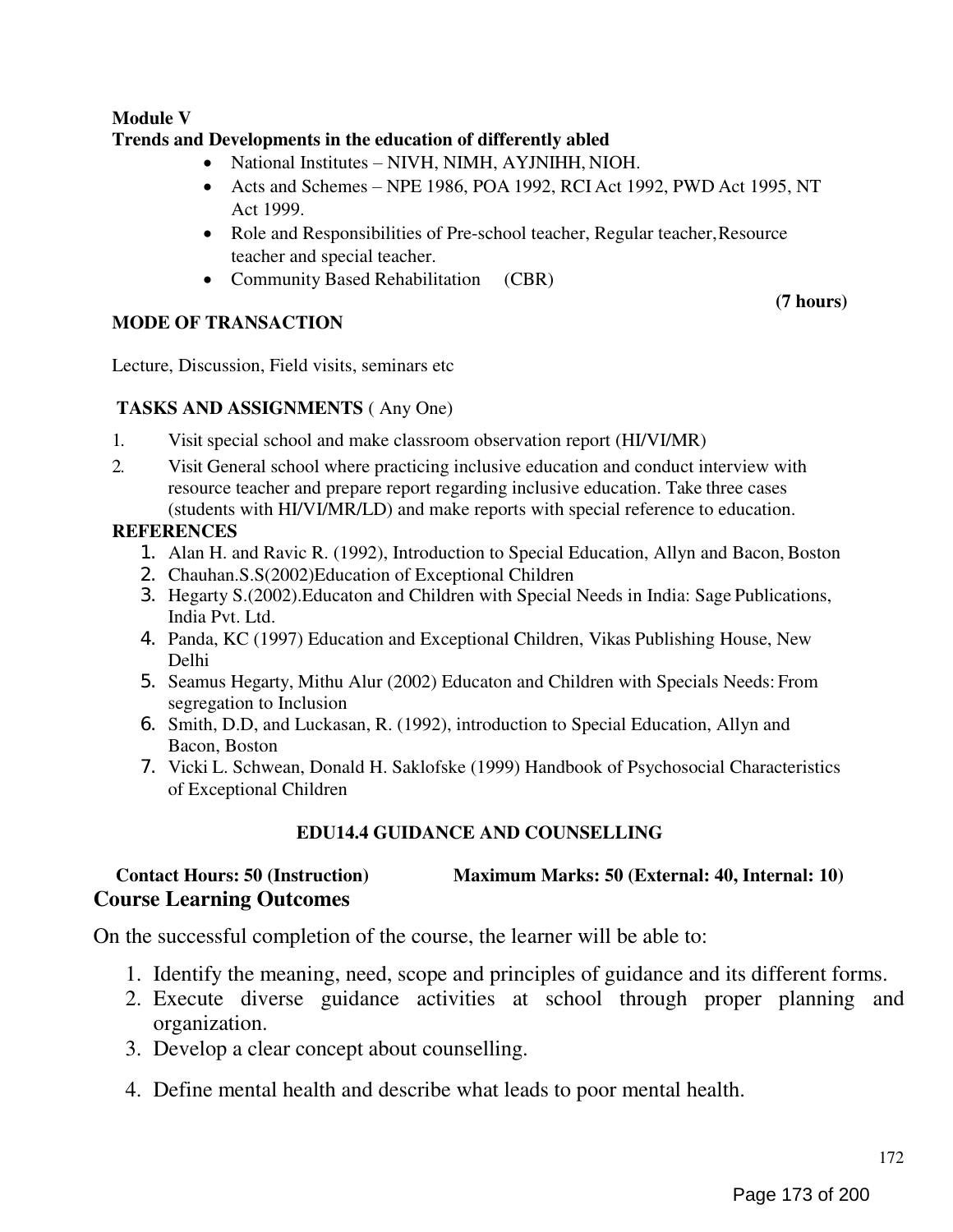5. List the qualities of a school counselor and role of teachers in catering the students with special needs.

## COURSE CONTENT

Unit I

## Understanding Guidance

- Meaning and Definitions
- Nature of guidance
- Purpose of guidance
- Scope of guidance
- Need for guidance
- Principles of guidance
- Types of guidance (Educational Guidance Vocational or Career guidance Personal or Individual guidance)
- Group guidance (concept, need and significance)

## Unit II

## (10 Hours)

## guidance in schools

- Various Guidance services in schools (orientation service pupil inventory services career information service – placement service – follow up services - their needs)
- Teacher as a guidance personal (role essential qualities needed)
- Career guidance (role of the teacher need methods)
- Organisation of school guidance Programmes (1. Pre-requisite of Guidance Programme –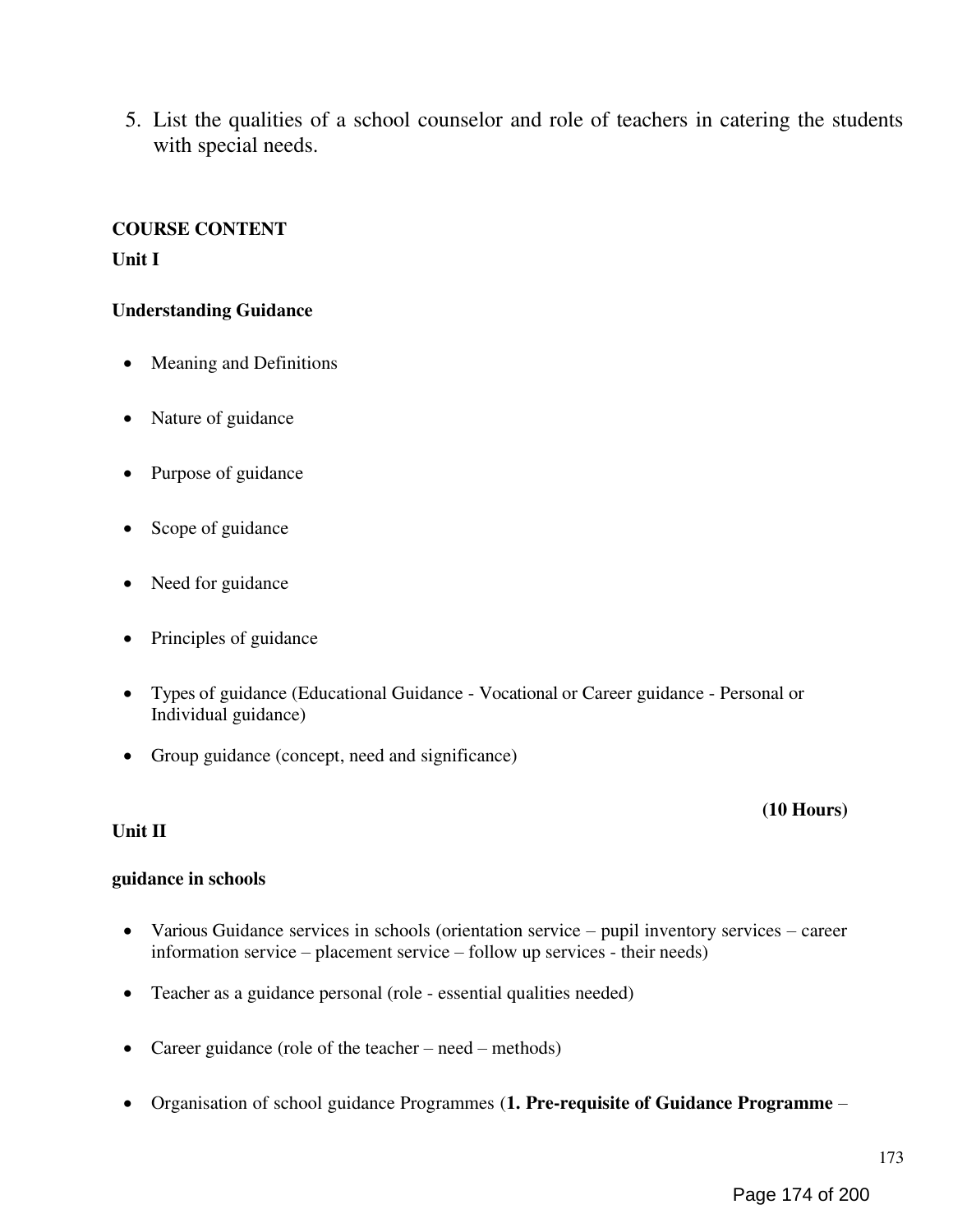formation of guidance committee – budget allotment – infra structural facilities – support from parents and community – orientation of guidance services to students and staff 2. Planning of Guidance Programme – identify the areas where guidance is required – assign duty to different staff members as guidance personal – specification of various functions of each guidance services - set up objectives of the service on the basis of student needs 3. Guidance Activities – in secondary level – in higher secondary level (list some orientation services, pupil inventory services, career information services, placement services and follow up services at different levels)

(10 Hours)

## Unit III

## Introduction to counseling

- Definition, Meaning, nature and scope of counselling.
- Basic principles of counselling.
- Objectives of counselling.
- Relationship between guidance and counselling
- Approaches to Counselling: directive, non‐directive and eclectic
- Individual vs. group counselling (concept, advantages and limitations)
- Roles and functions of teachers involved in the counselling programmes in schools
- Skills and qualities of an effective counsellor.

## (10 Hours)

## Unit IV

## Mental Health And Counselling

- Mental health (concept definitions Importance Factors contributing to mental health Characteristics of mentally healthy person.
- Current mental health issues among school children Internet addiction mobile phone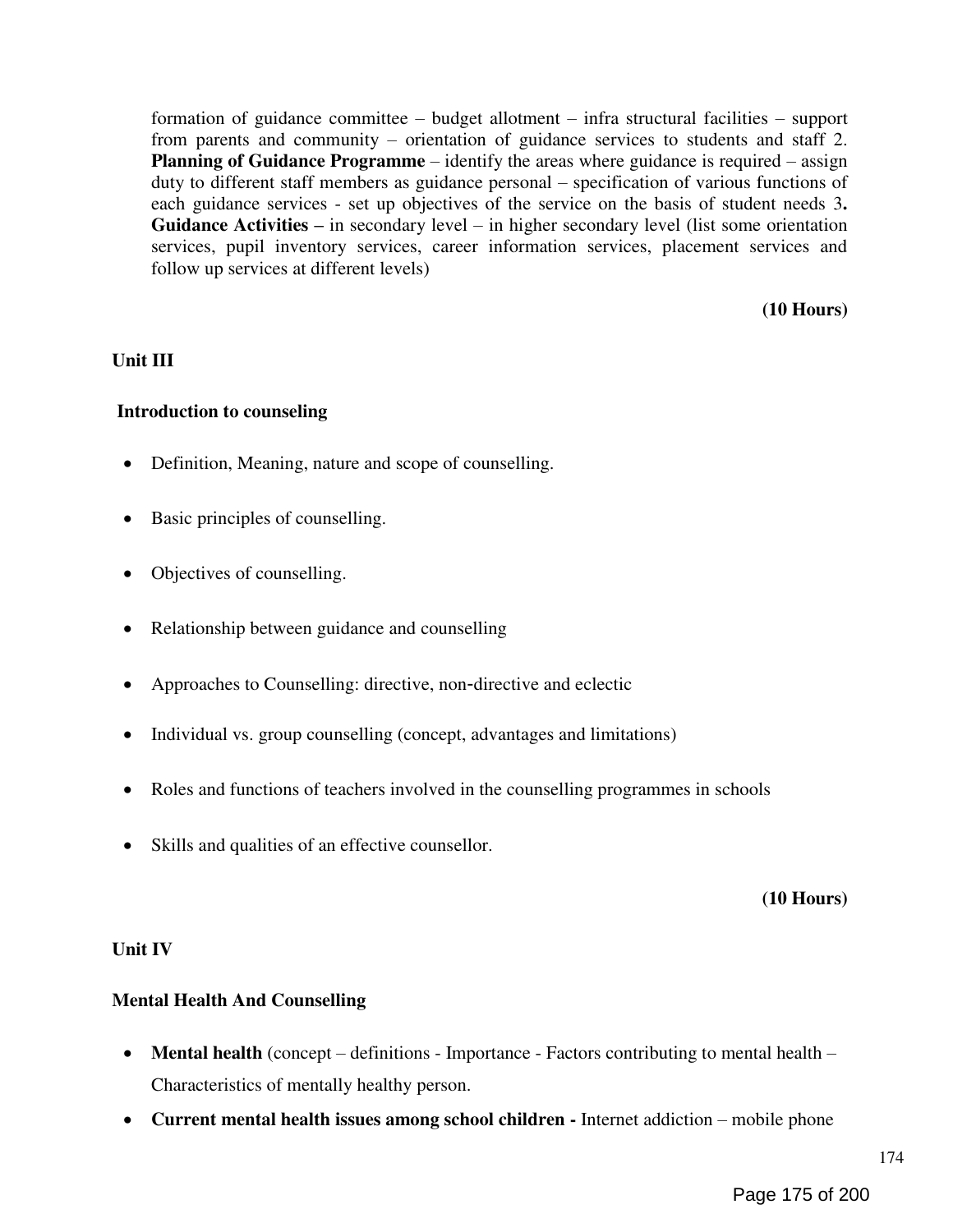addiction – Pornography – substance abuse (discuss how these will affect the mental health) – school girls and mental health issues.

#### (10 Hours)

## Unit V

## Counselling In Schools

- Role and functions of school counsellors
- Concept of children with special needs.
- Counselling for gifted, creative, MR, LD, Slow learner, socially disadvantaged children and problem children.
- Role of teacher in dealing students with special needs.
- Behavioural problems among school children (List some common problems)

## (10 Hours)

## TRANSACTIONAL MODE

Lecture, Group discussion, lecture-cum-discussion, panel discussion, presentation of reports and sharing of experiences etc.

# TASKS AND ASSIGNMENTS

• Prepare a questionnaire (minimum 15 Questions) to find out the recent mental health problems of secondary school students (ensure individual preparation and variety in questionnaire). Administer the questionnaire on secondary students (minimum 20 students 10 boys + 10 girls). Analyse the findings and submit an individual report

## **REFERENCES**

- Aggarwal J.C. (2008). Essentials of Educational Psychology,  $2<sup>nd</sup>$  ed. New Delhi: Vikas Publishing House Pvt. Ltd.
- Bangalee, M. (1984): Guidance and counselling, Seth publishers. Bombay.
- Belkin, G.S. (1988). *Introduction to Counseling*: W.G. Brown Publishers.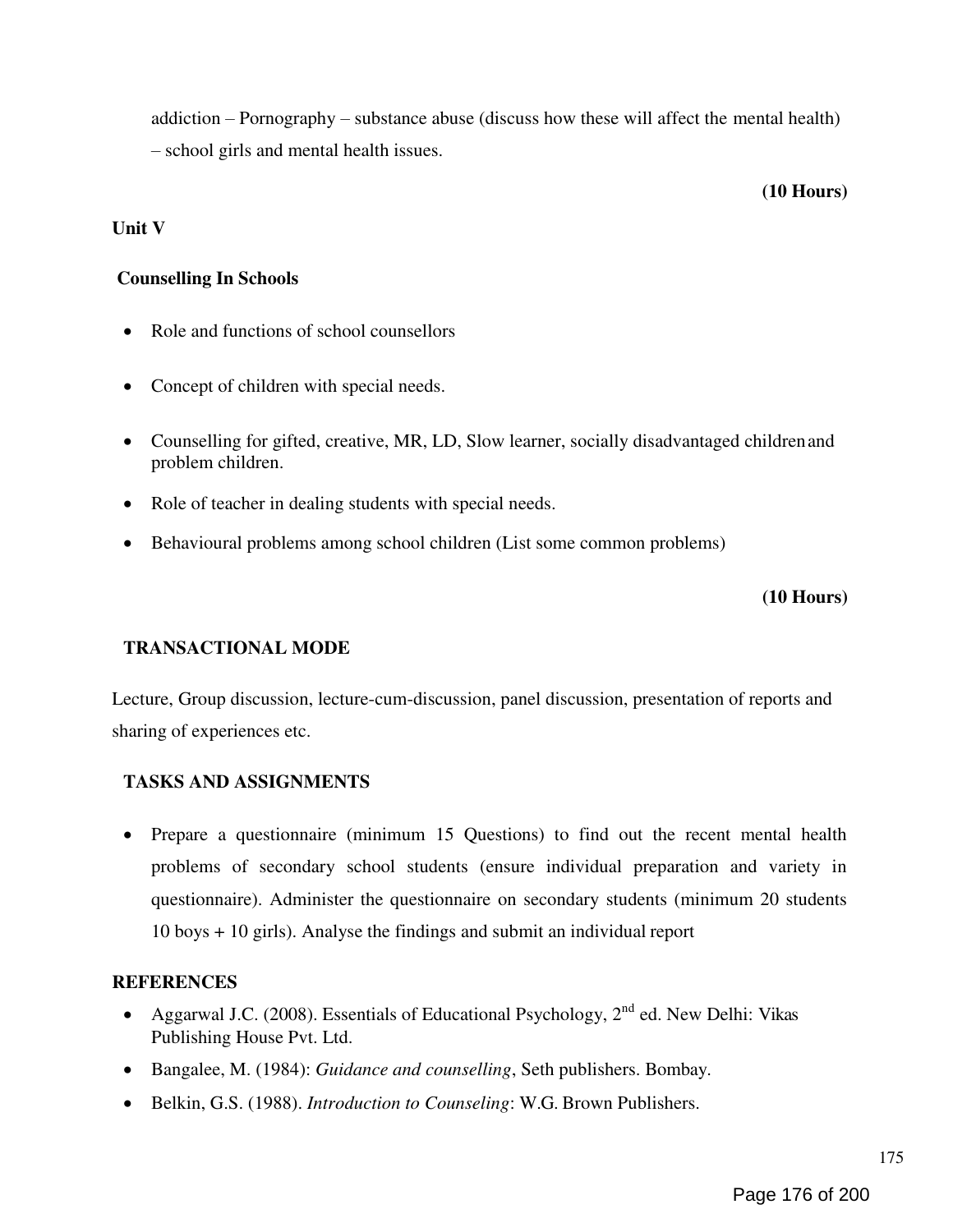- Bhatnagar, Asha and Gupta, Nirmala (Eds) (1999). Guidance and Counseling, Vol. I: A Theoretical Perspective, New Delhi: Vikas.
- Bhatnagar, Asha and Gupta, Nirmala (Eds) (1999). Guidance and Counseling, Vol. II: A Practical Approach. New Delhi: Vikas.
- Corey, G (1996). Theory and practice of counselling and psychotherapy. Brooks/cole publishing co. London.
- Corey, G. (1986). Theory and Practice of Counseling and Psychotherapy, 3rd Ed. Belment: Calif-Brooks Cole.
- Cormier, L. & Hackney, H. (1987). The Professional Counsellor. Englewood Cliffs, New Jersey: Prentice Hall.
- Crow & Crow, *Introduction to guidance*,  $2<sup>nd</sup>$  ed, Eunasia Publishing co. Newdelhi.
- Dave Indu (1984). The Basic Essentials of Counselling. New Delhi: Sterling Pvt. Ltd.
- Gazda George R.M.( 1989). Group Counselling: A Development Approach. London: Allyn and Bacon.
- Geldand, K. & Geldand, D. (2004).Counseling Adolescents. New York: Palgrave Macmillan.
- Gibson, R.L. & Mitchell, M.H. (1986). Introduction to Guidance. New York: McMillan.
- Hallahan, D. P. & Kauffaman, J. M. (1978). Exceptional Children: An Introduction to Special Education. Engle Wood Kliffs.
- Husain. M.G, Problems and potentials on handicapped, Atlantic publishers& distributers
- Jayaswal, M. (1968) Introduction to guidance, Prakashan Kendra. Lucknow.
- Kochhar, S.K. (1985) Educational Guidance and counselling
- Mallon, Brenda (1987). An Introduction to Counseling Skills for Special Educational Needs-Participants Manual. Manchester: Manchester University Press, UK.
- NCERT, Manual for guidance counsellor, NCERT, Newdelhi
- Nugent, Frank A. (1990). An Introduction to the Profession of Counselling. Columbus: Merrill publishing Co.
- Patterson, L.E. and Welfel, E.R. (2000). The Counseling Process, 5<sup>th</sup> ed. U.K.: Brooks/Cole.
- Pietrofesa, J.J, Bernstein, B., & Stanford, S. (1980). Guidance: An Introduction. Chicago: Rand McNally.
- Rao, S.N. (1981). Counselling Psychology. New Delhi: Tata McGraw Hill Publishing Co. Ltd.
- Rao, S.N. (1992). *Counselling and guidance*, New Delhi: Tata McGraw Hill Publishing Co. Ltd.
- Rao, S.N. (2008). Counseling and Guidance,  $2^{nd}$  ed. New Delhi: Tata McGraw Hill Publishing Co. Ltd.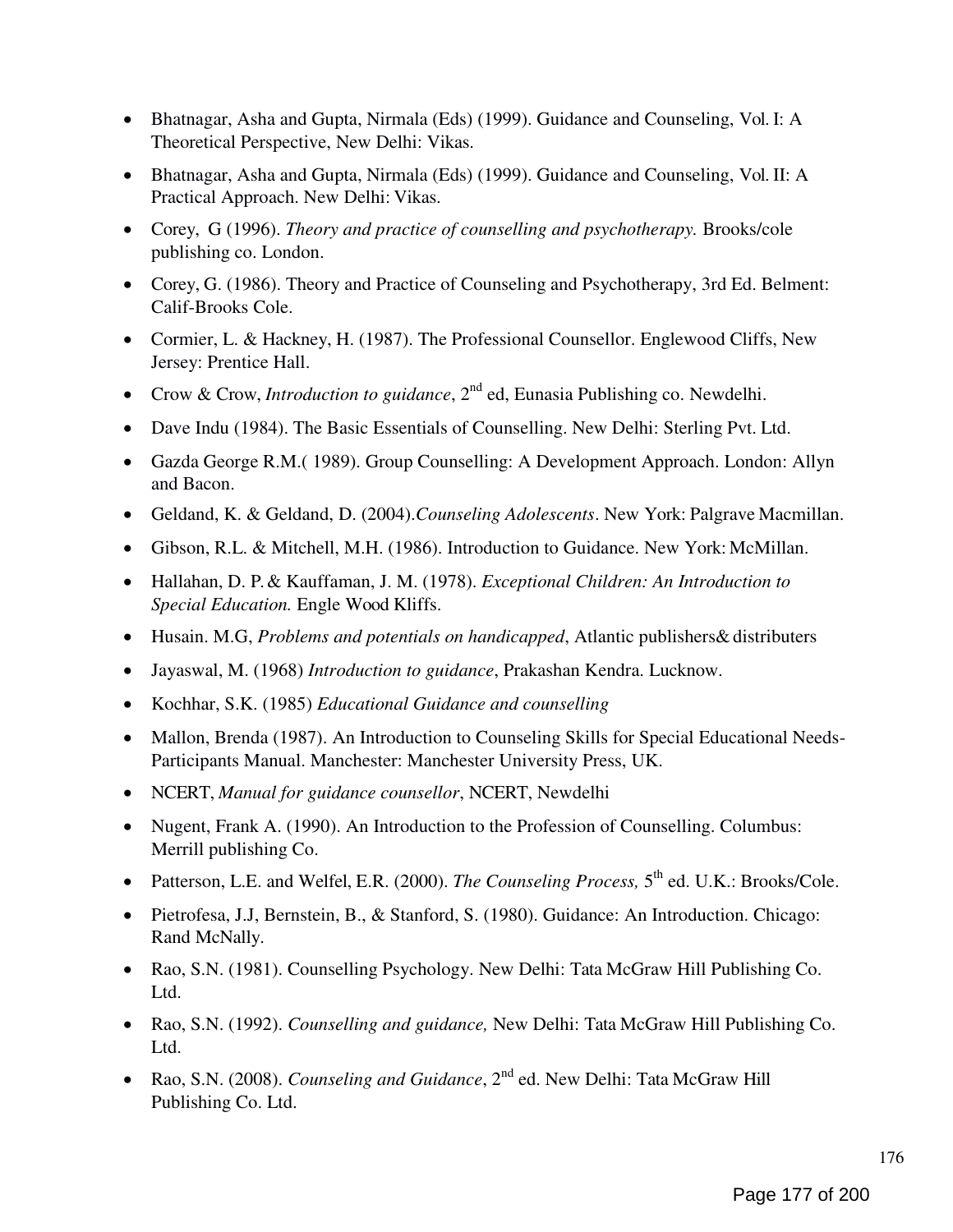- Saraswat, R.K. & Gaur, J.S. (1994). Manual for Guidance Counsellors. New Delhi" NCERT.
- Sharry, J. (2004). Counseling Children Adolescents and Families. New York: Palgrave Macmillan.

## EDU 14.5 HEALTH AND PHYSICAL EDUCATION

Contact Hours: 50 (Instruction) Maximum Marks: 50 (External: 40, Internal: 10)

# Course Learning Outcomes

On the successful completion of the course, the learner will be able to:

1. Understand the importance of physical and health education for a healthy

lifestyle

- 2. Design a fitness program
- 3. Understand the basics of yoga, posture
- 1. Explain the causes, symptoms and management of various lifestyle diseases
- 2. Equipped to handle the basics of first aid ,food and nutrition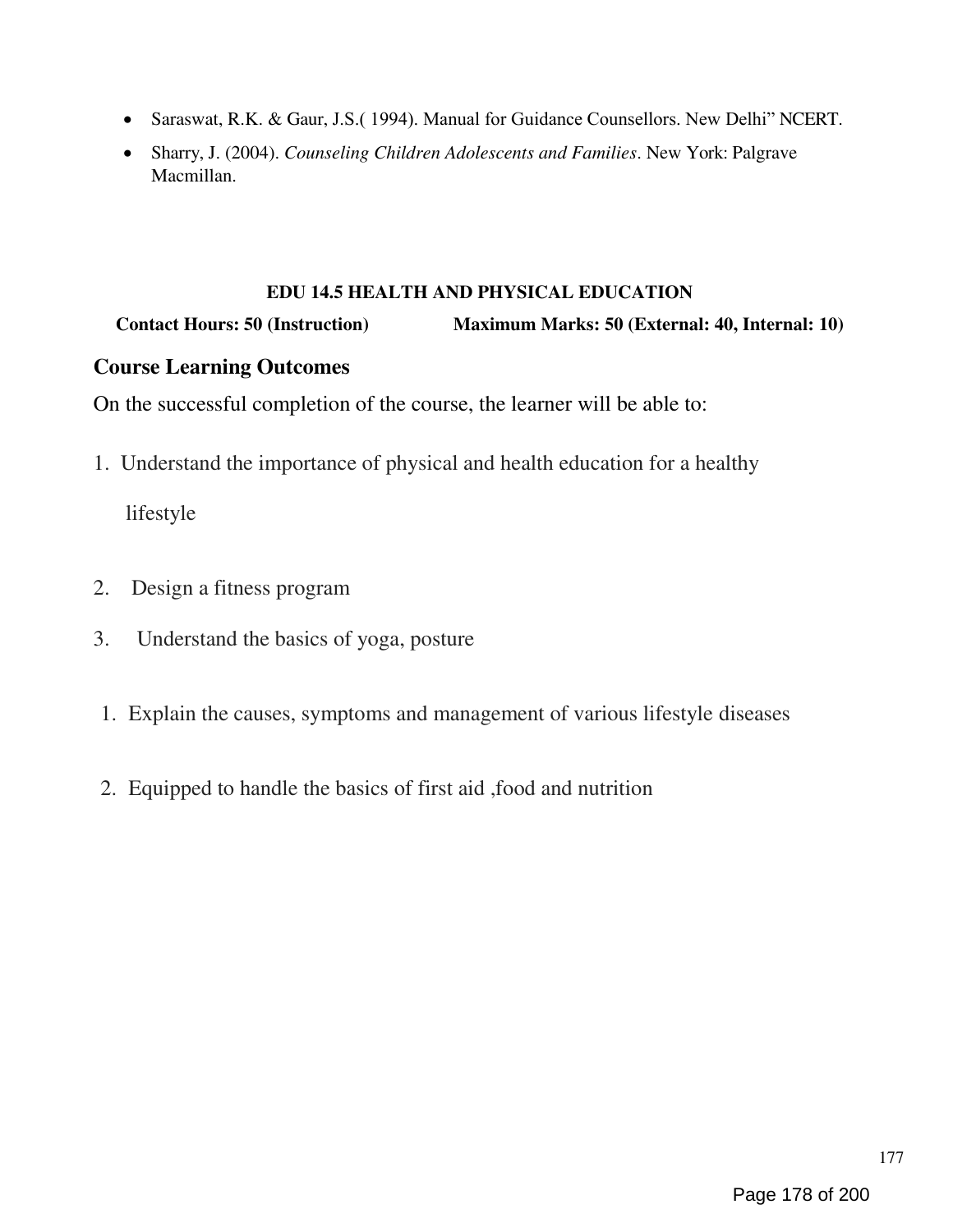## COURSE CONTENT

## Unit I

## Introduction to health and physical education

- Definitions, aims and objectives of physical education
- Need and importance of physical education
- Health, importance of health education
- Physical fitness and wellness
- Fitness balance

## Unit II

## Physical fitness ,physical activity and exercises

- Meaning and definition of fitness
- Types of fitness [physical , mental, spiritual and financial]
- Types of physical fitness,
- Components of physical fitness,
- Activities of developing physical fitness,
- Physical activity and exercise, principles of exercises, benefits of exercise, exercise and heart rate zones, aerobic and anaerobic activities, leisure ,play and recreation, warm up and cool down,

10 hours.

7 Hours

## Unit III

## Yoga education

- Meaning and definition of yoga
- History ,objectives and benefits of yoga
- Types of yoga
- School of yoga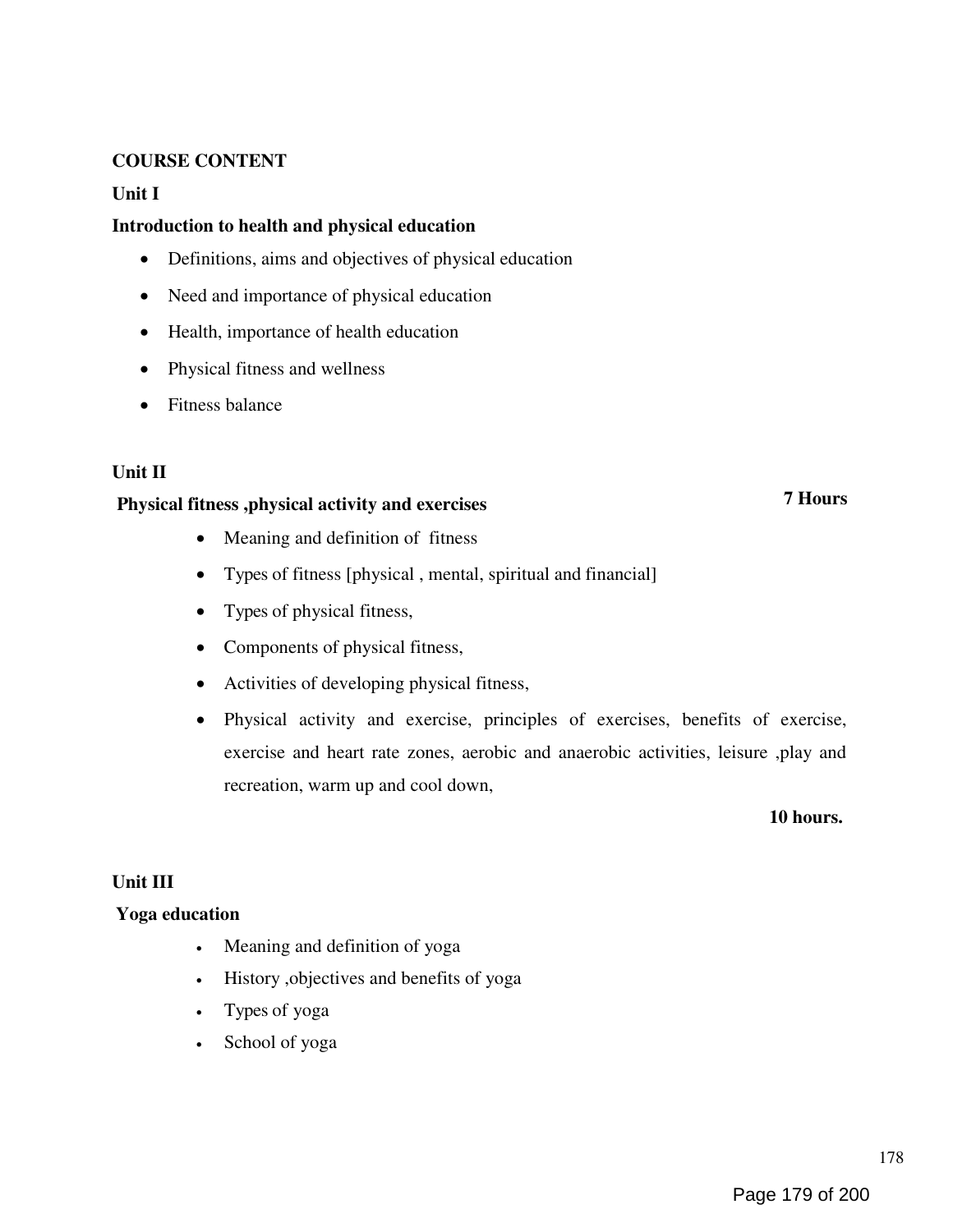- General guidelines for yoga practices
- Suryanamaskar, importance of asanas, pranayama and its benefits, shithilikarana vyayamas, yoga and relaxation techniques
- Body types, concept of posture, causes of bad posture, postural deformities,

#### 15 hours

## Unit IV

## Lifestyle Diseases

- Causes ,symptoms and management of diabetes, obesity ,osteoporosis, coronary artery diseases ,back pain
- skinfold measurements ,body shape index, body mass index, basal metabolic rate, pulse, blood pressure

#### 8 hours

## Unit V

## First aid ,food and nutrition

- First aid -definiton and importance, fundamental principles to be followed and the duties to be followed by the first aider, CPR, first aid in different cases – poisoning ,electrick shock,burns,wounds ,heart attack,fractures,drowning,burns, heat stroke,
- Food and nutrients , caloric value , caloric requirements, malnutrition

## 10 hours

## MODE OF TRANSACTION

Lecture, Demonstration, Drill and Practice

## TASK AND ASSIGNMENT (Any One)

- 1. Assessment of any three physical fttness variables
- 2. Yogic practices and recording or
- 3. Practicing simplified physical exercises or stretching and recording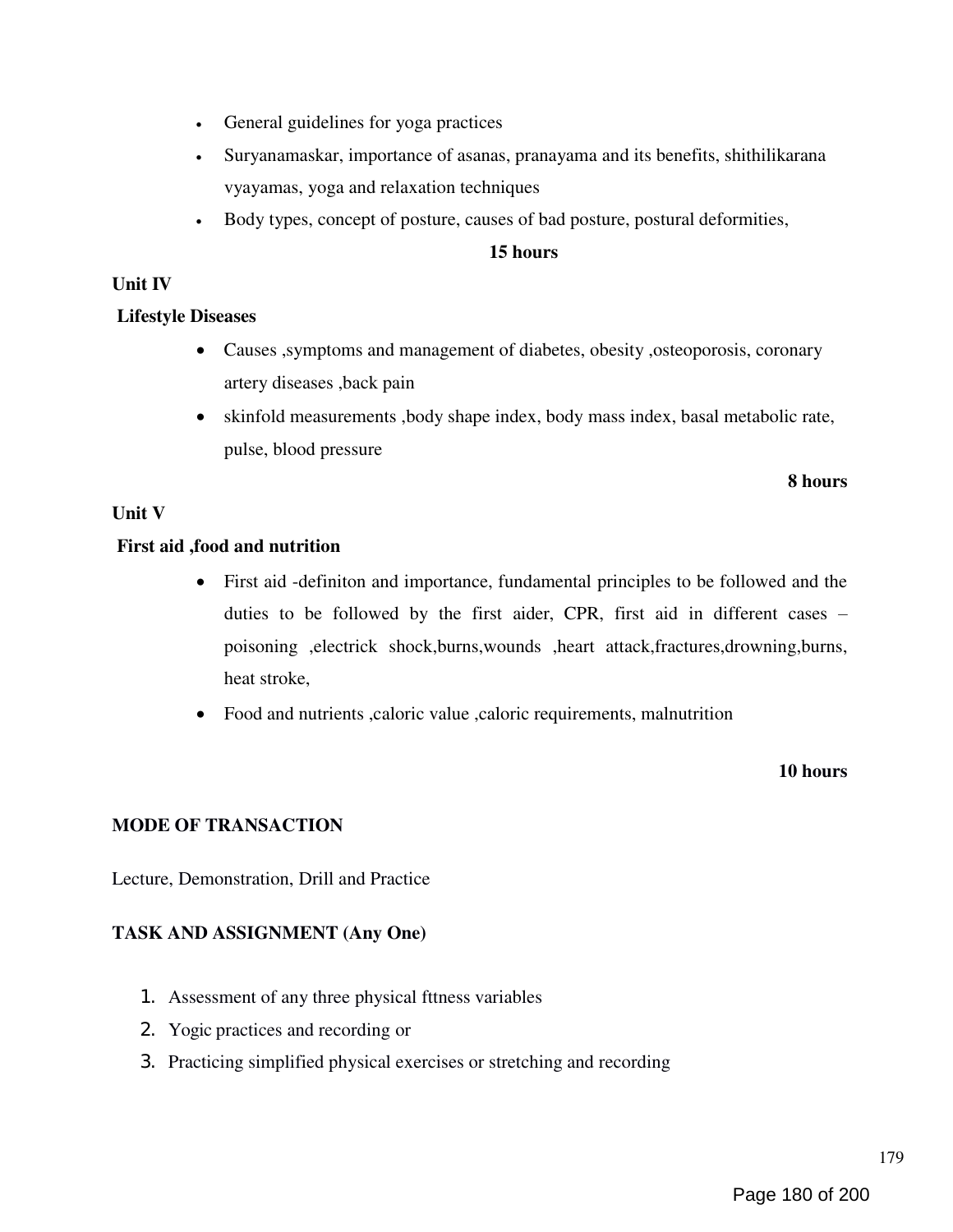### **References**

Hardayal singh PhD,Science of sports training,DVS Publication New Delhi,1995 Dr A Abdul Latheef,Dr A.M Antony and et al, Introduction to physical Education for Training colleges; Educare Printers and Publishers, 2009 J C Aggarwal, health and physical education,Shipra Publications Light on Yoga, Iyenkar, BKS, Harper Collins:Noida, 2011 American Alliance for Health, Physical Education[1980]. Recreation and Dance, Health related Physical Fitness Test Manual, 1900, Association Drive, Reston, V A 22091, p.5.

# EDU14.6. MANAGEMENT IN SCHOOL EDUCATION

# Contact Hours: 50 (Instruction) Maximum Marks: 50 (External: 40, Internal: 10)

# Course Learning Outcomes

On successful completion of the course, the learner will be able to:

- 1. Familiarize the concept School organization
- 2. Develop an understanding of the concepts management, administration and organization in education
- 3. Develop an awareness of various levels of management in schools
- 4. Delineate school as the formal system of education
- 5. Understand the existing constitutional provisions for the school education on India
- 6. Analyze the role of various organizations in school management.
- 7. Critically examine the dimensions of institutional climate
- 8. Construct time table by applying the various principles of timetable construction
- 9. Design institutional plan for the successful functioning of an institution.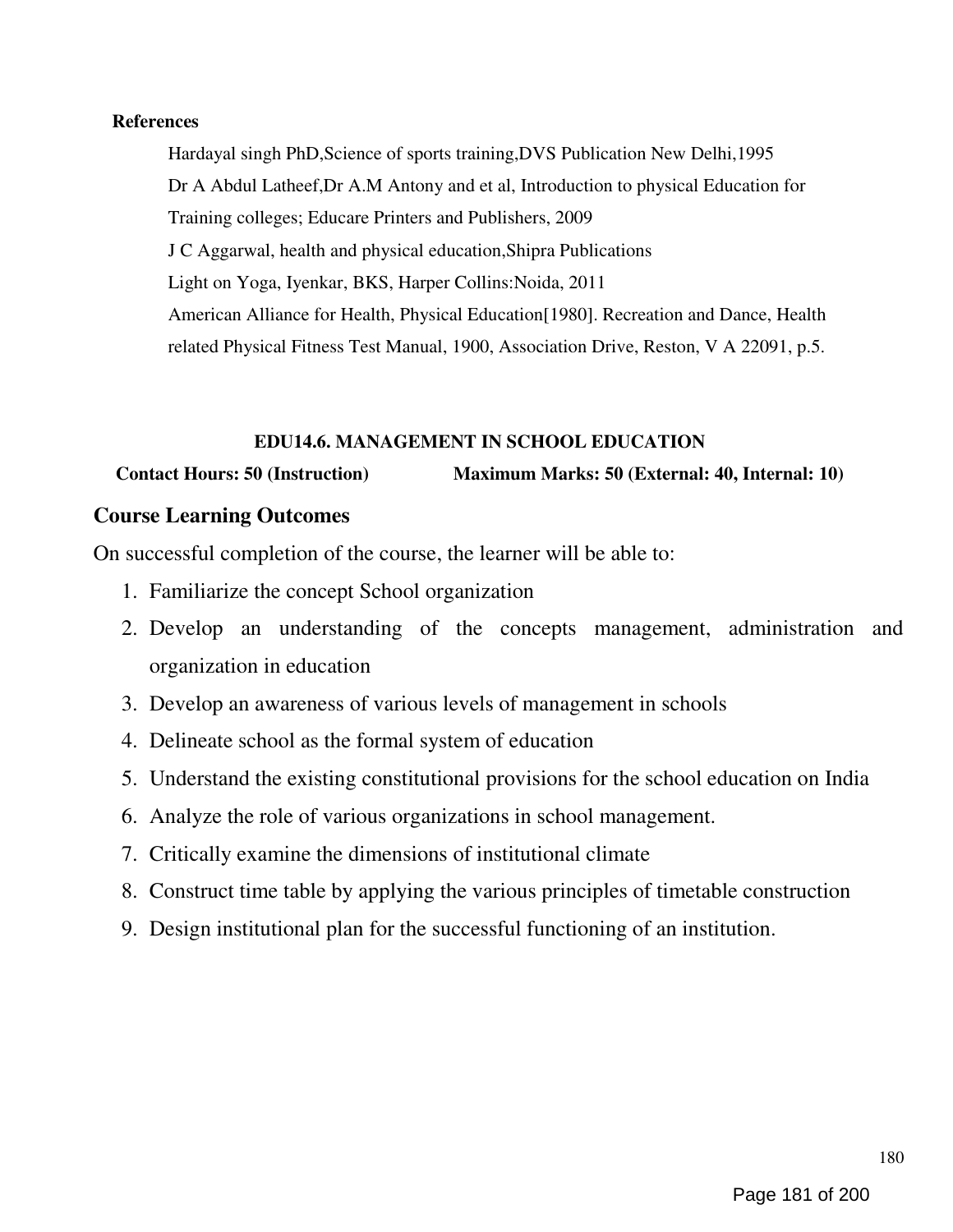# COURSE CONTENT

### Unit 1

#### Basic Concepts Of School Management

- Meaning, Definition, Importance and scope of school management –
- Functions of school management: Planning, Organizing, Directing, Motivating, Evaluating, Decision making etc. –
- School as a formal educational system Social structure of school School Structure: Pre-school Education, Ten year schooling Higher secondary education, University education –
- Hierarchies in school system: Hierarchical structure of school, Types of Hierarchies of school structure
- School education in India Indian constitution and school education Status of Indian schools - The structure of Indian school education - academic and administrative structure -Responsibilities of Central Government in school education - Responsibilities of State government –
- Central provisions for school education CABE, CBSE, NCERT,NCTE,NIEPA,KVS, NOS –
- State provisions for school education- SCERT, BSE ,State Textbook Board-Regional level organizations-District level organizations –District Education Office, DIET-Role of local level organizations-Teachers' Union

#### (15 Hours)

#### Unit II

#### Institutional Climate And Planning

- Organizational process in schools: Academic planning, Resource mobilization, Curricular activities. Co-curricular activities, Planning, Time allocation, Monitoring, Evaluation, Feedback.
- Institutional Climate: Concept, Dimensions of school climate, Types of Institutional climate, Democratic and autocratic Climate. Impact of organizational climate on the performance of teachers, parents, students etc.
- Institutional planning: meaning, definition, importance and steps of institutional planning.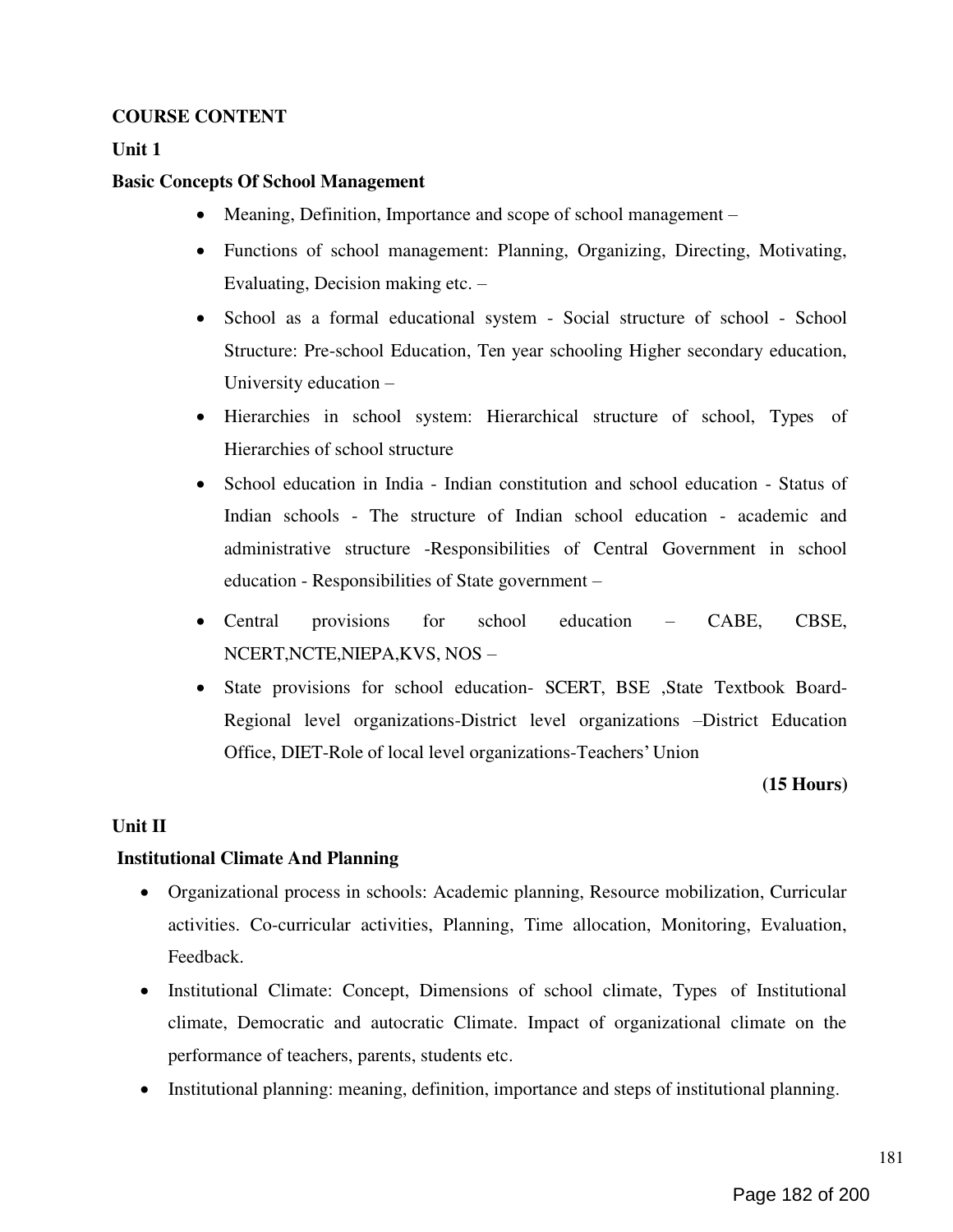• School management committee (SMC) : structure, functions - School Development Programme (SDP)

#### (10 Hours)

#### Unit III

#### Leadership At Different Levels Of School Hierarchy

- Leadership at different levels of school hierarchy : Meaning and nature of school leadership -Styles of school leadership : Autocratic leadership, Democratic leadership, Free rein/ Lassiz fair leadership - Role of headmaster - Essential qualities of principal/HM - Duties and responsibilities of HM - Role of HM : as a manager, teacher, organizer - problems faced by HM
- Teacher as a leader: As an instructional input, As a manager, As a facilitator, As a counselor, Teacher in the community
- Leadership roles of pupils Students functions of student council and school parliament

#### (10 Hours)

#### Unit IV

#### Management of Resources

- Instructional Management : School Calendar, Time-Table: importance, types of time-table , principles of time table construction, Conducting exams, Maintenance of record: meaning, types, how to keep records Admission Register – Attendance Register for Staff & students – Stock Registers – Acquittance Register-Management of Library and lab
- Management of co-curricular activities : Concept and Types of co-curricular activities, Need and importance : educational value, psychological value, social value, civic value, recreational value, physical development value - Organization of co-curricular activities in school - Principles underlying organization of cocurricular activities - Difficulties faced in organizing co-curricular activities : organization and objectives of literary and cultural activities, organization and objectives of physical education activities
- Management of material resources, technology e-resources, school plant, school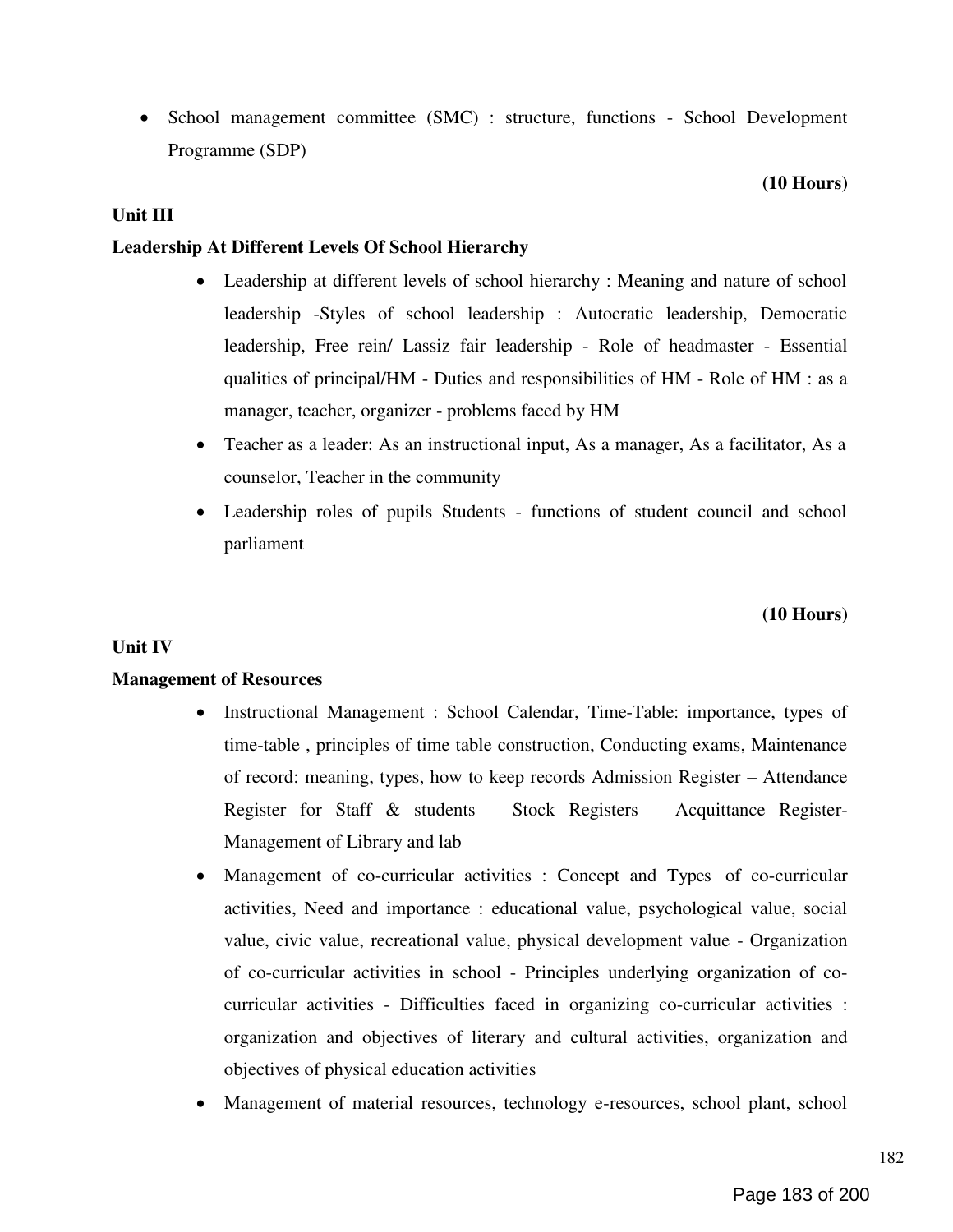complex

- Management of human resources: Teachers-staff council functions, performance appraisal of teachers
- Parents- PTA, MPTA, GTA
- Community-Important resources of community, ways of utilizing community resources
- Management of financial resources
	- Financial management –role of teacher preparation of school budget- $\Box$ meaning purpose, types, E-grant, grant-in-aids, scholarships, awards etc.
	- $\Box$ Total Quality Management – Concept Key elements of TQM, Steps for TQM in Schools

# (15 Hours)

# TRANSACTION MODE

Lecture Method, Discussion, Group work, Assignment, Seminar and Debate

# TASKS AND ASSIGNMENTS

 Visit to a government/ aided school in your locality and prepare a record of resources available and suggest methods for its effective utilization

# **REFERENCES**

- Buch, T et al. (1980) .Approaches to School Management, Harper & Row Publishers, London
- Agarwal, V. &Bhatnager, R.P.(1997). Educational Administration, Meerut :R. Lall Book Depot.
- Aggarwal J.C (1997) School Organization and Administration Management. New Delhi: Doaba House, Book sellers and Publishers
- Agarwal J.C.(2008). Development and planning of modern education :Vikas Publishing House Pvt. Ltd.
- Alka Kalra (1997) Efficient School Management and Role of Principals, APH
- Bhatnagar, RP and Agarwal, V (1986) Educational Administration and Management,
- Bhatnagar, S.S., & Gupta, P.K. (2006). Educational Management. Meerut: Lall Book Dept.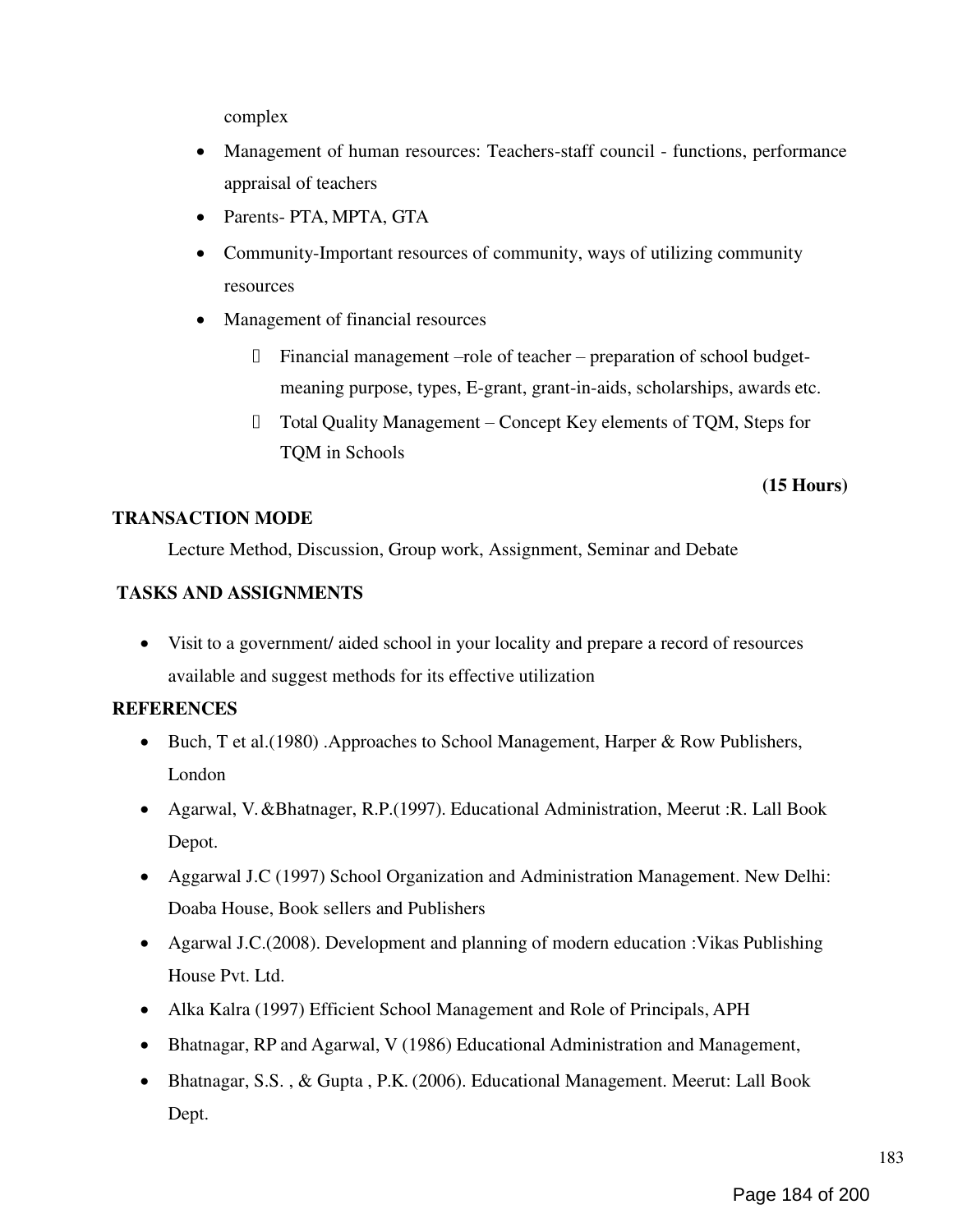- Buch, M.B, Institutional Planning for Educational Improvement and Development,
- Chaube, S.P.& Chaube, A. (2008).School Organisation, New Delhi: Vikas Publishing House.
- Chaudhary, N.R. (2001). Managements in education. New Delhi: APH.
- Macnee, E.A. (2004). School Management and methods of teaching. New Delhi: Sonali.
- Mohanty, J. (1990). Educational Administration, supervision and school management. New Delhi: Sonali
- Mukhopadhyay, M. (2005). Total Quality Management in Education, Sage
- Nair TKD. (2004). School Planning and Managements. A Democratic Approach. Delhi: Choudhari offset Process.
- Sidhu, K.S. (2007). School organization and administration. New Delhi: Sterling.
- Sindhu, I.S., & Gupta, S. (2005). School Managements and pedagogies of education. Meerut. International.
- www.scribd.com/doc/52442951/Educational-Management-and-Administration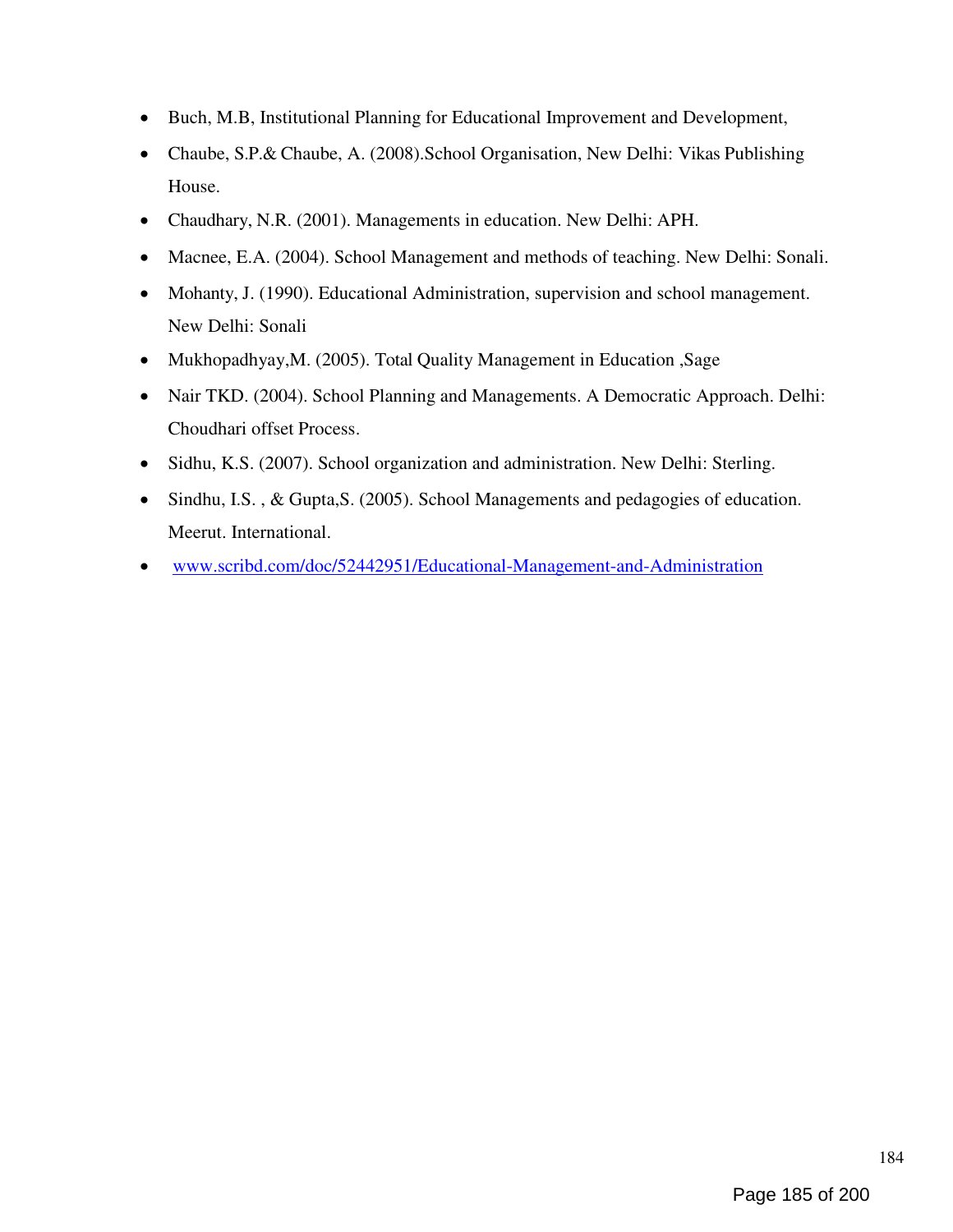# EDU 14.7. VALUE EDUCATION AND PEACE EDUCATION<br>Contact Hours: 50 (Instruction) Maximum Marks: 50 (External: 40 Maximum Marks: 50 (External: 40, Internal: 10) Course Learning Outcomes

On the successful completion of the course, the learner will be able to:

1. Develop perspectives on the axiological principles of different philosophies valueeducation and peace education

2. Examine different theories of value development and the nature and characteristics ofvalue development

3. Explain and report value education, peace education and its history in India

4. Plan and execute different value education and peace education practices in school and social contexts.

5. Integrate the value and peace education with the school subjects in teaching contexts

# 1. COURSE CONTENT

# Unit I

# Values and Peace –Definition, classification and types.

- Definition of values, philosophical perspective.
- Axiology of different philosophies-idealism pragmatism naturalism and humanism types of values.
- Values Classification Behavioural, Moral, Spiritual and constitutional values. NCERT classification of values. Traditional Indian values – Truth nonviolence peace, Righteous conducts etc.
- Constitutional values- Democracy, Socialism, secularism and fraternity.
- Definition to Peace. Kind of violence mental verbal and physical causes of violence.
- Source of Peace, inner Peace, Social peace and Peace with nature.

# (12 Hours)

# Unit II

# Psychological Perspectives of Values

- Value development in childhood and adolescence. Psycho-analytic view, Piaget Kohlberg and Erikson about value development in child hood adolescence and adult hood.
- Nature and characteristics of value development, Role of family school and Society in value development.

(8 Hours)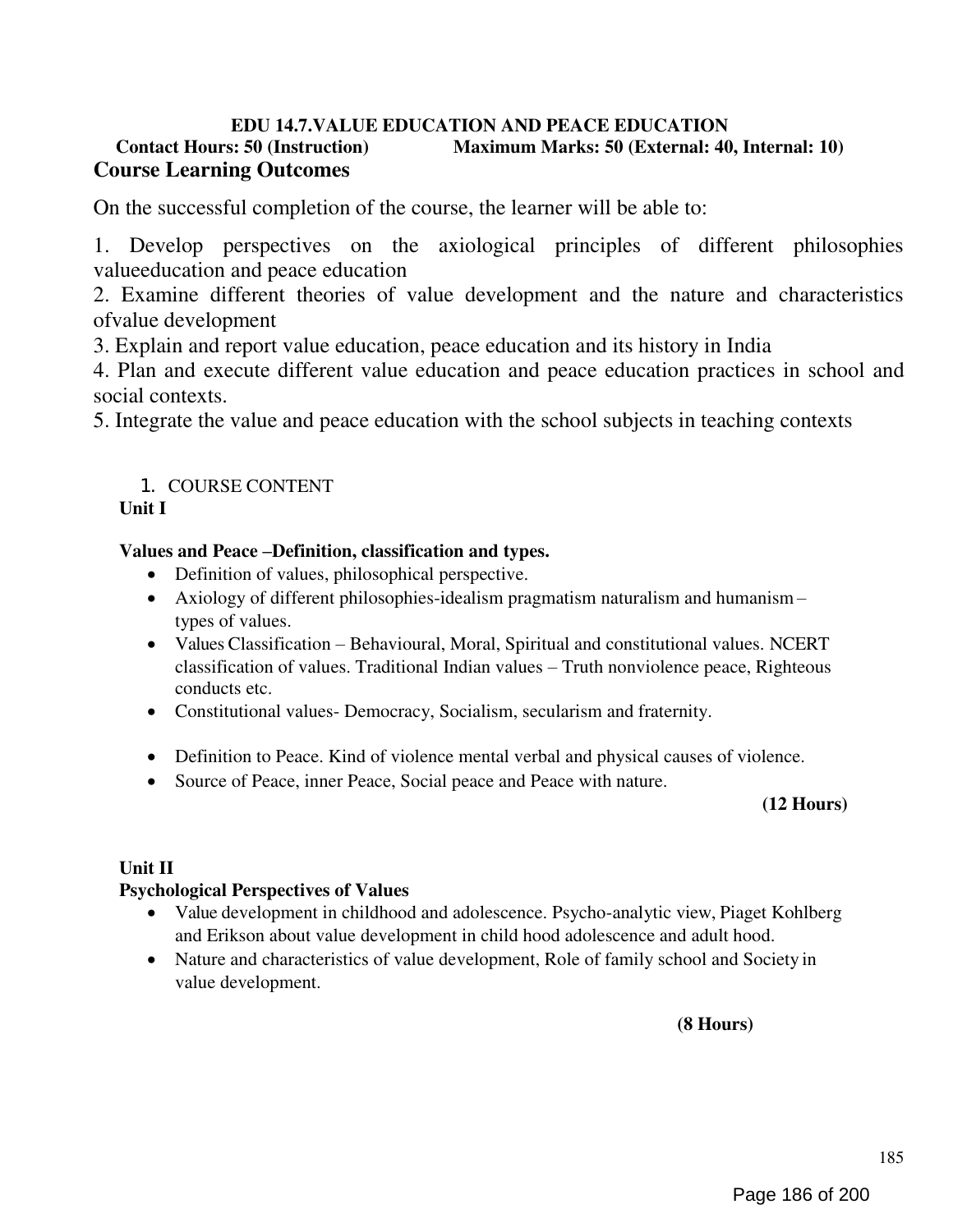# Unit III

# Understanding Value education and Peace education

- Meaning and nature of value education
- Value education in India Vedic Buddhist Islamic periods
- Post independent attempts in value education- University education commission Sriprakash Committee and emotional integration committee etc.
- Peace Education -Approaches Conflict compromise approach. Holistic approach to words peace education.
- Peace education as skill building.

# (10 Hours)

# Unit IV

# Inculcating Values and Pace- Approaches and Strategies.

- Values are caught and taught-approaches methods and curricular implications. Direct method, indirect method and Incidental methods.
- Role plays, storytelling and other methods
- Teacher and value education. School subject and value education. Strategies for value education.
- Peace education into practice-Peace education knowledge attitude and skills.
- Peace education and curriculum dimension of Peace education knowledge attitude and skills, Peace teacher and Peace methods.
- Way of integrating peace education into subject and lessons.
- Learning ways of Peace.
- Emerging researches in peace education.

# MODE OF TRANSACTION

Discussion, Seminars, Visists, Analysis texts etc

# TASK AND ASSIGNMENTS

Prepare a lesson plan from the school subject and conduct classes based on strategies of value education/ Peace education OR

Prepare an E content for promoting awareness of values/Peace and conduct a community interaction programme in your locality or school OR

Prepare a report about any one of the institution which is functioning inculcation of values and peace OR

Prepare a script for a video programme for promoting value education/Peace education.

# **REFERENCES**

ArunaGoel and SL Goel. Human values and education: New Delhi Deep & Deep publications Pvt ltd

Ahuja.R (2000). Value oriented education in India. Jaipur:Ravat Publication Bandiste. (1999) Humanist Values asource book. NewDelhi: NCERT. Battacharya,s. (2003) Psychological Foundation of education. New Delhi: Atlantic Publishers and distributers Bark, EL (2003). Child development. New Delhi: Pearson education

(20 Hours)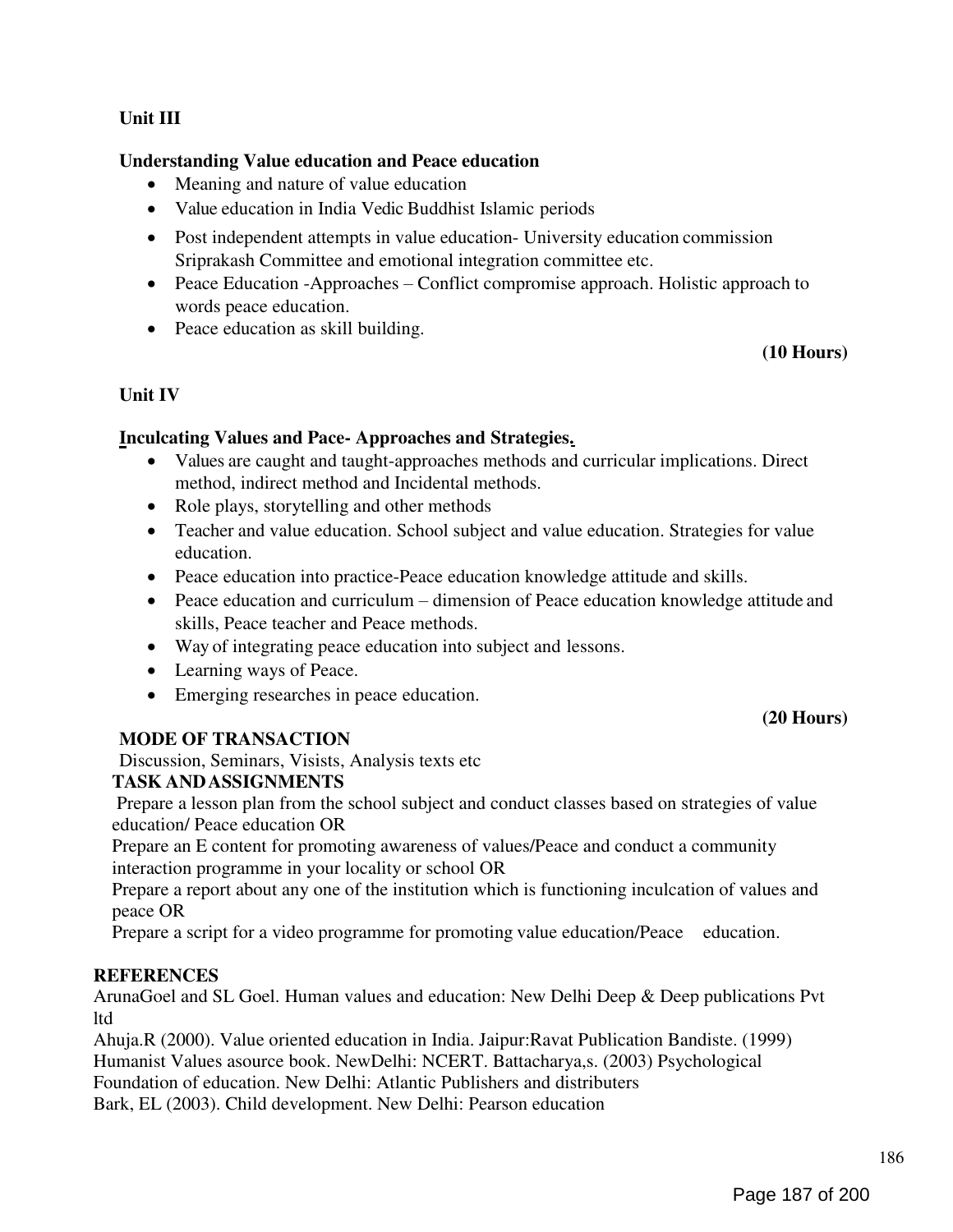Bottery, M. The challenge of education leadership – Values in a globalized age; London: Rural Chap man Publishing.

Dutt (1998). Moral values in child development; New Delhi:Anmol Publishers

Flanders, Lac and Clare MAC (1994).Integratedapproach to value education.Manglore: Assasi press.

Goel (1979). Human Values in education. NewDelhi : Concept Publishing Co. Gupta.(1986) Value education theory and practice.Ajmeer : Krishna brothers. Luther(2001).Values and ethics in school educations. New Delhi : Tata Mcgrowhill publishing Co.

MohitCharkrabarthi. (2007)Value education changing perspective. New Delhi : Krishna Publishers Raths ELetal.(1996) Values and teaching.Amherst :meril books Saraf.(1999) Education in human values . New Delhi :Vikas Publications

Sharma. SR. (Ed) (1998) Encyclopedia of value and – moral education . New Delhi: Cosmo. Sharma.(1997) value education in action. New Delhi: University book house. Venkataiah, N (Ed) .(1998) Value education . New Delhi: APH publishing Corporation.

Celina Delfelice. (ed) Peace education evaluation. Information age Publication. Edvard J. Spirituality religion and peace education.Information age publication. James Page . Peace Education. IAP books about Peace Education.

Jinglin, Edward Jetal.transforming education for peace: IAP books. MonishaBajaj .Encyclopedia of Peace of Education.IAP books.

UNESCO-Peace education frame work for teacher education NCTE India .org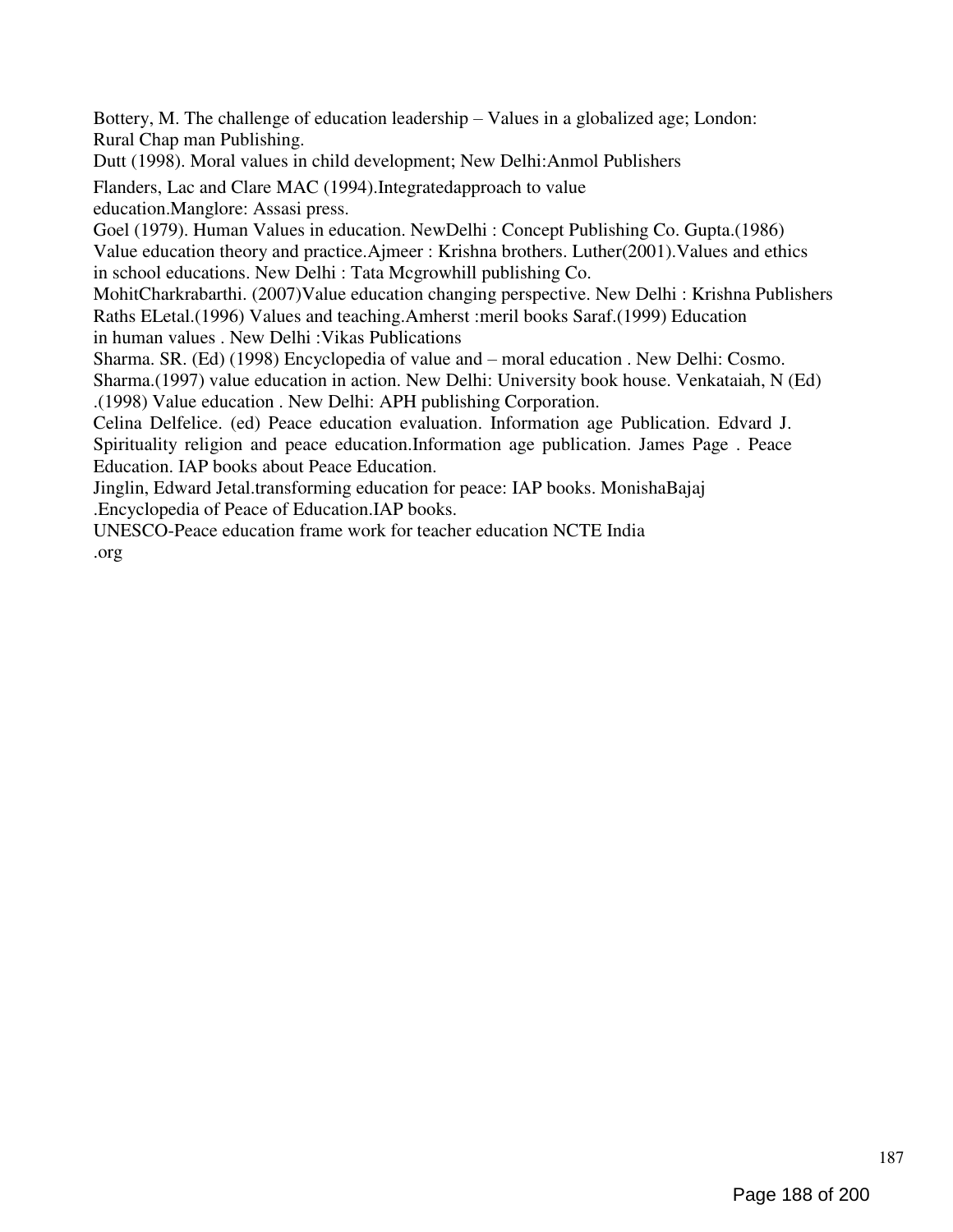#### SEMESTER IV

#### B. .Practical Courses

#### EDU.401 COURSE ON EPC 3: CRITICAL UNDERSTANDING OF ICT (30 Hours- 30 Marks)

Preparing teachers to use technology in a classroom is an important step for ICT enabled education in the country. This course will focus on moving beyond computer literacy and ICTaided learning, to help student-teachers interpret and adapt ICTs in line with educational aims and principles. It will explore ICTs along three broad strands; teaching-learning, administrative and academic support systems, and broader implications for society.

ICTs have often been seen as a stand-alone subject, consisting of a finite set of proprietary applications, taught to children directly by technology experts, bypassing teachers, which has diluted possibilities of teacher's ownership, enhancement of expertise and engagement. Seeing ICTs as an important curricular resource and an integral part of education, according primacy to the role of the teacher, ensuring public ownership of digital resources created and used in education, taking a critical perspective on ICTs as well as promoting constructivist approaches that privilege participation and co-creation over mere access, are principles that the course will help teachers explore. Applying these principles can support Teacher Professional Development models that are self-directed, need-based, decentralized, and collaborative and peer-learning based, and continuous, in line with the NCFTE, 2009 vision for teacher education

Since ICTs are technologies, along with developing such understanding, the course will also help student-teachers to learn integrating technology tools for teaching learning, material development, developing collaborative networks for sharing and learning. This learning can help integrate preservice and in-service teacher education, address traditional challenges of teacher isolation and need for adequate and appropriate learning resource materials The course will explore use of ICTs to simplify record keeping, information management in education administration.

Communication and information sharing/ storing are basic social processes; new digital Information and Communication Technologies (ICTs), by making these easier and cheaper, have significantly impacted and are impacting our socio-cultural, political and economic spheres. The course will help student-teachers to develop an understanding of the shift from an 'industrial society' to a 'postindustrial information society', where the production and consumption of information is easier/ simpler as well as important. This change has positive and negative implications and possibilities for democracy, equity and social justice, all core components of our educational aims.

The course will help student-teachers reflect critically and act responsibly to prevent how ICTs are used to support centralization and proprietisation of larger knowledge structures; it will show student-teachers how ICTs can be adapted to support decentralized structures and processes, as well as build the 'digital public' to make education a participatory and emancipatory process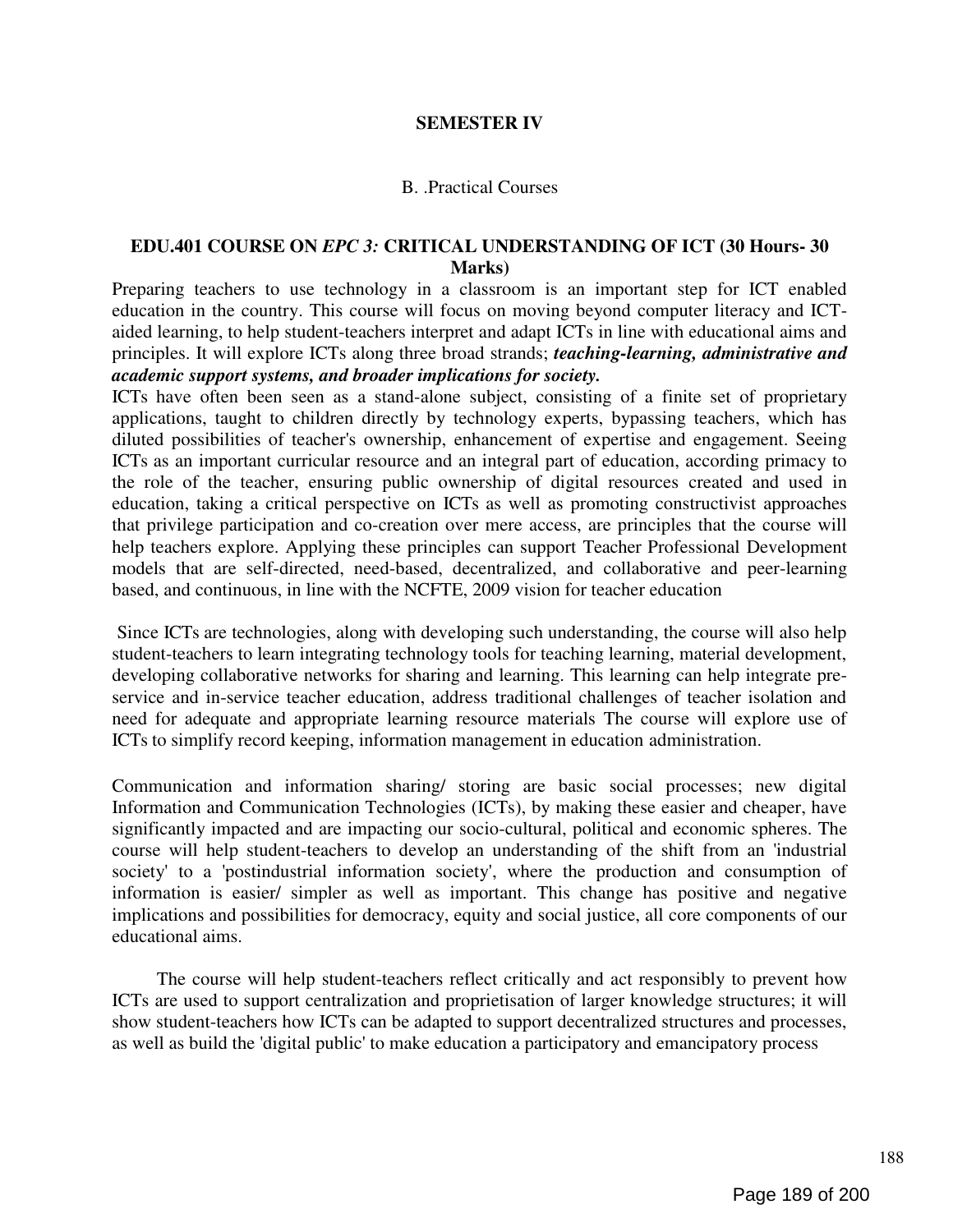# Tasks – Conduct of Three workshops (3x10=30 marks)

- 1. Digital Text book /e resources
- 2. ICT Integration with Pedagogy
- 3. E content development

# DETAILED GUIDELINES

# WORKSHOP 1 – Digital Text book /e resources

# DAY<sub>1</sub>

Phase I - Spread Sheets as a Tool for Teaching-Learning, Administrative and Academic Support Systems.

- (i) An introduction to Spread sheets as a tool for Administrative and Academic Support
- (ii) Hands-on Experiences

# Product Needed

- Enter mark list of Achievement Test in to a Spread sheet.
- Calculate Mean, Median and Mode by using Software tools
- Draw graphs by using Software tools
- Calculate grades of children by using software tools

# Product Submission

• Send the document to your teachers email (2 marks)

 $\bullet$ 

Phase II- Producing e-documents and Digital Text Book as a Tool for Administrative and Academic Support Systems.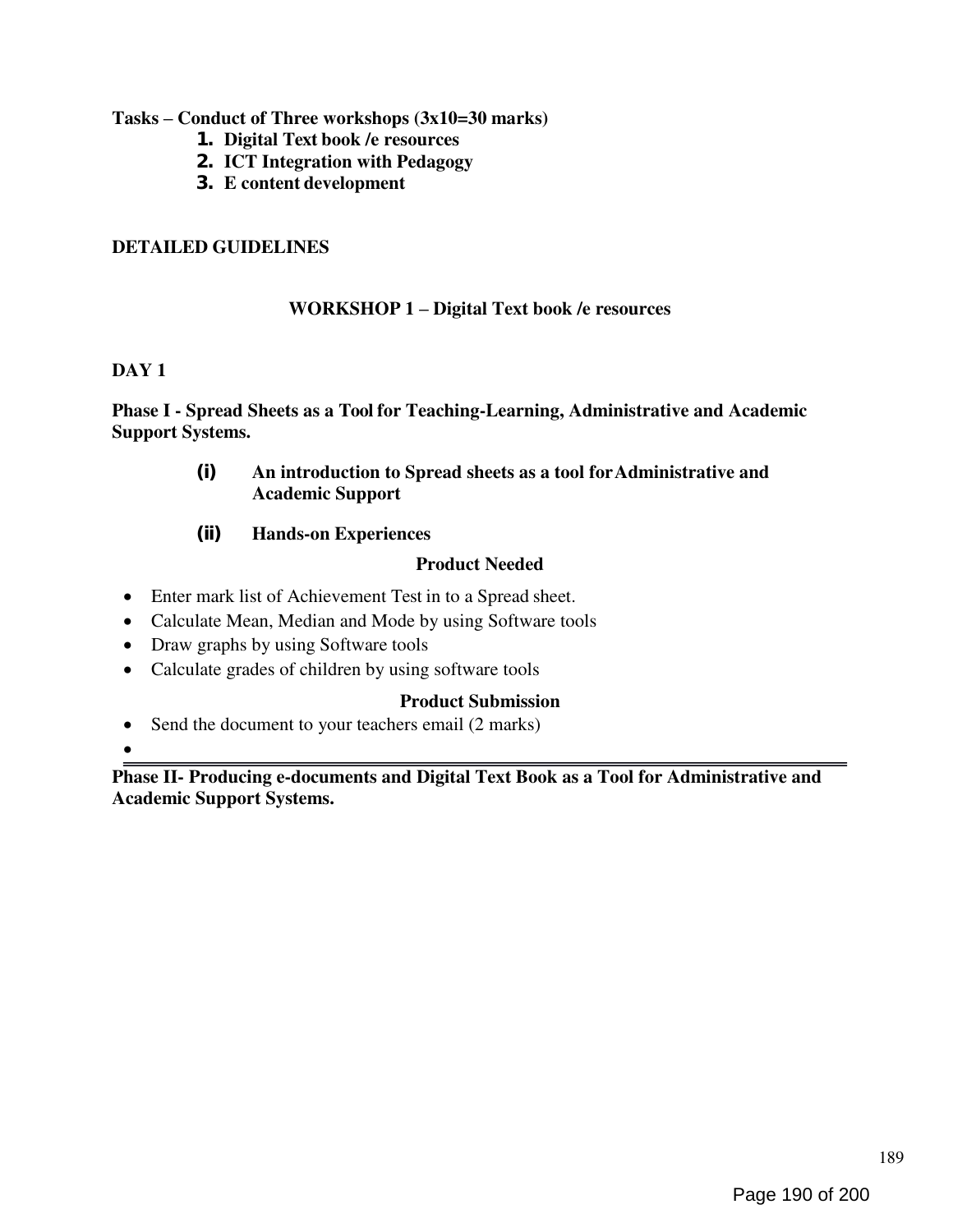# (i) An introduction to e-documents and Digital Textbooks<br>(ii) Hands-on Experiences

# **Hands-on Experiences**

# Product Needed

- Select a content from concerned optional subject and prepare a digital text
- add content, images, audio/video
- Prepare a school classroom time table

# Product Submission

- Send the documents to your teacher's email (2 marks)
- $\bullet$

# DAY<sub>2</sub>

# Phase III - Creating an ICT Integrated Lesson by Using Presentation Software.

- (i) An introduction to Presentation software
- (ii) Planning and preparation of e-lesson
- (iii) Hands-on experience

# Product Needed

- Each student should plan and develop an ICT integrated lesson and construct a digital presentation in their own optional subjects
- Presentation should include words, images and videos / audios.

# Product Submission

Send the documents to your teachers email (6 marks)

# WORKSHOP 2 - ICT Integration with Pedagogy

# DAY<sub>3</sub>

# Phase I Teacher as a Techno-Pedagogue

- Expert presentation Towards a Techno-Pedagogue  $\Box$
- Hands-on experience

# Product Needed

• Students should create a Personal website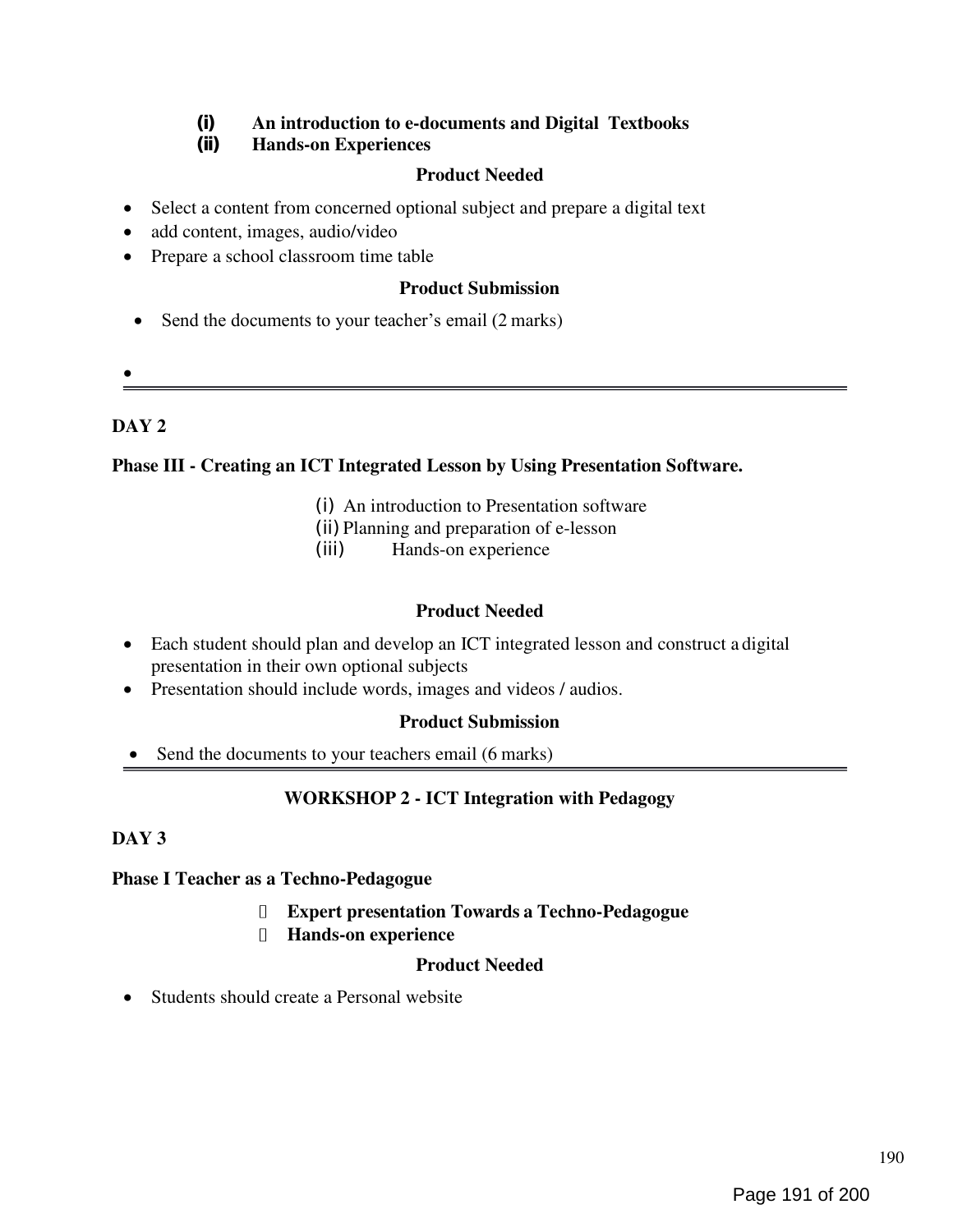# Product Submission

• Send the url of your created websites to your teachers email

(10 marks)

# WORKSHOP 3 - E content development

#### DAY<sub>4</sub>

Phase I - Integrating Images, Audio and Videos for e-content Authoring by using Open Free **Software** 

- Expert Talk: Introduction to free software
- Hands-on experience

#### Product Needed

A directory of selected images, Audio and videos

Phase II e-content Development through exe (open free Software)

- Expert Talk
- Hands-on experience
- e-content Development

#### Product Needed

E-content developed by students

#### Product Submission

• Send your e-content to your teacher through email (10 Marks)

#### EDU.402. COURSE ON EPC 4: UNDERSTANDING THE SELF (30 Hours- 30 Marks)

The aim of the course is to develop understanding of student-teachers about themselves – the development of the self as a person and as a teacher, through conscious ongoing reflection. The course would be transacted through a workshop mode by more than one resource persons. The course will address aspects of development of the inner self and the professional identity of a teacher. This shall enable student-teachers to develop sensibilities, dispositions, and skills that will later help them in facilitating the personal growth of their own students while they teach. It is important for student-teachers to develop social-relational sensitivity and effective communication skills, including the ability to listen and observe (Hall & Hall, 2003). The course will enable student-teachers to develop a holistic and integrated understanding of the human self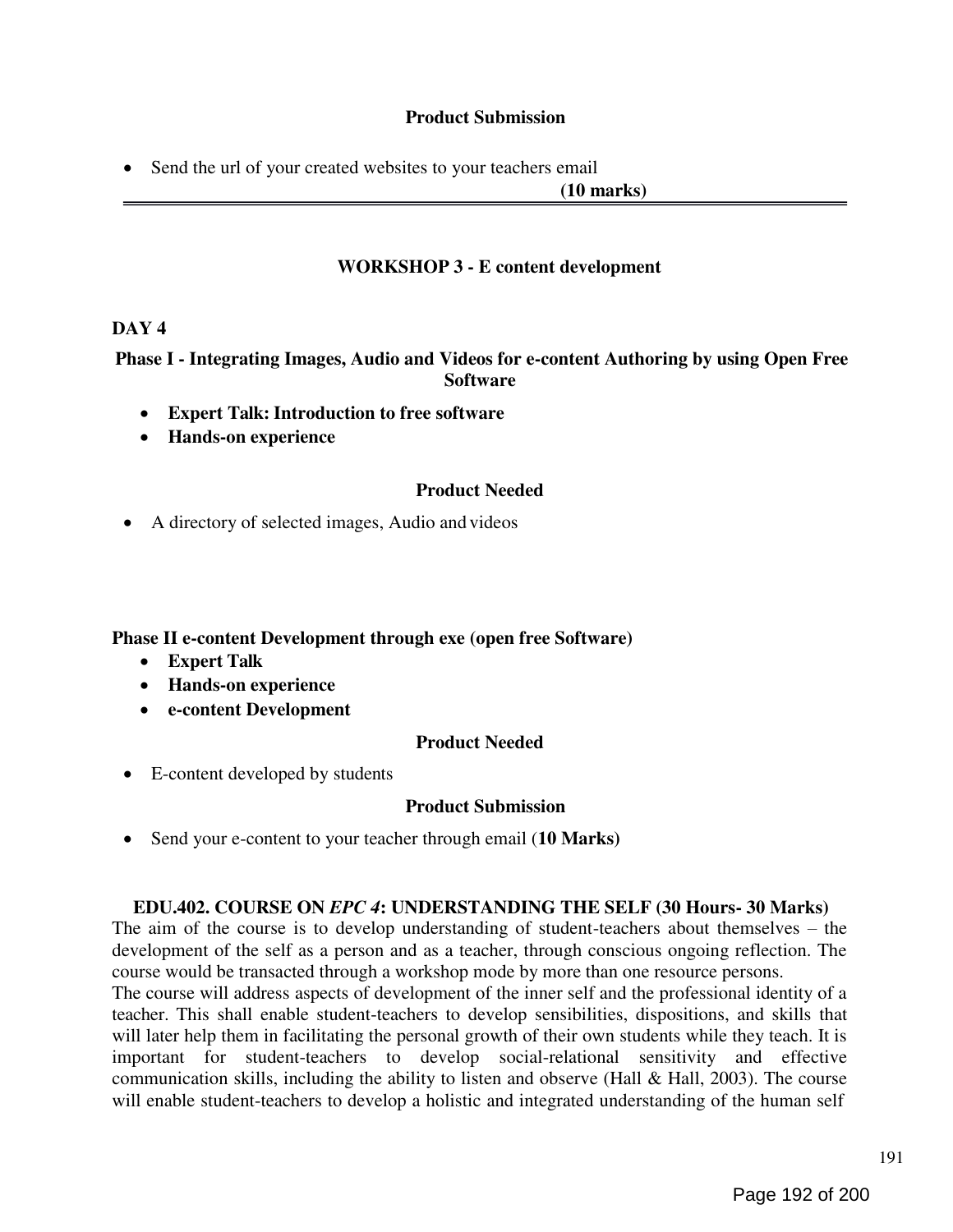and personality; to build resilience within to deal with conflicts at different levels and learn to create teams to draw upon collective strengths.

As an individual in society one has different identities – gender, relational, cultural – and it is important to address one's implicit beliefs, stereotypes and prejudices resulting from these identities. It is important for the student-teachers to be aware of their identities and the political, historical, and social forces that shape them. The course will make use of personal narratives, life stories, group interactions, film reviews – to help explore one's dreams, aspirations, concerns, through varied forms of self-expression, including poetry and humour, creative movement, aesthetic representations, etc.

Yoga will also be introduced as an important component to enhance abilities of body and mind, and promote sensibilities that help to live in peace and harmony with one's surroundings. Students will appreciate the philosophy of yoga and its role in well-being. They will learn the practice of yoga and how to use it in different contexts.

The course shall also focus on revisiting one's childhood experiences – influences, limitations and potentials – while empathizing with other childhoods, and also the childhood experiences of one's peers. The following methodologies for the transaction of the course could be used in interactive sessions

Sharing case studies/biographies/stories of different children who are raised in different circumstances and how this affected their sense of self and identity formation.

Watching a movie/documentary where the protagonist undergoes trials and finally discovers her/his potential despite odds.

Issues of contemporary adolescence/youth need to be taken up as student-teachers first need to understand themselves; and themselves in relation to their students and classroom situations.

Different modes of expression can be used in each of the sessions (so that each of the students get a chance to express herself through any of the modes that they are comfortable in) and at the end of the year, the resource person and the coordinating faculty can reflect back on whether all modes of expression were included through the sessions of not.

The exercise of developing reflective journals and providing regular feedback on those journals can also be used here

| <b>Broad areas</b> | <b>Introduction</b> | <b>Values and</b><br>self image | <b>Individual</b><br>and<br>collective<br>selves | Connecting -<br>self-society | <b>Social</b><br>interface |
|--------------------|---------------------|---------------------------------|--------------------------------------------------|------------------------------|----------------------------|
| <b>Main</b>        | <b>Trust</b>        | Opening self,                   | Team                                             | Understanding                | Becoming                   |
| objectives         | building, for       | reflection,                     | building,                                        | social                       | the change                 |
|                    | future              | culture for                     | respecting,                                      | structures                   | $agent -$                  |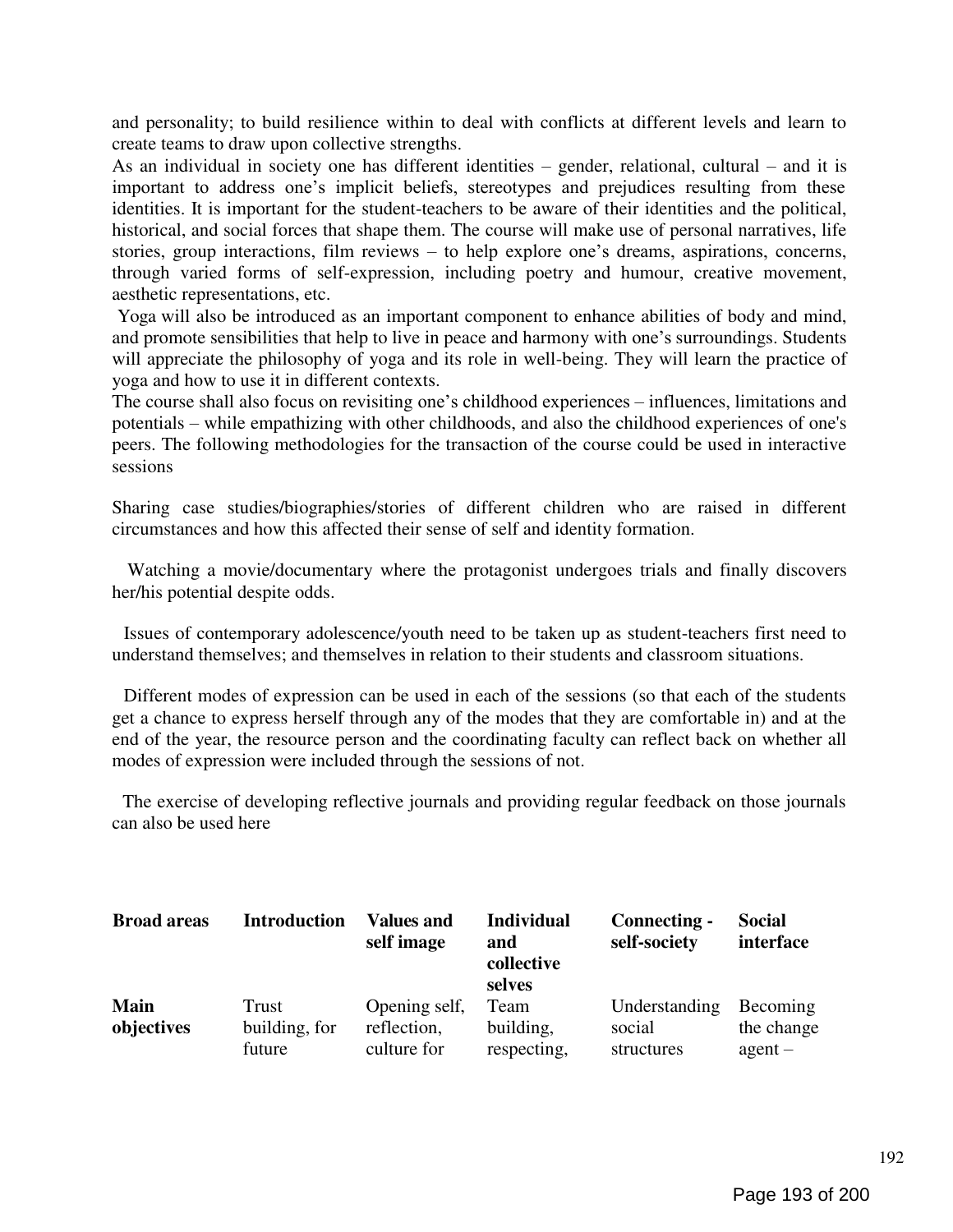|                               | exercises,<br>laying ground<br>rules,<br>energizing | listening and<br>accepting                                                                   | tasks, sharing<br>responsibility.<br>addressing<br>conflicts                             | (stereotypes/<br>diversity /<br>gender) and<br>role of the<br>individual   | designing<br>and leading<br>change $/$<br>social action                                                    |
|-------------------------------|-----------------------------------------------------|----------------------------------------------------------------------------------------------|------------------------------------------------------------------------------------------|----------------------------------------------------------------------------|------------------------------------------------------------------------------------------------------------|
| <b>Broad</b><br>methodologies | Games,<br>theatre<br>activities,<br>discussions     | Reflections,<br>story making,<br>self-<br>disclosure<br>through art,<br>dance and<br>theatre | Nature walk/<br>field visit,<br>adventure.<br>Simulation<br>exercises,<br>collective art | Films,<br>meeting<br>people, small<br>group tasks,<br>theatre<br>exercises | Participate or<br>lead in real<br>life<br>intervention<br>(within<br>families/<br>college or<br>community) |

There is no standard prescribed material for these workshops. The professional experts are expected to engage with the students with specially designed activities. These could be based on the facilitator's personal integration and unique individual and group characteristics and are rooted within the context of student's lives and contemporary realities. It is suggested that the students be given space to explore and articulate their own sense of life and its issues. They can be encouraged to think a fresh on issues that most closely concern them and use creativity and imagination to develop a perspective on them. The resource materials are an aid in this process. The resource materials can also include newspaper/web articles on contemporary concerns and movies/documentaries and other audio-visual materials. There is a suggested list of resource materials, which should be contextualized and updated periodically.

Suggested Tasks (5x 6=30 Marks)

Writing Tasks - (i) Writing a reflective statement of aspirations and expectations, based on one's learning so far in the course critically evaluate oneself as a 'prospective teacher'. OR Essay: Identify one social issue/problem of key significance, and reflect on: a) Ways in which current forms of 'schooling' may be contributing to sustaining this, and b) how 'school education' and 'classroom practice' may be realigned to ameliorate this.

#### Workshop 1-A significant event or experience in life

Investigating the texture of one key event/experience (working with partners) – Sharing and assimilating a range of experiences

# Workshop 2: Gender and upbringing

#### Suggested workshop themes

Telling our own 'gendered' stories En-culturing ‗gendered' roles in upbringing within different kinds of families –Case studies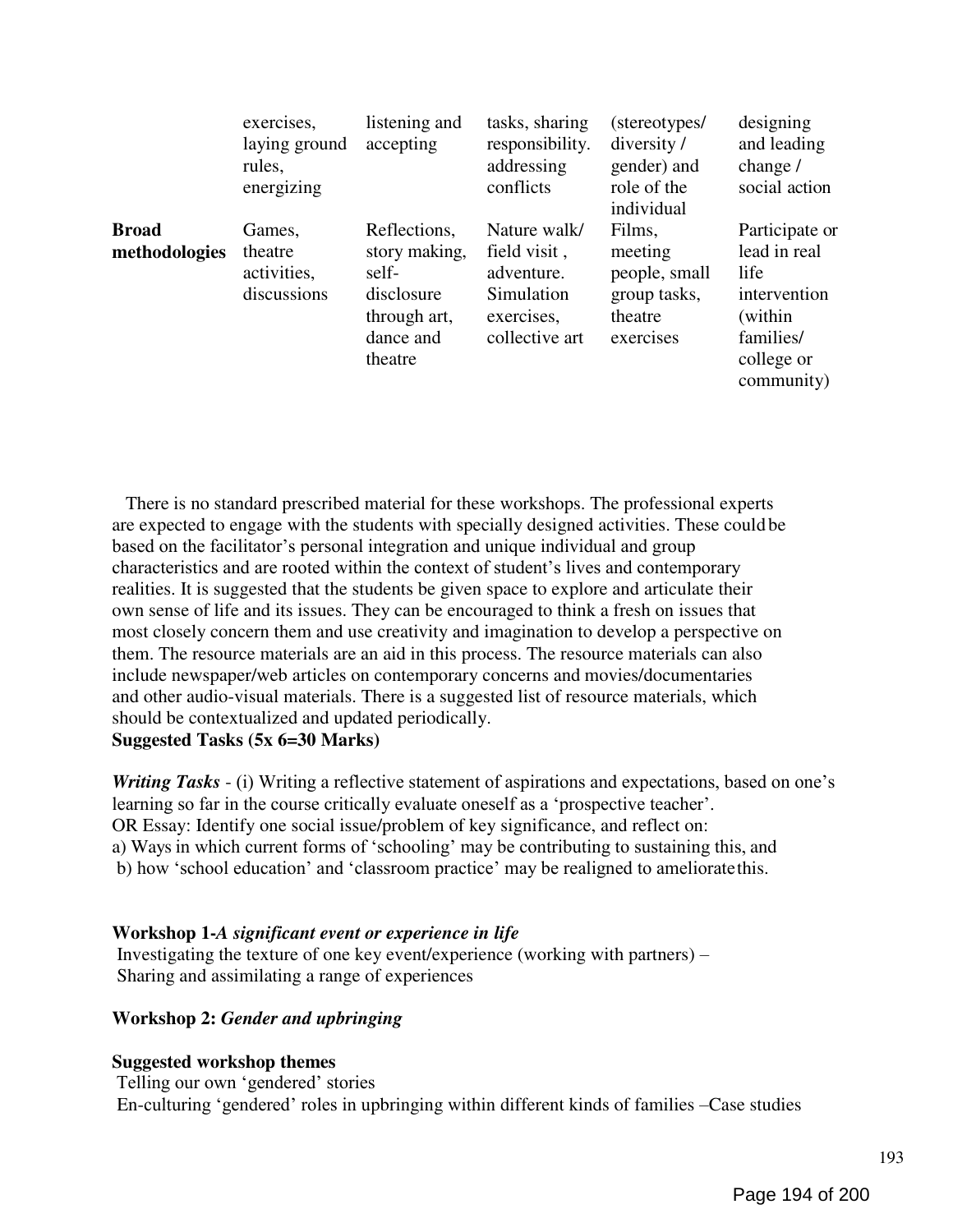Gender issues in school education – case studies Gender issues manifest in contemporary public spaces – case studies Responding to various forms of gender discrimination Workshop 3: Deconstructing the messages of advertising (in the Audiovisual Media)

# Suggested workshop themes

The expanding role of advertising in contemporary life. Sharing favourite advertisements and their impact on us. Looking from the other side: how psychology, research, technology and imagination combines to create a 'targeted commercial'

Viewing and analyzing a series of advertisements- Constructing an effective advertisement (group task)

How to be a critical and media-literate viewer of advertisements

#### Workshop 4: Theatre for awareness of body, self and the other

#### Suggested workshop themes

Sensitize students about their inherent potentialities. Components — activities related to body and mind, senses, emotions, imagination, concentration, Observation, introspection.

#### Workshop 5: Art and education

#### Suggested workshop themes

Connecting to music in nature and within our own selves; voice training: opening the voice, music and rhythm exercises: singing, creating music with different objects.

# DETAILED GUIDELINES FOR EDU.402. COURSE ON EPC 4: UNDERSTANDING THE SELF (30 HOURS 30 MARKS)

#### WORKSHOP 1

Writing a reflective statement of aspirations and expectations, based on one's learning so far in the course and critically evaluate oneself as a prospective teacher

#### Phase 1 Individual Presentations

- Memorise the best teacher who influenced the presenter
- Concept about a teacher
- A SWOT Analysis of the teacher student
- Their future plan to attain the goal as a great teacher

# Phase II Report writing

• Highlights of the discussion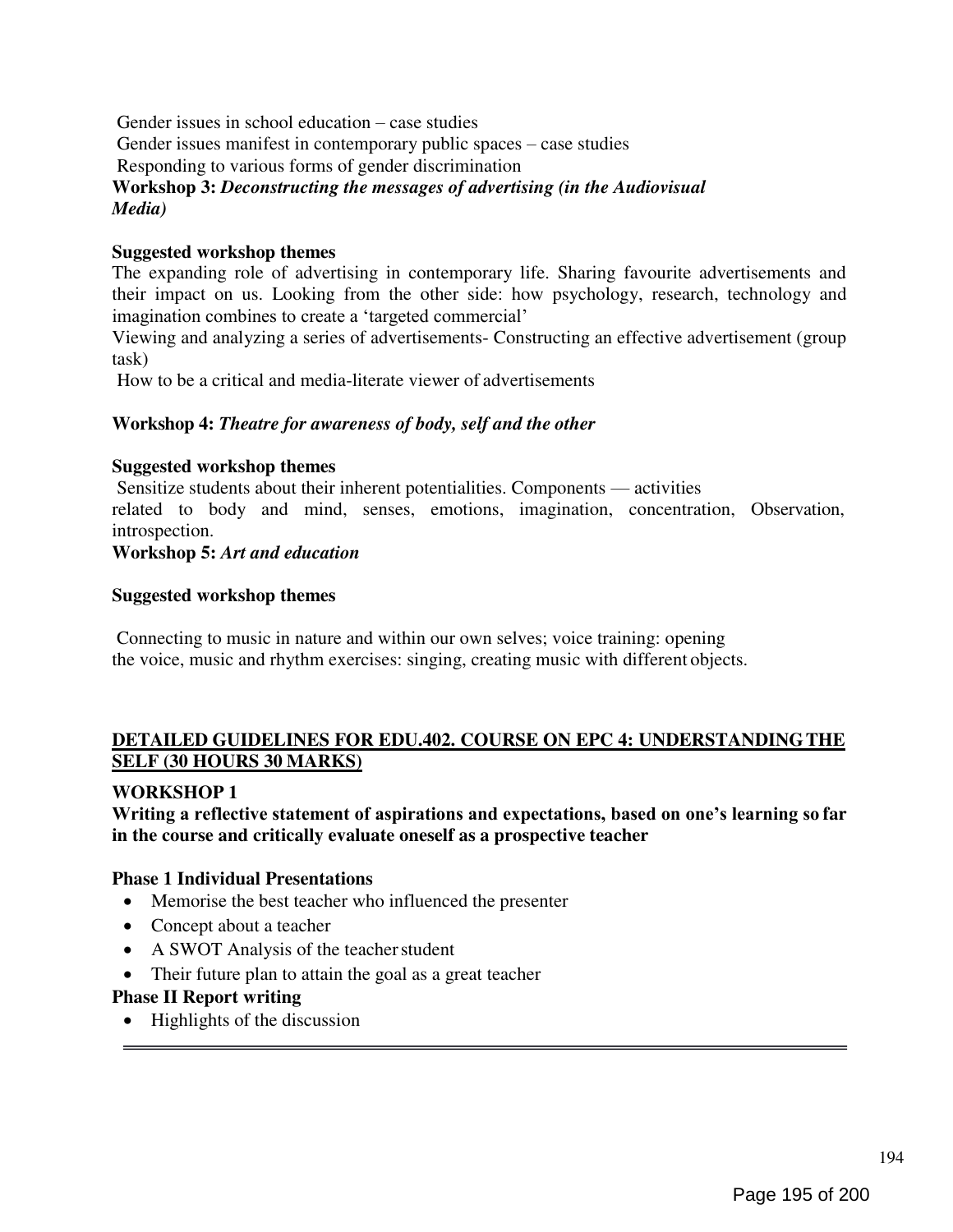- Lessons learned from the sharing of experiences
- Plan for future
- Submit the report at the same day (6 marks)

### WORKSHOP 2 Gender and upbringing Phase I - Telling our own 'gendered' stories

- Divide the students in to two equal groups
- 10 minutes presentation of each Student
- Each student must present their experiences as a boy or girl
- Sharing and assimilating a range of experiences
- Cite a significant event or experience in life
- Suggestions to solve the gender issues as a teacher

#### Phase II Panel Discussion

- Merge two groups as a single group
- Construct 6 member Panel from students
- Discuss the solutions for gender issues (audience can also participate)
- Teachers act as a Moderator. They should conclude the session

# Phase III Report Writing

- Students can write or note the hints for report
- Highlight the individual experiences
- Highlights of the discussion needed
- Prepare the report as a home work and submit it in the next day before 9.30 Am (6 marks)

#### WORKSHOP 3

#### Deconstructing the messages of advertising (in the Audiovisual Media)

#### Phase I Expert Talk

Psychology of Advertisements: The expanding role of advertising in contemporary life Or

Any other related topics

#### Phase II Sharing favourite advertisements and their impact on Life

- Few students can share their views
- Teacher concludes the session

# Phase III Expert Talk

Technology and imagination combines to create a 'targeted commercial', Viewing and analyzing a series of advertisements

or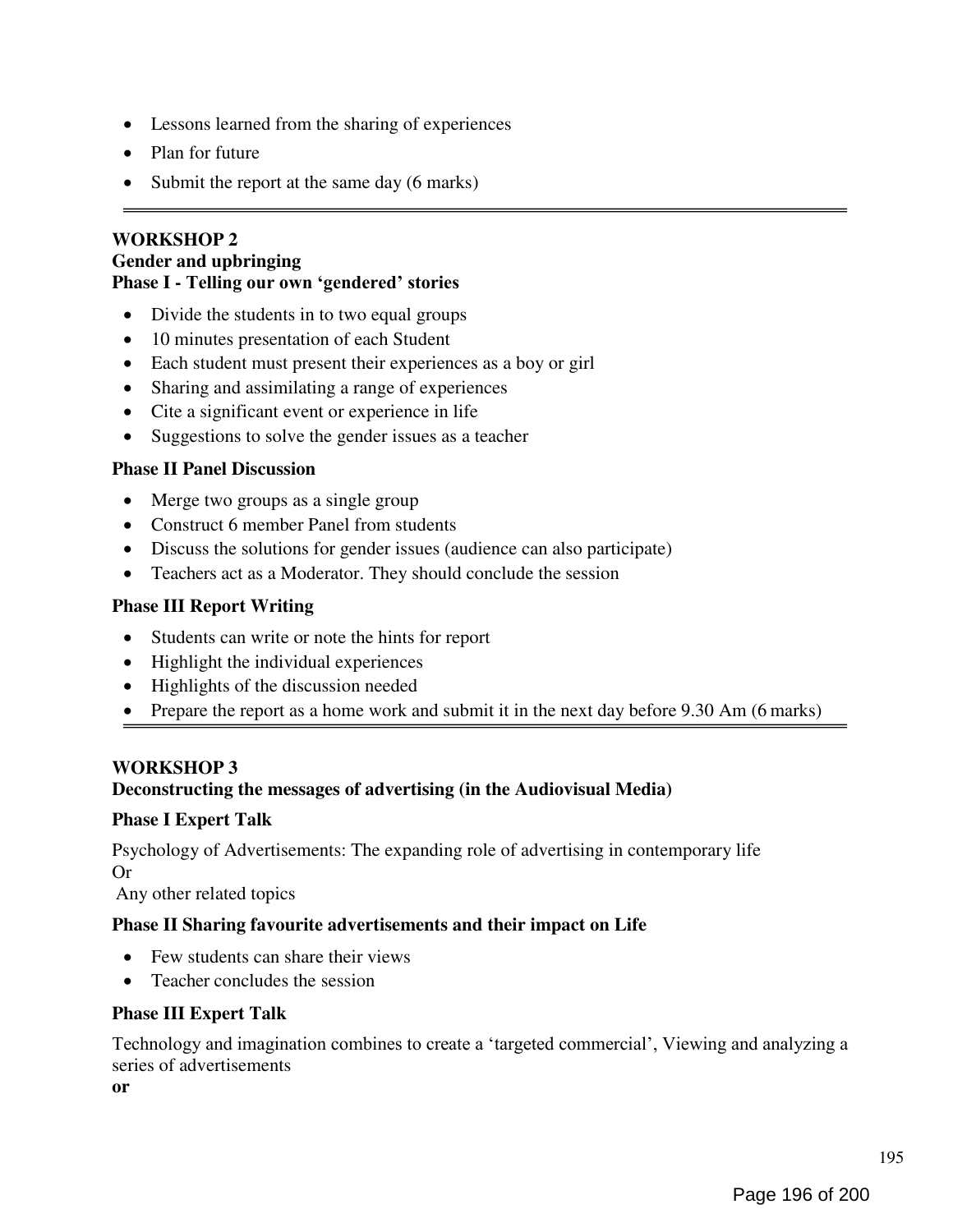any other related gtopics

### Phase IV constructing an effective advertisement (group task)

- Divide students in to 6 member groups
- Construct the script of an effective advertisements

### Phase V Report Writing

• Submit the script for a n advertisement at (Group wise) (6 marks)

#### WORKSHOP 4

Theatre for Awareness of Body, Self and the Other

Phase I Sensitize students about their inherent potentialities

Phase II How to Refresh body and Mind through Yoga

Phase III Report Writing

WORKSHOP 5 Art and Education

#### Phase I Expert Talk - What is art integrated Education

#### Phase II Construction of an art integrated lesson Plan

- Divide students in to 6 member groups
- Construct the plan
- Each individual student want to submit the plan

# Phase III Report Writing

• Submit the lesson plan or materials (6 marks)

#### EDU .403.SUPW & WORKING WITH COMMUNITY (30 Hours- 20 Marks)

To acquire the requisite competencies in planning and executing socially useful Programmes To develop social sensitivity and consciousness and their human sensibilities

To seek co-operation and support from local people

To develop dignity of labour

To produce products which are useful to society

Student teachers shall select one activity from field work components and two from SUPW components

A )Field work component( 10 marks)

• Survey of social importance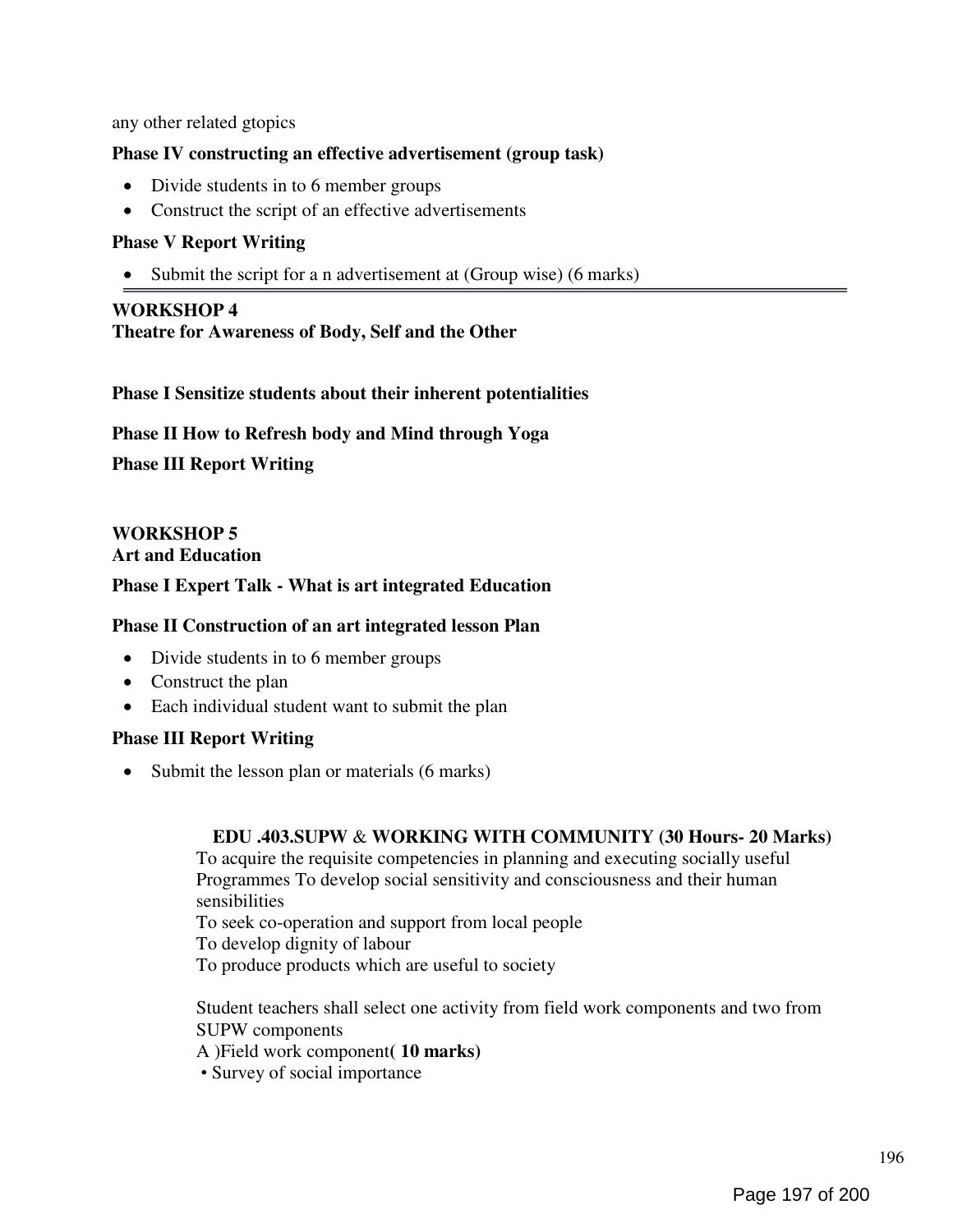• Organization of campaign on one of the themes such as nutrition, sanitation, drug, consumer education, blood donation, AIDS, environment, gender issues, population education, etc.

- Cleaning public places/Beautification of campus
- Pain and palliative service or other social services-(A Report to be maintained) B) SUPW Component (10 marks)

Book binding, craft/art work, soap making, paper bag making, candle making, agarbathi, File making, pot making, stitching and embroidery, glass painting designing and making electronic devices, etc.

Output-The prepared products and a brief report including the objectives and methodology adopted

#### EDU. 404. FIELD TRIPS/ STUDY TOUR (30 Hours- 20 Marks)

Educational Tour is aimed to provide an exposure to students to study and appreciate. It is an exposure trip to a place of educational or historical importance. The expected outcome includes providing situations for the student-teachers to learn and get acquainted with the process of organizing /conducting a study tour/field trip and understanding the environment around. A Study Tour / 2 Field trips shall be mandatory for all students. Those students who fail to attend the Study Tour / Field trips shall forfeit the marks (20 marks) allotted for this activity. No other activity could be assigned to the absentee student in lieu of the Study Tour/ Field trips.

The Study tour can be organized by the institution at their convenience as a general programme/Optional requirement. The students may undertake one study tour preferably during the holidays taking not exceeding 3 working days, combined with the holidays if required. Total number of Tour days shall not exceed 6 days. The tour period shall be considered as part of the working periods of a semester

A feedback session, within a fortnight of returning from the tour shall be mandatory. The Faculty should encourage the students to reflect on the experiences based on their observations. The students shall be required to prepare individual reports of the visits. The report should highlight the objectives of the tour, identification of the spot, detailed plan, execution of the plan, benefits derived from the tour, problems faced and suggestions .The reports should also contain an evaluation of their own inputs for planning and implementing the tour.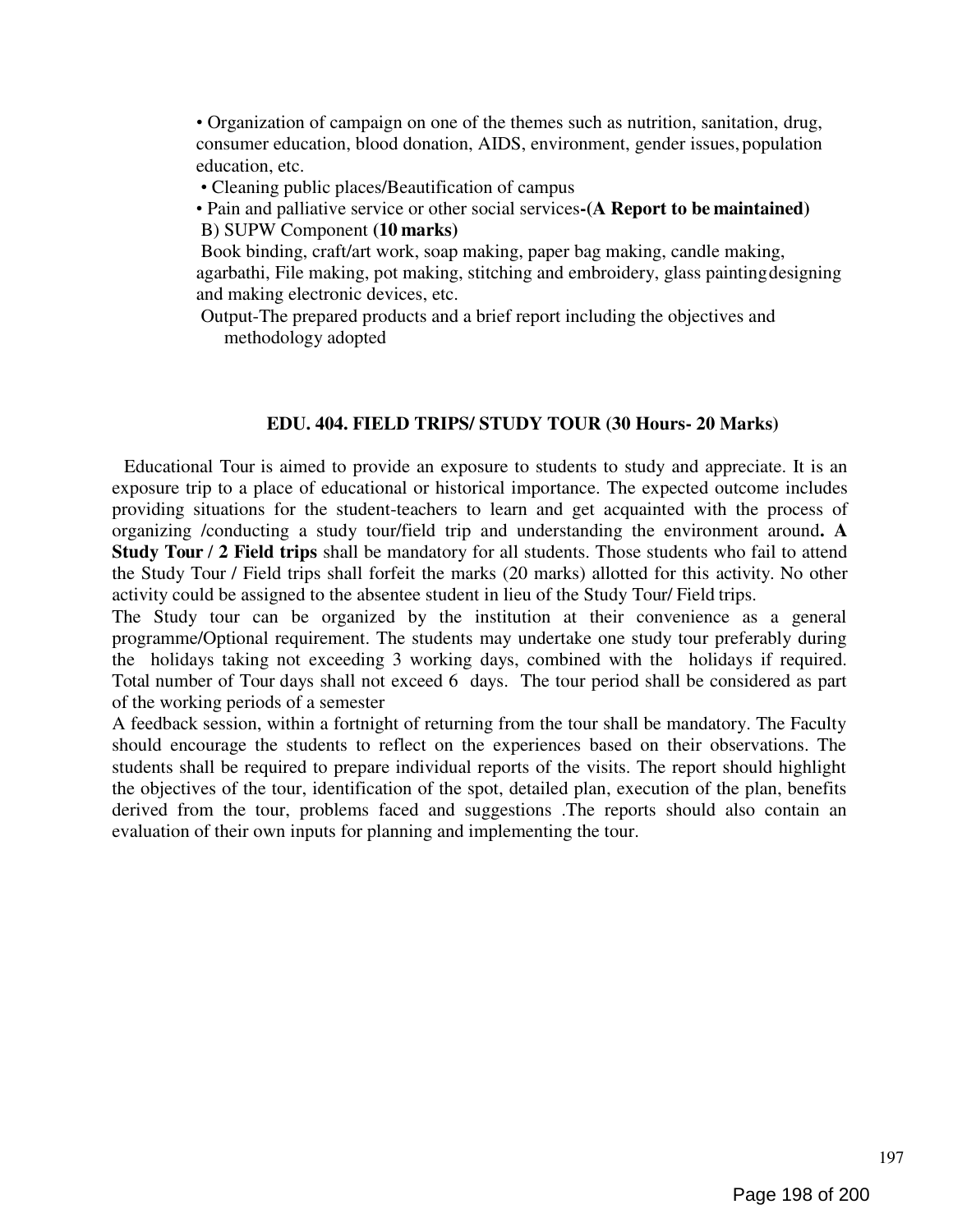#### ANNEXURE-I CORE COMMITTEE

Prof.A.Faziluddin (Chairman) Prof.(Dr.) K.Sivarajan (Dean) Dr. K .Abdul Gafoor (HoD, Education) Dr.C.N.Balakrishnan Nambiar Prof.C.Abdusalam Dr.Muhammedunni Alias Musthafa Dr.Umer Farooque.T.K Dr. P.P Noushad Dr. Devika Dr.K.P.Anil kumar Dr.A.Hameed Dr.Abdul Hameed Muktar Mahal Dr. M.Jesa

# ANNEXURE-II SUGGESTED AREAS FOR SEMINAR

Educational Technology School Organization Adult and Continuing Education Population Education Vocational Education Higher Education Economics of Education Educational Planning Institutional Planning

Alternative Education Teacher Quality and Accountability Teacher Education Programmes **ECCE** Issue Based Curriculum Autonomous Colleges Community Schools Teacher and Research Role of NCTE, UGC, NAAC etc. Social Problems and Education (The institution may add more)